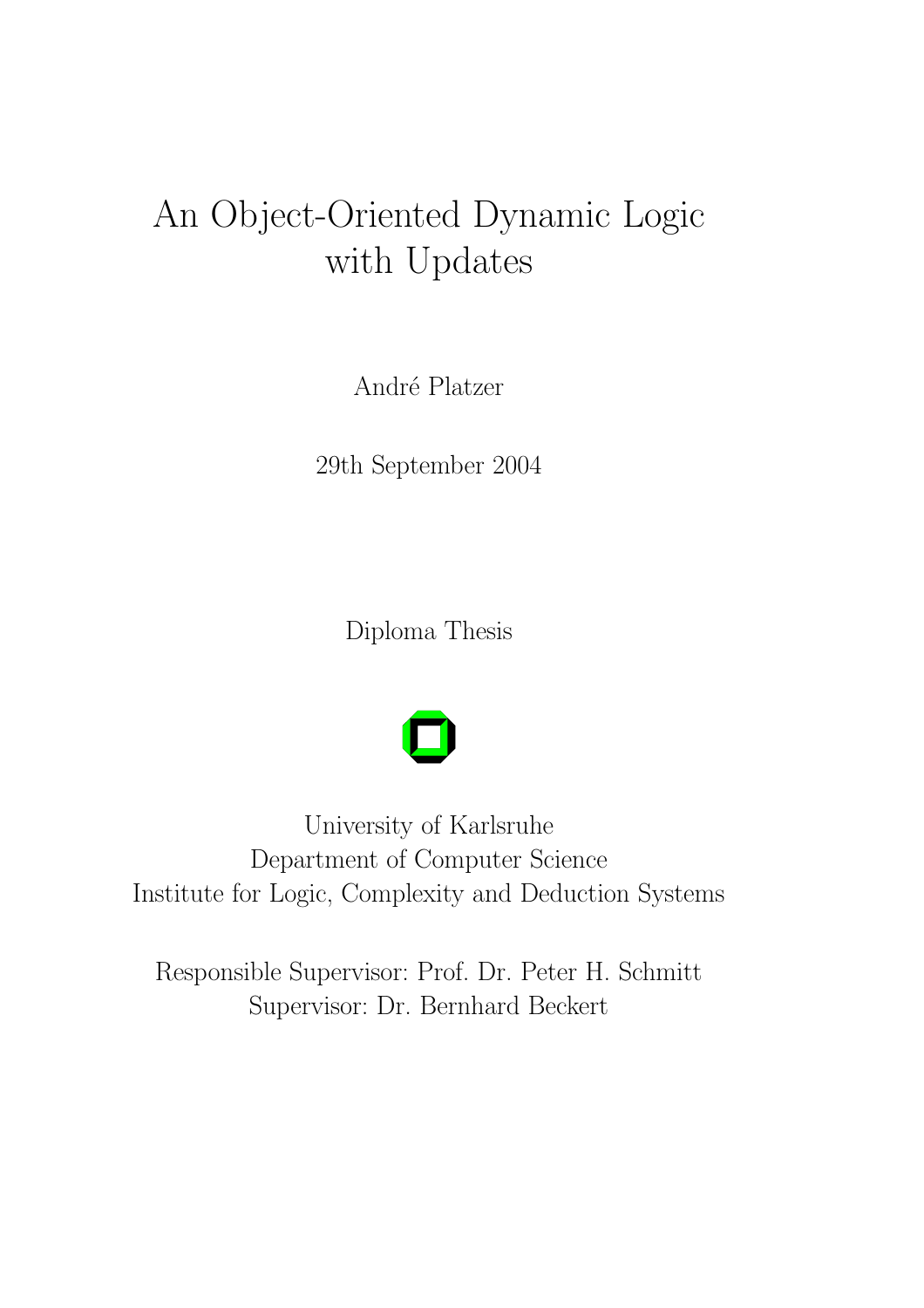#### Abstract

With the goal of this thesis being to create a dynamic logic for objectoriented languages, ODL is developed along with a sound and relatively complete calculus. The dynamic logic contains only the absolute logical essentials of object-orientation, yet still allows a "natural" representation of all other features of common object-oriented programming languages. ODL is an extension of a dynamic logic for imperative While programs by function modification and dynamic type checks. A generalisation of substitutions, called updates, constitute the central technical device for dealing with object aliasing arising from function modification and for retaining a manageable calculus in practical application scenarios. Further, object enumerators realise object creation in a natural yet powerful way. Finally, completeness is proven relative to first-order arithmetic. Along with the soundness result, this proof constitutes the central part of this thesis and even copes with states containing uncomputable functions.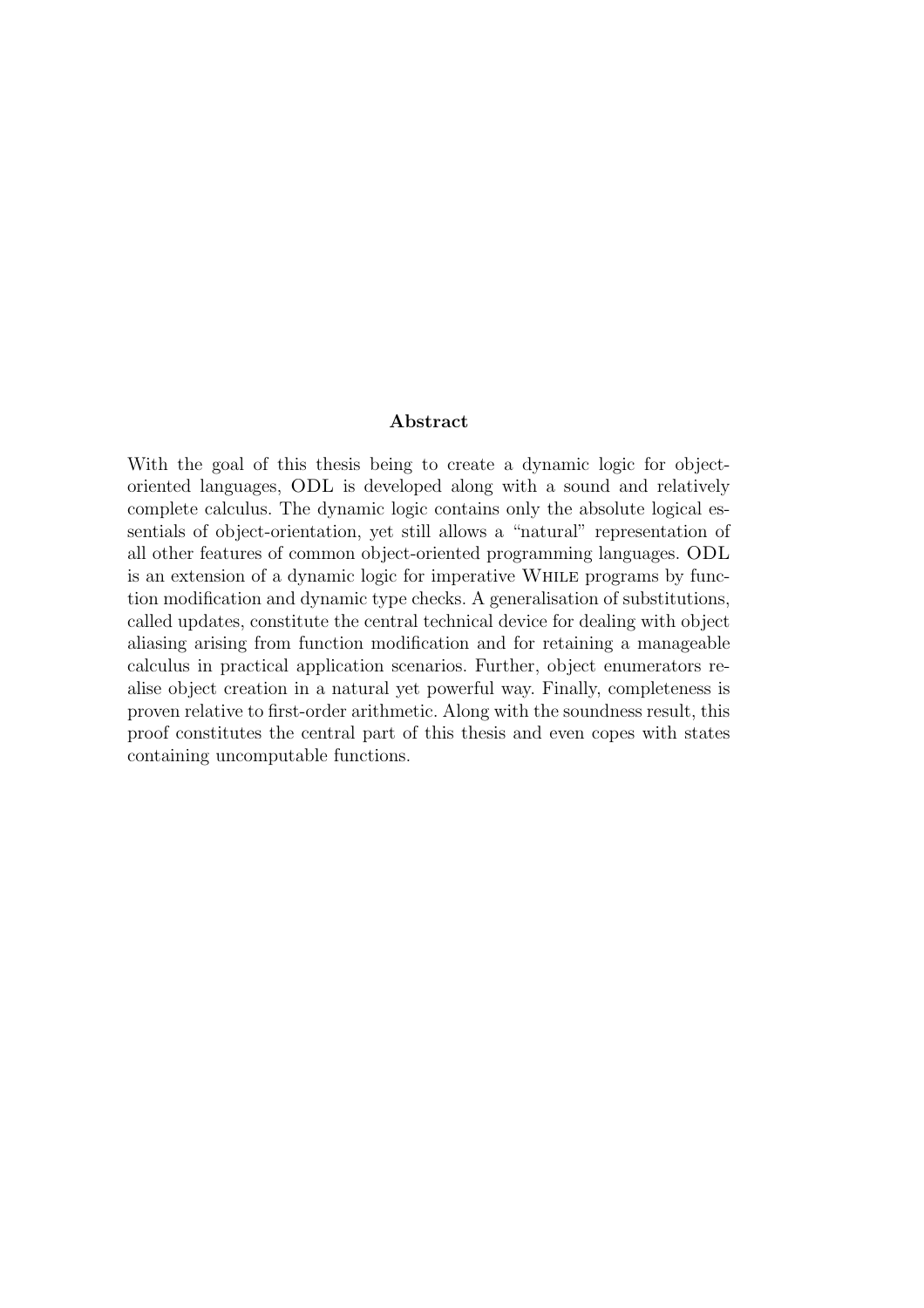## Acknowledgements

At this place I would like to thank all those who kindly supported me during the work on this thesis. First of all, I am very grateful to Dr. Bernhard Beckert, whose advice in the area of logic was crucial for the development of this approach, and who always knew how to come down to the essentials. I would also like to express my highest gratitude to Professor Peter Schmitt for providing the opportunity to investigate such an exciting and theoretically inspiring topic, and for his helpful comments on the work. Philipp Rümmer and Richard Bubel deserve many thanks for their continuous help on the implementation, and their extensive knowledge of the KeY System internals. Also I would like to thank Nicole Betz, Philipp Rümmer, Richard Bubel, Jan-Olaf Blech and Sonja Lauer for indispensable proofreading of the final thesis. And last but not least, I want to thank my parents for their support.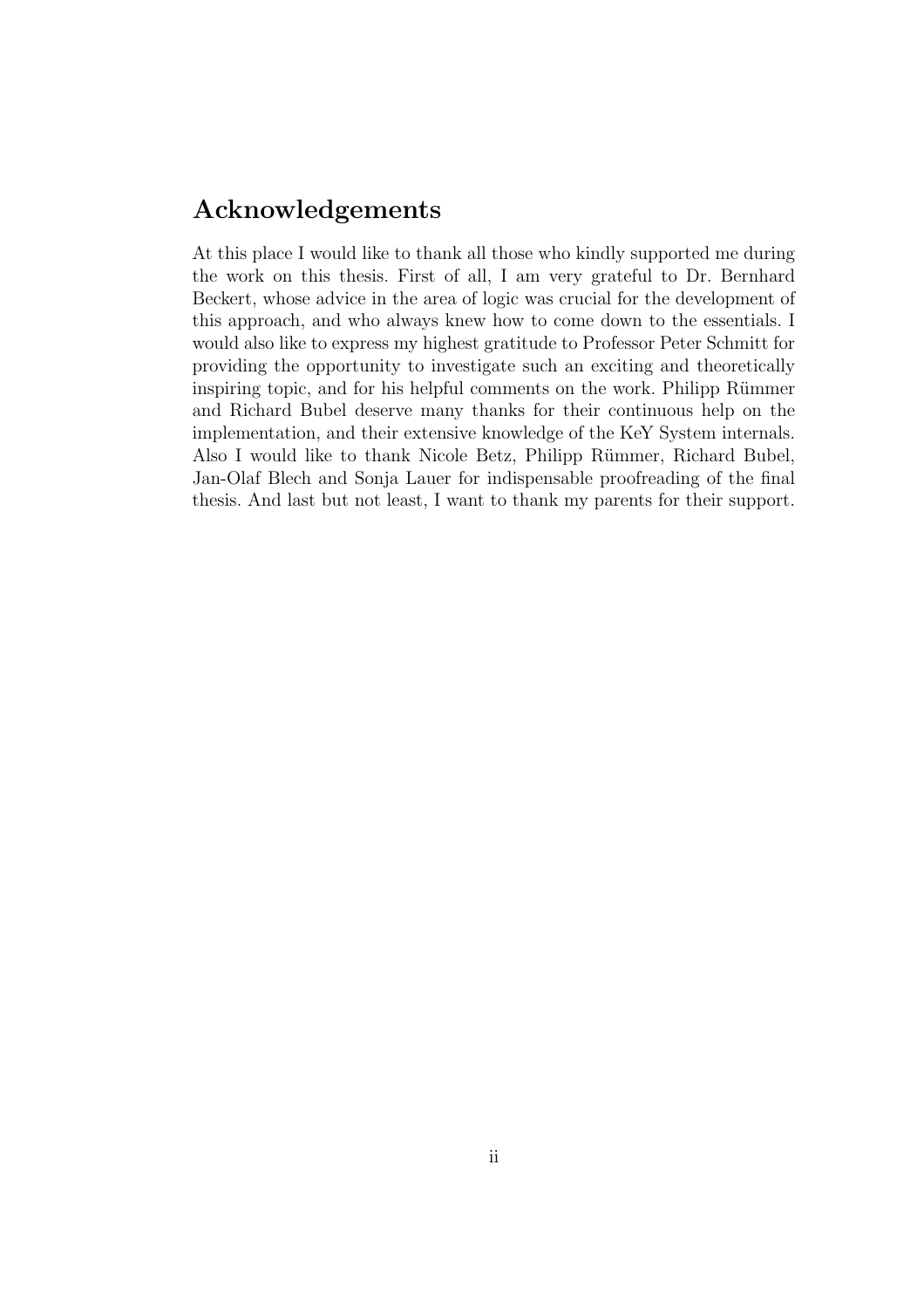# **Contents**

| 1        | Introduction<br>$\mathbf 1$ |                                                                                      |  |  |
|----------|-----------------------------|--------------------------------------------------------------------------------------|--|--|
|          | 1.1                         | $\mathbf{1}$                                                                         |  |  |
|          | 1.2                         | 3<br>ODL at a Glance                                                                 |  |  |
|          | 1.3                         | $\overline{4}$                                                                       |  |  |
|          | 1.4                         | 8<br>Context                                                                         |  |  |
|          | 1.5                         | 8                                                                                    |  |  |
|          | 1.6                         | 11                                                                                   |  |  |
|          |                             | 1.6.1<br>11                                                                          |  |  |
|          |                             | 1.6.2<br>11<br>$Terminology \ldots \ldots \ldots \ldots \ldots \ldots \ldots \ldots$ |  |  |
| $\bf{2}$ | <b>Update Logic</b>         |                                                                                      |  |  |
|          | 2.1                         | 15                                                                                   |  |  |
|          | 2.2                         | 17                                                                                   |  |  |
|          |                             | 17<br>Type-System $\ldots \ldots \ldots \ldots \ldots \ldots \ldots \ldots$<br>2.2.1 |  |  |
|          |                             | 2.2.2<br>19<br>Signature $\ldots \ldots \ldots \ldots \ldots \ldots \ldots \ldots$   |  |  |
|          |                             | 2.2.3<br>20                                                                          |  |  |
|          |                             | 22<br>2.2.4                                                                          |  |  |
|          | 2.3                         | 23<br>Semantics                                                                      |  |  |
|          |                             | 23<br>2.3.1<br>Domain of Computation                                                 |  |  |
|          |                             | 2.3.2<br>24                                                                          |  |  |
|          |                             | 2.3.3<br>26                                                                          |  |  |
|          |                             | 27<br>2.3.4                                                                          |  |  |
|          |                             | 2.3.5<br>29                                                                          |  |  |
|          |                             | 2.3.6<br>31                                                                          |  |  |
|          | 2.4                         | 32                                                                                   |  |  |
|          | 2.5                         | 35                                                                                   |  |  |
| 3        |                             | Transformation<br>43                                                                 |  |  |
|          | 3.1                         | 43                                                                                   |  |  |
|          | 3.2                         | Object-Oriented Features<br>43                                                       |  |  |
|          | 3.3                         | 46                                                                                   |  |  |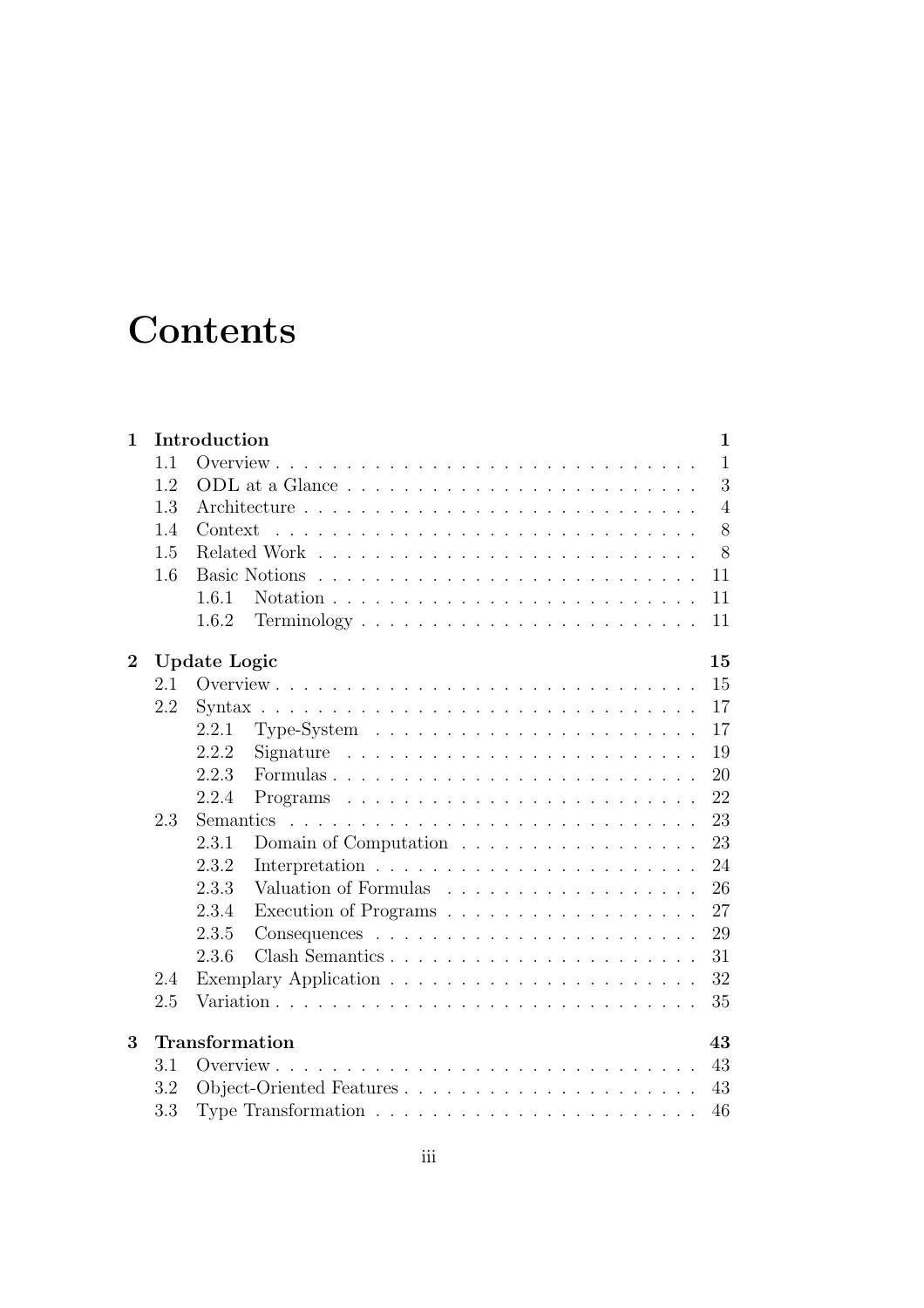|                 | 3.4 |                     |                             | 47 |
|-----------------|-----|---------------------|-----------------------------|----|
|                 |     | 3.4.1               |                             | 47 |
|                 |     | 3.4.2               |                             | 49 |
|                 |     | 3.4.3               |                             | 51 |
|                 |     | 3.4.4               |                             | 52 |
|                 |     | 3.4.5               |                             | 55 |
|                 |     | 3.4.6               |                             | 59 |
|                 |     | 3.4.7               |                             | 61 |
|                 | 3.5 |                     |                             | 62 |
| 4               |     | <b>Proof Theory</b> |                             | 65 |
|                 | 4.1 |                     |                             | 65 |
|                 | 4.2 |                     | Calculus for ODL            | 65 |
|                 |     | 4.2.1               |                             | 69 |
|                 |     | 4.2.2               | Program-Transformation      | 69 |
|                 |     | 4.2.3               |                             | 71 |
|                 |     | 4.2.4               |                             | 78 |
|                 |     | 4.2.5               | Clash Semantics Interaction | 80 |
|                 |     | 4.2.6               |                             | 85 |
|                 | 4.3 |                     |                             | 89 |
|                 | 4.4 |                     |                             |    |
|                 |     | 4.4.1               |                             |    |
|                 |     | 4.4.2               |                             |    |
|                 |     | 4.4.3               |                             |    |
|                 | 4.5 |                     |                             |    |
|                 |     | 4.5.1               |                             |    |
|                 |     | 4.5.2               |                             |    |
|                 |     | 4.5.3               |                             |    |
|                 |     | 4.5.4               | Elementary Completeness 125 |    |
|                 |     | 4.5.5               |                             |    |
|                 |     | 4.5.6               |                             |    |
| $5\overline{)}$ |     | Extensions          | 139                         |    |
|                 | 5.1 |                     |                             |    |
|                 | 5.2 |                     |                             |    |
|                 | 5.3 |                     |                             |    |
| 6               |     | Implementation      | 155                         |    |
| 7               |     | Summary             | 159                         |    |
|                 |     |                     |                             |    |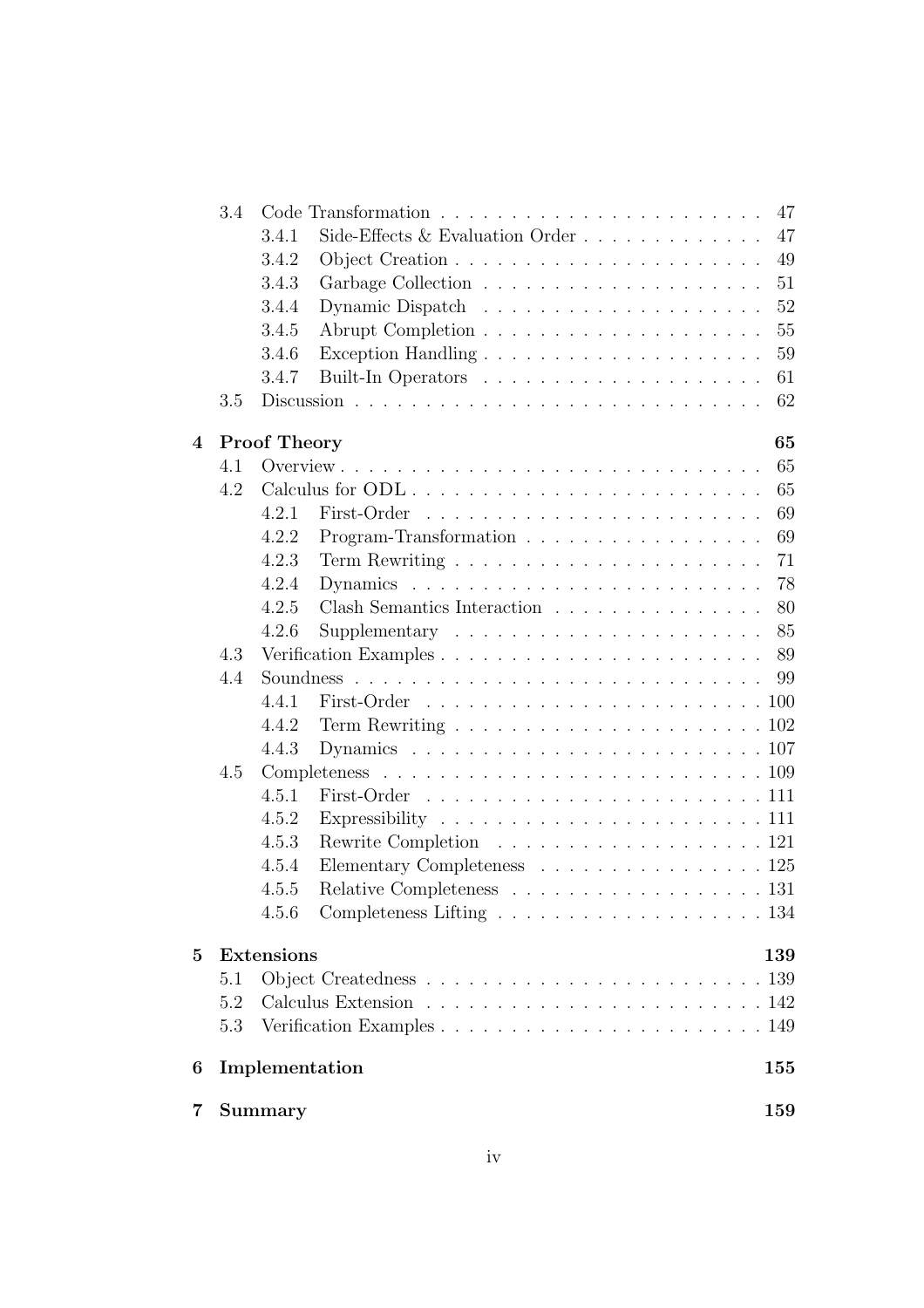|                   |                     | A Properties      | 163 |  |
|-------------------|---------------------|-------------------|-----|--|
|                   |                     | <b>B</b> Examples | 169 |  |
|                   | Measurements<br>173 |                   |     |  |
| References<br>175 |                     |                   |     |  |
|                   | Index               |                   |     |  |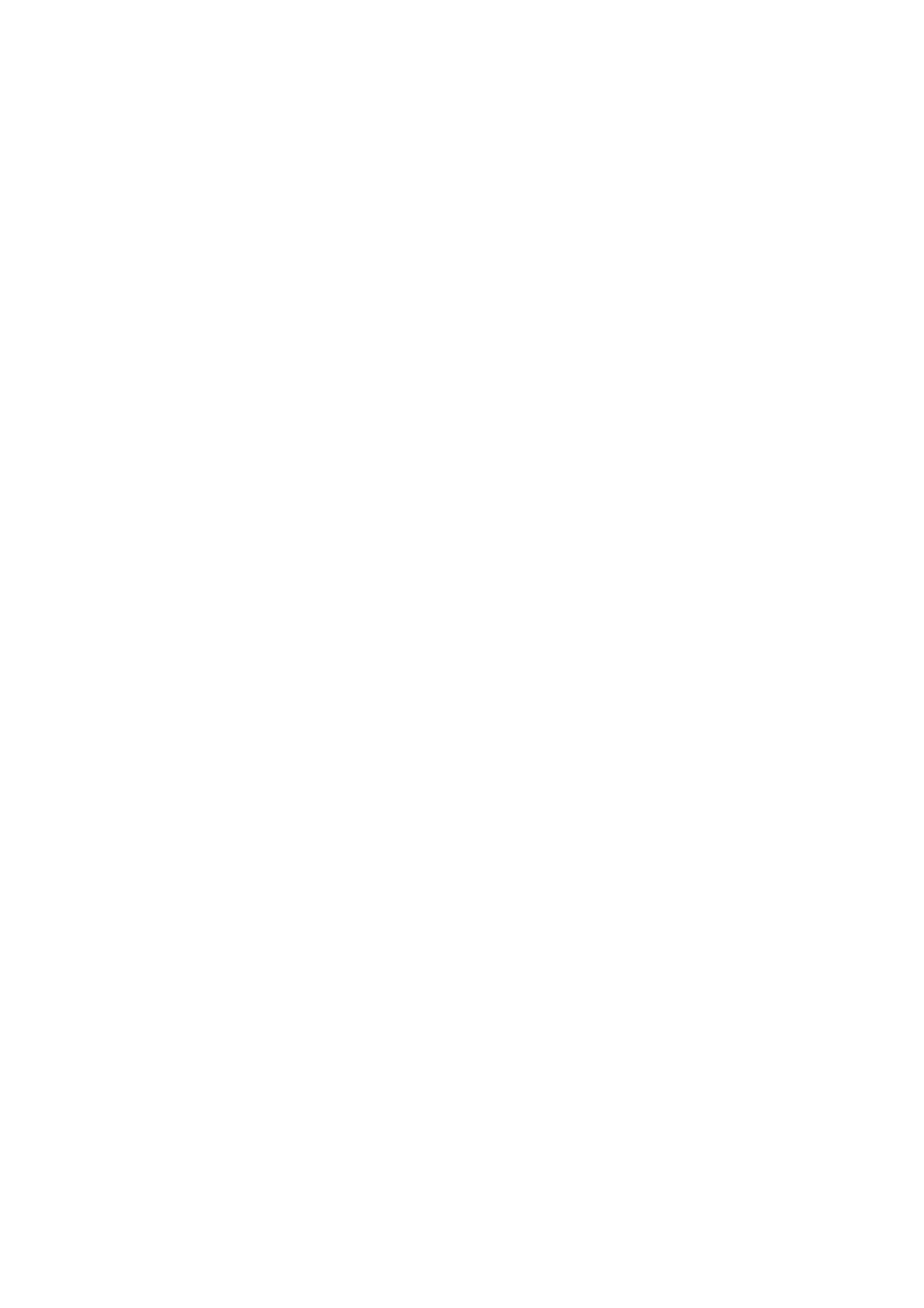# List of Figures

| 1.1 |                                                         |    |
|-----|---------------------------------------------------------|----|
| 1.2 |                                                         | 13 |
| 1.3 |                                                         | 14 |
| 1.4 | Noetherian Descending Chain Condition Diagram           | 14 |
| 2.1 | UML Class Diagram of Vehicle Type Hierarchy             | 18 |
| 2.2 | Lattice of the JAVA Type-System                         | 19 |
| 2.3 |                                                         |    |
| 2.4 | Syntactic Substitution vs. Semantic Modification        | 38 |
| 4.1 |                                                         |    |
| 4.2 |                                                         | 71 |
| 4.3 | Program-Transformation Inference Rules                  | 72 |
| 4.4 | Term Rewrite Rules                                      | 73 |
| 4.5 | Rewrite Application Inference Rules                     | 74 |
| 4.6 |                                                         | 79 |
| 4.7 |                                                         | 80 |
| 4.8 |                                                         | 86 |
| 5.1 | Object Createdness Inference Rules 142                  |    |
| 5.2 | UML Class Diagram of Object Creation Type Hierarchy 153 |    |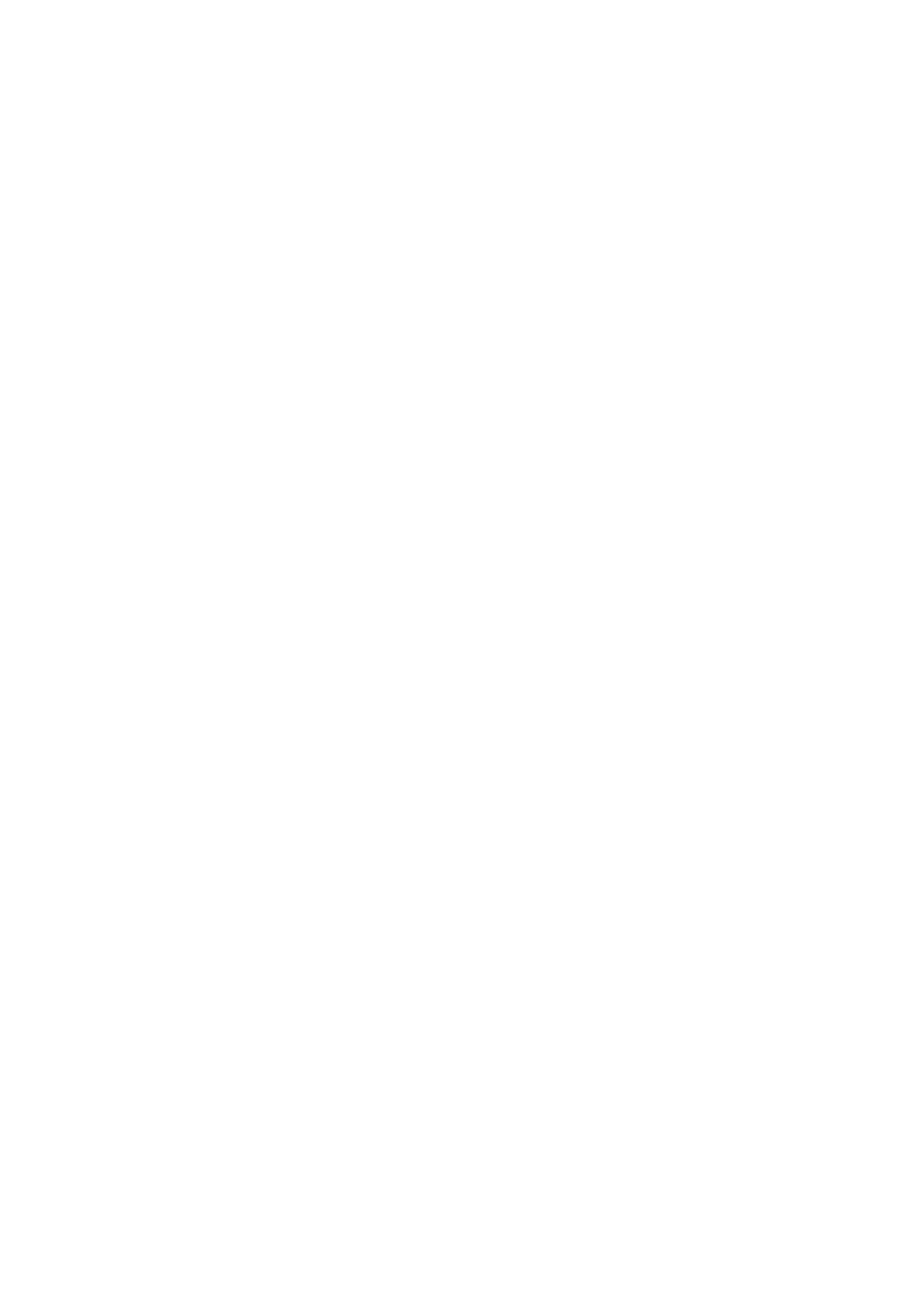# List of Tables

| 4.1 Measurements for Update Sequence 91                    |  |
|------------------------------------------------------------|--|
| 4.2 Measurements for XviD Motion Compensation Sequence 92  |  |
| 4.3 Measurements for Object Creation 94                    |  |
| 4.4 Measurements for Transitive Object Creation 94         |  |
| 4.5 Measurements for XviD Motion Compensation Function 97  |  |
| 4.6 Measurements for Complicated Loop 99                   |  |
| 5.1 Measurements for Anonymous Object Creation Example 152 |  |
|                                                            |  |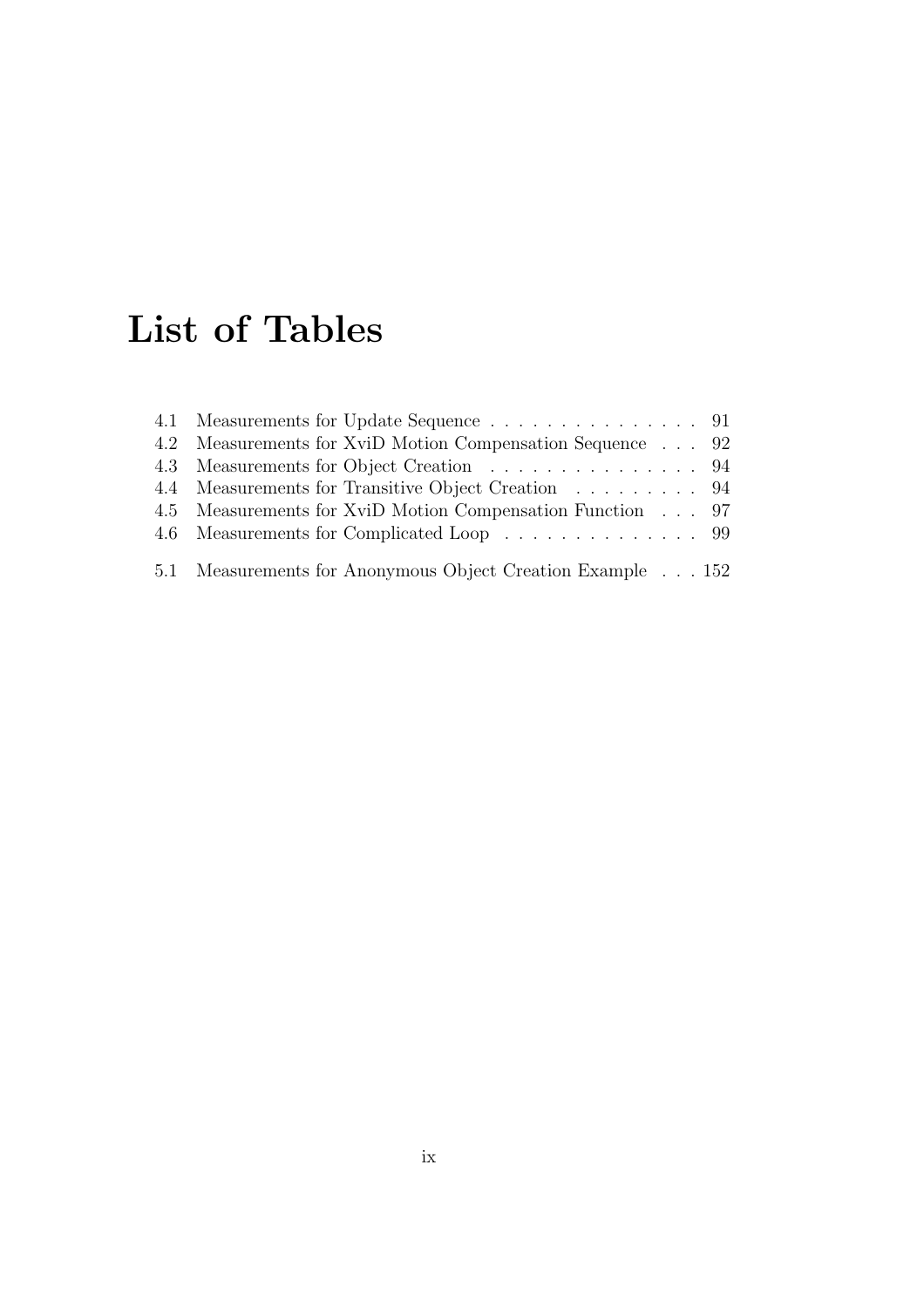## Chapter 1

## Introduction

### 1.1 Overview

With the goal of this thesis being to create a dynamic logic for object-oriented languages, ODL is developed along with a sound and relatively complete calculus. For that purpose, the dynamic logic and its underlying programming language are bound to be defined so as to be able to cover all features of object-oriented programming languages. However, the dynamic logic is not intended to duplicate all peculiarities of current object-oriented programming languages. Instead of defining an overloaded object-oriented dynamic logic including native support for a large variety of language decorations with all resulting technical complications, ODL rather aims for a variation of common non-object-oriented imperative dynamic logics as simple as possible on the one hand, but still revealing the true logical essentials of object-orientation on the other hand. Furthermore, the dynamic logic to create should provide a structural representation of all features of object-oriented programming languages and an effective, "natural" construction should conduct the required translation of those features not having a direct counterpart in the dynamic logic.

A natural construction will treat the atomic elements of the programming language in a uniform, structural way and avoid exceptional cases or global dependencies. Further, it will amount to a relatively straightforward representation rather than depend on artificial encoding. For example, encoding whole object arrays into a single – suitably large – arithmetic number is computationally possible, but considered comparably unnatural. Moreover, almost all programming languages would collapse to one big equivalence class if arbitrary encodings were allowed for transformation. In other words, this representation follows the concept of schematology (Harel et al., 2000). In this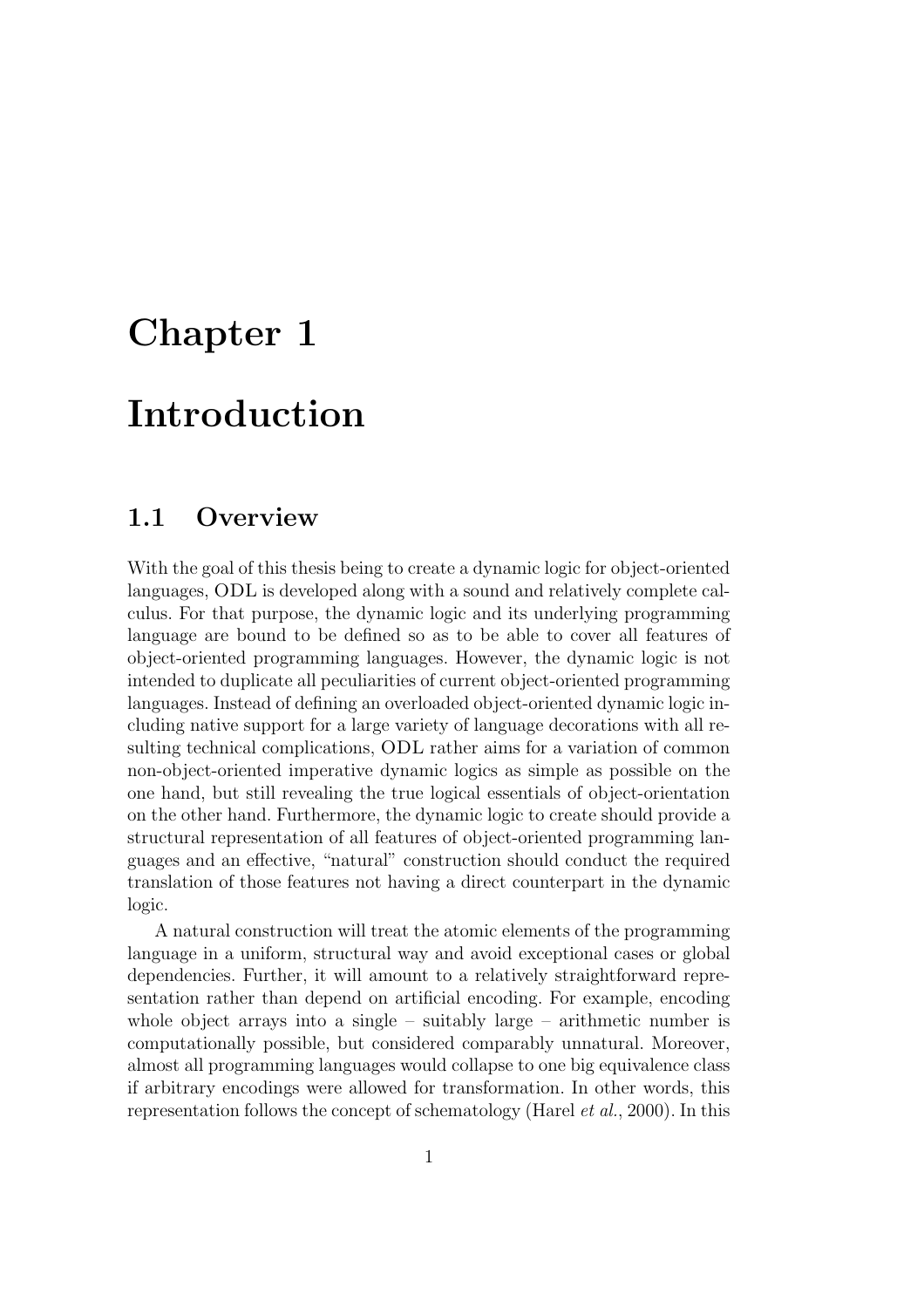case, schematology demands the translation to be independent of the coding capabilities of a specific underlying domain of interpretation. Quoting from (Harel et al., 2000):

[schematology or the uninterpreted level of reasoning] is the most appropriate for comparing features of programming languages, since we wish such comparisons not to be influenced by the coding capabilities of a particular domain of interpretation.

This thesis consists of three parts and is organised as follows. First, the definition of a dynamic logic,  $ODL<sup>1</sup>$ , is presented along with its underlying programming language. Second, an exemplary investigation why objectoriented programming languages can be translated into the dynamic logic by an effective though natural construction is shown. And third, a calculus for the dynamic logic is developed, about which the soundness and relative completeness proofs constitute the central part of this work. The relative completeness theorem proves completeness modulo first-order arithmetic. Vaguely speaking, in addition to the prevailing complexities of the domain of computation itself, such a program verification calculus will be complete. In combination with an adequate technique that handles the domain of computation, such a relatively complete calculus would constitute an algorithm with which all statements about programs could be verified automatically that Turing machines can hope to cover at all.

Even though one area of application will be the theoretical foundation of the KeY System (Ahrendt *et al.*, 2004) for the JAVA programming language (Gosling et al., 1996), this thesis is not intended to treat only one particular programming language. Rather, the idea is to handle a broader range of object-oriented programming languages by uncovering the essential characteristics of object-oriented programming. Nevertheless, theoretical underpinnings of the KeY System and its update mechanism are a worthwhile goal. Especially §4.5.6 provides criteria for a calculus that allow to lift the relative completeness proof for ODL to a relative completeness statement about the full KeY System. The general hope is that a modular proof will be less complicated to conduct and to understand by splitting into a reduced ODL and an extended KeY part.

<sup>1</sup>ODL is short for Object Dynamic Logic. During informal statements, this work does not explicitly distinguish the programming language ODL from the logic ODL or the calculus presented for ODL, whenever confusions are impossible from the context.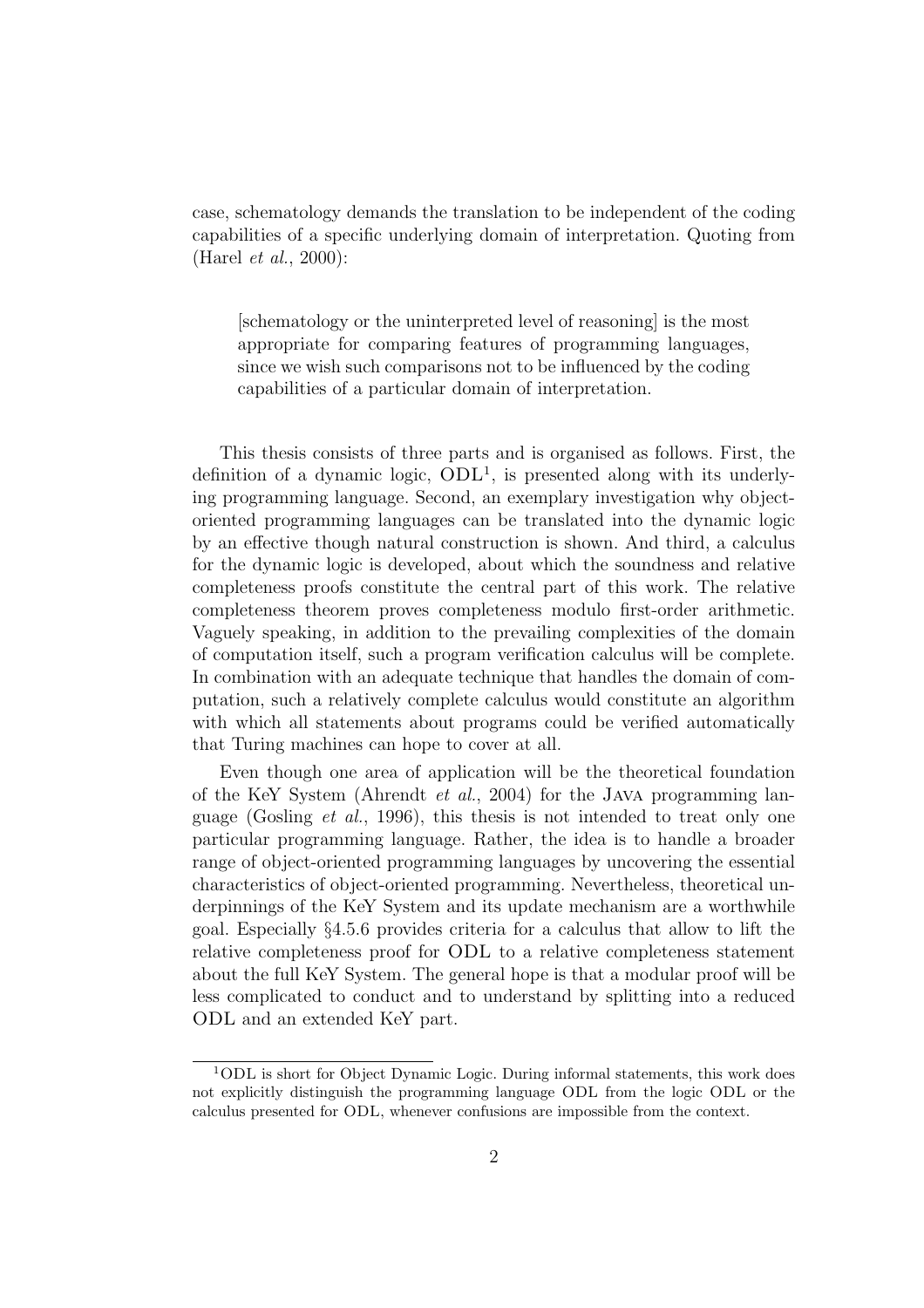## 1.2 ODL at a Glance

From a broad perspective the structure of the programming language underlying ODL is an extension of the classical non-object-oriented imperative While programming language by parallel local updates of non-rigid function symbols. In contrast to rigid function symbols, non-rigid function symbols may have distinct interpretations in different states of a dynamic logic model. An update is the finite description of a (deterministic) modification of a nonrigid function during the transition from one state to another. Local updates only consider changes of a function at one single position. Parallel updates bundle multiple (but finite) simultaneous changes of possibly distinct function symbols into one combined update. A While language on top of parallel updates essentially offers loops of conditional parallel updates to non-rigid function symbols.

Example 1.2.1 Consider the following update formula.

 $\langle f(x)\triangleleft a, f(y)\triangleleft b, q(x)\triangleleft c\rangle \phi$ 

This formula holds in a state s if the formula  $\phi$  holds in the state obtained from s by modifying the interpretation of f at (the position described by the value of) x to the value of a while simultaneously modifying the interpretation of f at y to  $b^2$ , and g at x to c.

While in (Harel, 1984), the idea behind the regular propositional dynamic logic  $PDL_{reg}^3$  was to find the essentials of imperative programming in order to build a more theoretically inclined foundation of the dynamic logic for While, we now admit the generous control-structures of While as a basis and aim to find the essentials of object-oriented programming on top of it. Despite their superficial similarities, common non-object-oriented imperative While and variations of While that are capable of naturally representing object-orientation do in fact differ. In contrast to the simple While programming languages considered most often, object-oriented languages provide, for example, intrinsically unbounded data structures by a conglomerate of object

<sup>2</sup>The current stage does not yet permit to consider the case of ambiguous conflicting updates, where  $x$  and  $y$  evaluate to the same position, but  $a$  and  $b$  differ. Those so called clashes will have to receive a well-defined semantics, finally. Either by reducing clashes to a no-op operation, by stopping any further execution, or by letting one update predominate the effects of the other.

<sup>&</sup>lt;sup>3</sup>The regular propositional dynamic logic  $PDL_{reg}$  allows assignment to atomic program variables, nondeterministic branching, nondeterministic repetition and conditional continuation as statements.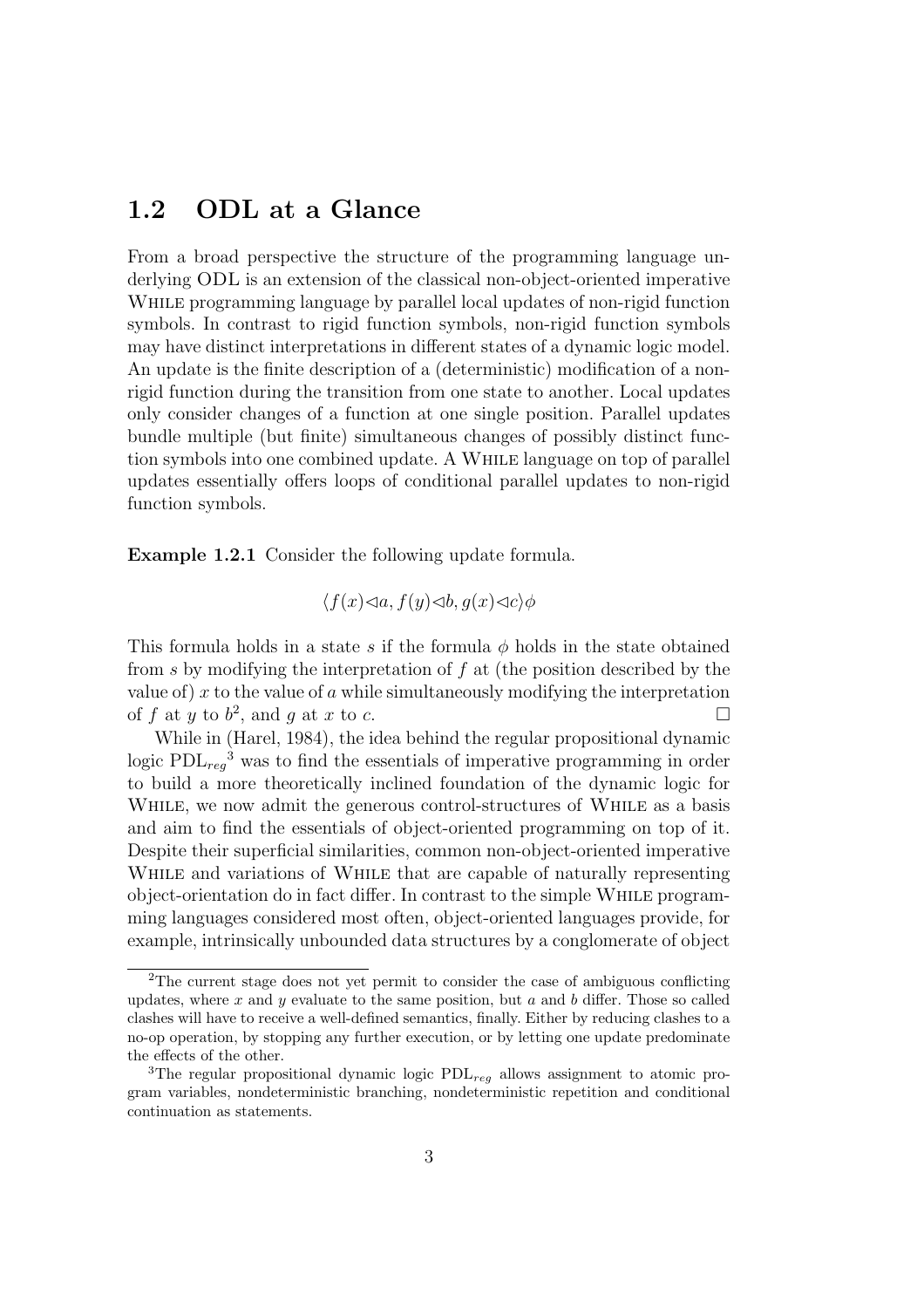reference structures. Apart from Gödel encoding<sup>4</sup>, those data structures of unbounded size cannot even be emulated in While programming languages with (finite) static arrays without pointers.

Although there are a number of other approaches to object-oriented verification, ODL is a slimmer language with – in some cases considerably – less built-in language features, yet still proper object-orientation. KeY and Java<sup>light</sup> (von Oheimb, 2001), for example, are based on rather huge languages. Additionally, ODL does not simulate a programming language interpreter or a Hoare calculus in an even more complicated logic like higher-order logic. Instead, ODL directly is the language of interest rather than providing yet another layer of abstraction. Except for JAVACARDDL, dynamic logic approaches like ODL are rare. Furthermore, contrary to the majority of approaches, ODL has a relative completeness proof and is the only one that has been proven complete relative even to first-order arithmetic, which is – in some sense – the strongest conceivable completeness statement by the Unvollständigkeitssatz of  $(Gödel, 1931)$ .

In contrast to other approaches, ODL is its own assertion language. Thus, according to the common spirit of dynamic logics, there is no artificial distinction between programming language, assertion language and formalism for reasoning about program specifications. In the ODL logic all those aspects are neatly combined into one uniform concept. Especially, ODL does not impose unnecessary distinctions: there is no difference between program terms and terms of the logic, which is only possible because of the prohibition of side-effects and exceptional evaluation.

## 1.3 Architecture

In practical verification scenarios the predominant part of the project source code is written in some other object-oriented programming language than ODL. Nevertheless, the logic ODL yields a valuable contribution on the way to progress for practical system verification. It takes three conceivable roles in a verification scenario for a distinct source language, say, Java:

- 1. ODL on the specification level of Model Driven Architecture
- 2. ODL as intermediate verification language
- 3. ODL as a reliable basis for a full-custom verification calculus

<sup>4</sup>This encoding needs the infinite set of mathematical integers, because machine-sized integers do not suffice for encoding unbounded information.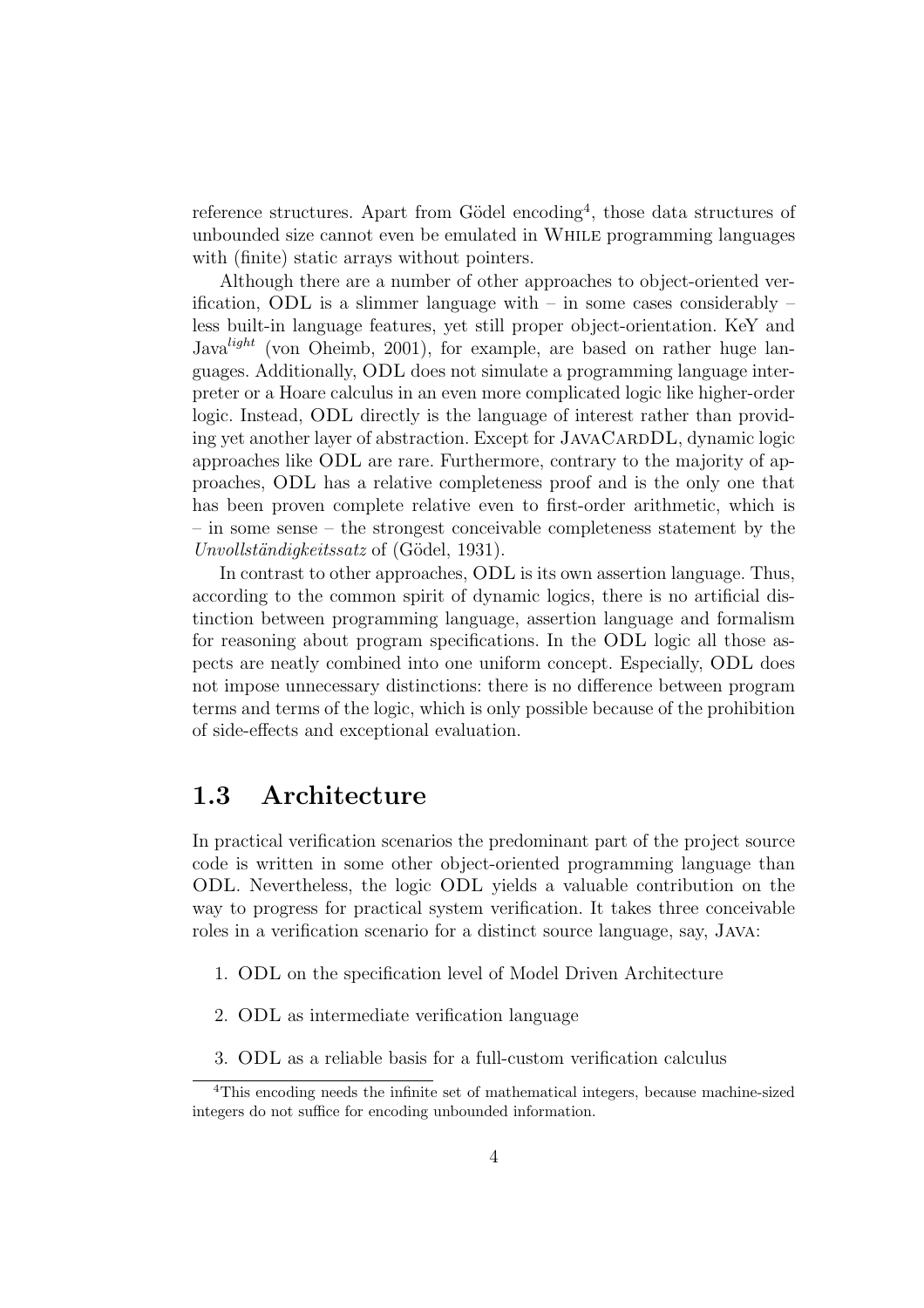Finally, independent of questions concerning the particular programming language under consideration, ODL serves as an adequate basis for theoretical investigations of object-oriented verification. This circumstance connected with the fact that ODL characterises the logical essentials of objectorientation that deserve most attention from a theoretical perspective.

As for 1, by the intuitive simplicity of the language, it is a viable suggestion to use ODL at the system specification level. The simple object-oriented programming language underlying ODL will then constitute a replacement for the UML action semantics in Model Driven Architecture (MDA) (Balcer & Mellor, 2002; MDA, 2003). In short, MDA is a top-down approach centring development around the model of the system. MDA-conform development starts with the construction of a system specification, which will be refined successively to produce the final product with as much source code as possible generated directly from the model. The model will always be the major artifact of development with the source code only of secondary importance in the hope that this priorisation of artifacts always leads to consistency of model and system. In order for this to be achieved, the model should be refined at some stage to incorporate a high-level operational specification as part of the action semantics of UML 2.0. Then the simplifying ODL is a good choice for an action semantics language in the case of an object-oriented target language.

To be said in behalf of 2, ODL is suitable as an intermediate language in practical verification scenarios. If, for instance, Java is the program source language, the translation of §3 allows to express the effects of the Java program in the simpler language ODL. This is assumed as the "default" scenario in the course of this thesis.

Concerning 3, the ODL calculus can be used as the basic ingredient for deriving a full-custom calculus for the particular source code language at hand. Although, just like in full-custom hardware design, this is a more intricate procedure than mere<sup>5</sup> translation on the program level. At least, a templatelike construction on the basis ODL reduces the overhead in comparison to a design of a verification system from scratch. The nontrivial question of how to retain completeness in such an undertaking will be examined in §4.5.6.

The "default" ODL setting number 2 primarily considered in this work assumes a special verification architecture with ODL as its intermediate language. Suppose that there are programs in some object-oriented source language. More probably, there even is a collection of programs in various object-oriented (or at least purely imperative) programming languages. In

<sup>5</sup>Semantics-preserving source language translation already is a non-trivial undertaking. Although it is still much simpler than building a new verification system.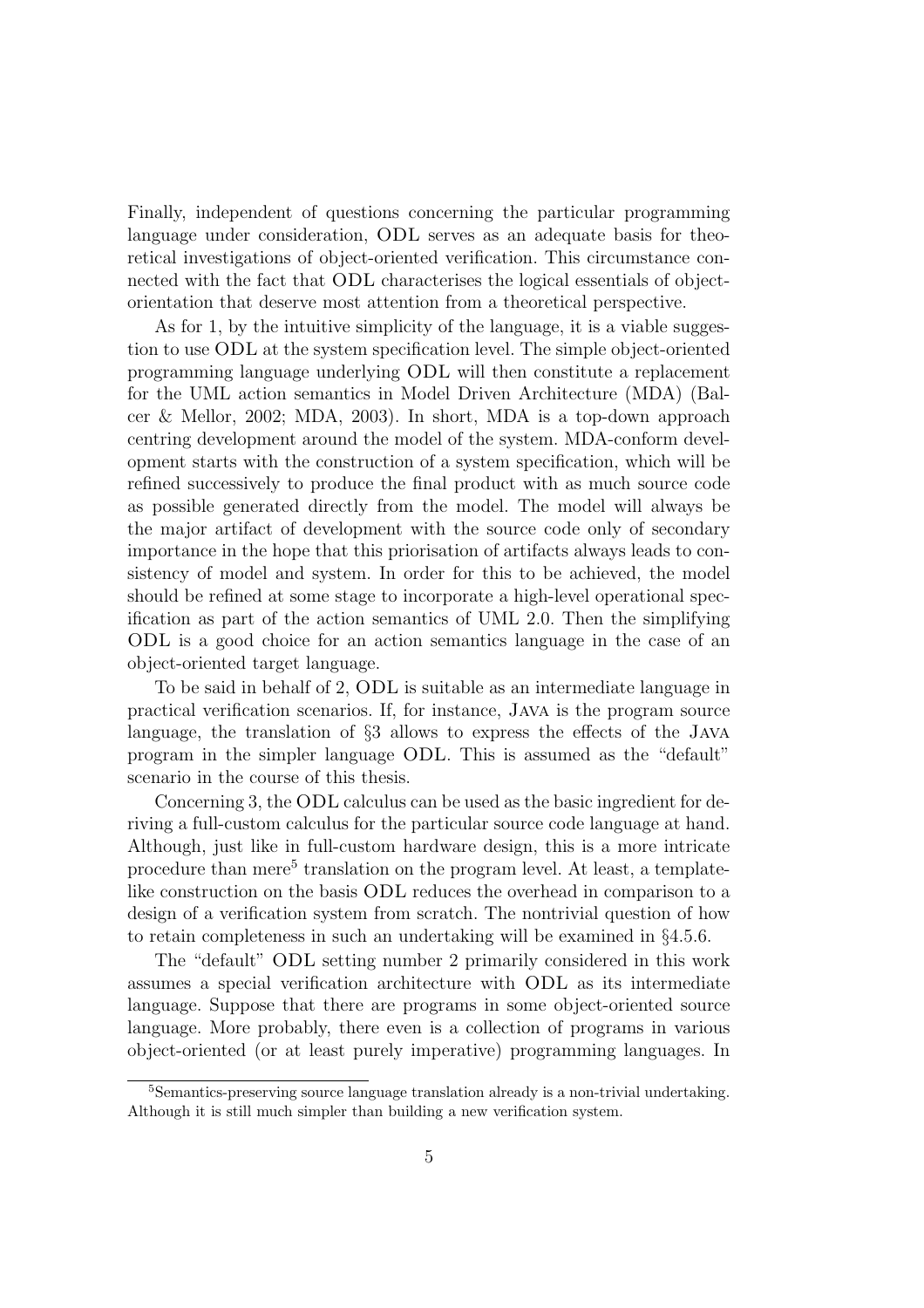order to verify such a program conglomeration each programming language would need a dedicated verification system built on top of its own calculus plus appropriate means for communicating semantics between the verification systems for the respective languages. Unfortunately, building a sound and (relatively) complete verification calculus for an object-oriented programming language from scratch is a tremendous amount of work, not to mention the effort of crafting a corresponding (semi-)automatic proof system. Even retrofitting an existing program verification system to a new object-oriented programming language requires considerable endeavour. Especially exchanging the particular peculiarities of the old language, which are most probably spread throughout the calculus, with those of the new language can be utterly tedious and error-prone.

In order to solve those problems we propose an intermediate language approach. ODL has been designed as a sufficiently abstract common heart of object-oriented programming languages that is flexible enough to cover all features of object-oriented programming by translation. The actual source language programs, will then be translated into ODL. A translation on the level of the program is by far simpler than an attempt to "translate" a program verification calculus. The source language programs will be specified in some specification language, assumed to be ODL. Since ODL satisfies (almost) all needs for a proper specification language there is no advantage in constantly considering a further indirection during the course of this work, even though choosing UML/OCL (Rumbaugh et al., 1998; Rumbaugh et al., 1999) or JML (Leavens et al., 1998) instead would be possible. It is a common observation that the language of programs is usually far more restricted by environmental and pragmatical constraints than the specification language.

What can turn out to be a further advantage of the ODL intermediate language approach in comparison to a dedicated JAVACARDDL calculus is the greater simplicity. ODL is a language with a rather frugal and intuitive calculus. Illustrating the effects of a simpler logic in an application context is a more promising undertaking than explaining a very complex technical logic. Of course, at some stage, the inherent complexities of the source programming language have to be mastered by a verification system, anyway. Yet, a translation on the familiar programming language level by harmless program-transformation could be far more convenient than complicated techniques on the logical layer.

As Fig. 1.1 shows, from the source language, enriched with specifications in, say, ODL itself, a natural translation leads to one single language: ODL, in which correctness statements about programs can be expressed. ODL has a sound and relatively complete program verification calculus from which a proof system can be derived. This theorem prover system can come up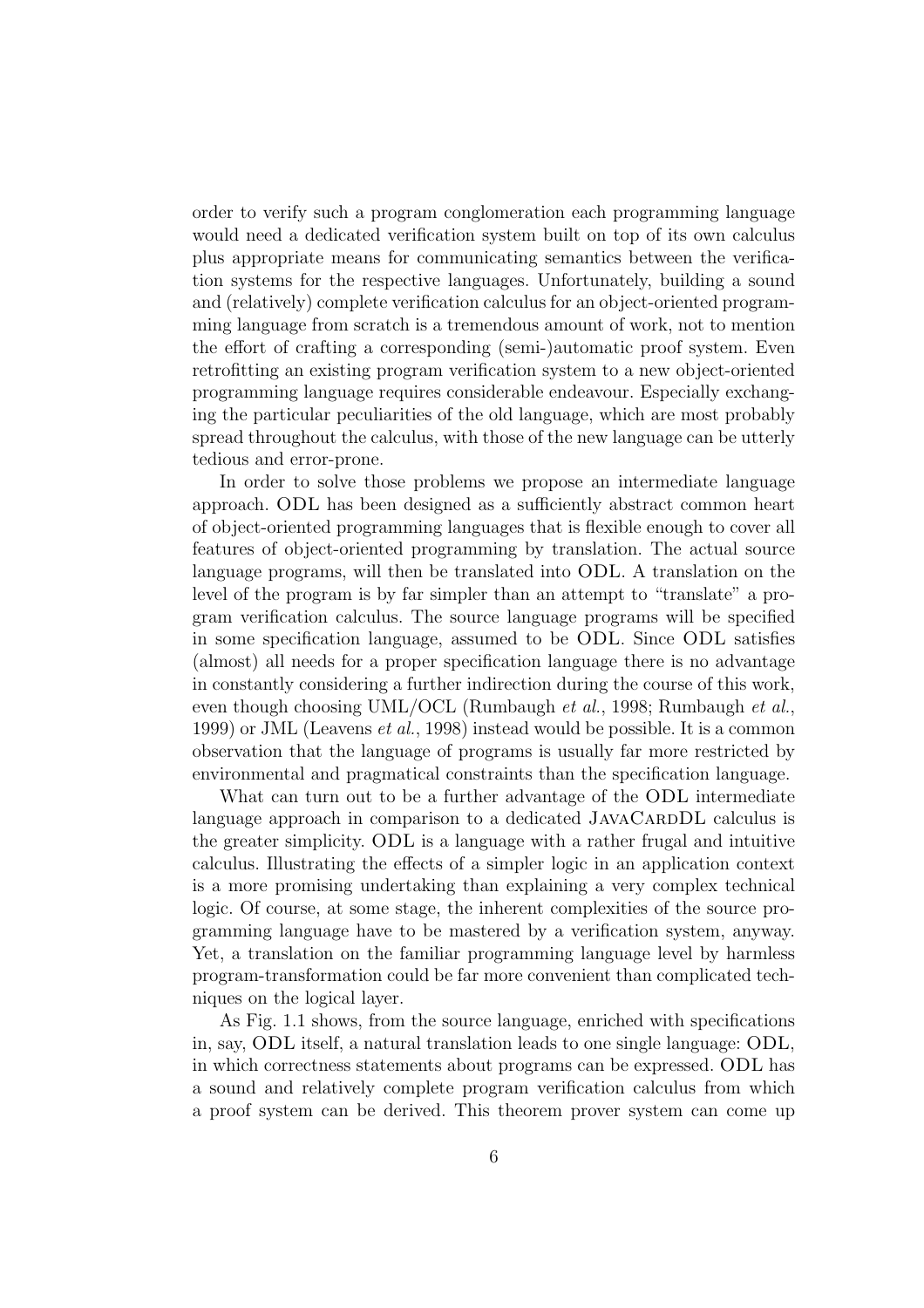with two different outcomes to the question of whether or not the source language program satisfies its specification: "Yes" or "No". Of course, due to the undecidable nature of the verification problem a third potential behaviour is an indefinite run of the proof system, from which neither correctness of the source program nor the presence of a bug can be concluded.

With this approach, ODL allows to treat a broad range of object-oriented programming languages simultaneously by replacing the simple translation on the familiar level of the programming language rather than reinventing a verification calculus.



Figure 1.1: Verification Architecture. The source code program is translated into ODL along with its specification. On the basis of the ODL conjecture, the proof system outputs "Yes" along with a proof when the program meets its specification or "No" when it provably does not. The imaginary output "?" represents the case that the proof system cannot come to a final conclusion but continues to search for a proof indefinitely.

§2 presents the ODL language that has been depicted in the centre of Fig. 1.1. The questions of a natural translation from the source language will be investigated in §3. Finally, Chapt. 4 examines the proof system arcs of Fig. 1.1. That the output "Yes" is never produced when it would be unjustified is the topic of the soundness theorem in  $\S 4.4$ . That the proof system never outputs "No" but always "Yes" for a true specification would be the tenor of an absolute completeness statement. Since full completeness is impossible for ODL and the verification problem itself is not even semi-decidable, ODL only possesses the weaker form of relative completeness. The relative completeness theorem in §4.5 states that those cases in which the answer "Yes"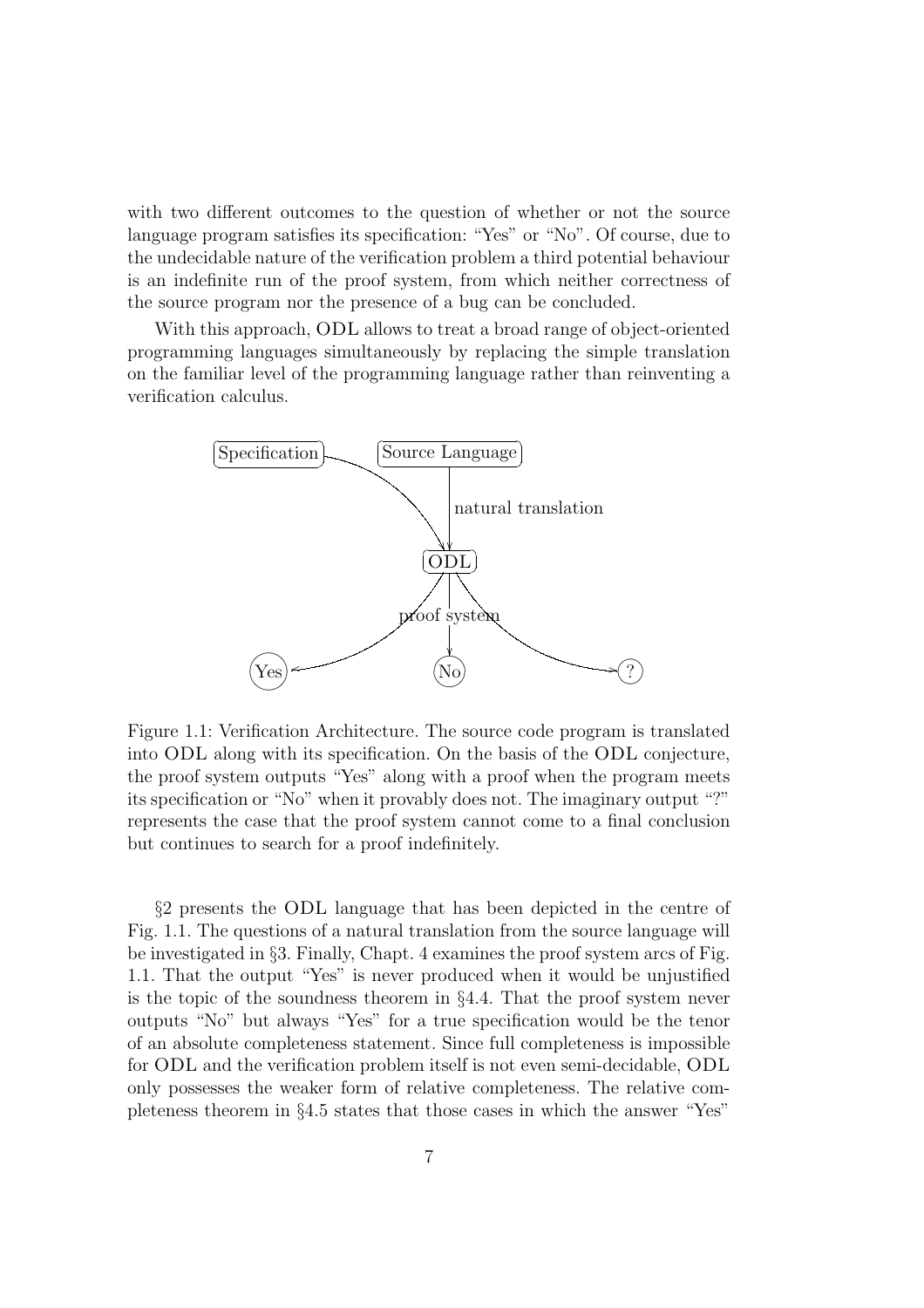fails to appear and "?" is produced<sup>6</sup> instead, this is  $-$  broadly speaking  $$ not a deficiency of ODL but already due to the improvability of an equivalent formula of ordinary non-modal first-order arithmetic. A result of "No" is always justified.

## 1.4 Context

An implementation, called iODL, of the program verification calculus ODL has been integrated into the KeY System. The KeY System (Ahrendt *et al.*, 2004) is a semi-automatic interactive proof system based on sequent calculus for dynamic logic for JAVA (called JAVACARDDL). KeY adds formal specification and verification facilities to UML<sup>7</sup>-based software models by means of theorem proving. Due to the close integration into a familiar modelling environment and a real-world programming language, KeY has surpassing prospects of accomplishing its goal of bridging the gap between what academic case-studies demonstrate is possible with verification and what real industrial practice adopts. In order to facilitate a smooth integration into the modern development process and to permit a gradual involvement of formal methods, KeY combines with usual case-tools. Currently, KeY is available as a stand-alone prover and as a plug-in for the Together CASE-tool (Together-Soft, 2003). The system supports UML+OCL specifications as well as JML specifications (Leavens *et al.*, 1998) for full JAVACARD programs.

## 1.5 Related Work

(Stärk  $\&$  Nanchen, 2001) present a calculus for a dynamic logic on abstract state machines (ASM) (Gurevich, 2000; Börger  $&$  Stärk, 2003). The calculus consists of about 30 schematic axioms and translates ASM rules into conditional ASM-updates, which again will be translated into modal formulas. Several update axioms depend on well-definedness conditions, for which appropriate inference rules are included as well. In this context, an ASM rule is well-defined if it terminates and does not produce clashes, i.e. contradictory update assignments. Thus, a typical proof will check termination according to axioms, continue to prove the absence of clashes and proceed with computing update predicates upd $(R, f, x, y)$ <sup>8</sup>. Subsequently, those predicates

<sup>6</sup>Reasonably careful proof systems that examine proofs in a sufficiently systematic way will only emit "No" when justified.

<sup>&</sup>lt;sup>7</sup>UML = Unified Modeling Language (Rumbaugh *et al.*, 1998; Rumbaugh *et al.*, 1999)

 $\sup^8$ upd(R, f, x, y) says that the ASM rule R performs an update of the dynamic function symbol  $f$  at position  $x$  to the value  $y$ .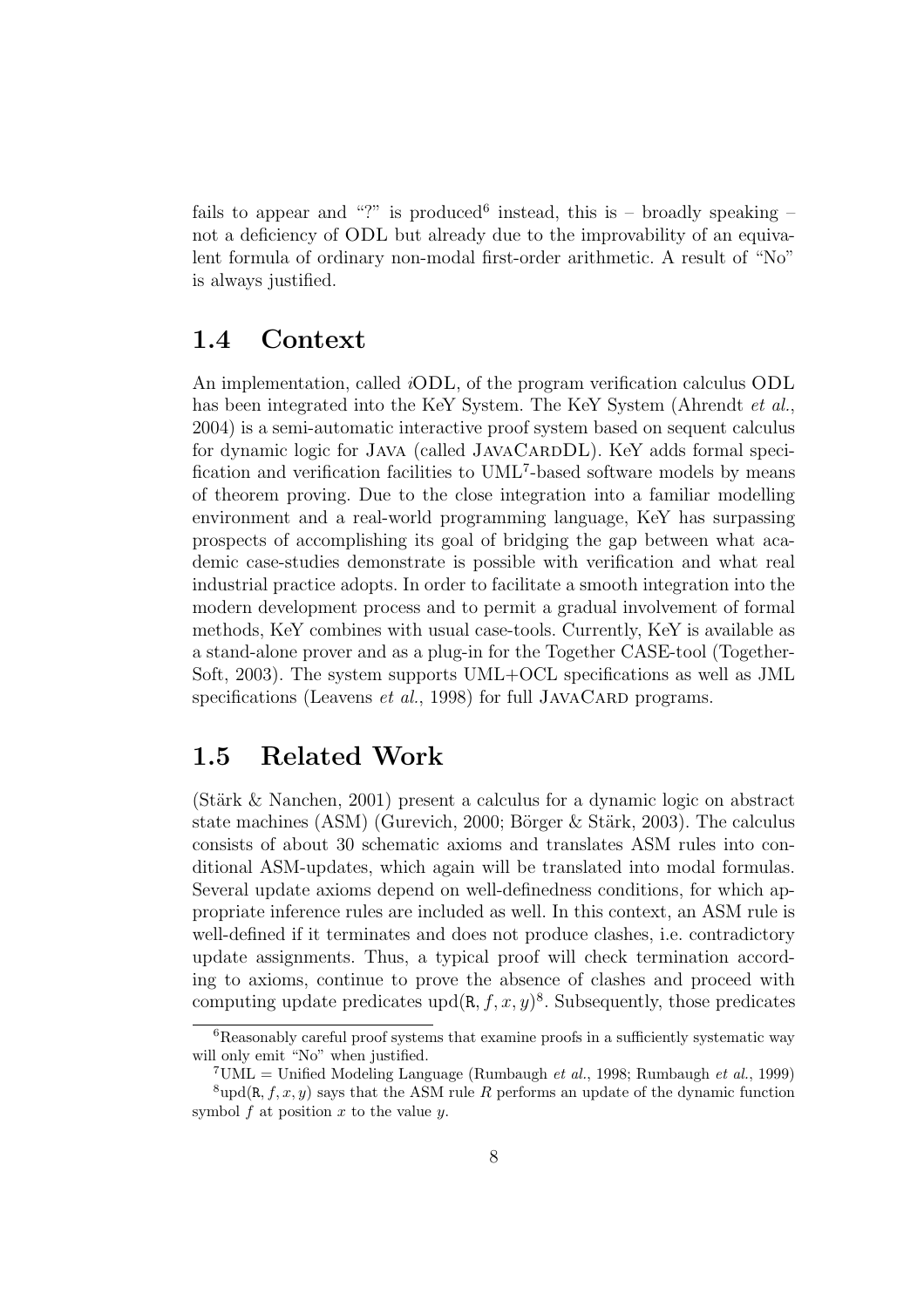will be translated into elementary modal equations by a rule of the form upd(R,  $f, x, y$ )  $\rightarrow$  [R] $f(x) \doteq y$ . From those equations, the proof essentially consists of reasoning in equational multi-modal logic. By proving the ASM logic to be a definitional extension of first-order logic, the calculus is shown to be complete for ASMs without recursion and iteration<sup>9</sup>. Absolute completeness of the ASM logic is possible because – unlike the usual touch of abstract state machines – the modalities of the calculus only refer to singlestep firing of ASM rules. The implicit repetition loop, which drives an ASM forward until termination, is not being considered.<sup>10</sup> Unfortunately, proving correctness of relatively simple ASMs requires an enormous effort with this calculus.

(von Oheimb, 2001) describes a Hoare calculus for  $Jawa^{light}$ , which is the first<sup>11</sup> logic for an object-oriented language proven sound and relatively complete for partial correctness. Java<sup>light</sup> supports side-effects, recursion, dynamic dispatch, exception handling, static class initialisation, object creation, static fields and methods as well as static overloading. Like in (von Oheimb & Nipkow, 2001), the soundness and completeness proofs are formalised in Isabelle/HOL. However, the completeness is only relative and modulo (in- )completeness of higher-order logic. A disadvantage consists in the somewhat cumbersome assertion expressions that result from the explicit state parameters in each assertion.

(von Oheimb & Nipkow, 2001) describe a Hoare calculus for NanoJava, a Java-like language with conditions, loops, assignments to local variables and fields, object creation, casts, method calls and exclusively class types (especially there are no boolean tests but only references checks for equality to null). The calculus is formulated in Isabelle/HOL (Paulson, 1994; Nipkow et al., 2002; Nipkow & Paulson, 2000)<sup>12</sup> and proven sound and complete relative to higher-order logic interactively. Despite the fact that NanoJava prohibits side-effects during expression evaluation, and even though the Hoare calculus is already simplified a lot in comparison to other object-oriented Hoare logic approaches, the calculus and proof examples still seem rather complicated and technical due to the general nature of Hoare calculi. The

 $9E$ ssentially, the ASMs without recursion and iteration considered in (Stärk & Nanchen, 2001) boil down to sequential compositions of deterministic single-step firing of conditional parallel updates, which can be reduced equivalently to a set of conditional parallel updates.

 $10$ However, ASMs include an unbounded parallel forking command *forall*. In some sense, it evaluates a possibly countable infinite amount of instantiations of rules in parallel. Hence forall has a questionable computational complexity to consider as an atomic machine operation.

 $11$ Except for the smaller language SPOOL (de Boer, 1999).

<sup>12</sup>With HOL based on work of (Church, 1940).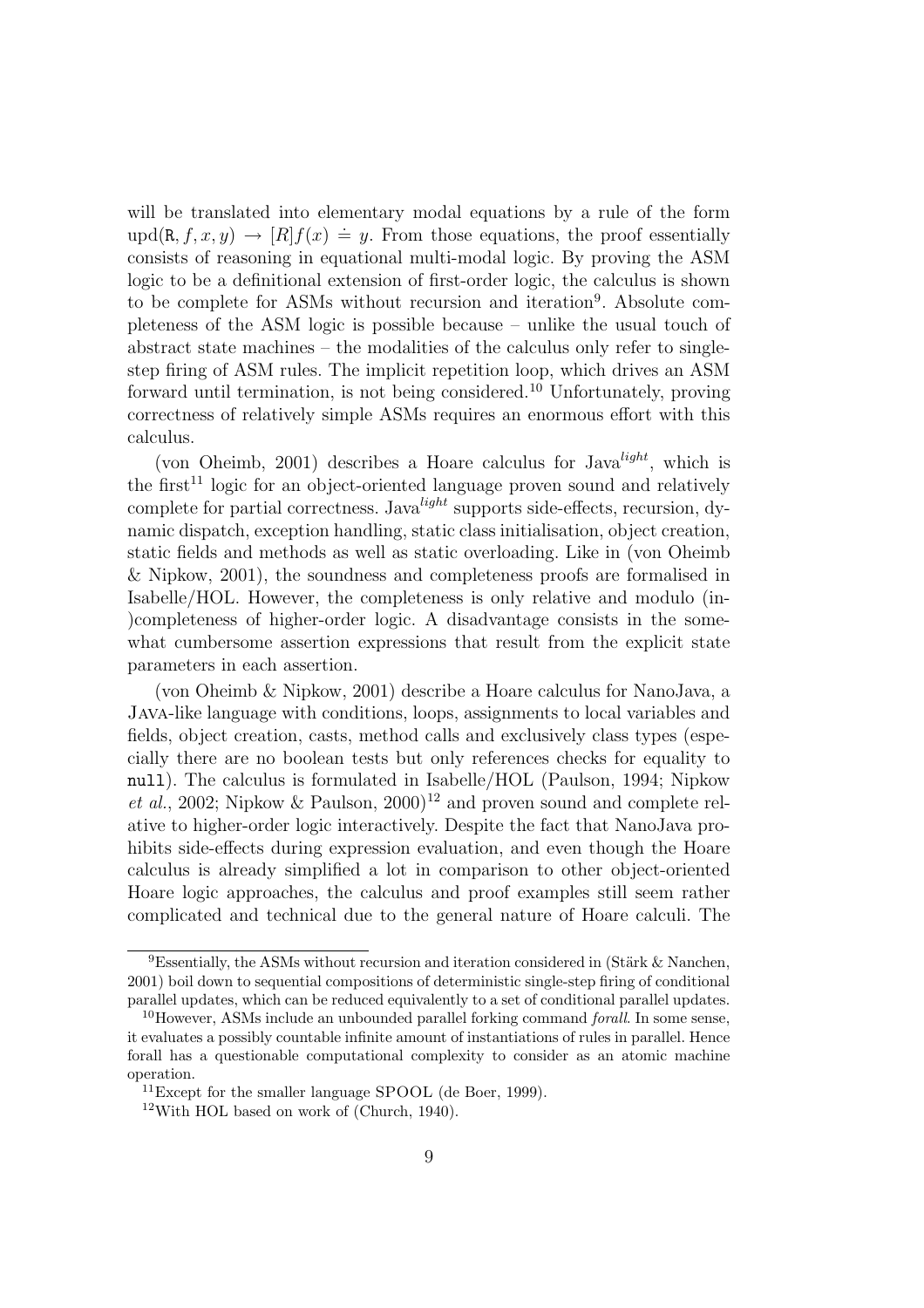notational and conceptional advantages of dynamic logics should achieve improvements on that issue.

(Nipkow, 2003) introduces a programming language, Jinja, with an operational semantics<sup>13</sup> exhibiting core features of JAVA. Big step and small step<sup>14</sup> operational semantics for Jinja are shown equivalent 15 , and type safety is proven. Jinja provides boolean and integer as primitive types, references, null pointers, object creation, casting, field access and assignment, method calls (with static binding), local variable declarations, sequential composition, conditions, loops, exception throwing and catching. Jinja only provides overriding, not overloading, and has the peculiarity of Lisp-like dynamic variable binding. Unfortunately, the operational semantics of Jinja consist of a fairly huge amount of rules. As an intermediate report, (Nipkow, 2003) does not yet present a calculus for Jinja.

(Igarashi et al., 2001; Igarashi et al., 1999) present a calculus, Featherweight Java, for a small pure non-imperative functional core of Java, with a touch very similar to the  $\lambda$ -calculus (Barendregt, 1984). As Featherweight Java concentrates on questions of type safety, it has a different focus than verification systems for functional behaviour. In addition to a treatment of constantly typed programs, the authors provide an extension that deals with parametric genericity except for generic type inference. The programming language underlying Featherweight Java provides (mutually recursive) class definitions, methods, fields, inheritance, method overriding, object construction, method invocation, field access, variables and casts. Featherweight Java does not provide assignments, loops, if-conditions, sequential composition, interfaces, overloading, super calls, null pointers, primitive types, abstract methods, field shadowing, access control  $(\ulcorner \text{public} \urcorner \text{ modifies etc.})$ , exceptions or side-effects. Without assignments and without side-effects, Featherweight Java represents a pure<sup>16</sup> functional object-oriented programming language. By nature of a pure functional language, objects do not change after the time of their construction. This implies that all expressions finally reduce<sup>17</sup> to newly constructed objects, which is the reason for the calculus

<sup>&</sup>lt;sup>13</sup>Essentially, operational semantics define an interpreter for the programming language.

<sup>14</sup>In contrast to small step semantics, big step semantics evaluate expressions in a single "computation" straight to their final value. Hence, only small step semantics can evaluate an expression by iterated evaluations of different expressions in a sequence of distinct intermediate states.

<sup>15</sup>This means that the evaluation relation of the big step semantics coincides with the transitive closure of the small step semantics at the end of the evaluation, i.e. when only atomic values or raised exceptions remain.

 $16A$  functional language is *pure* if expression evaluation does not produce side-effects.

<sup>&</sup>lt;sup>17</sup>Actually, the calculus essentially consists of syntactical reduction rules similar to the β-reduction of the λ-calculus.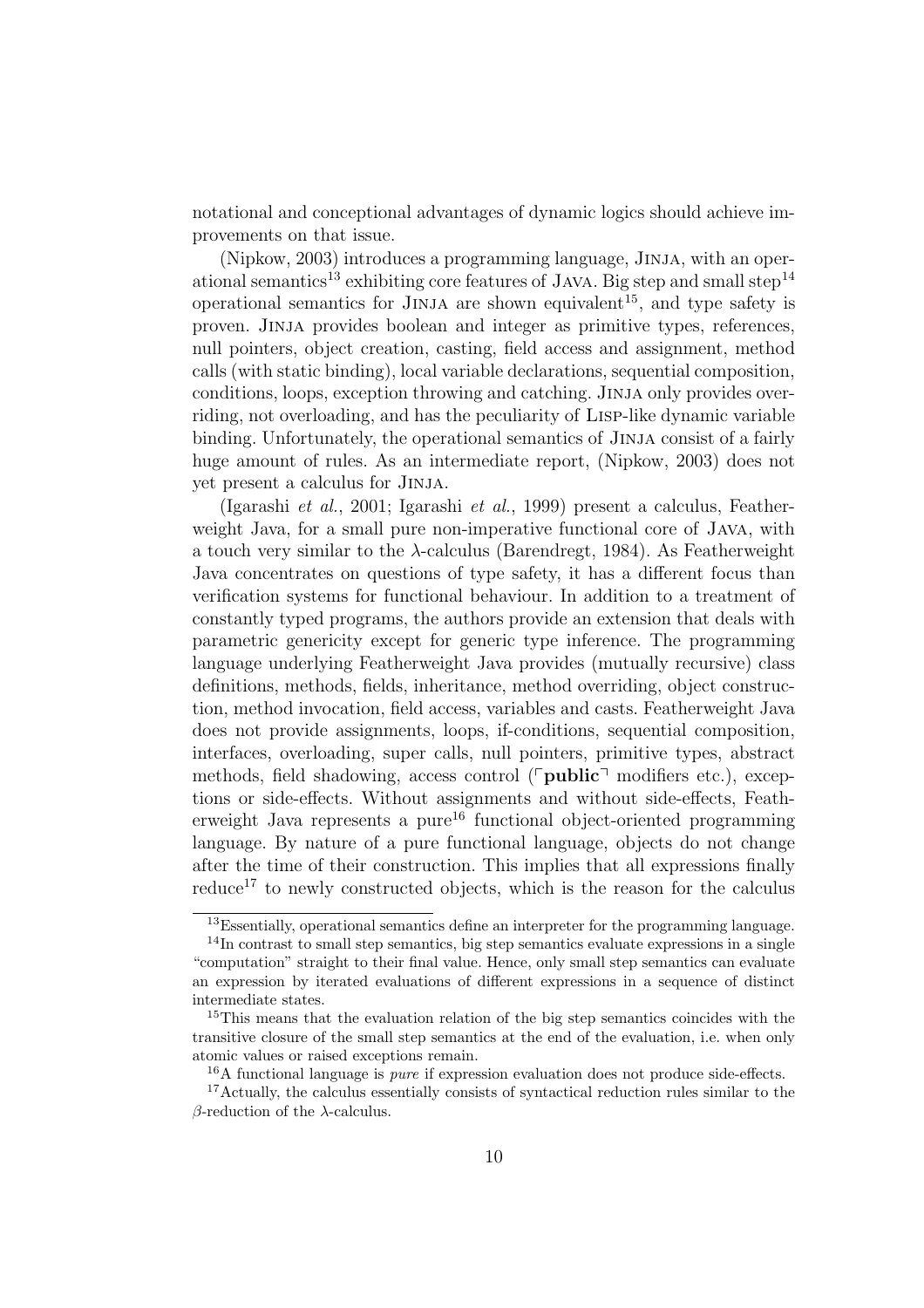only working on objects of the form  $\lceil \text{new } C(e_1, \ldots, e_n) \rceil$ . After all, the objects of Featherweight Java are essentially limited to mere immutable data containers: tuple types with a type hierarchy and method overriding.

(de Boer, 1999) describes a sound and complete Hoare calculus for a sequential object-oriented programming language, SPOOL, with main focus on pointers. SPOOL provides conditions, loops, sequential composition, pointers, null pointers, object creation, and only synchronised<sup>18</sup> methods. The logic for SPOOL has monotone<sup>19</sup> varying domain<sup>20</sup> semantics and also provides quantification over all finite sequences of objects of a particular type.

## 1.6 Basic Notions

#### 1.6.1 Notation

This section briefly summarises the notation used in this paper. In the metalanguage let  $\Rightarrow$  denote the meta-level implication, and  $\iff$  is used for meta-level equivalence.

That there is a possible transition in interpretation  $\ell$  from state s to t when running the program  $\alpha$  is denoted with  $s\rho(\alpha)t$ , as will be defined formally in Def. 2.3.1. This gives the modal accessibility relation for the program  $\alpha$  as occurring in the definition of the semantics of  $\langle \alpha \rangle$  and  $\langle \alpha |$ . If the state s is known from the context and no ambiguities arise, then "there is  $s\rho_{\ell}(\alpha)t$ " is a short notation for "there is t with  $s\rho_{\ell}(\alpha)t$ ", and similar when t is known from the context.

In the course of this thesis, letters from the beginning of the alphabet, like  $c, d$ , will be preferred for constant symbols, while  $x, y, z$  are usually preferred for variable symbols. By convention,  $f, q$  are typical function symbols and  $p, q$ representative choices for predicate symbols. For a formula  $\phi$ ,  $FV(\phi)$  denotes the set of free variables occurring in  $\phi$ . Likewise,  $FV(M) := \bigcup_{m \in M} FV(m)$ denotes the collective set of free variables in a set M. By an abuse of notation, write  $FV(a, b, c)$  for  $FV({a, b, c})$ .

#### 1.6.2 Terminology

This section introduces some standard mathematical terminology.

<sup>18</sup>Contrary to the Java notion, here, synchronised means that at any time there can be at most one active method call within the stack trace. This additionally prevents recursion.

<sup>19</sup>Monotone domain semantics means that there only is object creation, no deallocation.  $20\text{Varying domain semantics implies that } -$  due to object creation – the modal formula

 $\phi \wedge \langle \alpha \rangle \neg \phi$  can be true even if  $Var(\phi) \cap Var(\alpha) = \emptyset$ .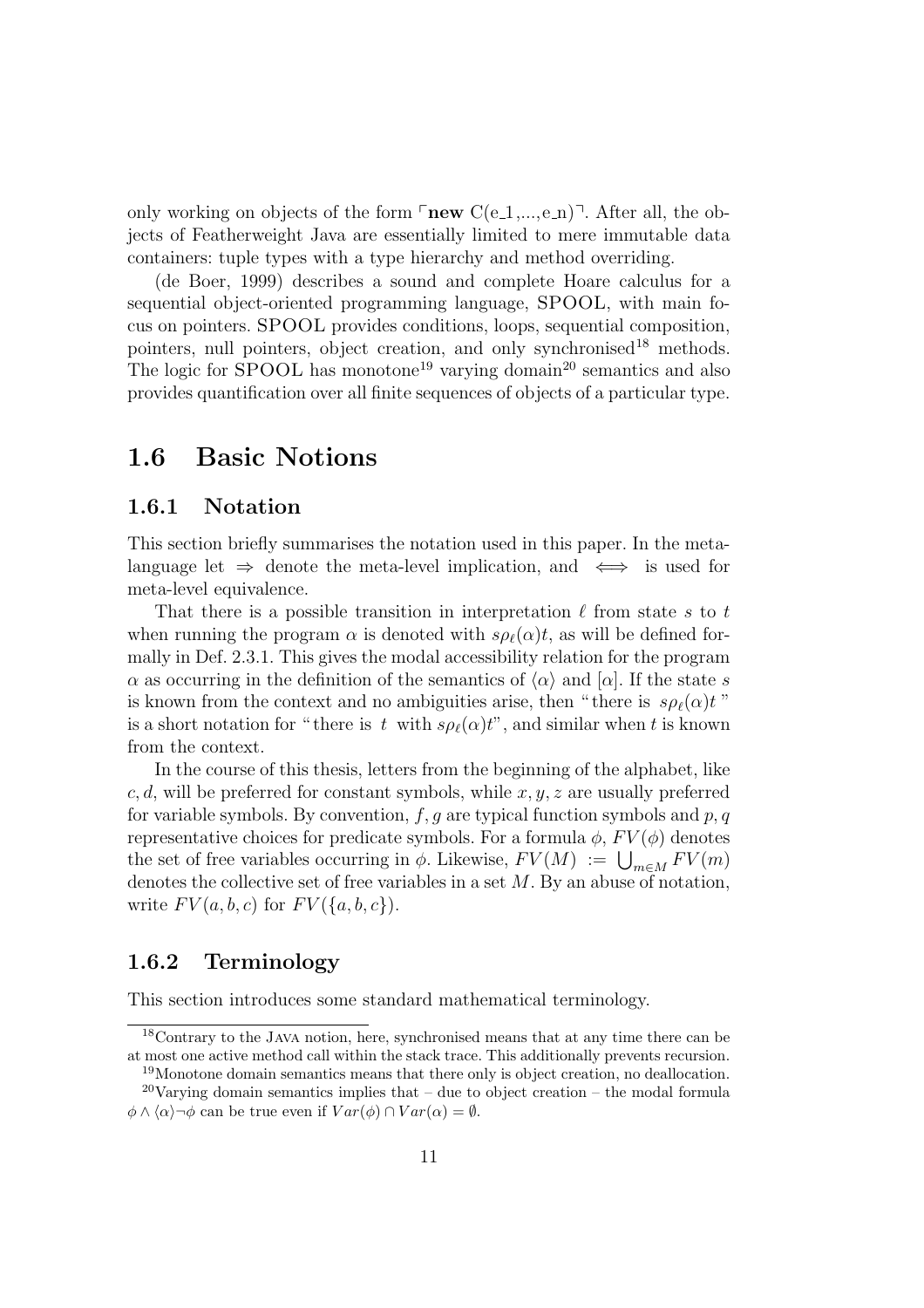**Definition 1.6.1 (Lattice)** A lattice is a partially ordered set  $L$  in which every (non-empty) finite subset has an infimum and supremum. Equivalently, a lattice is a set L with two binary operations  $\cap$ ,  $\cup$ , which satisfy for each  $a, b, c \in L$ 

| idempotent  | $a \cap a = a$                          |  |
|-------------|-----------------------------------------|--|
|             | $a \cup a = a$                          |  |
| commutative | $a \cap b = b \cap a$                   |  |
|             | $a \cup b = b \cup a$                   |  |
| associative | $a \cap (b \cap c) = (a \cap b) \cap c$ |  |
|             | $a \cup (b \cup c) = (a \cup b) \cup c$ |  |
| absorption  | $a \cap (a \cup b) = a$                 |  |
|             | $a \cup (a \cap b) = a$                 |  |

A function  $f: L \to N$  is a homomorphism of lattices if for each  $a, b \in L$ 

$$
f(a \cap b) = f(a) \cap f(b)
$$
  

$$
f(a \cup b) = f(a) \cup f(b)
$$

Proof: The asserted equivalence of order-theoretic and algebraic lattices has to be proven. Given an order-theoretic lattice, it satisfies the axioms with operators ∩ for infimum and ∪ for supremum.

An algebraic lattice defines a partial order by defining  $a \leq b \implies a \cup b =$  $b \iff a \cap b = a$ , which yields an order-theoretic lattice. See (Davey & Priestley, 2002) for more detailed information.

Example 1.6.1 Consider the prototypical example of a lattice with two elements C and D, their supremum  $C \cup D$  and their infimum  $C \cap D$  in Fig. 1.2. The lattice further contains the top element  $\top$  and the bottom element ⊥.

**Remark 1.6.2** Homomorphisms of lattices are monotone, i.e. for all  $a, b \in L$ it is  $a \leq b \Rightarrow f(a) \leq f(b)$ .

Definition 1.6.3 (Relational Composition) For a subset  $E \subseteq M$  and a *relation*  $\rho$  *on*  $M$  define the relational composition as

$$
E \circ \rho := \{ t \in M : \text{ there is } s \in E \text{ spt} \}
$$
  

$$
\rho \circ E := \{ s \in M : \text{ there is } t \in E \text{ spt} \}
$$

Definition 1.6.4 (Multisets) A multiset is a collection of elements of a domain D, in which the number of occurrences of each element matters but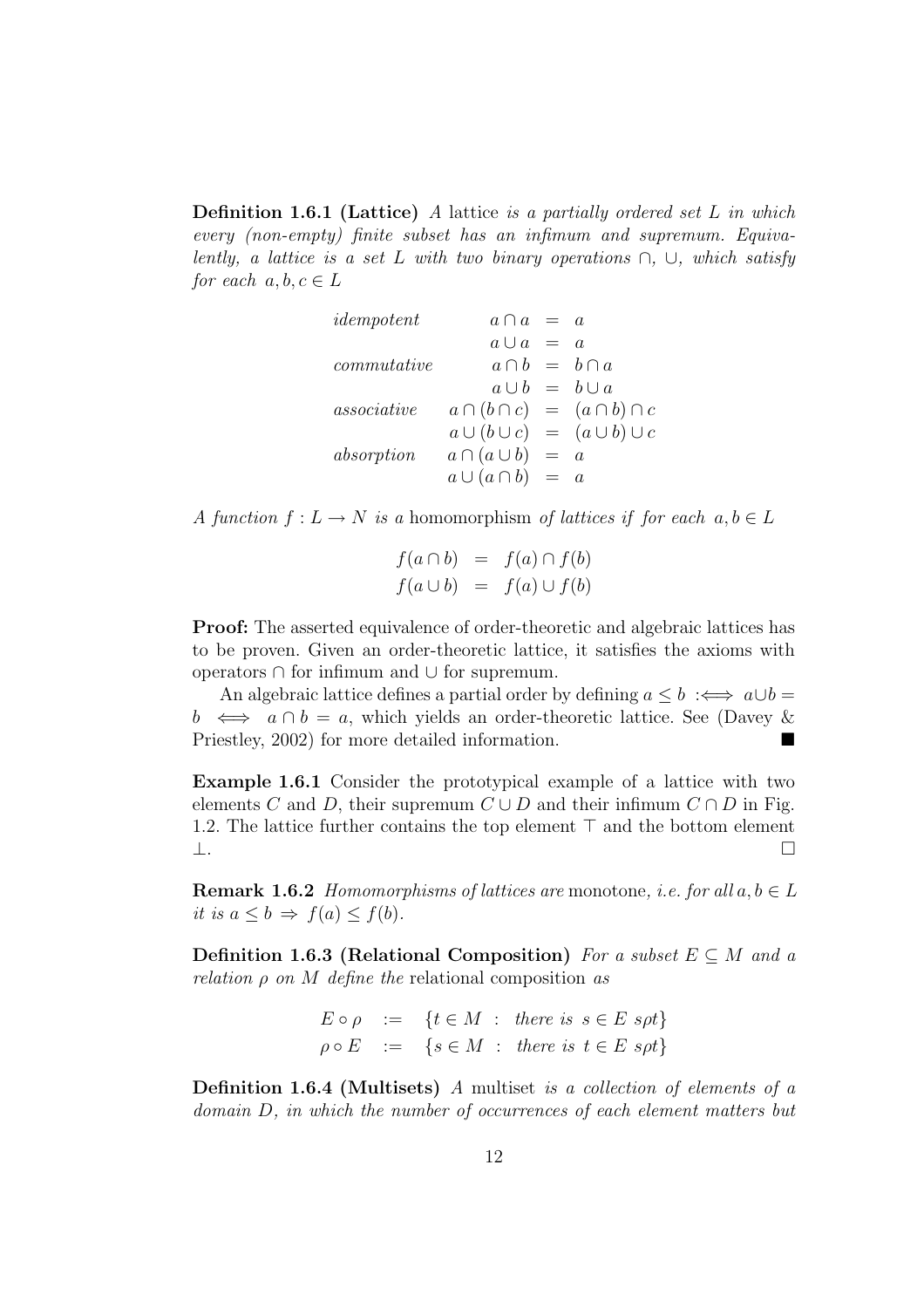

Figure 1.2: Dense Lattice Example

not the order of occurrence. Thus, a multiset M is a map  $M : D \to \mathbb{N}$  with  $M(a)$  being the multiplicity of occurrences of a in M. The set theoretical operations are extended to sets in an obvious way.

$$
x \in M \quad := \quad M(x) > 0
$$
\n
$$
M \cup N \quad := \quad M + N
$$
\n
$$
M \cap N \quad := \quad \min(M, N) \quad = \quad (a \mapsto \min(M(a), N(a)))
$$
\n
$$
M \setminus N \quad := \quad \max(M - N, 0) \quad = \quad (a \mapsto \max(M(a) - N(a), 0))
$$

As a notation for finite multisets,  ${a, b, b, b, c, d, d}$  denotes the multiset M with  $M(a) = M(c) = 1, M(b) = 3, M(d) = 2$  and  $M(x) = 0$  otherwise.

Definition 1.6.5 (Transitive Closure) The relation  $R^*$  is the (reflexive) transitive closure of the relation R and is defined as follows.

 $xR^*y \iff \text{there are } x = x_0, x_1, x_2, \ldots, x_n = y \text{ such that } x_iRx_{i+1} \text{ for each } i$ 

**Definition 1.6.6 (Confluence)** A relation R on a set M is confluent if for each  $x, y_1, y_2 \in M$  with  $xRy_1$  and  $xRy_2$  there is  $z \in M$  such that  $y_1R^*z$  and  $y_2R^*z$ . This leads to a situation as depicted in Fig. 1.3.

**Definition 1.6.7 (Noetherian)** A relation R on a set M is Noetherian (or terminating) if there is no infinite sequence  $x_1, x_2, x_3, \ldots \in M$  with  $x_iRx_{i+1}$ for each i. Noetherian relations prohibit situations like the one depicted in Fig. 1.4.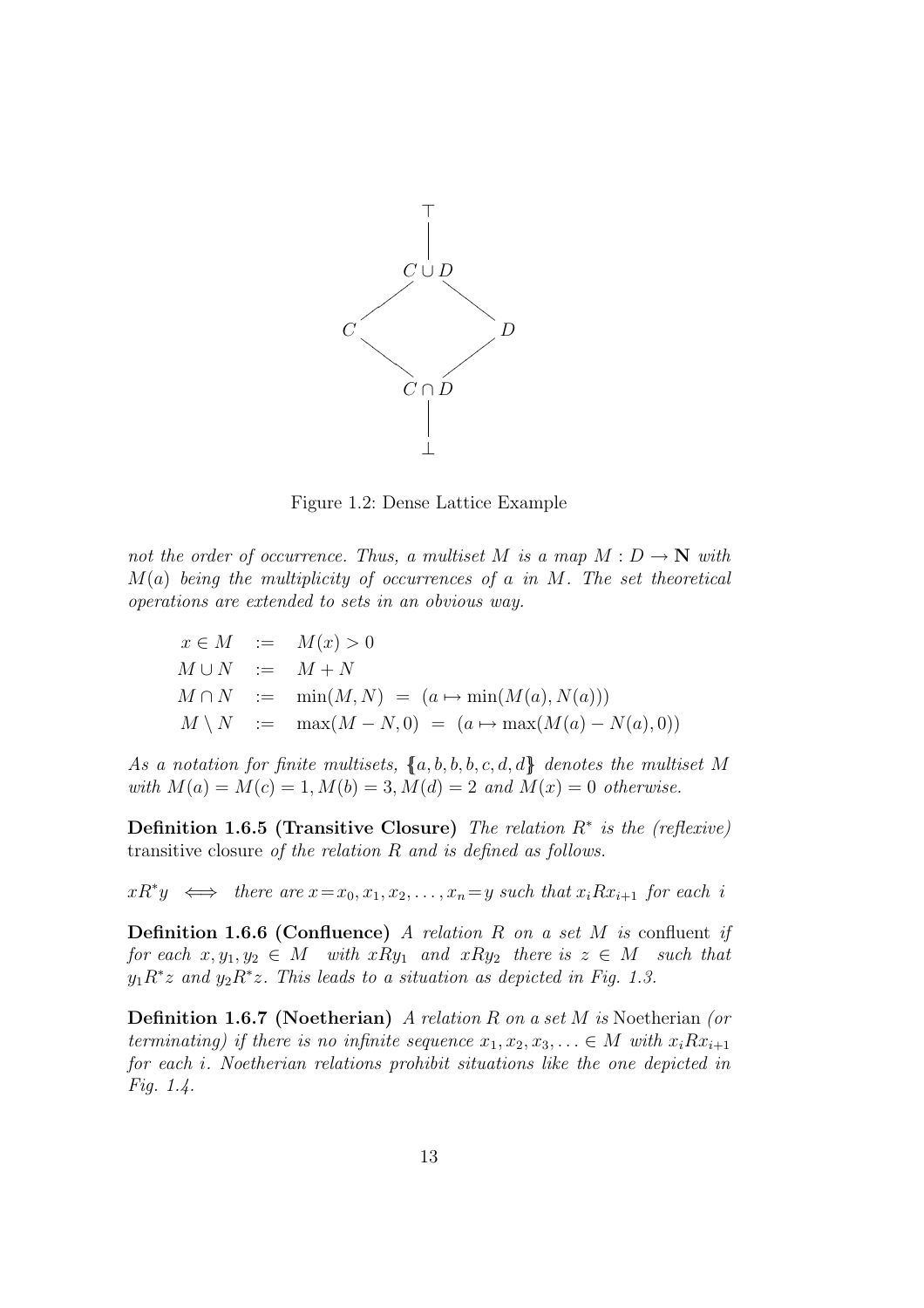

Figure 1.3: Confluence Diagram

 $x_1 \longrightarrow x_2 \longrightarrow x_3 \longrightarrow x_4 \longrightarrow \cdots \longrightarrow x_i \longrightarrow x_{i+1} \longrightarrow \cdots$ 

Figure 1.4: Noetherian Descending Chain Condition Diagram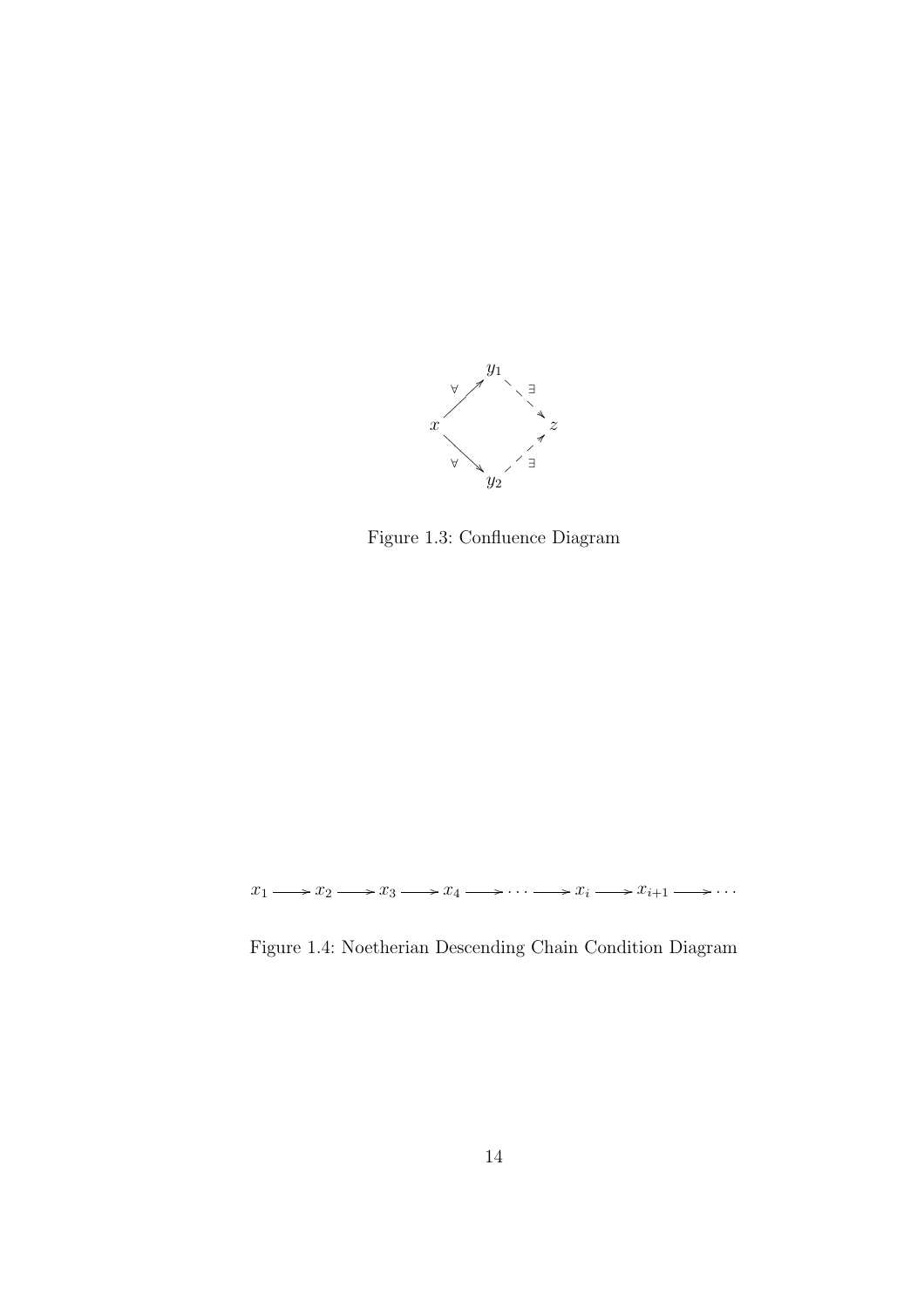## Chapter 2

## Update Logic

### 2.1 Overview

This section presents the actual structure of the update logic ODL, starting with a brief overview. ODL is a first-order dynamic logic with programs built from parallel updates by nesting of conditions and loops.

ODL can be obtained from first-order logic as follows: enrich first-order logic by  $\parallel$  and  $\langle \rangle$  modalities of a dynamic logic for the WHILE programming language, taking updates instead of mere program variable assignments as atomic programs.

**Example 2.1.1** For the moment, assume  $\vert$  to be a built-in divisibility<sup>1</sup> relation. As an introductory motivating example, consider the ODL program  $\alpha$ below, for which the formal syntax and semantics will be introduced during this section.

$$
\texttt{if}(2 \mid c) \{d \lhd c + 2\} \texttt{else} \{d \lhd c + 1\}
$$

In this program, the statement  $d \lhd c + 1$  is called an update, which modifies the interpretation of  $d$  to be the successor of  $c$ . Depending on whether 2 divides c or not,  $\alpha$  will perform the update  $d \lhd c + 2$  or the update  $d \lhd c + 1$ , instead.

Consider the following (partial) specification of the behaviour of program  $\alpha$  in case that c is initially odd.

$$
\exists k : \mathtt{nat} \ c \doteq 2 \cdot k + 1 \rightarrow [\alpha]d \doteq c + 1
$$

This formula specifies that whenever  $c$  is odd, all executions of the program  $\alpha$  lead to d having a value that is the successor of the value of c. During the

<sup>&</sup>lt;sup>1</sup>The relation  $x \mid y$  holds if and only if the integer x divides y.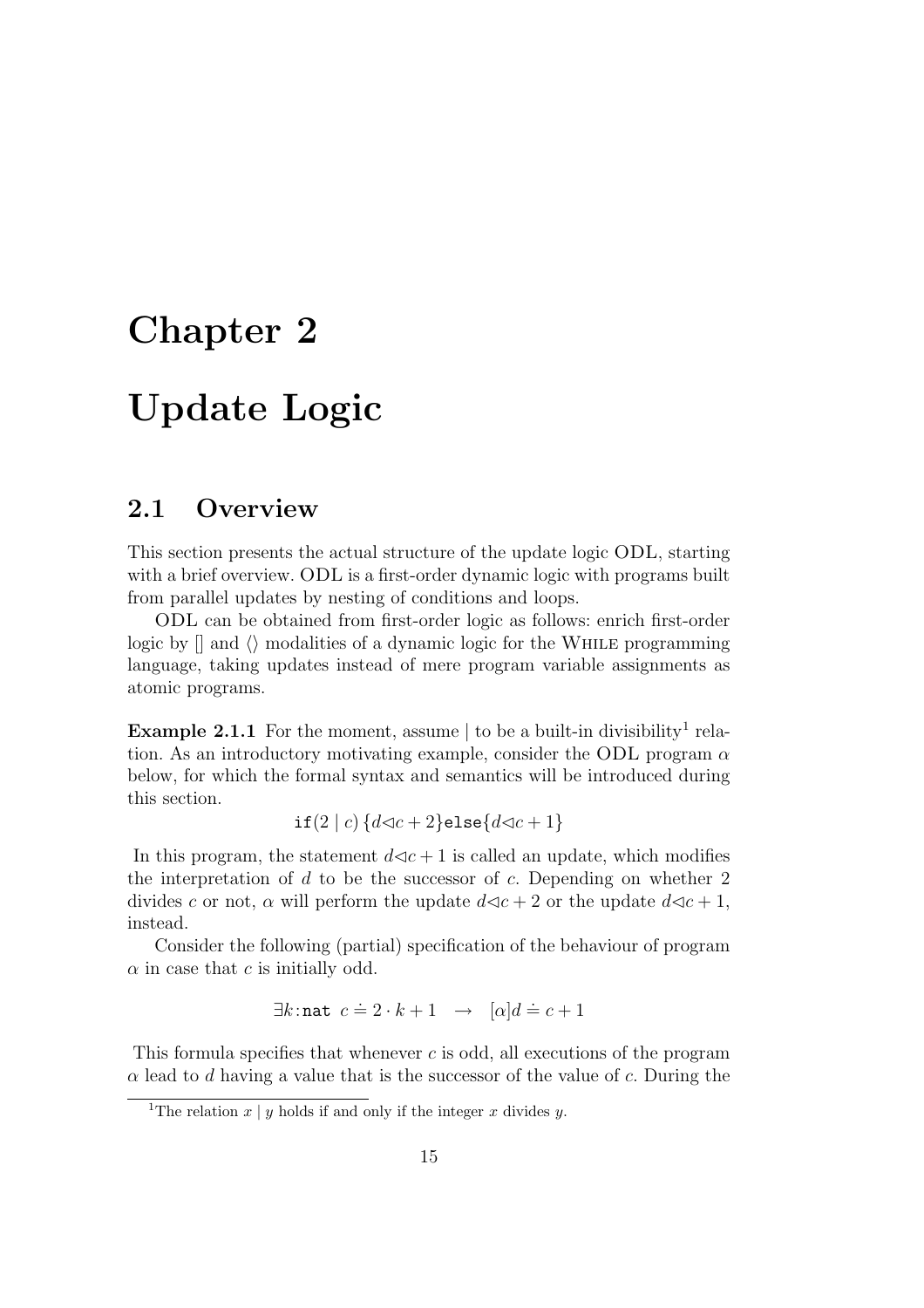course of proving that this is a correct specification for  $\alpha$ , updates will also be promoted to subterms like the following.

$$
([d \triangleleft c + 1]d) \doteq ([d \triangleleft c + 1](c + 1))
$$

From a semantical perspective, an update in front of a subterm leads to an evaluation of the subterm with a modified interpretation of d, regardless of the context evaluating the whole term. More syntactically speaking, moving updates to subterms promotes the effect of an update down to the subterms. This update promotion mechanism will further simplify the above equation to the following tautology.

$$
c+1 \doteq c+1
$$

After the necessary concepts have been introduced, program  $\alpha$  will be examined in more detail again in Ex. 2.4.1 and proven correct in Ex. 4.3.1.  $\Box$ 

 $\text{ODL}_{m}$  is obtained from ODL by allowing method invocations. Method invocations are limited to the top-level expression after updates to local program variables, though:  $x \le m(o, e)$ . This alleviates the problem of operator and operand evaluation order in the presence of side-effects, since ODL expressions like o and e cannot produce side-effects.

As will be seen in Lem. 4.2.7, multiple consecutive updates can be combined into a single update. This leads to ODL programs of a very simple structure: while()  $\{\}$  loops and if()  $\{\}$ else $\{\}$  conditions nested around single parallel updates, and sequential compositions of loops or conditions. Since parallel updates can always be split into a sequential composition of singleton updates, the essential difference between dynamic logic for While and ODL is that ODL allows modifications of structured data like  $f(t, a)$  instead of just program variables like x. In other words,  $DL<sub>WHLE</sub>$  only allows assignments to atomic terms, whereas ODL allows assignments to arbitrarily nested compound terms.

For practical purposes, dynamic logics used in program verification often distinguish rigid from non-rigid symbols. Unlike (syntactically) non-rigid symbols, (syntactically) *rigid* symbols share the same value in every state of a particular interpretation per definition. In one particular interpretation, of course, syntactically non-rigid symbols may still happen to have the same interpretation in all states, but do not need do so to by a priori declaration. However, the syntactic structure of ODL does not formally involve rigidity declarations for pragmatic reasons. In spite of the practical relevance, this simplification clarifies the presentation. Furthermore, the addition of a formal concept of syntactic rigidity is straightforward. Still, several function symbols are informally classified as rigid or non-rigid in this presentation, in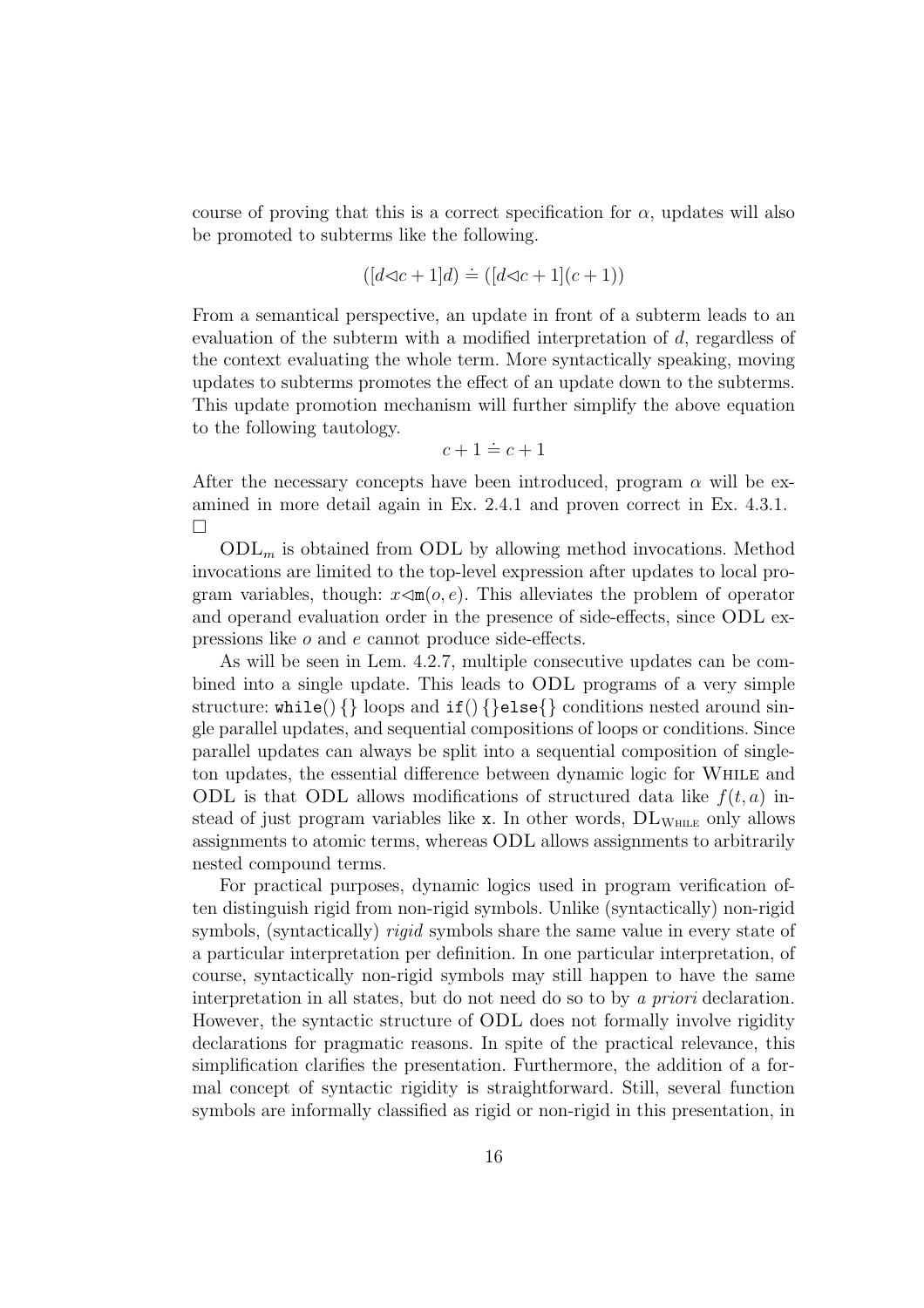order to support the reader's intuition about what is intended to happen to those symbols.

## 2.2 Syntax

This section presents the syntactic structure of the dynamic logic ODL. Given a vocabulary of symbols along with type information in a corresponding type-system the language ODL will be inductively defined by combining those symbols.

#### 2.2.1 Type-System

The type-system of ODL needs to have some way to represent the typesystem of the object-oriented source language sufficiently. This means that the calculus can simulate all statements of an effect that depends on (compile time or run-time) type information. In object-oriented programming languages, this especially includes the virtual dispatch of method calls. There are at least two ways for achieving this. First, a plug&play type-system with a formal description language for type-systems, which provides a way for plugging reasonable source type-systems into the calculus, perhaps similar to the UML Meta Model. Or second, an endogenous approach, where typing information is focused within a single predicate instanceof . Then statements with type dependent effects have to be unfolded into explicit low-level if-then-else type check cascades.

The endogenous approach is conceptually simpler and perhaps even more flexible. Yet, it results in a little more verbose and explicit proofs within ODL, it relies on a finite number of classes<sup>2</sup>, and in naïve realisations it is rather inefficient for methods appearing with an identical name and arity in many classes because of its incompetence in distinguishing types in advance. However, this deficiency can be resolved quite easily by imposing unique naming conventions for conceptually distinct entities, as can be ensured by semantical name analysis preprocessing. In the spirit of simplicity the endogenous type system for dynamic types is chosen.

The construction of ODL begins by plugging in an arbitrary type-system stemming from the particular source language under consideration, say Java-CARDDL. The type-system TYP is intended to contain all object types of some source language like JAVACARDDL in the corresponding class hierarchy.

<sup>2</sup>More precisely, a finite amount of subclasses is assumed. Intra-language translations based on branching cascades usually require a finite number of subclasses.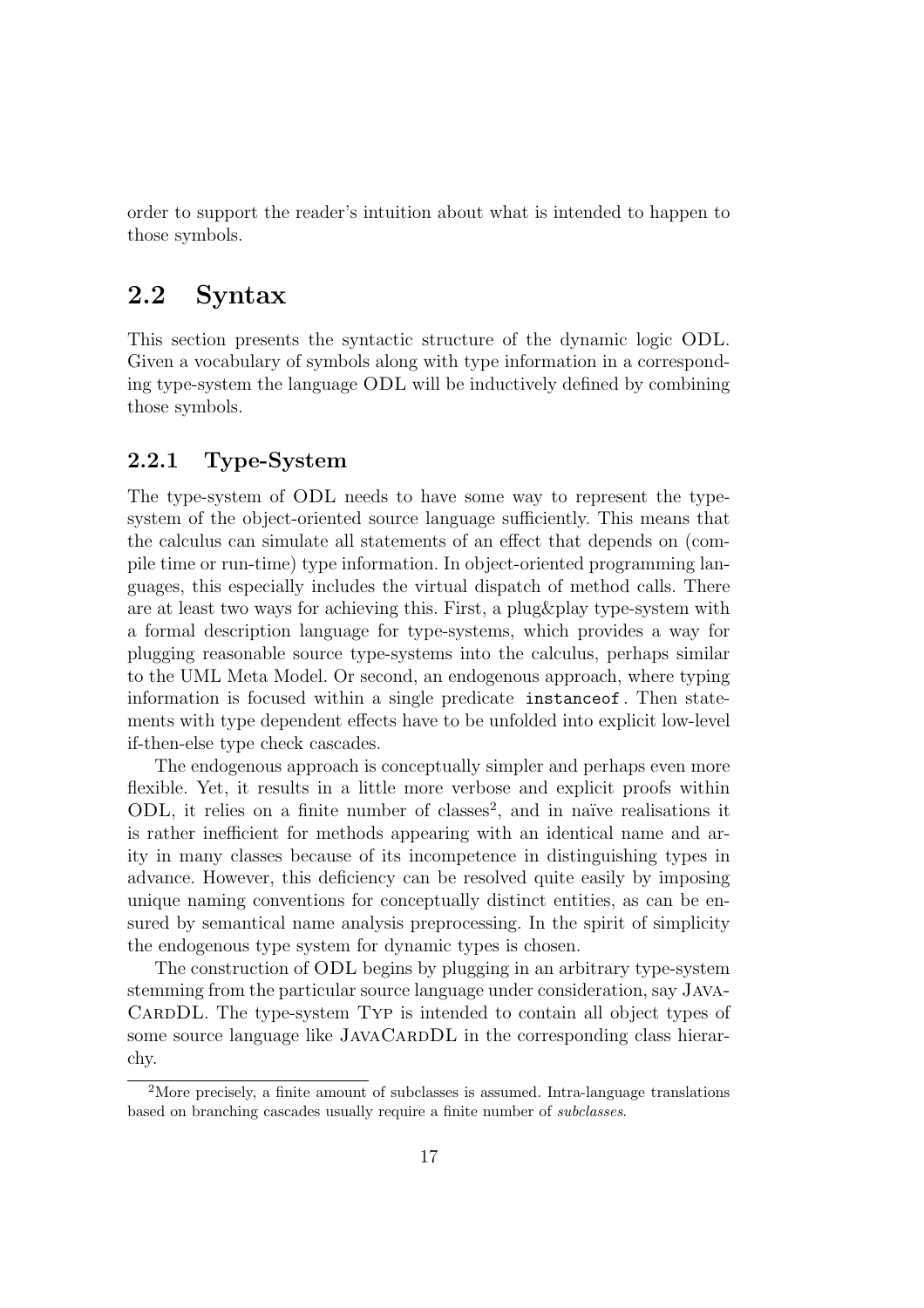**Definition 2.2.1** In the following, let TYP be an arbitrary decidable<sup>3</sup> typelattice with  $\bot$  as bottom type,  $\top$  as top type,  $\cap$  as infimum type or greatest common subtype, and  $\cup$  as supremum type or smallest common supertype. Furthermore, let Typ have a designated type nate  $\in$  Typ for natural numbers.  $\sigma \leq \tau$  holds if  $\sigma$  is a subtype of  $\tau$ .  $\sigma < \tau$  holds if  $\sigma \neq \tau$  is a proper subtype of τ

Example 2.2.1 Note that in the case of Java the type-system will be bounded by a superficial bottom type  $\perp$  which is a subtype of all classes and interfaces. Moreover, note that type-systems of conventional object-oriented programming languages will be rather coarse. Assuming the class hierarchy



Figure 2.1: UML Class Diagram of Vehicle Type Hierarchy

in Fig. 2.1 of distinct classes Car, Bike, Boat, Plane which extend a common base class Vehicle. Then contrary to finer type-systems, rather different type suprema result in the very same type of the class hierarchy. Consider

```
Car \cup Bike = Car \cup Boat = Plane \cup Boat = Vehicle
```
Instead of supplementing the type-system with finer suprema, such a behaviour of the source code type-system is directly reflected in the type-lattice. Primitive types of the source language, like *int*, *short*, *boolean* will be integrated into the type-lattice.

Example 2.2.2 As a simplified part of the standard Java class hierarchy, the type-system will contain, for instance, the lattice depicted in Fig. 2.2.  $\Box$ 

ODL assumes external or exogenous symbol typing information instead of supporting explicit type declarations with the ODL language. Though,

<sup>3</sup>A type-lattice is decidable, if the membership and subtype relations are decidable. This is the usual case.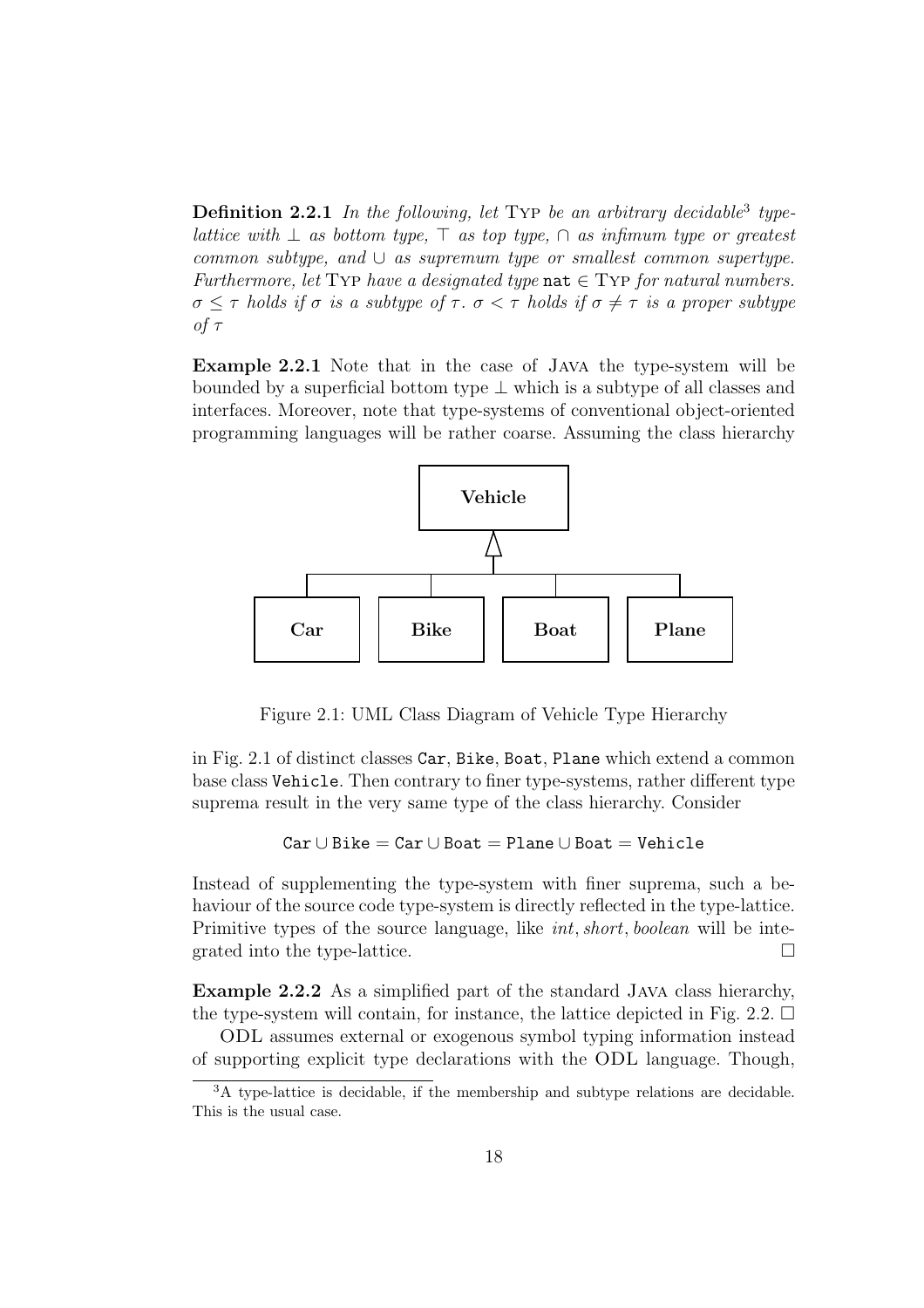

Figure 2.2: Lattice of an Excerpt of the Java Type-System

of course, insufficient from an application point of view, this is an adequate approach for symbol typing from a theoretical perspective. Just assuming that all symbols know their static type via some a priori mechanism outside of the logic simplifies the language and semantics a lot. Moreover, a classical semantical name and type analysis phase of a preprocessing compiler run can easily provide this type declaration functionality for free.

#### 2.2.2 Signature

A signature  $\Sigma$  is the set of names (called *symbols*) of all entities nameable in a certain context. A signature is the vocabulary or alphabet of logical signs from which to build well-formed formulas. It is generally assumed to be given effectively. In addition to (constant) symbols for elements of the world, symbols also include variables from a set  $V \nvert \Sigma$  is assumed to contain the usual signs  $0, 1, +, \cdot, <, \leq, \geq, >$  for natural numbers. Moreover,  $\Sigma$  is always assumed to contain the rigid constant symbol null of type ⊥, which is intended for the resolution of null pointers or otherwise undefined elements. Finally,  $\Sigma$  is always assumed to contain the rigid function symbols  $obj_C$  of type  $nat \rightarrow$ C, intended to represent newly created objects.<sup>4</sup> The  $obj<sub>c</sub>$  signs are called *object enumerator* symbols. For example,  $obj_c(n)$  will be the newly created object of type  $C$  with object identifier  $n$ , and different from any newly created object with a different object identifier (OID) or different type. Symbols possess a type and are either individual, function or predicate symbols, with

<sup>&</sup>lt;sup>4</sup>In the notation of the  $\lambda P$  system of (Barendregt, 1992) an alternative for using the family of symbols  $obj<sub>C</sub>$  would be to use a single symbol obj of parametric generic type  $\Pi \tau : * .(\texttt{nat} \rightarrow \tau).$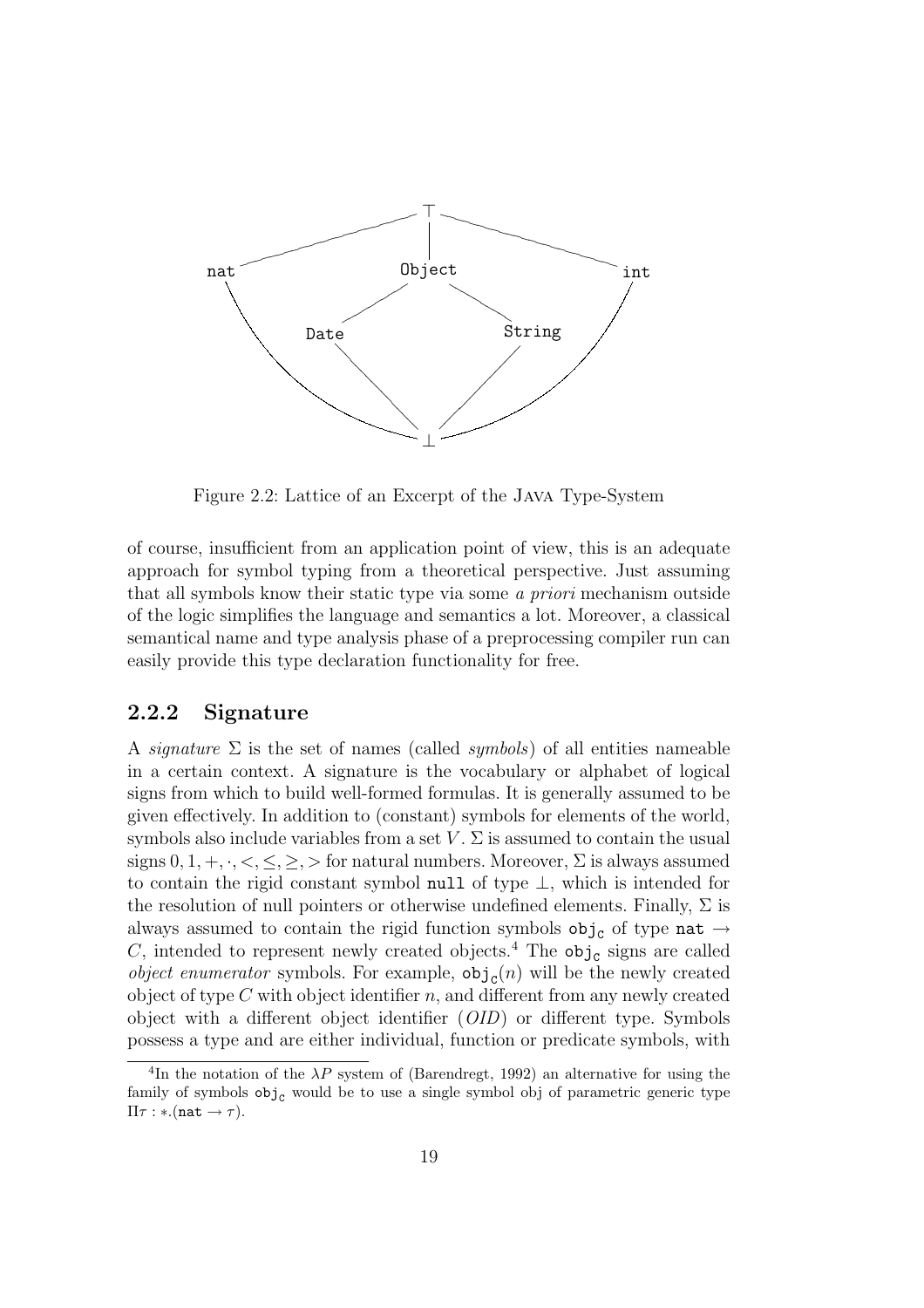function and predicate symbols having a fixed arity. Variable symbols possess a type and are always rigid, i.e. their value is the same during all states of program execution. Constant symbols, however, are allowed to assume different values in distinct states during the program execution.

Be aware that, on the contrary, terminology on the level of programming languages like  $C++$  says that constant program variables cannot change their value<sup>5</sup> by assignment. In the context of logic, however, variable symbols are primarily intended for quantification. This quantification should also suffice to establish a connection between the different states of program execution, because of which rigid variables constitute a significant ingredient to dynamic logic.<sup>6</sup>

All vocabularies are assumed to contain infinitely many variable symbols of each type, because of skolemisation, which – in the ODL calculus – works with variables.

#### 2.2.3 Formulas

The terms  $\text{Trm}(\Sigma \cup V)$ , formulas  $\text{Fml}(\Sigma \cup V)$  and programs  $\text{Prg}(\Sigma \cup V)$  of ODL will be defined by simultaneous induction in definitions 2.2.2, 2.2.3 and 2.2.4. They correspond to the classical notions of in a dynamic logic flavour.  $\text{Fml}_{FOL}(\Sigma \cup V)$  is the set of formulas of classical non-modal first-order logic.

**Definition 2.2.2 (Terms)**  $\text{Trm}(\Sigma \cup V)_\tau$  is the set of terms of ODL of type τ with variables in V over the signature Σ. It is defined as the minimal set such that

- Trm $(\Sigma \cup V)_{\sigma} \subseteq \text{Trm}(\Sigma \cup V)_{\tau}$  for each  $\sigma < \tau$ .
- Every variable  $x \in V$  of type  $\tau$  is in  $\text{Trm}(\Sigma \cup V)_{\tau}$ .
- If  $f \in \Sigma$  is a function symbol of type  $\sigma_1 \times \cdots \times \sigma_n \to \tau$  and  $t_1 \in$  $\text{Trm}(\Sigma \cup V)_{\sigma_1}, \ldots, t_n \in \text{Trm}(\Sigma \cup V)_{\sigma_n}$  then  $f(t_1, \ldots, t_n) \in \text{Trm}(\Sigma \cup V)_{\tau}$ .
- If  $e \in \text{Fml}(\Sigma \cup V)$  and  $s, t \in \text{Trm}(\Sigma \cup V)_{\tau}$  then if e then s elset  $f \in$  $\text{Trm}(\Sigma \cup V)_{\tau}$ .

<sup>&</sup>lt;sup>5</sup>Their instance fields are in general still subject to modification, though.

<sup>&</sup>lt;sup>6</sup>In principle it is possible to make an orthogonal distinction between rigid and nonrigid function symbols, thereby allowing more than rigid variables and non-rigid constants. But non-rigid variables are of questionable utility, and the effect of constants syntactically declared as rigid can always be emulated with corresponding variables or ensured by meta lemmas ensuring rigid behaviour for particular constant symbols.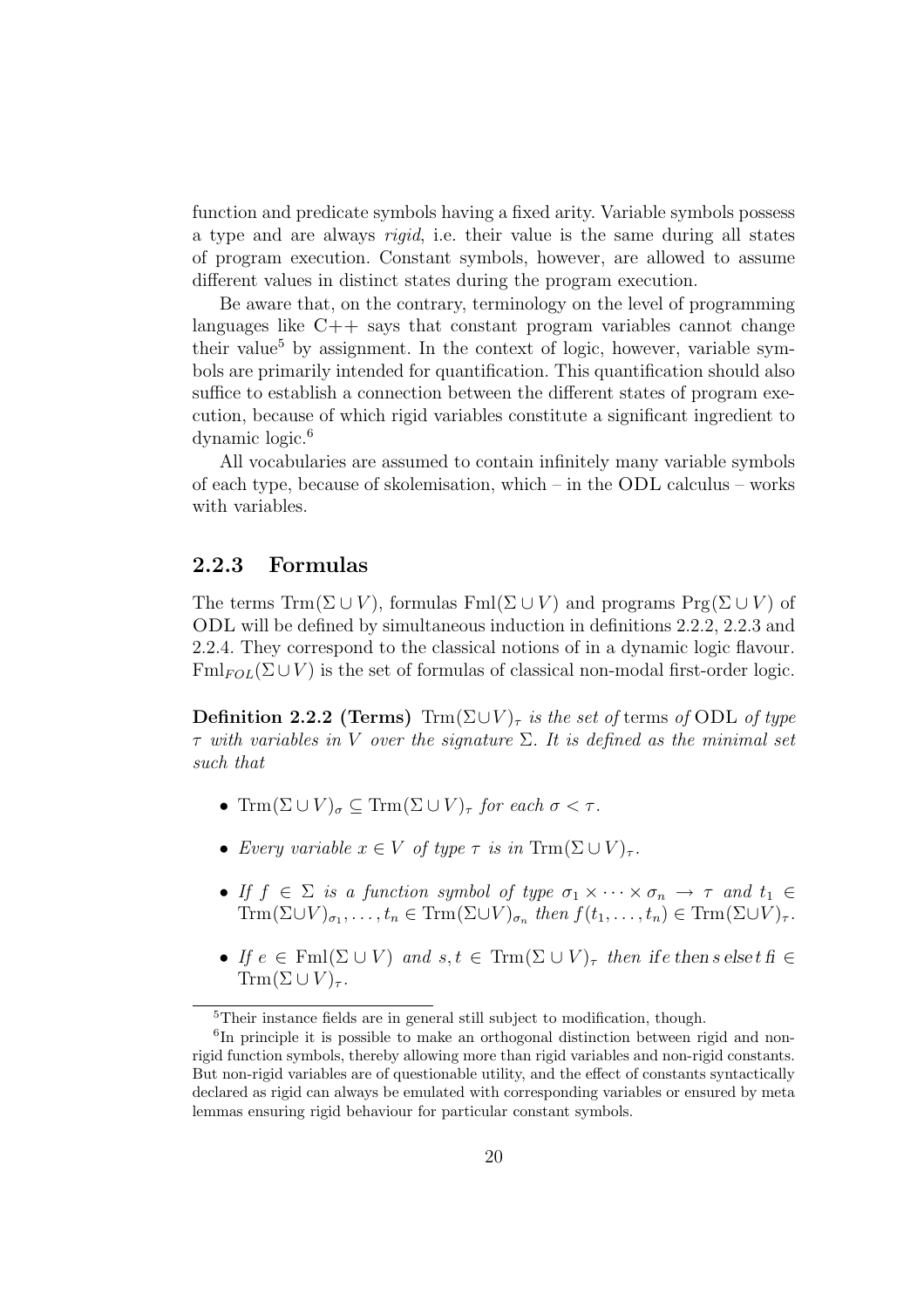• If  $\phi \in \text{Trm}(\Sigma \cup V)$  and  $\mathcal{U} \in \text{Prg}(\Sigma \cup V)$  is an update then  $\langle \mathcal{U} \rangle \phi \in$  $\text{Trm}(\Sigma \cup V).$ <sup>7</sup>

 $\mathrm{Trm}(\Sigma \cup V) := \mathrm{Trm}(\Sigma \cup V)_{\top} = \bigcup_{\tau \in \mathrm{Typ}} \mathrm{Trm}(\Sigma \cup V)_{\tau}$  is the set of all terms of any type.

**Definition 2.2.3 (Formulas)** Fml( $\Sigma \cup V$ ) is the set of formulas of ODL with variables in V over the signature  $\Sigma$ . It is minimal with the following properties.

- If  $p \in \Sigma$  is a predicate symbol of type  $(\sigma_1 \times \cdots \times \sigma_n)$  and  $t_1 \in \text{Trm}(\Sigma \cup$  $V)_{\sigma_1}, \ldots, \tau_n \in \text{Trm}(\Sigma \cup V)_{\sigma_n}$  then  $p(t_1, \ldots, t_n) \in \text{Fml}(\Sigma \cup V)$ .
- If  $t \in \text{Trm}(\Sigma \cup V)$  and  $C \in \text{Trp }$  is a type then t instance of  $C \in$  $Fml(\Sigma \cup V)$ .
- If  $s \in \text{Trm}(\Sigma \cup V)_{\sigma}, t \in \text{Trm}(\Sigma \cup V)_{\tau}$  then  $s \doteq t \in \text{Fml}(\Sigma \cup V)$ .
- If  $\phi, \psi \in \text{Fml}(\Sigma \cup V)$  then  $\neg \phi, (\phi \vee \psi), (\phi \wedge \psi), (\phi \rightarrow \psi) \in \text{Fml}(\Sigma \cup V)$ .
- If  $\phi \in \text{Fml}(\Sigma \cup V)$  and  $x \in V$  is a variable then  $\forall x \, \phi, \exists x \, \phi \in \text{Fml}(\Sigma \cup V)$ .
- If  $\phi \in \text{Fml}(\Sigma \cup V)$  and  $\alpha \in \text{Prg}(\Sigma \cup V)$  then  $[\alpha] \phi, \langle \alpha \rangle \phi \in \text{Fml}(\Sigma \cup V)$ .

Usually,  $V$  is implicitly assumed to be a set of infinitely many variables  $x_1, x_2, x_3, \ldots$  for each type. Bisubjunction  $\phi \leftrightarrow \psi$  is treated as an abbreviation for mutual implication  $(\phi \to \psi) \land (\psi \to \phi)$  in the calculus. Likewise,  $s \neq t$  is an abbreviation of  $\neg(s = t)$ .

The usual rules for bracket compaction apply, with operator precedence as follows. Quantifiers and modalities bind strong instead of extending far to the right. The precedence order is thus  $\leftrightarrow, \rightarrow, \vee, \wedge, \neg, \exists, \forall, []$ ,  $\langle \rangle, \doteq, \neq, \leq, \leq, \geq, \geq$ . Especially note that those binding preferences imply

$$
(\forall i \phi) \rightarrow \psi = \forall i \phi \rightarrow \psi \neq \forall i (\phi \rightarrow \psi)
$$
  

$$
(\langle \alpha \rangle \phi) \rightarrow \psi = \langle \alpha \rangle \phi \rightarrow \psi \neq \langle \alpha \rangle (\phi \rightarrow \psi)
$$

While the precise semantics of the syntactic constructs in formulas will be defined in §2.3, their intuitive meaning is already explained here. The logical connectives  $\neg, \vee, \wedge, \rightarrow, \leftrightarrow$  have their standard meanings.  $\doteq$  is the equality on

<sup>7</sup>Updates only occur on term level during the incremental rewrite process. Term level updates are of no importance for the initial programs or program specifications.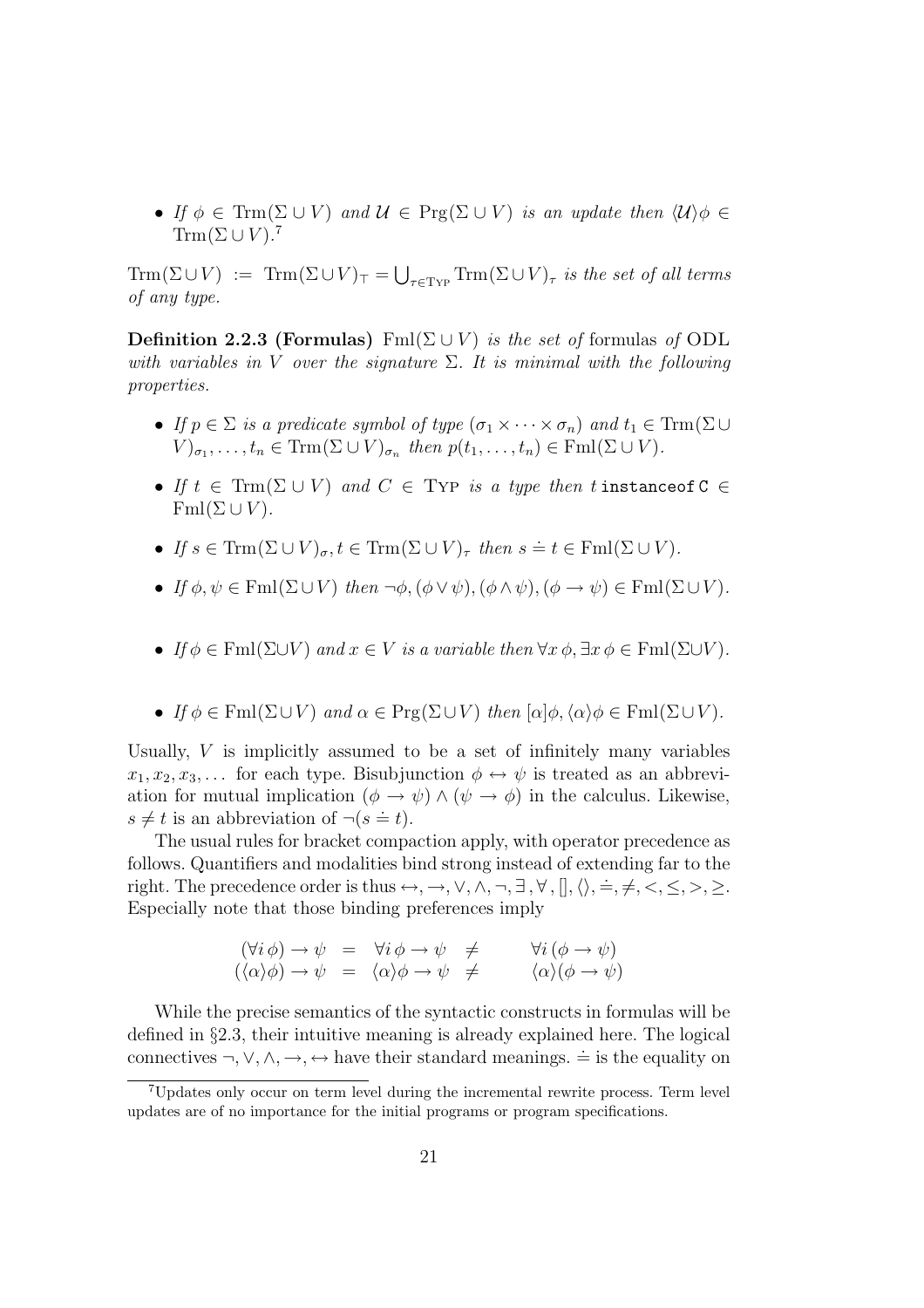terms, while the quantification  $\forall x \phi$  holds if the formula  $\phi$  holds for all assignments of the variable x. The conditional term if e then s else t fi evaluates to the value of s whenever  $e$  is true in the current state, but evaluates to t otherwise. The type check formula  $t$  instance of C expresses that the dynamic type of the object referred to by  $t$  is a subtype of class  $C$ . The modal formula  $[\alpha]\phi$  expresses that the formula  $\phi$  always holds after program execution, i.e.  $\phi$  holds in all states that can be reached from the current state by executing the program  $\alpha$ . Likewise,  $\langle \alpha \rangle \phi$  holds if  $\phi$  is *sometimes* true after program execution, i.e. in *some* state that can be reached by executing program  $\alpha$ .

#### 2.2.4 Programs

Definition 2.2.4 (Programs)  $\Pr(g(\Sigma \cup V))$  is the set of programs of ODL with variables in V over the signature  $\Sigma$ . It is defined to be the minimal set with

- If  $f_1(t_1) \in \text{Trm}(\Sigma \cup V)_{\sigma_1}, \ldots, f_n(t_n) \in \text{Trm}(\Sigma \cup V)_{\sigma_n}$  and  $s_1 \in \text{Trm}(\Sigma \cup V)$  $V)_{\sigma_1}, \ldots, s_n \in \text{Trm}(\Sigma \cup V)_{\sigma_n}, \text{ then } f_1(t_1) \triangleleft s_1, \ldots, f_n(t_n) \triangleleft s_n \in \text{Prg}(\Sigma \cup V)_{\sigma_n}, \text{ then } f_1(t_1) \triangleleft s_1, \ldots, s_n \in \text{Prg}(\Sigma \cup V)_{\sigma_n}, \text{ then } f_1(t_1) \triangleleft s_1, \ldots, s_n \in \text{Prg}(\Sigma \cup V)_{\sigma_n}$ V) is an atomic program.<sup>8</sup>
- (For  $ODL_m$ ) If  $c \in \Sigma_\tau$  is a constant symbol, m a method of type  $\sigma \to \tau$ in class  $\zeta$  and  $o \in \text{Trm}(\Sigma \cup V)_c, t \in \text{Trm}(\Sigma \cup V)_\sigma$ , then  $\langle c \triangleleft m(o, t) \rangle \in$  $\Pr(g(\Sigma \cup V))$  is an atomic program.
- If  $\alpha, \gamma \in \text{Prg}(\Sigma \cup V)$  then  $\alpha, \gamma \in \text{Prg}(\Sigma \cup V)$ .
- If  $\phi \in \text{Fml}_{FOL}(\Sigma \cup V)$  and  $\alpha, \gamma \in \text{Prg}(\Sigma \cup V)$  then  $\text{if}(\phi)$  { $\alpha$ }else{ $\gamma$ }  $\in$  $\Pr g(\Sigma \cup V)$ .
- If  $\phi \in \text{Fml}_{FOL}(\Sigma \cup V)$  and  $\alpha \in \text{Prg}(\Sigma \cup V)$  then while( $\phi$ )  $\{\alpha\} \in$  $\Pr(g(\Sigma \cup V)).$

For convenience, formulas occurring within program examples often use the JAVA logical operators like  $\ulcorner \& \urcorner$  instead of ∧, and  $\ulcorner \urcorner \urcorner$  instead of  $\vee$ .

Note that  $f(s)$  is neither a proper identifier nor a location but only a descriptor, since it does not unambiguously and absolutely identify a location, but only describes a value relative to the current context of evaluation of s.

 ${}^{8}$ In case of a syntactical separation of rigid and non-rigid terms, the  $f_i$  are assumed nonrigid here. Update programs like  $f_i(r_1, \ldots, r_n) \triangleleft s$  are defined similarly for higher arities of the  $f_i$ .

<sup>9</sup>Note that program composition via ; is associative, which means that no grouping brackets are required for program composition.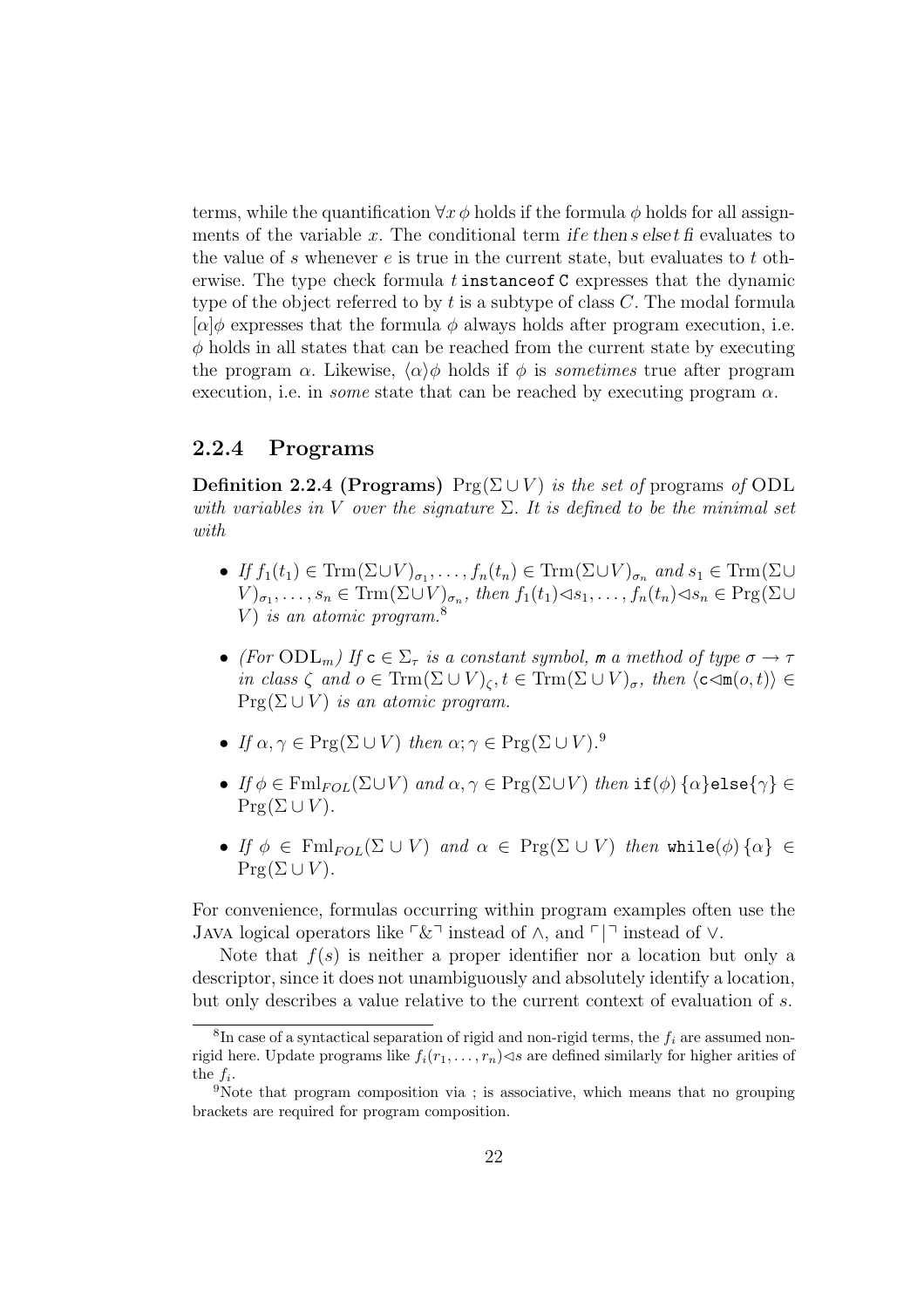The intuitive effect of the program  $\alpha$ ;  $\gamma$  is the effect of the sequential composition of the programs  $\alpha$  and  $\gamma$ , i.e. the program that begins with the execution of  $\alpha$  and – after its termination – continues to execute  $\gamma$ . The branching statement  $if(e)$  { $\alpha$ }else{ $\gamma$ } has an effect that depends on the value of the condition  $e$  in the current state. If  $e$  evaluates to true the branching statement  $if(e)$  { $\alpha$ }else{ $\gamma$ } produces the same effects as  $\alpha$ , otherwise it operates like  $\gamma$ . The effect of the loop while(e)  $\{\alpha\}$  is to repeat the execution of  $\alpha$  as long as e evaluates to true. The effect of an update  $f_1(t_1) \triangleleft s_1, \ldots, f_n(t_n) \triangleleft s_n$  is to simultaneously modify the interpretations of the (non-rigid) function symbols  $f_i$  at the respective positions  $t_i$  to the value of  $s_i$ . The formal semantics of the above program constructs will be defined in §2.3.

What will be added to the program language for convenience are skip statements and single-side branches. They can be defined as abbreviations for other programs, and – by the nature of mere syntactic sugar – do not need a special treatment in the semantics or calculus.

- skip :=  $x \triangleleft x$  is a no-operation statement, where x is a new constant symbol not occurring anywhere else.
- if(e)  $\{\alpha\}$  := if(e)  $\{\alpha\}$ else $\{\text{skip}\}\$ is a single-side branch statement.

### 2.3 Semantics

By interpretation, a meaning will be associated with the formulas of the language defined by syntax. By virtue of their interpretation, some formulas express true facts about the world while others do not. With sound logical reasoning this truth entails from the premises of arguments to their conclusion. As the value of a constant symbol can change from state to state, the meaning of an ODL formula depends on the state of the program in which it is interpreted.

#### 2.3.1 Domain of Computation

The domain of computation comprises integer arithmetic as well as adequate referents for object types. The constant symbol null stands for a specific object of type ⊥. Especially, within the logic, any function may get assigned arbitrary values at the position null. This results in a very simple formulation of ODL, which does not have to care about questions of partial functions and multi-valued logics. For the purpose of achieving an equivalent translation from any source language to ODL, of course, the translation will have to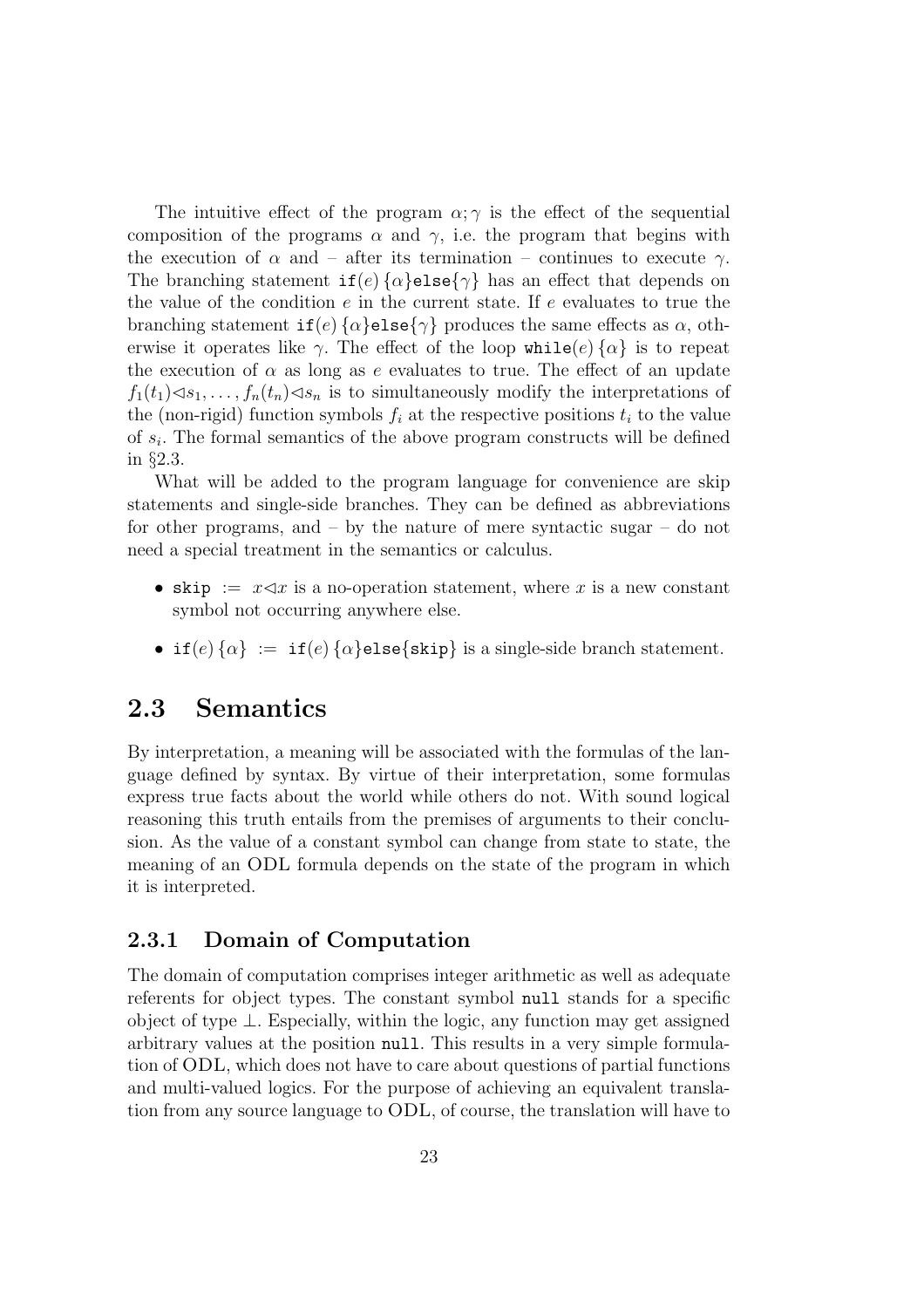include explicit null pointer checks and exceptional treatment. Even though this may lead to translations that attain less readability than the original JAVACARDDL program, a major advantage of the ODL approach is the much greater simplicity of concepts. Another advantage of the uniform handling of null pointers in comparison to partiality during expression evaluation consists in  $c.x \doteq c.x + 2$  always consistently being false, even in the case of  $c \doteq \text{null}$ . This reduces the amount of exceptions for the validity of formulas.

#### 2.3.2 Interpretation

This section defines the central concepts of the denotational semantics of ODL: primitive interpretations that relate syntactic structures and objects of a (model) world.

Definition 2.3.1 (Interpretation) In general dynamic logics, an interpretation  $\ell$  of the signature  $\Sigma$  is a non-empty set W of worlds, and an accessibility relation  $\rho_{\ell}(\alpha) \subseteq W \times W$  for each atomic program  $\alpha \in \text{Prg}(\Sigma \cup V)$ . For ODL, W can be any set of states that is stable under transition with  $\rho_{\ell}(\alpha)$ under atomic programs, while the accessibility relation  $\rho_{\ell}(\alpha)$  for atomic programs will be fixed according to Def. 2.3.8.<sup>10</sup> Therefor, a state is a first-order interpretation, i.e. it consists of a universe – which is the same for all states – and an association of the symbols of the signature with elements in the world. More precisely, for each state  $w \in W$  this amounts to an association of:

- bijections  $val_{\ell}(w, \texttt{obj}_{c}) : \ell(\texttt{nat}) \to O_{c}$  into disjoint sets  $O_{c}^{11}$  with the  $object$  enumerator symbols  $obj_c$ .
- the set  $\ell(\tau) := \bigcup_{\sigma \leq \mathbb{C}} O_{\sigma}$  with each type  $\tau \in \mathrm{Type}$ .
- an object val<sub> $\ell(w, c) \in \ell(\tau)$  with each individual symbol  $c \in \Sigma \cup V$  of</sub> type  $\tau$ .
- a function  $val_{\ell}(w, f) : \ell(\sigma_1) \times \cdots \times \ell(\sigma_n) \to \ell(\tau)$  with each function symbol f of type  $\sigma_1 \times \cdots \times \sigma_n \to \tau$ .

 $10$ For W, this amounts to including all finite modifications, i.e. all states that only differ at finitely many points of finitely many functions.

<sup>&</sup>lt;sup>11</sup>Intuitively,  $O_c$  is intended to contain those objects of most specific type C, i.e. which have no proper subtype of  $C$  as type but  $C$  itself. Hence, the universe splits into a family of disjoint sets  $O_c$ .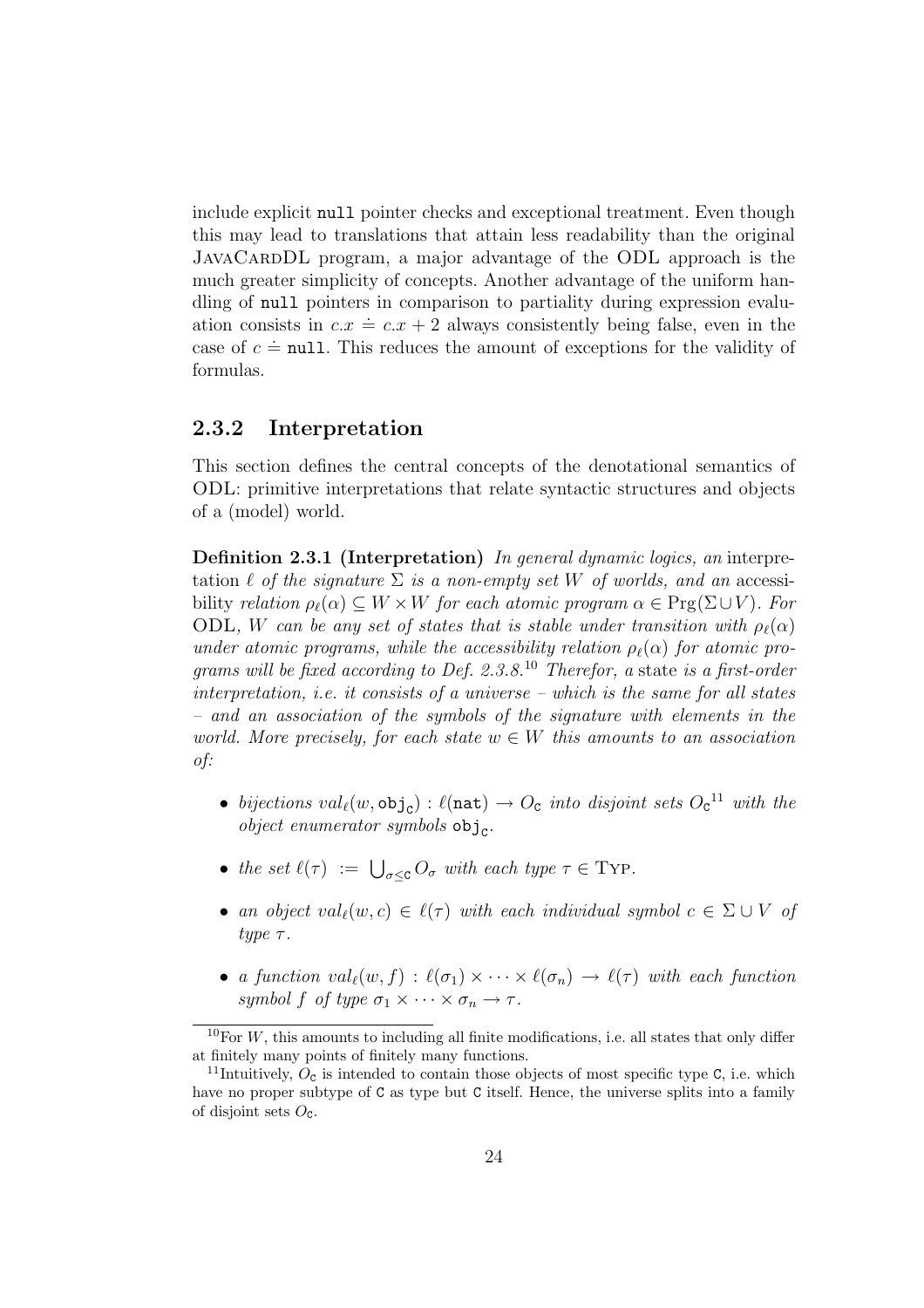• a relation  $val_{\ell}(w, p) \subseteq \ell(\sigma_1) \times \cdots \times \ell(\sigma_n)$  with each predicate symbol p of type  $(\sigma_1 \times \cdots \times \sigma_n)$ .

Furthermore, nat  $\in$  Typ, along with  $0, 1, +, \cdot, <, <, >, > \in \Sigma$ , are restricted to have the natural numbers<sup>12</sup> N as a fixed interpretation. As notation, further define dom $(\ell) := W$  for occasional use.

Note that in this definition, constant symbols and variable symbols are treated homogeneously. Since, in ODL, the interpretation of function symbols differs from state to state, the state w defines the value  $val_{\ell}(w, \cdot)$  on  $\Sigma$ , while the proper interpretation  $\ell$  defines it on V, independent from any states. Moreover, for simplicity, this definition follows the tradition of constant domain semantics in contrast to varying domain semantics. constant domain semantics enforces all states to share the same universe, while varying domain semantics permits distinct universes for different states.

As a matter of convenience, the case of  $\perp$  can be integrated into the common  $obj_c$  semantics with  $obj_{\perp}$  being the constant mapping into the singleton set  $O_1 = \{val_\ell(w, \text{null})\}.$ 

**Remark 2.3.2** For  $\tau \in \text{Typ},$  the  $\ell(\tau)$  form a lattice with set inclusion  $\subseteq$ , set intersection ∩ and union ∪. Moreover,  $\ell$  respects subtypes, which means that  $\ell$  is a monotone map on types, i.e.  $\ell(\sigma) \subseteq \ell(\tau)$  for each  $\sigma \leq \tau$ .<sup>13</sup>

**Proof:** 
$$
\ell(\sigma) = \bigcup_{\rho \leq \sigma} O_{\rho} \stackrel{\sigma \leq \tau}{\subseteq} \bigcup_{\rho \leq \tau} O_{\rho} = \ell(\tau).
$$

Definition 2.3.3 (Semantic Modification) The operation of a semantic modification  $[f(e) \mapsto d]$  of the symbol  $f : \sigma \to \tau$  at the position  $e \in \ell(\sigma)^{14}$  to the value  $d \in \ell(\tau)$  transforms the state w of the interpretation  $\ell$  by

$$
val_{\ell}(w[f(e) \mapsto d], a) := \begin{cases} f' & \Leftarrow a = f \\ val_{\ell}(w, a) & \Leftarrow a \neq f \end{cases}
$$
  

$$
with f' := (b \mapsto \begin{cases} d \\ val_{\ell}(w, a) (val_{\ell}(w, b)) & \Leftarrow b \neq e \end{cases})
$$

<sup>&</sup>lt;sup>12</sup>An isomorphic copy of  $N$  as domain for the type nat would be sufficient.

<sup>&</sup>lt;sup>13</sup>However note that  $\ell$  usually is no homomorphism of lattices on types. For example  $\ell(Car \cup$  Boat) =  $\ell(Vehicle) \neq \ell(Car) \cup \ell(Boat)$ , because the common super class of Car and Boat would be Vehicle. Yet there are vehicles that are neither cars nor boats but planes.

<sup>&</sup>lt;sup>14</sup>Note that  $f(e)$  is not a term here, since e is just an element of the domain of interpretation, not a term. Further, note that a similar definition applies in the case of higher or lower arities of  $f$ .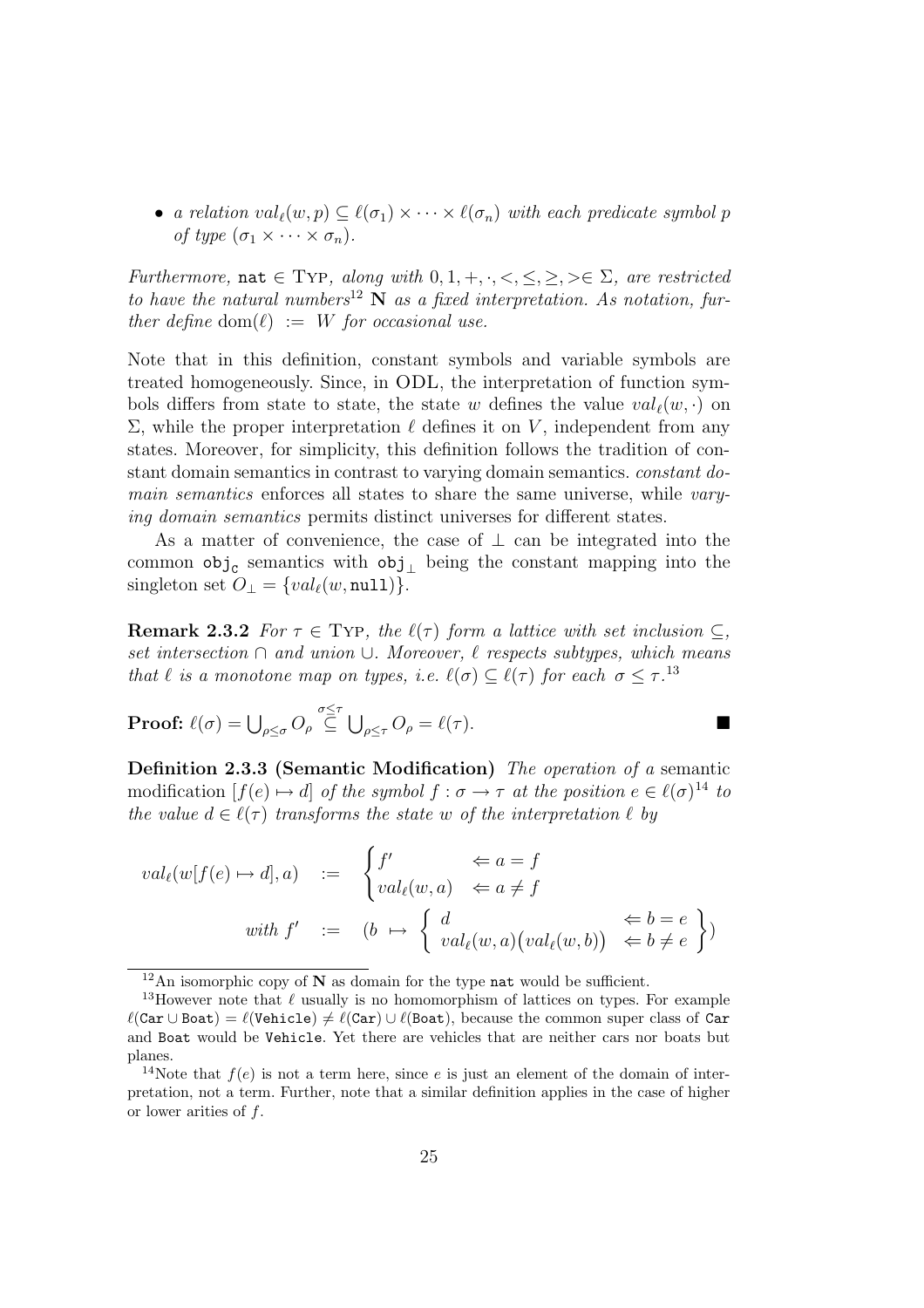The semantic modification of  $\ell$  at  $x \in V$  to d is defined similarly by

$$
\operatorname{val}_{\ell[x \mapsto d]}(w, a) \ := \ \begin{cases} d & \Leftarrow a = x \\ \operatorname{val}_{\ell}(w, a) & \Leftarrow a \neq x \end{cases}
$$

#### 2.3.3 Valuation of Formulas

A homomorphic continuation extends the interpretation  $\ell$  of symbols to valuations of compound formulas as follows. The valuation  $val_\ell(w, c)$  is already defined for symbols  $c \in \Sigma \cup V$  according to Def. 2.3.1, and will be extended by homomorphic continuation to all formulas. Pursuing the inductive structure of expressions in the definitions 2.2.2-2.2.4, the semantics of a term, formula and program will be defined by simultaneous induction in the following definitions 2.3.4-2.3.8.

**Definition 2.3.4 (Valuation of Terms)** Let w be a state of an interpretation  $\ell$ . The valuation of terms with respect to  $\ell$  and w is defined as follows.

1.  $val_{\ell}(w, f(t_1, \ldots, t_n)) := (val_{\ell}(w, f))(val_{\ell}(w, t_1), \ldots, val_{\ell}(w, t_n)),$ when f is a function symbol of arity n and  $t_1, \ldots, t_n \in \text{Trm}(\Sigma \cup V)$  are terms.

2. 
$$
val_{\ell}(w, \text{if } \phi \text{ then } r \text{ else } t \text{ f}) := \begin{cases} val_{\ell}(w, r) & \Leftarrow val_{\ell}(w, \phi) = true \\ val_{\ell}(w, t) & \Leftarrow val_{\ell}(w, \phi) = false \end{cases}
$$

3.  $val_{\ell}(w, \langle \mathcal{U} \rangle t) := val_{\ell}(w', t)$  with  $w \rho_{\ell}(\mathcal{U})w'$  like for formulas.<sup>15</sup>

Definition 2.3.5 (Valuation of Formulas) Let  $\ell$  be an interpretation and  $w \in \text{dom}(\ell) = W$  a state. The valuation of formulas with respect to  $\ell$  and w is defined as follows. Let  $t, t', t_1, \ldots, t_n \in \text{Trm}(\Sigma \cup V), \ \phi \in \text{Fml}(\Sigma \cup V),$  $\alpha \in \text{Prg}(\Sigma \cup V)$  and  $x \in V$  a variable of type  $\tau$ .

- 1.  $val_\ell(w, p(t_1, \ldots, t_n)) := (val_\ell(w, p))(val_\ell(w, t_1), \ldots, val_\ell(w, t_n)),$ when p is a predicate symbol of arity n.
- 2.  $val_{\ell}(w, t \text{ instance of } C) = \text{ true } :\iff \text{ } val_{\ell}(w, t) \in \ell(C)^{16}, \text{ when } C \in$ Typ is a type.

<sup>&</sup>lt;sup>15</sup>This is a simpler case, as updates are deterministic and terminating.

 $^{16}\ell(C)$  is the set of all individual objects in the universe of interpretation  $\ell$  that belong to the type  $C$  or a subtype.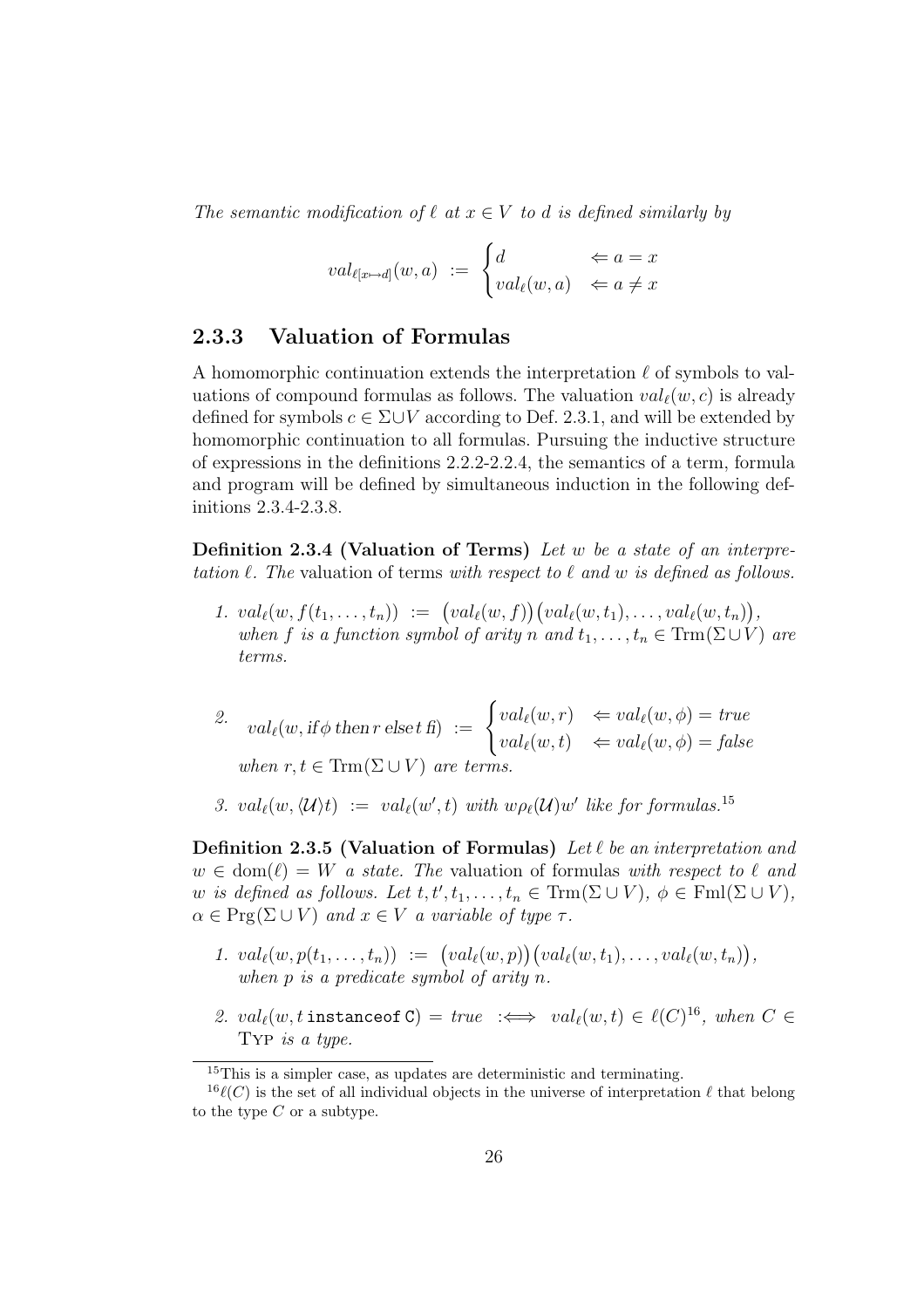- 3.  $val_{\ell}(w, t \doteq t') = true \implies val_{\ell}(w, t) = val_{\ell}(w, t').$
- 4.  $val_{\ell}(w, \phi \wedge \psi)$  is defined as usual. The same holds for  $\vee, \neg, \rightarrow, \leftrightarrow$ .
- 5.  $val_{\ell}(w, \forall x \phi) = true \implies$  for each  $d \in \ell(\tau)$  true  $= val_{\ell[x \mapsto d]}(w, \phi)$ .
- 6.  $val_{\ell}(w, \exists x \phi) = true \implies there \text{ is } d \in \ell(\tau) \text{ true } = val_{\ell[x \mapsto d]}(w, \phi).$
- 7.  $val_{\ell}(w,[\alpha]\phi) = true \implies$  for each  $w' \in W$  with  $w\rho_{\ell}(\alpha)w'$  true =  $val_{\ell}(w', \phi)$ .
- 8.  $val_{\ell}(w, \langle \alpha \rangle \phi) = true \implies there \text{ is } w' \in W \text{ with } w\rho_{\ell}(\alpha)w' \text{ true } =$  $val_{\ell}(w', \phi)$ .

Remark 2.3.6 Quantification is type-dependent. For variables x and y of distinct types  $\sigma$  and  $\tau$ , the formulas  $\forall x \phi$  and  $\forall y \phi$  express different facts since  $\ell(\tau) \neq \ell(\sigma)$ , in general. The meaning of a quantification is always welldefined on the basis of the predefined type of the bound variable. To support the readability of formulas, the notation  $\forall x : \tau \phi$  is short for  $\forall x \phi$  with an external declaration of the type of x being  $\tau$ .

#### 2.3.4 Execution of Programs

**Definition 2.3.7 (Clash)** The update  $f_1(s_1) \triangleleft t_1, \ldots, f_n(s_n) \triangleleft t_n$  produces a clash in state w of interpretation  $\ell$ , whenever some  $s_i$  and  $s_j$  with  $f_i = f_j$ happen to evaluate to the same location  $val_{\ell}(w, s_i) = val_{\ell}(w, s_j)$  in the current context of valuation, but  $t_i$  and  $t_j$  do not. Otherwise, the update is called clash-free.

As notation, the relation  $s\rho_{\ell}(\alpha)t$  holds if in interpretation  $\ell$ , state t can be reached from s by execution of the program  $\alpha$ .

Definition 2.3.8 (Valuation of Programs) Let  $s, t$  be states of an interpretation  $\ell$ . The valuation of programs with respect to  $\ell$  is defined as follows.

- 1.  $\rho_{\ell}(\alpha; \gamma) := \{(s, t) : s\rho_{\ell}(\alpha)u, u\rho_{\ell}(\gamma)t \text{ for any } u\}.$
- 2.  $s\rho_{\ell}(\text{if}(\phi)\{\alpha\}\text{else}\{\gamma\})t$  : $\Longleftrightarrow$ 
	- $val_{\ell}(s, \phi) = true$  and  $s\rho_{\ell}(\alpha)t$ , or
	- $val_{\ell}(s, \phi) = false$  and  $s\rho_{\ell}(\gamma)t$ .
- 3.  $s\rho_{\ell}(\text{while}(\phi) \{\alpha\})t \iff \text{there is } n \in \mathbb{N}, s = s_0, s_1, s_2, \ldots, s_n = t \in W$ with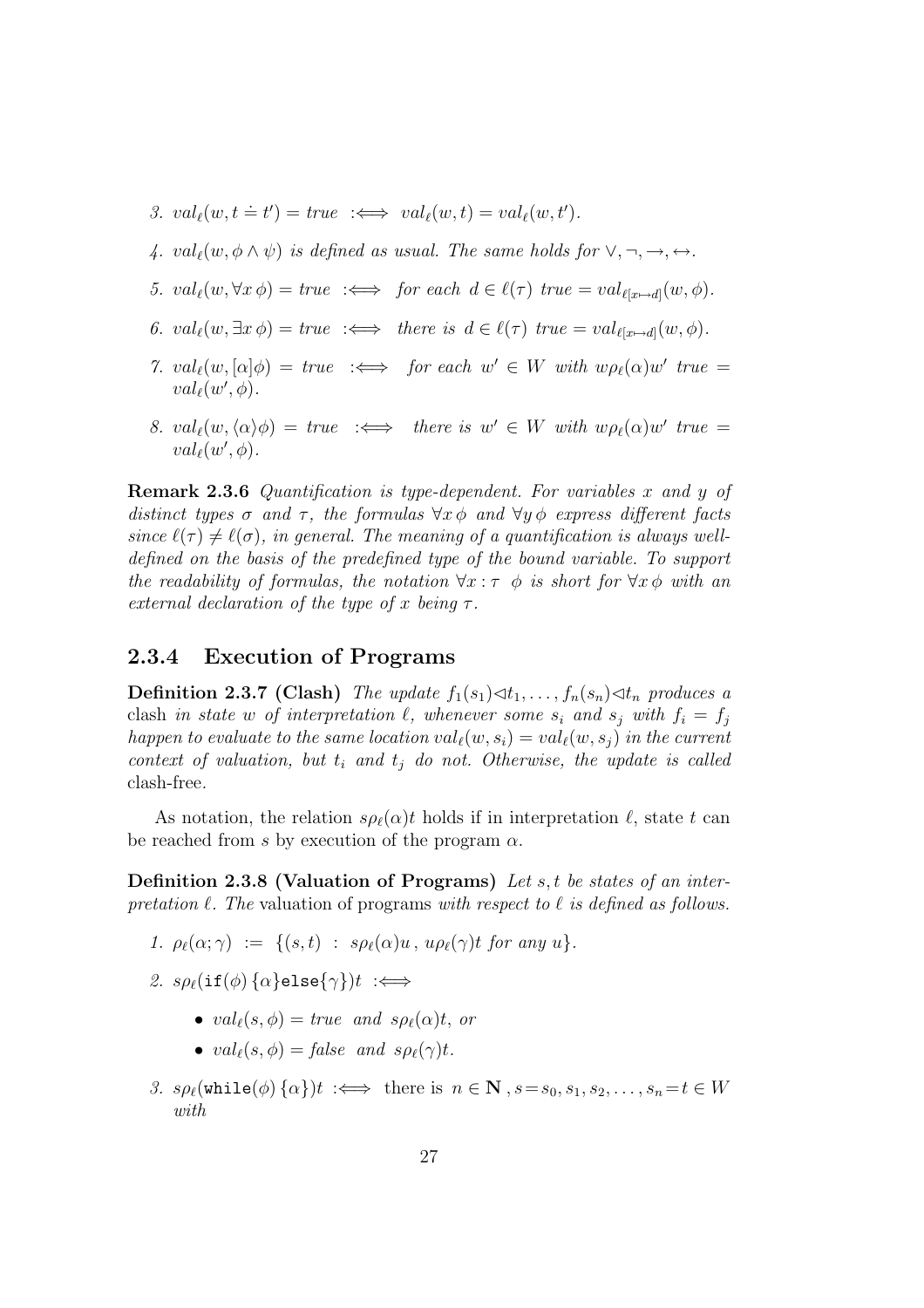- for each  $0 \leq i \leq n \, s_i \rho_\ell(\alpha) s_{i+1}$ .
- for each  $0 \leq i < n$   $val_{\ell}(s_i, \phi) = true$ .
- $val_{\ell}(s_n, \phi) = false.$
- 4.  $\rho_{\ell}(f_1(t_1)\triangleleft s_1, \ldots, f_n(t_n)\triangleleft s_n) := \{(s,t) : s \in W,$  $t = s[f_1(val_\ell(s, t_1)) \mapsto val_\ell(s, s_1)] \dots [f_n(val_\ell(s, t_n)) \mapsto val_\ell(s, s_n)]$  for clash-free updates. Similarly for higher arities.
- 5.  $\rho_{\ell}(\mathbf{c}\llcorner\mathbf{m}(o,t))$  is defined to be the smallest relation R satisfying the equation  $R = \rho_{\ell}(\alpha')$ , when  $\alpha$  is the method body of m with parameter y and return-value parameter<sup>17</sup> r.  $\alpha'$  is obtained from  $\alpha$  by replacing y by t and  $r$  by  $c^{18}$  Note that in the case of arbitrary recursion, the forming of the fixed-point is necessary to yield a well-defined semantics.

Like JAVACARDDL and WHILE, ODL does not consider statements about the behaviour of non-terminating programs runs other than that they do not terminate.

ODL chooses to relate object allocation and quantification by (relativised) constant domain. This means that on the level of the logic ODL, all objects initially exist to persist throughout the interpretation of the execution. Then object allocation amounts to setting a flag for the particular new object specifying that it really has been created by a program statement execution (refer to §3.4.2 for a more circumstantial discussion). The other objects just wait passively for their activation by program activity.

In order to avoid technical subtleties ODL disallows side-effects resulting from expression evaluation<sup>19</sup>. Note that there is no need to specify the evaluation order of ODL expressions because of the lack of side-effects. Any order will lead to the same results in the same states. Just  $m(o, t)$  statements have side-effects, but are syntactically limited to occur as the only expression of a statement. Thus, in a certain way, there are no proper side-effects, but only one complex "major" effect per statement. See §3.4.1 for more details on this issue.

ODL did not introduce a syntactic distinction between rigid and nonrigid constants. All constant symbols are allowed to take a different value in distinct states. However, some symbols never will do so, as for example the term 2+7 always ought to evaluate to the same number. So even though this

<sup>&</sup>lt;sup>17</sup>This work does not assume a fixed formal notation for methods and formal parameters but relies on the reader's intuition, instead.

<sup>&</sup>lt;sup>18</sup>For simplicity assume that the argument t is rigid for  $\alpha$ . Otherwise consider the method body  $b \triangleleft t; \alpha_y^b$ , instead, with b being a new constant symbol.

<sup>&</sup>lt;sup>19</sup>Except for return-value evaluation during direct method calls of the form  $c \ll m(o, t)$ .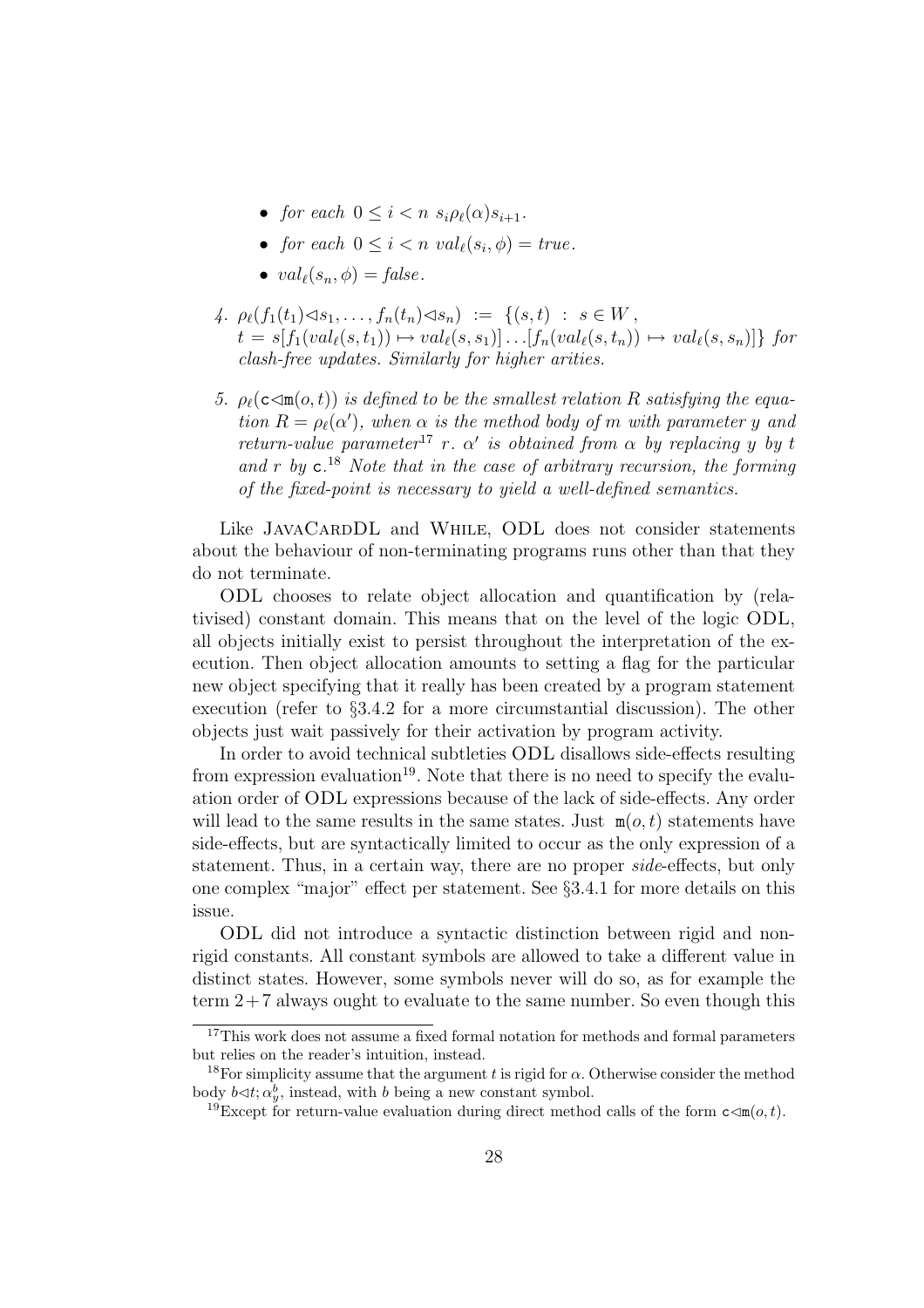term has the function symbol  $+$  as top-level symbol and is thus non-rigid,  $2 + 7$  will never make use of this degree of freedom. Similarly, an update like  $\text{obj}_c(5) \triangleleft \text{obj}_c(2)$  to object enumerators would destroy the bijection property of the interpretation of  $obj<sub>c</sub>$  postulated in Def. 2.3.1, which is why they will be forbidden.

Remark 2.3.9 ODL is restricted in order to disallow updates to terms with top-level symbol  $0, +, \cdot$ ,  $\circ$ b $j_c$ ,  $next_c$ .<sup>20</sup> For this reason, those constant symbols behave rigidly, i.e. for each program  $\alpha$  it is  $\models \forall x (0 \doteq x \rightarrow [\alpha]0 \doteq x)$ .

#### 2.3.5 Consequences

The next definitions introduce the standard concepts of satisfaction and consequence relation. The concept of semi-local consequence is from (Fitting & Mendelsohn, 1998).

Definition 2.3.10 (Satisfaction and Validity) For a state w of an interpretation  $\ell$  and a formula  $\phi \in \text{Fml}(\Sigma \cup V)$  define the satisfaction relation  $\models$  as

$$
\ell, w \vDash \phi \quad :\Longleftrightarrow \quad val_{\ell}(w, \text{Cl}_{\forall} \phi) = true
$$
  

$$
\ell \vDash \phi \quad :\Longleftrightarrow \quad \text{for each } w \in \text{dom}(\ell) \ \ell, w \vDash \phi
$$

Where  $\mathbb{C}^1 \phi := \forall x_1 \dots \forall x_n \phi$  is the universal closure of the formula  $\phi$  with the free variables  $\{x_1, \ldots, x_n\}$ .

Definition 2.3.11 (Semi-Local Consequence) The consequence relation  $\forall \forall \phi$  between a formula  $\chi \in \text{Fml}(\Sigma \cup V)$  and a set of local premises  $\Psi \subseteq$  $\text{Fml}(\Sigma \cup V)$  with a set of global premises  $\Phi \subseteq \text{Fml}(\Sigma \cup V)$  is defined as

 $\Phi \models \Psi \triangleright \chi \quad \Longleftrightarrow \quad \text{for each interpretation } \ell \text{ with } \ell \models \Phi :$ for each state w (if  $\ell, w \models \Psi$  then  $\ell, w \models \chi$ )

Where  $\ell \vdash \Phi$  means that  $\ell \vdash \phi$  for each  $\phi \in \Phi$ , and  $\ell, w \models \Psi$  means that  $\ell, w \models \psi$  for each  $\psi \in \Psi$ . The local consequence relation  $\models_l$  and the global consequence relation  $\vDash_q$  are defined as

$$
\begin{array}{ccc}\n\Psi \vDash_l \chi & \vcentcolon\Longleftrightarrow & \vDash \Psi \triangleright \chi \\
\Phi \vDash_g \chi & \vcentcolon\Longleftrightarrow & \Phi \vDash \vDash \Sigma \chi\n\end{array}
$$

In the case of  $\Phi = \emptyset$  the notation  $\models_l \psi$  shall be sufficient instead of  $\emptyset \models_l \psi$ .

 $^{20}$ next<sub>c</sub> will be required and therefore introduced in §3.4.2.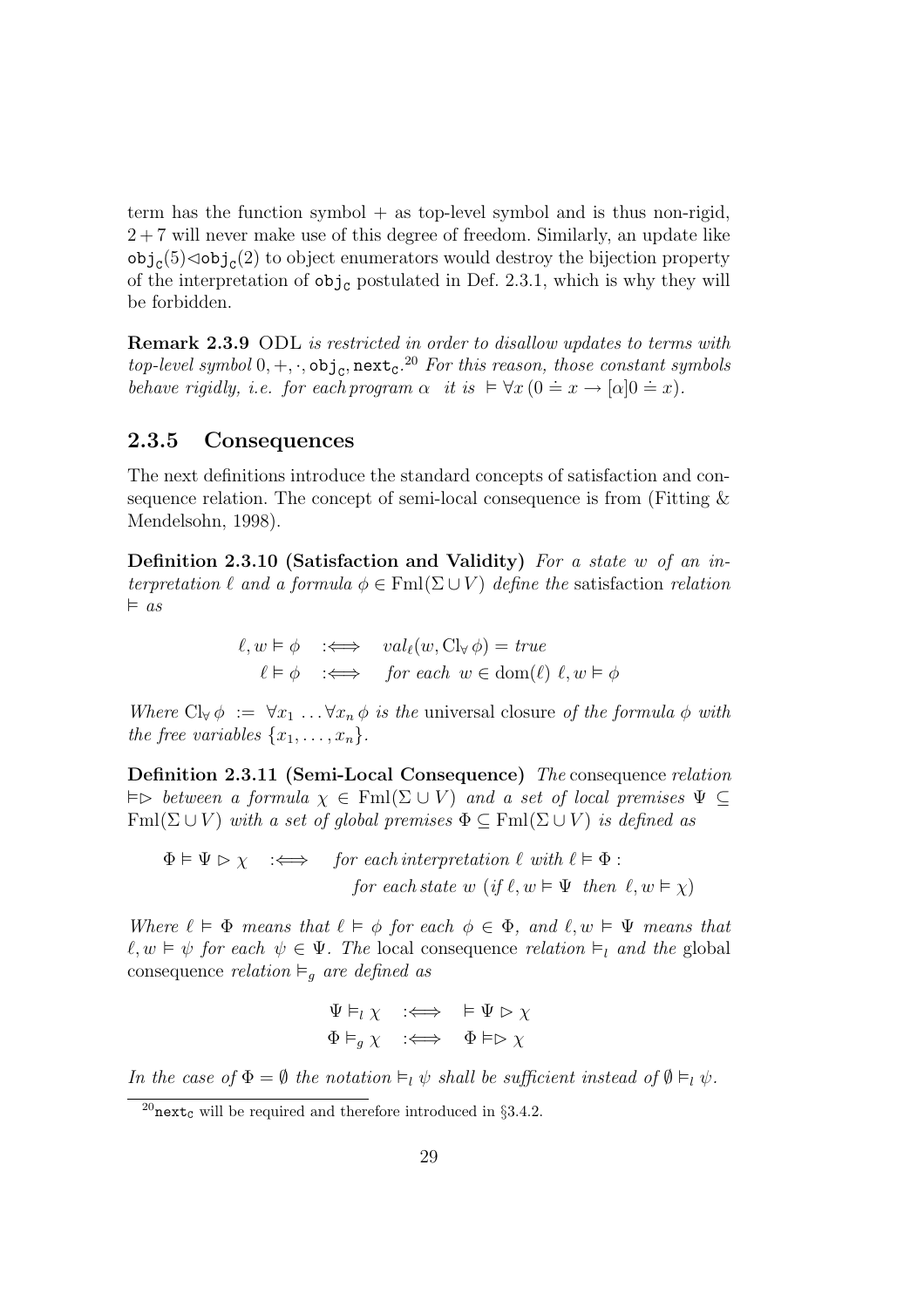Remark 2.3.12 (Consequence Correspondence) The local consequence relation is, in general, stronger than global consequence:  $\vDash_l \subseteq \vDash_a$ , i.e.

$$
\Phi \vDash_l \chi \quad \Rightarrow \quad \Phi \vDash_g \chi
$$

Moreover, in the case of  $\Phi = \emptyset$ , local and global consequence coincide, because of which it is possible to write  $\models$  instead of  $\models$ <sub>l</sub> in such situations.

$$
\models_l \chi \iff \models_g \chi
$$

Lemma 2.3.13 (Local Deduction Theorem) Let  $\Phi, \Psi \subseteq \text{Fml}(\Sigma \cup V)$ and  $F, \chi \in \text{Fml}(\Sigma \cup V)$ .

$$
\Phi \vDash \Psi \cup \{F\} \vartriangleright \chi \quad \Longleftrightarrow \quad \Phi \vDash \Psi \vartriangleright (\mathsf{Cl}_{\forall} F \to \chi)
$$

This deduction theorem is global with respect to variables.

Proof: simple by Def. 2.3.11

Lemma 2.3.14 (Global Deduction Theorem) Let  $\Phi, \Psi \subseteq \text{Fml}(\Sigma \cup V)$ and  $F, \chi \in \text{Fml}(\Sigma \cup V)$ .

$$
\Phi \cup \{F\} \vDash \Psi \vartriangleright \chi \iff \Phi \vDash \Psi \cup \bigcup_{n \in \mathbb{N}} \{\Box^n F\} \vartriangleright \chi
$$
  
with  $\{\Box^n F\} \vcentcolon = \{[\alpha_1] \dots [\alpha_n]F \; : \; \alpha_i \in \text{Prg}(\Sigma \cup V)\}\$ 

A proof of Lem. 2.3.14 is contained in §A.3 along with the required machinery.

The definitions 2.3.10 and 2.3.11 cause that local and global consequence relations are global with respect to variables, which leads to an implicit universal treatment of free variables. Global consequence for variables is a noncritical convenience.

**Remark 2.3.15** The stronger condition below is sufficient for  $\Phi \vDash_{l} \psi$  to hold. Unlike the definition of  $\vDash_l$ , this stronger condition treats both, states and free variables locally.

for each interpretation  $\ell$  for each state w

(for each  $\phi \in \Phi$  val $_{\ell}(w, \phi) = true$ ) implies val $_{\ell}(w, \psi) = true$ 

Definition 2.3.16 (Local Equivalence) The local equivalence relation  $\equiv$ between formulas  $\phi$  and  $\psi$  is defined as

$$
\phi \equiv \psi \quad :\Longleftrightarrow \quad \text{for each interpretation } \ell \text{ for each state } w
$$
\n
$$
(\ell, w \models \phi \iff \ell, w \models \psi)
$$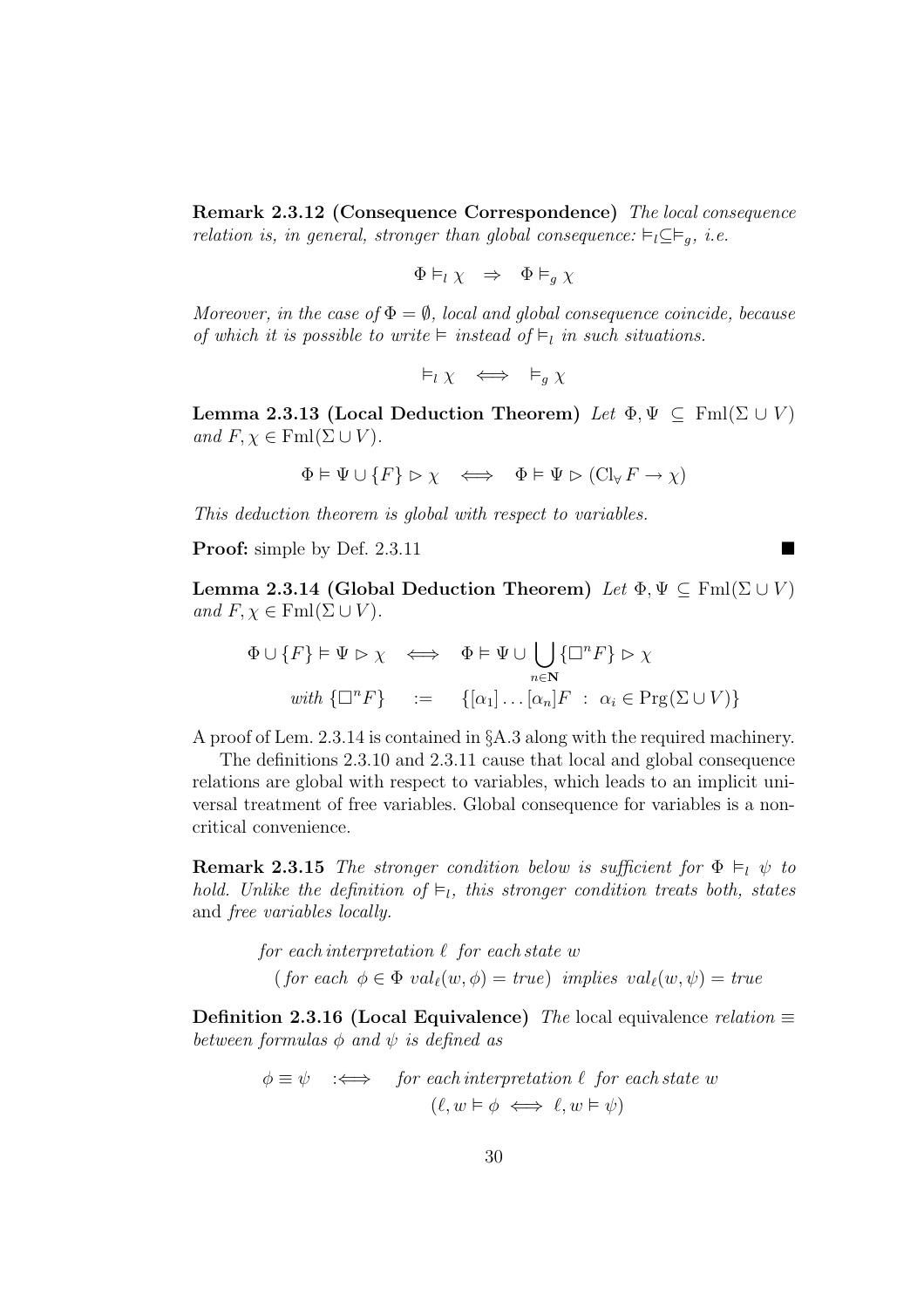### 2.3.6 Clash Semantics

Def. 2.3.8 only defined the semantics of clash-free parallel updates, while the meaning of an update in the presence of clashes has been left undefined until now. Now it is time for a discussion of the possible choices for clash semantics, which exhibit considerable impact on the calculus. The justification for the actual ODL choice of clash semantics alternatives will therefore have to be delayed until Def. 4.2.5, when all concepts affected by the choice of the clash semantics have been introduced. A premature judgement – as would be possible at the current stage – could not cope with the demands of an appropriate discussion.

Clashes occur in an update  $\langle f(s_1) \triangleleft t_1, f(s_2) \triangleleft t_2 \rangle$  whenever  $s_1$  and  $s_2$  happen to evaluate to the same location in the current context (i.e. state) of valuation, but  $t_1$  and  $t_2$  do not. In this situation,  $\langle f(s_1)\langle t_1 \rangle$  resp.  $\langle f(s_2)\langle t_2 \rangle$ represent contradictory state updates and one has to select which modification to the interpretation of  $f$  to execute, since performing both at once is impossible.

There are at least five essentially different choices for clash semantics. Last-win semantics defines that the last update to a location takes precedence over earlier updates to the same location. In the example,  $f(s_2) \triangleleft t_2$  will be performed, while  $f(s_1) \triangleleft t_1$  takes no effect in case of a clash. Although seeming an arbitrary and odd choice from a logical perspective, last-win semantics is closest to the semantics of imperative programming languages.

Lock semantics is guided by the intuition that conflicting updates somehow seem ill-defined and should thus produce no sensible state transition. Whenever an update contains a clash, execution stops (by error) as there is no next state. More formally, in case of a clash,  $\rho_{\ell}(f(s_1)\triangleleft t_1, f(s_2)\triangleleft t_2) = \emptyset$ . This is the approach taken for ASM updates.

Skip semantics is guided by the intuition that conflicting updates somehow seem ill-defined and should thus be ignored. Whenever an update contains a clash, the whole update is discarded and no change occurs at all. More formally,  $\rho_{\ell}(f(s_1)\triangleleft t_1, f(s_2)\triangleleft t_2) = \{(s, s) : s \in \text{dom}(\ell)\}\)$  holds for those states that produce a clash.

Nondeterministic clash semantics resolves the update execution choice nondeterministically, i.e. whenever updates conflict because multiple values should be assigned to the same location, one of the updates is chosen in an unpredictable way. Especially this intrinsically unpredictable selection process may come to different choices in very similar formal contexts. Formally,  $\rho_{\ell}(f(s_1)\triangleleft t_1, f(s_2)\triangleleft t_2) = \rho_{\ell}(f(s_1)\triangleleft t_1) \cup \rho_{\ell}(f(s_2)\triangleleft t_2).$ 

Arbitrary clash semantics resembles nondeterministic clash semantics insofar as some choice is taken from the conflicting updates, but the choice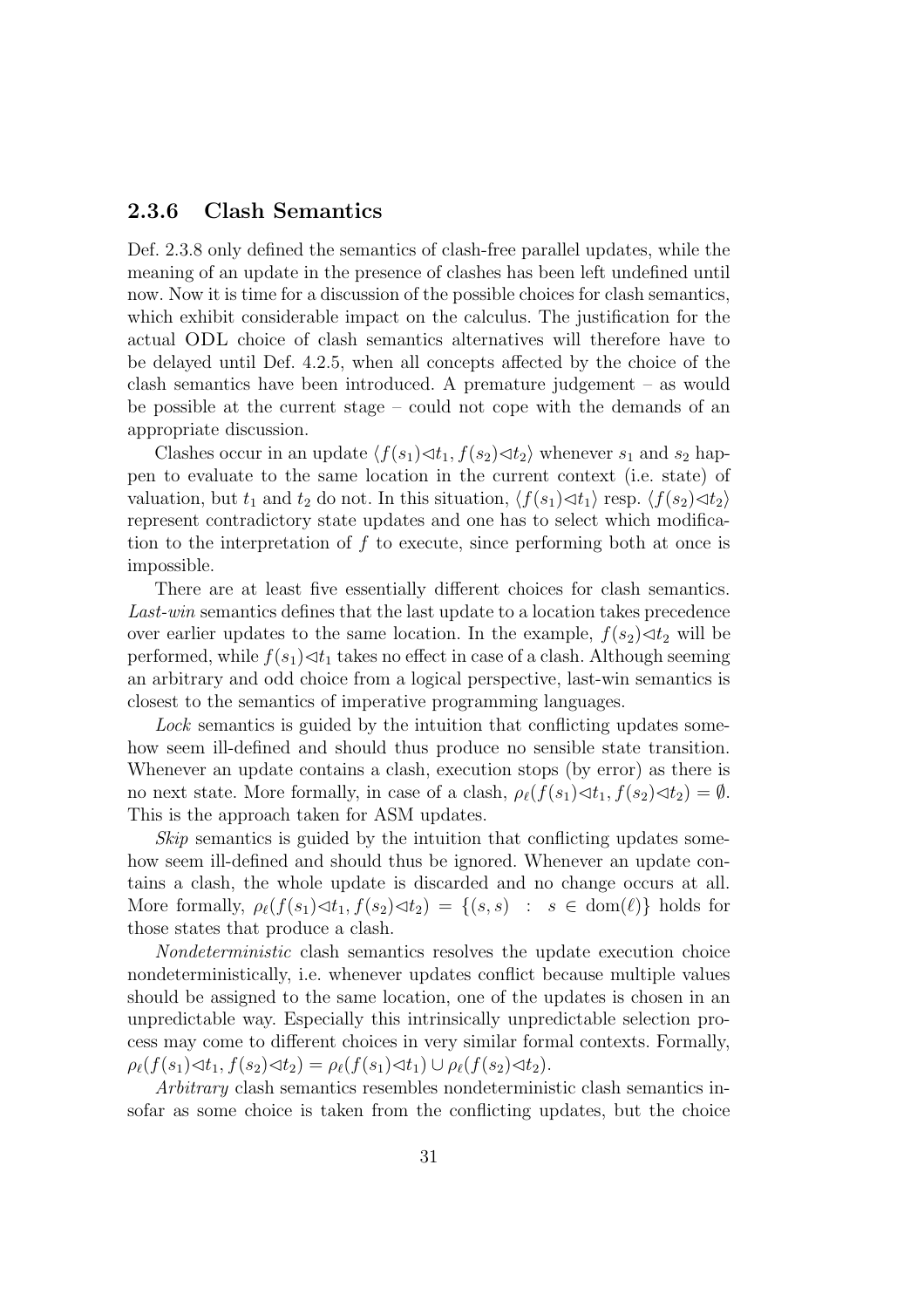is fixed in some arbitrary way. Thus, contrary to the nondeterministic clash semantics, arbitrary clash semantics still is deterministic. Last-win semantics is a special case of arbitrary clash semantics.

Although no choice of clash semantics is clearly superior to all others, we choose last-win semantics for reasons that will be discussed in §4.2.5 after the calculus has been introduced and all impact for the overall verification is conceivable.

## 2.4 Exemplary Application

The purpose of ODL is threefold. First, ODL defines an underlying programming language for object-oriented programming. Second, the logic ODL is a specification language that can be used to specify the behaviour of programs written in ODL. And third, ODL comes along with a verification calculus, which is able to prove conjectures about programs. The ultimate ODL scenario will thus begin by writing an object-oriented program in ODL, specify its behaviour in the ODL logic, and prove that the program meets its specification in the ODL calculus. As already mentioned in case 2 of §1.3 other application scenarios involve standard object-oriented programming languages like JAVA,  $C++$  or  $C#$  and work by transformation into ODL.

Example 2.4.1 As an introduction, consider the following Java program fragment.

```
int round (int c) {
  if ( c \% 2 == 0)
      c = c + 2;
  el se
      c = c + 1;return c;
}
```
For a concise ODL translation of the above program to ODL assume | as a built-in divisibility relation.<sup>21</sup> This relation is not necessary but simplifies the notation. Then the translation leads to the following ODL program  $\alpha$ .

if(2 | c) { $c \leq c + 2$ }else{ $c \leq c + 1$ }

 $^{21}$ Divisibility is definable by adding the following axiom.

 $a \mid b \leftrightarrow \exists k : \text{int } k \cdot a \doteq b$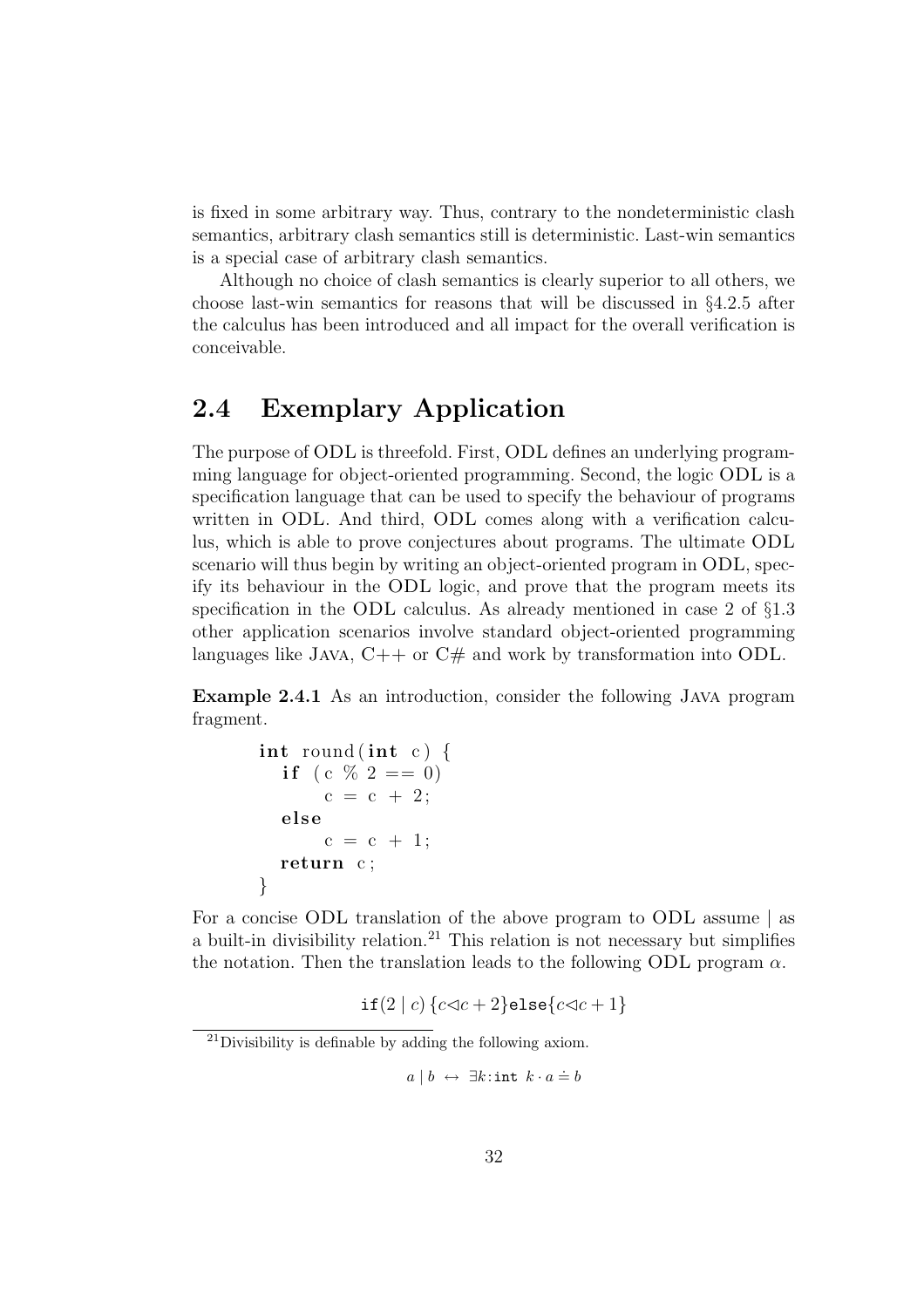For simplicity, consider the simpler variant  $\alpha'$ , first, which has already been presented in Ex. 2.1.1.

$$
\texttt{if}(2 \mid c) \{d \lhd c + 2\} \texttt{else} \{d \lhd c + 1\}
$$

For specifying the behaviour of  $\alpha'$  in ODL, there are a number of possibilities. It is known what happens in the case that the branching condition is true. When 2 actually divides the current value of  $c$ , then after all executions of the program  $\alpha'$  the program variable d will have the value of c plus 2. In formulas:

$$
2 \mid c \to [\alpha']d \doteq c + 2
$$

Similarly, the following formula specifies the behaviour of program  $\alpha$  in case that c initially is odd, though without reference to the  $\vert$  condition.

$$
\exists k : \mathtt{nat} \ c \doteq 2 \cdot k + 1 \rightarrow [\alpha]d \doteq c + 1
$$

This knowledge can be combined with the description of the behaviour in the case of a true branching condition to form a specification of  $\alpha'$ .

$$
(2 | c \rightarrow [\alpha']d \doteq c + 2) \land (\neg (2 | c) \rightarrow [\alpha']d \doteq c + 1)
$$

The specification below directly repeats the case distinction performed in the program but in retrospect after the modality. This is only possible because  $\alpha'$  does not modify c. For a general solution see (Platzer, 2004).

$$
[\alpha']((2 \mid c \rightarrow d \doteq c+2) \land (\neg (2 \mid c) \rightarrow d \doteq c+1))
$$

From this a more "integrated" specification of  $\alpha'$  can be obtained.

$$
[\alpha']d \doteq (if2 \mid c \, then \, c + 2 \, else \, c + 1 \, \text{f})
$$

In some scenarios, a more satisfactory solution could, however, be a more intentional specification of  $\alpha'$ : One describing the quality of the outcome rather than describing the process of computation carried out to reach it. What  $\alpha'$  computes is a function that rounds its input up to the next greater even number. This result can be described with the following specification.

$$
[\alpha'](d > c \wedge 2 \mid d \wedge \forall y'(y' > c \wedge 2 \mid y' \rightarrow y' \ge d))
$$

With some standard mathematical notation, however, this specification can be refined to a far simpler version. Let  $c \div d$  denote the integer division of c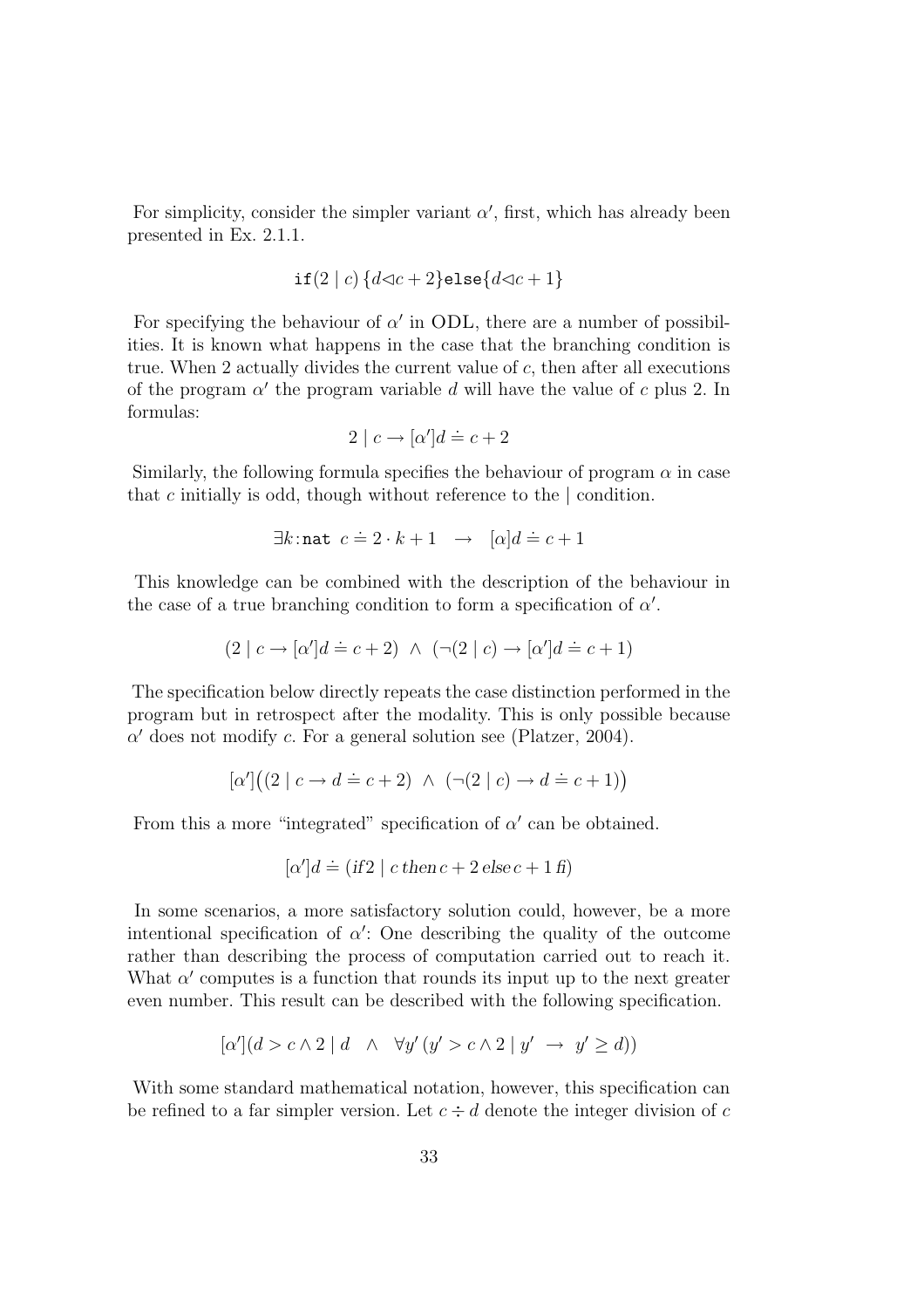by  $d^{22}$  Then the following ODL formula is a specification of  $\alpha'$ .

$$
[\alpha']d \doteq 2 \cdot (c \div 2) + 2
$$

Moving back to the original ODL program  $\alpha$  the question remains what an analogue specification could look like. As far as  $\alpha$  is concerned, there is a problem with referents: Since  $\alpha$  modifies its input variable c one needs some way to distinguish the value of c prior to the run of  $\alpha$  and the value of c after the execution of the program  $\alpha$ . For this purpose the specification remembers the prestate value of c in a (rigid) variable  $c_0$  for later referral. This gives the following specification of  $\alpha$ .

$$
\forall c_0 \left( c_0 \doteq c \rightarrow [\alpha]c \doteq 2 \cdot (c_0 \div 2) + 2 \right)
$$

By the implicit universal quantification of free variables this is equivalent to the following specification.

$$
c_0 \doteq c \rightarrow [\alpha]c \doteq 2 \cdot (c_0 \div 2) + 2
$$

This formula says that  $-$  presuming a start in a state in which the prestate value of c has been remembered in the logical variable  $c_0 - \alpha$  has the effect that after each possible (successful) execution, c will be the sum of the previous value of c rounded down to the closest even number, and of 2. What this specification does not talk about is whether the program  $\alpha$  has any (successful) terminating runs at all. The following specification says that there is a successfully terminating run in which the postcondition holds. Yet, it does not specify the effect of any other termination cases.

$$
c_0 \doteq c \rightarrow \langle \alpha \rangle c \doteq 2 \cdot (c_0 \div 2) + 2
$$

In the case of deterministic programs like  $\alpha$  there can be at most one terminating run. Therefore the formula  $\phi \rightarrow |\alpha| \psi$  expresses that if the program terminates, the poststate reached will surely satisfy  $\psi$  provided that the initial state satisfies  $\phi$ . The ODL formula  $\phi \to \langle \alpha \rangle \psi$ , on the other hand, expresses that the program really does terminate and the poststate reached will satisfy  $\psi$  provided that the initial state has satisfied  $\phi$ .

In general it is  $c \div d \neq \frac{c}{d}$ .

<sup>&</sup>lt;sup>22</sup>This integer division takes two integers and gives the integer part of the division of  $c$ by d with fractions round down. It is of course definable in first-order logic.

 $z = c \div d \leftrightarrow \exists r : \texttt{nat} \ (r < d \land c \doteq z \cdot d + r)$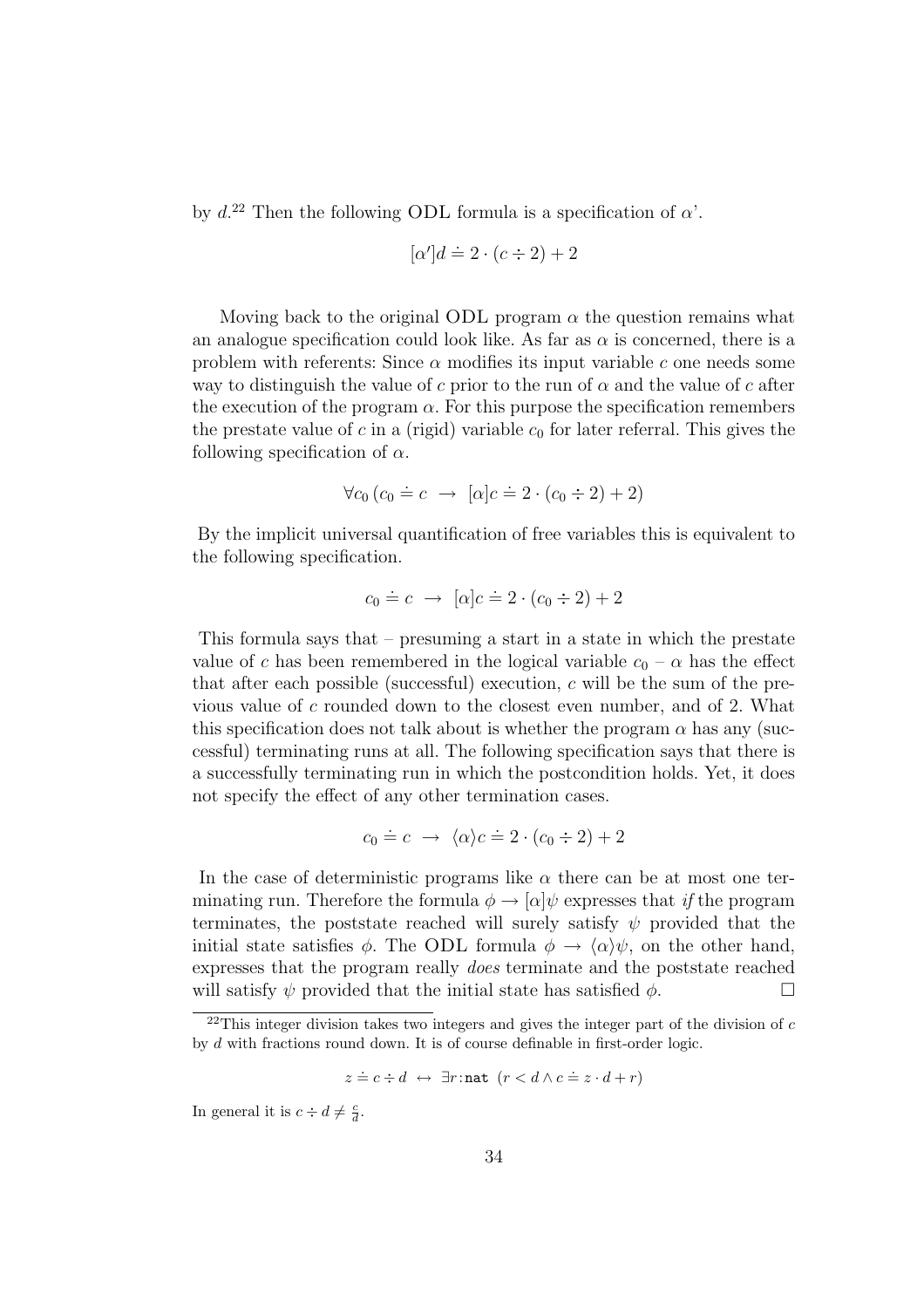### 2.5 Variation

Definition 2.5.1 (Substitution) A (uniform variable) substitution is a total endomorphism  $\sigma$ : Trm( $\Sigma \cup V$ )  $\rightarrow$  Trm( $\Sigma \cup V$ )<sup>23</sup> of finite support, i.e.

$$
(m) \quad \sigma(f(t_1,...,t_n)) = f(\sigma t_1,...,\sigma t_n) \quad \text{for each } f(t_1,...,t_n)
$$
\n
$$
(var) \quad \sigma|_{\Sigma} = id
$$
\n
$$
(fin) \quad \sigma|_{V} = id \quad p.t.^{24}
$$
\n
$$
i.e. \quad \text{dom}(\sigma) := \{x \in \Sigma \cup V : \sigma x \neq x\} \quad \text{is finite}
$$

Substitutions are assumed to be type-safe, i.e. they respect the type graduation: for each  $\tau \in \text{Typ }map\sigma$  has the type  $\text{Trm}(\Sigma \cup V)_{\tau} \to \text{Trm}(\Sigma \cup V)_{\tau}$ . The precise inductive effect of substitutions is summarised in Fig. 2.3, with a straightforward component-wise generalisation to updates of higher-arities or simultaneous updates.  $[s \mapsto t]$  is the substitution replacing s by t, and  $\phi_s^t$ denotes the result of applying  $[s \mapsto t]$  to  $\phi$ .

$$
\sigma(ife \text{ then } s \text{ else } t \text{ f}) = i f \sigma e \text{ then } \sigma s \text{ else } \sigma t \text{ f}
$$
\n
$$
\sigma(t \text{ instance of C}) = (\sigma t) \text{ instance of C}
$$
\n
$$
\sigma(s = t) = (\sigma s) = (\sigma t)
$$
\n
$$
\sigma(\phi \lor \psi) = (\sigma \phi) \lor (\sigma \psi)
$$
\n
$$
\sigma \forall x \phi = \forall x \sigma \phi
$$
\n
$$
\sigma(\alpha) \phi = (\sigma \alpha) \sigma \phi
$$
\n
$$
\sigma[\alpha] \phi = [\sigma \alpha] \sigma \phi
$$
\n
$$
\sigma(if(\chi) \{\gamma\} \text{else} \{\delta\}) = i f(\sigma \chi) \{\sigma \gamma\} \text{else} \{\sigma \delta\}
$$
\n
$$
\sigma(f(s) \lhd t) = (f(\sigma s) \lhd \sigma t)
$$
\n
$$
\sigma(\gamma; \delta) = (\sigma \gamma) ; (\sigma \delta)
$$
\n
$$
\sigma(\text{while}(\chi) \{\gamma\}) = \text{while} (\sigma \chi) \{\sigma \gamma\}
$$

Figure 2.3: Inductive Substitution: This figure describes the effect of substitutions on terms and formulas. For simplicity assume that  $x \notin \text{dom}(\sigma)$  has been ensured by  $\alpha$ -renaming of bound variables.

As an important technical device, ODL needs the concept of admissible and wary substitutions. They constitute a syntactical approximation of equivalence classes of modality levels and are based on standard first-order notions of "compatible" substitutions.

<sup>&</sup>lt;sup>23</sup>Respectively  $\sigma : \text{Fml}(\Sigma \cup V) \to \text{Fml}(\Sigma \cup V)$  for substitutions on formulas. Formulas are considered as a special case of terms, here. Then, of course, the condition for the function symbol f generalises to predicates and operators.

<sup>&</sup>lt;sup>24</sup>i.e.  $\sigma|_V = id$  holds except for a finite number of variables.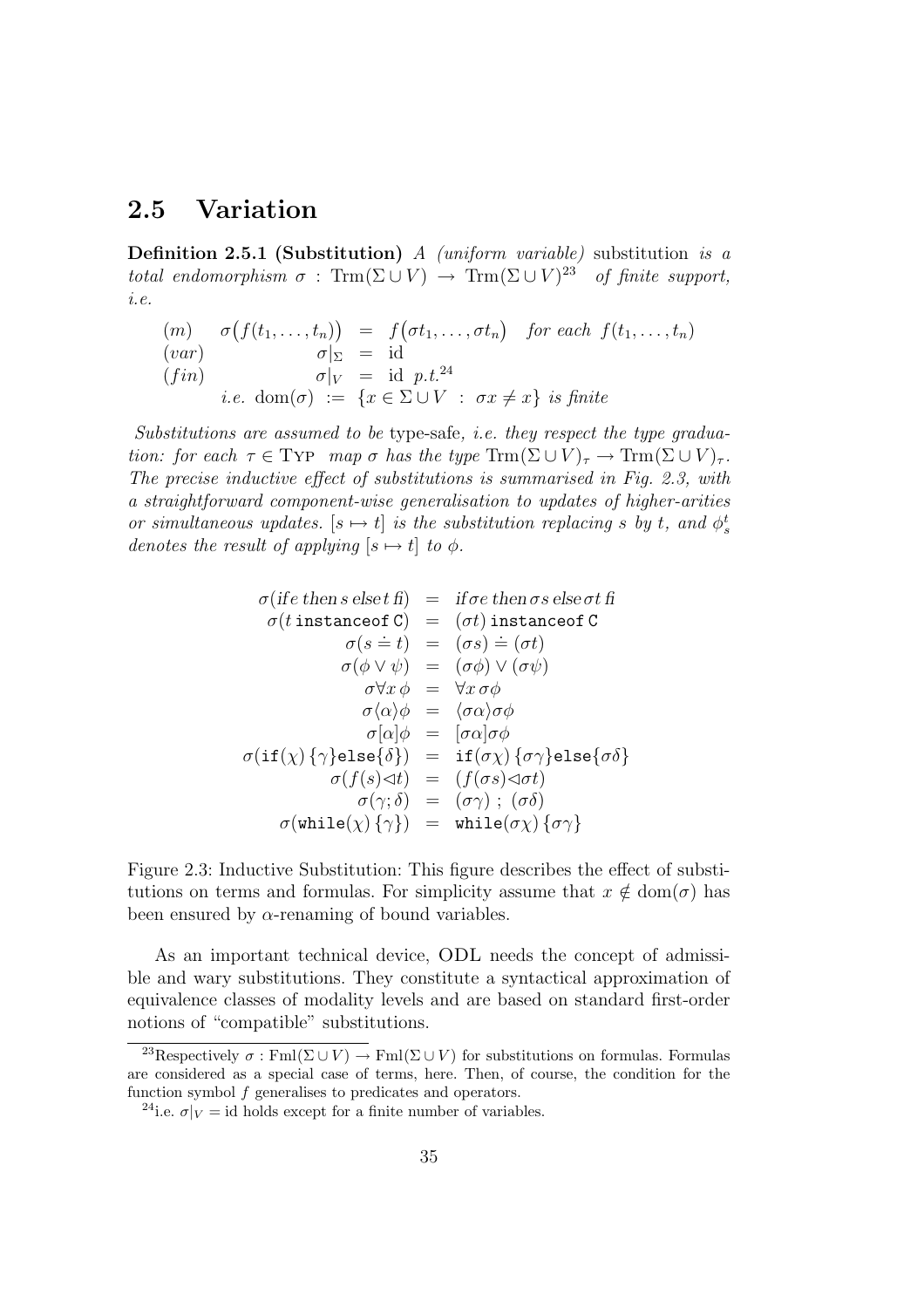#### Definition 2.5.2 (Admissible)

- 1. A substitution  $\sigma$  is first-order admissible or free of collisions for a formula  $\phi$ , if no free variable x occurs within the scope of a quantifier binding a variable of  $\sigma x$ .
- 2. A substitution  $[s \mapsto t]$  is admissible (or denotation-preserving) for  $\phi$ , if it is first-order admissible and, during the process of substituting s by t in  $\phi$  for the formation of  $\phi_s^t$ , neither s nor t trespass modalities for which they are not rigid, i.e. no s occurs in the scope of a modality updating a constant symbol of s or t.

**Example 2.5.1** For the following formula  $\phi$ ,

$$
x \doteq c \rightarrow \langle c \triangleleft c + 1 \rangle (c \ge x + 1)
$$

the substitution  $[x \mapsto c]$ , which replaces all occurrences of x by c, is not admissible. This is due to the fact that for the forming of  $\phi_x^c$  as

$$
c \doteq c \rightarrow \langle c \triangleleft c + 1 \rangle (c \ge c + 1)
$$

the inductive substitution process trespasses the modality  $\langle c \lhd c + 1 \rangle$  for which  $c$  is not rigid. Hence, within the scope of the modality, constant symbol  $c$  suddenly denotes a different value than outside the modality, thereby destroying the property of the occurrences of x, or – after the substitution – c, to share the same value throughout the formula. Instead, a substitution of x by  $d+1$ in  $\phi$  to form  $\phi_x^{d+1}$  is admissible for different constant symbols d.  $\Box$ 

Remark 2.5.3 In this thesis all substitutions are assumed to be admissible. Name clashes can always be resolved by  $\alpha$ -renaming bound variables, which is assumed to happen implicitly.

**Definition 2.5.4 (Wariness)** The wary substitution  $\overline{[s\mapsto t]}$  corresponding to a first-order admissible substitution  $[s \mapsto t]$  works like  $[s \mapsto t]$  but discontinues the substitution process in front of modalities for which s or t are not  $rigid^{25}$ . Furthermore, by definition, substitutions never replace the top-level symbol of the left hand side in an update.

Similarly,  $\hat{\sigma}$  is the wary<sup>26</sup> substitution corresponding to a (non-singleton) substitution  $\sigma$ .

<sup>25</sup>Of course, here, this only amounts to a syntactic criterion for rigidity like no update to a non-rigid function symbol of  $t$  occurs within the modality.

<sup>&</sup>lt;sup>26</sup>The notation  $\hat{\sigma}$  comes from the German word for wary, "behutsam", of which an etymological root is " $Hut$ ", which also means "hat" and is a colloquial name for the sign  $\alpha \sim$ ".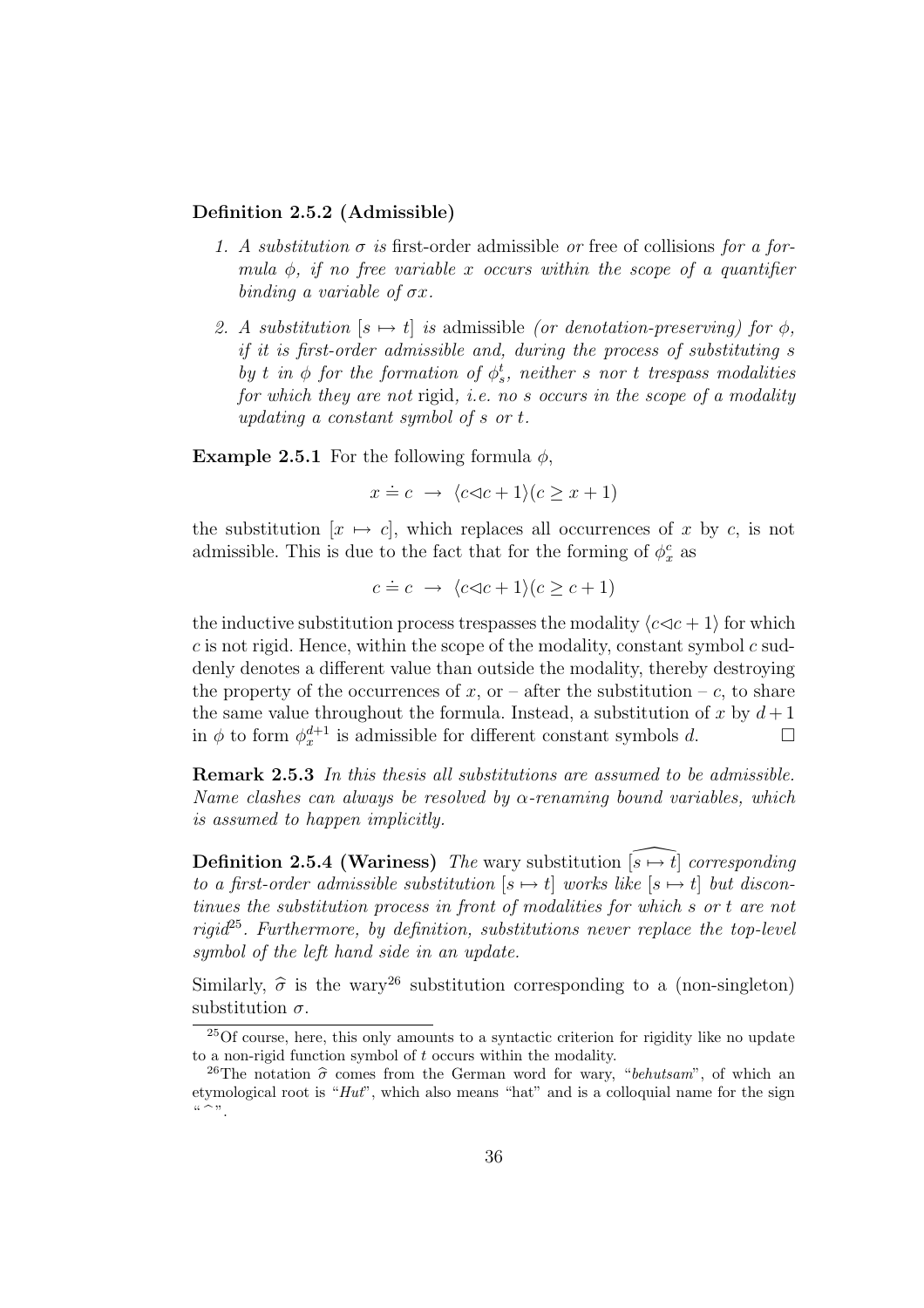**Example 2.5.2** For the formula  $\phi$  from Ex. 2.5.1, applying the wary substitution  $[x\mapsto c]$  corresponding to the substitution  $[x\mapsto c]$ , which has turned out to be not denotation-preserving, leads to the following admissible replacement

$$
c \doteq c \rightarrow \langle c \triangleleft c + 1 \rangle (c \ge x + 1)
$$

 $\Box$ 

The concept of wariness is similar to the concept of admissibility in firstorder logic, which says that a substitution  $\sigma$  is admissible for a formula  $\phi$ , if no free variable x of  $\phi$  occurs within the scope of a quantifier binding a variable of  $\sigma x$ . Both notions of admissible and wary substitutions strive to ensure that identical symbols still denote the same values after the substitution, provided they did so before. For proving such a behaviour formally, the introduction of a schematic symbol is convenient that combines the treatment of multiple syntactic entities into one notation. Occasionally, this schematic symbol will still be of use during the next chapters as well.

**Remark 2.5.5** The schematic symbol  $\Upsilon$  matches all formula and term constructor symbols except quantifiers, modalities and program constructors. Υ also concerns logical constant symbols like  $+,$  if then else fi,  $\wedge$ . Likewise, in this context, u is a generalised formal parameter and may as well represent an n-tuple of arguments for  $0 \le n \in \mathbb{N}$ .

Lemma 2.5.6 (Substitution Lemma) Let  $\sigma$  be an admissible substitu $tion^{27}$  on a term (or formula) t, then the substitution principle holds, i.e.

for each interpretation  $\ell$  for each state w val $_{\ell}(w, \sigma t) = val_{\sigma^*\ell}(w,t)$ 

where  $\sigma^*\ell := \ell[{\bf x} \mapsto \text{val}_{\ell}(\sigma {\bf x})]$  is the semantic modification<sup>28</sup> (of  $\ell$ ) adjoint to  $\sigma$ .

**Proof:** The substitution  $\sigma$  is a homomorphic<sup>29</sup> continuation of  $\sigma|_{\Sigma \cup V}$  to Fml( $\Sigma \cup V$ ). Likewise the valuation  $\ell$  is a homomorphic continuation of the interpretation  $\ell|_{\Sigma \cup V}$  to Fml( $\Sigma \cup V$ ). Assume  $\sigma = [u \mapsto \sigma(u)]$  is a singleton substitution. Since most parts of this proof only refer to state  $w$ , write – by an abuse of notation – val<sub>l</sub> $(t)$  or even  $\ell(t)$  instead of  $val_{\ell}(w,t)$ , whenever appropriate. Note that this abbreviated notation is incompatible with the original notation from Def. 2.3.1 and will only be used in this proof.

<sup>&</sup>lt;sup>27</sup>Here the substitution  $\sigma$  may simultaneously replace any number of logical variables or – in case of wariness – program variables. There are generalisations of what a substitution can replace for which the substitution lemma still holds.

<sup>&</sup>lt;sup>28</sup>This semantic modification  $\ell[x \mapsto val_{\ell}(\sigma(x))]$  is meant for all variables  $x \in V$ .

 $^{29}$ In this proof this means: except for quantifiers and modalities.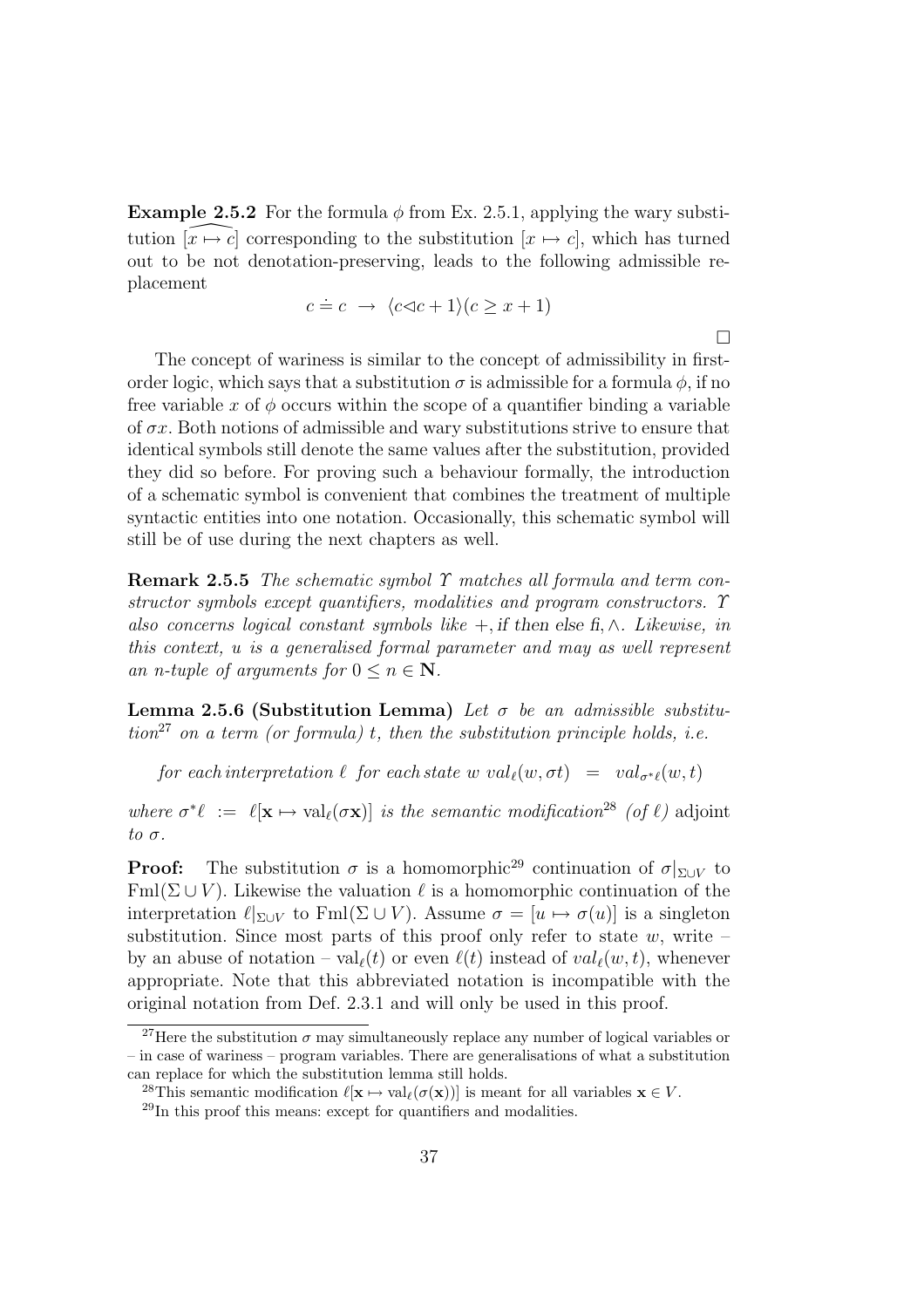

Figure 2.4: Syntactic Substitution vs. Semantic Modification

IA If  $t = z \in \Sigma \cup V$  is atomic then there are two cases to consider.

I 
$$
z \in \text{dom}(\sigma) \Rightarrow \ell(\sigma z) = \ell[z \mapsto \text{val}_{\ell}(\sigma z)](z) = \sigma^* \ell(z)
$$
  
II  $z \notin \text{dom}(\sigma) \Rightarrow \ell(\sigma z) = \ell(z) = \sigma^* \ell(z)$ 

IS Because  $\sigma$  and  $\ell$  are homomorphic, the conjecture follows as a homomorphic continuation of case IA. More explicitly, consider the case  $t = \Upsilon(u)$  for induction. Then

$$
\ell(\sigma t) = \ell(\sigma(T(u)))
$$
\n
$$
\sigma \lim_{u \to \infty} \ell((\sigma T)(\sigma u))
$$
\n
$$
\ell \lim_{u \to \infty} \ell(\sigma T)(\ell(\sigma u))
$$
\n
$$
\equiv \sigma^* \ell(T)(\sigma^* \ell(u))
$$
\n
$$
\sigma^* \ell \lim_{u \to \infty} \sigma^* \ell(T(u))
$$
\n
$$
= \sigma^* \ell(t)
$$

 $\exists \forall$  There is a similar argument for the case  $t = \exists y \phi$  of quantifiers. This case makes use of the premise that  $\sigma$  is admissible, which results in y not occurring in any replacements made by  $\sigma$ , especially  $y \notin \sigma((\Sigma \cup V))$  ${y}$ , at least for the relevant variables that actually occur in  $\phi$ . This fact will be denoted more symbolically as  $y \notin \sigma \mathbf{x}$ . After  $\alpha$ -conversion it can further be assumed that  $BV(t) \cap \text{dom}(\sigma) = \emptyset$ . Then

$$
\ell(\sigma t) = \ell(\sigma(\exists y \phi))
$$
\n
$$
\stackrel{\sigma \text{ hom.}}{=} \ell(\exists y \sigma \phi)
$$
\n
$$
\stackrel{\ell \text{ hom.}}{\iff} \text{there is } d \ell[y \mapsto d](\sigma \phi)
$$
\n
$$
\stackrel{\text{IH}}{\iff} \text{there is } d \sigma^* (\ell[y \mapsto d])(\phi)
$$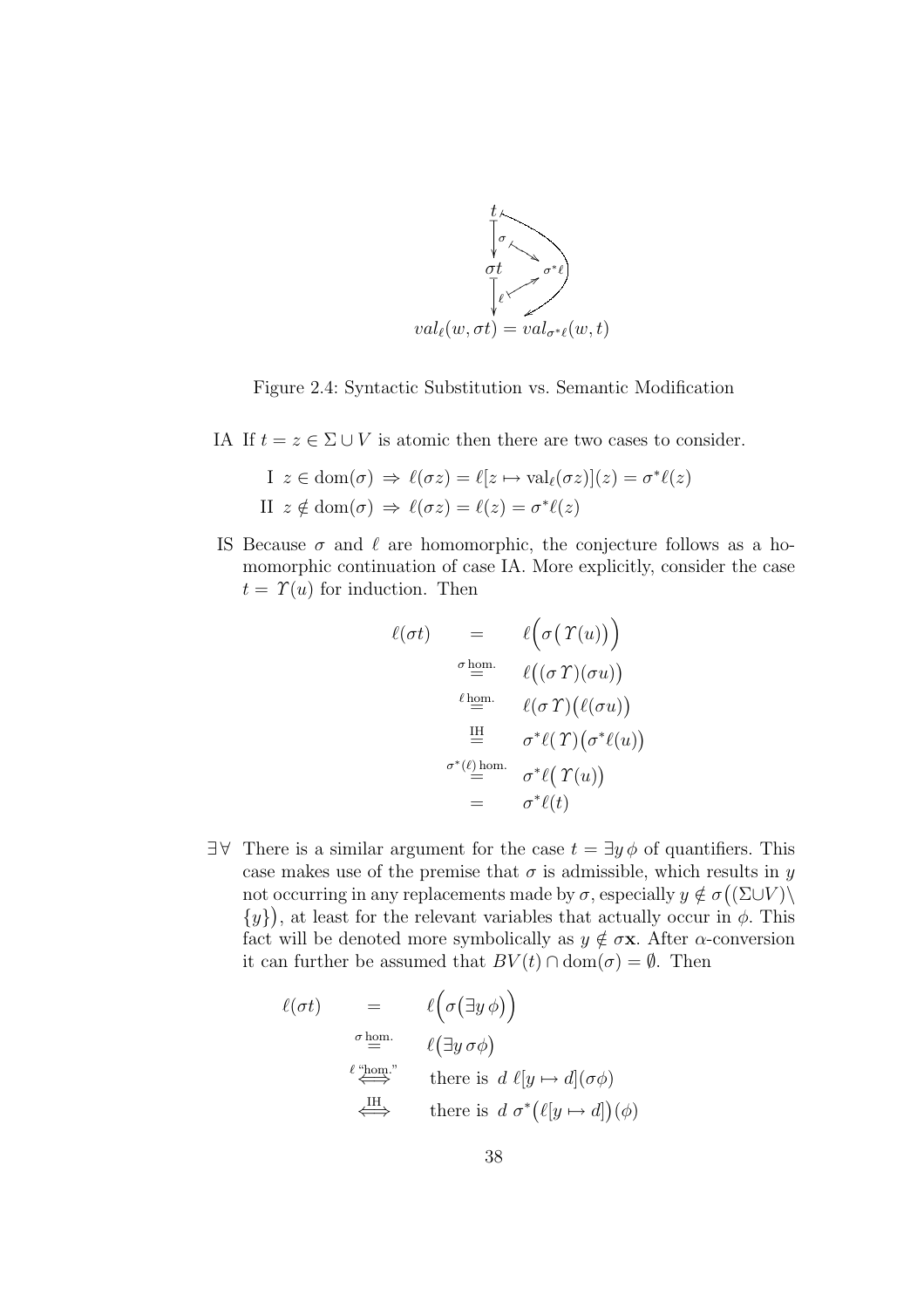$$
\iff \text{ there is } d \ell[y \mapsto d][\mathbf{x} \mapsto \text{val}_{\ell[y \mapsto d]}(\sigma \mathbf{x})](\phi)
$$
\n
$$
\iff^{30} \text{ there is } d \ell[\mathbf{x} \mapsto \text{val}_{\ell[y \mapsto d]}(\sigma \mathbf{x})](\phi)
$$
\n
$$
\iff \text{ there is } d \ell[\mathbf{x} \mapsto \text{val}_{\ell[y \mapsto d]}(\sigma \mathbf{x})][y \mapsto d](\phi)
$$
\n
$$
\iff \text{ there is } d \ell[\mathbf{x} \mapsto \text{val}_{\ell}(\sigma \mathbf{x})][y \mapsto d](\phi)
$$
\n
$$
\iff \text{ there is } d (\sigma^* \ell)[y \mapsto d](\phi)
$$
\n
$$
\sigma^* (\ell \text{Hom}^* \sigma^* \ell(\exists y \phi)
$$
\n
$$
= \sigma^* \ell(t)
$$

(I) If  $t = \phi = [\alpha]\psi$  then it remains to show the case with  $u \in FV(\phi)$ .  $\sigma u$ is rigid for  $\alpha$  by premise  $\Rightarrow$ 

$$
\text{val}_{\ell}(s, \sigma \phi) = \text{true}
$$
\n
$$
\iff \text{ for each } s\rho_{\ell}(\alpha)s' \text{ true} = \text{val}_{\ell}(s', \sigma \psi) \stackrel{\text{IH}}{=} \text{val}_{\ell[\mathfrak{u} \mapsto \text{val}_{\ell}(s', \sigma \mathfrak{u})]}(s', \psi)
$$
\n
$$
\stackrel{\text{rigid}}{\iff} \text{ for each } s\rho_{\ell}(\alpha)s' \text{ true} = \text{val}_{\sigma^*\ell}(s', \psi)
$$
\n
$$
\stackrel{\text{s.b.}}{\iff} \text{ for each } s\rho_{\sigma^*\ell}(\alpha)s' \text{ true} = \text{val}_{\sigma^*\ell}(s', \psi)
$$
\n
$$
\iff \text{val}_{\sigma^*\ell}(s, \phi) = \text{true}
$$

It still remains to show that  $\rho_\ell(\sigma\alpha) = \rho_{\sigma^*\ell}(\alpha)$ .

(a) If  $\alpha$  is of the form  $f(s) \triangleleft t$ , then

$$
w\rho_{\ell}(\sigma\alpha)w'
$$
  
\n
$$
\iff w' = w[f(\text{val}_{\ell}(\sigma s)) \mapsto \text{val}_{\ell}(\sigma t)]
$$
  
\n
$$
\iff w' = w[f(\text{val}_{\sigma^*\ell}(s)) \mapsto \text{val}_{\sigma^*\ell}(t)]
$$
  
\n
$$
\iff w\rho_{\sigma^*\ell}(\alpha)w'
$$

(b)  $\alpha = \gamma$ ;  $\delta$ , then

$$
\iff \begin{array}{rcl}\n w \rho_{\ell}(\sigma \alpha) w' \\
 \iff & \text{there is } w'' \ w \rho_{\ell}(\sigma \gamma) w'', \ w'' \rho_{\ell}(\sigma \delta) w' \\
 \iff & \text{there is } w'' \ w \rho_{\sigma^* \ell}(\gamma) w'', \ w'' \rho_{\sigma^* \ell}(\delta) w' \\
 \iff & w \rho_{\sigma^* \ell}(\alpha) w'\n\end{array}
$$

 $30$ Since y also occurs as one of the generic names x, the first modification of y is void because it will be overwritten by the  $\ell[x \mapsto \dots]$  operation. y will still be modified to d.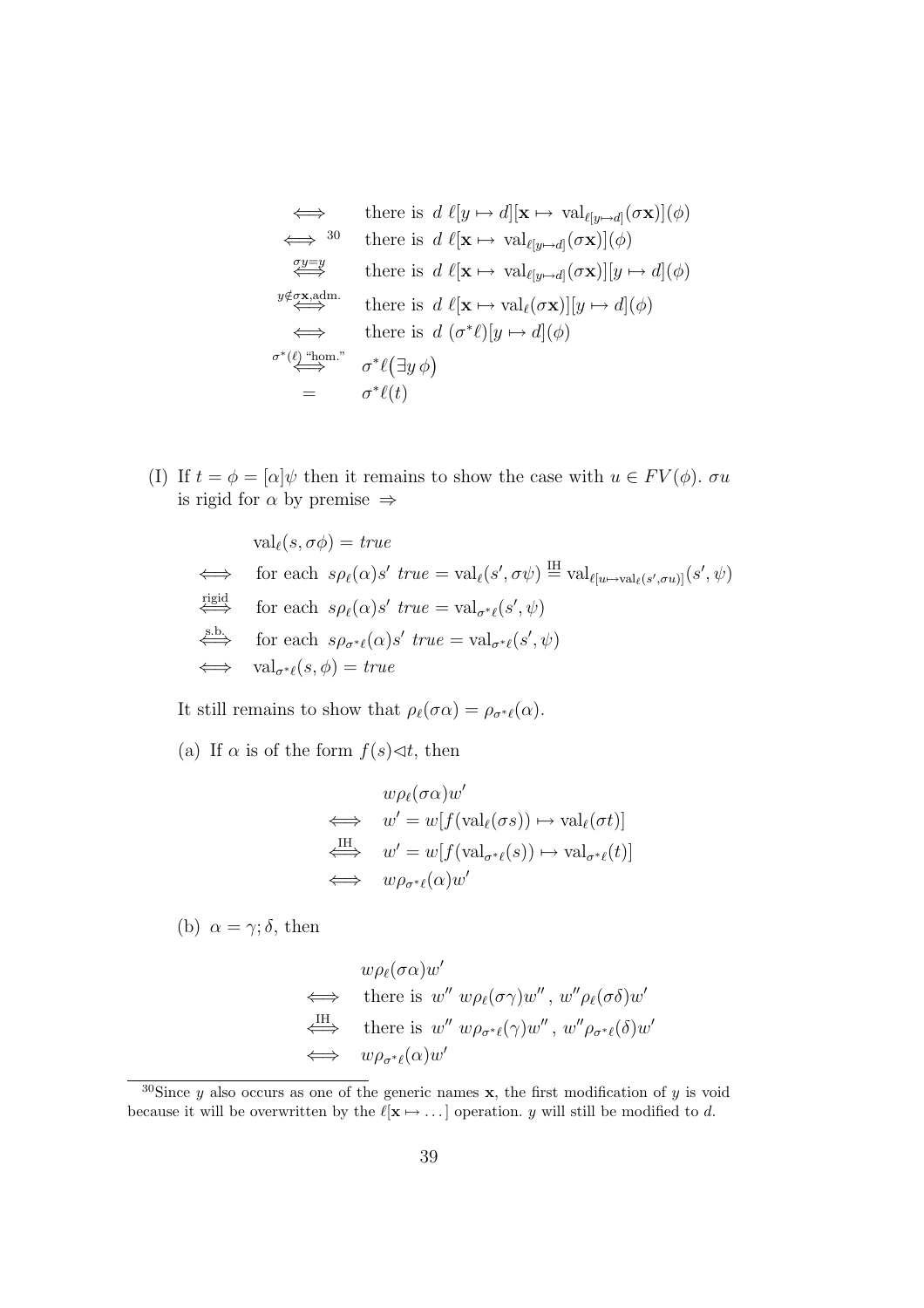(c)  $\alpha = \text{if}(\chi) \{\gamma\}$ else $\{\delta\}$ , then consider the case that val $\ell(\sigma\chi) =$ true, which – by induction hypothesis – is equivalent to val<sub>σ<sup>∗ $\ell$ </sup>( $\chi$ ) =</sub> true. Then

$$
\rho_{\ell}(\sigma \alpha) \n= \rho_{\ell}(\sigma \gamma) \n\stackrel{\text{III}}{=} \rho_{\sigma^* \ell}(\gamma) \n= \rho_{\sigma^* \ell}(\alpha)
$$

The same argument holds for the case of  $val_{\ell}(\sigma \chi) = false$  or  $\operatorname{val}_{\sigma^*\ell}(\chi) = \text{false},$  respectively.

(d)  $\alpha = \text{while}(\chi) \{\gamma\}$  is similar.

In order to extend the variable substitution lemma to more general substitutions allowing to replace constants or general terms, Lem. 2.5.6 is used for mediation. Two formulas that emanate from each other by replacement of terms are also related by an intermediate formula involving a new variable instead of the occurrences of the affected terms. From the variable version of the formula, each variant can be reached by ordinary substitution, thereby relating all three variants by a substitution principle.

Proposition 2.5.7 (Generalised Substitution Lemma) Let  $\sigma$  be an admissible constant<sup>31</sup> or variable substitution on a term (or formula) t, then the substitution principle holds, i.e.

for each interpretation  $\ell$  for each state w  $val_{\ell}(w, \sigma t) = val_{\sigma^*\ell}(\sigma^*w, t)$ 

where  $\sigma^*\ell \ := \ \ell[\mathbf{x} \mapsto \mathrm{val}_{\ell}(\sigma \mathbf{x})]$  and  $\sigma^*w \ := \ w[\mathbf{x} \mapsto \mathrm{val}_w(\sigma \mathbf{x})]$  are the semantic modifications<sup>32</sup> adjoint to  $\sigma$ .

**Proof:** Assume  $\sigma = [c \mapsto s]$  with a constant symbol c and term s. The conjecture is proven by mediation. For this proof, let  $t_0$  denote the variant of t obtained by replacing all occurrences of c by the new variable z. From  $t_0$ the term t can be reached just as well as  $\sigma t$  by ordinary variable substitution:

$$
t = t_0{}^c_z
$$
  
\n
$$
\sigma t = t^s_c
$$
  
\n
$$
= (t_0{}^c_z)[c \mapsto s]
$$
  
\n
$$
= t_0{}^s_z
$$

<sup>&</sup>lt;sup>31</sup>i.e. a variable substitution that is further allowed to substitute constant symbols by other terms.

<sup>&</sup>lt;sup>32</sup>The semantic modifications are meant for all variables  $\mathbf{x} \in \Sigma$ , respectively  $\mathbf{x} \in V$ .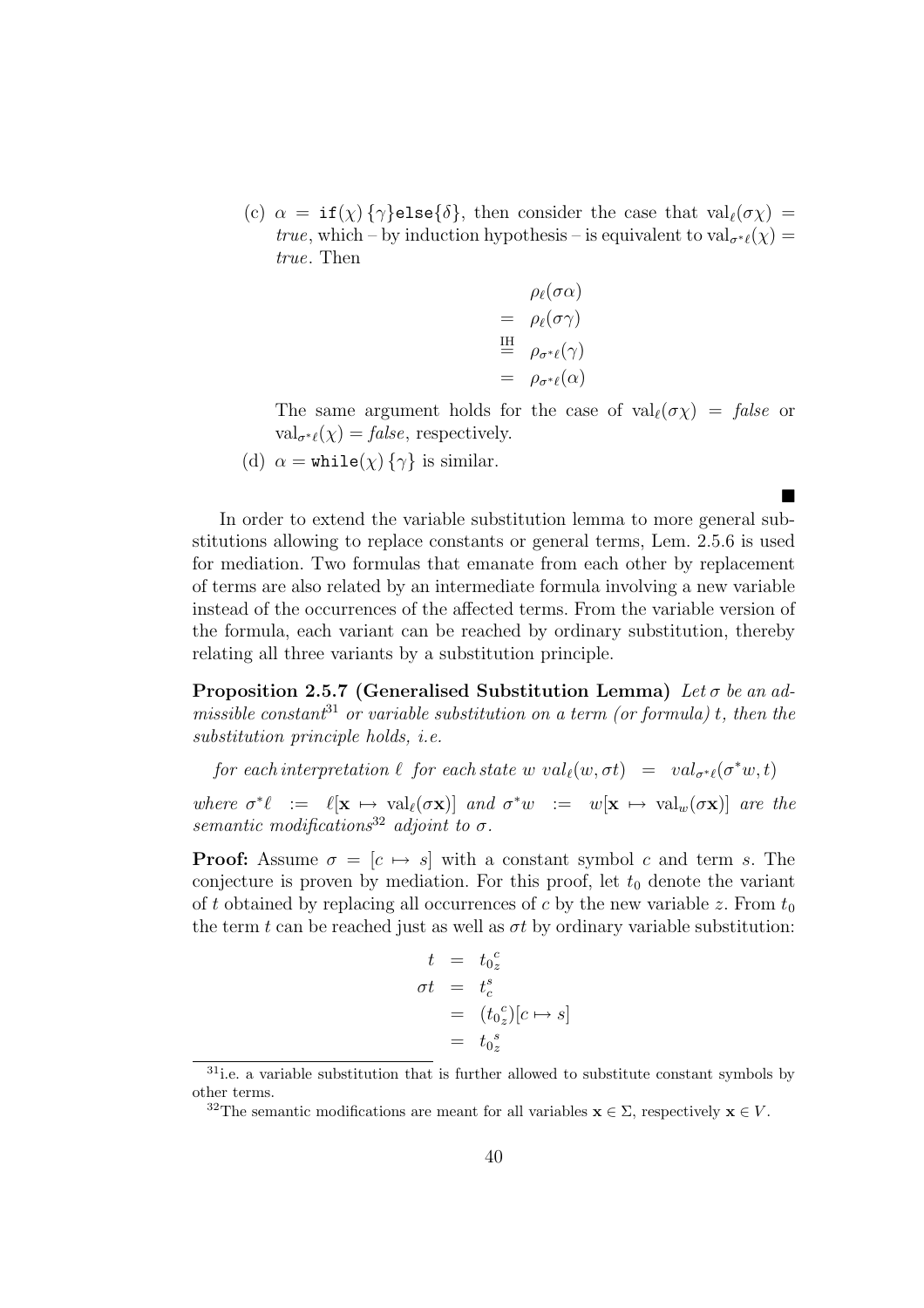Then the valuation of the mediator  $t_0$  relates the valuation of t and  $\sigma t$ . Abbreviate  $val_{\ell}(w, s)$  by d, and  $val_{\ell}(w[c \mapsto d], c)$  by e.

$$
val_{\ell}(w[c \mapsto d], t) = val_{\ell}(w[c \mapsto d], t_{0z})
$$
  
\n
$$
\stackrel{2.5.6}{=} val_{\ell[z \mapsto e]}(w[c \mapsto d], t_0)
$$
  
\n
$$
= val_{\ell[z \mapsto d]}(w[c \mapsto d], t_0)
$$
  
\n
$$
\stackrel{c \notin t_0}{=} val_{\ell[z \mapsto d]}(w, t_0)
$$
  
\n
$$
\stackrel{2.5.6}{=} val_{\ell}(w, t_{0z})
$$
  
\n
$$
= val_{\ell}(w, \sigma t)
$$
  
\n(2.1)

This concludes the proof. Nevertheless, for possible generalisations let us closely examine the properties of c that have been used during this proof. In case of a compound expression  $c = f(u)$  a semantic modification  $w[c \mapsto d]$ of c to some value d simply has to be rewritten to  $w[f(val_{\ell}(w, u)) \mapsto d]$ according to Def. 2.3.3. What is important, though, is that  $c \notin t_0$  does no longer justify  $(2.1)$  in case of compound c (refer to Ex. 2.5.3). The condition under which the above proof generalises to other c reads as follows.

for each interpretation  $\ell$  for each state w

$$
val_{\ell}(w[c \mapsto d], t_0) = val_{\ell}(w, t_0) \qquad (2.2)
$$

with d abbreviating  $val_{\ell}(w, s)$ . The abstraction of (2.2) in comparison to (2.1) is the change in notation for the interpretation  $\ell$ , which is only legitimate in this uniform way because  $val_{\ell}(w, s)$  does not depend on the particular interpretation of the new variable z.

Example 2.5.3 Let us investigate the futile attempt to receive a similar substitution lemma for general terms. Consider a compound term substitution  $[f(s) \mapsto 0]$  on  $f(u) > 0 \wedge f(s) = 0$ . Suppose there is some state w that contingently satisfies  $\ell, w \models s = u$  with d being the value  $val_{\ell}(w, s)$ . Then there is the following discrepancy.

$$
val_{\ell}(w, (f(u) > 0 \land f(s) \doteq 0)^0_{f(s)})
$$
\n
$$
= val_{\ell}(w, f(u) > 0 \land 0 \doteq 0)
$$
\n
$$
\neq val_{\ell[f(d) \mapsto 0]}(w, 0 > 0 \land 0 \doteq 0)
$$
\n
$$
= val_{\ell[f(d) \mapsto 0]}(w, f(u) > 0 \land f(s) \doteq 0)
$$

 $\Box$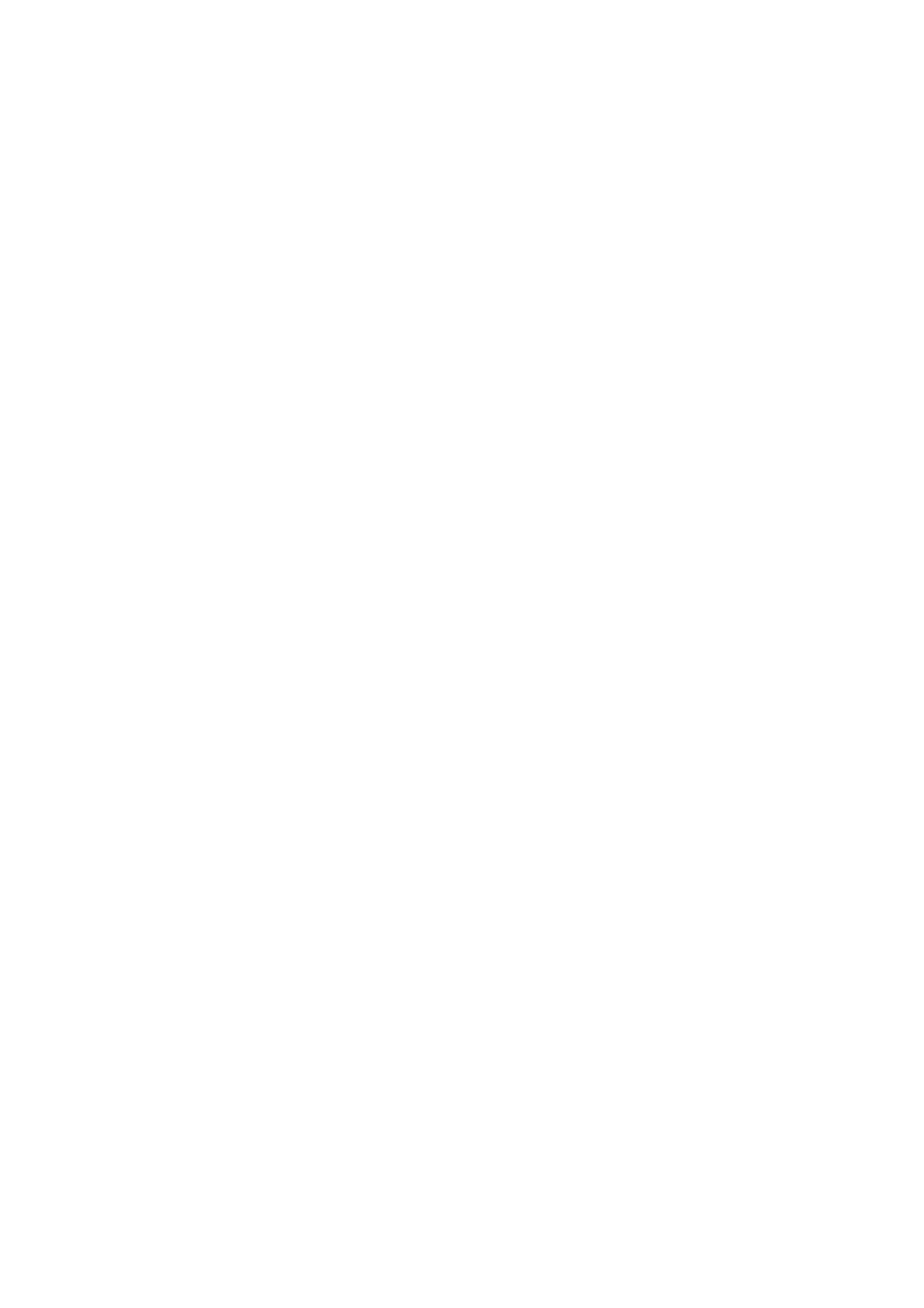## Chapter 3

# Transformation

### 3.1 Overview

This section shows that a translation from a dynamic logic of an objectoriented programming language to ODL is possible. As a representative example for the object-oriented source language we choose JAVACARDDL (Beckert, 2000; Ahrendt et al., 2004; JavaCard, 2004). The translation will take place on several layers. On the type layer, a representation of class, field and method types has to be found within ODL, which contains all information necessary for later type dependent statements. On the code layer, a single block of source code in JAVACARDDL has to be translated into a piece of program in ODL, which has the same effect. Thus, the translation has to preserve the semantics, and – in order to avoid unnecessary encoding – also preserve structure as much as possible. During the discussion of this section, it will be investigated why ODL has its specific structure, what are intrinsic qualities and what contingent choices.

### 3.2 Object-Oriented Features

Object-oriented programming languages provide a rich set of features or qualities. This section briefly examines which features are non-essential to objectorientation from a logical perspective. The next sections will then deal with those features that demand more attention in their translation in more detail.

Amongst the most promoted features of object-oriented programming, we find aspects of pure software-engineering effect. As such, the coupling of state and behaviour, encapsulation and information hiding are very important on the one hand. But on the other hand, they are only very soft characteristics of mere architectural importance, and their presence imposes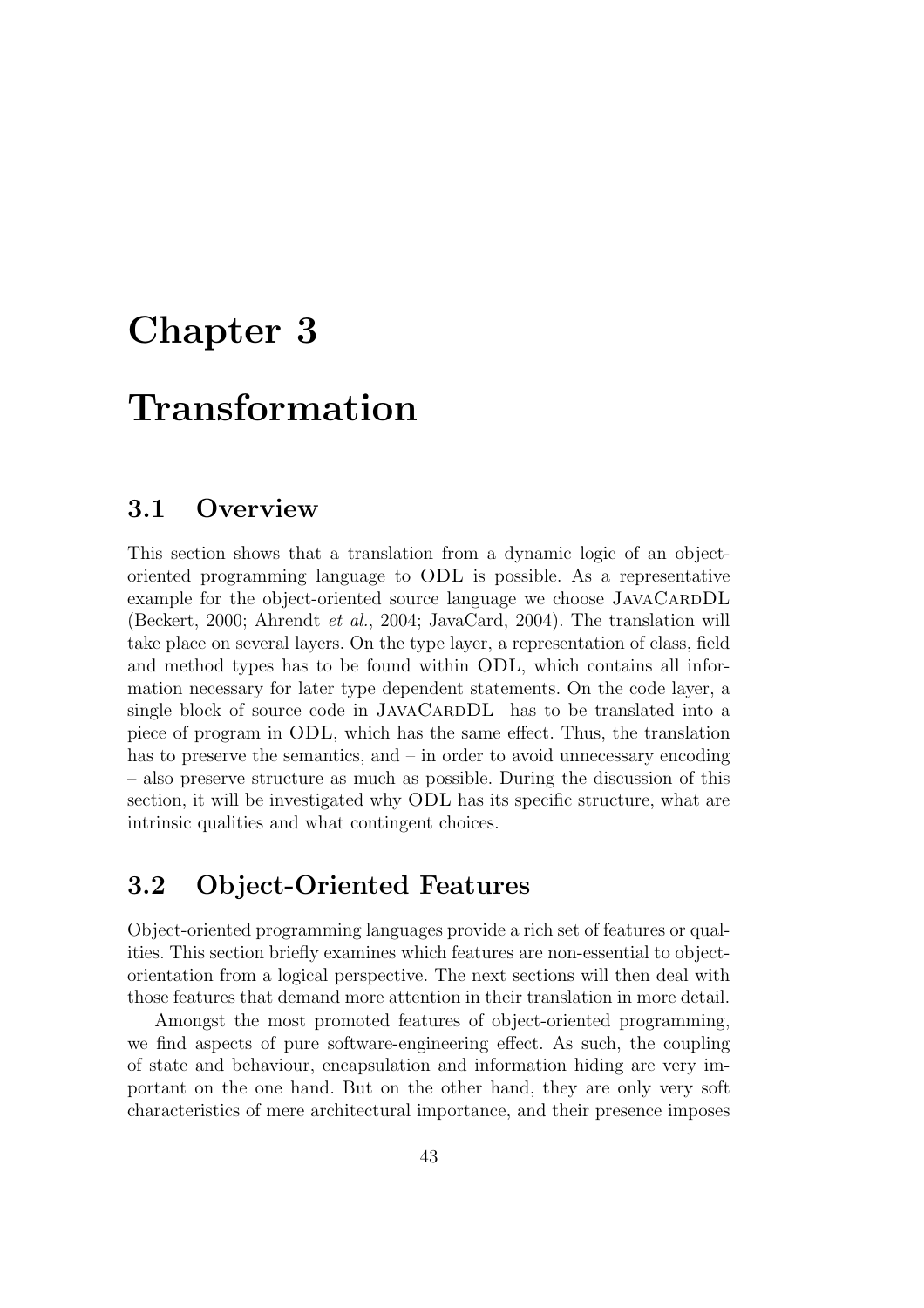no semantical effect. Except perhaps for a minor subtlety with information hiding, which is strongly related to visibility constraints: accessibility modifiers affect the scope of symbols, and thereby the denotational meaning of symbols in some context. Modifiers like public/protected account to static information during the compilation, only. Therefore they can safely be ignored after a successful compiler run, in which the semantical name analysis phase can impose unique naming conventions on all variables, such that variables for physically distinct entities do not share the same name anymore. Then scoping and visibility concerns have already been resolved and do not require any further consideration during the semantics and inference of the logic. Thus, their removal is a mere simplification of which the validity can be assured by simple compiler technology, but not a crucial one. For these reasons, ODL can ignore the three software-engineering qualities: coupling of state and behaviour, encapsulation and information hiding.

Next, there are more contingent features of object-oriented programming languages. Inner classes are a non-essential recent addition to programming languages like JAVA and  $C\#$ . They are not yet supported by  $C++$  or SIMula. As can be anticipated from the recency of this change, inner classes do not account for an essential characteristic of object-orientation. Rather they provide implementational and scoping simplifications. Further there is a very straightforward translation flattening the class containment hierarchy such that inner classes are reduced to ordinary outer classes with explicit associations. Likewise, field overriding or hiding and shadowing is non-essential, and several coding conventions even discourage the use of field overwriting in favour of adequate accessor methods.

The UML standard (Rumbaugh et al., 1998; Rumbaugh et al., 1999) promotes associations as a central modelling concept of object-orientation. Yet, even most contemporary object-oriented programming languages do not have dedicated language constructs for associations but rely on a representation with ordinary attributes within the implementation (Balzert, 2001). Thus, ODL can employ the same representation and does not need to take special care about associations. Although a few languages like  $C#$  have built-in language constructs for events, most programming languages like Java do not, from which can be concluded that they do not constitute a central aspect of object-orientation. Indeed, rather simple syntactic transformations reduce dedicated events to standard programming language constructs. Most features thus have been unveiled as mere syntactic sugar covering a simple code translation.

Side-effects would impose strict evaluation order constraints and several other complications on the calculus, which is why we want to avoid sideeffects within ODL for the sake of simplicity. Translating an expression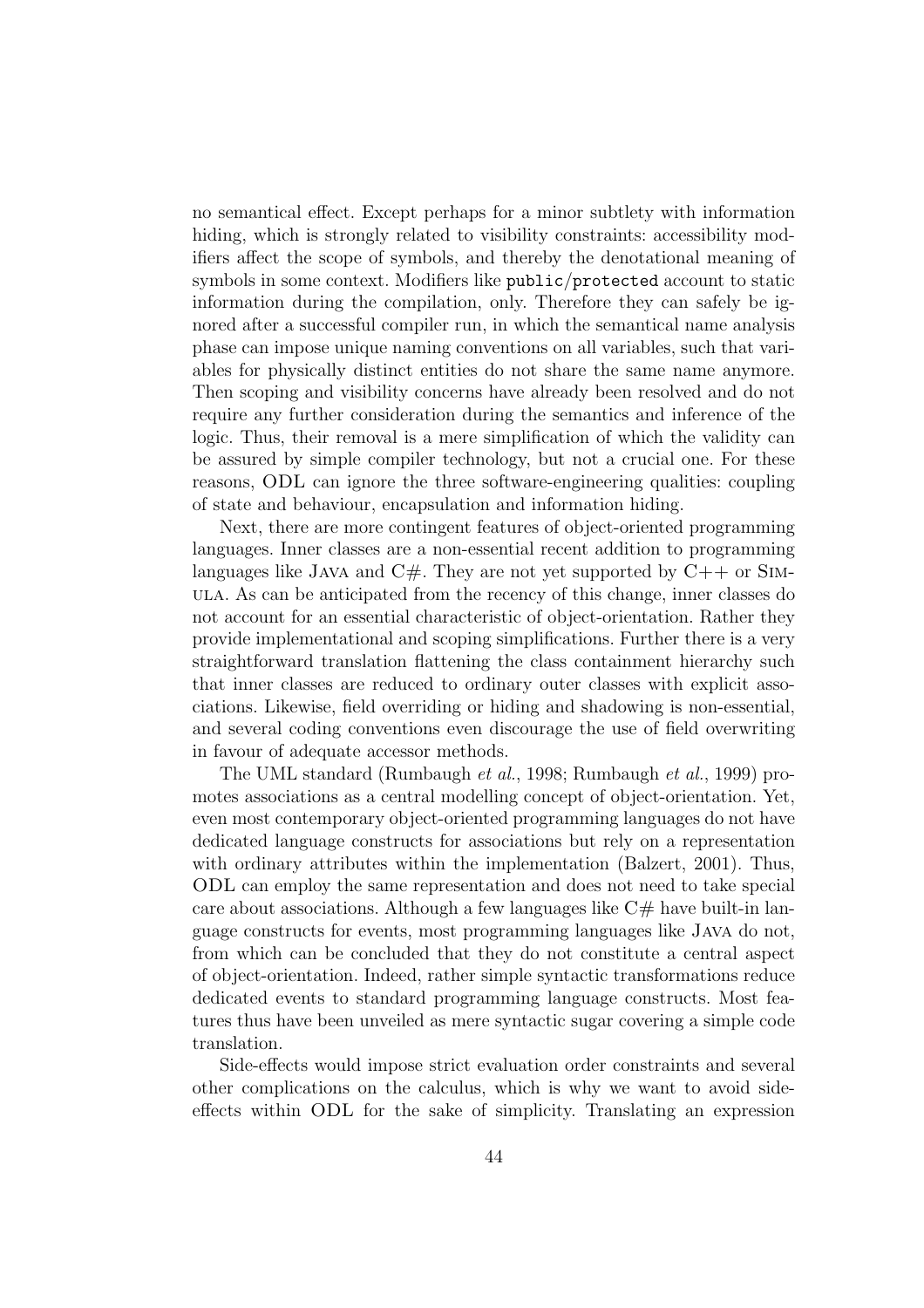evaluation involving side-effects to a sequence of statements that are free of side-effects is possible and straightforward anyway, as the KeY inference rules demonstrate.

Exceptions and other reasons for abrupt completion, like loop break, continue or intermediate return statements, complicate almost all inference rules dealing with program blocks or expression evaluation. Therefore, in the spirit of simplicity ODL prefers to abstain from built-in exception handling. Even more so as the presence of exceptions would further necessitate a treatment of partiality, i.e. some expression evaluations could  $fail<sup>1</sup>$  and still have to be completed regularly in some meaningful but exceptional way. Such aspects of partial logic usually lead to more special cases, checks and case distinctions within the semantics and calculus.

As will be seen in the next sections, there are some more essential features of object-orientation, which can nevertheless be emulated very naturally within the logic ODL without adding additional syntactic features to the language. Object creation and ad-hoc polymorphism in the form of dynamic dispatch will turn out to belong to this class. Further, in contrast to the type inheritance that spans the subtype hierarchy, implementation inheritance is a mere coding productivity device and can be emulated by delegation or by source code replication in a rather simple way. At the expense of additional invocation indirections, delegation is simpler than source code copying because it avoids renaming and scoping subtleties. Copying is also less convenient because it leads to a tremendous amount of source code duplication during the preprocessing transformation. Thus, all those features have been unveiled  $-$  at least from a logical perspective  $-$  to reduce to bare syntactic sugar.

Amongst those features that ODL has to keep in order to maintain a proper object-oriented feeling, field access and subtyping will be found. Although the virtues of field access are hidden in ordinary function symbols, they constitute a tremendously important aspect to (imperative) objectorientation: function symbols of a modifiable interpretation in order to permit write access to the state of an object. In conjunction with dynamic type information, subtyping is essential to retain the flavour of "object  $=$  state + behaviour", since dynamic typing permits to emulate ad-hoc polymorphism. In much the same respect in which field access provides objects with a unique state, dynamic typing provides a unique behaviour for each object. Furthermore, the fact that objects can be distinguished even in case they contingently happen to share the same values for all their fields ensures that

<sup>1</sup>For example due to a NullPointerException raised because of an intermediate evaluation of  $t.a$  in a context where  $t$  happens to be null.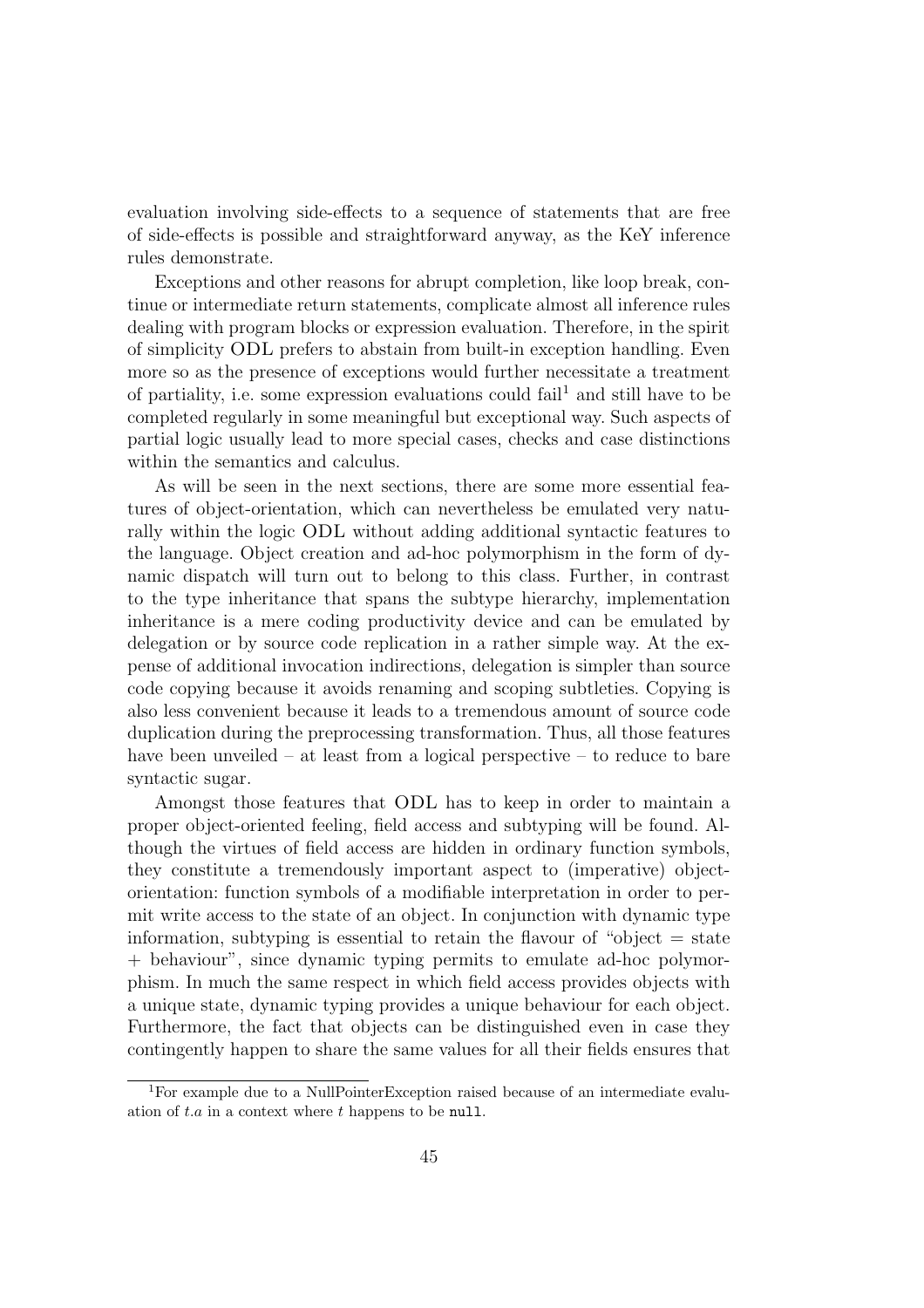objects have a unique identity.

### 3.3 Type Transformation

The relevant type information that is subject to translation essentially consists of the class hierarchy. For this purpose, all that classes reduce to is their subtype relation, and the type signatures of all their methods and fields including information about overwriting. Furthermore, for reasons of a simpler presentation assume field overwriting has been resolved via method overwriting of corresponding accessor methods. Field hiding is assumed to be resolved by renaming as well. This is not a strict requirement, but as practical applications barely use field overwriting without accessor methods anyway, the technical details of a finer treatment do not legitimate the effort.

The type translation from a source language like JAVACARDDL to ODL is immediate. The class hierarchy in JAVACARDDL directly carries over to the subtype relation of ODL with the lattice completion of Ex. 2.2.1. A member field  $f : \sigma_1 \times \ldots \times \sigma_n \to \tau$  of class  $\zeta$  is represented as a non-rigid function  $f : \zeta \times \sigma_1 \times ... \times \sigma_n \to \tau$ , which stores at position  $(o, a_1, ..., a_n)$ the value that the field f of object o has at position  $(a_1, \ldots, a_n)$ . Therefore, instead of the familiar object access operator in a JAVACARDDL term like t.a, the notational variant  $a(t)$  is used. Likewise instead of an array access t.a[i], the term  $a(t, i)$  is used, resp.  $b(s, i, j)$  instead of s.b[i][j]. A method  $m : \sigma_1 \times \ldots \times \sigma_n \to \tau$  of class  $\zeta$  is represented as a procedure  $m:\zeta \times \sigma_1 \times \ldots \times \sigma_n \to \tau$ , which will be called in ODL with arguments  $(o, a_1, \ldots, a_n)$  in case of an invocation of m on object o with arguments  $(a_1, \ldots, a_n)$  in JAVACARDDL like  $o.m(a_1, \ldots, a_n)$ .

Although the most apparent change of object-oriented programming in comparison to classical imperative programming – the object access operator "dot", particularly in conjunction with method calls – disappears in ODL, this circumstance just has to be considered as a notational variation favoured in the spirit of a maximum simplicity of concepts. Admittedly, keeping the standard dot access operator would maintain a more immediate object-oriented flavour from a na¨ıve position. But with this syntactic device only disguising its root in ordinary function application, the classical function notation is preferred for simplicity. Within practical examples comparable to JAVA, the more convenient notation  $o.x$  is often used instead of the more uncommon  $x(o)$ , though.

What still needs to be resolved in case of the method call is the virtual dispatch according to the run-time type information<sup>2</sup>, which will be dealt

<sup>&</sup>lt;sup>2</sup>Usually this involves only run-time type information about the invocation object  $o$ ,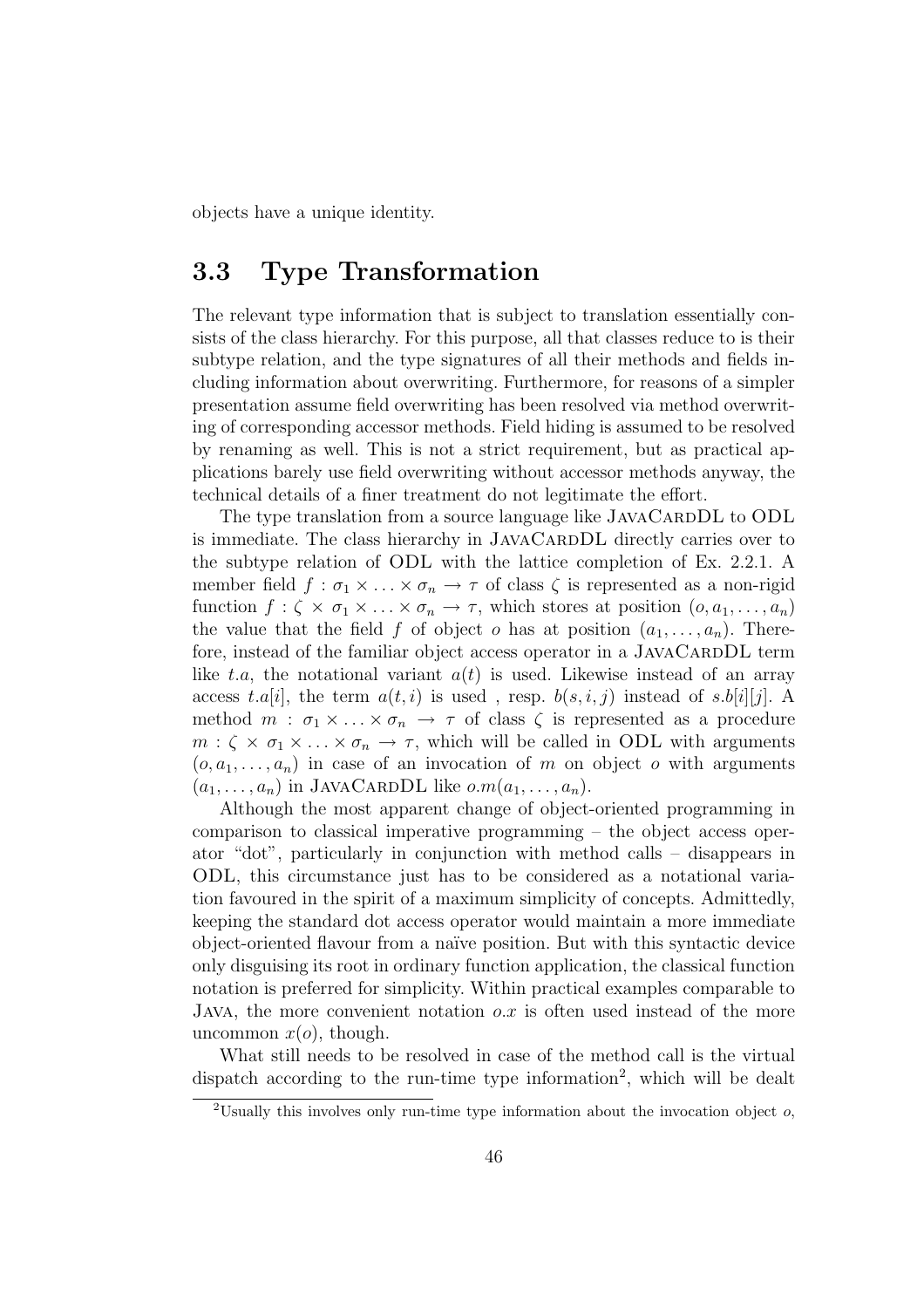with in  $\S 3.4.4$  about code transformation.

### 3.4 Code Transformation

This section takes care of the translation of statements and pieces of Java-CARDDL program code.

Apart from resolution of side-effects during expression evaluation, which has to be performed throughout the translation, while-loops and if-statements remain unchanged<sup>3</sup>. Assignments will be translated directly into singleton updates.

The features to be taken care of include side-effects during expression evaluation, order of operand evaluation, object creation, dynamic dispatch of method calls, built-in operators, abrupt completion due to jumps or exceptions, exception handling and raising.

Despite their practical relevance, aspects of multi-threading and concurrency (Apt & Olderog, 1997) or machine-size floating-point arithmetic, pointer-arithmetic, as well as meta-programming like reflection or dynamic class loading will not be considered in this thesis.

### 3.4.1 Side-Effects & Evaluation Order

Example 3.4.1 The order of operand evaluation can be significant in the presence of side-effects during expression evaluation. For this purpose consider the following program.

```
public class Weird {
  private int x = 7;
  private int incx () {
    x = x+1;
    return x;
  }
  private int decx () {
    x = x-1;return x;
  }
```
but some programming languages provide multi-dimensional virtual dispatch.

<sup>3</sup>with the exception of standard normalisation techniques for getting rid of tail check loops  $\ulcorner$  **do S while**(a) $\urcorner$  and iteration loops  $\ulcorner$  **for** (i=1; i<10; i++) $\urcorner$ . They can be found in any standard textbook about compiler construction.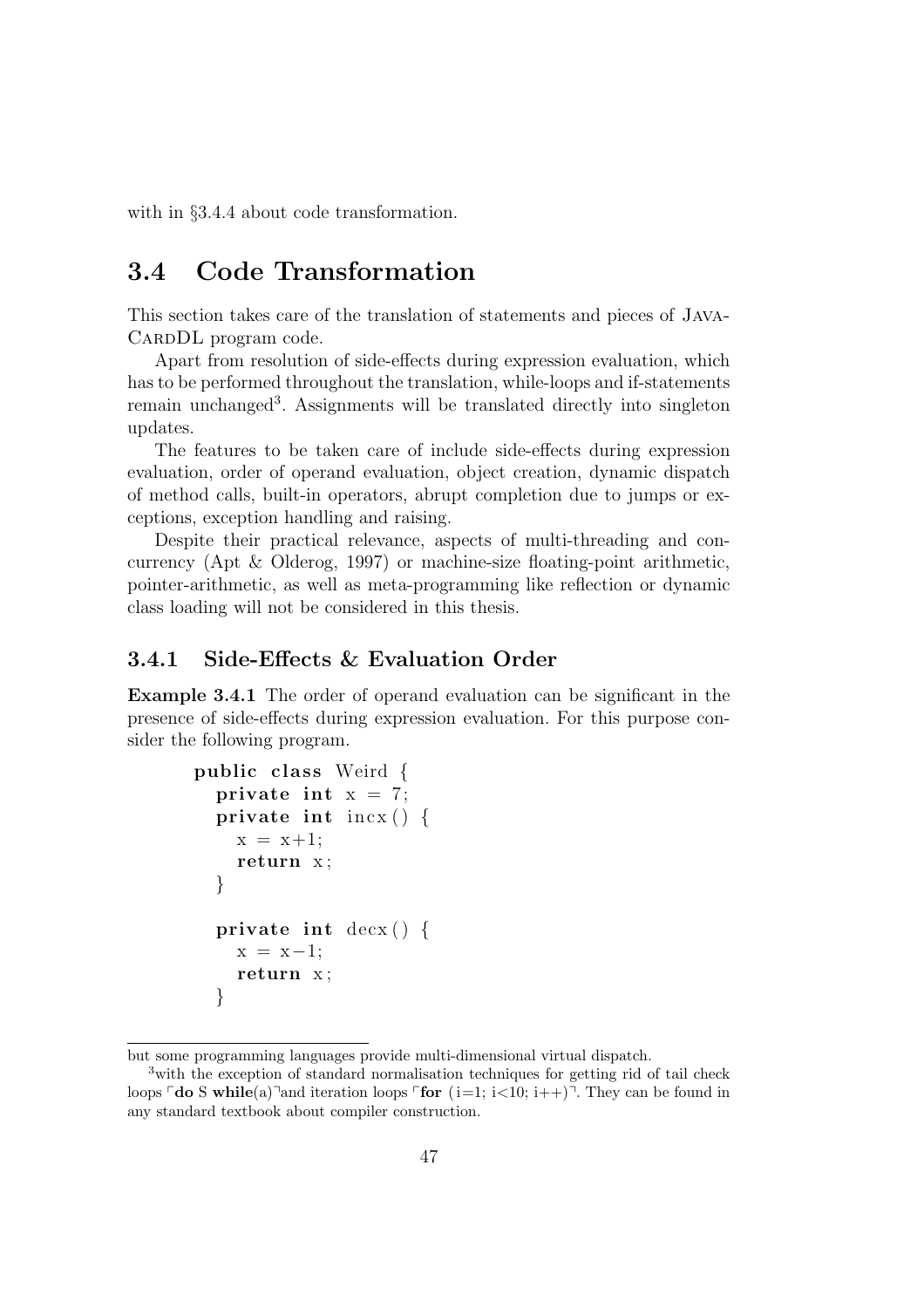```
public int result () {
    // equivalent to r = (+x) * (-\,,-x);int r = incx() * decx();return r;
  }
}
```
After executing  $\lceil \text{new Weird}(\cdot) \rceil$ , the resulting value depends on the order of operand evaluation, not just the operator evaluation order. In case of left-to-right evaluation r will evaluate to 56, in case of right-to-left evaluation r is 42.

Although the semantics of side-effects during expression evaluation ought not have much practical impact due to the massive readability limitations of substantially side-effecting programs, the transformation has to present a solution for programs that rely on side-effects, nevertheless.

Side-effects would constitute a serious inconvenience for the calculus<sup>4</sup>, for during application of the inference rules, all expression and statement evaluations have to be performed in the fixed sequential order imposed by the evaluation order semantics. As the example above shows, the calculus could contradict language semantics otherwise. Especially troublesome is this situation for the programming language  $C++$ , which leaves order of evaluation mainly undefined. Verification therefore has to consider all possible orders of evaluation for correctness proofs.<sup>5</sup>

Whatever choice ODL takes for the order of operand evaluation, any source language conventions of operand evaluation order can be realised. Therefore, ODL could safely fix strict left-to-right operand evaluation order.

Example 3.4.2 Assume JAVACARDDL uses right-to-left operand evaluation order, but ODL left-to-right. Then translate a JAVACARDDL program like

 $r = m(x) * g(x);$ 

into the following ODL program

```
int t2 = g(x);
int t1 = m(x);
r = t1 * t2;
```
<sup>4</sup>Side-effects are further inconvenient for language semantics.

<sup>5</sup>Although this tremendous amount can be reduced by structural composition of "bivalent" proofs about the insensitivity of evaluation-orders, which means that whenever it can be proven about the immediate operands of each operator that the result is irrespective of the left-to-right or right-to-left evaluation-order, the value of the whole term is independent from evaluation-order.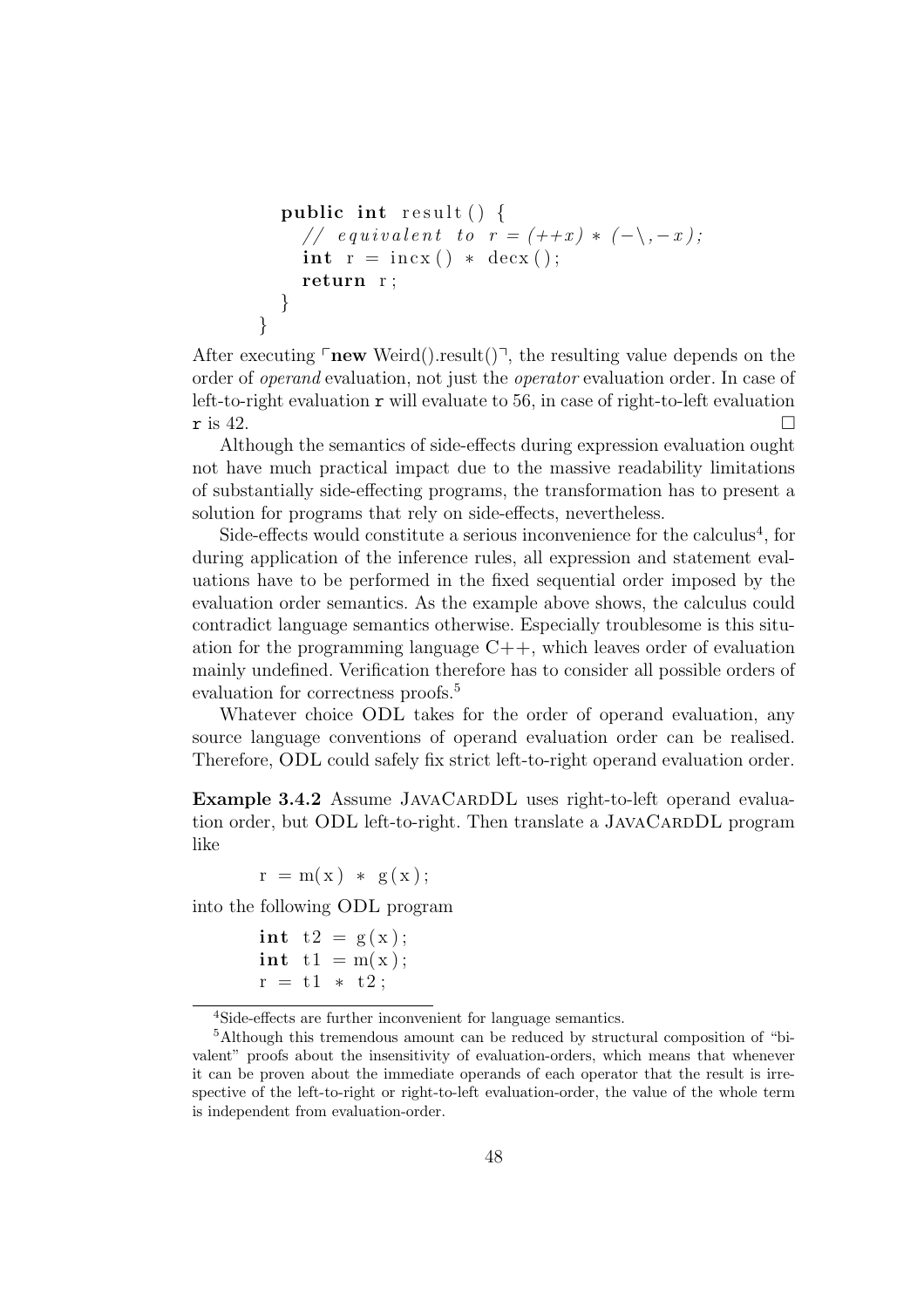Because of the sequential composition operator having a left-to-right evaluation order in ODL, the above program possesses the intended order of  $side$ -effect.<sup>6</sup> Obviously, such a translation is necessary in the presence of sideeffects.  $\Box$ 

What the JAVACARDDL to ODL translation has to achieve, is to dispose of all side-effects in an order respecting the evaluation order constraints of the source language. As the discussion above indicates, this is possible. In particular, the translation from Ex. 3.4.2 already achieves this effect as a byproduct. Thereafter, the particular choice of evaluation order for ODL does not matter anymore.

### 3.4.2 Object Creation

Object creation has to ensure three things. First, dynamic type checks have to be possible on the newly created objects, which implies that the dynamic<sup>7</sup> typing information has to be stored somehow and in a fashion compatible with the dynamic type-check instanceof rules. Second, object identity has to be established, i.e. two objects created by two distinct invocations of new have to be understood as different objects. And third, object creation should maintain the current extension of a class. This means maintenance of an (implicit) set of the objects created so far by program statement execution, in order to support varying domain semantics by relativising quantification in the ODL constant domain setting. For these purposes, new objects are represented as terms of the form  $obj_c(n)$ . Keeping the dynamic type information C in this term solves the first problem. The second problem is solved by increasing the object identifier  $n$  for each<sup>8</sup> invocation of new. The sequential linear order of N solves the third problem.

Object creation can be treated, for example, using the following translation scheme. An occurrence of  $\langle c \langle new \rangle$  in JAVACARDDL is translated to

 $6$ Notice the difference between operator evaluation order (which is rather crucial) and operand evaluation order (which can be arranged arbitrarily with the above construction).

<sup>7</sup>Despite the static typing of ODL, dynamic type information is necessary because the actual dynamic type of a constant symbol c declared of type C can be any subtype  $D \leq C$ as well. Furthermore, this dynamic type can depend on the previous program statements in an undecidable way.

<sup>8</sup>This would constitute a reason for a global next counter. A global counter would ensure object identity throughout all classes without having to deal with questions of class equality in the calculus. However, global counters unnecessarily complicate the maintenance of the current extension of a particular class C. Because of which we prefer a whole variety of counters that are local to their class C.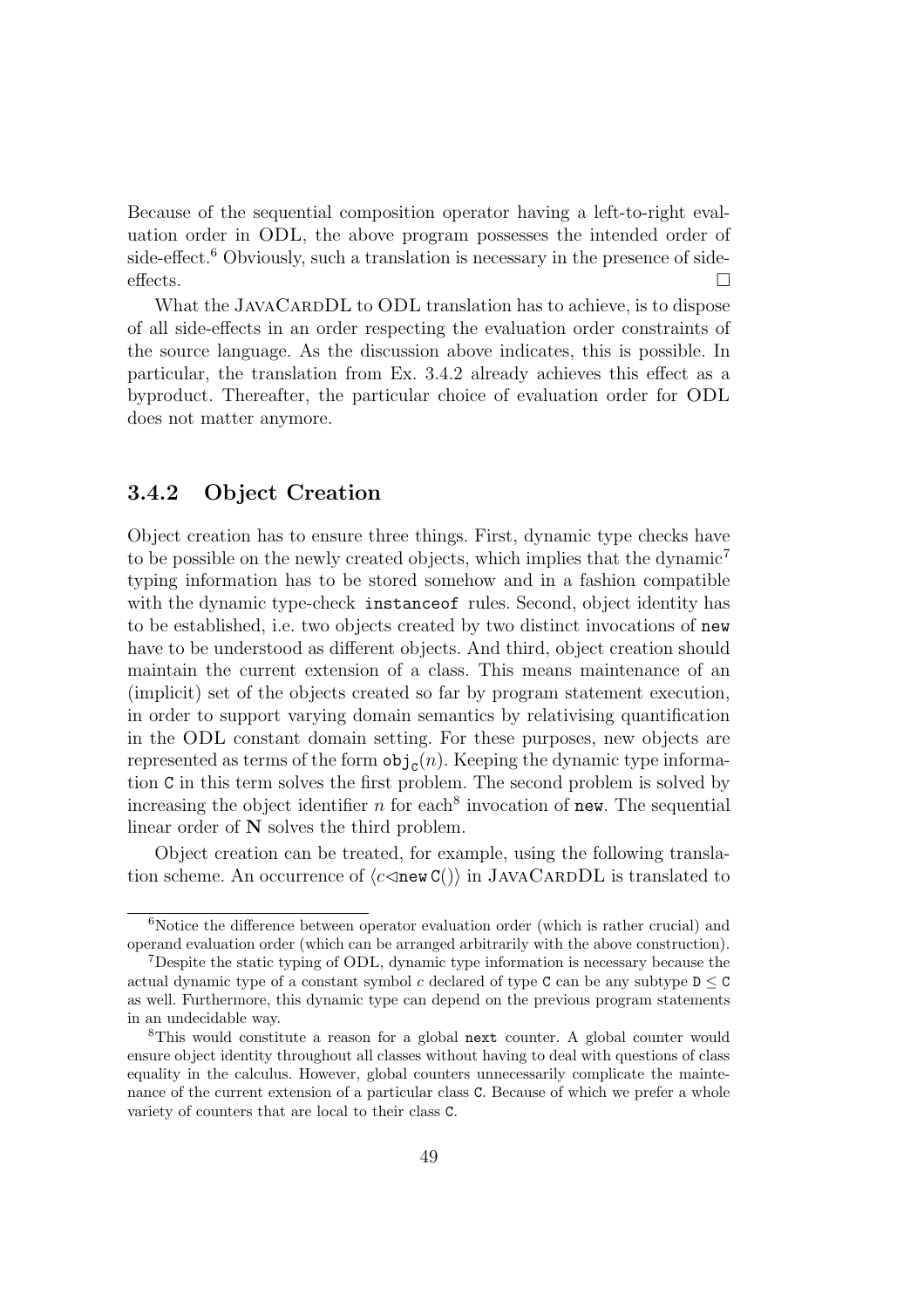the ODL update

$$
\substack{c \lhd \texttt{obj}_c(\texttt{next}_c),\\ \texttt{next}_c \lhd \texttt{next}_c + 1}
$$

With this translation, a dynamic type check in a term like t instance of C is possible according to the dynamic type information C stored in all newly created objects  $\mathsf{obj}_{\mathsf{C}}(n).^{9}$ 

The linear increment of  $next<sub>c</sub>$  provides the proper existence information for relativising quantification to varying domain semantics in the ODL constant domain setting. A quantification like  $\forall x$ : C  $\phi$  in varying domain semantics<sup>10</sup> corresponds to the following relativised quantification in the ODL constant domain semantics.

$$
\forall n \left( n < \texttt{next}_{\texttt{C}} \rightarrow \phi_x^{\texttt{obj}_{\texttt{C}}(n)} \right) \tag{3.1}
$$

The most important property to establish is that newly created objects are never equal to other objects. This object identity will be maintained by incrementing the  $\mathtt{next}_{\mathtt{C}}$  counter. Since the object enumerator  $\mathtt{obj}_{\mathtt{C}}$  is injective and guaranteed to produce results from disjoint sets of objects (Def. 2.3.1), this counter increase is sufficient to produce distinct objects at each creation.

Hidden in this treatment of object identity lies one subtlety, though. Modalities in different formulas of the same sequent will come up with the same object identifiers for different incarnations of  $new C()$ . Therefore, one is likely to suspect conflicts resulting from naming different entities from different origins identically. In the following example, the same  $\mathrm{obj}_c(1)$  term results from two different invocations of  $new C()$ , about which one has to make sure that object identity is not endangered. The sequent calculus notation will be introduced formally in Chapt. 4.

$$
\frac{a(\text{obj}_c(1)) \doteq 0 \land z \doteq \text{obj}_c(1) + a(\text{obj}_c(1)) \doteq 0 \land z \doteq \text{obj}_c(1)}{\langle c \triangleleft \text{new } C(\mathcal{C}) \rangle (a(c) \doteq 0 \land z \doteq c) + \langle d \triangleleft \text{new } C(\mathcal{C}) \rangle (a(d) \doteq 0 \land z \doteq d)}
$$

Yet, this actually corresponds to the semantics. Reasoning about two propositionally connected different formulas like in  $\langle \alpha \rangle \phi \vee \langle \gamma \rangle \psi$  amounts to assessing two a priori independent ways of how program states could evolve from the current state, either according to the algorithm  $\alpha$  or according to the program  $\gamma$ . On some particular level of modality, each occurrence of a modality represents a different trace of how the state could evolve, with all underlying programs started in the same initial state. In the example above, both

<sup>9</sup>There will be a discussion with some more clarifications on this topic when the calculus has been introduced in §4.2.4.

 $10$ i.e. with quantification restricted to range over the set of objects that really have already been created with an explicit invocation of new.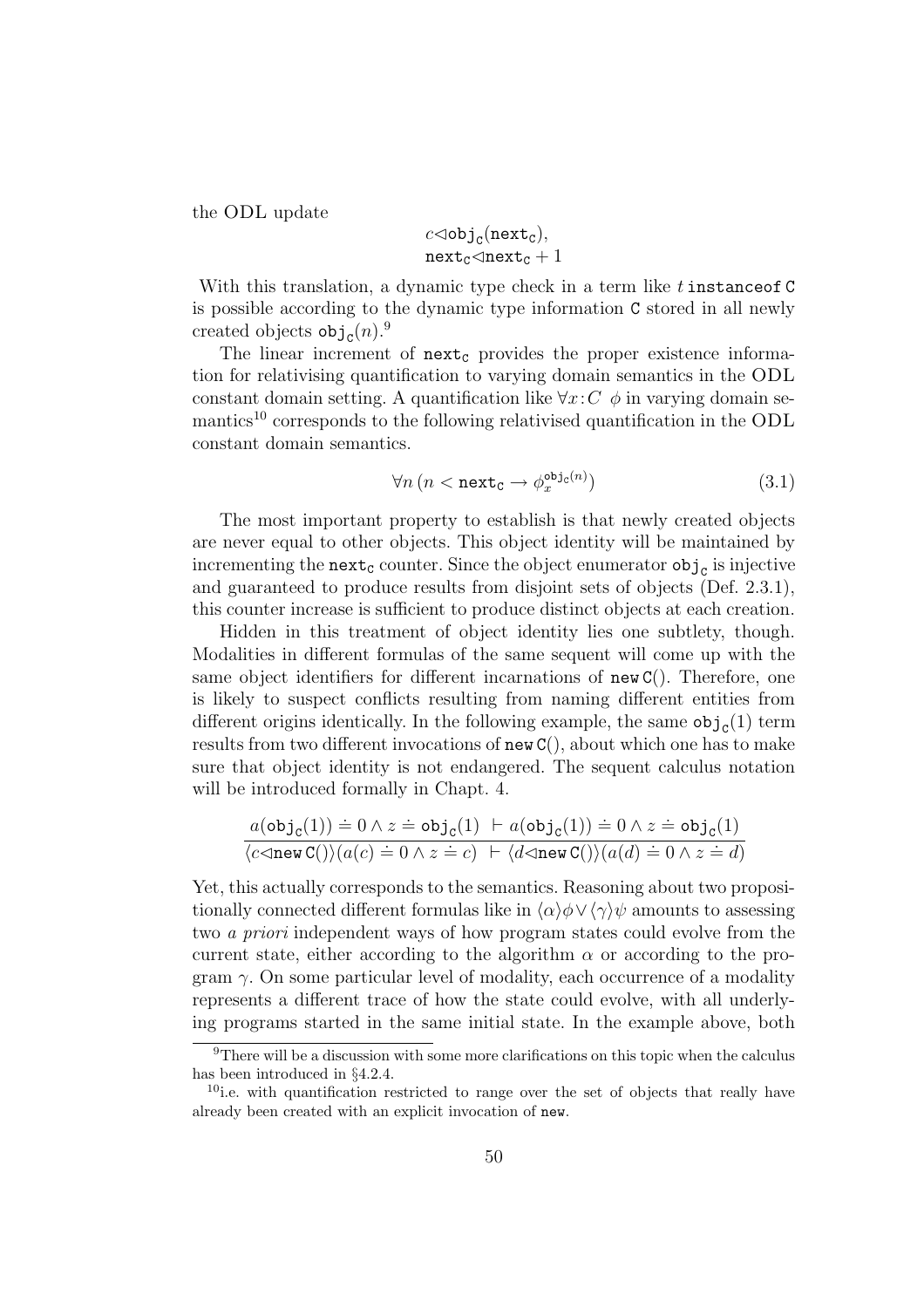programs should even behave equally and thus also come up with the same results, for both are equivalent apart from variable renaming. With different object identifiers for the two different occurrences of a program in the sequent, the proof would not succeed as it should.

More technically speaking, two independent<sup>11</sup> invocations of two programs on the same machine state will (usually) use the same locations in memory for their next allocation.

In comparison to alternative approaches of dealing with object creation, the  $obj_{\text{C}}$  and  $next_{\text{C}}$  representation has some advantages. The formula (3.1) for relativising possibilist quantification (Fitting & Mendelsohn, 1998) in constant domain to actualist quantification in varying domain semantics is mere first-order and does not introduce proper dynamic-logic aspects. For example, explicit loop traversal in dynamic-logic would be unavoidable to reproduce the current extension in a list-based representation. By the nature of the counter approach, it is further provable that at all states of program execution there will always be only a finite number of currently created objects, never an infinite amount. Those created objects will also be kept consecutively in memory.

#### 3.4.3 Garbage Collection

In the presence of a garbage-collection mechanism the simple ODL treatment of object creation is no longer a direct model of the real machine behaviour. The problem with garbage collection is that Java object allocation will no longer return  $\texttt{obj}_c(\texttt{next}_c)$  with  $\texttt{next}_c$  increasing linearly. Instead by garbage collection and recycling the memory of an old object, say  $\texttt{obj}_c(\texttt{next}_c-17)$  allocation of a new object may result in the very same memory location respectively  $obj_c(next_c - 17)$ . Then the ODL linear increment model is not always faithful. However, the defining conditions of sufficiently wise garbage collection imply that by the time object allocation has revived  $obj_c(next_c-17)$  for its second use, no other (life) object can have a reference to the old  $\texttt{obj}_c(\texttt{next}_c-17)$ . Thus, traversing the object reference graph from any life object will never lead to  $obj_c(next_c - 17)$ . From this perspective, as far as the behaviour is concerned that can be observed by execution of program statements, both  $\mathsf{obj}_\mathsf{C}(\mathtt{next}_\mathtt{C})$  and  $\mathsf{obj}_\mathsf{C}(\mathtt{next}_\mathtt{C} - 17)$  are indistinguishable by any other properties than equality.<sup>12</sup> The fact that  $obj_c(next_c)$ 

<sup>&</sup>lt;sup>11</sup>Think of this as two programs run on two separate machines, which share the same identical initial memory state.

<sup>12</sup>At least when assuming the common normalisation that object allocation is always followed by a period of clearing all attributes of the newly allocated object to 0 in order to abstract program behaviour from the old memory contents. Even though we have not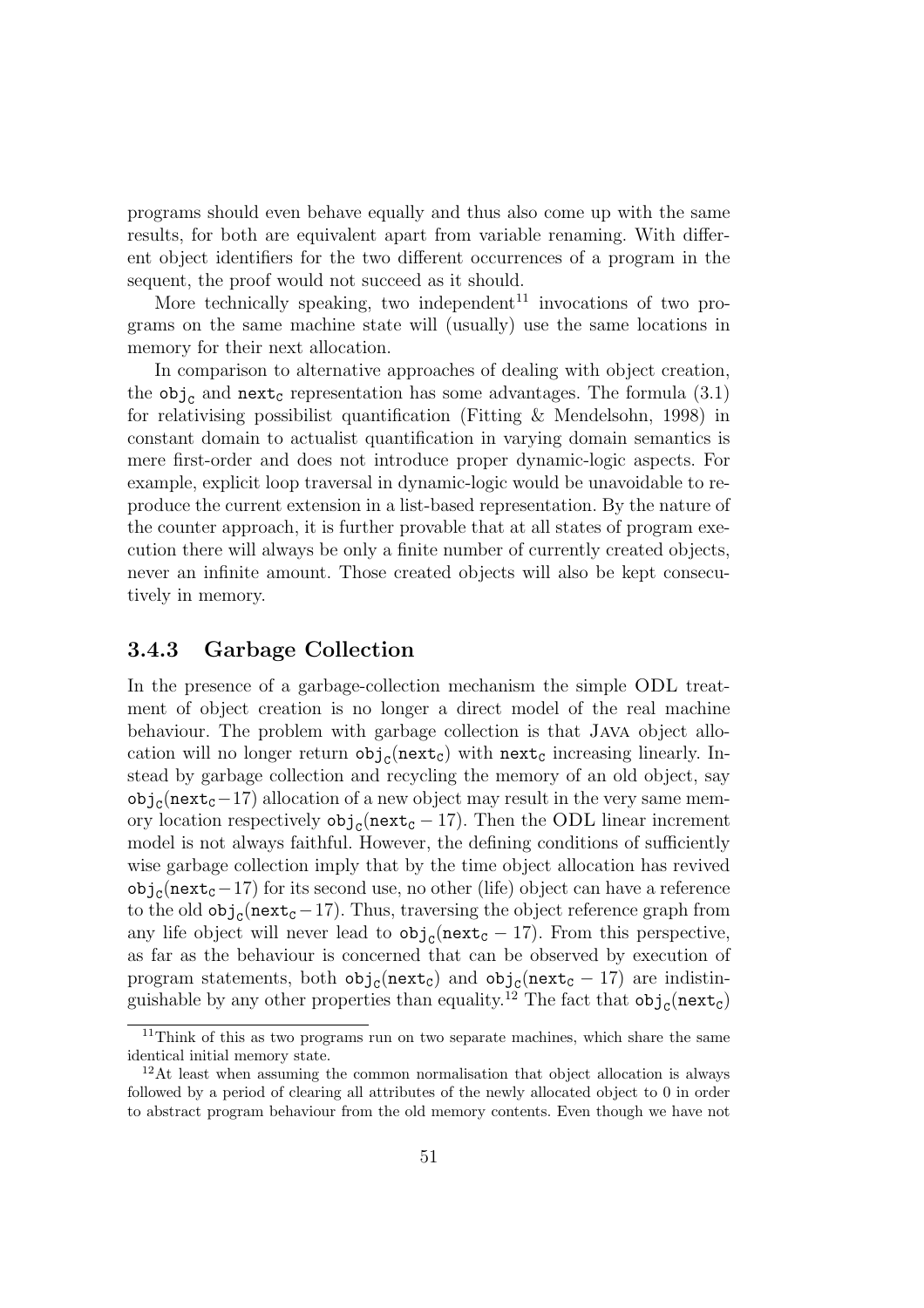and  $obj_c(next_c-17)$  cannot be distinguished by execution of ODL program statements is also due to the prohibition of reference comparison and pointer arithmetics like in  $C++$ .

This meta-reasoning argument shows that – due to the absence of pointer arithmetics – program behaviour cannot depend on the particular memory location returned by the memory allocator, because of which any such object will do. This includes cleared old objects that have been revived by garbage collection, because they cannot have distinguishing object references from outside when following any references of life objects. Therefore simply assuming that the ordinary  $obj_c(next_c)$  is allocated instead of any garbage collected old object cannot make a difference. Since the ODL logic does not incorporate resource constraints like limited memory, the ODL calculus and semantics can safely stick to allocating  $obj_c(next_c)$  without any effect on the program or loss of verification power. Regardless of the final object reallocation behaviour, implicit destructor invocations have to be dealt with for a translation from programming languages with both garbage collection and destructors.

### 3.4.4 Dynamic Dispatch

In case of finite subtypes<sup>13</sup>, dynamic dispatch of method calls can be reduced to ordinary procedure calls. If ODL had function pointers alias formal procedures, dynamic dispatch could also be resolved for arbitrary type hierarchies with the help of the usual method dispatch tables (Wilhelm & Maurer, 1997). However, ODL prefers to use type cascades for reasons of conceptual simplicity and presentation.

Example 3.4.3 Dynamic dispatch can be resolved by a simple pattern. In general, dynamic dispatch occurs in situations like the one sketched in the following JAVACARDDL program.

```
class B \{public int m(int i) {
    return i + 1;
  }
}
class C extends B \{
```
officially demanded attribute clearing in ODL this would be an obvious refinement.

<sup>&</sup>lt;sup>13</sup>Finite subtypes means that for any type  $\tau$  there are finitely many subtypes of  $\tau$ . This does not necessarily imply a finite number of types, since there could still be an infinite number of roots in the class hierarchy. However, for reasons of simplicity assuming a finite type hierarchy is preferable.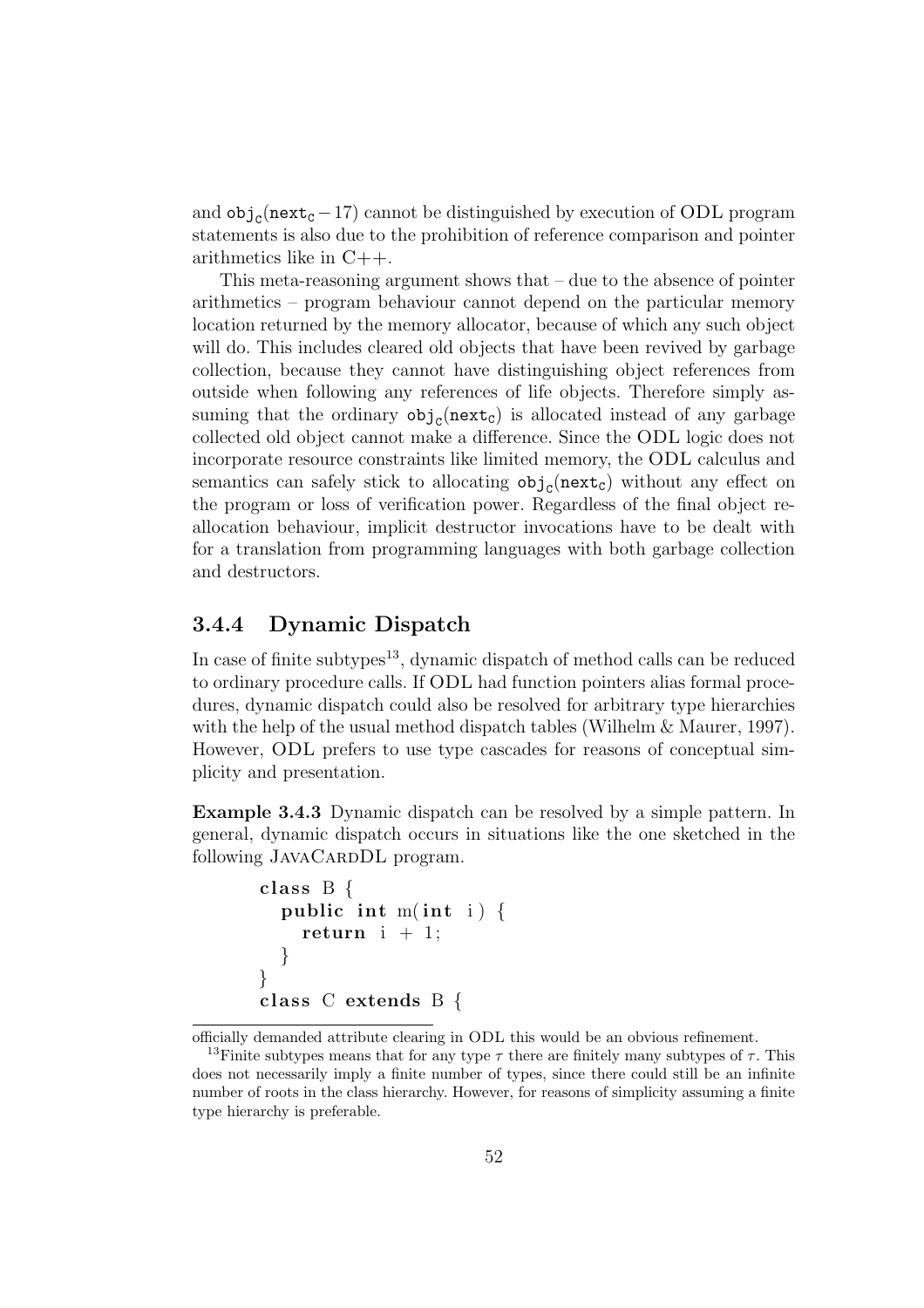```
public int m(int i) {
    return i * 2;
  }
}
class D extends B \{public int m(int i) {
    return i + 4;
  }
}
class E extends D {
  public int m(int i) {
    return i -1;
  }
}
public class Main {
  public int main (B b) \{return b.m(10);}
}
```
In this case, for instance, the methods m that are subject to overriding can be renamed to *classname* m. Furthermore, a dedicated dispatch method for indirection is introduced instead of the original method definition. This method performs dynamic dispatch with an if cascade of dynamic type checks. The hierarchical order of type checks needs to be bottom-up to establish flat one-dimensional checks instead of nested if cascades.

```
class B \{/∗∗
   * substitute for invocation of b.m(i)∗/
 public static final int m(B b, int i) {
    if (b instance of E) {
      return ((E)b). E_m(i);
    } else if (b instance of D) {
      // it is decisive, that this check
      // occurs after that for Ereturn ((D)b). D_m(i);
    } else if (b instance of C) {
      return ((C)b). C_m(i);
    \} else if (b instance of B) {
      return ((B)b). B_m(i);
```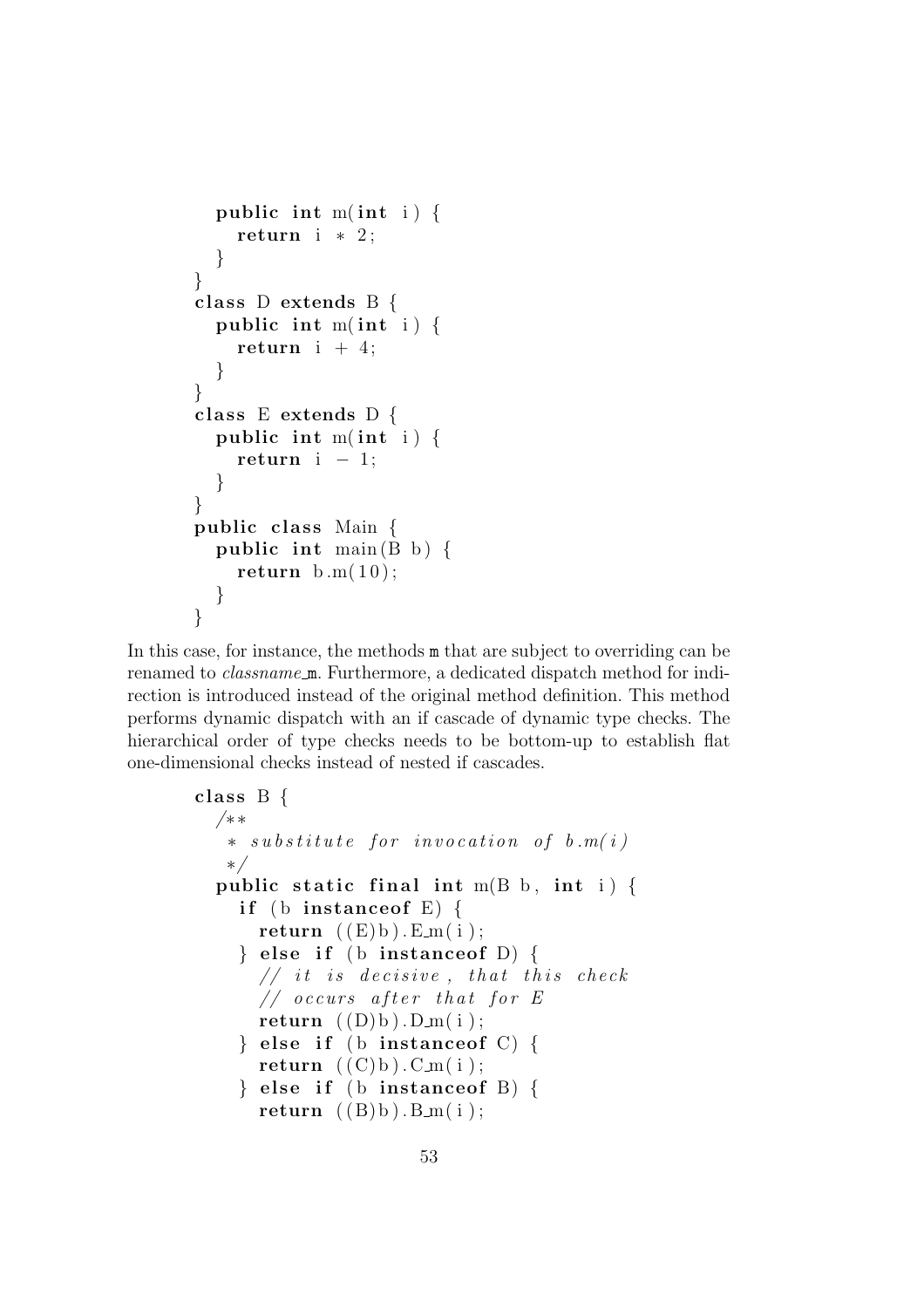```
\} else {
      // cannot occur due to
      // complete type hierarchy}
  }
  public final int B_m(int i) {
    return i + 1;
  }
}
class C extends B \{public final int C_m(int i) {
    return i * 2;}
}
class D extends B \{public final int D_m(int i) {
    return i + 4;
  }
}
class E extends D {
  public final int E_m(int i) {
    return i -1;
  }
}
public class Main {
  public int main (B b) {
    return B.m(b, 10);}
}
```
 $\Box$ 

In ODL, the cast operations are assumed unchecked, with this responsibility transferred to explicit dynamic type checks via instanceof . Hence, cast operations do not produce any visible effect at all, because of which they are assumed to have not more than mere documentation purpose.

Resolving ad-hoc polymorphism by explicit type-check cascades in the above way also leads to some drawbacks in conjunction with encapsulation. As far as the logic itself is concerned, encapsulation does not provide any semantics and type-check cascades do not impose theoretical problems. However, from a practical theorem prover perspective, encapsulation provides pragmatical advantages. In particular, the above resolution of ad-hoc poly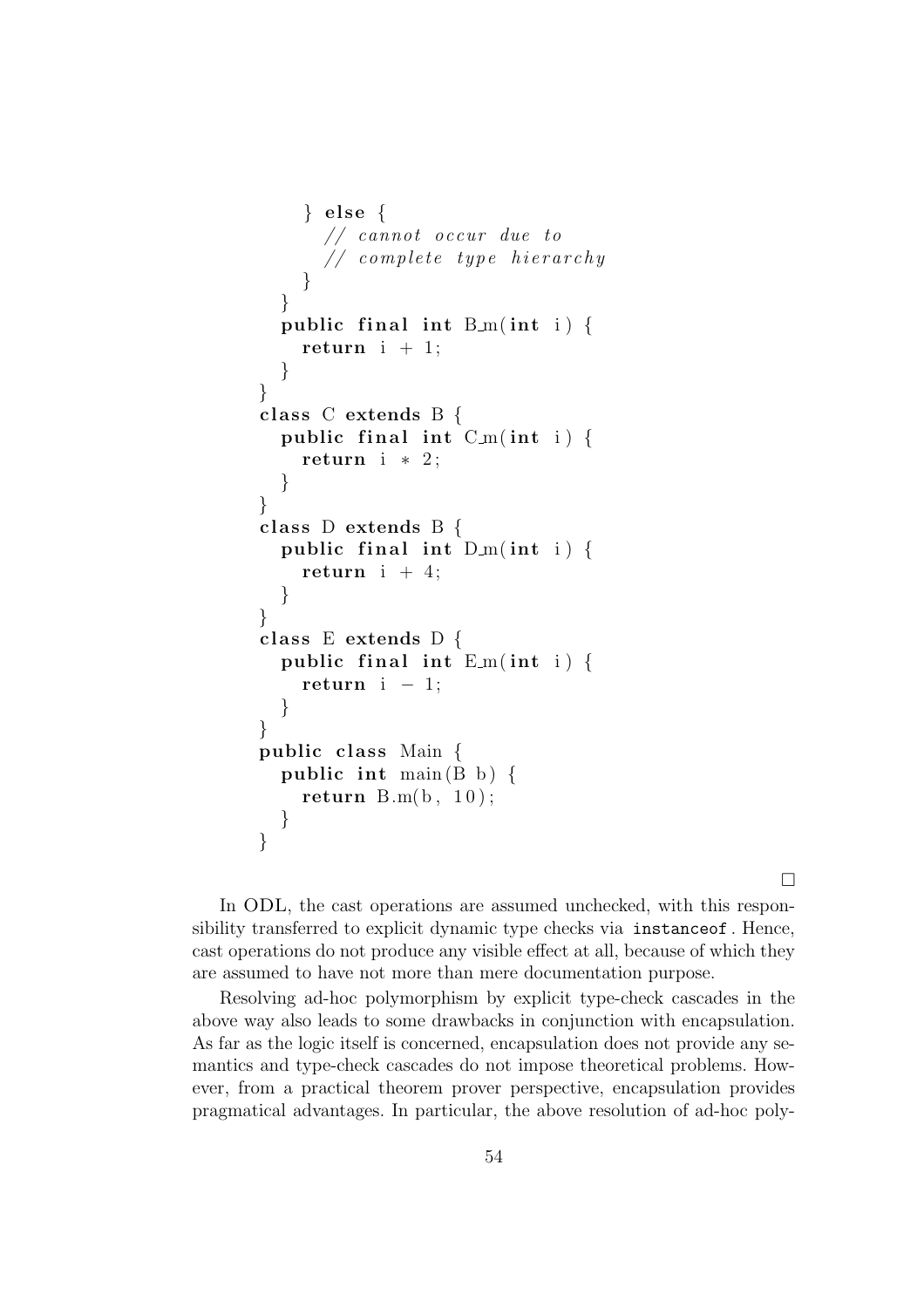morphism leads to non-modular and non-local proofs. For example, the addition of a subclass invalidates the whole proof, thereby necessitating a similar repetition of all proofs about all programs that possibly invoke methods of the new class. This is due to the fact that the underlying type-check cascade has changed as a result of altering the class hierarchy by adding a new class. From a pragmatic perspective, verification systems would need encapsulation in the form of proof components that allow the assembly of a global proof from modular local proofs, which moreover remain rather stable over program evolution or specification adjustment. Instead, the presence of a proof reuse mechanism (Beckert & Klebanov, 2004) in KeY should alleviate the consequences of this type-check cascade approach to dynamic dispatch. A proof reuse mechanism can track the changes of a new proof obligation in comparison to an older proof attempt and replicate elder inferences for the "equivalent" part. This could cope with the additional type-case statement resulting from the addition of a new class in a more flexible way.

#### 3.4.5 Abrupt Completion

Reasons for abrupt completion are circumstances in which execution leaves sequential composition order<sup>14</sup>. In JAVA, exception throwing, return statements, breaks and continues constitute reasons for abrupt completion. In all those cases, the next statement to execute is not generally determined context-free, but depends on global structural properties of the program. To some respect, exceptions form the most general case of reasons for abrupt completion, because all other reasons can be reduced to exceptions by simple program transformations.

Example 3.4.4 Take a look at the following Java program with an intermediate return statement.

```
int m() \{int c = 0;
  for (int i = 0; i < 10; i++) {
    if (i \% 2 == 0) {
      c = c + (1 \lt < i);} else if (i \% 2 == 1) {
      c = c - (1 \lt < i);}
```
<sup>14</sup>More precisely, wherever execution continuation cannot be expressed by a context-free Chomsky-2 grammar (in an adequately simple non-transitive way without dependency on dynamic properties of the program).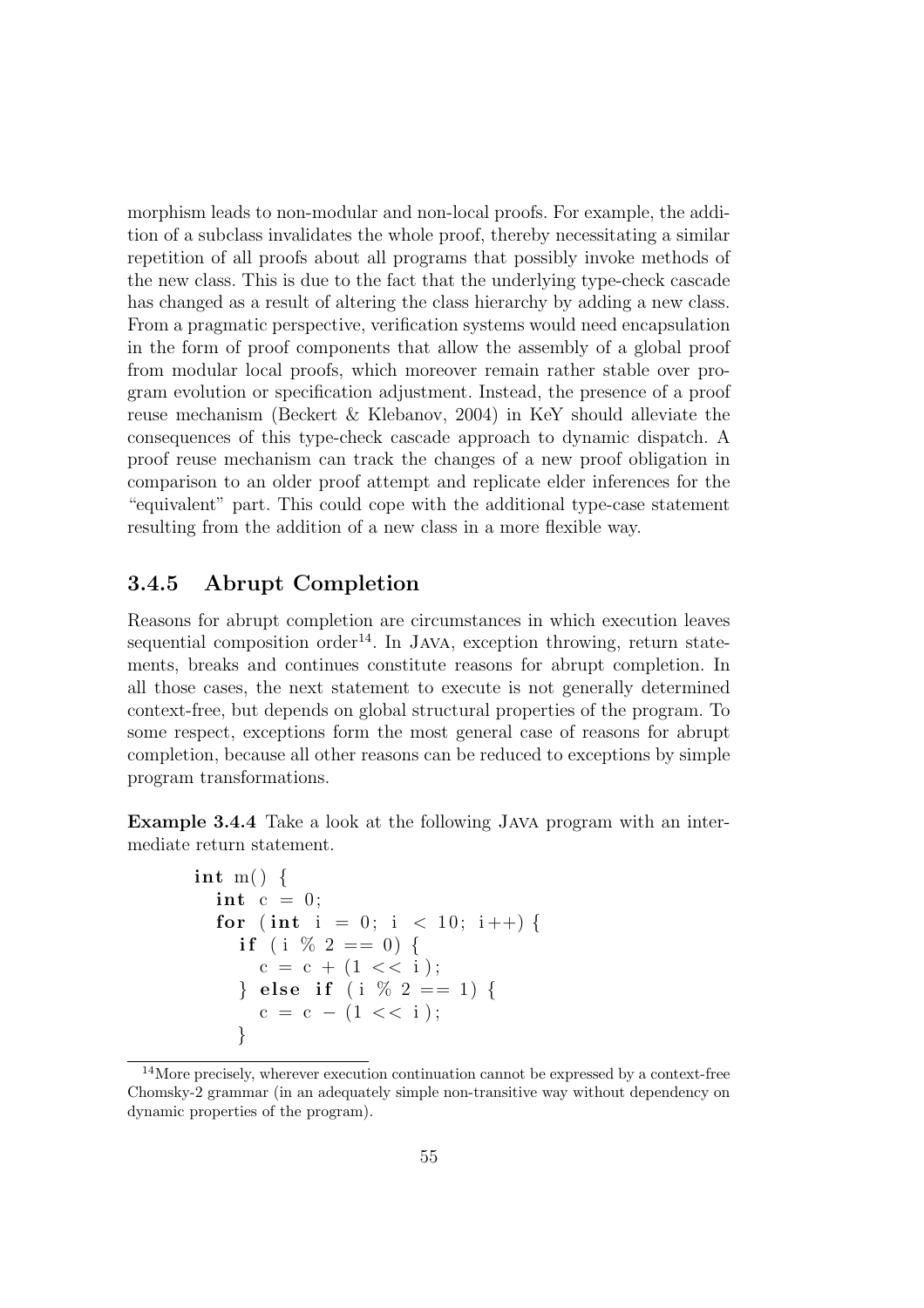```
if (c > 10) {
    return 10;
  }
}
return c;
```
}

Intermediate return statements as occurring in the above program, can be reduced to exception throwing as follows.

```
public class Return extends Exception {
  public final int returnValue;
  public Return (int value) {
    this . return Value = value ;}
}
int m() \{int c = 0;
  try {
    for (int i = 0; i < 10; i++) {
      if (i \% 2 == 0) {
        c = c + (1 \lt < i);} else if (i \% 2 == 1) {
        c = c - (1 \lt < i);}
      if (c > 10) {
        throw new Return (10);}
    }
    throw new Return(c);}
  catch (Return r) {
    return r. returnValue;
  }
}
```
The final return statement is left as the last statement of the method for clarity. If this last return statement should be avoided as well, the catch statement for the Return would have to be moved further up the invocation trace to the caller.  $\Box$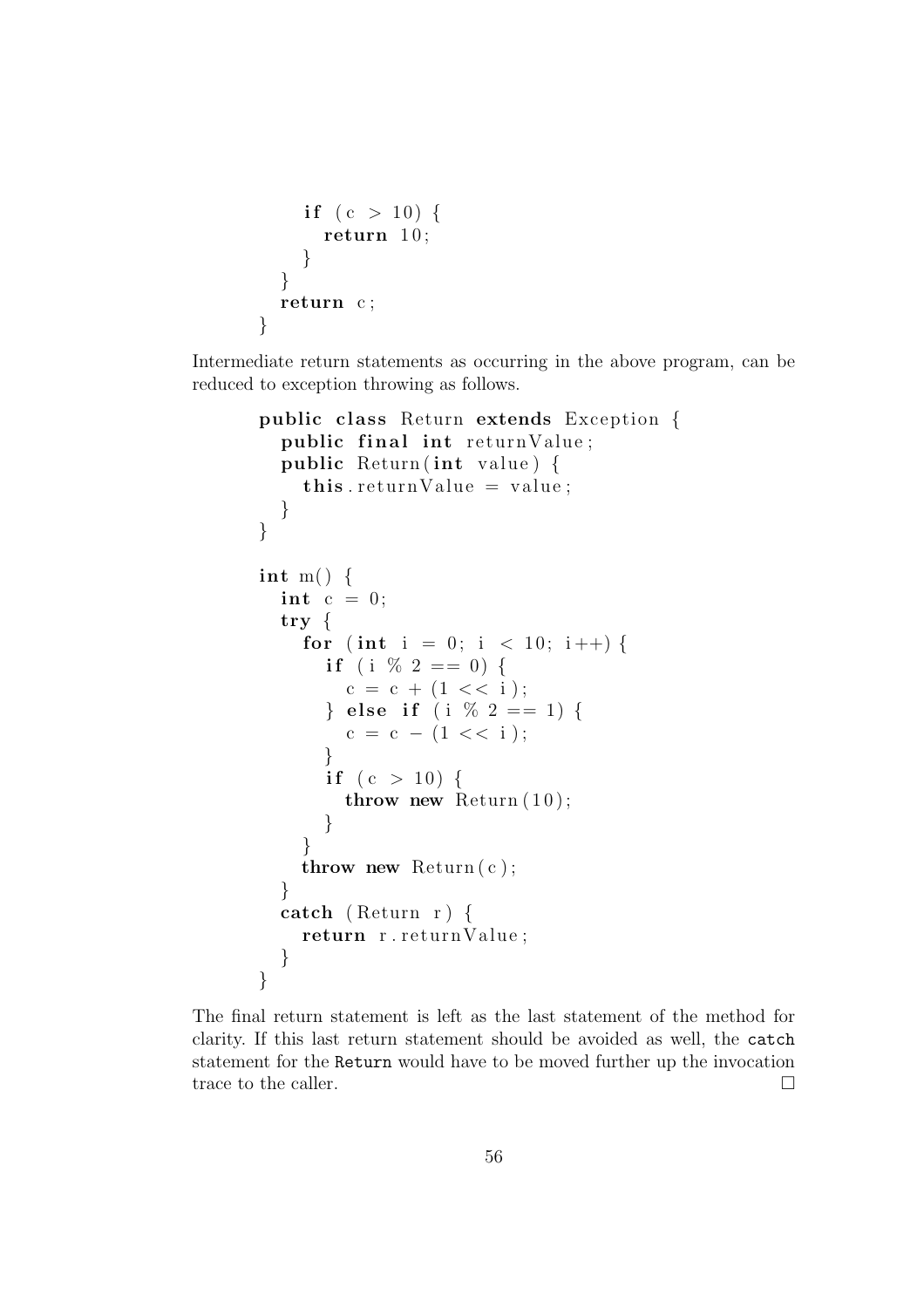Example 3.4.5 Intermediate break statements experience almost the same treatment as intermediate return statements.

```
int m() \{int c = 0;
  loop1: for (int i = 0; i < 10; i++) {
    int power = 1;
    for (int j = 0; j < i; j++) {
      power = 2 * power;if (power > 20) {
        break loop1 ;
      }
    }
    c = c + power;}
 return c;
}
```
Loop breaking statements as in the above program can be reduced to the raising of exceptions as follows.

```
public class Loop1Break extends Exception {
  public Loop1Break () { }
}
int m() \{int c = 0;
  try {
    for (int i = 0; i < 10; i++) {
      int power = 1;
      for (int j = 0; j < i; j++) {
        power = 2 * power;if (power > 20) {
          throw new Loop1Break ();
        }
      }
      c = c + power;}
  }
  catch (Loop1Break b) \{\}return c;
}
```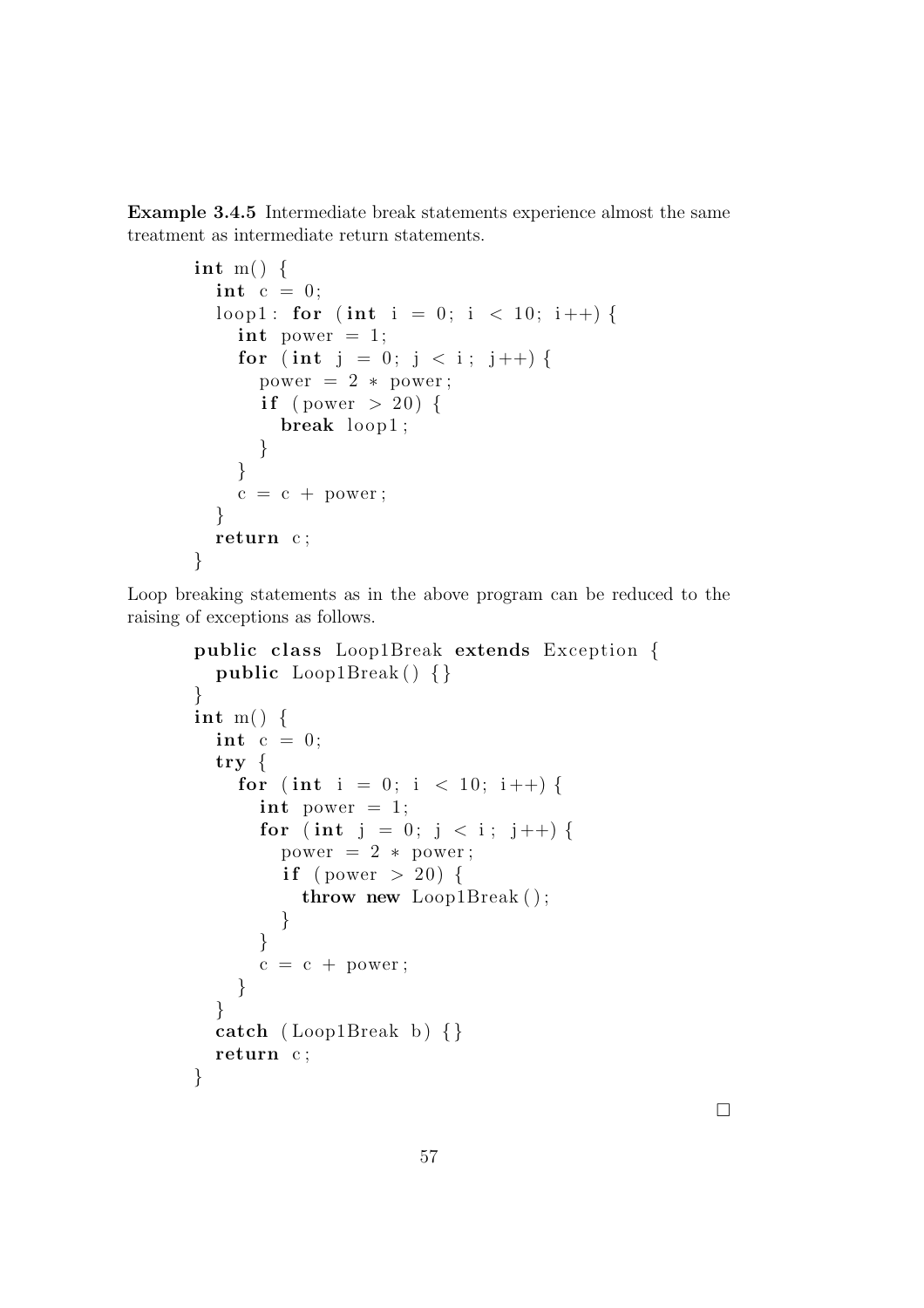Example 3.4.6 Consider a program with intermediate continuation statements.

```
int m() \{int c = 0;
  loop1: for (int i = 0; i < 10; i++) {
    int power = 1;
    for (int j = 0; j < i; j++) {
      power = 2 * power;if (power == 15) {
        continue loop1 ;
      }
    }
    c = c + power;}
  return c;
}
```
Loop continuation statements as in the above program can be reduced to the raising of exceptions as follows.

```
public class Loop1Continue extends Exception {
  public Loop1Continue () { }
}
int m() \{int c = 0;
  for (int i = 0; i < 10; i++) {
    try {
      int power = 1;
      for (int j = 0; j < i; j++) {
        power = 2 * power;if (power == 15) {
          throw new Loop1Continue ();
        }
      }
      c = c + power;}
    catch (Loop1Continue cont) {}
  }
  return c;
}
```
 $\Box$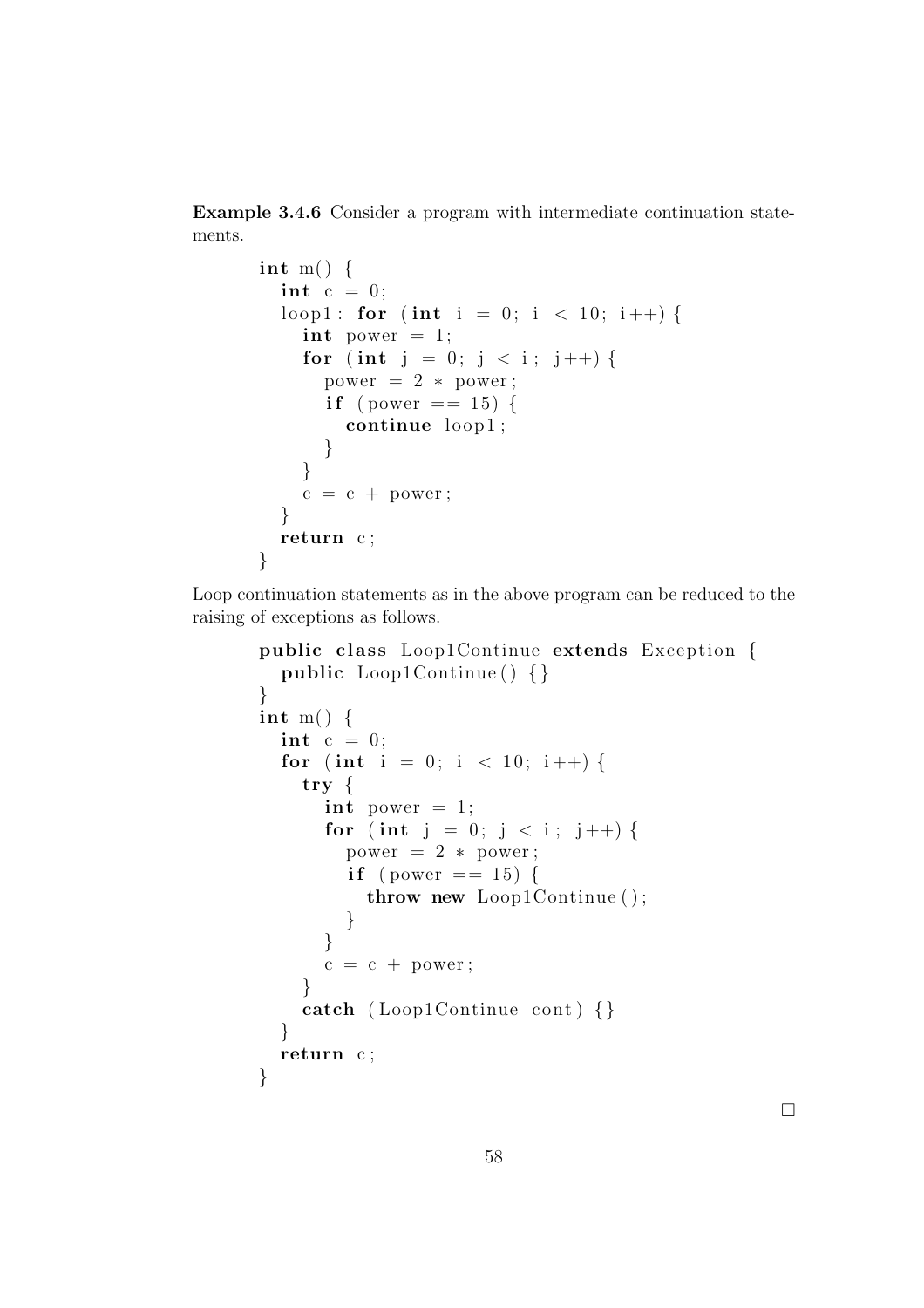### 3.4.6 Exception Handling

Exceptions are not part of ODL, but have to be emulated for an adequate treatment of JAVACARDDL exceptions and – by the transformation in  $\S 3.4.5$ – other reasons for abrupt completion. On the level of ODL, exceptions can either be treated intrinsically within the logic or by preprocessing program transformation. The intrinsic treatment involves appropriate inference rules that pass exceptions up the call stack to the first matching catch clause (refer to (Beckert & Sasse, 2001) for a treatise on exception handling). In the case of immediate program transformation, instead, exception handling will appear explicitly within the program in the form of flags.

Example 3.4.7 Consider the following integer division program.

```
try {
    // perform integer division z = x / yz = 0;
    while (x \ge y) {
        int old x = x;
        x = x - y;if (x == old_x) {
            throw new DivisionByZeroEx(x, v);
        }
        z = z + 1;}
    // use result\; z for further computation
}
catch (DivisionByZeroEx raised) {
    // handle division by zero somehow
}
catch (OutOfMemoryEx raised) {
    // handle memory overflow somehow
}
```
It can be transformed automatically into a program that does not use exception raising and handling anymore. Still it makes use of the class hierarchy of exceptions, which is just a question of convenience<sup>15</sup>.

```
// perform integer division z = x / yz = 0:
Exception raised = null;
```
<sup>15</sup>Of course, any other class hierarchy duplicating the properties of the user-defined exceptions would suffice.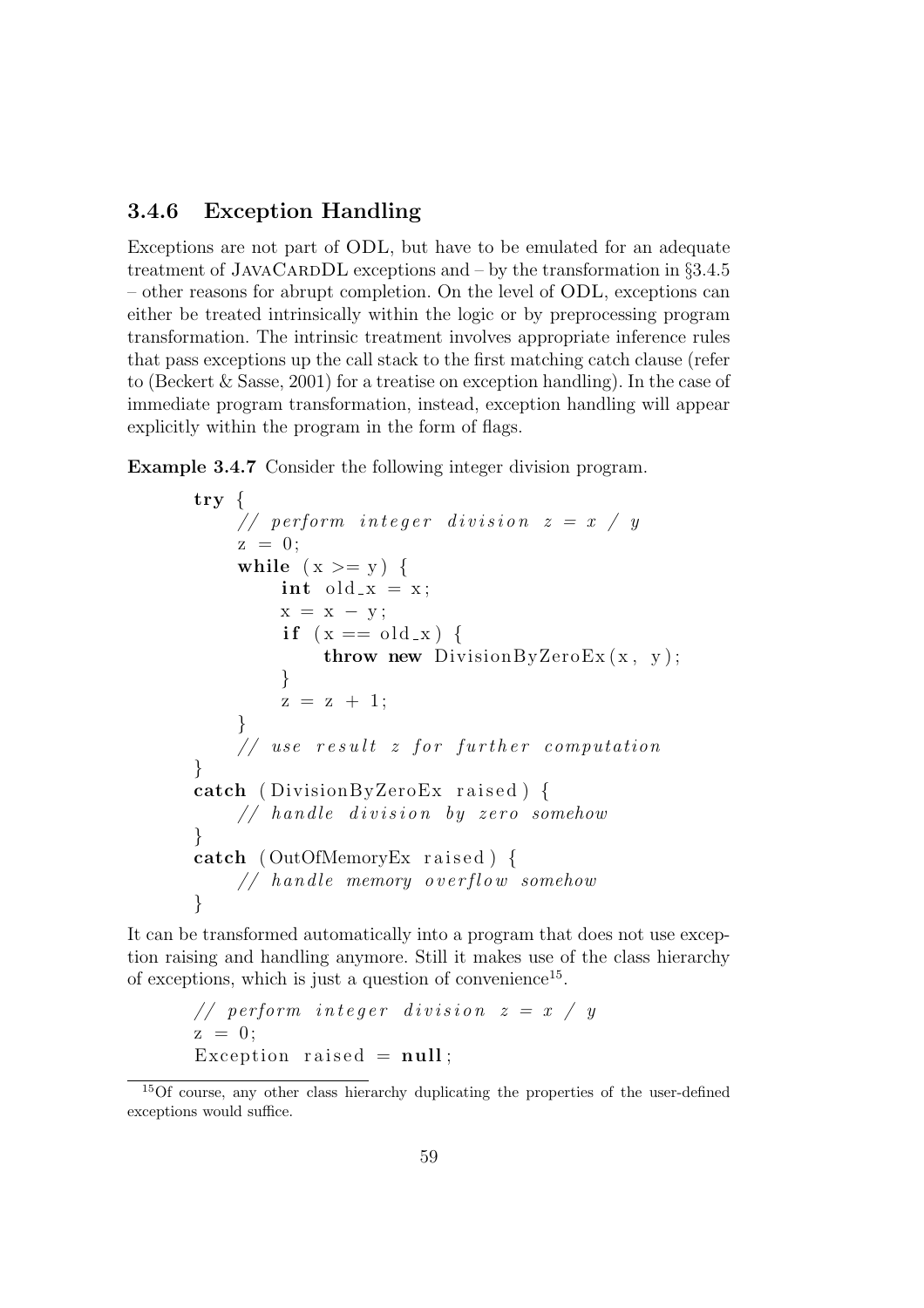```
while (raised = null && x > y) {
    int old x = x;
    x = x - y;if (x == old_x)raised = new DivisionByZeroEx(x, y);
    }
    if (raised == null) {
        z = z + 1;}
}
if (raised == null) {
    // use result z for further computation
\} else \{// catching exceptionsif (raised instance of DivisionByZeroEx) {
        // handle division by zero somehow
    } else if (raised instanceof OutOfMemoryEx) {
        // handle memory overflow somehow
    \} else \{// continue further up the execution
        // trace by returning raised}
}
```
Notice that, contrary to several other transformations, the exception handling program transformation affects most surrounding statements as well.  $\Box$ 

Of course, the program transformation approach of exception handling leads to rather unreadable programs, which is why most modern programming languages do incorporate a concept of exceptions. Still this transformation allows uncovering exceptions as non-essential to object-orientation, and permits excluding dedicated exception constructs from ODL without loss of generality. Reintegrating the exception handling of (Beckert & Sasse, 2001) into ODL is straightforward, at least as long as exceptions are restricted to be raised from top-level statements rather than during ordinary expression evaluation.

The main advantage of banning exceptions from ODL is that all expressions have a defined value without the need for a treatment of partiality in the logic. For example, the truth-value of an expression like  $null.a = 5$  is neither bound to be true nor false, a priori. Still such an expression needs to receive a well-defined semantics. This problem gets worse for assignments like null. $a \triangleleft 17$ , which requires a well-defined manner of execution as well.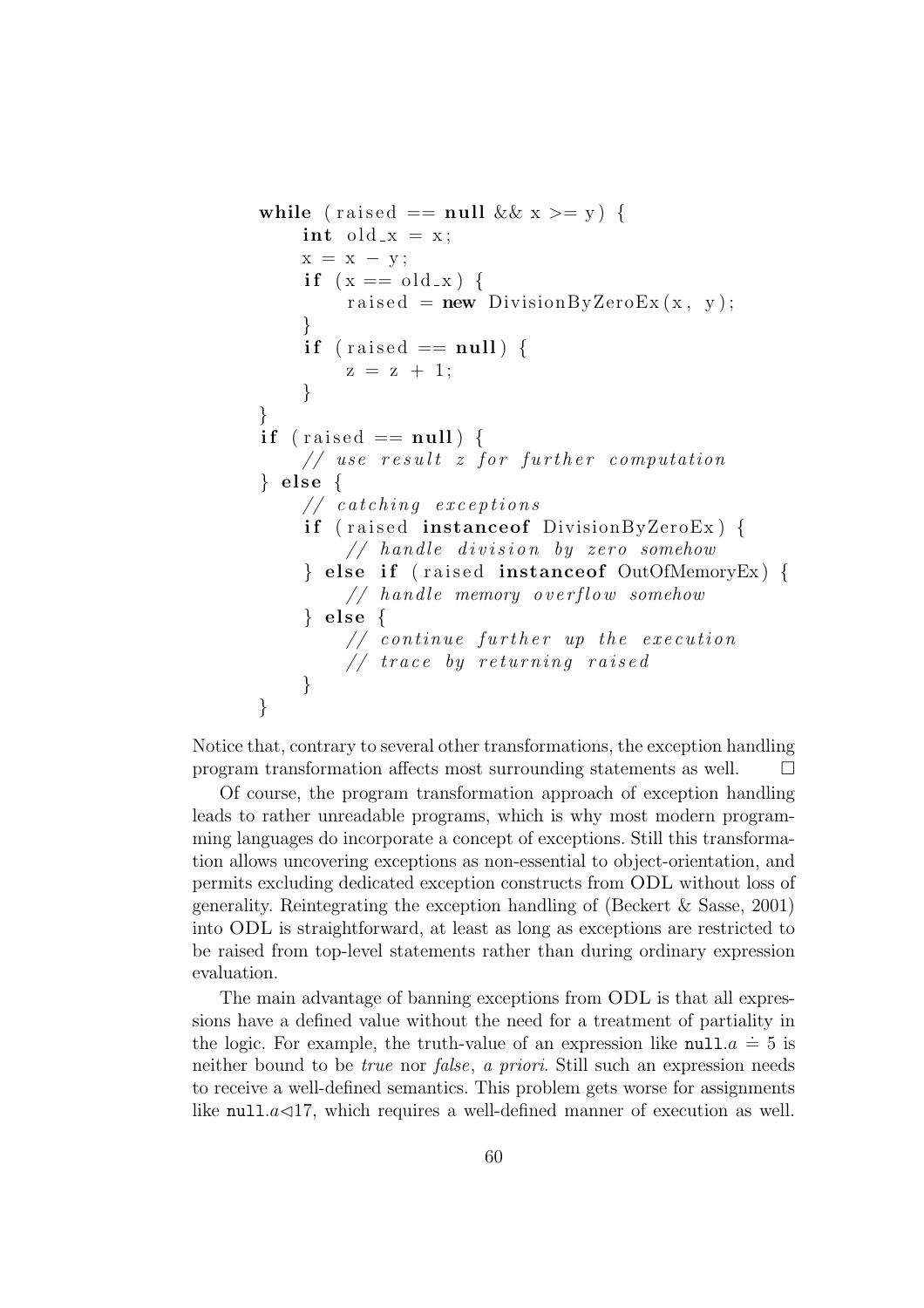Then the logic ODL would have to promote the exceptional case of values being null throughout the inductive valuation. Moreover, null would need a proper exceptional treatment in the inference rules. Banning exceptions from ODL alleviates all those technical complications at the cost of more explicit preprocessing transformations.

### 3.4.7 Built-In Operators

An extension of the ODL logic by built-in operators of the source language is straightforward, provided that there is a suitable axiomatisation of the operator semantics. The most important case for practical program verification is modular integer arithmetics. For simplicity ODL assumes the mathematical notions, instead of the peculiarities of JAVACARDDL. See (Beckert  $\&$ Schlager, 2004; Schlager, 2002) for more information on this topic. Depending on the programmer's intention there are several possibilities for proving statements about programs involving modular arithmetic.

- 1. The program is intended to work within a range of integers that is assumed to keep away from the machine size by presupposition. Under this assumption, proving properties of programs does not need any special treatment of modular arithmetic.
- 2. The effect of the program is constrained in such a way that the limit on input values prohibits any overflow during program execution. Then the special treatment of machine integer arithmetic will amount to a proof that no intermediate value ever exceeds, say,  $2^{64}$ , which is possible within ODL without extension.
- 3. The program is designed for correct behaviour even in the case of modular overflow or it specially exploits the overflow effects.

Only the last case requires dedicated modular integer arithmetics treatment. One way to achieve this would, of course, be to use an explicit embedding of the, say 8-bit, machine-size integers into the unbounded data type nat of natural numbers. A modular multiplication  $c = a \cdot b$  of two machine-sized numbers will then use the following translation.

$$
c' \triangleleft a \cdot b;
$$
  
while $(c' \ge 256)$   $\{c' \triangleleft c' - 256\};$   
 $c \triangleleft c'$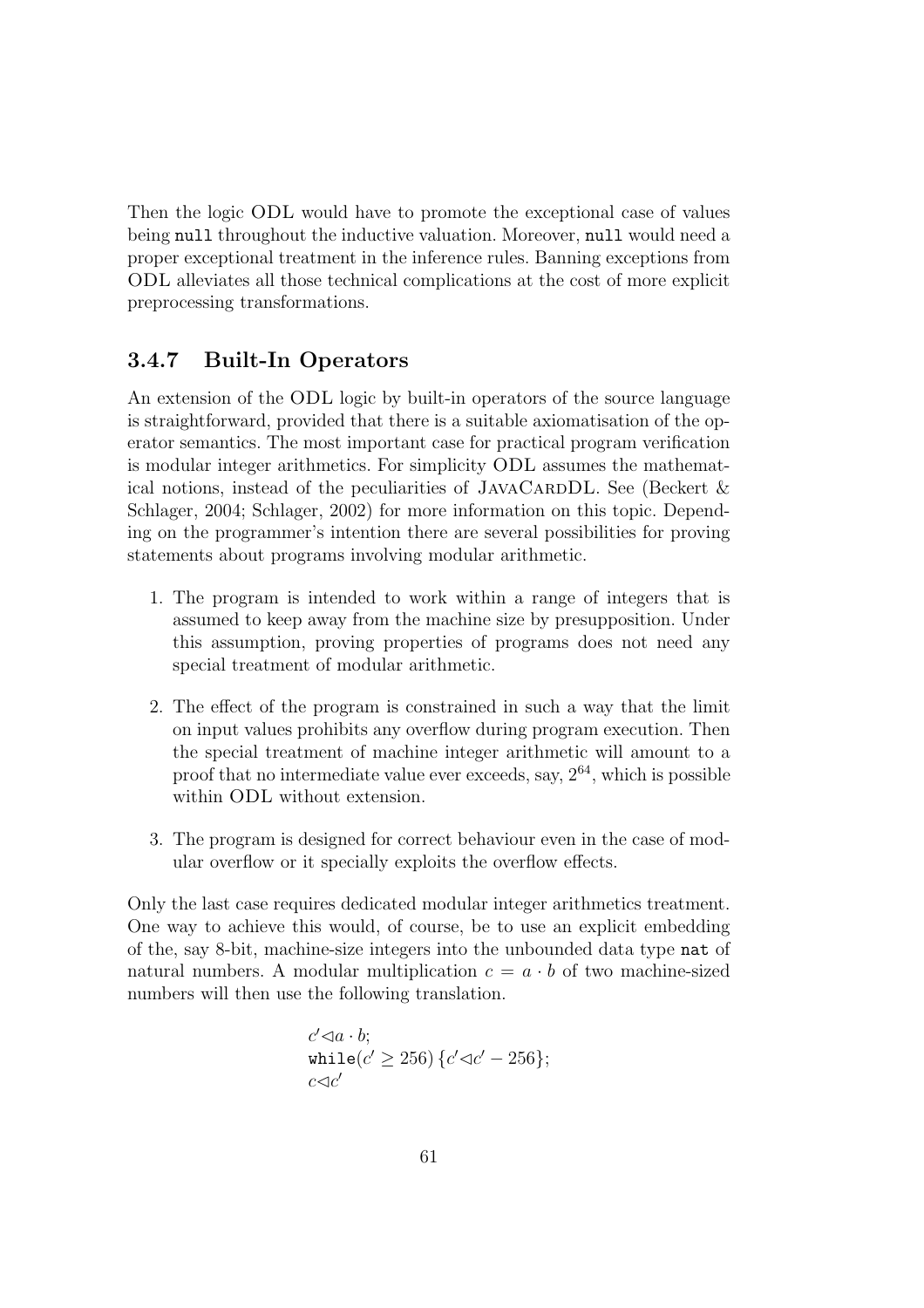A better approach, though, is to define a modulus operator mod within ODL and use it to perform modular arithmetic.<sup>16</sup>

$$
c \lhd a \cdot b \mod 256
$$

Adding the modulus operator does not lead to a proper extension of ODL, since *mod* can be characterised by the following defining formula.

$$
r \doteq a \mod n \quad \leftrightarrow \quad \exists z \text{ :nat } a \doteq z \cdot n + r \land r < n
$$

With this operator, the definition of a dedicated modular arithmetic addition operator via  $a *_{8-hit} b := a \cdot b \mod 256$  is possible. However, keeping the mod operator explicit could be of advantage in order to simplify proofs by exploiting homomorphic properties of modulo mappings. In comparison to

$$
a +_{8-bit} b *_{8-bit} (c +_{8-bit} d)
$$

which expands to

$$
a + (b \cdot (c + d \mod 256) \mod 256) \mod 256
$$

A simplification to this term can be achieved still by using the property that  $x \mapsto x \mod 256$  is a homomorphism of rings, thereby saving a lot of intermediate modular arithmetic inferences.

$$
a+b\cdot(c+d)\,\bmod 256
$$

In the remainder of this thesis further assume a corresponding built-in treatment of addition and multiplication of concrete natural number literals like  $3 + 4$  to 7, for convenience. Converting such built-in rules into the formalism of ordinary inference rules is straightforward.

### 3.5 Discussion

After we have seen that it is possible to reduce programs of other objectoriented programming languages like Java to ODL, let us continue with a discussion of the particular structure of ODL. As can be seen from the literature, there are other approaches to minimal object-oriented programming languages conceivable as well.

<sup>&</sup>lt;sup>16</sup>The lax notation  $a \cdot b \mod 256$  means  $(a \cdot b) \mod 256$ , the modulo operator applied to the two arguments  $a \cdot b$  and 256.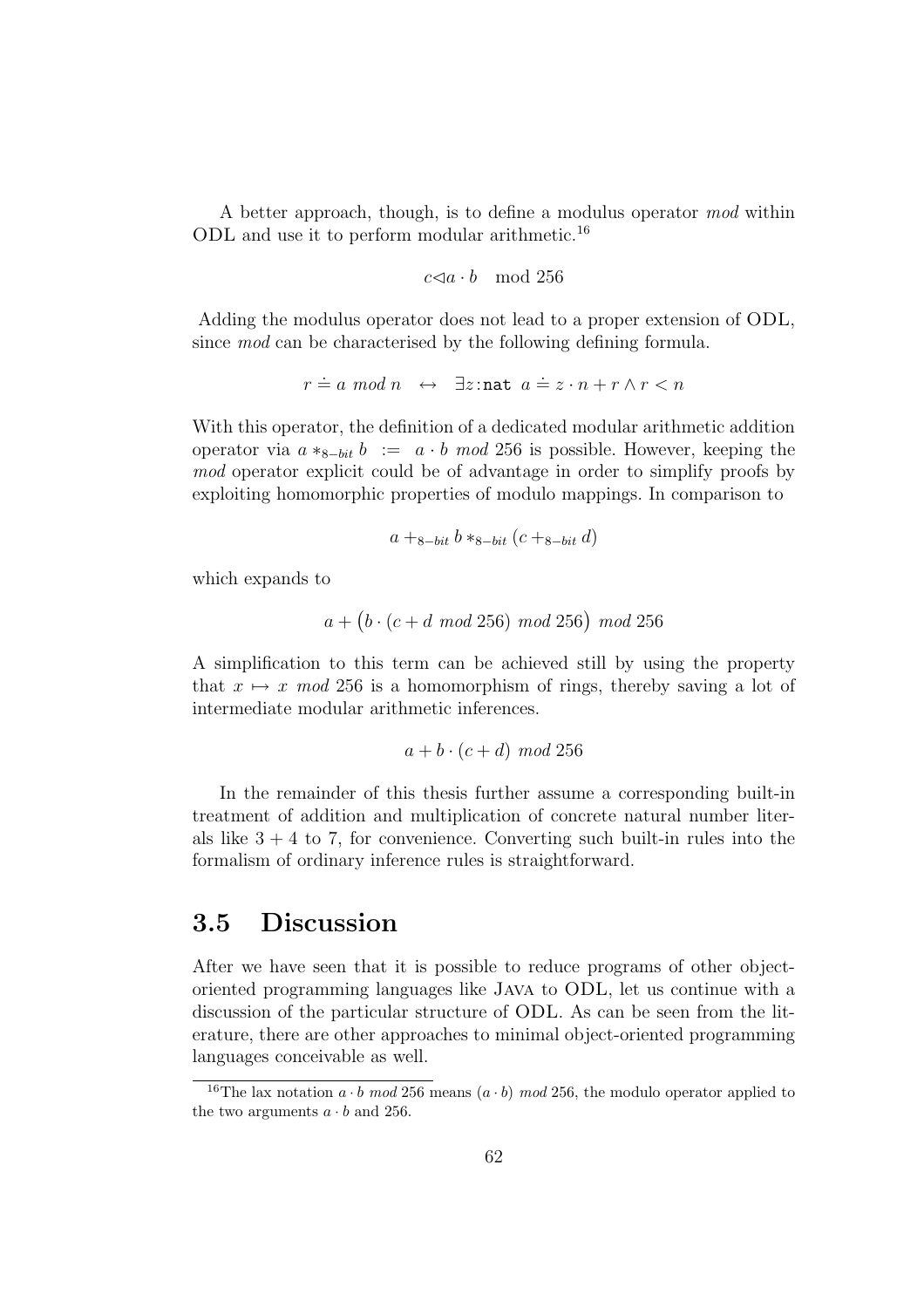Most features of modern object-oriented programming languages, in fact, turn out to be orthogonal to the concepts of object-orientation. The question of side-effects and abrupt completion is independent of object-orientation. They are an issue in functional and declarative programming languages, too. PROLOG, for example, allows side-effecting evaluation, while MERCURY (Somogyi et al., 1995; Dowd et al., 2000) prohibits side-effects. Mercury and ISO Prolog permit exception handling, whereas other Prolog dialects do not provide such techniques. HASKELL is a pure functional language without side-effects, while Lisp itself is impure, i.e. allows side-effecting expression evaluation. All those orthogonal aspects of the programming language have been removed from ODL since we intend to study object-orientation in isolation, albeit on top of the standard control structures of While.

Cast operations are assumed to perform no type checks, because the instanceof predicate already is responsible for type checking. Thus, casts do not contribute anything to the flavour of object-orientation. In most cases the presence of casts only hints at lacking parametric genericity, anyway.

Object creation is in principle very well part of object-orientation and would thus bring along enough justification to be included into an objectoriented language. The simplicity of the translation and the fact that the resulting axiomatisation in §4.2.4 is totally immediate, militate for the exclusion from ODL, though. Further advocacy for this exclusion originates from the highly successful practical performance achieved with the ODL approach as will become clear in §4.3.

As far as dynamic dispatch is concerned, it has a straightforward emulation with dynamic type checks according to §3.4.4. Thus, there is no pressing demand to include native dynamic dispatch into ODL. However, to a certain extent, this is a matter of taste. The converse emulation of dynamic type checks with dynamic dispatch is possible as well, although at the expense of requiring an encoding of class types into objects.<sup>17</sup> We opt for the inclusion of the simpler concept of dynamic typing information and an emulation of dynamic dispatch, rather than the other way around.

Assignment to complex expressions or change of the interpretation of function symbols, cannot be removed from ODL without losing the operational basis of imperative object-oriented programming, which permits the change of structured data and dynamically typed. Of course, this pertains to a schematological notion without arbitrary artificial coding.

<sup>&</sup>lt;sup>17</sup>cf. "meta"-objects of type java.lang.Class in JAVA.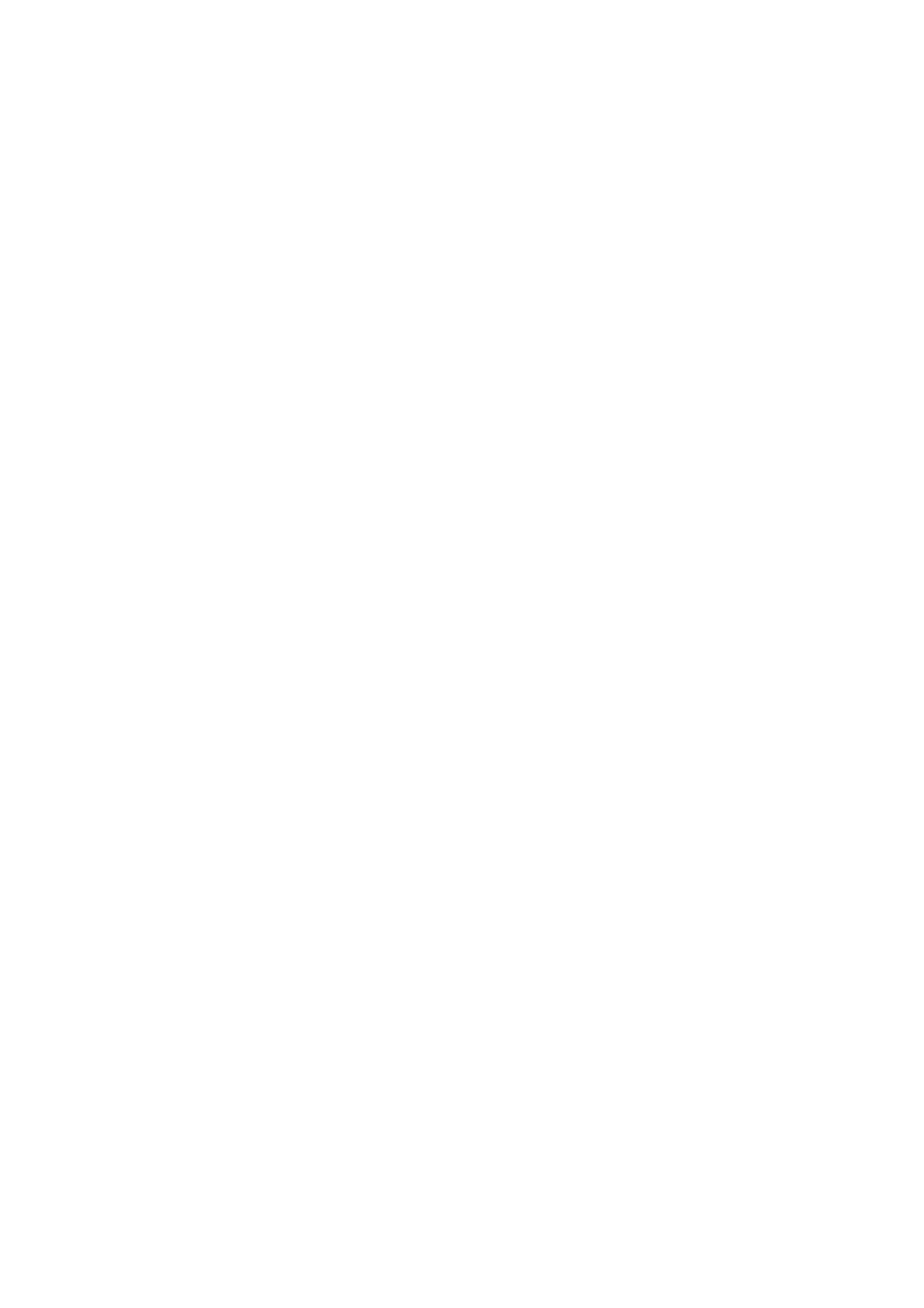# Chapter 4

# Proof Theory

### 4.1 Overview

With this chapter presenting a program verification calculus for ODL, it constitutes the practical mechanism for verifying whether a formula is true about a program or false. In order to show that the proof mechanism cannot produce false answers but always comes to the right conclusions §4.4 establishes the soundness proof. The complementary statement that a verification system based on the ODL calculus makes use of the computing capabilities available to Turing machines on the highest possible degree is contained in §4.5. This vague statement will also be made formally precise via the classical notion of relative completeness in §4.5.

## 4.2 Calculus for ODL

In this section we present a calculus for proving ODL formulas. A calculus is the foundation of a program verification system and constitutes the central basis of an implementation as a theorem prover.

Definition 4.2.1 (Sequents) For finite sets  $\Gamma, \Delta$  of formulas, a sequent is defined as

$$
\Gamma \ \vdash \Delta \ \ := \ \ \bigwedge_{\phi \in \Gamma} \phi \to \bigvee_{\psi \in \Delta} \psi
$$

 $\Gamma$  is called the antecedent and  $\Delta$  the succedent of the sequent.

The constituents of sequents being considered as sets effectuates that the multiplicity and order of occurrences of the formulas is irrelevant.

The ODL calculus consists of rules R1 to R47 presented in figures 4.1 to 4.7 on pages 70–74 and 79–80.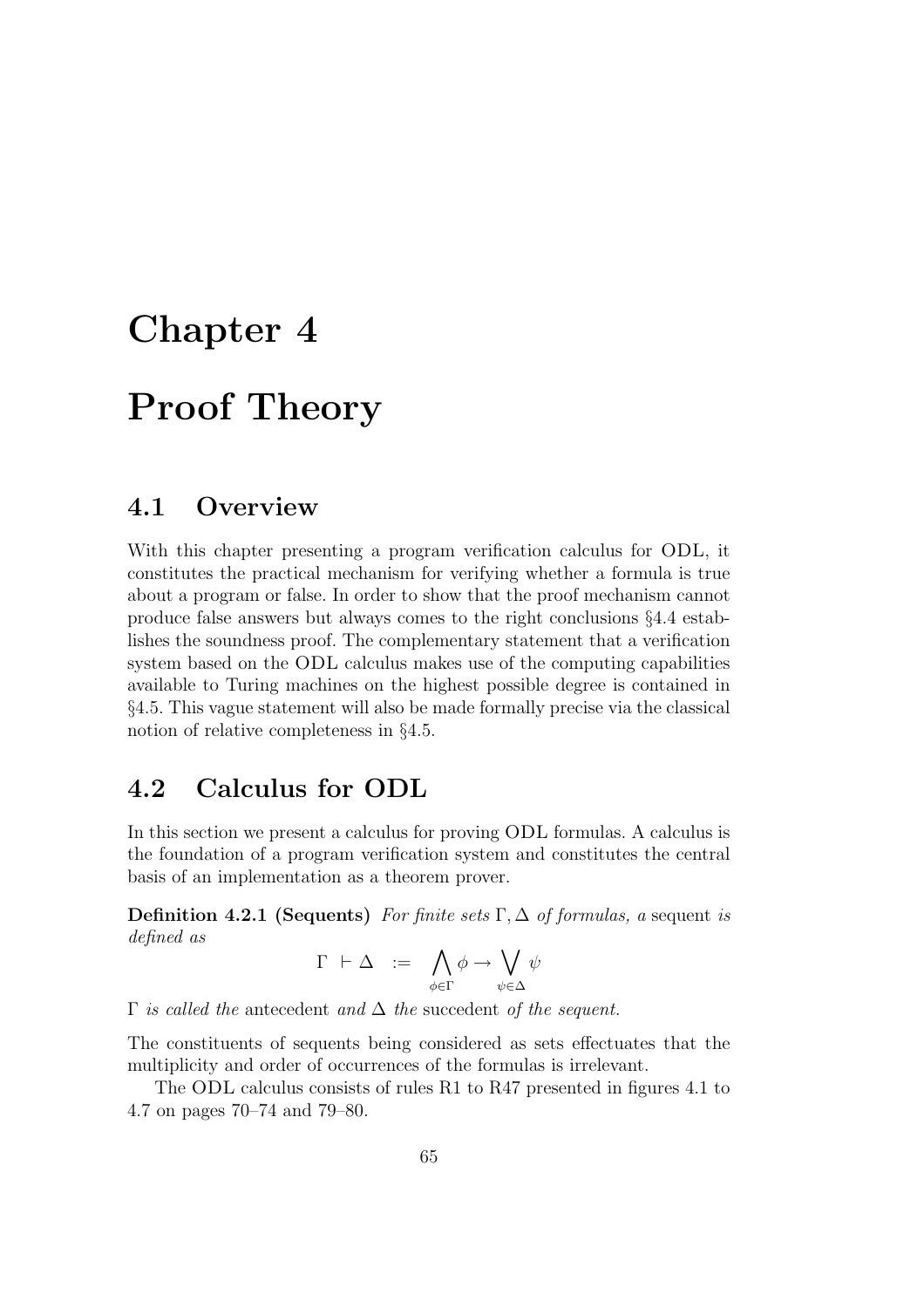Definition 4.2.2 (Derivation & Inference) Let  $\Phi, \Psi \subseteq \text{Fml}(\Sigma \cup V)$  be (finite<sup>1</sup>) sets of formulas.  $\Psi$  is derivable from  $\Phi$ , if there is  $n \in \mathbb{N}$  and there is  $\Phi = \Phi_0, \ \Phi_1, \ \Phi_2, \ldots, \Phi_n = \Psi \subseteq \text{Fml}(\Sigma \cup V)$  such that for each  $i < n$ for each  $\phi \in \Phi_{i+1}$  there is  $P_1, \ldots, P_n \in \Phi_i$  with

$$
\begin{array}{ccc}\nP_1 & \dots & P_n \\
& \phi & \n\end{array}
$$

is an instance <sup>2</sup> of an inference rule in the ODL calculus. Short notation:  $\Phi \vdash \Psi$ . In case of  $\Psi = {\psi}$  write  $\Phi \vdash \psi$  instead of  $\Phi \vdash {\psi}.$ Further,  $\vdash \Psi$  is an abbreviation for  $\emptyset \vdash \Psi$ .

Although soundness itself will be proven in §4.4, the notion of soundness already plays a role in the remainder of this discourse. Soundness establishes one connexion between syntactical inference and semantical consequence. Since there are two notions of consequence there will also be two notions of soundness.

Definition 4.2.3 (Soundness) An inference rule

$$
\begin{array}{ccc}\nC_1 & \ldots & C_n \\
D\n\end{array}
$$

is called sound wrt.  $\vDash_l$ , if  $C_1, \ldots, C_n \vDash_l D$ . Similarly, the inference rule is called sound wrt.  $\vDash_q$ , if  $C_1, \ldots, C_n \vDash_q D$ .

The next result allows to generalise top-level inference rules to modal situations. This is especially useful for pragmatic reasons in order to shortcut derivations by applying inference rules prior to unfolding all formulas by the update application mechanism. The conjecture demonstrates that soundness is not disturbed by performing inferences inside (some) nested formulas. Any inference rule can also be applied within an update prefix, with the update prefix spreading to each formula involved in the original inference rule.

**Proposition 4.2.4 (Contextual Lifting)** Provided that  $\Gamma, \Delta$  are not both empty,

$$
\frac{\Gamma' + \Delta'}{\Gamma + \Delta} \text{ sound wrt. } \models_l \Rightarrow \frac{[\alpha]\Gamma' + \langle \alpha \rangle \Delta'}{[\alpha]\Gamma + \langle \alpha \rangle \Delta} \text{ sound wrt. } \models_l
$$

<sup>1</sup>This set is assumed finite for simplicity. In case of compact or finitary consequence relations, this imposes no restriction.

<sup>&</sup>lt;sup>2</sup>i.e. schematic variables of the inference rule schema experience arbitrary instantiations in order to match the present case.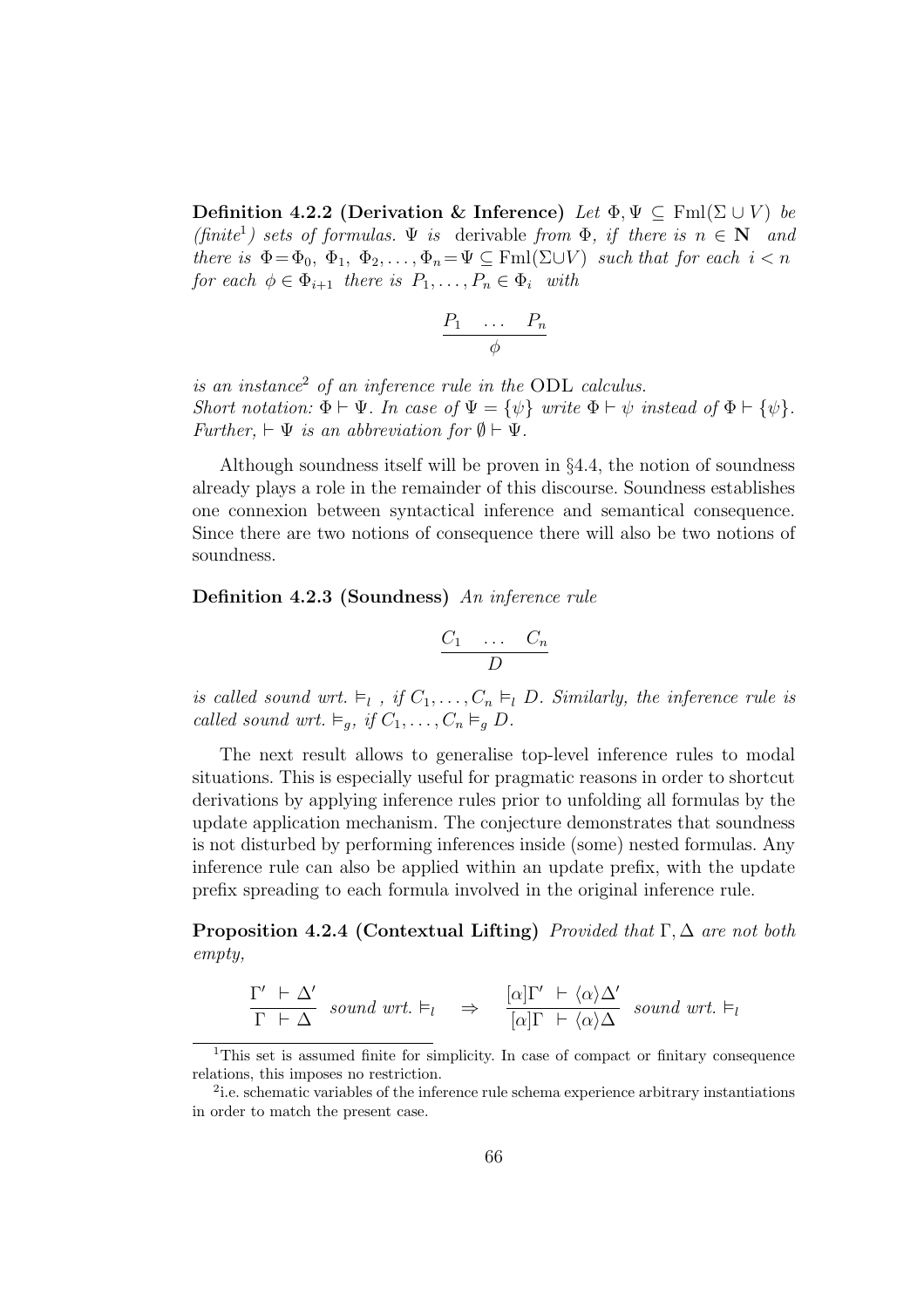Especially, in case of deterministic terminating programs like updates or cascades of conditional updates this statement can be refined as follows and generalised to  $n \geq 1$  premises.

$$
\frac{\Gamma' + \Delta'}{\Gamma + \Delta} \text{ sound wrt. } \models_l \Rightarrow \frac{\langle \alpha \rangle \Gamma' + \langle \alpha \rangle \Delta'}{\langle \alpha \rangle \Gamma + \langle \alpha \rangle \Delta} \text{ sound wrt. } \models_l
$$

**Proof:** For a sequent context  $\Delta$  of the form  $\phi_1, \phi_2, \ldots, \phi_n$  the symbolic notation  $\langle \alpha \rangle$  is an abbreviation for  $\langle \alpha \rangle \phi_1, \ldots, \langle \alpha \rangle \phi_n$  rather than  $\langle \alpha \rangle (\phi_1 \vee \phi_2)$  $\cdots \vee \phi_n$ , here. Similarly,  $[\alpha] \Delta$  abbreviates  $[\alpha] \phi_1, \ldots, [\alpha] \phi_n$ .

- 1. First, we show the conjecture for the case of empty antecedents  $\Gamma =$  $\Gamma' = \emptyset$ . Let w be any state of some interpretation  $\ell$ , then assume  $\ell, w \models$  $\langle \alpha \rangle \Delta'$ . From this we can conclude that for some w' with  $w \rho_{\ell}(\alpha) w'$  it is  $\ell, w' \models \Delta' \stackrel{\text{sound}}{\Rightarrow} \ell, w' \models \Delta \stackrel{(!)}{\Rightarrow} \ell, w \models \langle \alpha \rangle \Delta.$
- 2. In case of arbitrary antecedents  $\Gamma, \Gamma',$  from the soundness of

$$
\frac{\Gamma'\ +\Delta'}{\Gamma\ +Delta}
$$

the conclusion can be drawn by the R1 duality that the following inference rule is sound, too.

$$
\frac{\vdash \neg \Gamma', \Delta'}{\vdash \neg \Gamma, \Delta}
$$

Then case 1 allows to deduce the soundness of

$$
\frac{\vdash \langle \alpha \rangle \neg \Gamma', \langle \alpha \rangle \Delta'}{\vdash \langle \alpha \rangle \neg \Gamma, \langle \alpha \rangle \Delta}
$$

The R1 duality and the  $\neg \langle \alpha \rangle \neg \phi \equiv [\alpha] \phi$  duality allow to conclude the soundness of

$$
\frac{[\alpha]\Gamma' + \langle \alpha \rangle \Delta'}{[\alpha]\Gamma + \langle \alpha \rangle \Delta}
$$

The second conjecture is a direct consequence of the fact that deterministic terminating programs satisfy  $\langle \alpha \rangle \phi \equiv [\alpha] \phi$ .

The next result allows to apply inference rules in sequent context, i.e. whenever there is a match of a sound inference rule to a part of a sequent, it can be applied to the whole sequent as well, leaving the additional context formulas unchanged by the inference application.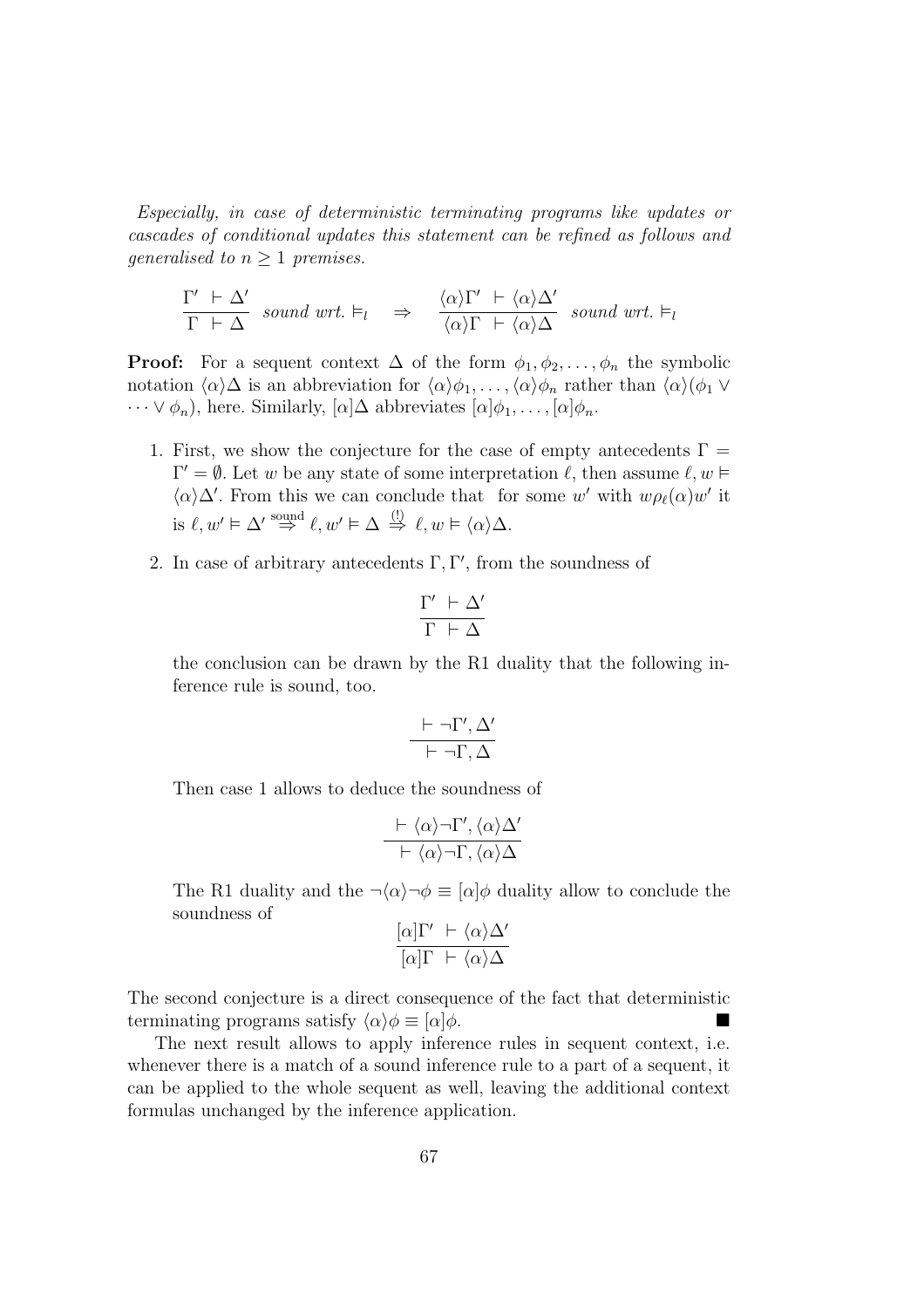Proposition 4.2.5 ("Context-free inference")

$$
\frac{\Phi_1 + \Psi_1 \dots \Phi_n + \Psi_n}{\Phi + \Psi}
$$

is sound wrt.  $\vDash_l$  then the following inference rule is sound wrt.  $\vDash_l$ 

$$
\frac{\Gamma, \Phi_1 + \Psi_1, \Delta \dots \Gamma, \Phi_n + \Psi_n, \Delta}{\Gamma, \Phi + \Psi, \Delta}
$$

**Proof:** Provided that  $\Phi_1 \vdash \Psi_1, \ldots, \Phi_n \vdash \Psi_n \models \Phi \vdash \Psi$ , we have to show

$$
\Gamma, \Phi_1 \vdash \Psi_1, \Delta, \ldots, \Gamma, \Phi_n \vdash \Psi_n, \Delta \vDash_l \Gamma, \Phi \vdash \Psi, \Delta
$$

Abbreviate the formula  $\Phi_i \vdash \Psi_i$  by  $\chi_i$  and  $\Phi \vdash \Psi$  by  $\chi$ . Likewise, combine Γ and  $\Delta$  into one new set of formulas  $\neg \Delta$ , Γ, which will be called  $\Delta$  again for simplicity. Then on the basis that  $\chi_1, \ldots, \chi_n \vDash_l \chi$  the above conjecture simplifies notationally to

$$
\chi_1 \vee \Delta, \ldots, \chi_n \vee \Delta \models_l \chi \vee \Delta
$$

Let w be an arbitrary state of some interpretation  $\ell$  with  $\ell, w \models \chi_i \vee$  $\Delta$  for each  $\,i$  , then there are two possible cases.

- (I)  $\ell, w \models \Delta \Rightarrow \ell, w \models \chi \lor \Delta$ .
- (II)  $\ell, w \not\vDash \Delta \Rightarrow$  for each i it is  $\ell, w \vDash \chi_i$ , from which the soundness premise allows to conclude that  $\ell, w \vDash \chi \Rightarrow \ell, w \vDash \chi \vee \Delta$ .

ш

The inference rules in Fig. 4.1-4.6 (*excluding* those in Fig. 4.7) are sound wrt.  $\vDash_l$ , because of which Prop. 4.2.5 and Prop. 4.2.4 permit adding sequent context and update prefix to the inference.

Example 4.2.1 (Inference in Context) Consider, for instance, the R23 inference rule, which deals with if-statements.

$$
\frac{e + \langle \alpha \rangle A \quad \neg e + \langle \gamma \rangle A}{\vdash \langle \text{if}(e) \{ \alpha \} \text{else} \{ \gamma \} \rangle A}
$$

Since R23 is sound wrt.  $\vDash_l$ , Prop. 4.2.4 allows to add to the inference rule an update prefix  $\langle U \rangle$  consisting of a sequence of updates (or one simultaneous update) as follows, without losing soundness.

$$
\frac{\langle \mathcal{U} \rangle e + \langle \mathcal{U} \rangle \langle \alpha \rangle A \quad \langle \mathcal{U} \rangle \neg e + \langle \mathcal{U} \rangle \langle \gamma \rangle A}{\vdash \langle \mathcal{U} \rangle \langle \texttt{if}(e) \{ \alpha \} \texttt{else} \{ \gamma \} \rangle A}
$$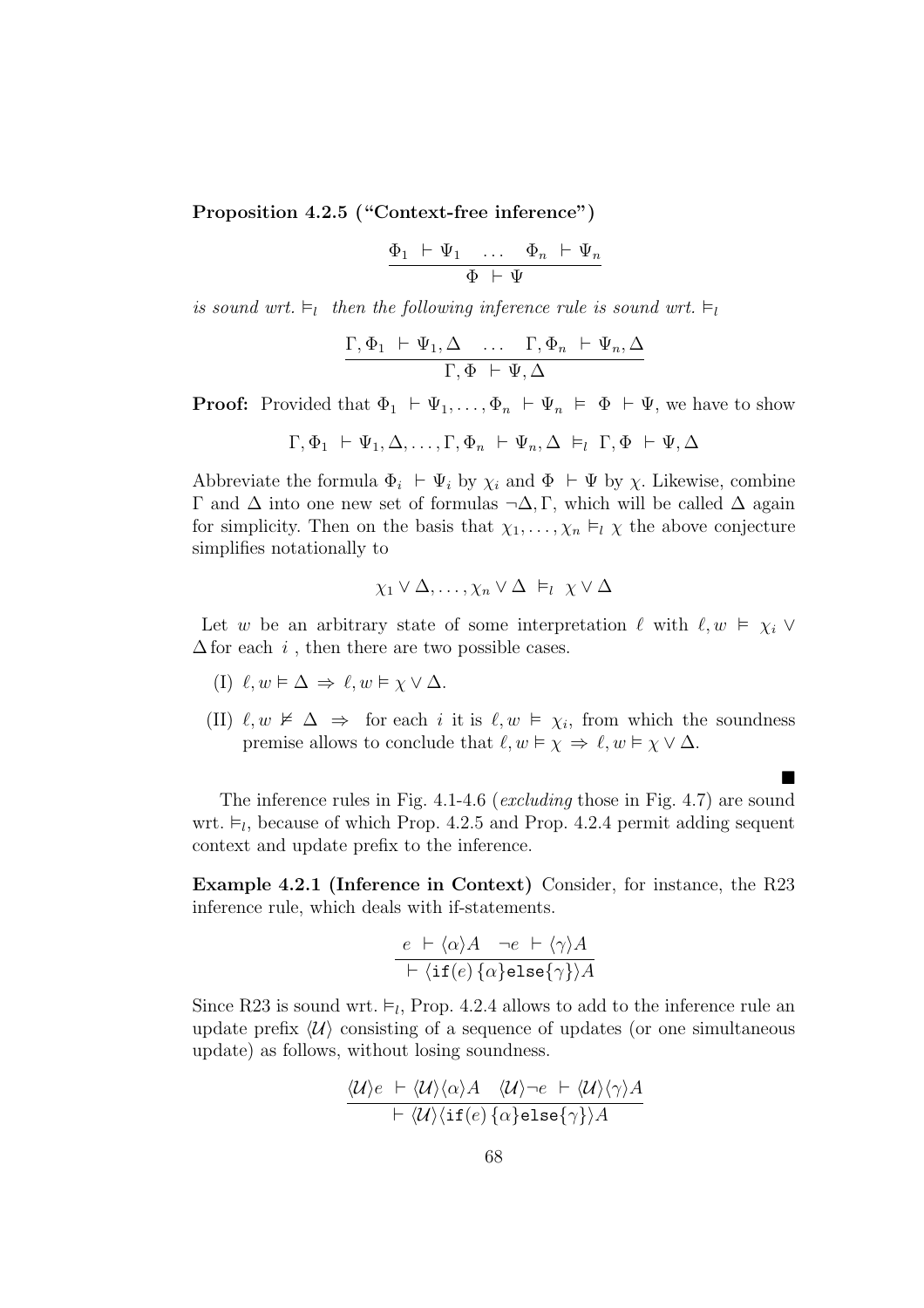Further, since R23 is sound wrt.  $\vDash_l$ , Prop. 4.2.5 allows to add a sequent context without losing soundness. Adding the sequent context  $\Gamma, \Delta$  leads to the following.

$$
\frac{\Gamma, \langle \mathcal{U} \rangle e + \langle \mathcal{U} \rangle \langle \alpha \rangle A, \Delta \quad \Gamma, \langle \mathcal{U} \rangle \neg e + \langle \mathcal{U} \rangle \langle \gamma \rangle A, \Delta}{\Gamma + \langle \mathcal{U} \rangle \langle \text{if}(e) \{ \alpha \} \text{else} \{ \gamma \} \rangle A, \Delta}
$$

Finally, the original inference rule R23 has been amended to fit to a situation like

$$
x > 7 \ \vdash \langle c \triangleleft 5 \rangle \langle \text{if} (x > c + 1) \{c \triangleleft 1\} \text{else} \{c \triangleleft 2\} \rangle c \doteq 1
$$

Due to the omnipresent need for context addition capabilities, we do not formally distinguish the original inference rule R23 from the more general variant obtained from Prop. 4.2.4 and Prop. 4.2.5, but assume an implicit identification, instead.

#### 4.2.1 First-Order

For propositional logic standard inference rules of sequent calculus are listed in Fig. 4.1. Similarly, Fig. 4.2 contains a list of standard inference rules (Schmitt, 2003) for first-order logic, plus an integer induction scheme. Note that by definition of substitutions in 2.5.1, R16 and R20 also apply equations within programs in modalities.

Due to the duality of negative formulas in the antecedent and positive formulas in the succedent of a sequent 3 , operators that satisfy a duality relation like  $\exists x \phi \equiv \neg \forall x \neg \phi$  or  $\langle \alpha \rangle \phi \equiv \neg [\alpha] \neg \phi$ , allow rule abbreviations of the following kind. Once inference rules for both dual operators have been specified for succedent occurrences, duality allows to derive the corresponding rules for antecedent occurrence.<sup>4</sup> Therefore, in case of dual operators, we usually specify only the rules for succedent occurrence.

The propositional and quantifier rules in Fig. 4.1 and Fig. 4.2 have the effect of transforming more complex formulas occurring in the sequents to simpler "modal atoms" of the form  $\langle \alpha \rangle \phi$  or  $\langle \alpha | \phi$ .

#### 4.2.2 Program-Transformation

Fig. 4.3 contains inference rules that transform programs into logical formulas or into other programs within the modalities.

 ${}^{3}$ cf.  $\neg$  *left* (R1),  $\neg$  *right* (R7).

<sup>4</sup>Similarly, rules for antecedent and succedent occurrence of one operator allow to derive corresponding rules for the dual operator.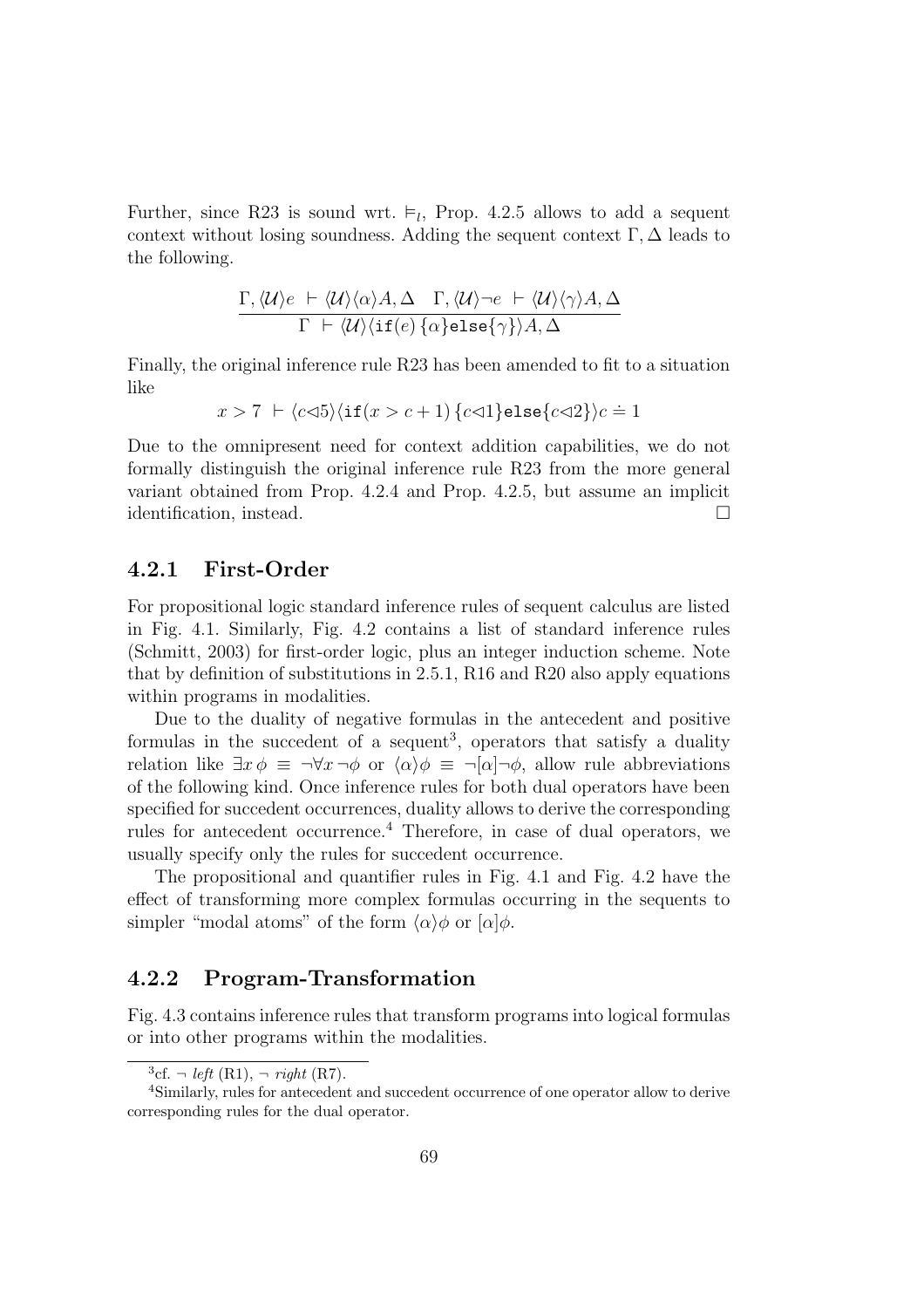(R1) 
$$
\neg
$$
 left  
\n $\neg A$   
\n $\neg A$   
\n(R2)  $\land$  left  
\nA, B  $\vdash$   
\n(A, B  $\vdash$   
\n(A, B  $\vdash$   
\n(A, B  $\vdash$   
\n(A, B  $\vdash$   
\n(A, B  $\vdash$   
\n(A, B  $\vdash$   
\n(A, B  $\vdash$   
\n(A, B  $\vdash$   
\n(A, B  $\vdash$   
\n(A, B  $\vdash$   
\n(A, B  $\vdash$   
\n(A, B  $\vdash$   
\n(A, B  $\vdash$   
\n(A, B  $\vdash$   
\n(A, B  $\vdash$   
\n(A, B  $\vdash$   
\n(A, B  $\vdash$   
\n(A, B  $\vdash$   
\n(A, B  $\vdash$   
\n(A, B  $\vdash$   
\n(A, B  $\vdash$   
\n(A, B  $\vdash$   
\n(A, B  $\vdash$   
\n(A, B  $\vdash$   
\n(A, B  $\vdash$   
\n(A, B  $\vdash$   
\n(A, B  $\vdash$   
\n(A, B  $\vdash$   
\n(A, B  $\vdash$   
\n(A, B  $\vdash$   
\n(A, B  $\vdash$   
\n(A, B  $\vdash$   
\n(A, B  $\vdash$   
\n(A, B  $\vdash$   
\n(A, B  $\vdash$   
\n(A, B  $\vdash$   
\n(A, B  $\vdash$   
\n(A, B  $\vdash$   
\n(A, B  $\vdash$   
\n(A, B  $\vdash$   
\n(A, B  $\vdash$   
\n(A, B  $\vdash$   
\n(A, B  $\vdash$   
\n(A, B  $\vdash$   
\n(A, B  $\vdash$   
\n(A, B  $\vdash$   
\n(A, B  $\vdash$   
\n(A, B  $\vdash$   
\n(A, B  $\vdash$   
\n(A, B  $\vdash$   
\n(A

Figure 4.1: Propositional Inference Rules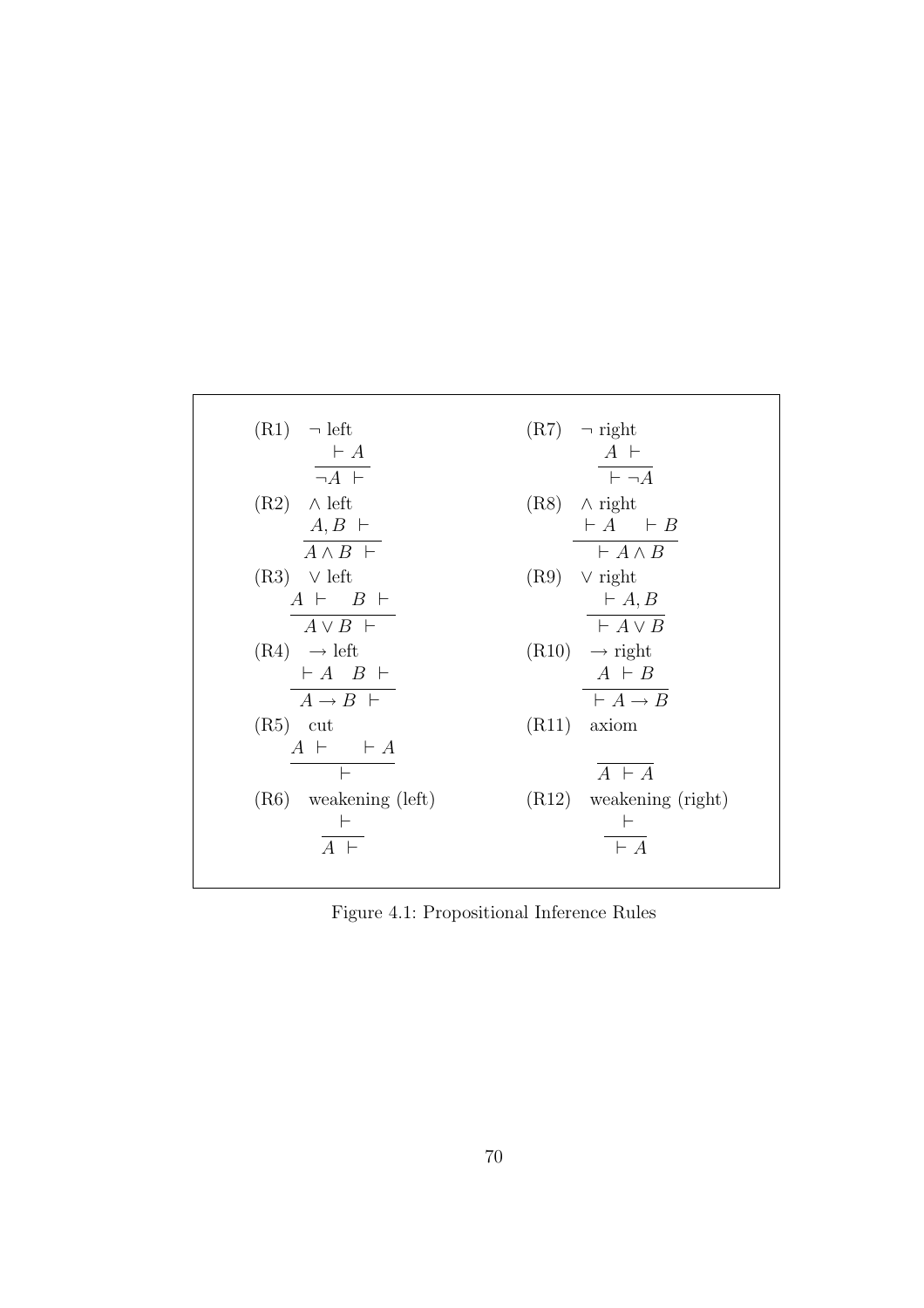(R13) 
$$
\forall
$$
 left  
\n
$$
\frac{A_x^t, \forall x A \vdash}{\forall x A \vdash}
$$
\n(R14)  $\exists$  left  
\n
$$
\frac{A_x^X \vdash}{\exists x A \vdash}
$$
\n(R15) induction  
\n $\vdash \phi(0) \phi(n) \vdash \phi(n+1)$   
\n $\Leftarrow n$  new variable  
\n(R16)  $\exists$  subset  
\n
$$
\frac{\Gamma_s^t, s \doteq t \vdash \Delta_s^t}{\Gamma, s \doteq t \vdash \Delta}
$$
\n(R20)  $\exists$  subset  
\n
$$
\frac{\Gamma_s^t, t \doteq s \vdash \Delta_s^t}{\Gamma, t \doteq s \vdash \Delta}
$$
\n(R30)  $\exists$  reflexive  
\n $\frac{\Gamma_s^t, t \doteq s \vdash \Delta_s^t}{\Gamma, t \doteq s \vdash \Delta_s}$ 

Figure 4.2: First-Order Inference Rules.  $t$  is a term,  $X$  is a new logical variable in the sequent, and all substitutions are admissible.

The inference rules translating program statements to logic directly, relate the meaning of programs and formulas and are common to dynamic logic. Except for updates, the Fig. 4.3 handles all program statements. The treatment that mere program-transformation rules can offer for loops is very limited, though. The corresponding unwind rules R25, R26 only allow a finite treatment of loops. Still, they are of much use in inductions about loops.

In conjunction with the propositional and quantifier rules, the program transformation rules transform formulas to one the following forms.

- $\langle \mathcal{U} \rangle \phi$
- $[\mathcal{U}]\phi$
- $\langle \mathcal{U}; \text{while}(e) \{\alpha\} \rangle \phi$  or
- $[\mathcal{U}; \text{while}(e) \{\alpha\}] \phi$

#### 4.2.3 Term Rewriting

This section presents the inference rules that match on terms instead of formulas. Therefor, a rewrite relation will be defined on terms, which states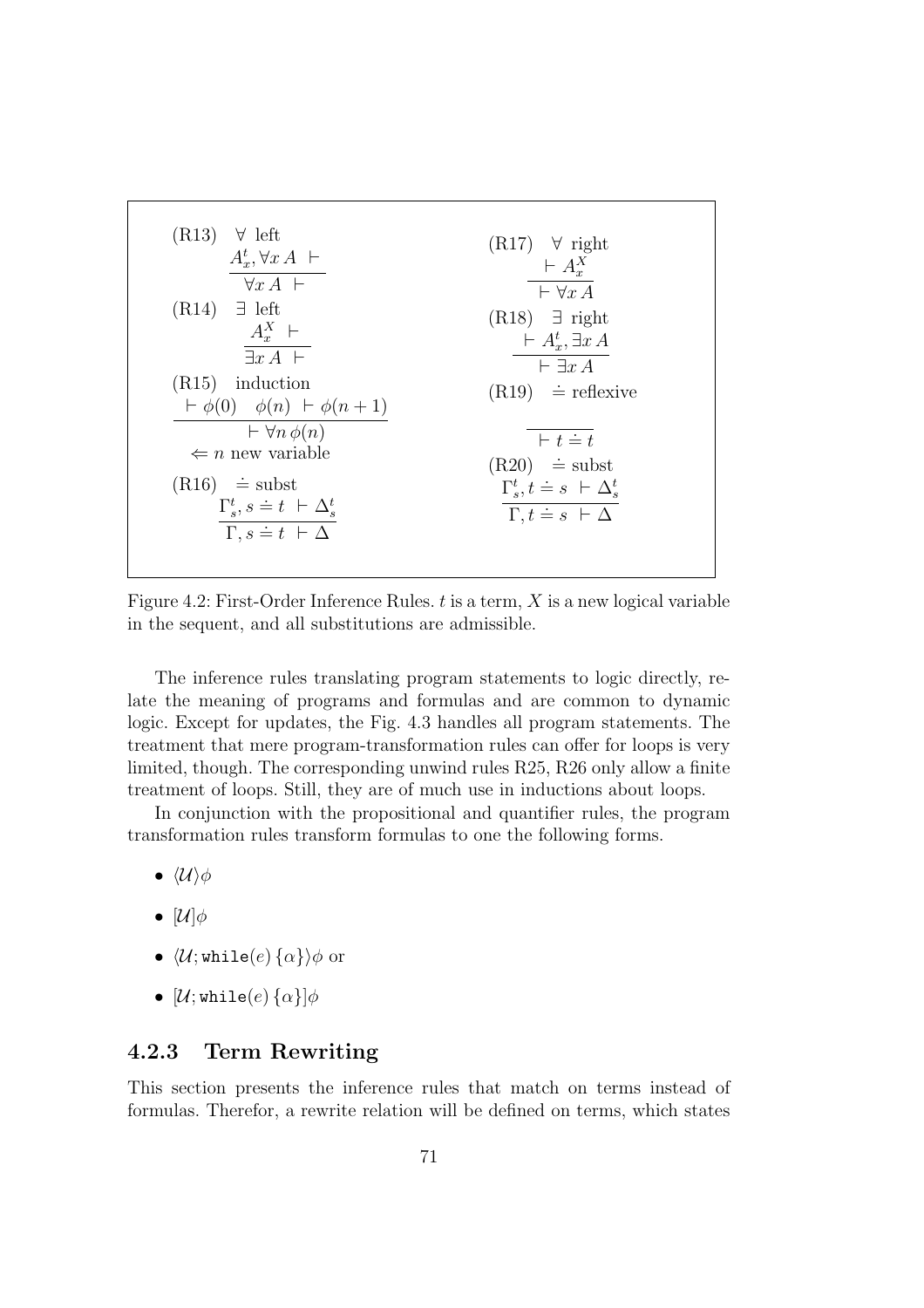

Figure 4.3: Program-Transformation Inference Rules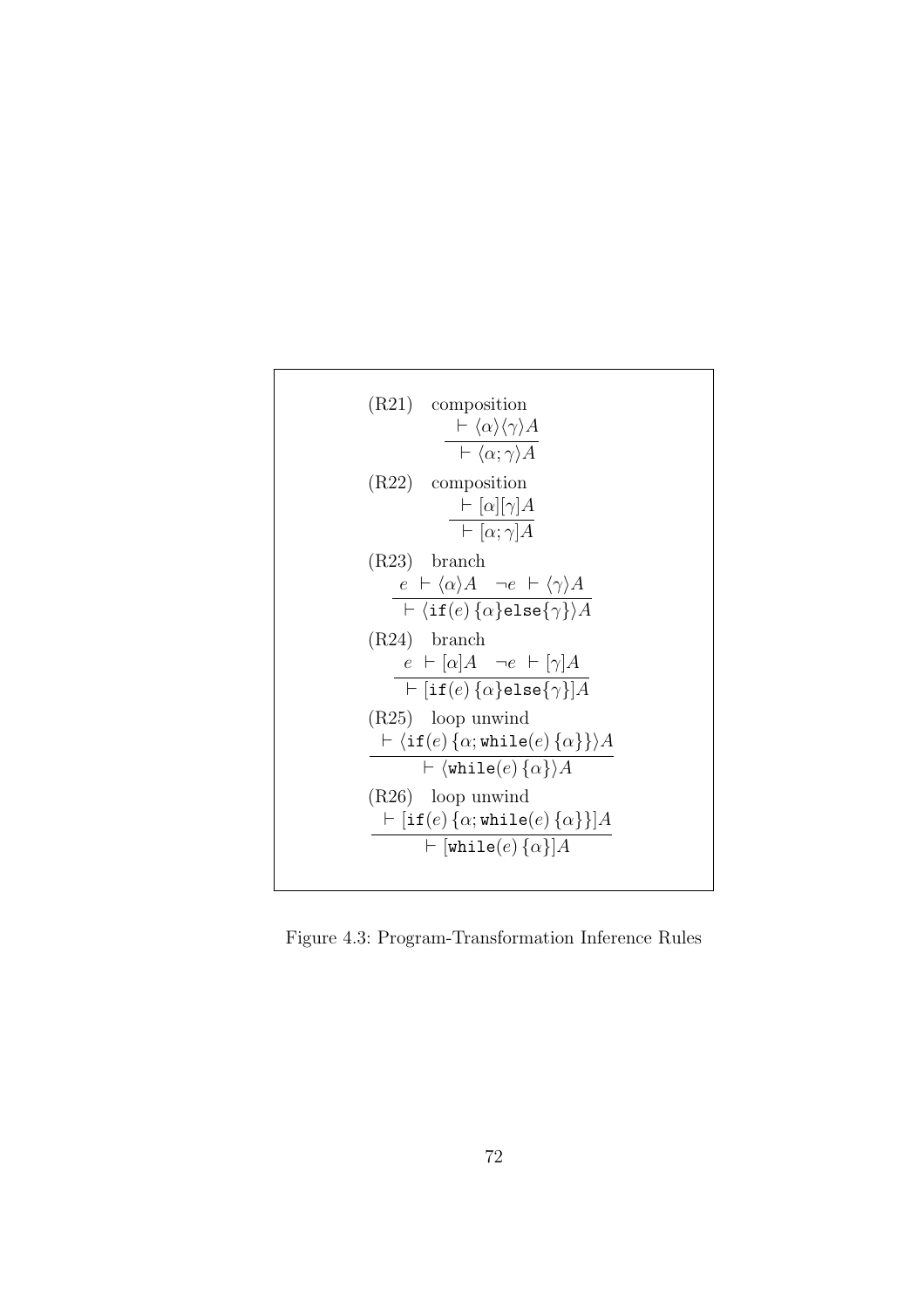(R27) update (match)  
\n
$$
\langle f(s) \prec t \rangle f(u) \rightsquigarrow if s = \langle f(s) \prec t \rangle u
$$
 then t else  $f(\langle f(s) \prec t \rangle u)$  fi  
\n(R28) update (promote)  
\n $\langle f(s) \prec t \rangle T(u) \rightsquigarrow T(\langle f(s) \prec t \rangle u)$   
\n $\Leftarrow f \neq T \in \Sigma$   
\n(R29) update  $(\forall)$   
\n $\langle U \rangle \forall x \phi \rightsquigarrow \forall x \langle U \rangle \phi$   
\n $\Leftarrow x$  not in  $FV(U)$   
\n(R30) update (match)  
\n $\langle U \rangle f(u) \rightsquigarrow if s_{i_r} = \langle U \rangle u$  then  $t_{i_r}$  else ... if  $s_{i_1} = \langle U \rangle u$  then  $t_{i_1}$  else  $f(\langle U \rangle u)$  if  $f(\langle U \rangle u) \rightsquigarrow f(\langle U \rangle u)$   
\n $\Leftarrow (i_1, ..., i_r) = (i : f_i = f)$   
\n(R31) update (distinct)  
\n $\langle U \rangle T(u) \rightsquigarrow T(\langle U \rangle u)$   
\n $\Leftarrow U$  contains no updates to  $T \in \Sigma$   
\n(R32) update merge  
\n $\langle U \rangle \langle U' \rangle \phi \rightsquigarrow \langle U, f'_1(\langle U \rangle s'_1) \prec \langle U \rangle t'_1, ..., f'_m(\langle U \rangle s'_m) \prec \langle U \rangle t'_m \rangle$   
\n(R33) update determinism  
\n $[U] \rightsquigarrow \langle U \rangle$   
\n(R34) update (on formula)  
\n $\langle f(s) \prec t \rangle p(u) \rightsquigarrow p(\langle f(s) \prec t \rangle u)$   
\n $\Leftarrow p \in \Sigma$  predicate

Figure 4.4: Term Rewrite Rules. Here,  $\langle U \rangle$  is a short notation for the (simultaneous) parallel update  $\langle f_1(s_1) \ll t_1, \ldots, f_n(s_n) \ll t_n \rangle$ , and  $\langle \mathcal{U}' \rangle$  short for  $\langle f_1'(s_1')\langle t_1',\ldots,t_m'(s_m')\langle t_m'\rangle$ . The free variables of an update are defined as expected  $FV(\langle f_1(s_1)\langle t_1 \ldots f_n(s_n)\langle t_n \rangle) := FV(\{s_1,\ldots,s_n,t_1,\ldots,t_n\}).$ Further, the notation  $(i_1, \ldots, i_r) = (i : f_i = f)$  selects all indices of top-level function symbol  $f$  without changing the order.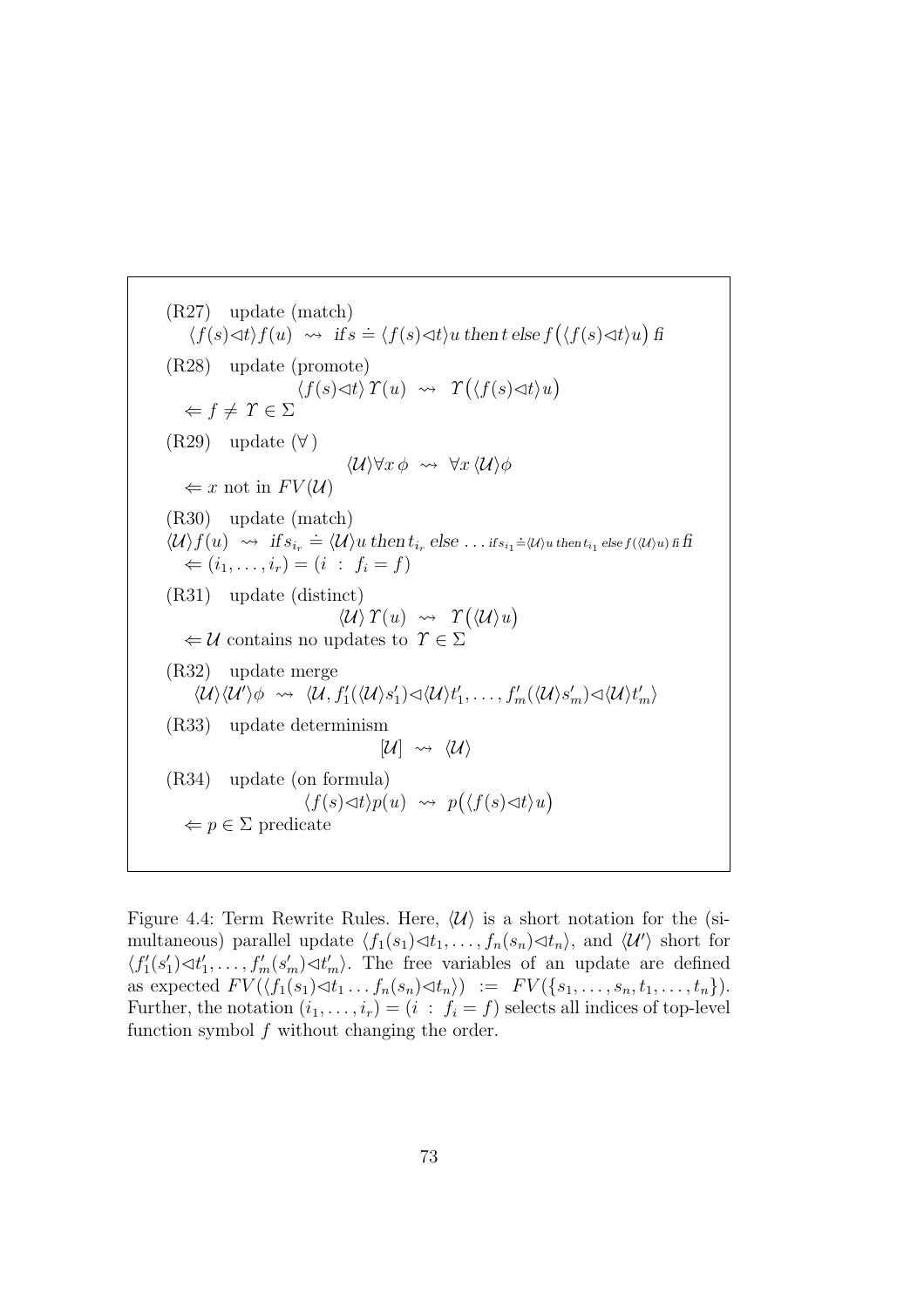(R35) term rewrite (left)  $\phi(t)$   $\vdash$  $\phi(s)$   $\vdash$  $\Leftarrow$  (s  $\rightsquigarrow$  t) holds (R36) term rewrite (right)  $\vdash \phi(t)$  $\vdash \phi (s)$  $\Leftarrow$  (s  $\rightsquigarrow$  t) holds (R37) conditional term split (left)  $(e \to \phi(s)) \land (\neg e \to \phi(t))$   $\vdash$  $\phi$ (if e then s else t fi)  $\vdash$ (R38) conditional term split (right)  $\vdash (e \rightarrow \phi(s)) \land (\neg e \rightarrow \phi(t))$  $\vdash \phi$ (if e then s else t fi)

Figure 4.5: Rewrite Application Inference Rules:  $\phi(s)$  is the formula obtained from  $\phi$  by an implicit admissible substitution  $\phi(s) = \phi_s^s$ . Usually, uniform replacement is assumed but not necessary. By convention, the term rewrite rules are further subject to the constraint that s really occurs within  $\phi(s)$ , otherwise no proper inference rule application of any visible effect could happen anyway.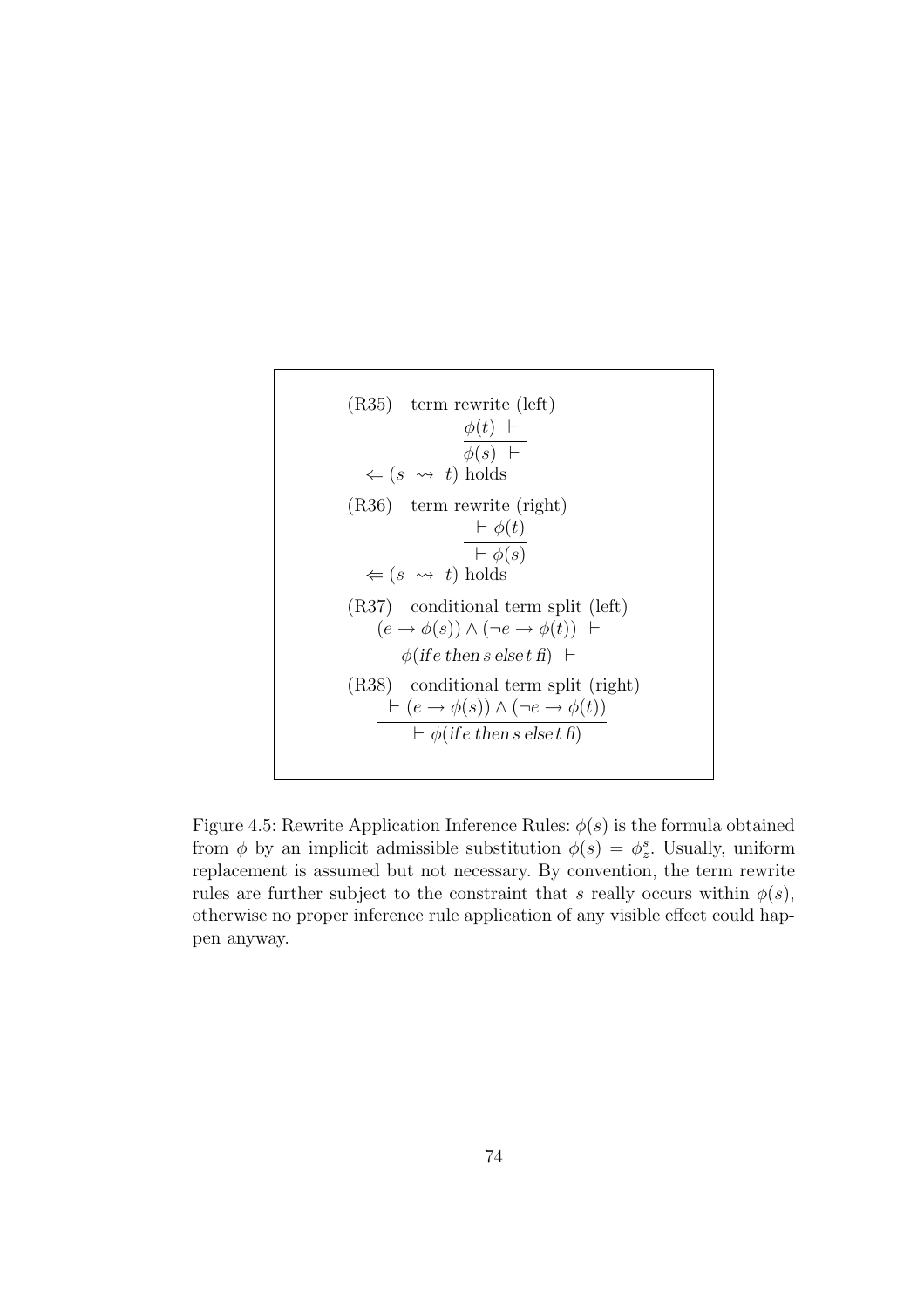what term rewrites are allowed throughout the formulas. The *term rewrite* relation  $\rightarrow$  is defined by the rules in Fig. 4.4. Whenever the term rewrite relation  $s \rightsquigarrow t$  holds, a rewrite is possible within any formula, thereby replacing  $s$  by  $t$ , which is what the rules in Fig. 4.5 specify.

Update rules are a peculiarity of ODL. Basically, for applying updates to terms and formulas, there is rule R27 for the case of a match, i.e. potential changes to (the interpretation of) the specific term at hand. Rule R28 handles the case of an unquestionable mismatch. In the latter case of distinct toplevel symbols, the change in the interpretation of f cannot affect  $\gamma$ , but still the argument  $u$  might experience a change. Thus, the effect of the update has to be promoted to the arguments. Due to the nature of the schematic symbol  $\Upsilon$ , the rules R27, R28 and R29 completely define the effect that an update has on an expression. Proper parallel updates experience a very similar treatment in R30 and R31.

Updates stop in the face of modalities, i.e. except for R32,  $\langle f(s) \langle \phi \rangle \phi$ or  $\langle f(s)\langle t\rangle|\alpha|\phi$  remain unchanged by the rules of Fig. 4.4. A special case of R28 is a rule for atomic symbols. It leads to updates vanishing when they obviously have no more effects.

$$
\langle f(s)\triangleleft t\rangle \, \Upsilon \, \rightsquigarrow \, \Upsilon \Leftarrow \, \Upsilon \in \Sigma \cup V
$$

In the spirit of simultaneous parallel updates, an important goal for practical purposes is the merging of multiple single updates into one simultaneous update. In particular. when thinking of Java as source language, it is obvious that when the power of simultaneous updates should be used, they have to be constructed by merging, since only assignments equivalent to single updates really occur in the program source. Thus, for simultaneous updates to take their advantages over single updates, inference rules have to combine sequences of single updates into parallel updates.

The R33 rule is just a formal trick. By definition of the semantics, updates are deterministic and guaranteed to terminate. For such programs,  $\langle \rangle$  and  $\langle \rangle$ express the same statement. Therefore all update handling rules for  $\langle \rangle$  and [] are identical. The R33 rule achieves this without duplication of inference rules and without having to introduce schematic modality matching concepts that allow to formulate inference rules irrespective of the particular type of modality.

Essentially, the R38 rule matches if  $e$  then  $s$  elset  $f$  terms in expression context and rewrites them with  $s$  resp.  $t$  in the same context. Additionally it adds new logical operators on top-level. This rule has enough potential for smaller performance improvements. If, for example, e already appears on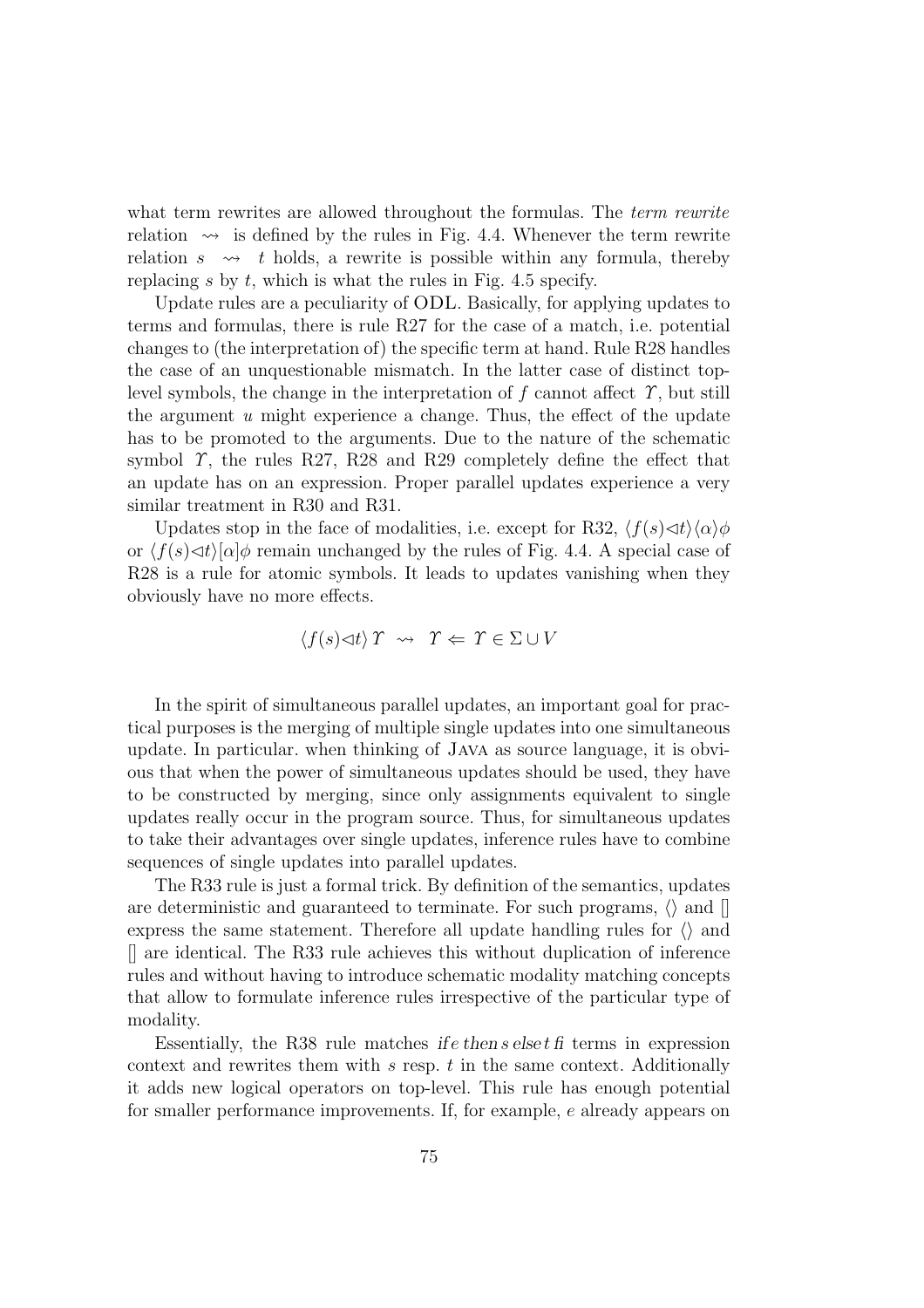top-level of the sequent in  $\Gamma$  or  $\Delta$ , unnecessary branches resulting from  $(e \rightarrow$  $\phi(s)$ )  $\wedge (\neg e \rightarrow \phi(t))$  can be avoided at this stage. This shortcut optimisation pays in the context of update application when  $e$  is an equation that already occurs on top-level due to an earlier case distinction affirming or contradicting the case e. R51 will improve on this issue.

We formally define the process of evaluation by repeated rewrite as follows and continue to establish a connexion between a parallel update and equivalent singleton updates. This connexion is stated as a partial confluence property, which is just as strong as required for concise soundness and completeness proofs.

Definition 4.2.6 (Evaluation by Fixed-Point Rewriting) The relation  $\rightsquigarrow^*$  is the fixed-point rewrite version of  $\rightsquigarrow$ . s  $\rightsquigarrow^*$  t holds if and only if there is a finite sequence  $s=s_0, s_1, \ldots, s_n=t \in \text{Trm}(\Sigma \cup V)$  such that for each i  $s_i \rightsquigarrow s_{i+1}$  holds and there is no  $s_{n+1}$  with  $s_n \rightsquigarrow s_{n+1}$ . In this case, we say that s evaluates to t (by rewrite).

Lemma 4.2.7 (Confluence of Parallelised Updates) "Applying merged updates equals successively applying singleton updates." More formally: assume there are (singleton) updates  $\mathcal{U}_1, \ldots, \mathcal{U}_n$ , which merge by the R32 rule into the parallel update U. Then if<sup>5</sup>  $\langle U_1 \rangle (\langle U_2 \rangle (\dots (\langle U_n \rangle t)) )$  evaluates to  $t^*$ , then so does  $\langle U \rangle t$  and vice versa.

**Proof:** It is sufficient to consider the case  $n = 2$  as the essential case of a structural induction on t.

$$
\langle \underbrace{f(s_1) \triangleleft t_1}_{\mathcal{U}_1} \rangle \langle \underbrace{f(s_2) \triangleleft t_2}_{\mathcal{U}_2} \rangle f(u)
$$
\n
$$
\sim \langle \mathcal{U}_1 \rangle \text{ if } s_2 \doteq \langle \mathcal{U}_2 \rangle u \text{ then } t_2 \text{ else } f(\langle \mathcal{U}_2 \rangle u) \text{ fi}
$$
\n
$$
\sim \text{ if } \langle \mathcal{U}_1 \rangle s_2 \doteq \langle \mathcal{U}_1 \rangle \langle \mathcal{U}_2 \rangle u \text{ then } \langle \mathcal{U}_1 \rangle t_2 \text{ else } \langle \mathcal{U}_1 \rangle f(\langle \mathcal{U}_2 \rangle u) \text{ fi}
$$
\n
$$
\sim \text{ if } \langle \mathcal{U}_1 \rangle s_2 \doteq \langle \mathcal{U} \rangle u \text{ then}
$$
\n
$$
\langle \mathcal{U}_1 \rangle t_2
$$
\nelse\n
$$
\text{ if } s_1 \doteq \langle \mathcal{U}_1 \rangle \langle \mathcal{U}_2 \rangle u \text{ then } t_1 \text{ else } f(\langle \mathcal{U}_1 \rangle \langle \mathcal{U}_2 \rangle u) \text{ fi}
$$
\nfi\n
$$
\sim \text{ if } \langle \mathcal{U}_1 \rangle s_2 \doteq \langle \mathcal{U} \rangle u \text{ then}
$$

<sup>&</sup>lt;sup>5</sup>Here, the notation  $\langle U_1 \rangle (\langle U_2 \rangle (\dots (\langle U_n \rangle t)) )$  suggestively expresses that rewrite first occurs to  $\langle \mathcal{U}_n \rangle t$ , completely, i.e.  $\langle \mathcal{U}_n \rangle t \rightsquigarrow^* r$  and, when no more  $\rightsquigarrow$  relations hold for the result r, then evaluation continues with  $\langle \mathcal{U}_{n-1} \rangle r$  etc. In other words, no update merge (R32) application is allowed in between.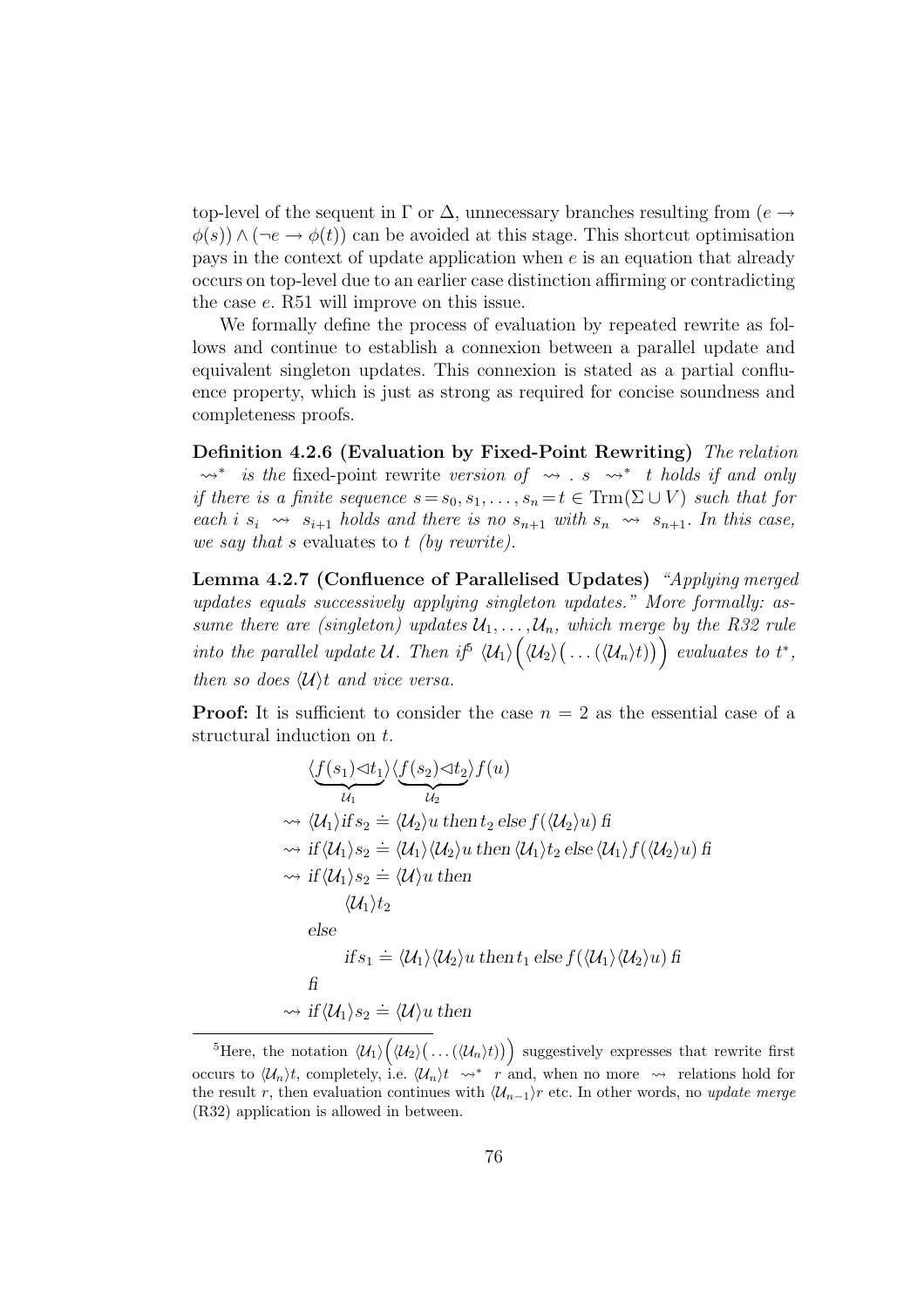$$
\langle U_1 \rangle t_2
$$
else
$$
if s_1 = \langle U \rangle u then t_1 else f(\langle U \rangle u) fi
$$

On the other hand the application of concatenated (in contrast to merged) updates  $\mathcal{U}_1, \mathcal{U}_2$  would lead to the following.

$$
\langle \underbrace{f(s_1) \triangleleft t_1}_{\mathcal{U}'} , f(s_2) \triangleleft t_2}_{\mathcal{U}'} \rangle f(u)
$$
  
\n
$$
\sim
$$
 if  $s_2 \doteq \langle \mathcal{U}' \rangle u$  then  $t_2$  else if  $s_1 \doteq \langle \mathcal{U}' \rangle u$  then  $t_1$  else  $f(\langle \mathcal{U}' \rangle u)$  if f

From which one can conclude that the only difference between successive application  $\langle \mathcal{U}_1 \rangle (\langle \mathcal{U}_2 \rangle t)$  and concatenated application  $\mathcal{U}'$  are the extra updates of  $s_2, t_2$ . The R32 rule just ensures that this update to  $s_2, t_2$  happens. Thus,  $\langle \mathcal{U}_1 \rangle(\langle \mathcal{U}_2 \rangle t)$  equals  $\langle \mathcal{U} \rangle t$ .

Lem. 4.2.7 allows to ignore parallel updates in completeness and soundness proofs. This has the advantage of a simpler presentation and formulation of the relevant calculus part, and – by consequence – of inductive proofs about the calculus.

As Lem. 4.2.7 shows, merging updates is not necessary from a completeness point of view. Pragmatic aspects suggest merging updates to reconcile, combine and simplify the effects of a sequence of multiple updates in advance, prior to spreading the effect over the term structure.

From a practical point of view, the R27 rule still has a disadvantage. Formally, the update application to u duplicates because  $\langle f(s) \triangleleft t \rangle u$  occurs twice. Thus, a very obstinate application of the inference rules would have to repeat the same term rewrites for both occurrences. Of course this is, in fact, unnecessary. Instead, one could first evaluate  $\langle f(s) \langle t \rangle u \rightarrow^* u'$  and then use the result u' as in if  $s = u'$  then t else  $f(u')$  fi to save term rewrites. Formally, this could be expressed in the calculus by  $\lambda$ -abstraction with eager evaluation treatment rules as:

$$
\langle f(s)\vartriangleleft t\rangle f(u) \;\rightsquigarrow\; \Big(\underbrace{\lambda z. \text{if}\, s \doteq z \text{ then } t \text{ else } f(z) \text{ fi}}_{\text{``}\langle f(s)\vartriangleleft t\rangle f^{\prime\prime}}\Big) \Big(\langle f(s)\vartriangleleft t\rangle u\Big)
$$

However, mere jungle rewriting techniques, which promote rewrite changes between syntactically identical subterms immediately, are also sufficient to avoid this update duplication problem. Therefore, we consider this question as a matter of implementation, not a matter of calculus.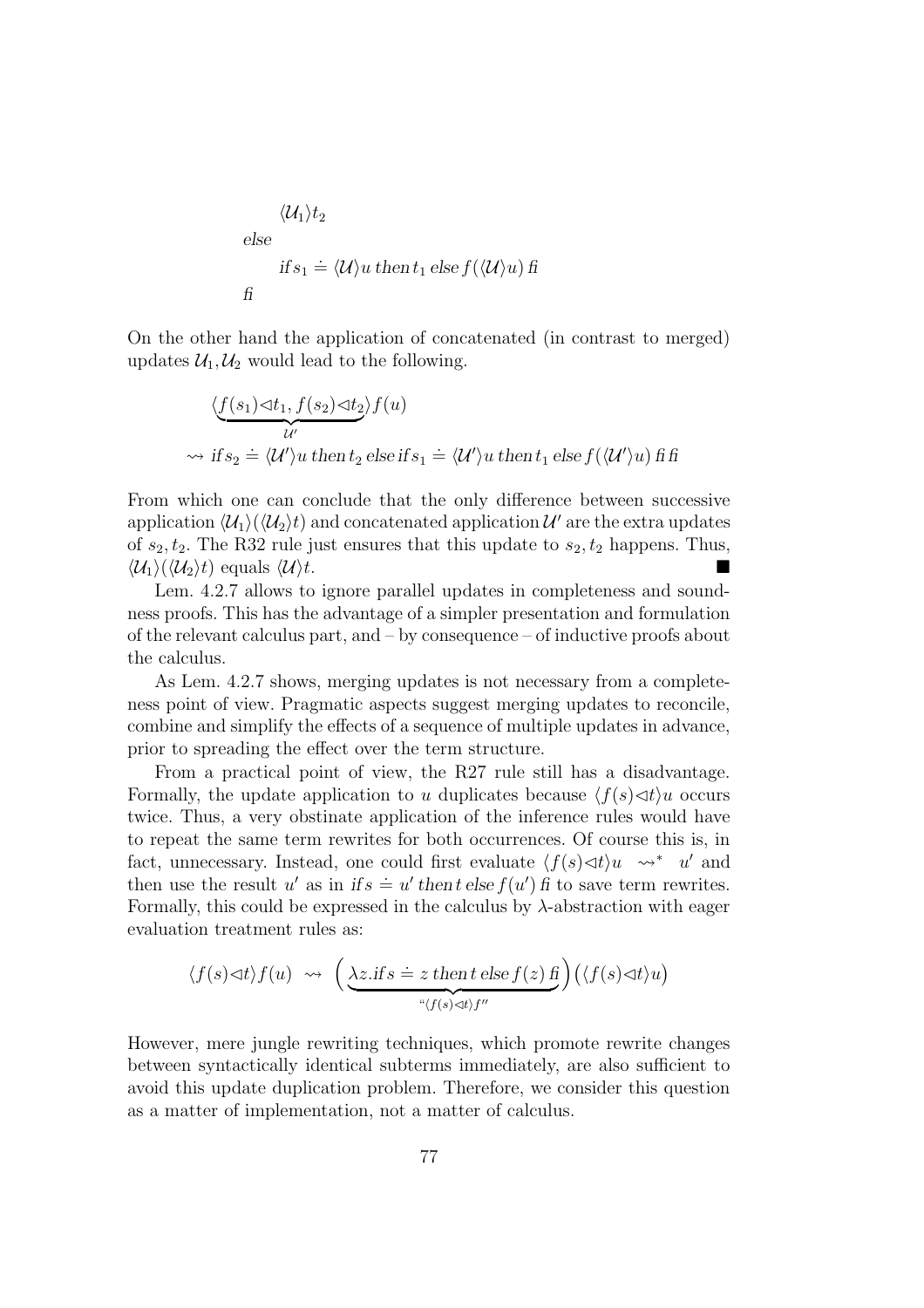Applying updates finally does not lead to an impasse but always retains a closable proof if it had been closeable beforehand, though applying updates may not be necessary for closing some goals. However, what is more important is to find an adequate balance between not branching to early via conditional term split and not branching at all. Even though case distinction is necessary in the general case, determining when to defer its proof branching is a very complicated problem. The separation of update proof rules into update application, conditional terms and conditional term split rules clarifies this distinction and is necessary at least to some extent for the definition of more sophisticated update application heuristics.

In conjunction with the propositional, quantifier and program logic transformation rules, the term transformation rules transform formulas to the form  $\langle U; \text{while}(e) \{\alpha\} \rangle \phi$  or  $[U; \text{while}(e) \{\alpha\}] \phi$ . Even though it seems that what is missing here is a rule for the application of, say, the rigid part of  $U$  to a loop at first sight, such an inference rule does not really improve the theorem prover. This is the reason for the fact that loop handling finally works by one of the R45, R25 inference rules, which – in the particular ODL calculus – experience no advantage of a more detailed structure of the loop. Therefore update application can just as well wait patiently until the other inference rules tackle or unfold the loop body.

#### 4.2.4 Dynamics

Fig. 4.6 collects all inference rules that are special or characteristic for the dynamic logic ODL in addition to the overall update mechanism.

For the *instanceof* (R39) rule to work, the  $\dot{=}$  subst (R16) inference rule is required. It allows to replace terms by equal terms until the original object creation expression has been found. Those  $\mathsf{obj}_{\mathsf{C}}(n)$  expressions contain the dynamic type, which allows to decide the truth of an instanceof formula. If rewrite by equality does not lead to an  $obj_c(n)$  expression, then the truthvalue of instanceof is unknown because the context simply does not contain enough information about the dynamic type of the term at hand. Then the proof must continue closing by other means or wait until enough type information has been deduced from the context. Of course, it is straightforward to add inference rules that can decide  $t$  instance of  $C$  occurrences according to the mere static type of t.

As a notational simplification, consider the following abbreviation.

#### Definition 4.2.8

$$
x \doteq \texttt{obj}_{\leq \texttt{C}}(n) \quad := \quad \bigvee_{\sigma \leq \texttt{C}} x \doteq \texttt{obj}_{\sigma}(n)
$$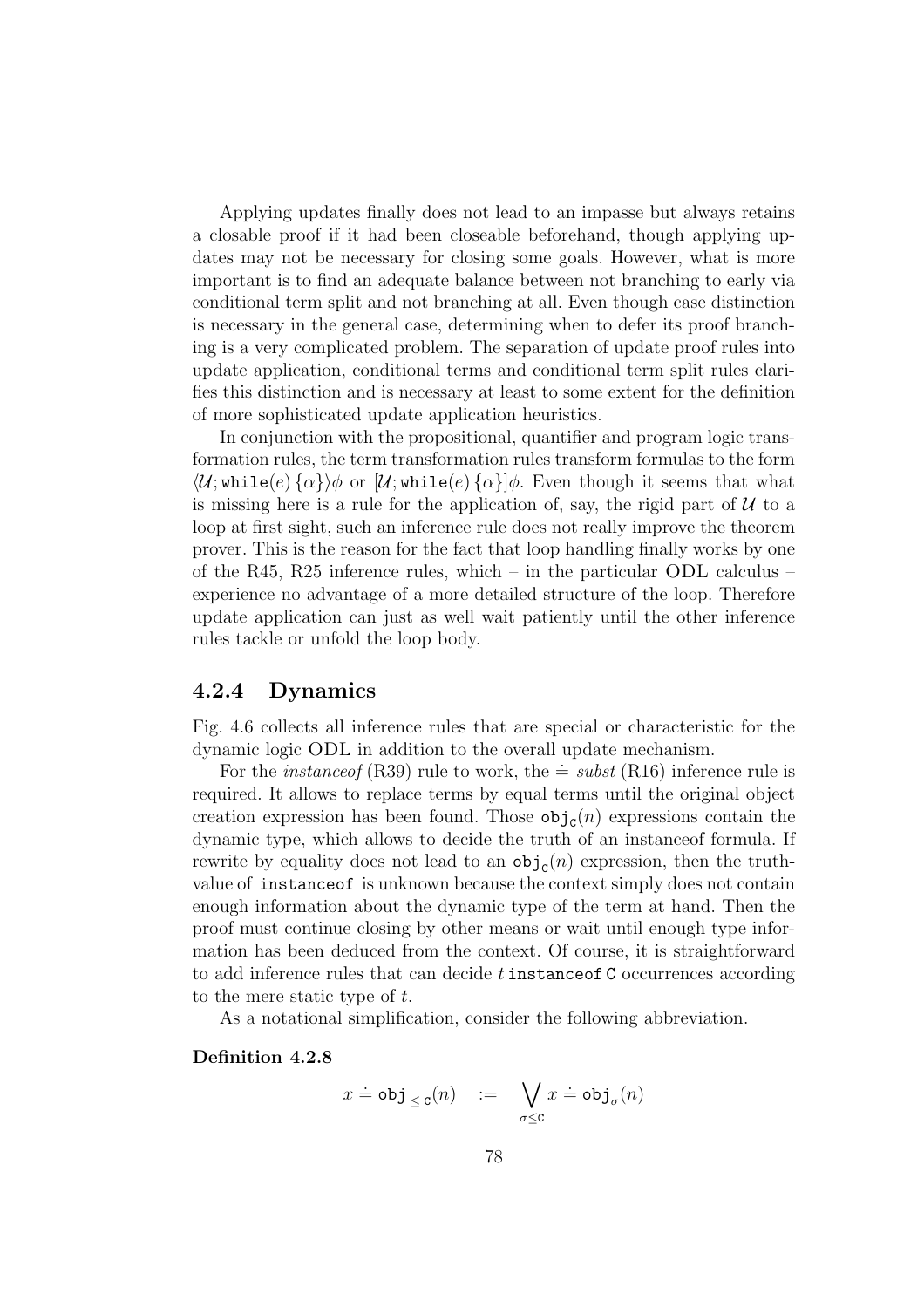(R39) instanceof  $\vdash \texttt{obj}_\texttt{A}(n)$  instanceof C  $\Leftarrow$  A  $\leq$  C (R40) instanceof  $\mathtt{obj_A}(n)$  instanceof C  $\;\vdash$  $\Leftrightarrow$  A  $\measuredangle$  C (R41) new identity  $\overline{\forall i:\texttt{nat }\forall j:\texttt{nat}(\texttt{obj}_c(i) \doteq \texttt{obj}_c(j) \rightarrow i \doteq j)}$ (R42) new disjoint identity  $\overline{\mathsf{obj}_{\mathsf{C}}(n)} \doteq \mathsf{obj}_{\mathsf{D}}(m)$   $\vdash$  $\Leftrightarrow$  C  $\neq$  D (R43) new generated  $\overline{\vdash \forall o(C \exists n : \mathtt{nat} \ o \doteq \mathtt{obj}_{\leq \mathtt{C}}(n)}$  $(R44) \exists$  generalisation  $A \vdash B$  $\overline{\exists x A \vdash \exists x B}$ 

Figure 4.6: Dynamic Inference Rules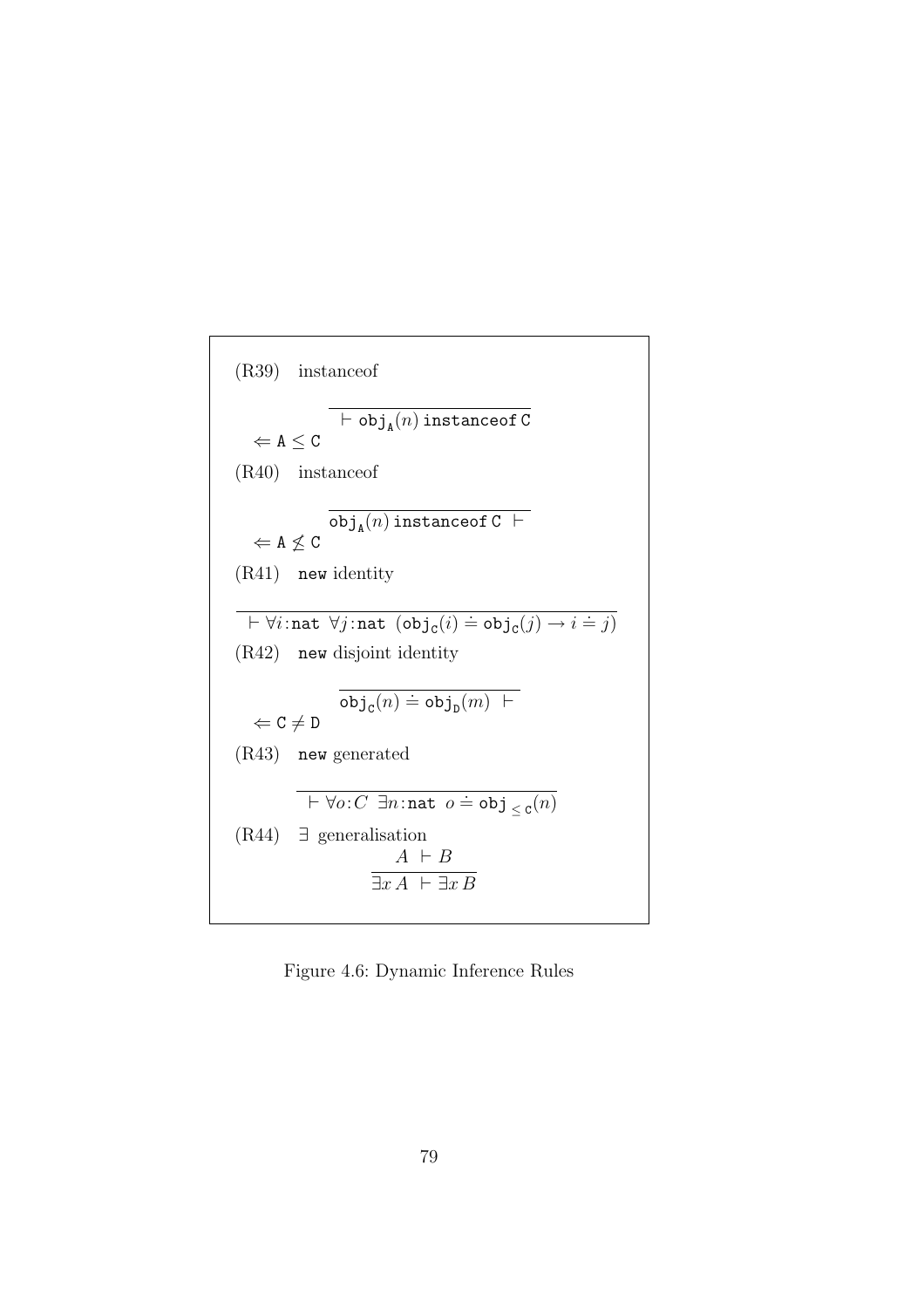(R45) loop induction right  
\n
$$
\frac{\Gamma \vdash \langle \mathcal{U} \rangle p, \Delta \quad p, e \vdash [\alpha]p \quad p, \neg e \vdash A}{\Gamma \vdash \langle \mathcal{U} \rangle [\text{while}(e) \{\alpha\}]A, \Delta}
$$
\n(R46)  $\langle \rangle$  generalisation  
\n
$$
\frac{A \vdash B}{\langle \alpha \rangle A \vdash \langle \alpha \rangle B}
$$
\n(R47) [] generalisation  
\n
$$
\frac{A \vdash B}{[\alpha]A \vdash [\alpha]B}
$$

Figure 4.7: Global Inference Rules. These inference rules are only sound wrt.  $\vDash_g$ , because of which Prop. 4.2.5 and Prop. 4.2.4 do not permit adding context to these rules.

## Where  $\models$   $obj_{\perp}(n) \doteq null$  for simplicity.

The new *generated* (R43) rule expresses that *all* objects can be generated by new object creation expressions, i.e. every object that exists can be created at some time.<sup>6</sup>

#### 4.2.5 Clash Semantics Interaction

In §2.3.6 different semantics for parallel updates in the presence of clashes have been mentioned. This section presents a discussion of their interaction with the calculus.

The inference rules R32 and R30 constitute the impact of the choice of clash semantics. In general, proving statements about the a program requires

<sup>&</sup>lt;sup>6</sup>Philosophically speaking, all existent things must have had a time of creation, and no object exists intrinsically all times. Contrary to the philosophical quarrels that arise from such a statement, in the context of program execution, it has a plausible justification. Programs have been started at some time, and each object that has been loaded into memory is the result of a corresponding object construction statement. Thus, the memory does not contain "surprises" like spontaneously manifesting objects. Therefore, everything that can be proven about all objects that can ever be created by the program holds for all existent objects. Since – unlike this intuitive reasoning – the ODL constant domain semantics assumes that all objects are initially part of the domain, this ought to be put in another way: Everything that can be proven about all created objects is true about all objects existing at some time.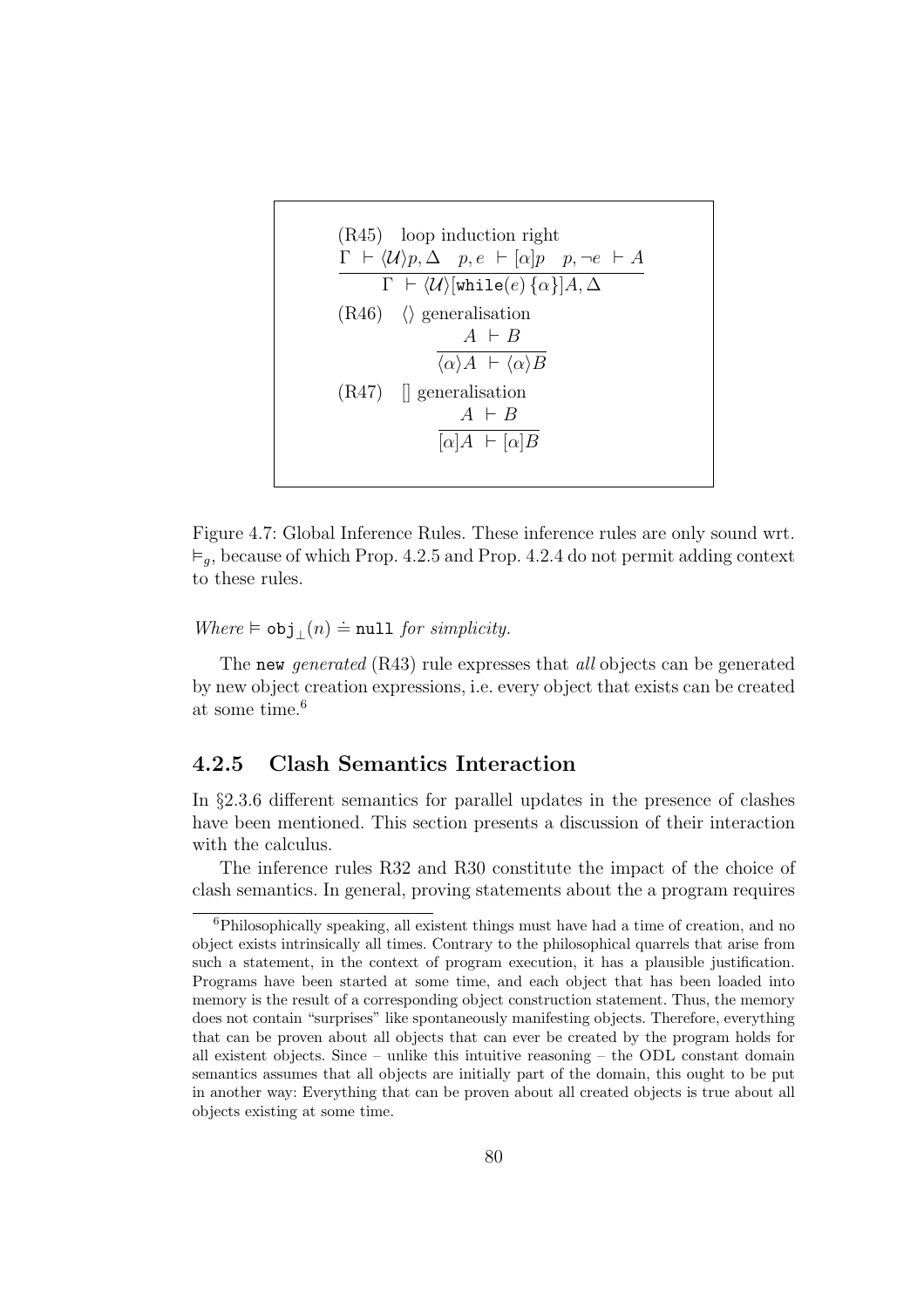a case distinction.

$$
f(s) \triangleleft t;
$$
  

$$
f(s') \triangleleft t'
$$

The above program  $\alpha$  comprises an inherent case distinction because its effect on a state depends on whether or not  $s$  and  $s'$  evaluate to the same location, which cannot be determined in general. Somehow, a calculus has to decode the effect of  $\alpha$  to "f changes at s' to t' (bearing in mind that t' gets evaluated in a state where the change of f at s to t already has been performed). If, furthermore,  $s$  and  $s'$  evaluate to distinct locations, then  $f$  also changes at  $s$ to  $t$ ."

Therefore, at some time during the application or merging of the two updates above, this case distinction has to be dealt with. One natural choice would consist of merging the two updates into a joint parallel update. An alternative would be to defer this distinction just until the application of the merged update to terms.

Lock, skip, nondeterministic and arbitrary clash semantics need case distinctions for update merging. However, last-win semantics performs case distinctions during update application.

The major disadvantage of case distinctions during the time of merging is that they lead to early case distinctions (leading to replicate parts of the proof in multiple goals) and tends to produce unnecessary case distinctions, whenever the distinction later turns out not to make a difference for the particular formulas at hand.

**Example 4.2.2** Proving whether a formula  $\phi$  is true after the execution of program  $\alpha$  from above requires a case distinction. When this distinction is made at the time of merging the two updates into one, the proof splits very early:<sup>7</sup>

$$
\langle f(s)\langle\mathbf{d}t; f(s')\langle\mathbf{d}'\rangle \phi
$$
  
\n
$$
\Rightarrow \langle f(s)\langle\mathbf{d}t\rangle \langle f(s')\langle\mathbf{d}'\rangle \phi
$$
  
\n
$$
\Rightarrow (s \doteq s' \rightarrow \langle f(s')\langle\mathbf{d}'\rangle \phi) \land
$$
  
\n
$$
(s \neq s' \rightarrow \langle f(s)\langle\mathbf{d}t, f(s')\langle\mathbf{d}'\rangle \phi)
$$

This leads to two proof branches containing the same formula  $\phi$ . If  $\phi$  itself needs many inferences until closing goals is possible, then this computationally expensive work has to be repeated twice, once on each branch.

<sup>&</sup>lt;sup>7</sup>For simplicity of presentation, assume that  $s', t'$  are immune to changes of  $f(s)$ , i.e.  $f(s)$  is semantically rigid for the program  $\langle f(s) \prec t \rangle$  (Platzer, 2004).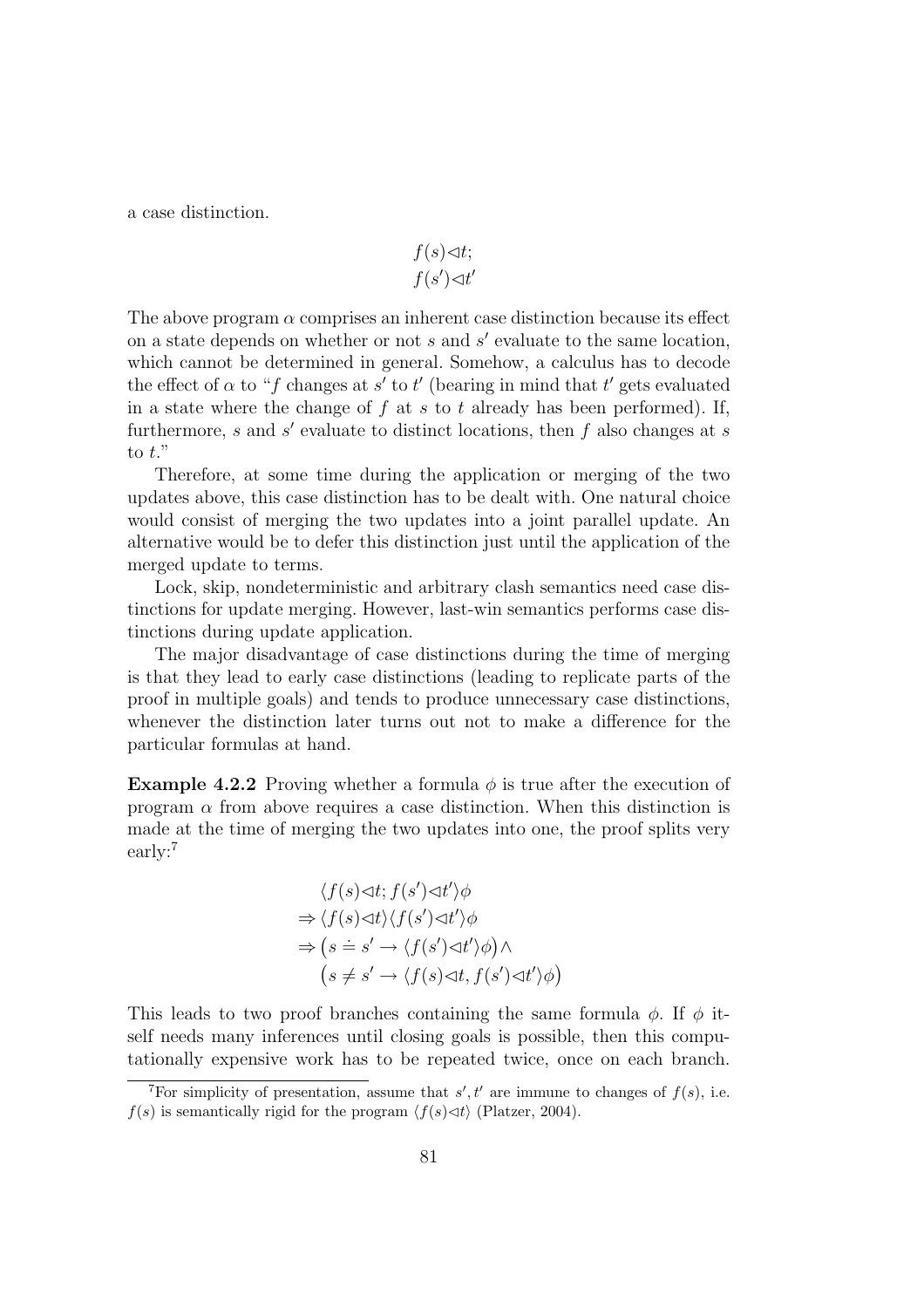Furthermore, after the effect of the two distinct updates has been promoted into  $\phi$ , the remains of  $\phi$  will not be recognised as having the same origin by most inter-goal proof sharing mechanisms<sup>8</sup>, and double work is almost unavoidable.

Even worse wasting occurs, if after some further processing  $\phi$  turns out to be non-sensitive to the change of f at s when f changes at s' to t' anyway, i.e.  $\langle f(s')\langle t'\rangle\phi$  is semantically rigid for the program  $\langle f(s)\langle t\rangle$ . Then the whole case distinction and all subsequent proof steps repeated on the second branch have been void. Consider, for example a formula  $\phi$  that can be reduced to  $f(s') \doteq t'$  after some processing.

The disadvantage of case distinctions at the time of update application is that those case distinctions multiply with the update distribution through all subexpressions. The simultaneous replacement option in the R38 rule alleviates the effects of high case distinction multiplication, though, since it integrates all identical case distinctions into a single branch, regardless of the number of places in a formula at which a case distinction is made.

Example 4.2.3 The most general case of an update on a nested term with possible effects at all levels is examined in this example. Since only one function symbol occurs, all occurrences of  $f$  are possibly subject to change their value under the update, which leads to a maximum amount of case distinctions.

$$
\langle f(s) \langle r \rangle f(f(o))
$$
  
\n
$$
\sim \text{if } s \doteq \langle f(s) \langle r \rangle f(o) \text{ then } r \text{ else } f(\langle f(s) \langle r \rangle f(o)) \text{ f}i
$$
  
\n
$$
\sim \text{if } s \doteq \langle f(s) \langle r \rangle f(o) \text{ then }
$$
  
\n
$$
r
$$
  
\nelse  
\n
$$
f(\text{if } s \doteq \langle f(s) \langle r \rangle o \text{ then } r \text{ else } f(\langle f(s) \langle r \rangle o) \text{ f}i)
$$
  
\nfi  
\n
$$
\sim \text{if } s \doteq (fs \doteq \langle f(s) \langle r \rangle o \text{ then } r \text{ else } f(\langle f(s) \langle r \rangle o) \text{ f}i)
$$
  
\n
$$
r
$$
  
\nelse  
\n
$$
f(\text{if } s \doteq \langle f(s) \langle r \rangle o \text{ then } r \text{ else } f(\langle f(s) \langle r \rangle o) \text{ f}i)
$$
  
\nfi  
\nfi

<sup>8</sup> Inferences on identical subterms of different branches can be performed simultaneously in joint effort, provided that the processing does not contain (non-confluent) incompatible choices in between. In an appropriate inter-goal directed acyclic graph representation, this saves term matching and rule application cost.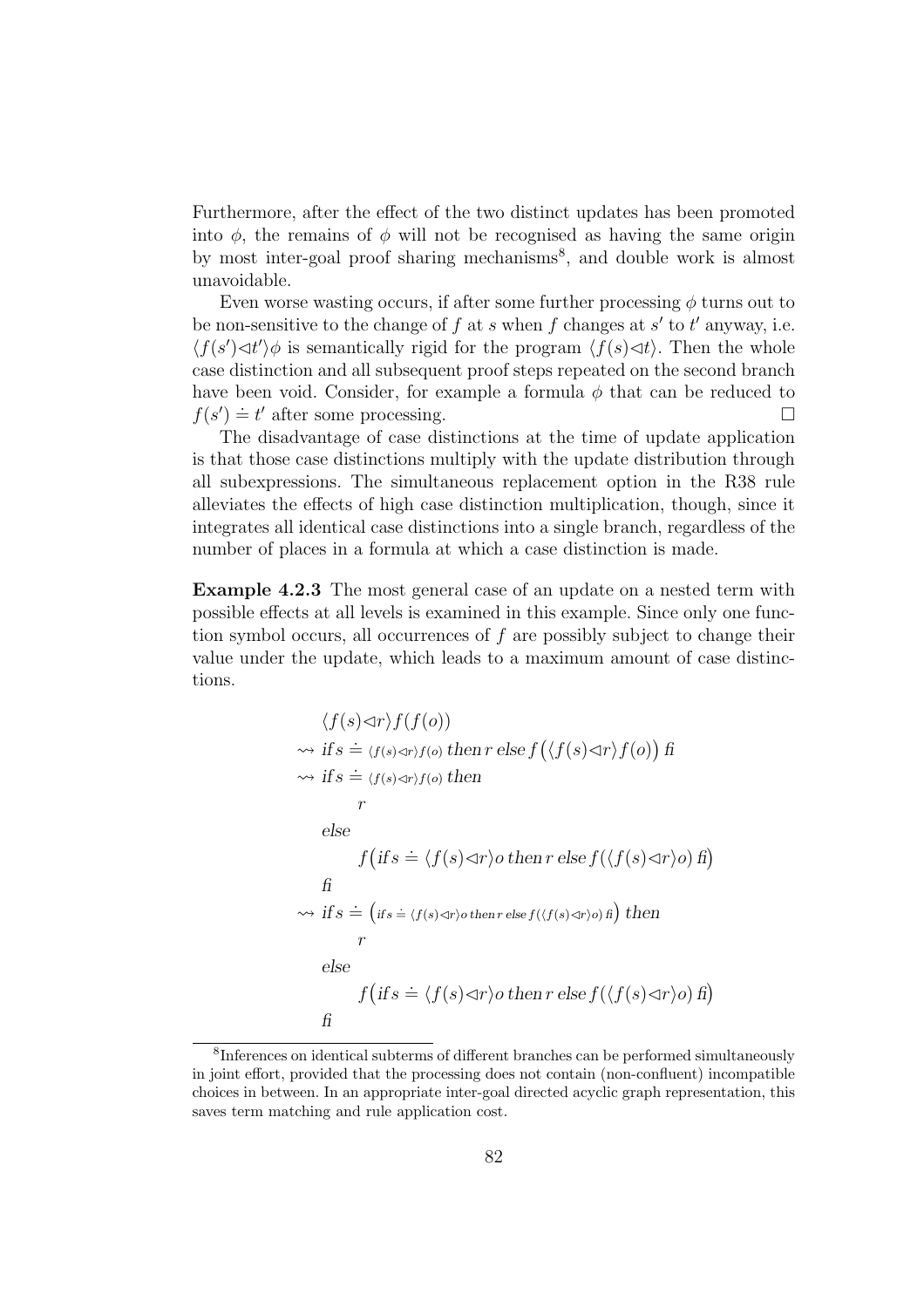$$
\Rightarrow \text{ if } s = (\text{if } s = o \text{ then } r \text{ else } f(\langle f(s) \triangle r \rangle o) \text{ f}) \text{ then}
$$
\n
$$
r
$$
\n
$$
\text{else}
$$
\n
$$
f \left( \text{if } s = o \text{ then } r \text{ else } f(\langle f(s) \triangle r \rangle o) \text{ f} \right)
$$
\n
$$
\text{f}
$$
\n
$$
\Rightarrow \text{ if } s = (\text{if } s = o \text{ then } r \text{ else } f(o) \text{ f}) \text{ then}
$$
\n
$$
r
$$
\n
$$
\text{else}
$$
\n
$$
f \left( \text{if } s = o \text{ then } r \text{ else } f(o) \text{ f} \right)
$$
\n
$$
\text{f}
$$
\n
$$
\Rightarrow \text{`` } (s = o \rightarrow \text{ if } s = r \text{ then } r \text{ else } f(r) \text{ f}) \land
$$
\n
$$
(s \neq o \rightarrow \text{ if } s = f(o) \text{ then } r \text{ else } f(f(o)) \text{ f})
$$
\n
$$
\Rightarrow \text{`` } (s = o \land s = r \rightarrow r) \land
$$
\n
$$
(s = o \land s \neq r \rightarrow f(r)) \land
$$
\n
$$
(s \neq o \land s = f(o) \rightarrow r) \land
$$
\n
$$
(s \neq o \land s \neq f(o) \rightarrow f(f(o)))
$$

The two nested occurrences of  $f$  lead to the worst case of  $2<sup>2</sup>$  final case distinctions, not considering any knowledge about  $s, r, o$  from the context. The best case of update application is the reduction  $\langle f(s) \triangleleft s \rangle f(f(s)) \rangle \rightsquigarrow s$  as presented in a detailed proof in Ex. B.1.  $\Box$ 

Example 4.2.4 There is a very similar example in which case distinctions can be saved nevertheless, because of the known syntactic equality of some subterms occurring during the rewrite process.

$$
\langle f(s) \langle \langle r \rangle f(f(r)) \rangle
$$
  
\n
$$
\langle f(s) \langle \langle r \rangle f(r) \rangle
$$
 then  $r$  else  $f(\langle f(s) \langle \langle r \rangle f(r)) \rangle f(r)$   
\n
$$
\langle f(s) \langle \langle r \rangle f(r) \rangle
$$
 then  
\n $r$   
\nelse  
\n $f(\text{if } s \leq \langle f(s) \langle \langle r \rangle \rangle r) \text{ then } r \text{ else } f(\langle f(s) \langle \langle r \rangle \rangle r) \text{ if})$   
\nfi  
\n $f(\text{if } s \leq \langle f(s) \langle \langle r \rangle \rangle r) \text{ then } r \text{ else } f(\langle f(s) \langle \langle r \rangle \rangle r) \text{ if}) \text{ then}$   
\n $r$   
\nelse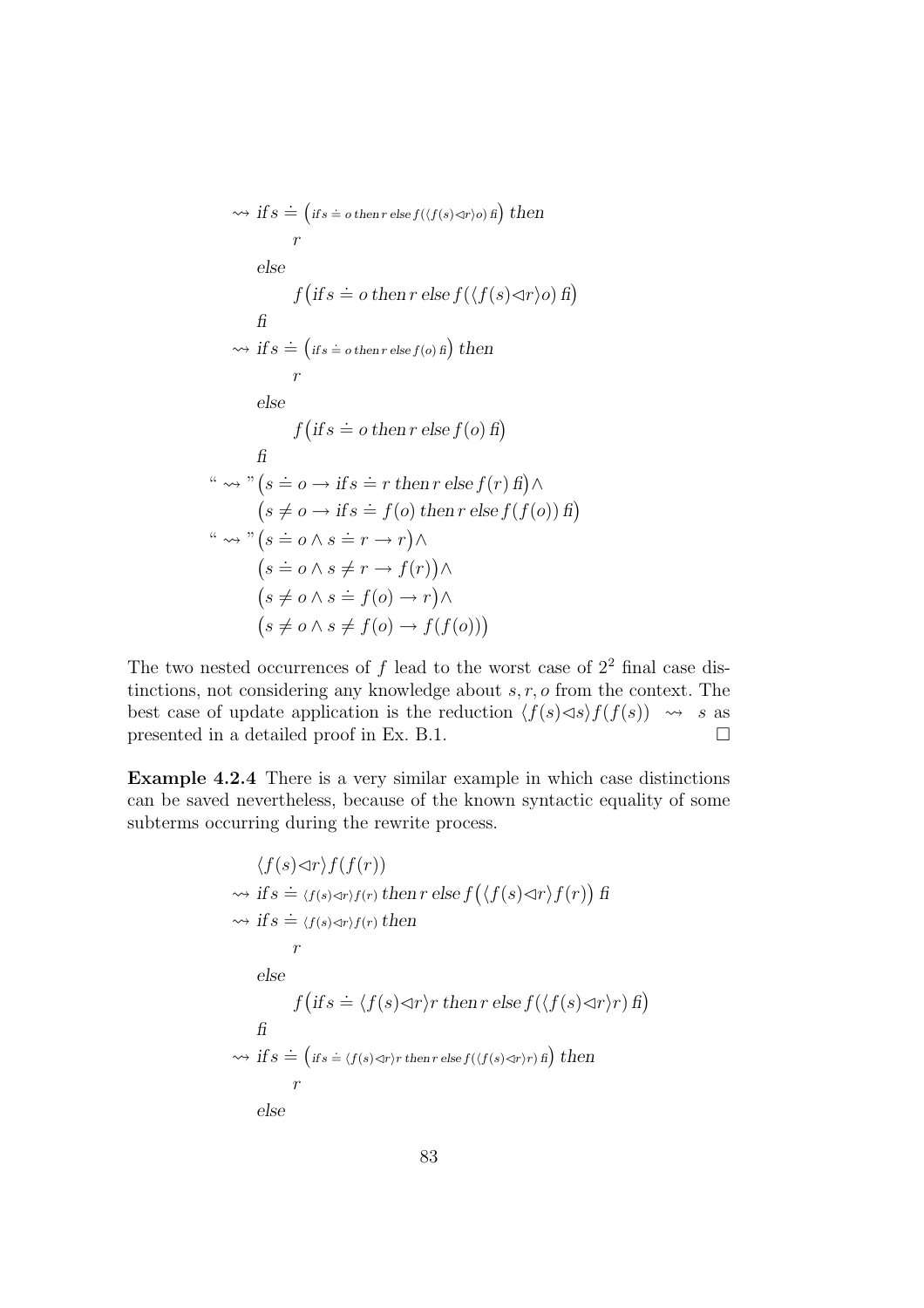$$
f\left( \text{if } s \doteq \langle f(s) \lhd r \rangle r \text{ then } r \text{ else } f(\langle f(s) \lhd r \rangle r) \text{ f} \right)
$$
\n
$$
\hat{f} \rightarrow \text{if } s \doteq ( \text{if } s \doteq r \text{ then } r \text{ else } f(\langle f(s) \lhd r \rangle r) \text{ f} ) \text{ then}
$$
\n
$$
r
$$
\n
$$
\text{else}
$$
\n
$$
f\left( \text{if } s \doteq r \text{ then } r \text{ else } f(\langle f(s) \lhd r \rangle r) \text{ f} \right)
$$
\n
$$
\hat{f}
$$
\n
$$
\rightarrow \text{if } s \doteq ( \text{if } s \doteq r \text{ then } r \text{ else } f(r) \text{ f} )
$$
\n
$$
r
$$
\n
$$
\text{else}
$$
\n
$$
f\left( \text{if } s \doteq r \text{ then } r \text{ else } f(r) \text{ f} \right)
$$
\n
$$
\text{f}
$$
\n
$$
\Rightarrow \text{`` } s \doteq r \rightarrow \text{if } s \doteq r \text{ then } r \text{ else } f(r) \text{ f} \right) \land
$$
\n
$$
\left( s \neq r \rightarrow \text{if } s \doteq r \land r \rightarrow r \right) \land
$$
\n
$$
\left( s \doteq r \land s \doteq r \land r \rightarrow f(r) \right) \land
$$
\n
$$
\left( s \doteq r \land s \neq f(r) \rightarrow r \right) \land
$$
\n
$$
\left( s \neq r \land s \neq f(r) \rightarrow f(f(r)) \right)
$$
\n
$$
\Rightarrow \text{`` } s \doteq r \land s \neq f(r) \rightarrow f(f(r)) \}
$$
\n
$$
\Rightarrow \text{`` } s \neq r \land s \neq f(r) \rightarrow f(f(r)) \}
$$

As apparent from the effect of this example, the update (match) (R27) and update (promote)  $(R28)$  rules essentially perform bottom-up term rewriting, i.e. they start to determine the effect that an update has on the innermost term and proceed to promote the effect of the update to the top-level symbols. This bottom-up rewriting should not trespass intermediate updates, however. Therefore, we choose to avoid technical difficulties in the formulation of the R27 rule and accept the formal duplication of the subterm  $\langle U \rangle u$ during application of the term rewrite rules.

The case  $s = r \wedge s \neq r$  of the above example can further be prevented in advance by R51.

Likewise reasoning as in the case of  $\langle f(s)\langle r\rangle f(f(r))$  applies in the case s  $s = o + \langle f(s) \triangleleft r \rangle f(f(s)) \rangle$  but for reasons of semantical instead of purely syntactical equality.

Since – with some care during conditional term branching – the disadvantages of early branching outbalance the disadvantages of multiplying reasons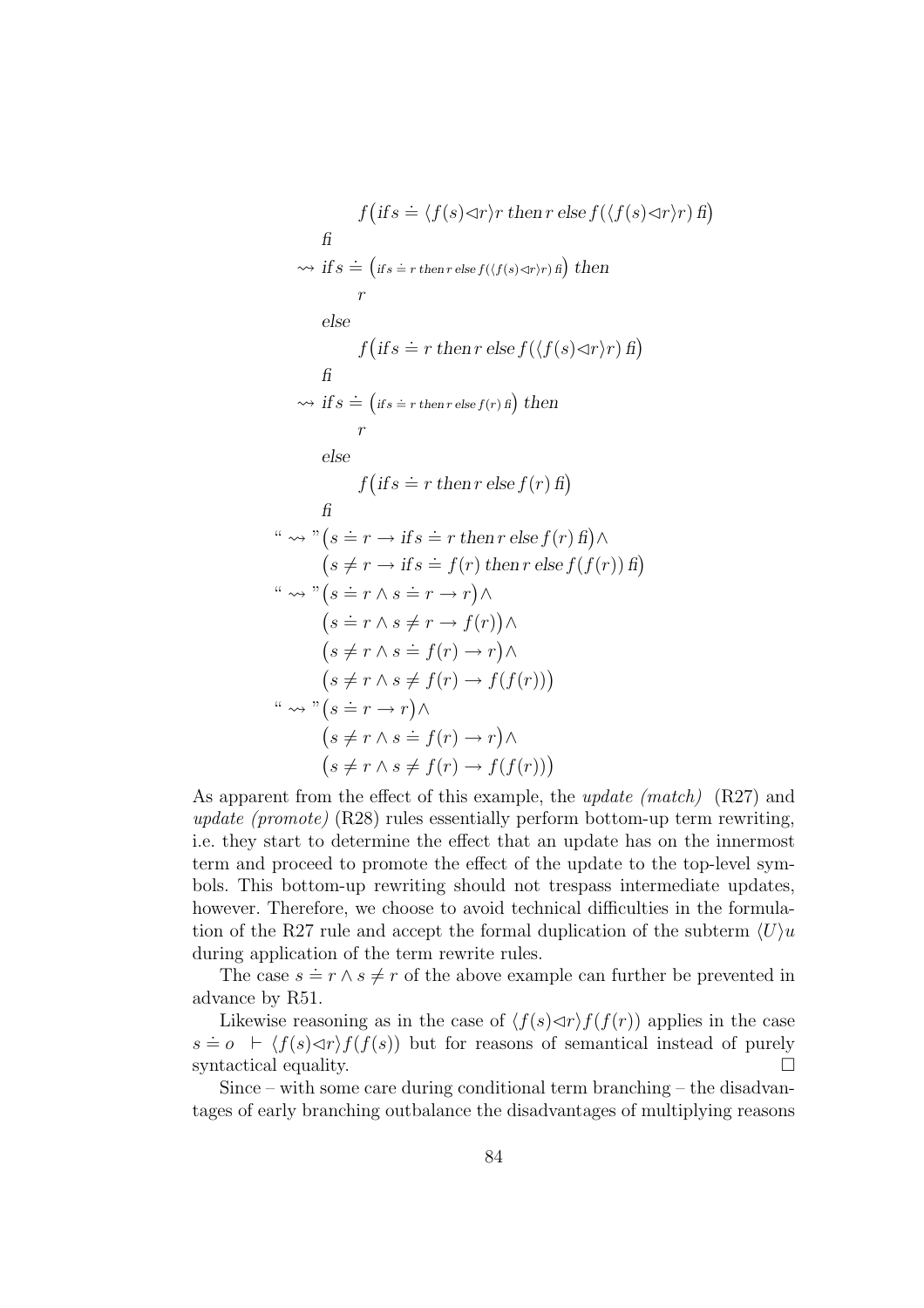for case distinction by update promotion, ODL uses last-win semantics for clashes. Last-win semantics may seem odd at first sight, but it allows a very simple formulation of merging and seems to have the best trade-off as far as the matters of branching are concerned. Of course this is at the expense of a very technical update (match) (R30) for simultaneous updates. Unfortunately, like some other clash semantics, last-win complicates update equality because the order of modifications in an update may be important.

Example 4.2.5 The following formula is untrue in general for last-win semantics.

$$
\langle f(s)\langle st, f(s')\langle st' \rangle \phi \to \langle f(s')\langle st', f(s)\langle st \rangle \phi
$$

In other words, closing by update equality<sup>9</sup> relative to a formula  $\phi$  often requires a lot of case distinctions to be made. In the above example, distinguishing between the cases  $s \doteq s'$  and  $s \neq s'$  would be necessary. Except for special cases of  $\phi$ , closing the above conjecture is only possible in the two cases  $s \neq s'$  and  $s = s' \wedge t = t'$ . Yet, clash semantics that make case distinctions at the time of merging have no advantage either, because they will already have produced precisely those two branches earlier.  $\Box$ 

#### 4.2.6 Supplementary

Fig. 4.8 presents optional inference rules that can be emulated by a complete calculus. Nevertheless practical evidence encourages using them for reasons of feasible theorem proving.

Proposition 4.2.9 *Modus ponens is a derived inference rule*.

(R55) *modus ponens*  
\n
$$
\overline{\phi, \phi \rightarrow \psi + \psi}
$$

Proof: The derivation can be achieved by R4 and R11 as follows.

$$
\frac{\overline{\phi} + \phi, \overline{\psi} \quad \overline{\phi}, \psi + \psi}{\phi, \phi \rightarrow \psi + \psi}
$$

П

<sup>&</sup>lt;sup>9</sup>without the usual update promotion, cuts or induction.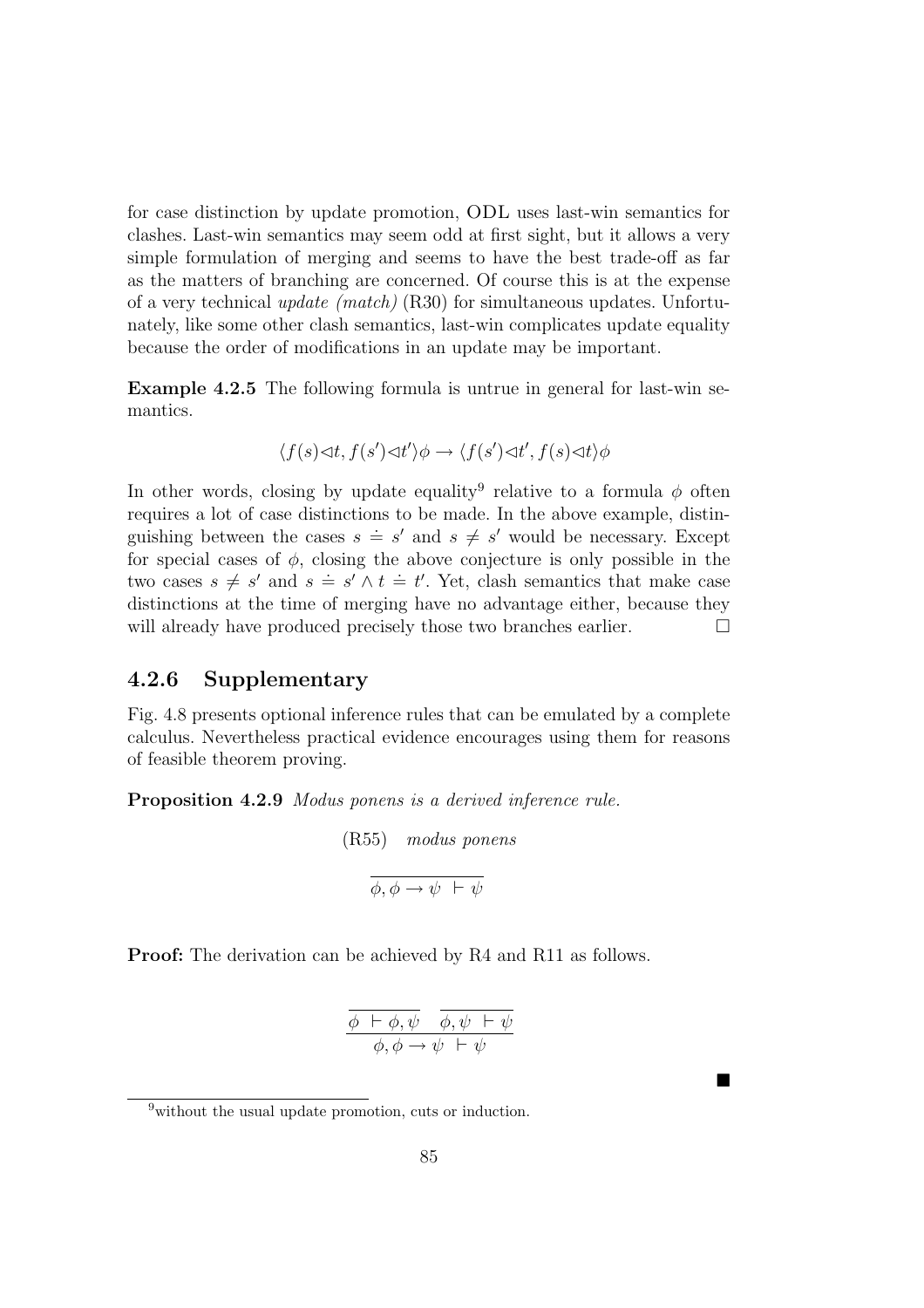(R48) update occurrence  $\langle \mathcal{U} \rangle \phi \rightsquigarrow \langle \mathcal{U}' \rangle \phi$  $\Leftarrow$  U' equals U' with locations not occurring admissibly in  $\phi$  removed, i.e. remove  $f(s) \triangleleft t$  iff  $\phi_f^{f'} = \phi$  but never remove updates to next<sub>c</sub>. (R49) update deletion  $\langle \ldots, f(s) \triangleleft t, \ldots, f(s) \triangleleft t' \rangle \rightarrow \langle \ldots, f(s) \triangleleft t' \rangle$ (R50) update no-op  $\langle \mathcal{U}, f(s) \triangleleft f(s), \ldots, \rangle \rightsquigarrow \langle \mathcal{U}, \ldots \rangle$  $\Leftarrow f(s') \triangleleft t'$  not in  $\mathcal{U}$ (R51) conditional term known  $e + \phi(s)$  $e + \phi$ (if e then s else t fi) (R52) conditional term known  $\vdash e, \phi(t)$  $\vdash e, \phi$  (if e then s elset fi) (R53) conditional reconcile if  $\chi$  then s else  $\phi$ (if  $\chi$  then s' else t fi) fi  $\leadsto$ if  $\chi$  then s else  $\phi(t)$  fi (R54) new identity  $n \neq m \ \vdash \textrm{obj}_\textrm{C}(n) \neq \textrm{obj}_\textrm{C}(m)$ (R55) modus ponens  $\phi, \phi \rightarrow \psi + \psi$ 

Figure 4.8: Optional Inference Rules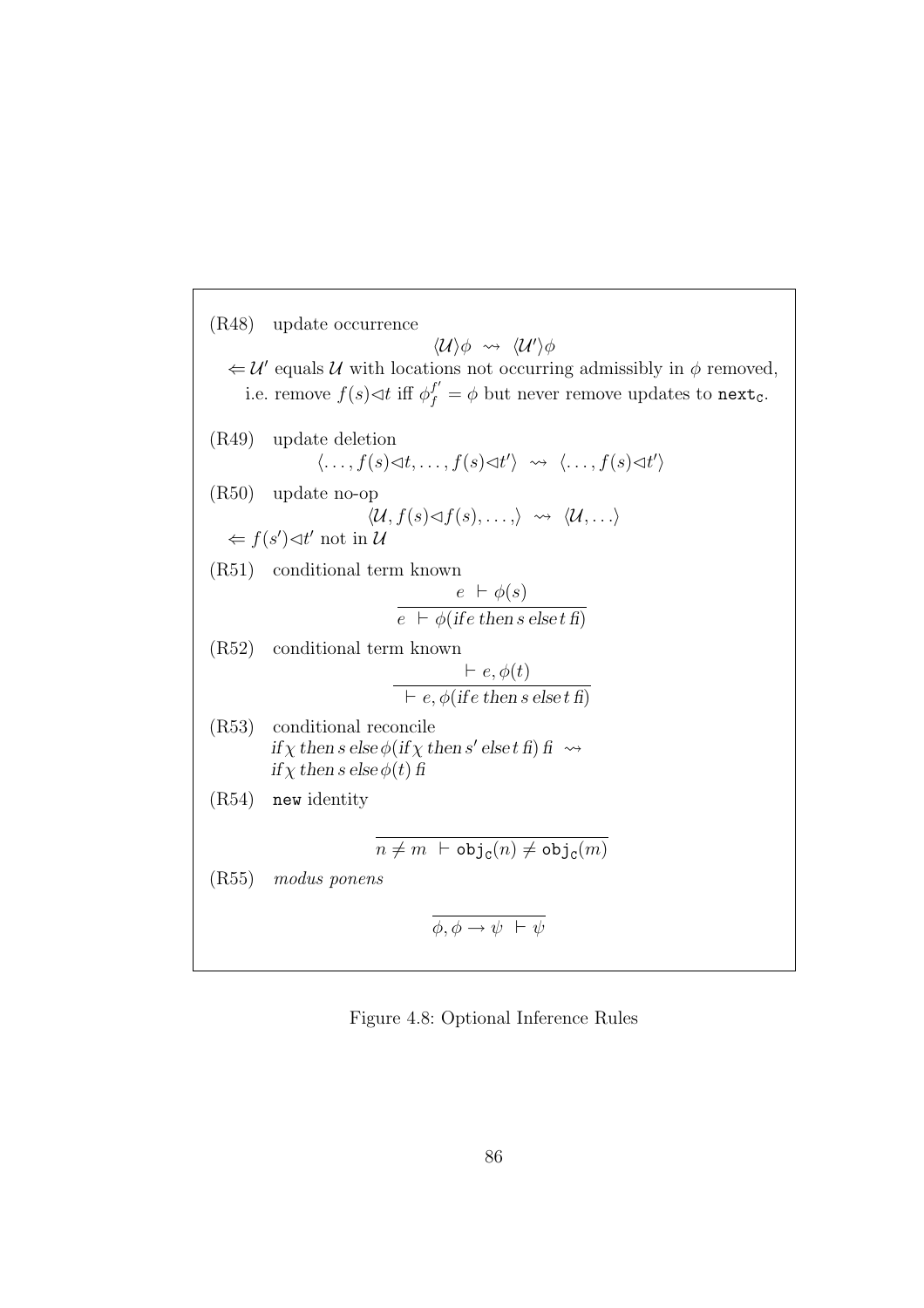Proposition 4.2.10 The following inference rule is a derived rule

(R54) new identity

$$
\overline{n\neq m\; \vdash \mathrm{obj}_{\mathsf{C}}(n) \neq \mathrm{obj}_{\mathsf{C}}(m)}
$$

Proof: The inference rules derives after inserting the axiom

$$
A \ := \ \forall i : \mathtt{nat} \ \forall j : \mathtt{nat} \ (\mathtt{obj}_c(i) \doteq \mathtt{obj}_c(j) \rightarrow i \doteq j)
$$

from R41 into the antecedent with the help of Prop. A.2.2. The proof can finally be concluded with R55.

| $obj_c(n) \doteq obj_c(m) \rightarrow n \doteq m$ , $obj_c(n) \doteq obj_c(m)$ $\vdash n \doteq m$ |  |
|----------------------------------------------------------------------------------------------------|--|
| A, $obj_c(n) = obj_c(m)$ $\vdash n = m$                                                            |  |
| A, $n \neq m$ $\vdash$ obj <sub>c</sub> $(n) \neq$ obj <sub>c</sub> $(m)$                          |  |
| $n \neq m$ $\vdash$ obj <sub>c</sub> $(n) \neq$ obj <sub>c</sub> $(m)$                             |  |

 $\blacksquare$ 

Proposition 4.2.11 The following inference rule is a derived rule

$$
\overline{\qquad \qquad \vdash \forall x \colon C \phi \leftrightarrow \forall n \colon \mathtt{nat} \ (x \doteq \mathtt{obj}_{\leq \mathtt{C}}(n) \rightarrow \phi)}
$$

Proof: The derivation of the equivalence will be split into two implications. The first implication is immediate and does not even need the axiom.

| $\forall x \colon C \phi, \phi_x^{\text{obj}} \leq c^{(N)}, x \doteq \text{obj}_{\leq c}(N) \vdash \phi_x^{\text{obj}} \leq c^{(N)}$ |
|--------------------------------------------------------------------------------------------------------------------------------------|
| $\overline{\forall x}$ : $C \phi, \phi_x^{\text{obj } \leq \text{c}^{(N)}}, x \doteq \text{obj }_{\lt c}(N) \vdash \phi$             |
| $\forall x \colon C \phi, x \doteq \text{obj}_{< c}(N) \vdash \phi$                                                                  |
| $\forall x \colon C \phi \vdash x \doteq \text{obj}_{< c}(N) \rightarrow \phi$                                                       |
| $\forall x \colon C \phi \vdash \forall n \colon \mathtt{nat}(x \doteq \mathtt{obj}_{< \mathtt{c}}(n) \rightarrow \phi)$             |
| $\vdash \forall x \colon C \phi \rightarrow \forall n \colon \mathtt{nat}(x \doteq \mathtt{obj}_{\leq C}(n) \rightarrow \phi)$       |

In this derivation the last two inferences of universal quantifier resolution and equality application are not literally possible. This is because we have omitted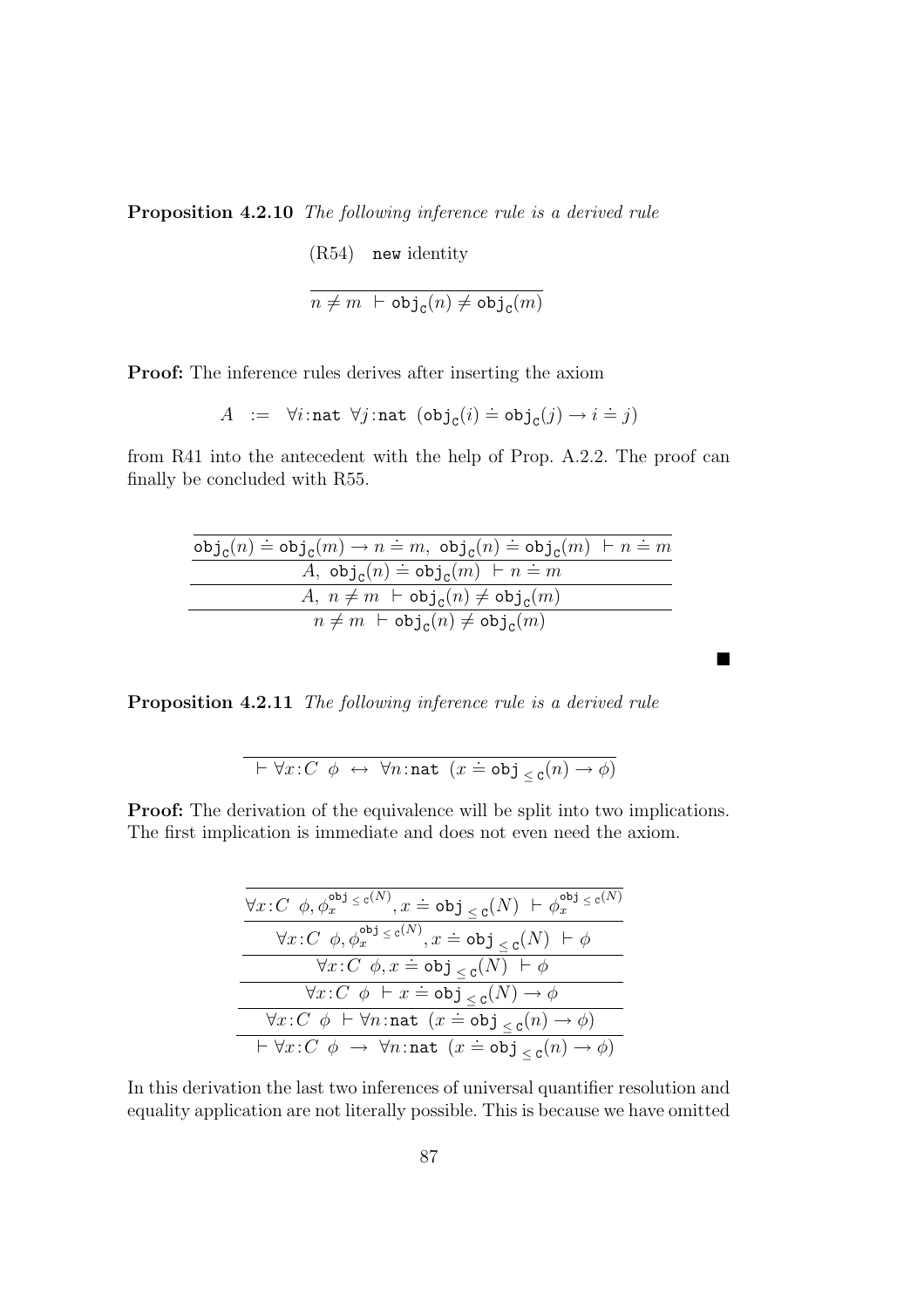the splitting according to the disjunctive definition of  $x \doteq \text{obj}_{\leq c}(N)$ . However, splitting only leads to a finite number of branches containing  $\mathsf{obj}_D(N)$ instead of  $\mathsf{obj}_{\leq \mathsf{c}}(N)$  and completing like the above derivation.

The derivation of the other implication starts with a R5 to introduce the axiom  $A := \forall o : C \exists n : \text{nat } o = \text{obj}_{\leq c}(n)$ , which results from R43, into the antecedent according to Prop. A.2.2.

| $x = \text{obj}_{\leq c}(N), x = \text{obj}_{\leq c}(N) \rightarrow \phi + \phi_x^{\text{obj}_{\leq c}(N)}$                                                                                       |
|---------------------------------------------------------------------------------------------------------------------------------------------------------------------------------------------------|
| $\exists n:\mathtt{nat}\ x \doteq \mathtt{obj}_{\leq \mathtt{C}}(n), x \doteq \mathtt{obj}_{\leq \mathtt{C}}(N) \rightarrow \phi + \phi_x^{\mathtt{obj}_{\leq \mathtt{C}}(N)}$                    |
| $A, X \doteq \texttt{obj}_{\leq \texttt{c}}(N), x \doteq \texttt{obj}_{\leq \texttt{c}}(N) \rightarrow \phi + \phi_x^{\texttt{obj}_{\leq \texttt{c}}(N)}$                                         |
| $A,X \doteq \texttt{obj}_{\leq \texttt{C}}(N), \forall n \colon \texttt{nat} \ (x \doteq \texttt{obj}_{\leq \texttt{C}}(n) \rightarrow \phi) \ \vdash \phi_x^{\texttt{obj}_{\leq \texttt{C}}(N)}$ |
| $A, X \doteq \text{obj}_{< c}(N), \forall n \text{:nat } (x \doteq \text{obj}_{< c}(n) \rightarrow \phi) \vdash \phi_x^X$                                                                         |
| A, $\exists n:$ nat $X = obj_{< c}(n)$ , $\forall n:$ nat $(x = obj_{< c}(n) \rightarrow \phi)$ $\vdash \phi_x^X$                                                                                 |
| A, $\forall n$ : nat $(x \doteq \texttt{obj}_{< c}(n) \rightarrow \phi) \vdash \phi_x^X$                                                                                                          |
| A, $\forall n$ : nat $(x \doteq \text{obj}_{\leq c}(n) \rightarrow \phi)$ $\vdash \forall x$ : $C \phi$                                                                                           |
| $A \vdash \forall n : \mathtt{nat} \ (x \doteq \mathtt{obj}_{\lt c}(n) \rightarrow \phi) \rightarrow \forall x : C \ \phi$                                                                        |
| $\vdash \forall n : \mathtt{nat} \ (x \doteq \mathtt{obj}_{< \mathtt{c}}(n) \rightarrow \phi) \rightarrow \forall x : C \ \phi$                                                                   |

For notational reasons, quantifier inference rules have been applied with weakening whenever one instance is sufficient during the proof. The proof finally closes by a combination of R16 and R55. Still, for the substitution  $[x \mapsto \texttt{obj}_{\leq \texttt{c}}(N)]$  to be well-defined, we need the same branching into cases where  $\textsf{obj}_D(N)$  occurs instead of  $\textsf{obj}_{\leq C}(N)$ . Again, this branching has been left out for ease of notation.

Example 4.2.6 For the new *generated* (R43) rule, there are several alternatives. For example, with the new generated (R43) inference rule, the following induction scheme for the generated terms derives from the integer induction scheme.

$$
\frac{\vdash x \doteq \texttt{obj}_{\leq \texttt{c}}(0) \rightarrow \phi \quad x \doteq \texttt{obj}_{\leq \texttt{c}}(n) \rightarrow \phi \quad \vdash x \doteq \texttt{obj}_{\leq \texttt{c}}(n+1) \rightarrow \phi}{\vdash \forall x \colon C \phi}
$$

 $\sim$ 

where  $n$  is a new rigid constant. Formal derivations of alternative inference rules for generated semantics in object creation look as follows, with an adequate generalisation to  $\text{obj}_{\leq c}(n)$  instead of  $\text{obj}_{c}(n)$  by branching.

$$
\frac{\forall n:\texttt{nat }\phi(\texttt{obj}_{\texttt{C}}(n)) \rightarrow \forall o:C \phi(o) \vdash}{\forall o:C \phi(o) \leftrightarrow \forall n:\texttt{nat }\phi(\texttt{obj}_{\texttt{C}}(n)) \vdash \qquad \vdash \forall o:C \phi(o) \leftrightarrow \forall n:\texttt{nat }\phi(\texttt{obj}_{\texttt{C}}(n))}
$$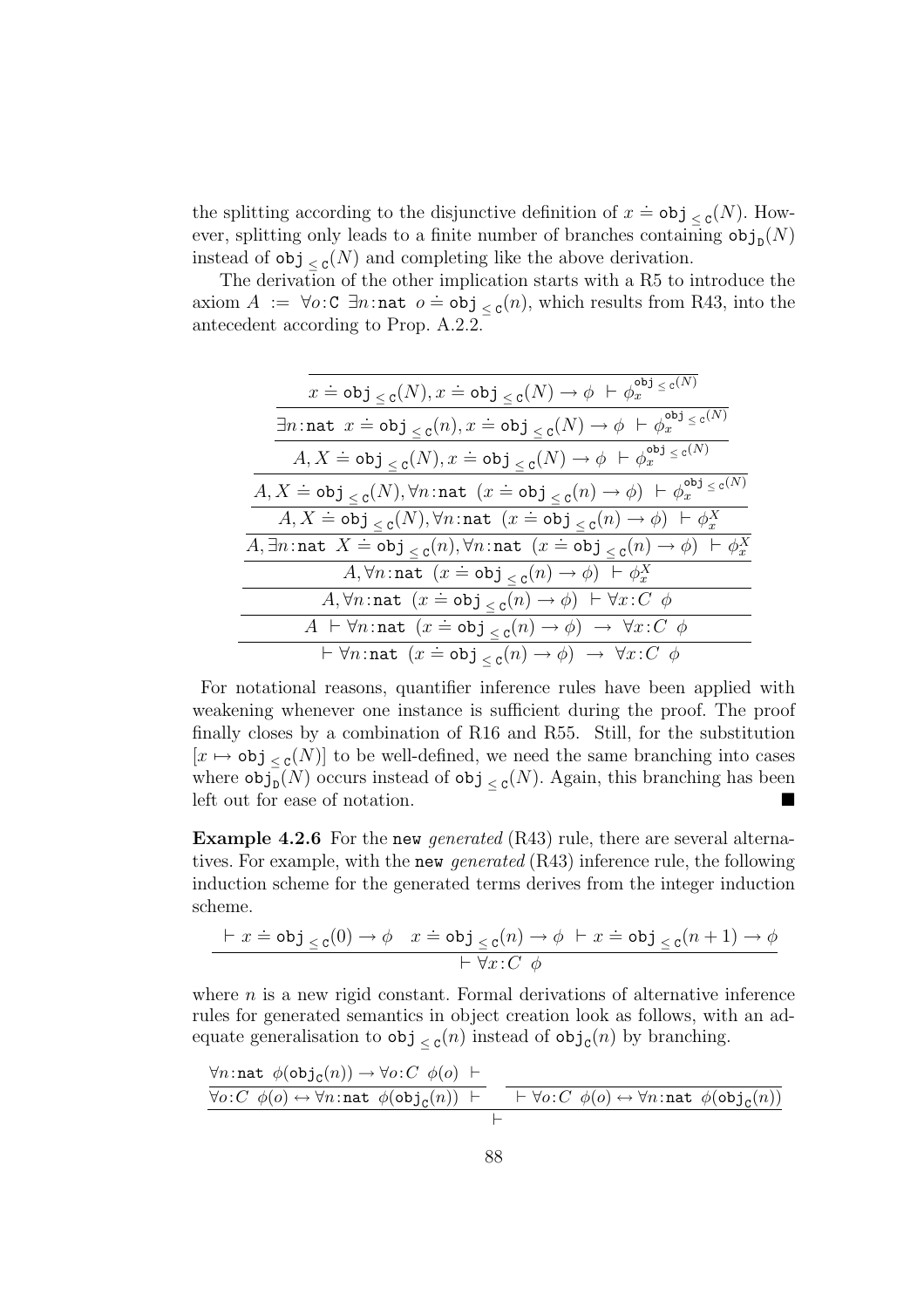### 4.3 Verification Examples

In this section a look is taken at some prototypical verification examples and the effect that ODL inference rules have on the proof. Each example highlights a particular aspect of object-oriented programs deserving special attention in ODL. In order to retain readable proofs the size of the example programs is kept as compact as possible. Larger examples would require a linear notation that is less fragile for longer proofs and higher levels of branching, but also less intuitive.

To overcome space limitations in the formal notation the next remark introduces a compact notation, which permits to abbreviate program statements occurring within modalities of the examples.

Remark 4.3.1 (Label Abbreviation Context) In verification examples, program statements will be abbreviated by some unique prefix, i.e. in a program where only one statement begins with  $\lceil b \lceil d \rceil$  only write  $\lceil b \lceil d \rceil$  instead of the statement  $b \triangleleft new C()$ . Further the ellipsis  $\ulcorner \ldots \urcorner$  abbreviates the right context of all successor statements.

For example, the subprogram  $c \triangleleft new \mathcal{C}$ ;  $c.x \triangleleft b.x + 2$  of the program in Ex. 4.3.4 is abbreviated as  $\lceil c \lceil c \rceil$  where the label  $\lceil c \lceil c \rceil$  uniquely identifies the starting statement of the program fragment.

Example 4.3.1 Continuing Ex. 2.4.1, consider the following simple ODL program  $\alpha$ .

$$
\texttt{if}(2 \mid c) \{c \lhd c + 2\} \texttt{else} \{c \lhd c + 1\}
$$

It is to be investigated why the following formula is a correct specification of  $\alpha$ .

$$
c_0 \doteq c \rightarrow \langle \alpha \rangle c \doteq 2 \cdot (c_0 \div 2) + 2
$$

When abbreviating  $c = 2 \cdot (c_0 \div 2) + 2$  by  $\phi$  and  $\neg(x \mid y)$  by  $x \nmid y$ , the correctness proof looks as follows.

| $2 c_0 + c_0 + 2 \doteq 2 \cdot (c_0 \div 2) + 2$                                                 | $2 \nmid c_0$ + $c_0$ + 1 = 2 · $(c_0 \div 2)$ + 2      |
|---------------------------------------------------------------------------------------------------|---------------------------------------------------------|
| $2   c, c_0 \doteq c + c + 2 \doteq 2 \cdot (c_0 \div 2) + 2$                                     | $2 \nmid c, c_0 = c + c + 1 = 2 \cdot (c_0 \div 2) + 2$ |
| $2   c, c_0 \doteq c   c \langle c \triangleleft c + 2 \rangle \phi$                              | $2 \nmid c, c_0 \doteq c \mid c \lhd c + 1 \rhd \phi$   |
| $c_0 \doteq c$ $\vdash \langle \text{if}(2   c) \ldots \rangle c \doteq 2 \cdot (c_0 \div 2) + 2$ |                                                         |

After application of R16, the equation has been hidden by R6 to improve readability. Finally the proof closes by elementary arithmetic. The second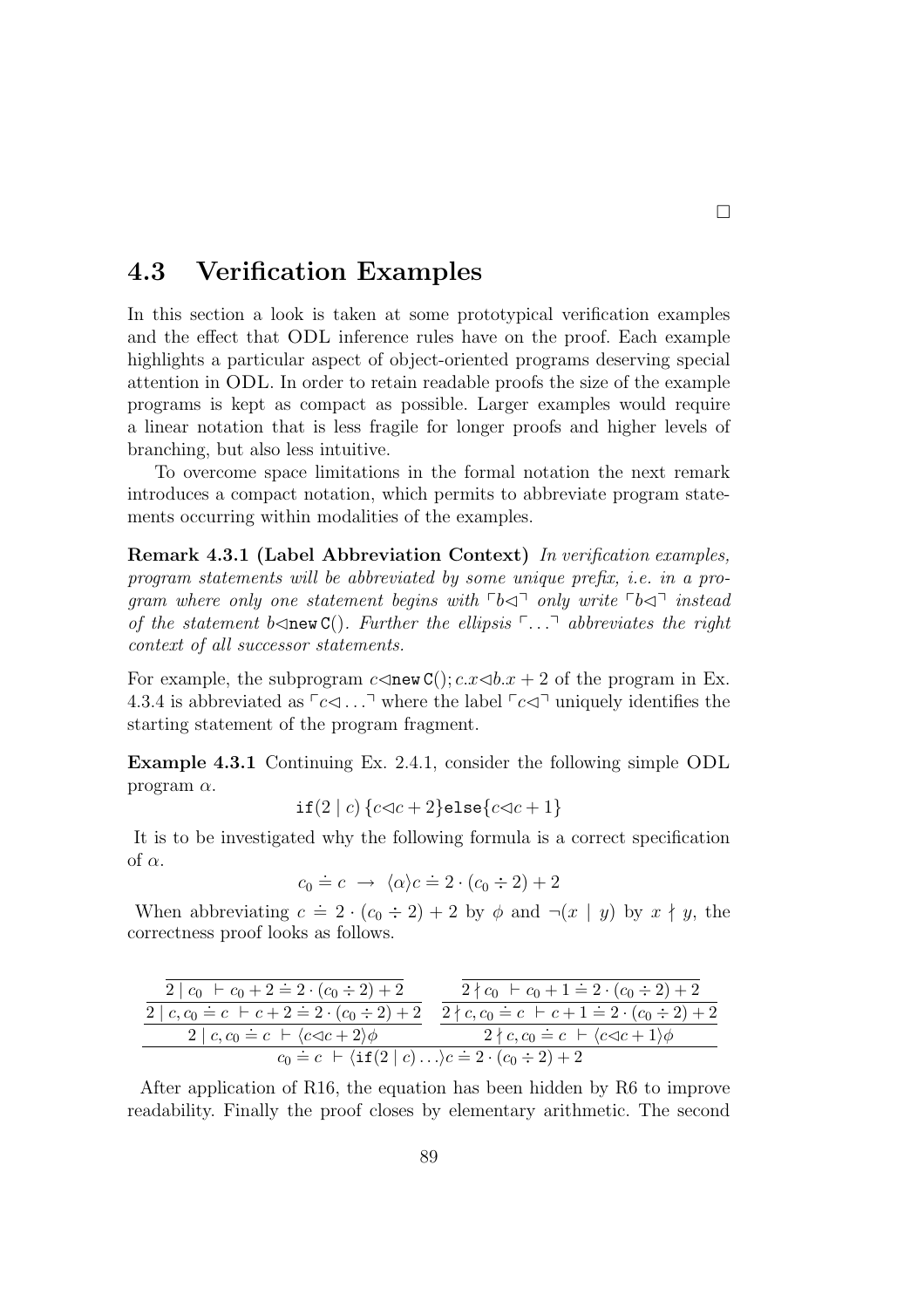inference involves auxiliary rewrite computations for update application. Abbreviating  $\langle c \lhd c + 1 \rangle$  by  $\langle U \rangle$ , one of those update computations looks – in full circumstantiality – as follows.

$$
\langle \mathcal{U} \rangle (c \doteq 2 \cdot (c_0 \div 2) + 2)
$$
  
\n
$$
\leadsto (\langle \mathcal{U} \rangle c) \doteq (\langle \mathcal{U} \rangle (2 \cdot (c_0 \div 2) + 2))
$$
  
\n
$$
\leadsto c + 1 \doteq \langle \mathcal{U} \rangle (2 \cdot (c_0 \div 2)) + \langle \mathcal{U} \rangle 2
$$
  
\n
$$
\leadsto c + 1 \doteq \langle \mathcal{U} \rangle 2 \cdot \langle \mathcal{U} \rangle (c_0 \div 2) + 2
$$
  
\n
$$
\leadsto c + 1 \doteq 2 \cdot (\langle \mathcal{U} \rangle c_0 \div \langle \mathcal{U} \rangle 2) + 2
$$
  
\n
$$
\leadsto c + 1 \doteq 2 \cdot (c_0 \div 2) + 2
$$

Example 4.3.2 (Update Sequence) To examine the effect of updates sequences, consider the following conjecture about a program involving a sequence of updates.

 $\Box$ 

$$
b \neq c \rightarrow
$$
  
\n
$$
\langle b.x \triangleleft b.x + 1;
$$
  
\n
$$
b.x \triangleleft b.x + 3;
$$
  
\n
$$
c.x \triangleleft b.x + 2;
$$
  
\n
$$
c.x \triangleleft b.x + 5 \rangle c.x \doteq b.x + 5
$$

In order to isolate other effects like object creation from the update sequence aspect, this conjecture is subject to a premise that the references involved denote distinct objects. When abbreviating  $c.x = b.x + 5$  by  $\phi$  the proof of the above conjecture looks as follows.

| $b \cdot x + 9 \doteq b \cdot x + 4 + 5$                                                                                                    |
|---------------------------------------------------------------------------------------------------------------------------------------------|
| $\vdash \langle b.x \triangleleft b.x + 4, c.x \triangleleft b.x + 9 \rangle \phi$                                                          |
| $\vdash \langle b.x \triangleleft b.x + 4, c.x \triangleleft b.x + 2 \rangle \langle c.x \triangleleft b.x + 5 \ldots \rangle \phi \rangle$ |
| $\vdash \langle b.x \triangleleft b.x + 4 \rangle \langle c.x \triangleleft b.x + 2 \ldots \rangle \phi$                                    |
| $\vdash \langle b.x \triangleleft b.x + 1 \rangle \langle b.x \triangleleft b.x + 3 \ldots \rangle \phi$                                    |
| $\vdash \langle b.x \triangleleft b.x + 1 \ldots \rangle c.x = b.x + 5$                                                                     |

This proof has been concluded with an update application rewrite using the assumed premise that  $b \neq c$ , which is important for the proof to succeed.

$$
\langle \mathcal{U} \rangle \quad := \quad \langle b.x \triangleleft b.x + 4, c.x \triangleleft b.x + 9 \rangle
$$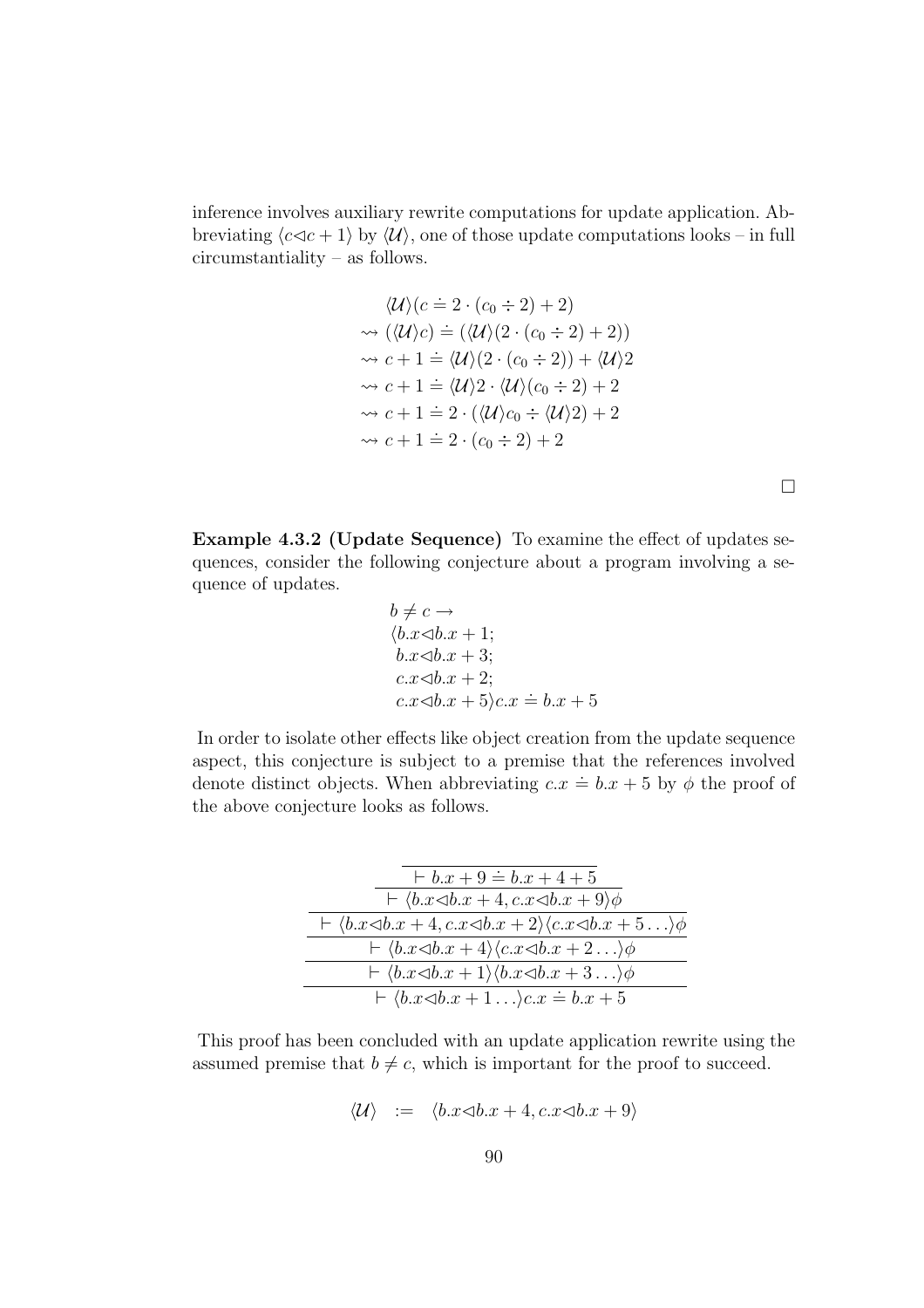$$
\langle U \rangle (b.x)
$$
  
\n
$$
\sim \text{ if } c \doteq \langle U \rangle b \text{ then } b.x + 9 \text{ else } b.x + 4 \text{ if}
$$
  
\n
$$
\sim \text{ if } false \text{ then } b.x + 9 \text{ else } b.x + 4 \text{ if}
$$
  
\n
$$
\sim b.x + 4
$$

Table 4.1: Measurements for the Update Sequence Ex. 4.3.2, cf. Chapt. C Calculus Inferences Branches Duration

| ----------- | ---------- | .        |
|-------------|------------|----------|
| 20          |            | 0.1s     |
| 24          |            | $\Omega$ |
| 82          |            | 0.3s     |
| 86          |            | 0.3s     |
|             |            |          |

The measurements in Tab. 4.1 demonstrate that  $-$  as expected  $-$  the ODL treatment of updates produces less overhead than JAVACARDDL, in this case by a factor of 4. The zero seconds for  $iODL + \text{mo}^{10}$  is presumably an artefact of the imprecise time measuring technique. By the nature of iODL and the automatic iODL theorem prover, the iODL measurements usually report more inferences than the ODL proof. This is also due to the fact that the automatic theorem prover does not attempt to find the shortest possible proof but is content to produce some proof as quick as possible.  $\Box$ 

Example 4.3.3 (XviD Motion Compensation Sequence) In order to investigate the scalability of the update approach, consider the conjecture below about an excerpt of the XviD (XviD, 2004) motion compensation module. This excerpt,  $\alpha$ , has been regarded as a representative XviD function for the purposes of generating IA32/SSE2 executions in (Hack et al., 2004). It demonstrates the effects of a long sequence of updates to the prover performance.

```
\textit{sse} = 0;sse = sse + (b(0) - c(0)) \cdot (b(0) - c(0));sse = sse + (b(1) - c(1)) \cdot (b(1) - c(1));sse = sse + (b(2) - c(2)) \cdot (b(2) - c(2));sse = sse + (b(3) - c(3)) \cdot (b(3) - c(3));sse = sse + (b(4) - c(4)) \cdot (b(4) - c(4));sse = sse + (b(5) - c(5)) \cdot (b(5) - c(5));sse = sse + (b(6) - c(6)) \cdot (b(6) - c(6));sse = sse + (b(7) - c(7)) \cdot (b(7) - c(7))
```
 $10C$ f. Chapt. C for a description of the merge optimisation variant "mo".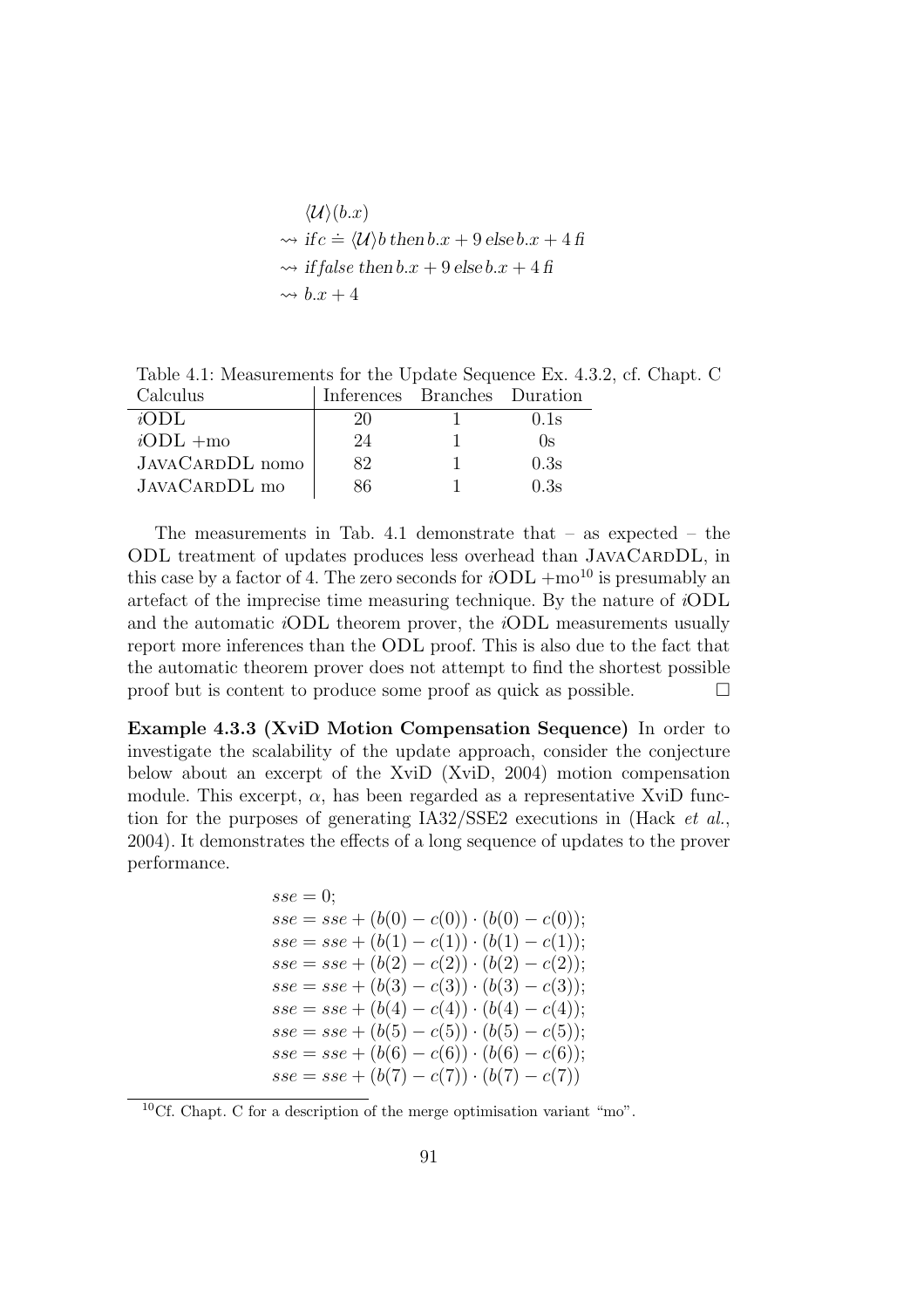$$
b.length > 7 \land c.length > 7 \rightarrow \langle \alpha \rangle sse \doteq \sum_{i=0}^{7} (b(i) - c(i)) \cdot (b(i) - c(i))
$$

Table 4.2: Measurements for excerpt of XviD Motion Compensation Sequence Ex. 4.3.3, cf. Chapt. C. The column vc specifies whether explicit field access validation checks have been added.

| <b>VC</b>  | Calculus           | Inferences Branches Duration |    |       |
|------------|--------------------|------------------------------|----|-------|
| no         | iODL               | 80                           |    | 1s    |
| no         | $iODL + \text{mo}$ | 80                           |    | 1.1s  |
| no         | JAVACARDDL nomo    | 1976                         | 33 | 46s   |
| no         | JAVACARDDL mo      | 1987                         | 33 | 46.6s |
| <b>ves</b> | iODL               | 105                          | 3  | 1.2s  |
| <b>ves</b> | JAVACARDDL nomo    | 2046                         | 35 | 46.6s |

The measurements in Tab. 4.2 reveal a factor of 46 in speed and as much as 33 in branching for the simplified iODL calculus in comparison to Java-CARDDL. To some extent, this tremendous performance improvement can, of course, be explained by the finer JAVACARDDL treatment of array access. When considering the variant  $if(b.length > 7 \land c.length > 7)$  { $\alpha$ } with field access validation checks, the proportion hardly changes, though, which demonstrates a serious potential for optimisations by combining repeated field access validation checks. From this example, opting for a separate and more global treatment of field access validation using standard static analysis technology from compiler construction whenever possible seems favourable. Incorporating compiler construction technology into the proving process is straightforward for the modular iODL approach but could turn out to be comparably cumbersome for  $JAVA$ CARDDL.

Example 4.3.4 (Object Creation) For a program involving object creation, consider the following conjecture.

$$
\langle b \triangleleft \text{new } C();
$$
  
\n
$$
b.x \triangleleft b.x + 1;
$$
  
\n
$$
c \triangleleft \text{new } C();
$$
  
\n
$$
c.x \triangleleft b.x + 2 \rangle c.x \doteq b.x + 2
$$

During the proof it is essential to infer that  $b$  and  $c$  are distinct non-aliased objects by nature of their different sources of creation. This is important for the attribute modification update  $c.x \triangleleft b.x+2$  in order to discover that it has no effect on b.x, since otherwise the conjecture  $c.x = b.x + 2$  would be false.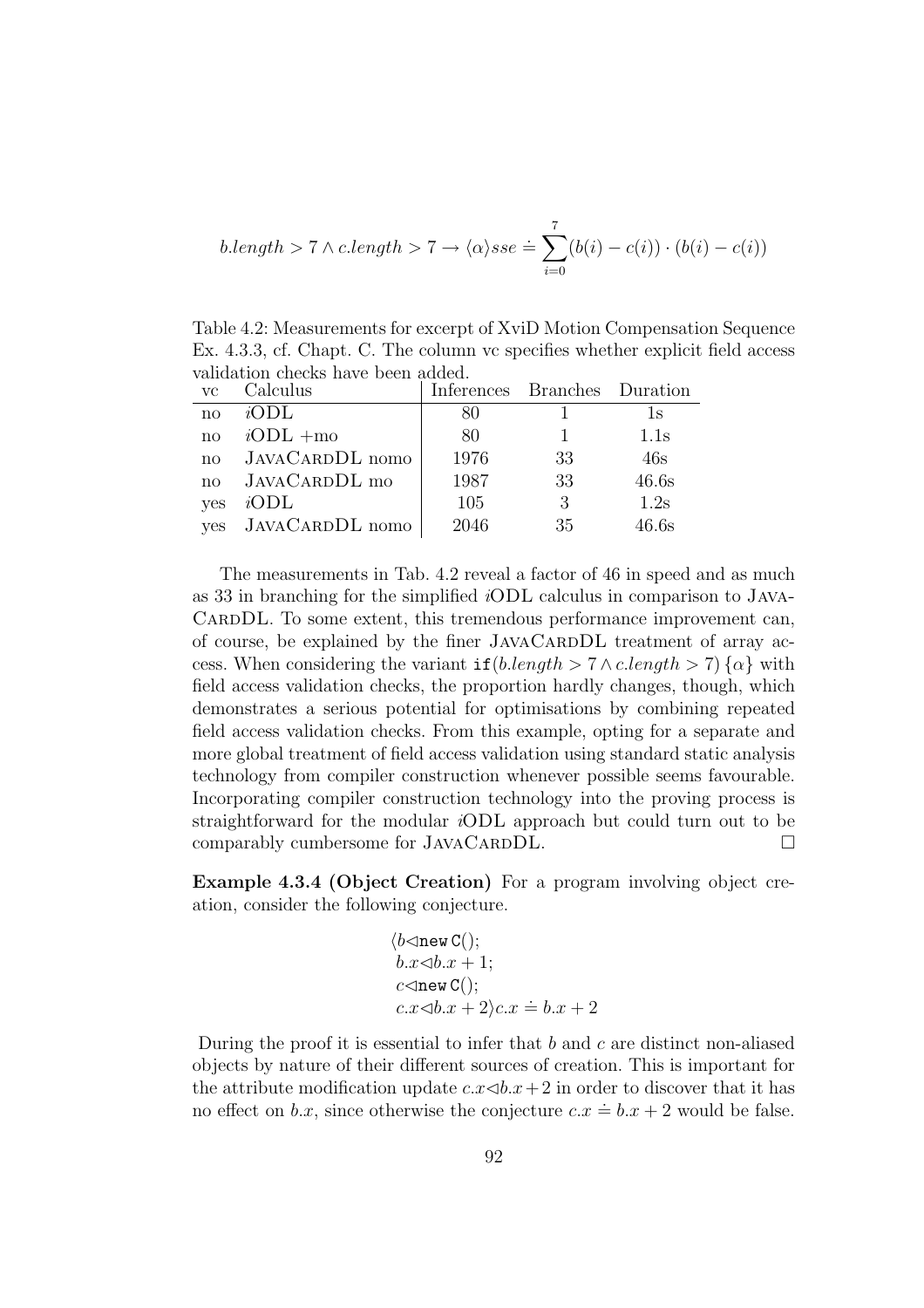For the formal proof, let  $\phi$  abbreviate  $c.x \doteq b.x + 2$ . Let n abbreviate  $\texttt{next}_{\texttt{C}}$  and  $o(z)$  abbreviate  $\texttt{obj}_{\texttt{C}}(z)$ .

| $\vdash$ $o(n).x + 3 = o(n).x + 1 + 2$                                                                                                                                  |
|-------------------------------------------------------------------------------------------------------------------------------------------------------------------------|
| $\vdash \langle b \triangleleft o(n), c \triangleleft o(n+1), o(n).x \triangleleft o(n).x+1, o(n+1).x \triangleleft o(n).x+1+2 \rangle \phi$                            |
| $\vdash \langle n \triangleleft n+2, b \triangleleft o(n), c \triangleleft o(n+1), o(n).x \triangleleft o(n).x+1 \rangle \langle c.x \triangleleft \ldots \rangle \phi$ |
| $\vdash \langle n \triangleleft n+1, b \triangleleft o(n), o(n).x \triangleleft o(n).x+1 \rangle \langle c \triangleleft \ldots \rangle \phi$                           |
| $\vdash \langle n \triangleleft n+1, b \triangleleft o(n) \rangle \langle b.x \triangleleft \ldots \rangle \phi$                                                        |
| $\vdash \langle b \triangleleft \ldots \rangle c.x \doteq b.x + 2$                                                                                                      |

The last inference involves two auxiliary rewrite computations for update application. Abbreviate with  $\langle \mathcal{U} \rangle$  the following update.

$$
\langle b \triangleleft o(n), c \triangleleft o(n+1), o(n).x \triangleleft o(n).x+1, o(n+1).x \triangleleft o(n).x+3 \rangle
$$

What is important to determine here is that the update to  $o(n+1)x$  cannot have an effect on the value of b.x because b and  $o(n+1)$  are no aliases. R41 establishes this information about aliasing because of  $o(n + 1) \neq o(n)$  and conclude that

$$
\langle \mathcal{U} \rangle (b.x)
$$
  
\n
$$
\sim if o(n + 1) = \langle \mathcal{U} \rangle b
$$
 then  
\n
$$
o(n).x + 3
$$
  
\nelse  
\n
$$
if o(n) \doteq \langle \mathcal{U} \rangle b
$$
 then  $o(n).x + 1$  else  $b.x$  if  
\n
$$
\sim if o(n + 1) \doteq o(n)
$$
 then  
\n
$$
o(n).x + 3
$$
  
\nelse  
\n
$$
if o(n) \doteq o(n)
$$
 then  $o(n).x + 1$  else  $b.x$  if  
\n
$$
\therefore
$$
 if false then  $o(n).x + 3$  else  $o(n).x + 1$  if  
\n
$$
\sim o(n).x + 1
$$

A similar update application shows

$$
\langle U \rangle (c.x)
$$
  
\n
$$
\sim if o(n + 1) \doteq \langle U \rangle c \text{ then } o(n).x + 3 \text{ else } \dots \text{ fi}
$$
  
\n
$$
\sim if o(n + 1) \doteq o(n + 1) \text{ then } o(n).x + 3 \text{ else } \dots \text{ fi}
$$
  
\n
$$
\sim if true \text{ then } o(n).x + 3 \text{ else } \dots \text{ fi}
$$
  
\n
$$
\sim o(n).x + 3
$$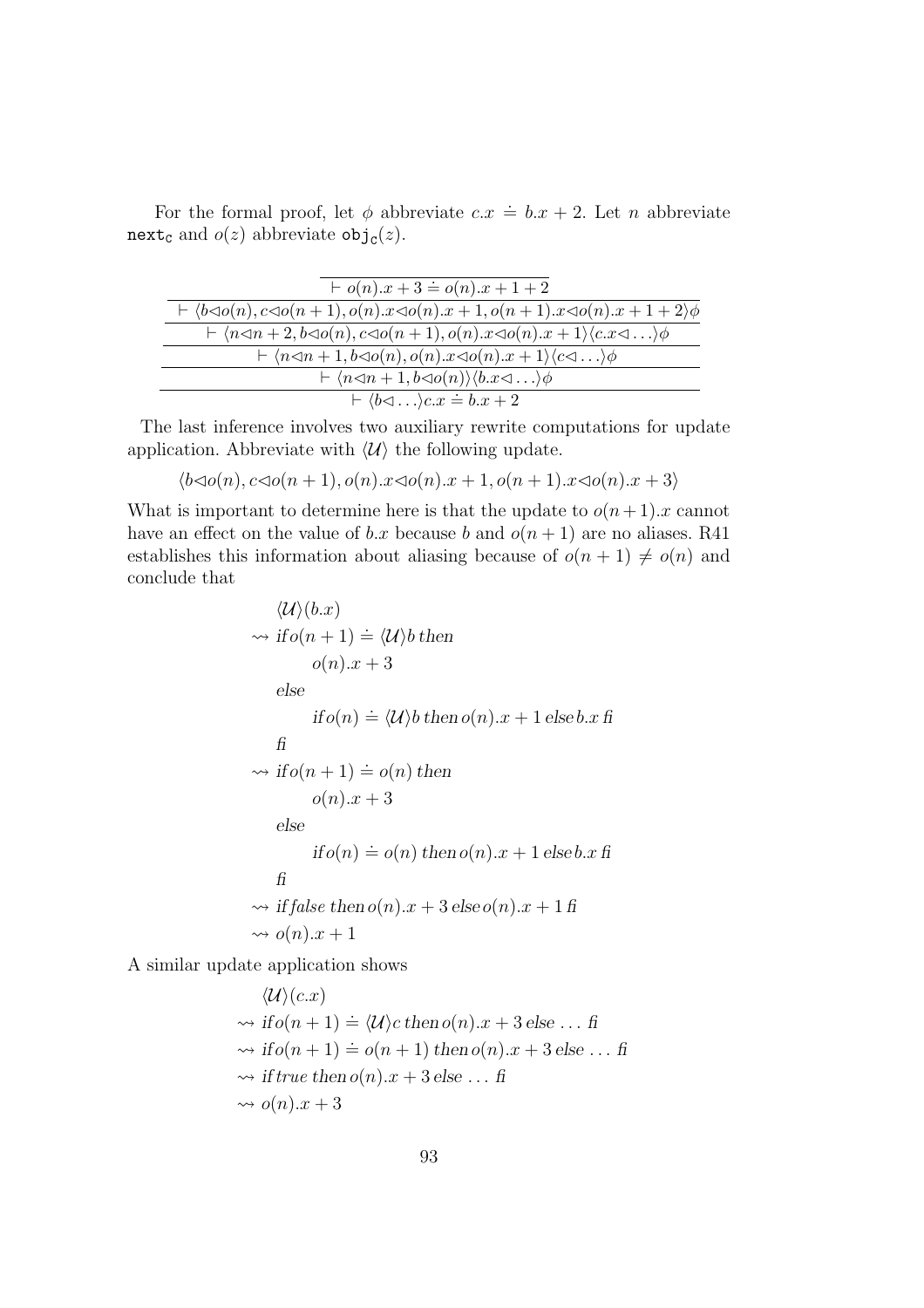Table 4.3: Measurements for the Object Creation Ex. 4.3.4, cf. Chapt. C

| Calculus           | Inferences Branches Duration |         |      |
|--------------------|------------------------------|---------|------|
| iODL               | 27                           |         | 0.1s |
| $iODL + \text{mo}$ | 33                           | $\cdot$ | 0.1s |
| JAVACARDDL nomo    | 1359                         | 44      | 4.9s |
| JAVACARDDL mo      | 1515                         | 63      | 5.4s |

As the measurements in Tab. 4.3 demonstrate impressively, the treatment of object creation by object enumerators is by far superior to the Java-CARDDL approach. Factors of about 50 in both number of inferences and runtime clearly illustrate this fact. And factors of 20 to 30 in branching promise an even higher degree in scalability. Imagine the effect of an exceedingly complex program starting with  $\alpha$ . If by the JAVACARDDL treatment, after a partial proof of the above program  $\alpha$  20 branches remain with the complex program, then the prover is bound to lose much time analysing the program on several branches. By the ODL object enumerator approach, though, at most two branches of the proof require a further analysis of the complex program.

#### Example 4.3.5 (Transitive Object Creation)

$$
\langle b \triangleleft \text{new } C();
$$
  
\n
$$
b.x \triangleleft b.x + 1;
$$
  
\n
$$
c \triangleleft \text{new } C();
$$
  
\n
$$
c.x \triangleleft b.x + 2;
$$
  
\n
$$
d \triangleleft \text{new } C();
$$
  
\n
$$
d.x \triangleleft c.x + 3 \rangle d.x = b.x + 5
$$

|          | Table 4.4: Measurements for the Transitive Object Creation Ex. 4.3.5, cf. |  |  |  |  |
|----------|---------------------------------------------------------------------------|--|--|--|--|
| Chapt. C |                                                                           |  |  |  |  |

| Calculus                                        | Inferences | <b>Branches</b> | Duration |
|-------------------------------------------------|------------|-----------------|----------|
| $i$ ODL                                         |            |                 | 0.1s     |
| JAVACARDDL nomo   > 4301 > 151 (3 open) > 17.8s |            |                 |          |

In comparison to Ex. 4.3.4, when scaling the number of object creations involved from two to three, the advantage of the ODL object enumerator representation over list-based representation of object creation is even more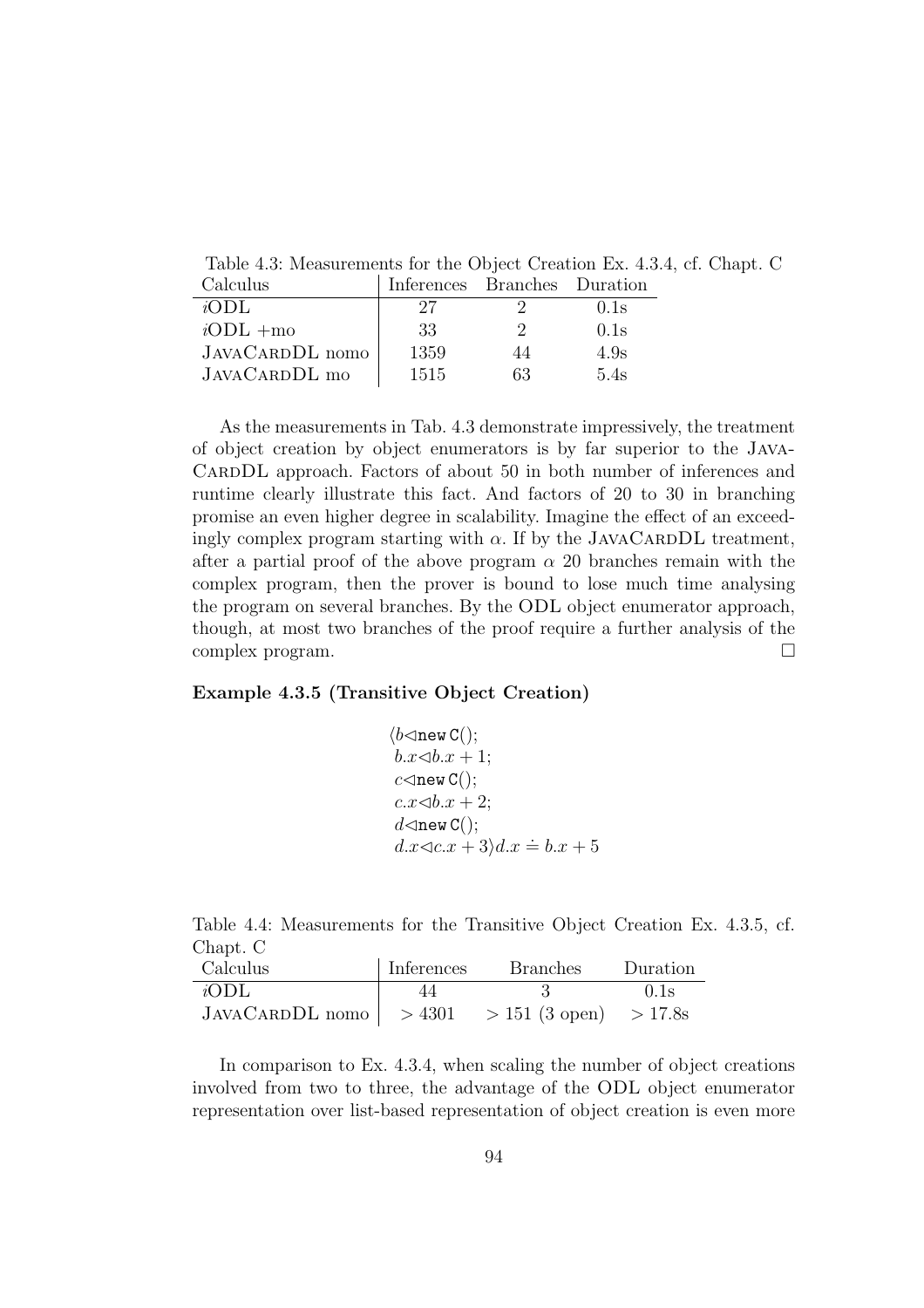drastic, as Tab. 4.4 shows. The inability of KeY for finally proving the example is due to a known problem with nonadjacent object creation, though. Yet, there also is a fundamental limitation with the list-based representation. Comparing two objects for inequality involves traversing the list of created objects and proving that they occur at different positions. In KeY for Java-CARDDL, this essentially amounts to traversing the creation list from one object and proving that the one created later will be found after some finite number of list traversions, which is an inherently dynamic property. Even intuitively, stating about 13 and 29 that they are different numbers, because of which bijections map them to distinct objects, is simpler than expressing a circumstance like

If, after traversing the object generation chain 13 times to reach object A, the next attribute of the creation list is followed another 16 times, object B will be found, from which their inequality can be deduced – by the noncircular nature of the object list and the unicity of its content.

The common concept underlying both the arithmetic ODL approach to object creation and a list-based representation consists of a device for generating new objects from the preexisting ones. In the case of object enumerators those new objects will be generated – indirectly – from the constant 0 and the successor function on natural numbers, while list-based representations utilise the head of the chain of generatable objects and the list link for the same purpose. Even though at this level, there is no difference in essence, there is one of representation. Contrary to lists, natural numbers permit a more elaborate representation than just successor cascades, and the standard prover capabilities are usually far more mature for arithmetics. Moreover, natural numbers possess the most basic generators of infinite sets.  $\Box$ 

Example 4.3.6 (XviD Motion Compensation Function) So to say, as a "wild type" or real-world example, consider a conjecture about a complete function from the XviD (XviD, 2004) motion compensation module. The ODL program  $\alpha$  further below is a rough translation of the sse8.16bit. function in the motion/sad.c source code file and surrounds the program from Ex. 4.3.3 by a loop with stride, i.e. non-adjacent traversal through memory, which has dramatic effects on the performance of caching and pipelines. Depending on very strict hardware parameters, a stride can improve or degrade overall performance.

$$
b.length > 63 \land c.length > 63 \rightarrow \langle \alpha \rangle sse \doteq \sum_{i=0}^{63} (b(i) - c(i)) \cdot (b(i) - c(i))
$$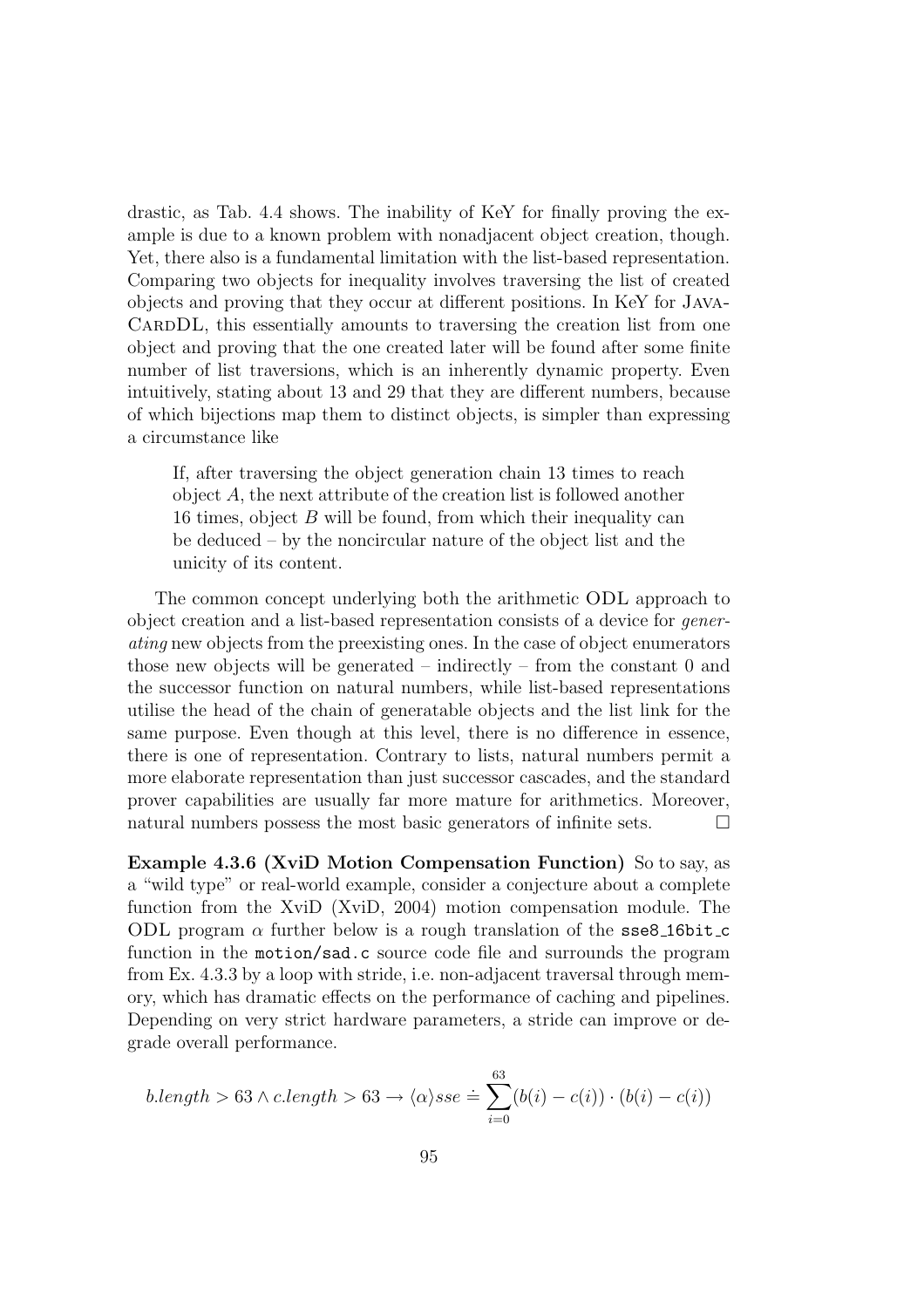```
\,sse = 0;
int n = 8;
int \textit{stride} = 8;
int i = 0;
k = 0;
while(k < n) {
     sse = sse + (b[i+0] - c[i+0]) \cdot (b[i+0] - c[i+0]);sse = sse + (b[i + 1] - c[i + 1]) \cdot (b[i + 1] - c[i + 1]);sse = sse + (b[i + 2] - c[i + 2]) \cdot (b[i + 2] - c[i + 2]);sse = sse + (b[i + 3] - c[i + 3]) \cdot (b[i + 3] - c[i + 3]);sse = sse + (b[i + 4] - c[i + 4]) \cdot (b[i + 4] - c[i + 4]);sse = sse + (b[i + 5] - c[i + 5]) \cdot (b[i + 5] - c[i + 5]);sse = sse + (b[i + 6] - c[i + 6]) \cdot (b[i + 6] - c[i + 6]);sse = sse + (b[i + 7] - c[i + 7]) \cdot (b[i + 7] - c[i + 7]);i = i + stride;k = k + 1}
```
To improve readability of the expanded version of the abbreviation of the sum, a modality has been used. Furthermore, this supports a generalisation to arbitrary lengths by induction, which is not difficult. Finally, a modality with the following program essentially compares the results of a program with stride to one without stride. Regardless of the performance gains, if the introduction of a stride altered the result of the computation, its use would be disastrous.

$$
sum = 0;
$$
  
\n
$$
k = 0;
$$
  
\n
$$
while (k < 64) {\{ \atop sum = sum + (b[k] - c[k]) \cdot (b[k] - c[k]) \atop k = k + 1 \}}
$$

With the above auxiliary specification program  $\gamma$ , the mechanical proof uses a slightly different specification:

$$
b.length > 63 \land c.length > 63 \land \langle \gamma \rangle v = sum \rightarrow \langle \alpha \rangle sse = sum
$$

Tab. 4.5 contains performance measurements for different values of  $n$  and corresponding adaptations of the other values. A comparison of the performance displays factors of about 35 in speed and 20 in number of inferences, independent of *n*.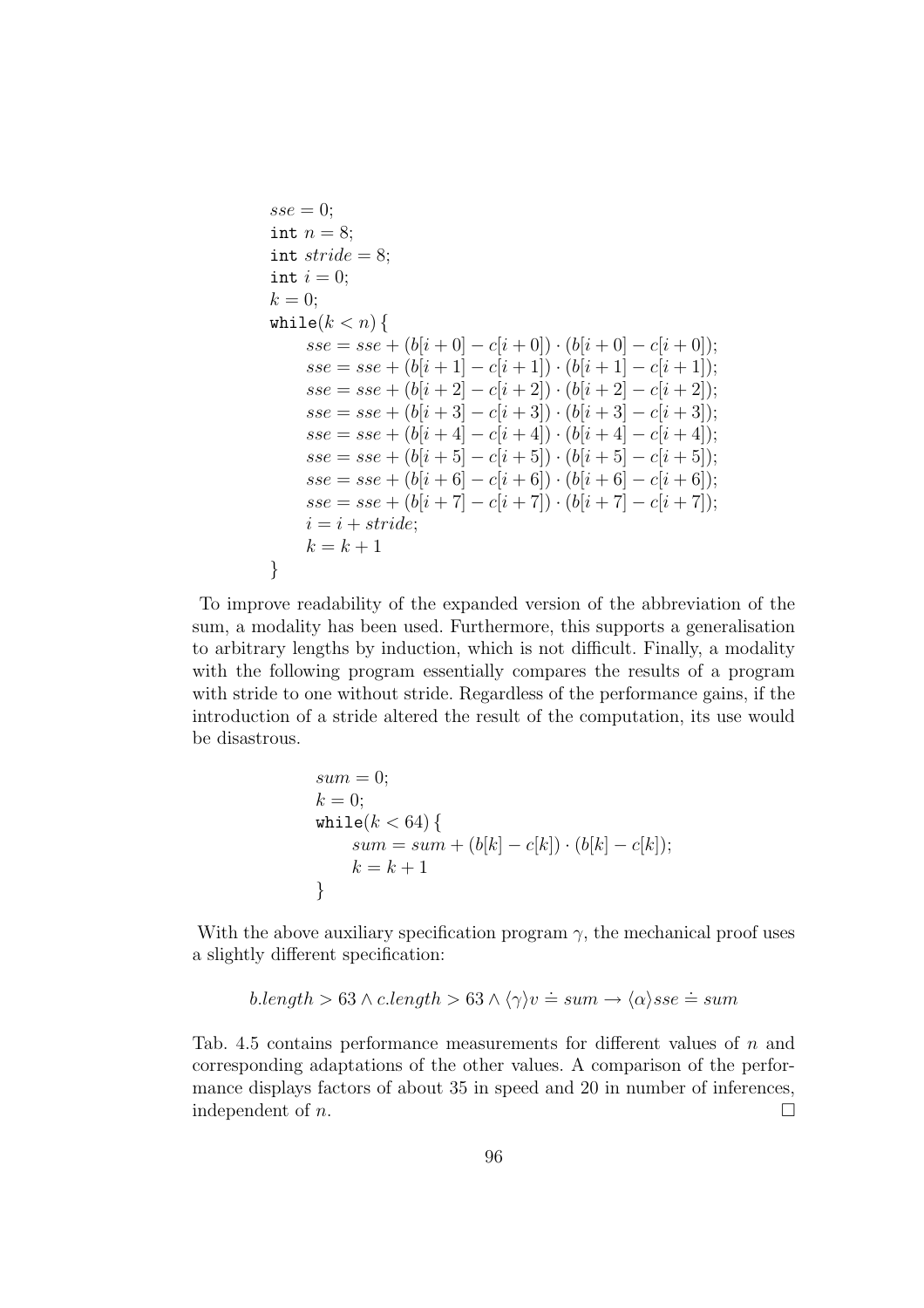Table 4.5: Measurements for a function in XviD Motion Compensation Ex. 4.3.6, cf. Chapt. C

|                             | Calculus          | Inferences Branches Duration |                |         |
|-----------------------------|-------------------|------------------------------|----------------|---------|
| $\mathcal{D}_{\mathcal{L}}$ | $i$ ODL           | 719                          | 21             | 15s     |
|                             | 2 JAVACARDDL nomo | 14867                        | 282            | 543.2s  |
|                             | iODL              | 1188                         | 30             | 40.2s   |
| 3                           | JAVACARDDL nomo   | 22600                        | 425            | 1373.2s |
|                             | iODL              | 4689                         | 75             | 1569.7s |
|                             | JAVACARDDL nomo   |                              | stack overflow |         |

Example 4.3.7 (Parametric Loop) Consider the following program,  $\alpha$ , with a very simple loop of an effect depending on the particular value of the natural number variable n.

$$
s \triangleleft 0;
$$
  
\n
$$
i \triangleleft 0;
$$
  
\n
$$
while (i < n) \{ \text{ } s \triangleleft s + i; \text{ } i \triangleleft i + 1 \text{ } \}
$$
  
\n
$$
i \triangleleft i + 1 \text{ }
$$

The following formula is a correct specification of  $\alpha$ .

$$
[\alpha]s \doteq n \cdot (n-1) \div 2
$$

When abbreviating  $s = n \cdot (n-1) \div 2$  by  $\phi$ , the conjecture can be proven as follows, with  $i \leq n \wedge s = i \cdot (i-1) \div 2$  as invariant p for proving the behaviour of the loop.

| $\vdash 0 \leq 0 \land 0 = 0 \div 2$ |                                                                                                                                                      |  |
|--------------------------------------|------------------------------------------------------------------------------------------------------------------------------------------------------|--|
|                                      | $\vdash \langle s \triangleleft 0, i \triangleleft 0 \rangle p$ $p, i < n \vdash [s \triangleleft s + i \ldots] p \quad p, \neg (i < n) \vdash \phi$ |  |
|                                      | $\vdash \langle s \triangleleft 0, i \triangleleft 0 \rangle$ [while $(i < n)$ { } ] $\phi$                                                          |  |
|                                      | $\vdash \langle s \triangleleft 0 \rangle[i \triangleleft \dots] \phi$                                                                               |  |
|                                      | $\vdash [s \triangleleft \dots] \phi$                                                                                                                |  |

The right branch can be concluded by R16 after a cut (R5) of the equation  $i = n$ , as deduced from the formulas  $i \leq n$  and  $\neg (i < n)$ . The remaining middle branch can be closed by the following reasoning with the help of R27,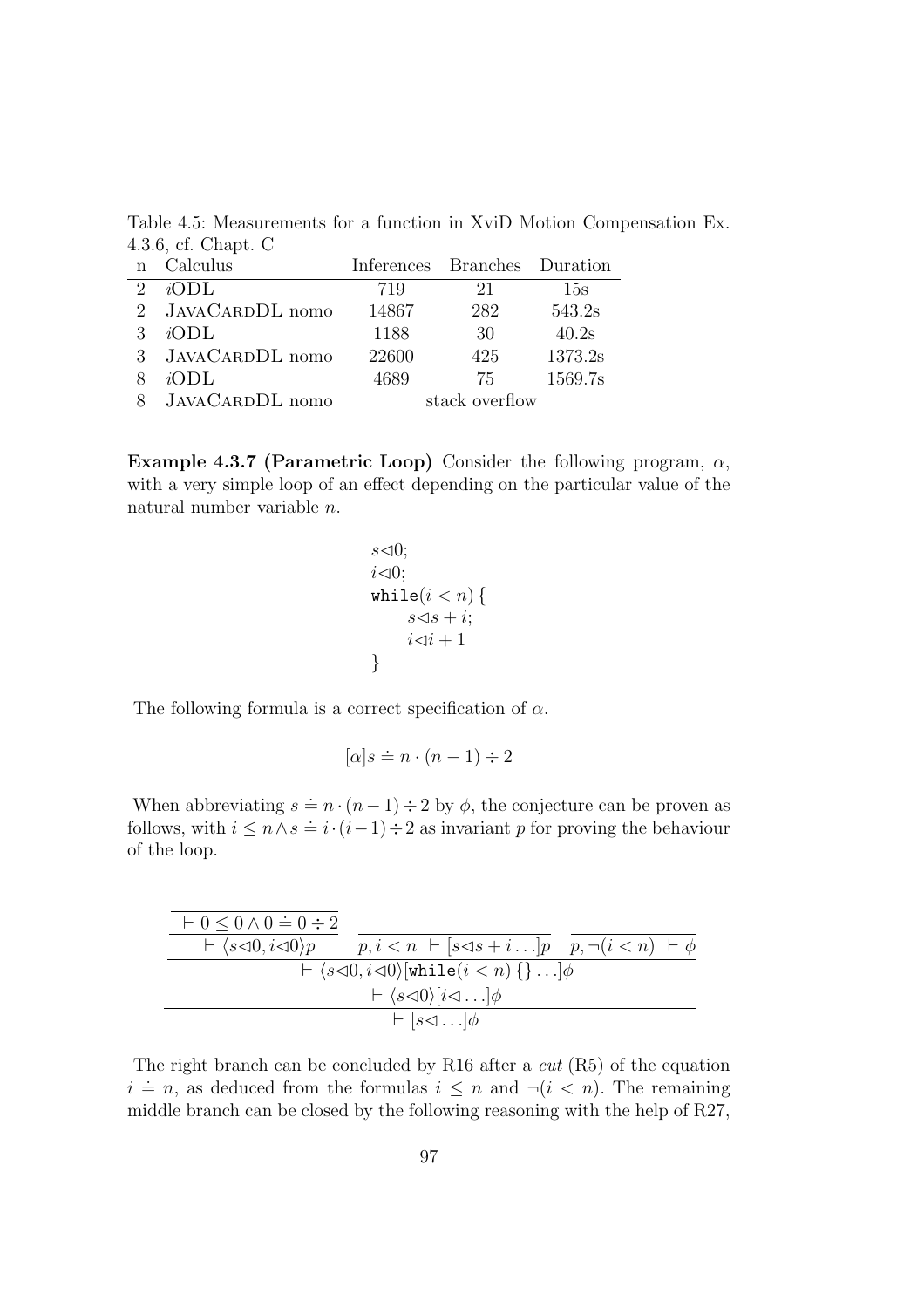R16 and simple arithmetics.

| $p, i < n$ $\vdash i+1 \leq n \land i \cdot (i-1) \div 2 + i \doteq (i+1) \cdot i \div 2$  |
|--------------------------------------------------------------------------------------------|
| $p, i < n$ $\vdash i + 1 \leq n \land s + i \doteq (i + 1) \cdot i \div 2$                 |
| $p, i < n$ $\vdash$ $\langle s \triangleleft s + i, i \triangleleft i + 1 \rangle p$       |
| $p, i < n \vdash \langle s \triangleleft s + i \rangle   i \triangleleft i + 1 \ldots   p$ |
| $p, i < n$ $\vdash$ $[s \triangleleft s + i \ldots] p$                                     |

The required arithmetic reasoning involves one mathematical fact.

$$
i \cdot (i-1) \div 2 + i = i \cdot (i-1) \div 2 + i \cdot 2 \div 2 = (i+1) \cdot i \div 2
$$

 $\Box$ 

Example 4.3.8 (Complicated Loop) Contrary to exception handling approaches like the one in (Beckert & Sasse, 2001), the ODL emphasis on simple structure facilitates inclusion of the composition (R22) rule. This rule would be incorrect in the presence of exception handling environments. Consider the following more involved program  $\alpha$ .

$$
\begin{aligned}\n\text{while}(c.x < d.x) \{ \\
 c.x < c.x + 1; \\
 c < c.next; \\
 d.x < d.x - 1; \\
 d < d.previous\n \}; \\
 c.x < 1 + 2 + 3\n \end{aligned}
$$

Proving general statements about  $\alpha$  is tremendously complicated, and almost always needs an induction to treat the loop, which also has an effect that is slightly difficult to describe. Fully automatic treatment of  $\alpha$  is difficult. Yet, consider the simple conjecture  $[\alpha]c.x = 6$ , which has a very simple proof using composition (R22). Moreover, this proof has been found fully automatically almost instantly. 11

| $\vdash true$                                                   |
|-----------------------------------------------------------------|
| $\vdash$ [while ( <i>c.x</i> < <i>d.x</i> ) {}] <i>true</i>     |
| $\vdash$ [while $(c.x < d.x)$ {} ] $6 \doteq 6$                 |
| $\vdash$ [while $(c.x < d.x)$ {}][ $c.x \lhd 1 + 2 + 3]c.x = 6$ |
| $\vdash [\alpha] c.x \doteq 6$                                  |

<sup>11</sup>Using the derived modal tautology  $\alpha$  true  $\equiv true$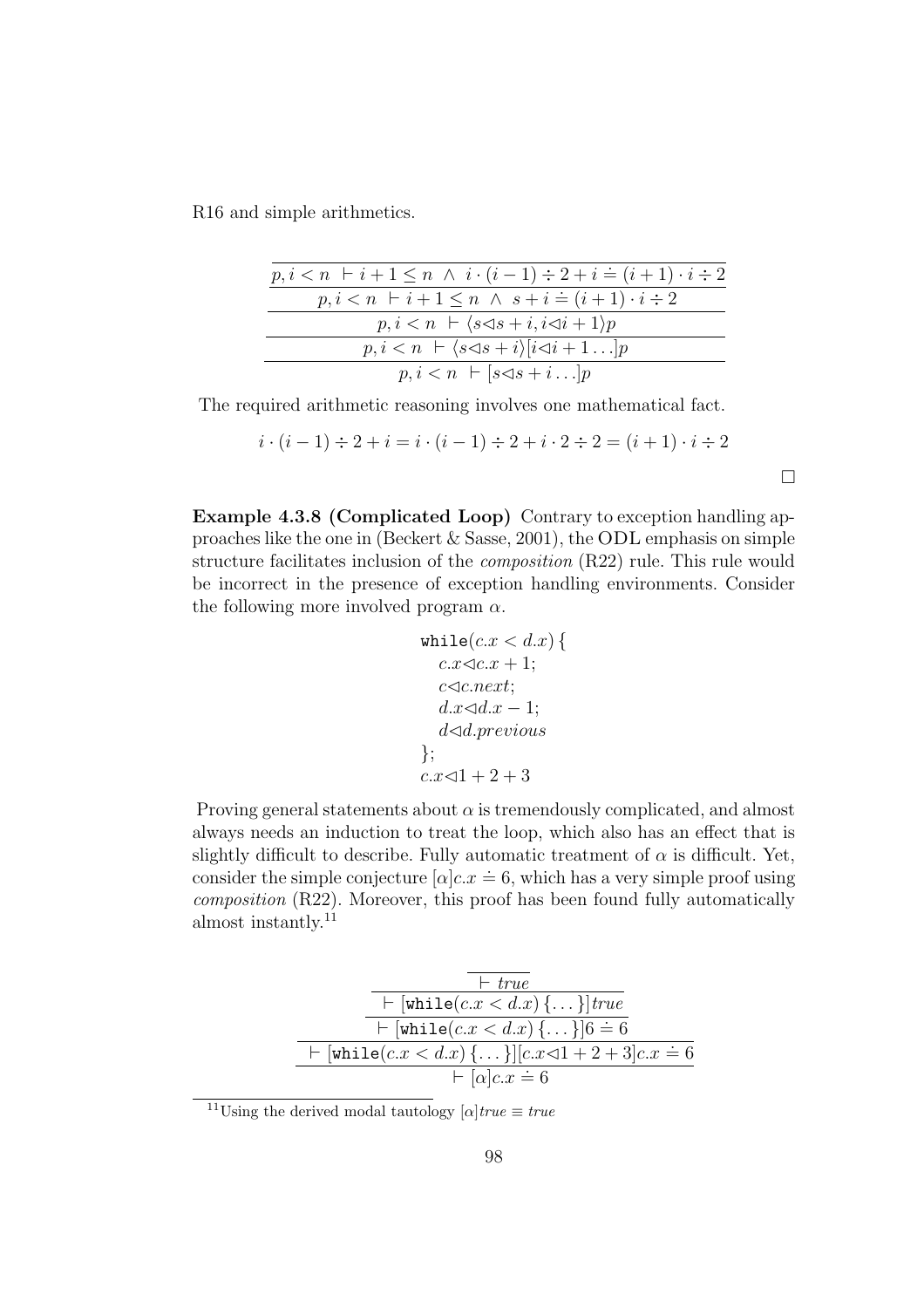Of course, proving this conjecture would also be possible within the Java-CARDDL calculus. However, because JAVACARDDL has no composition rule the prover has to treat the loop first. On account of the unbounded nature of the loop in  $\alpha$ , this is only possible by explicit induction. But fully automatic treatment of inductions by R45 is hindered due to the choice of the right induction hypothesis. In this case, a choice of true would suffice after which the proof can still be closed automatically in a straightforward way.

Table 4.6: Measurements for the Complicated Loop Ex. 4.3.8, cf. Chapt. C Inferences Branches Duration

| <u>Caruus</u>   | micrences Dramenes |          | - Duration |  |
|-----------------|--------------------|----------|------------|--|
| iODL            |                    |          |            |  |
| JAVACARDDL nomo | $\infty$           | $\infty$ | $\infty$   |  |
| JAVACARDDL mo   | $\infty$           |          |            |  |

Generalisation of this example for more complex loops and successor statements that need some particular but not all information about the program state reached after the loop is possible. Then the composition (R22) rule helps to direct the attention to the loop information really needed in the remaining conjecture about the successor statements. In some sense, it allows to choose a behaviour comparable to the wp-calculus (Dijkstra, 1976) by isolating loops in order to reconcile the remaining conjectures about them. Those conjectures can be focused on what is required by the successor statements and postcondition.

## 4.4 Soundness

This section will establish the soundness proof for the ODL calculus. Soundness ensures the purely syntactical calculus to respect the actual language semantics. Soundness guarantees that all statements derivable from valid premises are really true, thereby relating syntax and truth. Unsound calculi do not (really) qualify for program verification systems, since we cannot trust their statements about programs, regardless of how much evidence the proof system is able to exhibit in support of the statement. Unsound proof systems would purport that defective programs have been verified as correct, leaving bugs in "verified" software. To prevent this, consider the following proof that the ODL calculus is sound.

Theorem 1 (Soundness) The ODL calculus consisting of the inference rules presented in §4.2 is sound, i.e. for each  $\Gamma \subseteq \text{Fml}(\Sigma \cup V)$  for each  $\phi \in$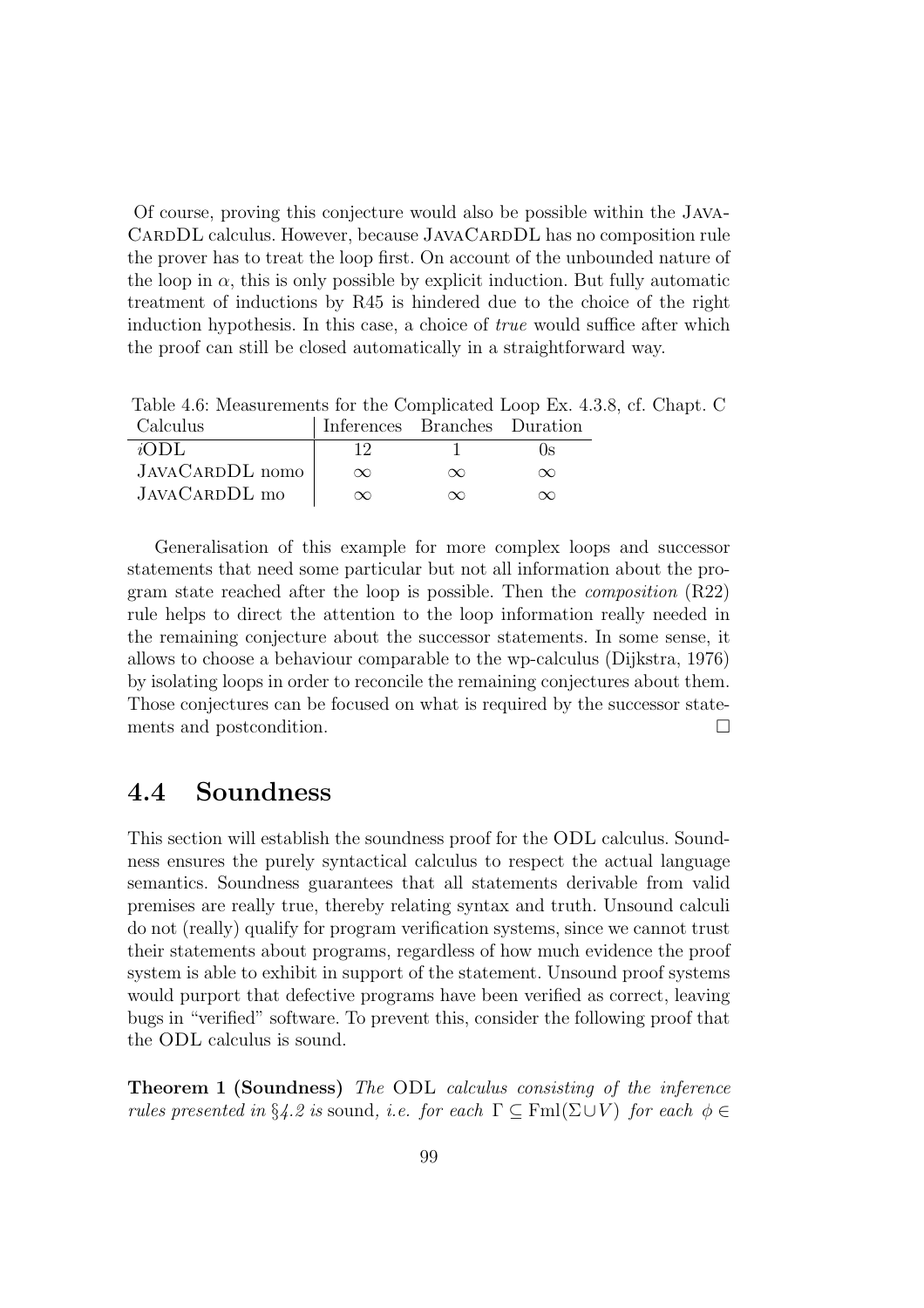$\text{Fml}(\Sigma \cup V)$ 

$$
\Gamma \vdash \phi \quad \text{ implies } \quad \Gamma \vDash_g \phi
$$

**Proof:** The proof constitutes of soundness proofs for each individual inference rule. For each inference rule we are bound to show that in whatever state and interpretation the premises of the inference rule holds, the conclusion holds as well. The inference rule

$$
\frac{C_1 \cdots C_n}{D}
$$

is sound if and only if  $C_1, \ldots, C_n \vDash_{\mathfrak{g}} D$ , which involves an implicit universal treatment of free variables. In fact, according to Rem. 2.3.15 it is also sufficient to prove a stronger statement of local consequence with respect to variables, which will be preferred whenever possible. The following sections contain those individual soundness proofs.

### 4.4.1 First-Order

The propositional and first-order inference rules are standard. Their soundness thus follows from the classical proofs since ODL does not change the semantics of propositional or first-order connectives. Further, constant domain semantics ensures that object creation does not interfere with the soundness proofs for quantifiers.

Proposition 4.4.1 The quantifier inference rules are sound.

#### Proof:

- R18 Assuming for some state w of an interpretation  $\ell$  that  $\ell, w \in A_x^t$ , we have to show that  $\ell, w \vDash \exists x A$  holds as well. Using t as a "witness" for the circumstance that A is holding of something, the proof can be completed with the following argument. Since  $\sigma := [x \mapsto t]$  must be admissible for the inference rule to be applicable, Lem. 2.5.6 allows to conclude that  $true = val_{\ell}(w, A_x^t) = val_{\sigma^*\ell}(w, A)$ , because of which  $\ell, w \vDash \exists x A$  holds as expected.
- R17 This proof relies on the fact that due to its implicit universal nature – the new variable  $X$  allows for arbitrary interpretations. By definition of  $\models$  in 2.3.10-2.3.11, free variables are implicitly treated universally<sup>12</sup>.

<sup>&</sup>lt;sup>12</sup>Equivalently, they experience an explicit universal closure.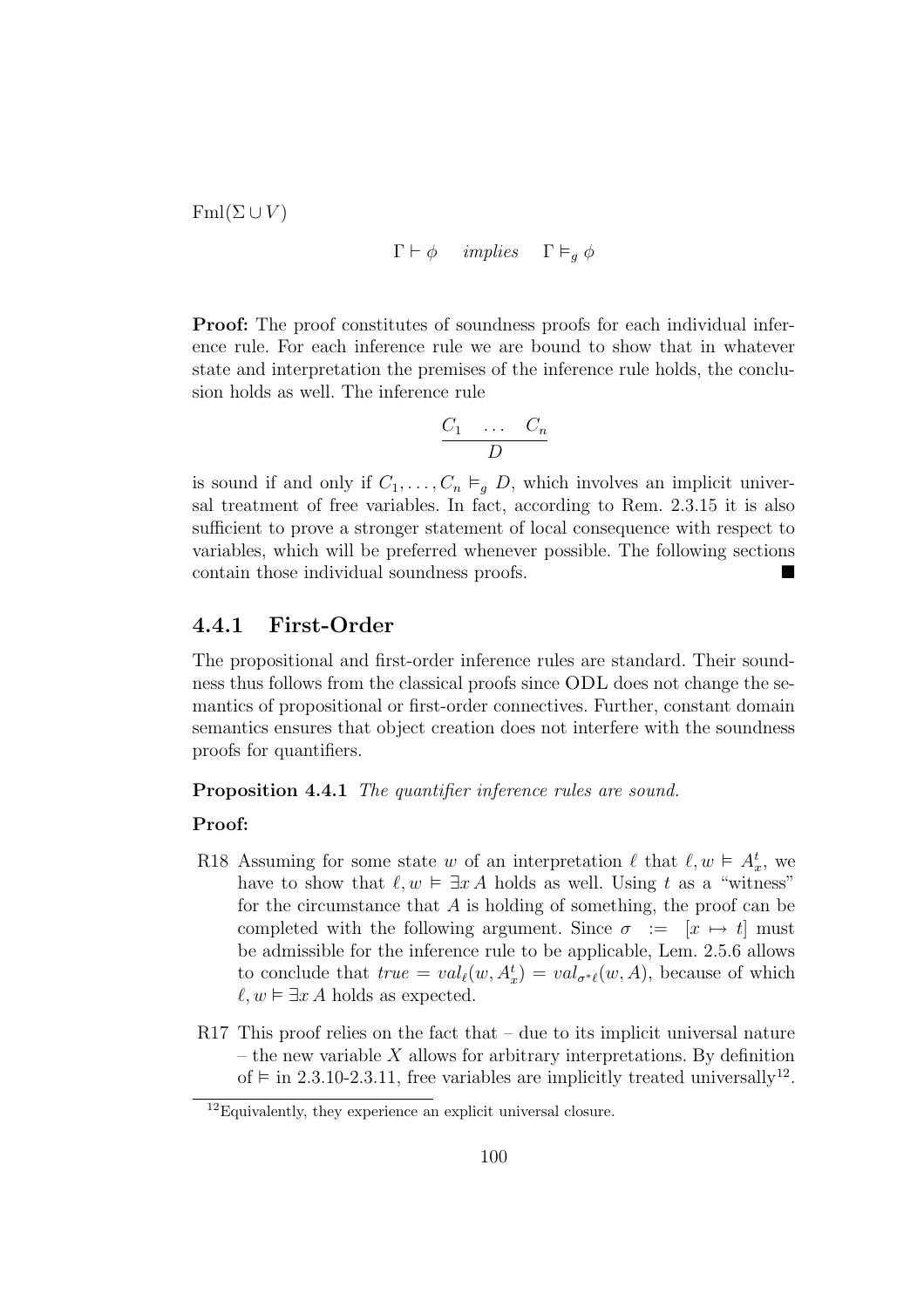Finally, thus, R17 just extends the range of the universal quantifier binding  $x$  to the (implicit) top-level and ensures by variable renaming that this does not cause conflicts with other parts of the sequent.

 $\blacksquare$ 

Likewise, with the ODL program execution structure following the execution order of While, the standard inference rules for dynamic logic in §4.2.2 are sound as the classical proofs reveal. Neither reasons for abrupt completion nor labelled loops necessitate non-standard inference rules.<sup>13</sup>

Proposition 4.4.2 The following inference rule is sound

(R16) 
$$
\doteq
$$
 subset  
\n $\Gamma_s^t$ ,  $s \doteq t \vdash \Delta_s^t$   
\n $\Gamma, s \doteq t \vdash \Delta$ 

Proof: This conjecture is a generalised consequence of Prop. 2.5.7. For a proof note that (2.2) holds since by premise  $val_{\ell}(w, s) = val_{\ell}(w, t)$ .

Example 4.4.1 (Non-wary substitutive) Let us investigate what happens not paying attention to the wariness constraint in the  $\dot{=}$  subst (R16) rule. Consider a formula  $\Delta$  for which the substitution  $[z \mapsto x]$  would be nonadmissible because of the trespassing of x beyond the update to x. x is a (non-rigid) program variable, and z a (rigid) logical variable. Application of the  $\dot{=}$  subst (R16) inference rule under disregard of wariness would lead to:

$$
\mathbf{x} \doteq 1, z \doteq \mathbf{x} \mid \mathbf{x} > 0 \land \langle x \lhd x + 1 \rangle \mathbf{x} > 1
$$
\n
$$
z \doteq 1, z \doteq \mathbf{x} \mid z > 0 \land \langle x \lhd x + 1 \rangle z > 1
$$

In case of  $val_{\ell}(w, z) = val_{\ell}(w, x) = 1$ , the premise is true while the consequence is false. Put this in contrast to an inference respecting wariness, which would lead to the following sound consequence.

$$
\mathbf{x} \doteq 1, z \doteq \mathbf{x} \mid \mathbf{x} > 0 \land \langle x \lhd x + 1 \rangle z > 1
$$
\n
$$
z \doteq 1, z \doteq \mathbf{x} \mid z > 0 \land \langle x \lhd x + 1 \rangle z > 1
$$

This shows that without wariness the  $\dot{=}$  subst (R16) inference rule would be unsound.

<sup>13</sup>Refer to (Beckert & Sasse, 2001) for the more complicated inference rules in the presence of exception handling in JAVACARDDL.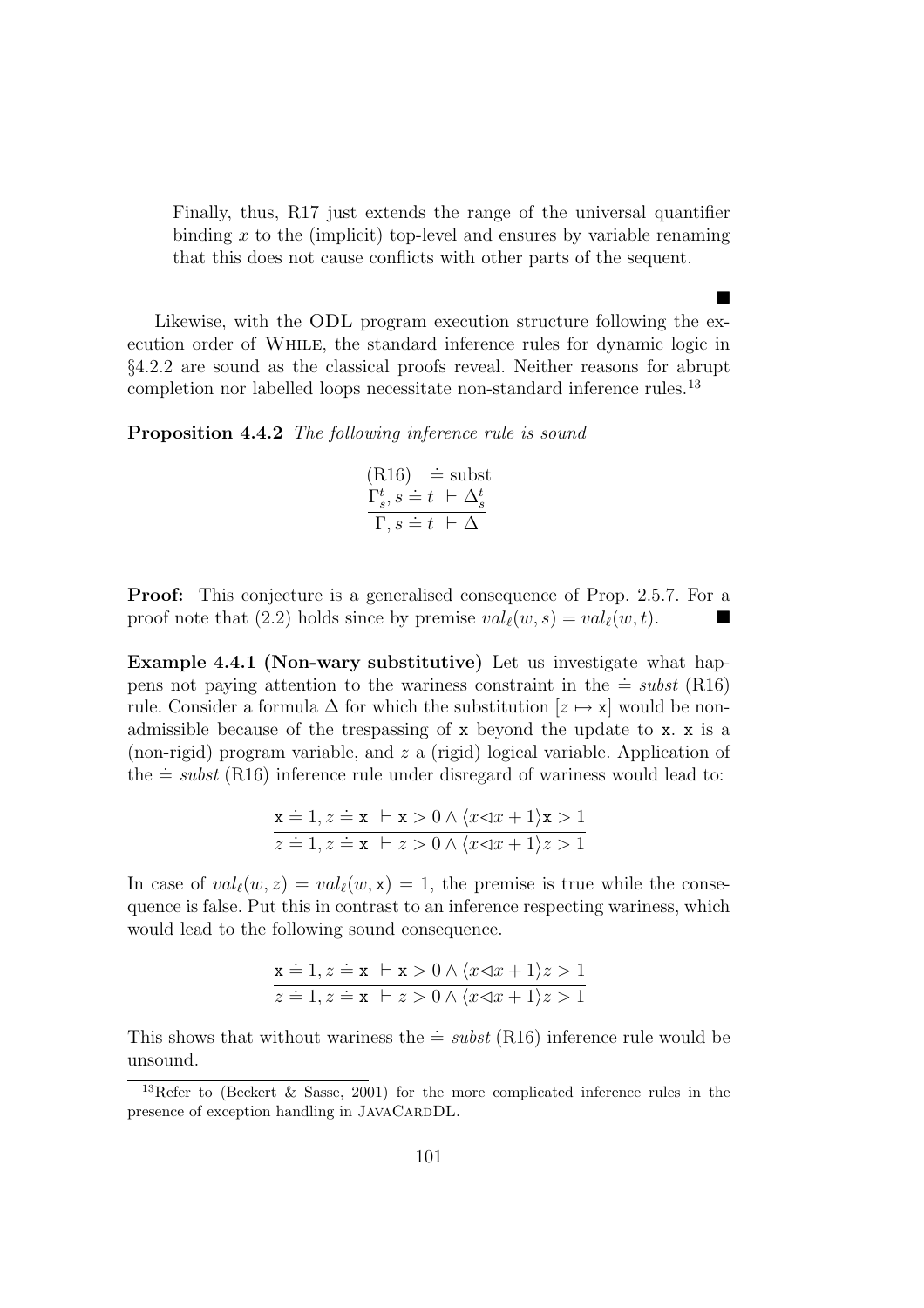When ignoring wariness constraints for the replacement term  $t$ , inference becomes unsound in a similar way.  $x$  is a program variable, and  $t$  a term. Without wariness the following unsound inference would become possible.

$$
t = 1, \mathbf{x} = t + t > 0 \land \langle x \lhd t - 1 \rangle t > 0
$$
  

$$
\mathbf{x} = 1, \mathbf{x} = t + \mathbf{x} > 0 \land \langle x \lhd x - 1 \rangle \mathbf{x} > 0
$$

When wariness is taken into account the following sound inference is taken instead.

$$
t = 1, \mathbf{x} = t + t > 0 \land (x \triangleleft t - 1)\mathbf{x} > 0
$$

$$
\mathbf{x} = 1, \mathbf{x} = t + \mathbf{x} > 0 \land (x \triangleleft x - 1)\mathbf{x} > 0
$$

 $\Box$ 

Proposition 4.4.3 The following inference rule is sound

(R15) induction  
\n
$$
\frac{\vdash \phi(0) \quad \phi(n) \vdash \phi(n+1)}{\vdash \forall n \, \phi(n)}
$$
\n
$$
\Leftarrow n \text{ new variable}
$$

Proof: The soundness of this inference rule essentially amounts to the induction principle of natural numbers:

$$
\phi(0) \land \forall n \left( \phi(n) \to \phi(n+1) \right) \rightarrow \forall n \phi(n)
$$

The introduction of a new free variable  $n$  is just another way of expressing universal quantification on sequent level instead of on formula level.  $\blacksquare$ 

### 4.4.2 Term Rewriting

Proposition 4.4.4 The following inference rules are sound

(R37) conditional term split (left)  
\n
$$
\frac{(e \to \phi(s)) \land (\neg e \to \phi(t)) +}{\phi(ite \, then \, s \, else \, t \, f)} +
$$
\n(R38) conditional term split (right)  
\n
$$
\frac{\vdash (e \to \phi(s)) \land (\neg e \to \phi(t))}{\vdash \phi(ife \, then \, s \, else \, t \, f)}
$$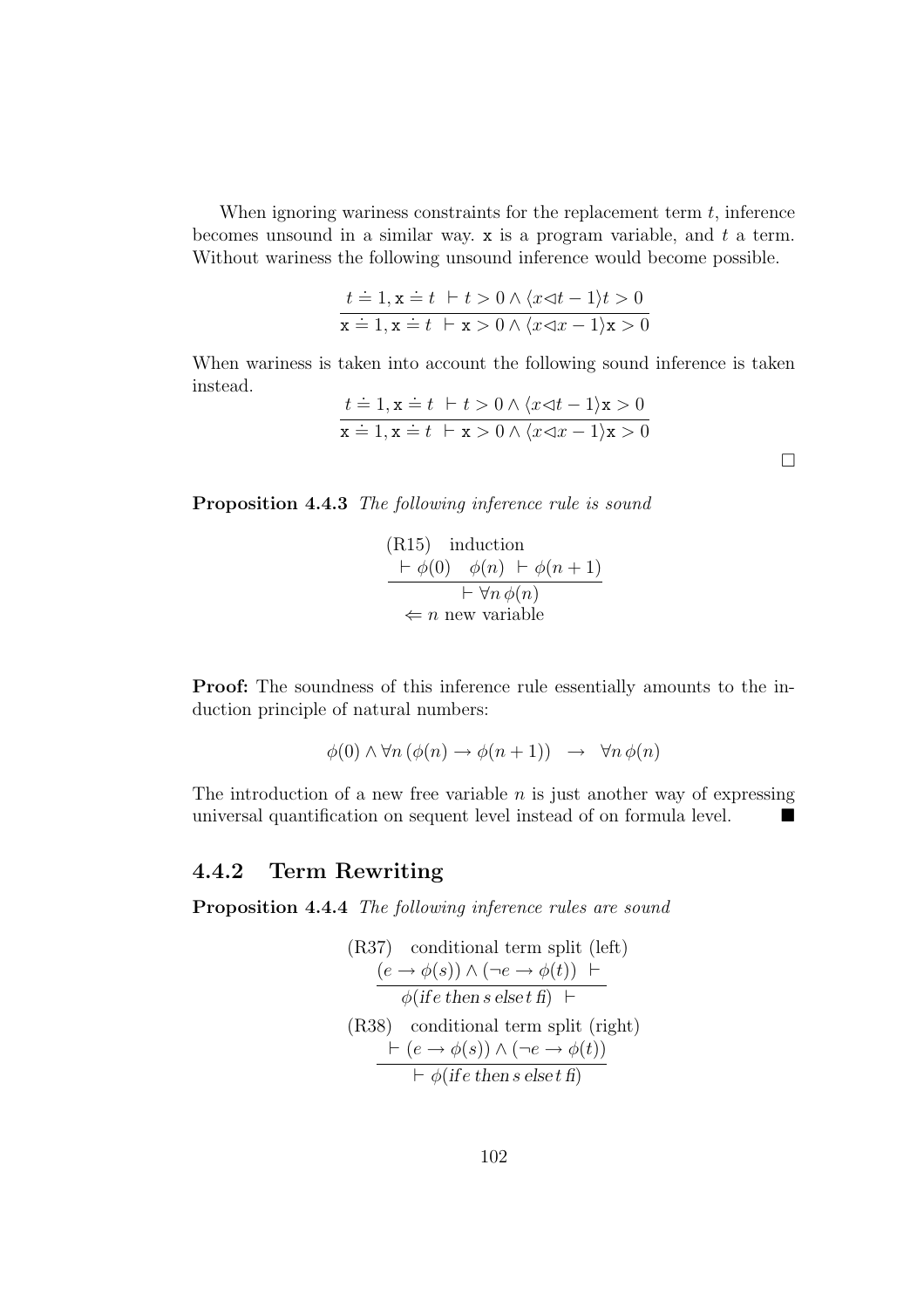**Proof:** Let s be any state in any interpretation  $\ell$ . We have to show that whenever  $\ell, s \models (e \rightarrow \phi(r)) \land (\neg e \rightarrow \phi(t))$  holds, so does

$$
\ell, s \vDash \phi(\text{if } e \text{ then } r \text{ else } t \text{ fi})
$$

As a stronger statement this proof even shows local equivalence, which establishes the soundness of both inference rules.

$$
(e \rightarrow \phi(r)) \land (\neg e \rightarrow \phi(t)) \equiv \phi(\text{if } e \text{ then } r \text{ else } t \text{ fi})
$$

The proof follows an induction on the structure of  $\phi(u)$ .

(I)  $\phi(u) = f(u)$  with a predicate symbol  $f \in \Sigma$  is the essential case<sup>14</sup>

$$
val_{\ell}(w, \phi(\text{if } e \text{ then } r \text{ else } t \text{ fi}))
$$
\n
$$
= val_{\ell}(w, f) (val_{\ell}(w, \text{if } e \text{ then } r \text{ else } t \text{ fi}))
$$
\n
$$
= val_{\ell}(w, f) \left( \begin{cases} val_{\ell}(w, r) < val_{\ell}(w, e) = true \\ val_{\ell}(w, t) < val_{\ell}(w, e) = false \end{cases} \right)
$$
\n
$$
= \begin{cases} val_{\ell}(w, f) (val_{\ell}(w, r)) < val_{\ell}(w, e) = true \\ val_{\ell}(w, f) (val_{\ell}(w, t)) < val_{\ell}(w, e) = false \end{cases}
$$
\n
$$
= val_{\ell}(w, (e \rightarrow f(r)) \land (\neg e \rightarrow f(t)))
$$
\n
$$
= val_{\ell}(w, (e \rightarrow \phi(r)) \land (\neg e \rightarrow \phi(t)))
$$

Likewise reasoning concludes the cases for propositional connectives.

(II)  $\phi(u) = \forall x \psi(u)$ . By premise, the substitution  $[u \mapsto i\pi e$  then r else t fi is first-order admissible for  $\phi(u)$ , implying that  $x \notin FV(e)$ . Then

$$
\begin{array}{rcl}\n\phi(\text{if } e \text{ then } r \text{ else } t \text{ f}) & = & \forall x \, \psi(\text{if } e \text{ then } r \text{ else } t \text{ f}) \\
& \stackrel{\text{IH}}{=} & \forall x \, \big( (e \to \psi(r)) \land (\neg e \to \psi(t)) \big) \\
& \equiv & \forall x \, (e \to \psi(r)) \land \forall x \, (\neg e \to \psi(t)) \\
& \stackrel{x \notin FV(e)}{=} & (e \to \forall x \, \psi(r) \land (\neg e \to \forall x \, \psi(t))\n\end{array}
$$

(III)  $\phi(u) = [\alpha]\psi(u)$ . By premise, the substitution  $[u \mapsto i\ell e$  then r else t fil is

<sup>&</sup>lt;sup>14</sup>Cases like  $\phi(u) = f(u, t')$  or with function symbols f instead of predicate symbols follow the same argument.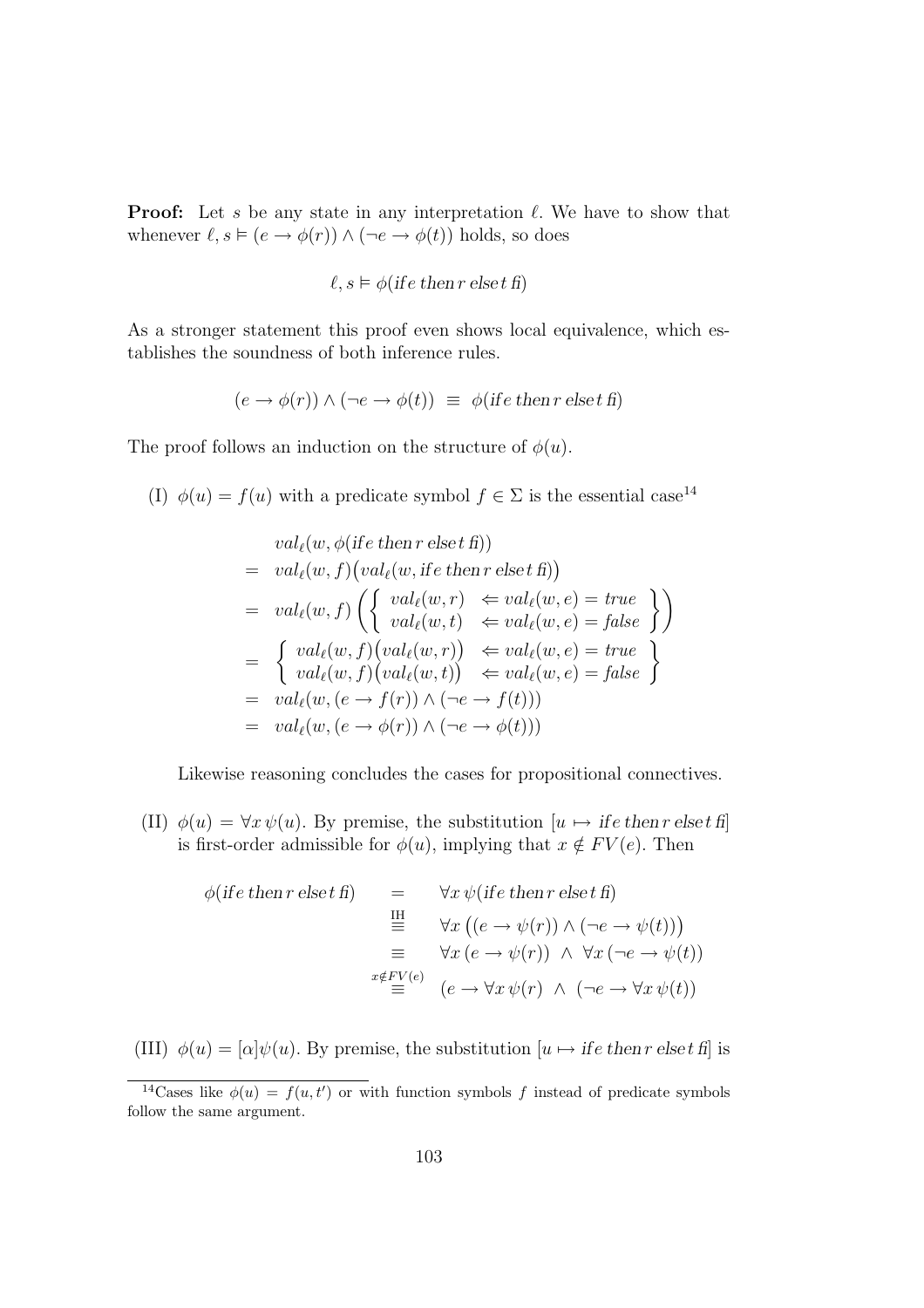denotation-preserving for  $\phi(u) \Rightarrow e$  is rigid for  $\alpha$ . Then

$$
\phi(\text{if } e \text{ then } r \text{ else } f \text{ if})
$$
\n
$$
= [\alpha] \psi(\text{if } e \text{ then } r \text{ else } f \text{ if})
$$
\n
$$
\equiv [\alpha] ((e \rightarrow \psi(r)) \land (\neg e \rightarrow \psi(t)))
$$
\n
$$
\equiv [\alpha] (e \rightarrow \psi(r)) \land [\alpha] (\neg e \rightarrow \psi(t))
$$
\n
$$
\stackrel{\text{cut}}{=} (e \rightarrow [\alpha] (e \rightarrow \psi(r)) \land [\alpha] (\neg e \rightarrow \psi(t)) )
$$
\n
$$
\land (\neg e \rightarrow [\alpha] (e \rightarrow \psi(r)) \land [\alpha] (\neg e \rightarrow \psi(t)) )
$$
\n
$$
e \text{ rigid for } \alpha \quad (e \rightarrow [\alpha] (true \rightarrow \psi(r)) \land [\alpha] (false \rightarrow \psi(t)) )
$$
\n
$$
\land (\neg e \rightarrow [\alpha] (false \rightarrow \psi(r)) \land [\alpha] (true \rightarrow \psi(t)) )
$$
\n
$$
= (e \rightarrow [\alpha] \psi(r) \land [\alpha] true )
$$
\n
$$
\land (\neg e \rightarrow [\alpha] \psi(r)) \land (\neg e \rightarrow [\alpha] \psi(t))
$$
\n
$$
= (e \rightarrow [\alpha] \psi(r)) \land (\neg e \rightarrow [\alpha] \psi(t))
$$

The remaining cases are similar.

Without wariness, the *conditional term split (right)* (R38) rule would be unsound as the following example demonstrates.

Example 4.4.2 (Non-wary conditional term split) Consider a formula  $\phi(u)$ , for which the implicit<sup>15</sup> substitution  $[u \mapsto if \mathbf{x} > 0$  then a else b fil would be non-admissible due to the trespassing of x beyond the update to x.

$$
\phi(u) \quad := \quad p(\langle x \triangleleft 0 \rangle u)
$$

Without wariness the following inference is unsound, with  $a, b$  being constant symbols and x a program variable.

$$
\frac{\mathbf{x} \doteq 1 \ \vdash (\mathbf{x} > 0 \rightarrow \phi(a)) \land (\mathbf{x} \le 0 \rightarrow \phi(b))}{\mathbf{x} \doteq 1 \ \vdash \phi(\text{if } \mathbf{x} > 0 \text{ then a else b f)})}
$$

At this stage we need to look for a model  $\ell$ , s of the premise that is no model of the consequence. More precisely, we construct a model  $\ell$ , s of the premise  $(x > 0 \rightarrow p(\langle x\triangleleft 0 \rangle a)) \wedge (x \leq 0 \rightarrow p(\langle x\triangleleft 0 \rangle b))$  that is no model of the consequence  $p(\langle x\triangleleft 0 \rangle \text{ if } x > 0 \text{ then } a \text{ else } b \text{ f})$  and satisfies the antecedent formula  $x = 1$ . Let  $\ell \models p(a)$ ,  $\ell \not\models p(b)$ ,  $\ell, s \models x = 1$ . On the one hand,  $\ell, s \vDash x > 0 \wedge p(\langle x \triangleleft 0 \rangle a)$  and  $\ell, s \vDash \neg x \leq 0$  hold. But on the other hand,  $\ell, s \nvDash$  $p(\langle x\triangleleft 0\rangle \text{ if } x > 0 \text{ then } a \text{ else } b \text{ f} \text{), because of } \ell, s[x \mapsto 0] \models \neg(x > 0) \land \neg p(b). \square$ 

For proving the soundness of the *term rewrite (right)* (R36) rule we show that term rewrite does not change the semantics.

<sup>&</sup>lt;sup>15</sup>This substitution is implicit in the notation  $\phi$  (if  $x > 0$  then a else b fi).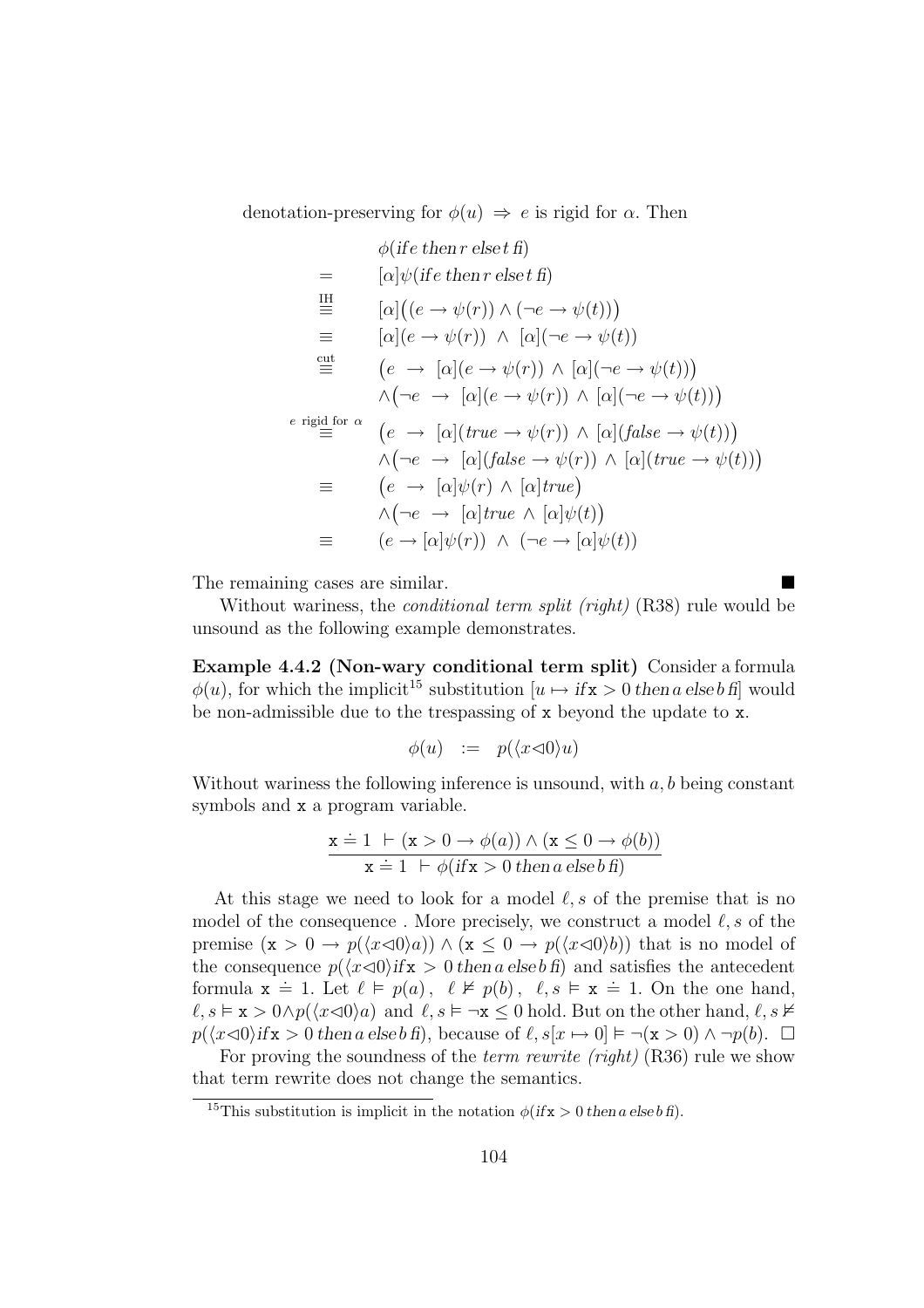**Definition 4.4.5** A term rewrite rule  $s \rightarrow t$  is valuation-preserving, if all instances  $s \leftrightarrow t$  of the rule satisfy for each interpretation  $\ell$  and each state w thereof that  $val_{\ell}(w, s) = val_{\ell}(w, t)$ .

The soundness proof of the term rewrite rule splits into a proof of valuationpreservation for the term rewrite system, and into a soundness proof of the term rewrite application inference rule based on the fact that the term rewrite rules are valuation-preserving.

Proposition 4.4.6

(R35) term rewrite (left)  
\n
$$
\begin{array}{rcl}\n\phi(t) & \vdash \\
\hline\n\phi(s) & \vdash \\
\Leftarrow (s \rightsquigarrow t) holds \\
(R36) & \text{term rewrite (right)} \\
&\vdash \phi(t) \\
&\vdash \phi(s) \\
\Leftarrow (s \rightsquigarrow t) holds\n\end{array}
$$

are sound, provided that all rewrite rules are valuation-preserving.

Proof: The proof is an immediate inductive extension of the concept of "valuation-preserving".

Proposition 4.4.7 The following term rewrite rules are valuation-preserving

(R27) update (match)  
\n
$$
\langle f(s) \prec t \rangle f(u) \leadsto ifs = \langle f(s) \prec t \rangle u
$$
 then t else  $f(\langle f(s) \prec t \rangle u)$  fi  
\n(R28) update (promote)  
\n $\langle f(s) \prec t \rangle T(u) \leadsto T(\langle f(s) \prec t \rangle u)$   
\n $\Leftarrow f \neq T \in \Sigma$   
\n(R29) update  $(\forall)$   
\n $\langle \mathcal{U} \rangle \forall x \phi \leadsto \forall x \langle \mathcal{U} \rangle \phi$   
\n $\Leftarrow x$  not in  $FV(\mathcal{U})$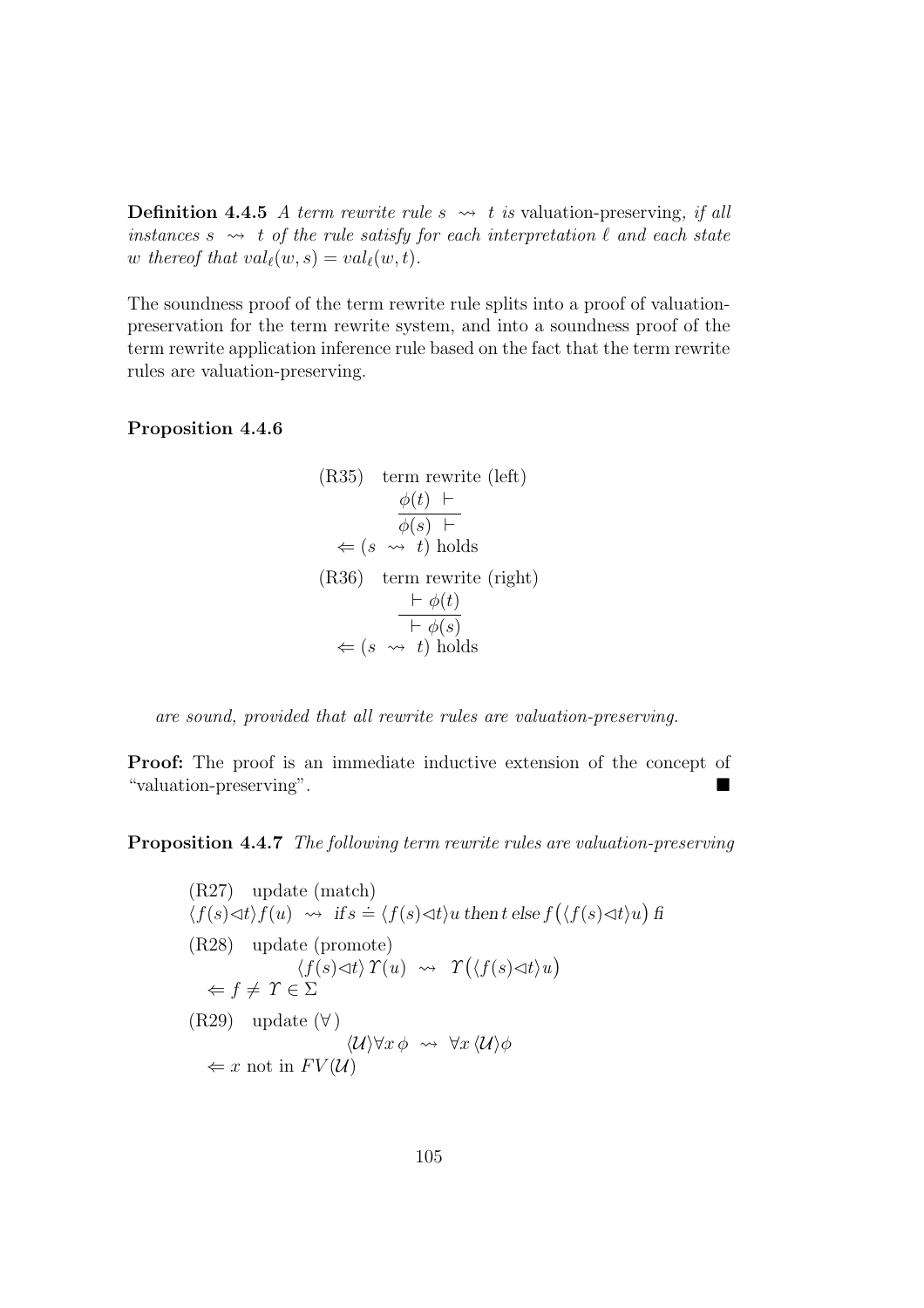## Proof:

$$
val_{\ell}(w, \langle f(s) \triangleleft t \rangle f(u))
$$
\n
$$
= val_{\ell}(w', f(u)) \Leftrightarrow val_{\ell}(w', u) = val_{\ell}(w, s)
$$
\n
$$
= \begin{cases}\nval_{\ell}(w, t) \Leftrightarrow val_{\ell}(w', u) \neq val_{\ell}(w, s) \\
val_{\ell}(w', f(u)) \Leftrightarrow val_{\ell}(w', u) \neq val_{\ell}(w, s)\n\end{cases}
$$
\n
$$
= \begin{cases}\nval_{\ell}(w, t) \Leftrightarrow val_{\ell}(w', u) = val_{\ell}(w, s) \\
val_{\ell}(w, f)(val_{\ell}(w', u)) \Leftrightarrow val_{\ell}(w', u) \neq val_{\ell}(w, s)\n\end{cases}
$$
\n
$$
= val_{\ell}(w, \langle \mathcal{U} \rangle u) = val_{\ell}(w, s)
$$
\n
$$
= \begin{cases}\nval_{\ell}(w, t) \Leftrightarrow val_{\ell}(w, \langle f(s) \triangleleft t \rangle u) \neq val_{\ell}(w, s) \\
val_{\ell}(w, f(\langle f(s) \triangleleft t \rangle u)) \Leftrightarrow val_{\ell}(w, \langle f(s) \triangleleft t \rangle u) \neq val_{\ell}(w, s) \\
val_{\ell}(w, f(\langle f(s) \triangleleft t \rangle u) \neq val_{\ell}(w, \langle f(s) \triangleleft t \rangle u) \neq val_{\ell}(w, s)\n\end{cases}
$$
\n
$$
= val_{\ell}(w, \text{if } s = \langle f(s) \triangleleft t \rangle u \text{ then } t \text{ else } f(\langle f(s) \triangleleft t \rangle u) \text{ fin}\n\end{cases}
$$

where  $w' := w[f(val_{\ell}(w, s)) \mapsto val_{\ell}(w, t)]$  is the state reached from w by execution of  $f(s) \triangleleft t$ , and  $\langle \mathcal{U} \rangle$  abbreviates  $\langle f(s) \triangleleft t \rangle$ .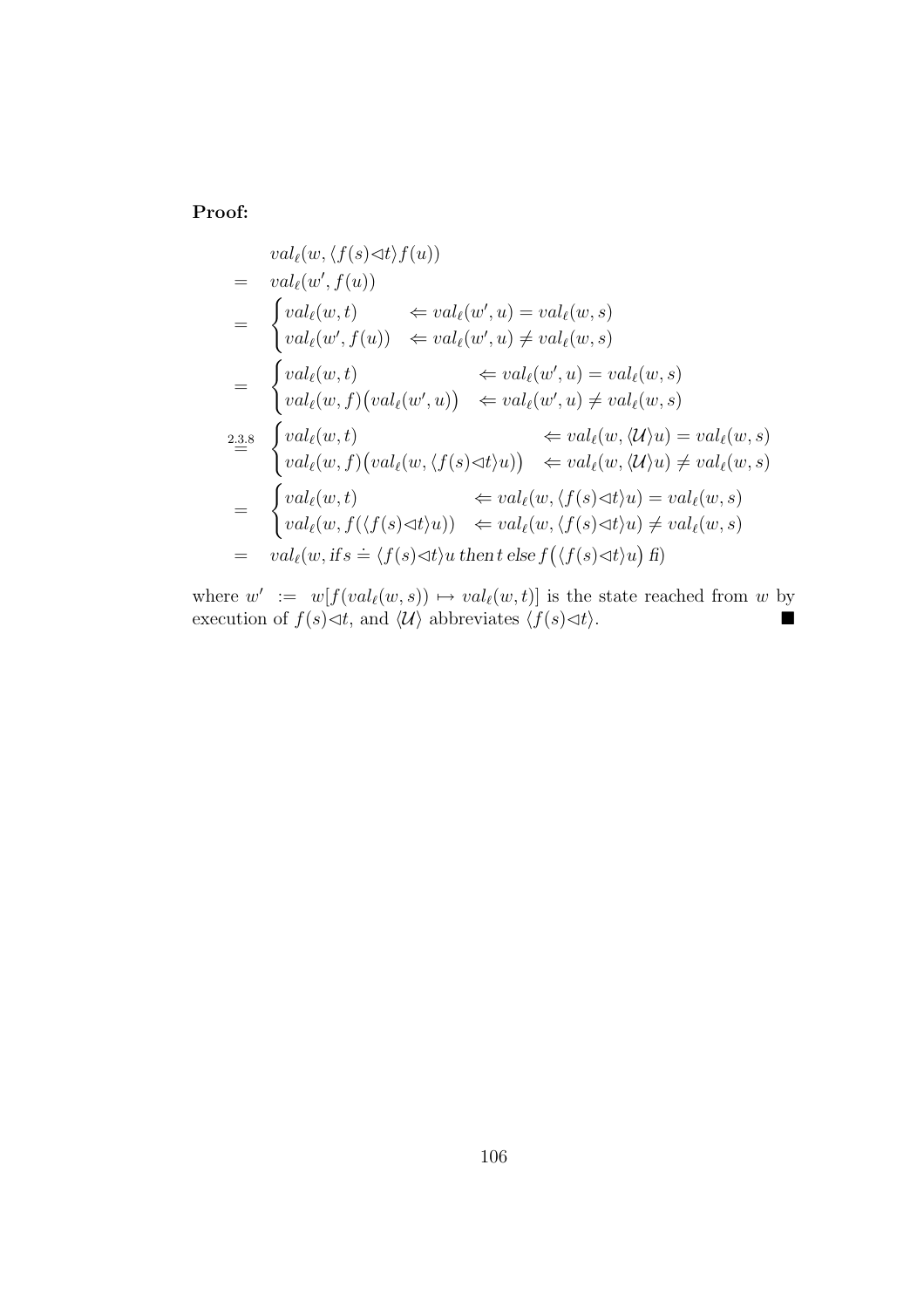### 4.4.3 Dynamics

Proposition 4.4.8 The following inference rules are sound

(R39) instanceof

 $\vdash \texttt{obj}_\texttt{A}(n)$  instanceof C  $\Leftrightarrow$  A  $\leq$  C (R40) instanceof  $\mathtt{obj_A}(n)$  instanceof C  $\;\vdash$  $\Leftarrow$  A  $\not\leq$  C (R41) new identity  $\overline{\forall i:\texttt{nat }\forall j:\texttt{nat}(\texttt{obj}_c(i) \doteq \texttt{obj}_c(j) \rightarrow i \doteq j)}$ (R42) new disjoint identity  $\overline{\mathsf{obj}_{\mathsf{C}}(n)} \doteq \mathsf{obj}_{\mathsf{D}}(m)$   $\vdash$  $\Leftrightarrow$  C  $\neq$  D (R43) new generated  $\overline{\vdash \forall o(C \exists n : \mathtt{nat} \ o \doteq \mathtt{obj}_{\leq \mathtt{C}}(n)}$ 

#### Proof:

- R39- Assuming for some state w of an According to Rem. 2.3.2  $\text{obj}_{\text{A}}(n) \in$  $\ell(A) \subseteq \ell(C)$  for a subclass A of C. For  $A \not\leq C$ , instead, there are two possibilities. Either  $C \leq A$ , in which case  $\mathrm{obj}_{A}(n) \in O_{A} \subseteq \ell(A) \setminus \ell(C)$ . Or A and C are incomparable according to the type hierarchy. Then it is  $obj_A(n) \in O_A$  while  $O_A \cap \ell(C) = \emptyset$  by construction in Def. 2.3.1. Thus, in either case,  $obj_A(n)$  instance of C is true if and only if A is a subclass of  $C$ , thereby justifying R39 and R40.<sup>16</sup>
- R41- Likewise, the semantics of  $obj_c(n)$  demands injectivity and disjointness, which justifies the R41, R42 rules. This is because  $n \neq m \rightarrow \text{obj}_{\text{C}}(n) \neq$ which jasones the ferr, ferrolling in the is because  $h \rightarrow m \rightarrow s_{\text{Ug}}(n)$ . always false by Def. 2.3.1.

<sup>&</sup>lt;sup>16</sup>This also fits to the effects of object creation in  $\S 3.4.2$ , where  $\text{obj}_{\mathbf{A}}(n)$  is an object of dynamic type A created via new A().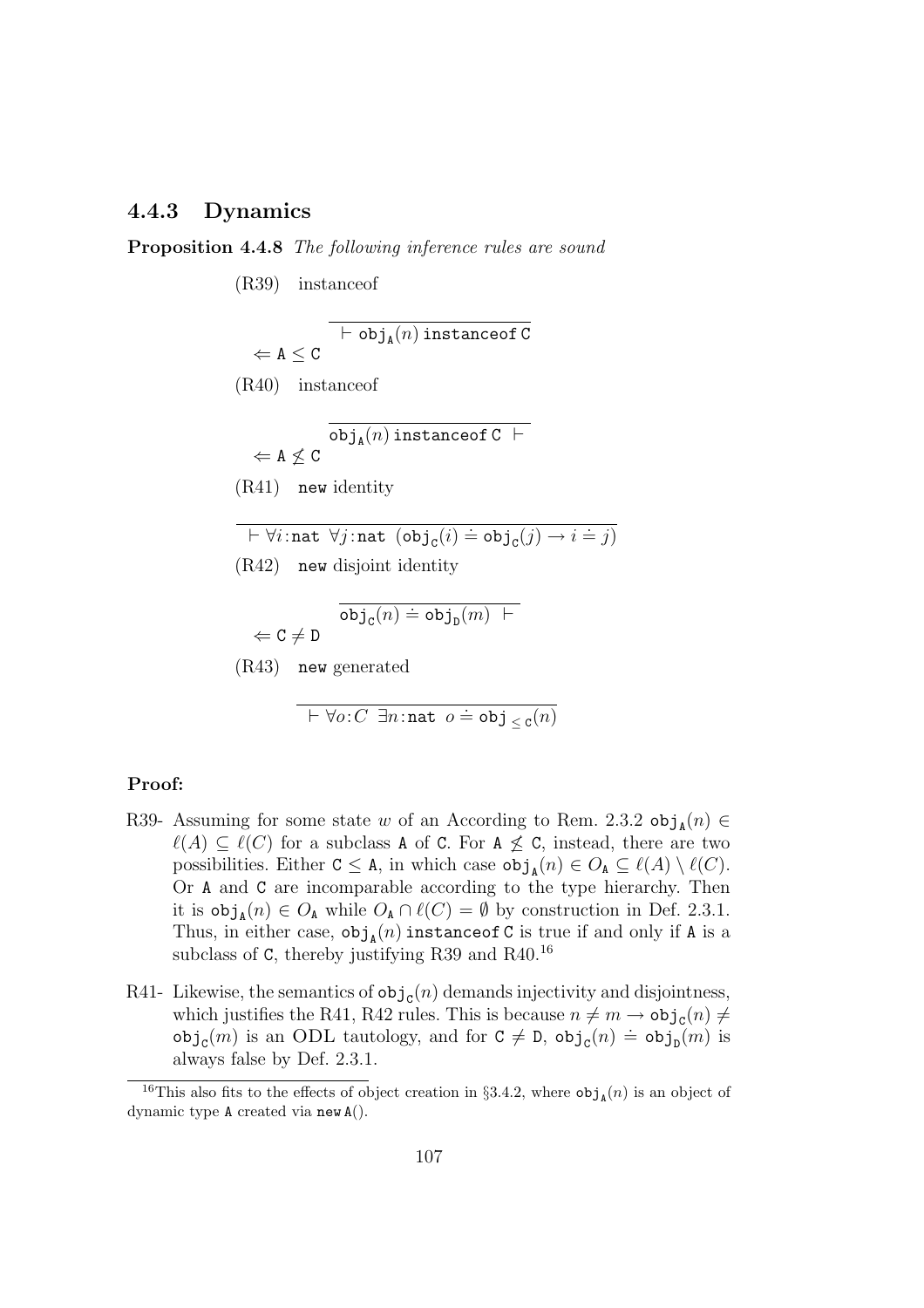R43 The soundness of the R43 rule is a direct consequence of the fact that the semantics of  $obj_c(n)$  demands surjectivity.

■

**Proposition 4.4.9** The following inference rule is sound wrt.  $\vDash$ <sub>q</sub>

(R45) loop induction right  
\n
$$
\frac{\Gamma \vdash \langle \mathcal{U} \rangle p, \Delta \quad p, e \vdash [\alpha] p \quad p, \neg e \vdash A}{\Gamma \vdash \langle \mathcal{U} \rangle [\text{while}(e) \{ \alpha \}] A, \Delta}
$$

**Proof:** Proving the conjecture requires to show that

 $\ell \vDash \Gamma \vdash \langle \mathcal{U} \rangle$ [while(e)  $\{\alpha\}$ ] $A, \Delta$ 

holds in any interpretation  $\ell$  on the basis of the following premises.

- (a)  $\ell \models \Gamma \vdash \langle \mathcal{U} \rangle p, \Delta$ .
- (b)  $\ell \models p, e \vdash [\alpha]p$
- (c)  $\ell \models p, \neg e \vdash A$

Assume that the program while(e)  $\{\alpha\}$  takes precisely n iterations to complete its run when started in some state s of  $\ell$ . If  $n = \infty$  the conjecture is trivial by the notion of box modalities. The proof follows an induction over the number n of iterations.

- IH If the program while(e)  $\{\alpha\}$  is started in a state s, in which p holds and from which  $\text{while}(e) \{\alpha\}$  performs  $\leq n$  iterations to complete its run, then  $\ell, s \vDash [\texttt{while}(e) \{ \alpha \}]A$ .
- IA  $n = 0 \Rightarrow \ell, s \models \neg e$ , otherwise the loop would perform at least one iteration. By assumption  $\ell, s \vDash p$  holds in the state s, which further implies with (c) that  $\ell, s \models A \Rightarrow \ell, s \models [\text{while}(e) \{\alpha\}]A$ .
- IS  $n > 0 \Rightarrow \ell, s \models e$ , since the loop body is entered. The assumption yields  $\ell, s \models p$ . Let s' be some successor state with  $s\rho_{\ell}(\alpha)s'$ , from which while(e)  $\{\alpha\}$  will thus only perform less than *n* iterations. Furthermore, (b) ensures that  $\ell, s' \vDash p$  still holds. By IH this implies  $\ell, s' \vDash [\text{while}(e) \{\alpha\}]A.$  Since s' has been arbitrary one can conclude that  $\ell, s \models [\alpha][\text{while}(e) \{\alpha\}]A$ , respectively  $\ell, s \models [\text{while}(e) \{\alpha\}]A$ , since  $\ell, s \vDash e$  holds.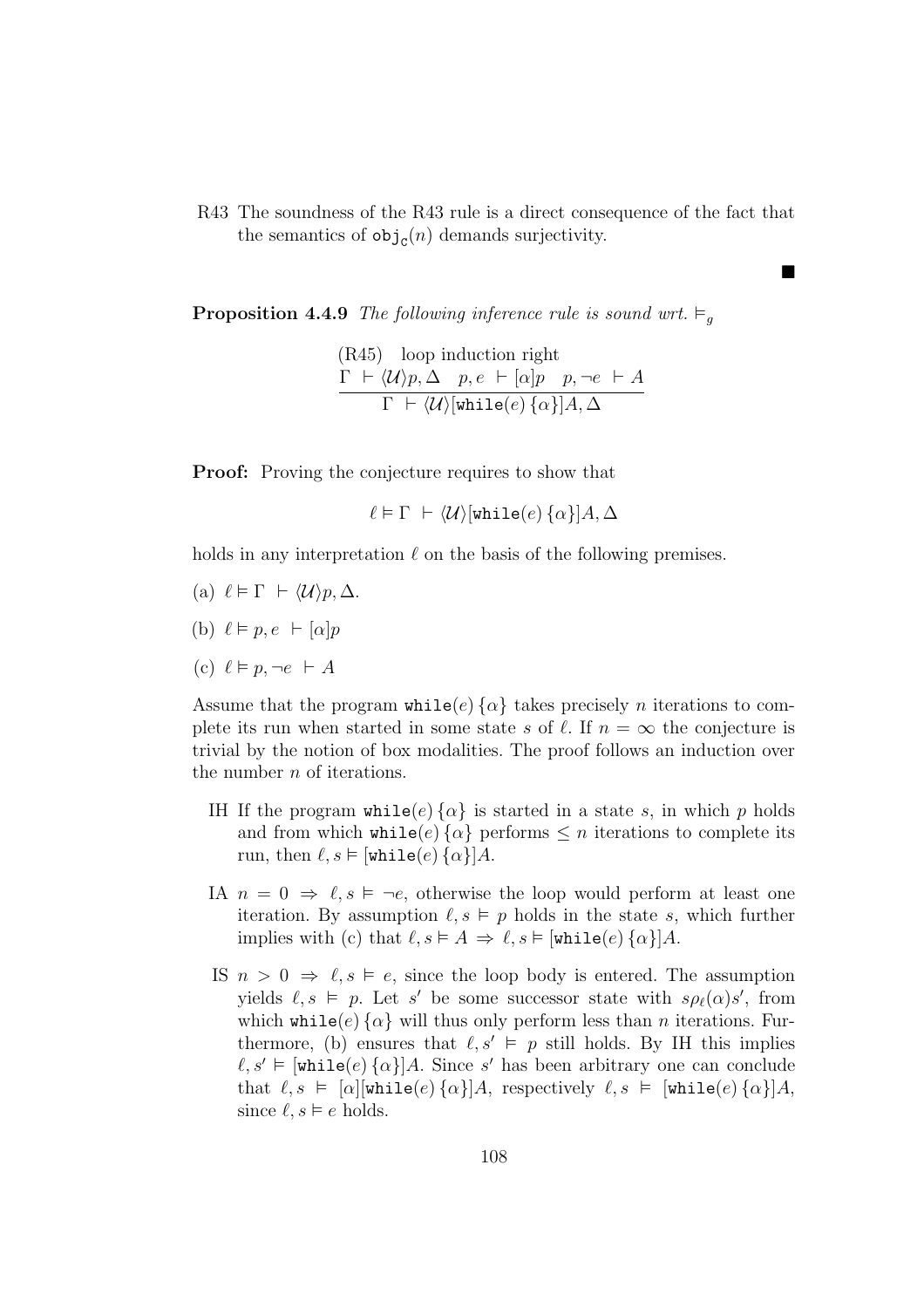In an arbitrary state w of  $\ell$  there are two possible cases. Either  $\ell, w \models$  $\Gamma \vdash \Delta$  already holds, then there is nothing to show because

$$
\ell, w \vDash \Gamma \vdash \langle \mathcal{U} \rangle [\text{while}(e) \{ \alpha \}] A, \Delta
$$

holds more than ever. Or  $\Gamma$   $\vdash \Delta$  does not hold, i.e.  $\Gamma$  is true but  $\Delta$  false, then (a) locally implies  $\ell, w \models \langle \mathcal{U} \rangle p$ . This allows to conclude that there is a state s with  $w\rho_{\ell}(\mathcal{U})$ s and  $\ell, s \models p$  from which the induction enforces that  $\ell, s \vDash [\text{while}(e) \{\alpha\}]A.$  Then in the original state,  $\ell, w \vDash \langle \mathcal{U} \rangle[\text{while}(e) \{\alpha\}]A$ holds as well.

**Example 4.4.3** R45 is not sound wrt.  $\vDash_l$  as the following example shows. Consider the program  $\text{while}(x < 10) \{x \leq x+1\}$  with the (wrong) postcondition  $x < 3$ , which also serves as a (false) invariant. Then the premises of R45 are satisfied locally in a state with  $val_\ell(w, x) = 0$ , but the consequence is still wrong, because the postcondition is finally untrue in the state  $w[x \mapsto 10]$ . Moreover, the invariant  $x < 3$  will already be hurt after 3 iterations.  $\Box$ 

# 4.5 Completeness

This section presents the proof of the central statement of this thesis: the ODL calculus is complete relative to arithmetic.

A colossal property for a program verification system based on the ODL calculus to possess would be the ability to prove all true statements about all programs. This is – of course – impossible, since ODL contains<sup>17</sup> firstorder arithmetic, which is itself already inherently incomplete by the Un $vollständigkeitssatz$  of (Gödel, 1931). Therefore, a proof system embracing first-order arithmetic like ODL does cannot ever have a calculus that is both sound and complete. Still the question remains how to compare different calculi for ODL or other (dynamic) logics. From intuitive deliberations, the existence of increasingly incomplete calculi obtained by removing integral inference rules from an intact calculus is apparent. For example, an attempt to remove all inference rules for sequential composition from ODL would certainly lead to a decisively less complete calculus. This is due to the fact that even very simple conjectures would possess no proof in this situation, although this circumstance is completely detached from concerns about the inherent complexity of first-order arithmetic or equivalent means.

Finally, the issue remains to what extent the ODL calculus is complete, bearing in mind that the underlying arithmetic is not. Vaguely speaking, we

<sup>&</sup>lt;sup>17</sup>The logic ODL permits to formulate statements about its domain of interpretation without involving any dynamic logic modalities at all.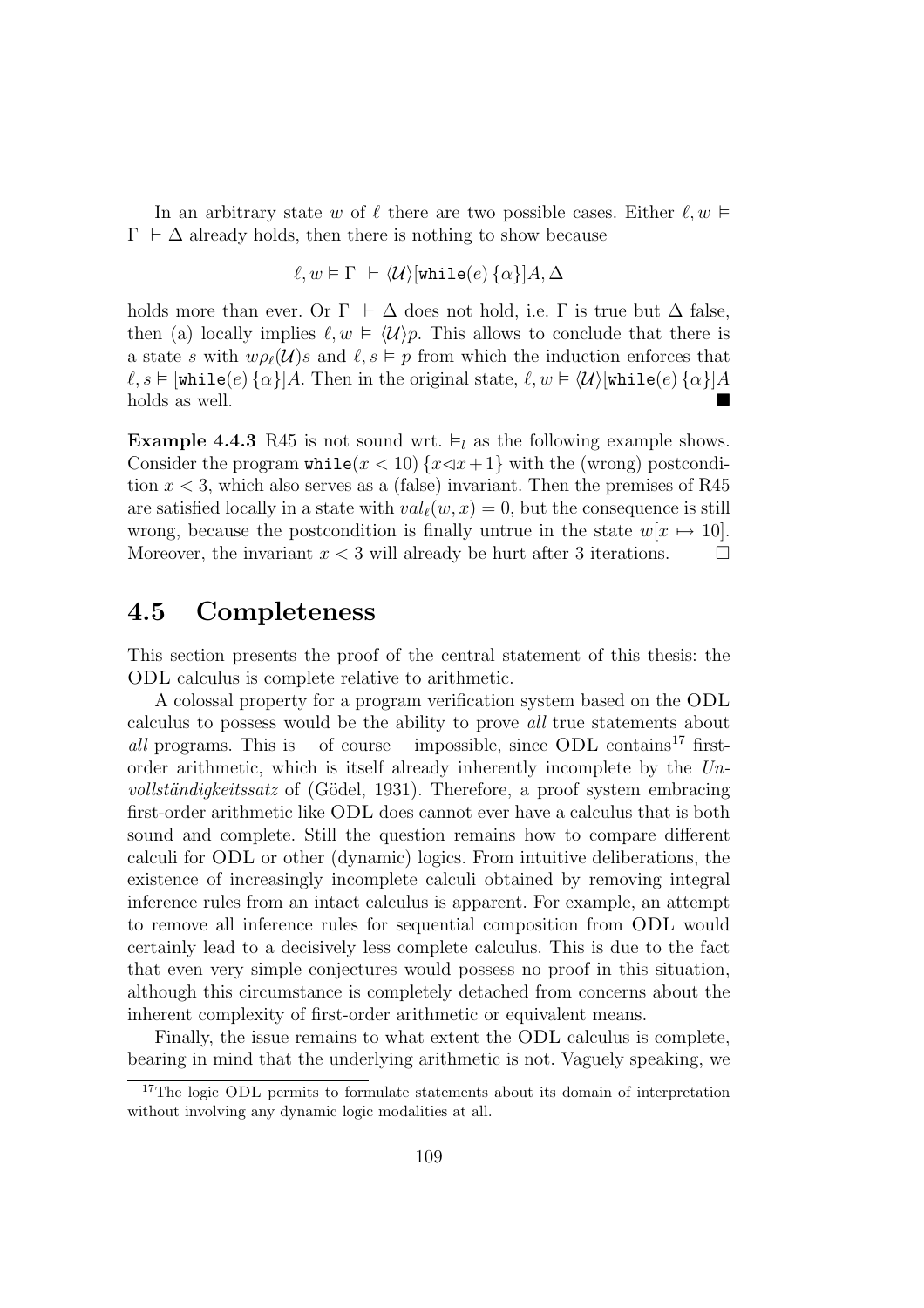put aside the completeness problems of the domain of interpretation and investigate completeness apart from that. In more elaborate words this amounts to factorising the complexities of first-order arithmetic from the completeness question. The standard notion from literature (Cook, 1978) for completeness modulo an underlying logic is that of relative completeness, which in this case means completeness relative to the domain of computation: first-order arithmetic. Thereby, relative completeness examines the imaginary situation of what would happen to completeness if only arithmetic itself had been complete.

Theorem 2 (Relative Completeness) The ODL calculus consisting of the inference rules presented in  $\S 4.2$  is relatively complete for arithmetical  $structures<sup>18</sup>, i.e. in conjunction with the following oracle inference rule$ 

(R56) First-Order Oracle

$$
\Leftarrow F \in \text{Fml}_{FOL}(\Sigma \cup V) \text{ is a first-order arithmetic tautology}
$$

the following completeness statement is true for each  $\phi \in \text{Fml}(\Sigma \cup V)$ 

if  $\ell \models \phi$  for each arithmetical structure  $\ell$  then  $\vdash \phi$ 

This central theorem will be proven in the remainder of this section with the proof split into several separate smaller conjectures for structural reasons. Once those simpler conjectures have been proven, the proof of Th. 2 will be built in §4.5.5 from the results 4.5.1-4.5.15.

In principle, the proof inductively reduces the conjecture equivalently to first-order logic by Lem. 4.5.4, first. The mere first-order conjecture  $\phi'$  can be proven by R56. Then the proof shows that the dynamic parts can be inferred again inductively from the first-order equivalents, cf. Prop. 4.5.13 and Th. 2. For this purpose, Prop. 4.5.1 and Prop. 4.5.3 facilitate an isolated examination of the single modalities in  $\phi$  and its byproducts.

In the context of completeness investigations simply treat  $\langle \alpha \rangle \phi$  as an abbreviation of  $\neg[\alpha]\neg\phi$ , and  $\forall x \phi$  as an abbreviation of  $\neg \exists x \neg \phi$ .

<sup>&</sup>lt;sup>18</sup>Arithmetical structures are those interpretations of a domain having  $N$  as domain for nat with the usual interpretations for  $0, +, \cdot, < \doteq$  on integers. More generally speaking, arithmetical structures contain a first-order definable isomorphic copy of N, and firstorder definable functions for coding finite sequences of elements of the domains into single elements.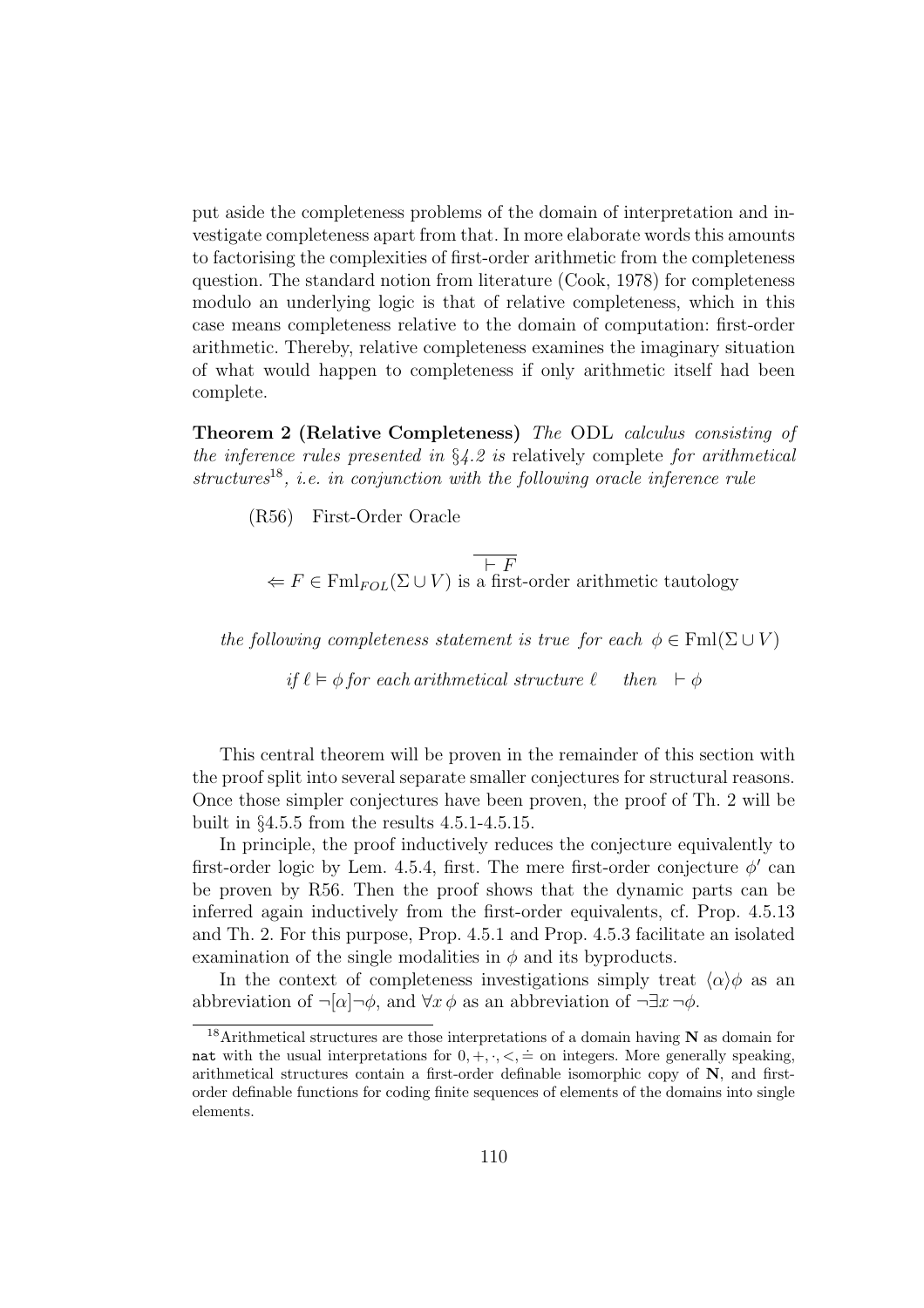### 4.5.1 First-Order

The next two results isolate the completeness statements about ODL with respect to smaller fragments of logic: the propositional and the first-order fragment of ODL.

Proposition 4.5.1 The ODL calculus is propositionally complete, i.e. all instances of propositional tautologies are derivable and modus ponens is an inference rule.

Proof: Propositional completeness is immediate for ODL because the ODL calculus has been built on top of the sound and complete standard inference rules for first-order logic, which is also complete when restricted to propositional logic reasoning. Moreover, modus ponens (R55) is a derived inference rule according to Prop. 4.2.9.

Proposition 4.5.2 The ODL calculus is complete for first-order formulas, i.e. for each  $F \in \text{Fml}_{FOL}(\Sigma \cup V)$  of first-order logic  $\models F \Rightarrow \vdash F$ .

Proof: Once more, first-order completeness is immediate for ODL because the ODL calculus is built on top of the sound and complete standard inference rules for first-order logic.

The next result will be used during the completeness proof to export any arguments that have been performed on top-level into modality or quantifier context.

**Proposition 4.5.3** For each  $x \in V, \phi, \psi \in \text{Fml}(\Sigma \cup V)$  and each  $\alpha \in$  $\Pr(g(\Sigma \cup V))$  the generalisation rules hold, i.e.

- 1.  $\vdash \phi \rightarrow \psi \Rightarrow \vdash \langle \alpha \rangle \phi \rightarrow \langle \alpha \rangle \psi$ 2.  $\vdash \phi \rightarrow \psi \Rightarrow \vdash [\alpha]\phi \rightarrow [\alpha]\psi$
- $3. \vdash \phi \rightarrow \psi \Rightarrow \vdash \exists x \, \phi \rightarrow \exists x \, \psi$

Rule  $(2)$  is called rule of regularity in (Fitting  $\mathcal{C}$  Mendelsohn, 1998).

Proof: In order to validate those derivations, ODL immediately contains the generalisation inference rules R44, R46, R47 for  $\exists$ ,  $\langle \rangle$  and  $\parallel$ .

### 4.5.2 Expressibility

The next lemma provides an integral component of the completeness proof. It shows the meaning of any ODL dynamic logic formula to be equivalently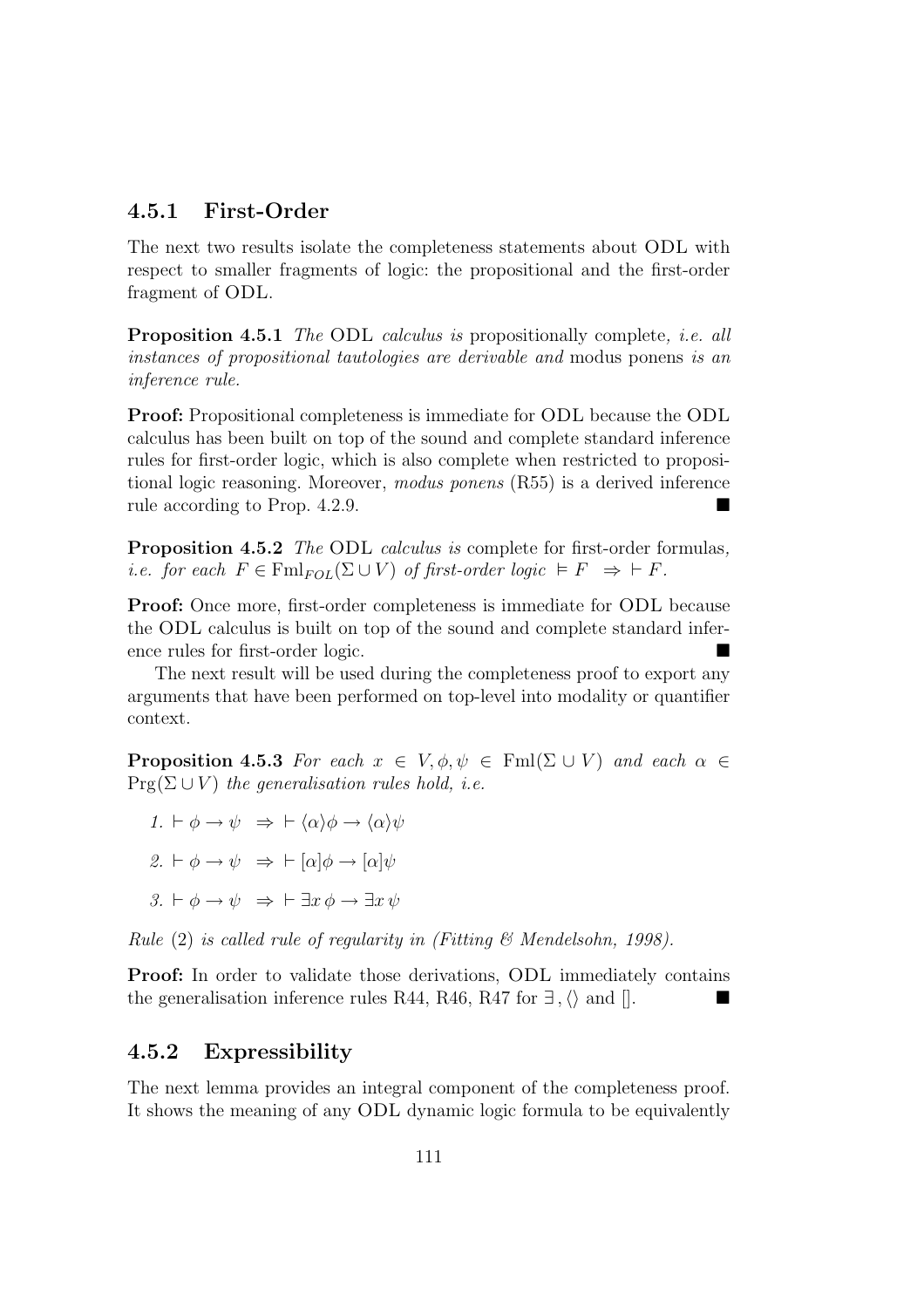expressible in first-order logic, when using the coding capabilities of proper arithmetic. Despite all its structural multi-modal extension, the dynamic logic ODL only talks about aspects that might have been expressed in firstorder arithmetic as well. Even though dynamic logics massively increase both notational intuition and practical proving power, it is always possible to produce a (rather complicated) first-order formula that utilises the encoding capabilities of natural numbers to express the very same statement. In other words, the expressive power of ODL and first-order arithmetic are on the same level.

For the proof to succeed, the effect of the programs occurring in modalities of a formula have to be represented in first-order logic. The key insight for this expressibility is that the equation  $c' \doteq t$  relates the values of the symbols c and c' just like the diamond  $\langle c \triangleleft t \rangle$  relates the prestate value of c to the poststate value of c (in  $\langle c \langle t \rangle \phi(c)$ ). Formalising the precise correspondence of  $c'$  and the poststate value of  $c$  adequately is one challenge of the proof. Representing finite sequences<sup>19</sup> of intermediate states passed by during the execution of a loop statement is the other challenge.

An effective expressibility<sup>20</sup> lemma immediately implies the existence of a relatively complete calculus for trivial reasons: A calculus that pursues the transformation of the constructive proof will transform ODL to first-order logic from where completeness relative to first-order arithmetic is evident. Though at the heart of the completeness argument, Lem. 4.5.4 alone does not establish that the particular calculus that we chose is relatively complete.

**Lemma 4.5.4 (Expressibility)** ODL is expressible in first-order logic, i.e. for each  $\phi \in \text{Fml}(\Sigma \cup V)$  there is  $\phi' \in \text{Fml}_{FOL}(\Sigma \cup V)$  of first-order logic such that in every arithmetical structure  $\ell$  we have the local equivalence  $\ell \vDash \phi \leftrightarrow \phi'$ . As symbolic notation for this circumstance you often find ODL  $\leq_N$  FOL or, since the reverse expressibility reduction FOL  $\leq_N$  ODL holds for trivial reasons,  $ODL \equiv_N FOL$ .

**Proof:** The proof follows an induction on the structure of the formula  $\phi$  for which it is imperative to find a first-order equivalent  $\phi'$  over arithmetical structures.

IA If  $\phi$  is an atomic first-order formula then  $\phi' := \phi$  already is first-order such that nothing has to be proven.<sup>21</sup>

<sup>19</sup>Sequences of arbitrary length.

 $^{20}$ A logic is effectively expressive (or effectively expressible in first-order logic), if the expressibility lemma further guarantees the computability of the process of constructing a first-order translation. The proof of Lem. 4.5.4 is, in fact, constructive and effective.

<sup>21</sup>Updates on terms constitute only intermediate auxiliary stages in the ODL calculus,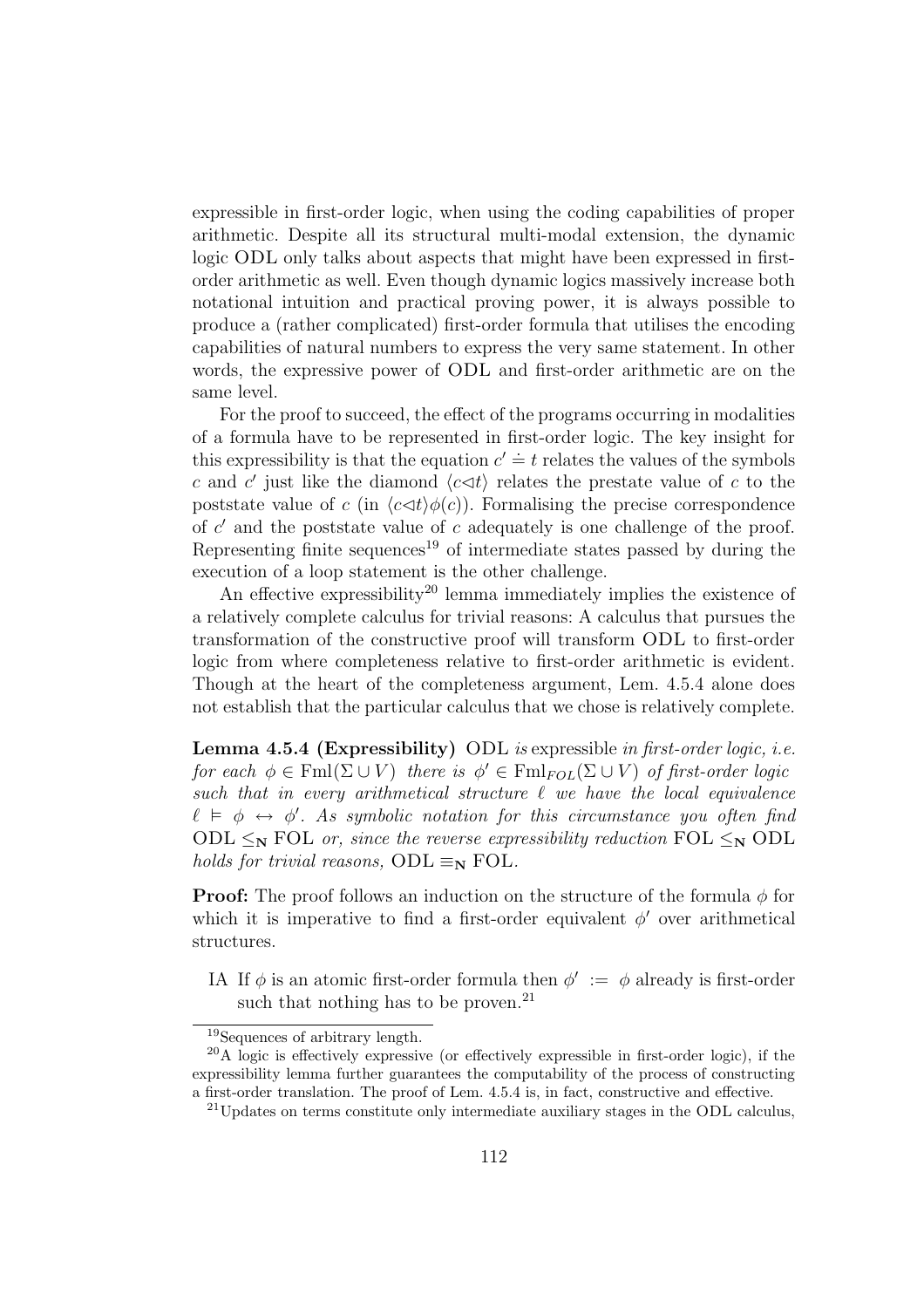- 1.  $\phi = t$  instance of C as a first-order typing relationship can be represented in many-sorted first-order logic with some notation. Also see Rem. 4.5.5.
- 2.  $\phi = \psi$  (if e then s elset fi) is equivalent to  $\chi := (e \to \psi(s)) \wedge (\neg e \to \psi(s))$  $\psi(t)$  according to Prop. 4.4.4. Therefore, the formula expressing the simpler  $\chi$  in first-order logic also expresses  $\phi$ <sup>22</sup>.
- 3.  $\phi = F \vee G$  then by induction hypothesis there are formulas  $F', G'$  such that  $\models F \leftrightarrow F'$ ,  $\models G \leftrightarrow G'$ , from which can be concluded by congruence of  $\leftrightarrow$  that

$$
\models \quad \underbrace{F \vee G}_{\phi} \leftrightarrow \underbrace{F' \vee G'}_{\phi'}
$$

Likewise reasoning concludes the other propositional connectives or quantifiers.

4. For  $\phi = \langle \alpha \rangle \psi$ , the proof will be first presented as a sketch, about which the more subtle details will be filled in later on. Let z denote the finite vector of program variable or function symbols occurring in  $\alpha$ . It is finite because a program  $\alpha$  of finite length can only mention finitely many distinct symbols.<sup>23</sup> Denote by  $z'$  a vector of the same length and types as z but with fresh symbols, which are new to  $\phi$ . Following, a substitution  $[z \mapsto z']$  is a short notation for the simultaneous substitution of the elements x of z by the corresponding elements  $x'$  of  $z'$ . Likewise an equality statement like  $z = z'$  is to be understood component-wise. A similar component-wise understanding holds for meta-language equality in  $w(z) = z'$ . With this being stated a selection of  $\exists z'$   $(\tau_\alpha(z, z') \wedge \psi_z'^{z'}$  $\binom{z}{z}$ as  $\phi'$  immediately raises a problem. The quantifier is higher-order since  $z'$  still contains function symbols  $f'$  for function symbols  $f$  occurring in  $\alpha$ . Let us – for the time being – pretend that there was not sign of higher-order involved and resolve those matters in retrospect later on. It remains to show that

$$
\vDash \langle \alpha \rangle \psi \leftrightarrow \exists z' (\tau_{\alpha}(z, z') \wedge \psi'^{z'}_{z})
$$

which is the reason for their minor importance for expressibility and completeness. Further, they can be treated rather similar to updates on formulas.

<sup>&</sup>lt;sup>22</sup>For instance,  $\phi' := (e \rightarrow \psi'(s)) \land (\neg e \rightarrow \psi'(t))$ 

<sup>&</sup>lt;sup>23</sup>Contrary to WHILE in the case of ODL  $\alpha$  could read and modify an unbounded number of memory locations by loops over function access like  $f(i)$ . Still there only occurs one function symbol f and one program variable i within  $\alpha$  then, regardless of their broad extent of accessible memory locations. This finite denotator property would no longer hold for programming languages which allow the following program  $\text{while}(i < n) \{c_i \lhd c_i + 1\}.$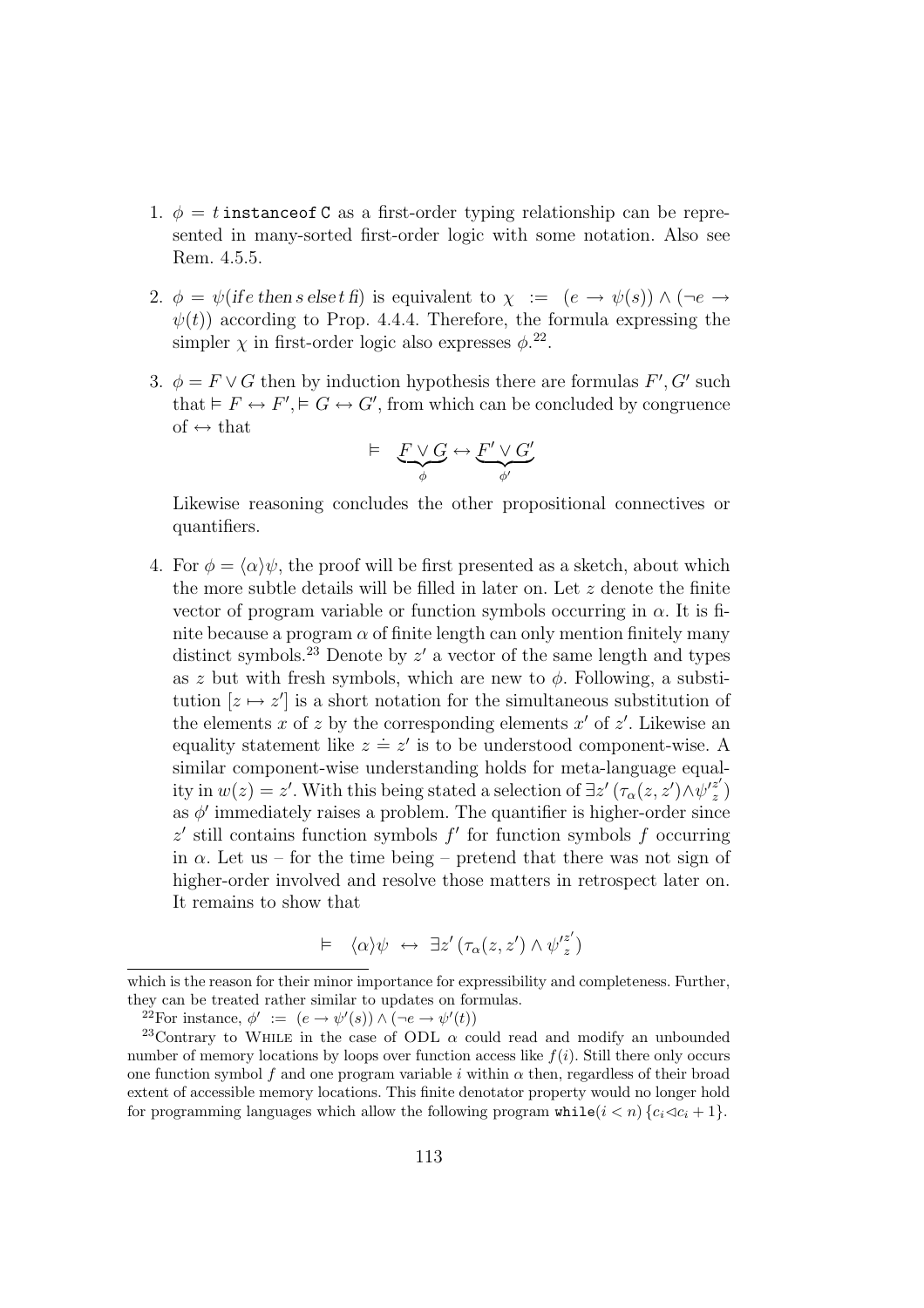For which it remains to construct the first-order formula  $\tau_{\alpha}(z, z')$  characterising the possible program state transitions from the state characterised by the values  $z$  to the state characterised by  $z'$  such that for each state w

$$
\ell, w \vDash \tau_{\alpha}(z, z')
$$
  $\iff$  there is w' with  $w \rho_{\ell}(\alpha) w' w'(z) = z'$ 

Alternatively, taking into account that  $\alpha$  does not modify  $z'$  because it does not even occur in  $\alpha$ ,  $\tau_{\alpha}(z, z')$  should satisfy

$$
\models \tau_{\alpha}(z, z') \leftrightarrow \langle \alpha \rangle z \doteq z'
$$

In principle, it would be sufficient to show that the state transition relation of programs is computable and conclude that it has a defining first-order arithmetic formula. There are some subtleties with the effect of updates and subtleties with the encoding in loop characterisations, though. Moreover since (Harel, 1979) and (Schlager, 2000) contained invalid completeness proofs even for the basic case without updates, this proof explicitly constructs a characteristic formula  $\tau_{\alpha}(z, z')$  by an effective translation. See Rem. 4.5.6 for an analysis of the reasons and importance of the discrepancy.

- (a)  $\tau_{x\lhd t}(z, z') := (x' \doteq t) \wedge \bigwedge_{x \neq y \in z} y' \doteq y$ , where x in the vector z corresponds to  $x'$  in  $z'$ .
- (b)  $\tau_{f(s) \lhd t}(z, z')$  :=  $\forall x \left( x \neq s \rightarrow f'(x) = f(x) \right) \wedge f'(s) = t \wedge$  $\bigwedge_{x\neq y\in z}^{y(s)\leq u(s,x,y)} y' \doteq y.$
- (c)  $\tau_{\mathbf{if}(\chi)}\{\gamma\}\mathbf{else}^{\delta}\}(z,z') := (\chi' \to \tau_{\gamma}(z,z')) \wedge (\neg \chi' \to \tau_{\delta}(z,z')).$
- (d)  $\tau_{\gamma,\delta}(z,z') := \exists z'' (\tau_{\gamma}(z,z'') \wedge \tau_{\delta}(z'',z')).$
- (e) The characterisation of loops is subject to additional function symbols assumed to enrich  $\Sigma$ , which receive their intended behaviour according to the axiomatisation in the formula Enc. The inductive construction introduces multiple repeated axiomatisations Enc, which is unnecessary on the one hand but harmless on the other.

$$
\tau_{\text{while}(\chi)}\{\gamma\}(z, z') \quad := \quad Enc \to \exists S : \text{nat} \quad ( \\
 \quad nth(S, 0) \doteq z \land nth(S, length(S)) \doteq z' \\
 \land \forall i : \text{nat} \quad (i < length(S) \to \\
 \quad \tau_{\alpha}(nth(S, i), nth(S, i + 1)) \\
 \quad \land \quad \chi_z'^{nth(S, i)}) \\
 \land \quad \neg \chi_z'^{z'} \}
$$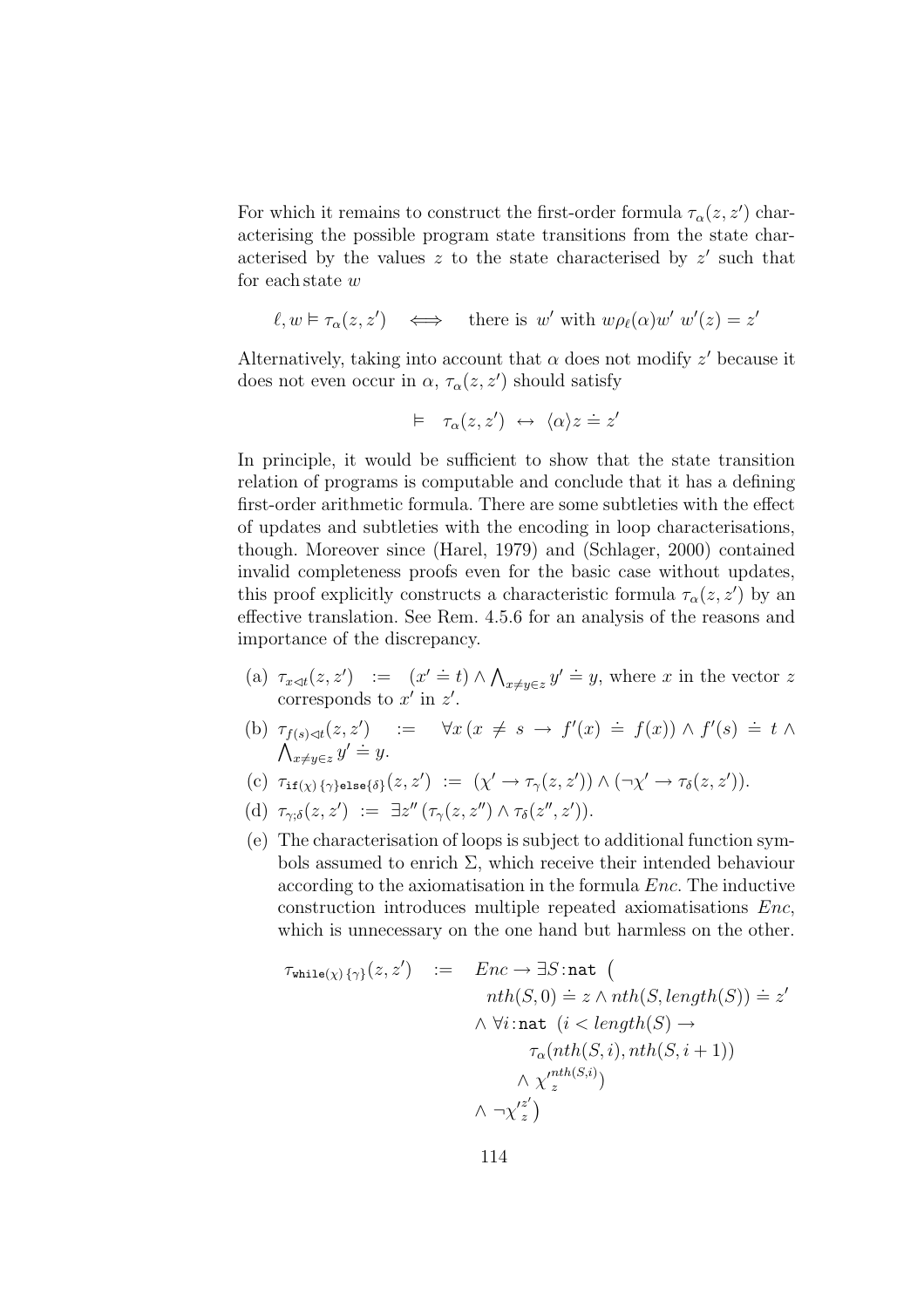For formulas like  $nth(S, 0) \doteq z$  and arguments to  $\tau_{\alpha}$  use the fixed computable bijection  $\mathbf{N} \cong \mathbf{N}^{\text{length}(z)}$  to encode finite vectors of variables in one value.

Enc is a formula that characterises encodings of finite sequences into a single natural number. $^{24}$  Provided that there is some Gödel encoding of the elements in  $\ell(\tau)$  of the base type  $\tau$ , this is possible by the computable bijection  $\mathbf{N} \cong \mathbf{N}^n$ . Thus, choose *Enc* in such a way that the following holds for each state  $w$ .

$$
\ell, w \vDash Enc \to nth(S, i) \doteq y \iff \text{there is } a_1, \dots, a_n \in \ell(\tau)
$$

$$
val_{\ell}(w, S) = \text{gödel}((a_1, \dots, a_n)),
$$

$$
val_{\ell}(w, i) \leq n,
$$

$$
val_{\ell}(w, y) = a_{val_{\ell}(w, i)}
$$

where godel is an injection of the finite sequences over  $\ell(\tau)$  into N. Further, nth: nat  $\times$  nat  $\rightarrow \tau$  is a function symbol for representing sequence encoding. Similarly, length :  $\texttt{nat} \rightarrow \texttt{nat}$  is used as a function symbol to speak about the length of such an encoded sequence. Enc ensures that it satisfies for each state  $w$ 

$$
\ell, w \vDash Enc \rightarrow length(S) \doteq n \iff \text{there is } a_1, \dots, a_n \in \ell(\tau)
$$

$$
val_{\ell}(w, S) = \text{gödel}((a_1, \dots, a_n))
$$

as could be characterised by the defining formula

$$
length(S) \doteq n \leftrightarrow \exists s_n : \tau
$$
  $nth(S,n) \doteq s_n \land \neg \exists s' : \tau$   $nth(S,n+1) \doteq s'$ 

This concludes the proof apart from our fraud with higher-order, which still needs to be dissolved. For this purpose second-order quantifiers

$$
b^{0} \doteq 1 \quad \land \quad b^{n+1} \doteq b \cdot b^{n}
$$
\n
$$
pair(S, x, y) \leftrightarrow S \doteq 2^{\text{gödel}(x)} \cdot 3^{\text{gödel}(y)}
$$
\n
$$
nth(S, i) \doteq y \leftrightarrow \exists d : \texttt{nat } \exists S' : \texttt{nat } (pair(S, d, S') \land i \le d
$$
\n
$$
\land \exists S'' : \texttt{nat } iseqnth(S', S'', i, y))
$$
\n
$$
iseqnth(S, S', 0, y) \leftrightarrow pair(S, \text{gödel}(y), S')
$$
\n
$$
iseqnth(S, S', i + 1, y) \leftrightarrow \exists \tilde{S} : \texttt{nat } \exists \tilde{y} : \tau \ (iseqnth(S, \tilde{S}, i, \tilde{y}) \land pair(\tilde{S}, \text{gödel}(y), S'))
$$

 $24$  The encoding can be achieved with the following axiomatic characterisation of exponentiation, pairing and iterative sequence processing, assuming implicit universal quantification for readability.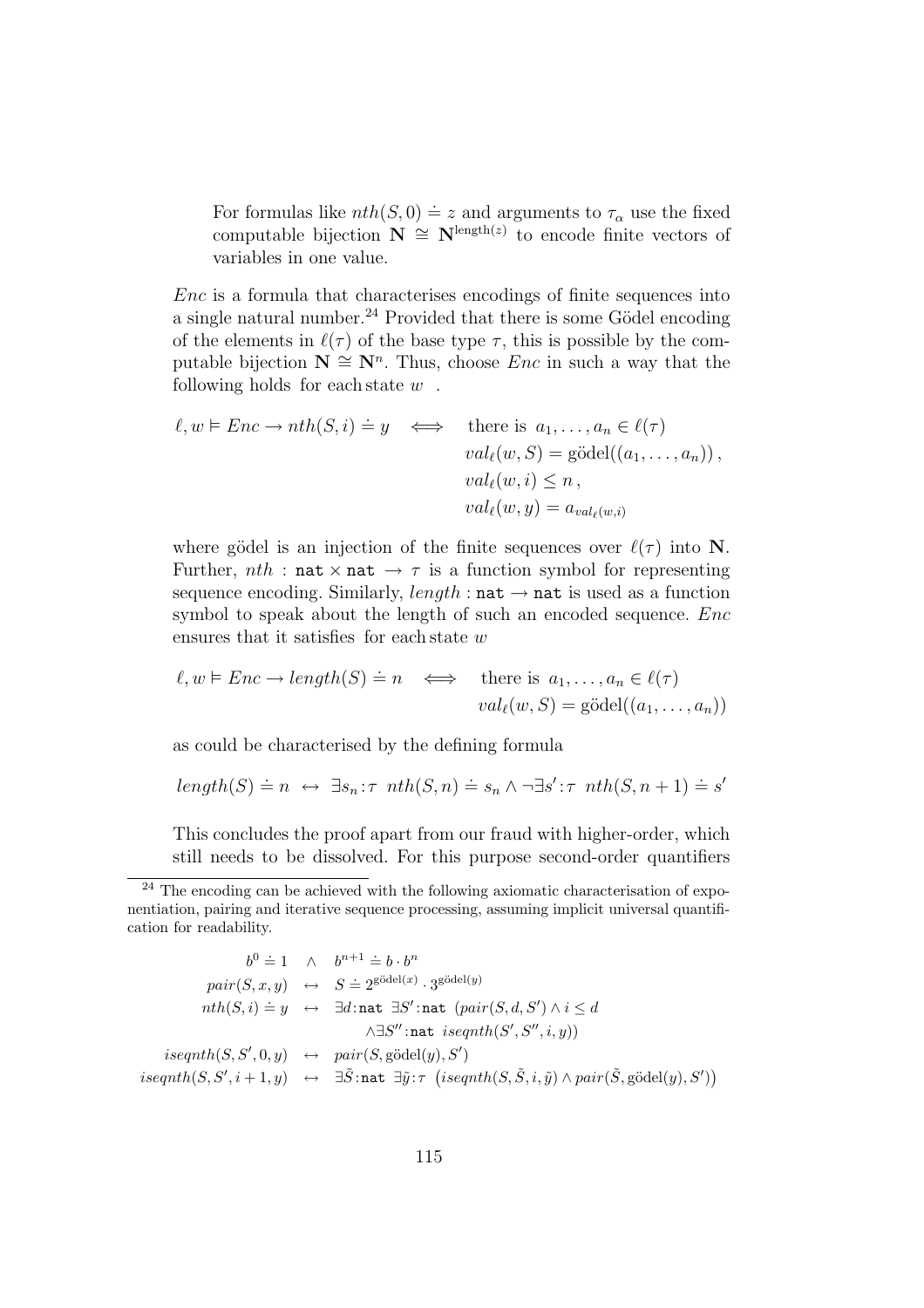have to be reduced to first-order quantifiers although this is, of course, impossible in general. A countability argument also suggests that there is no serious hope to reduce general quantification over the uncountable domain of functions to quantification over the countable domain of, say, natural numbers properly.

Enc is assumed to characterise symbols for access to modifiable nonrigid functions. The term  $apply(F_f, x)$  is intended to produce the value of the function  $f$  at the position  $x$ , thereby considering the accumulated modifications according to the number  $F_f$ . The term change( $F_f, x, y$ ) should modify the interpretation of  $f$  at  $x$  to  $y$  with regard to the already accumulated modifications according to  $F_f$ . Enc could achieve this characterisation with the following defining formulas<sup>25</sup>

$$
y \doteq apply(F_f, x)
$$
  
\n⇒  
\n
$$
\exists i : \text{nat} \quad (i \le length(F_f) \land nth(F_f, i) = (x, y))
$$
  
\n
$$
\lor \neg \exists i : \text{nat} \quad \exists y : \tau \quad (i \le length(F_f) \land nth(F_f, i) = (x, y))
$$
  
\n
$$
\land y \doteq f(x)
$$
  
\n
$$
F'_f \doteq change(F_f, x, y)
$$
  
\n⇒  
\n
$$
\exists i : \text{nat} \quad \exists y_0 : \tau \quad (i \le length(F_f) \land nth(F_f, i) = (x, y_0)
$$
  
\n
$$
\land length(F'_f) \doteq length(F_f)
$$
  
\n
$$
\land nth(F'_f, i) = (x, y)
$$
  
\n
$$
\land \forall j (j \le length(F_f) \land j \neq i \rightarrow nth(F'_f, j) = nth(F_f, j))
$$
  
\n
$$
\lor \neg \exists i : \text{nat} \quad \exists y_0 : \tau \quad (i \le length(F_f) \land nth(F_f, i) = (x, y_0))
$$
  
\n
$$
\land length(F'_f) \doteq length(F_f) + 1
$$
  
\n
$$
\land nth(F'_f, length(F_f) + 1) \doteq (x, y)
$$
  
\n
$$
\land \forall j (j \le length(F_f) \rightarrow nth(F'_f, j) = nth(F_f, j))
$$

and

Since (initial) states are allowed arbitrary interpretations of f one cannot possibly hope to encode arbitrary functions of infinite support into the natural number  $F_f$ . Even if computable functions possess a finite computing program, of which the gödelisation could be used for fallback

<sup>&</sup>lt;sup>25</sup>In this context,  $Z \doteq (x, y)$  is short list notation for  $nth(Z, 0) \doteq x \wedge nth(Z, 1) \doteq$  $y \wedge length(Z) \doteq 2.$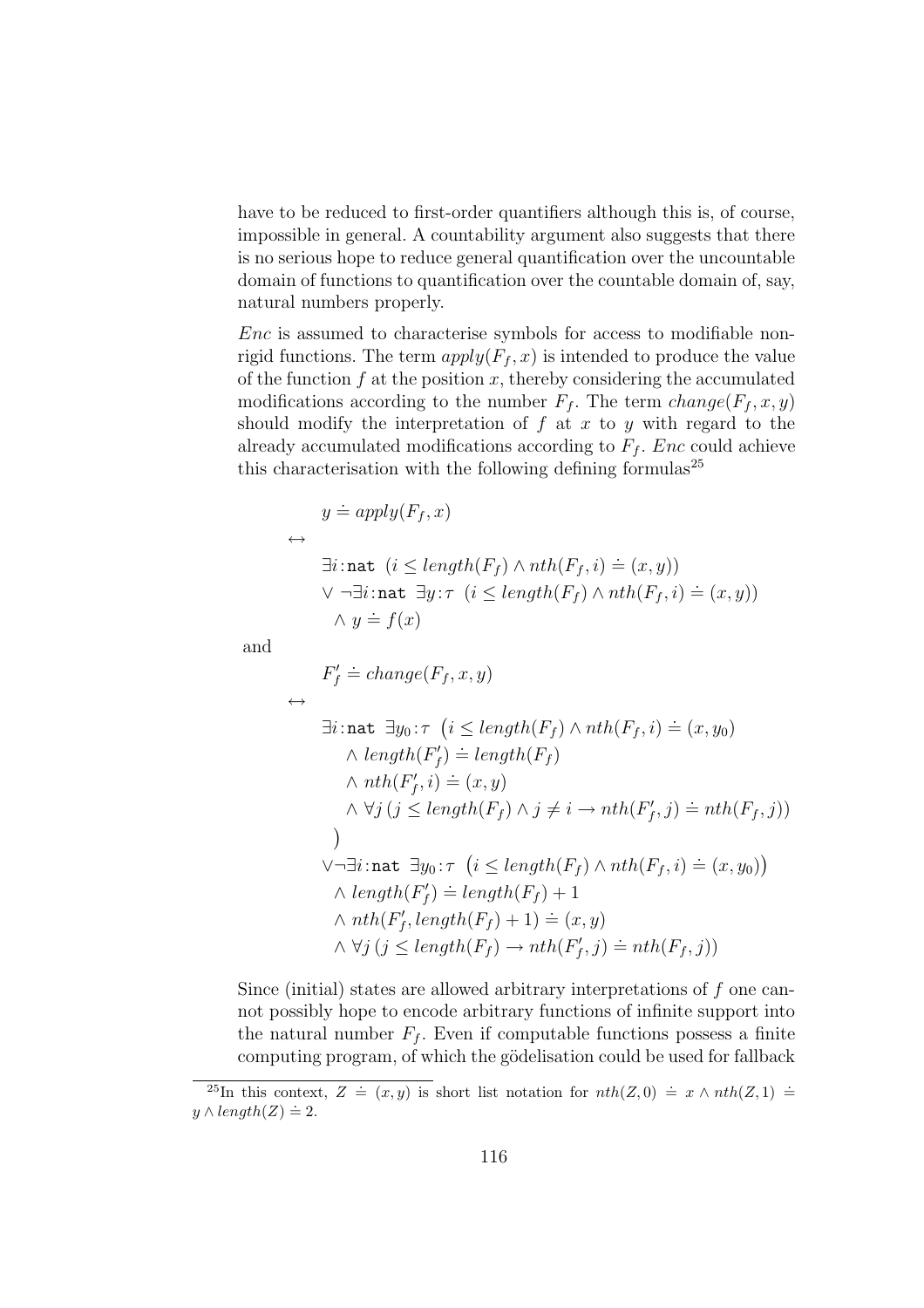purpose, initial states could just as well start with an uncomputable interpretation for  $f$ . Encoding arbitrary members of the uncountable set of uncomputable functions in a natural number  $F_f$  is impossible by a countability argument. Representing a complete state in first-order logic is thus, of course, impossible in the general case of states with uncomputable functions. The idea is that irrespective of the (possibly uncomputable) interpretation of the function symbol  $f$  the accumulated change to its interpretation as resulting from the execution of program statements can be represented in first-order logic. The  $y \doteq f(x)$  formula in the definition of *apply* assures that whenever the accumulated changes to  $F_f$  did not modify the interpretation of f at x the original interpretation of  $f$  in the current state applies.

The notation  $F'_f$  in  $F'_f \doteq change(F_f, x, y)$  suggests that after an emulated change to the interpretation of  $F_f$  the resulting encoded function  $F'_f$  will still fallback to f during an  $apply(F'_f, z)$  outside of the (finite) set of locations where the interpretation of  $F'_f$  has been modified by change invocations.

To put it in a nutshell, we apply the principle of updates on the metalevel again: even though the whole state is generally non-representable in first-order logic, the finite description of the change caused by the execution of program statements is expressible in first-order logic.

Instead of the above "premature" treatment of assignment, in the light of the higher-order quantification problem use the following characterisation of the transition relation for updates.

(b) 
$$
\tau_{f(s)\vartriangleleft t} := F'_f \doteq \text{change}(F_f, s, t) \wedge \bigwedge_{F_f \neq x \in z} x' \doteq x
$$

This formula presupposes that all occurrences of non-rigid  $f(x)$ have been replaced by appropriate  $apply(F, x)$  after flattening to first-order logic. This means except for the occurrences within the defining conditions of apply and change in Enc, where the subformula  $y = f(x)$  remains unchanged.

 $\blacksquare$ 

Remark 4.5.5 As for all other aspects, there is no strict requirement for the first-order logic to employ the ODL notation for expressing a typing relationship. Still this is assumed during this thesis for simplicity.

Example 4.5.1 First-order logic with statically typed quantification that does not have a concept of subtyping is sufficient for expressing ODL by the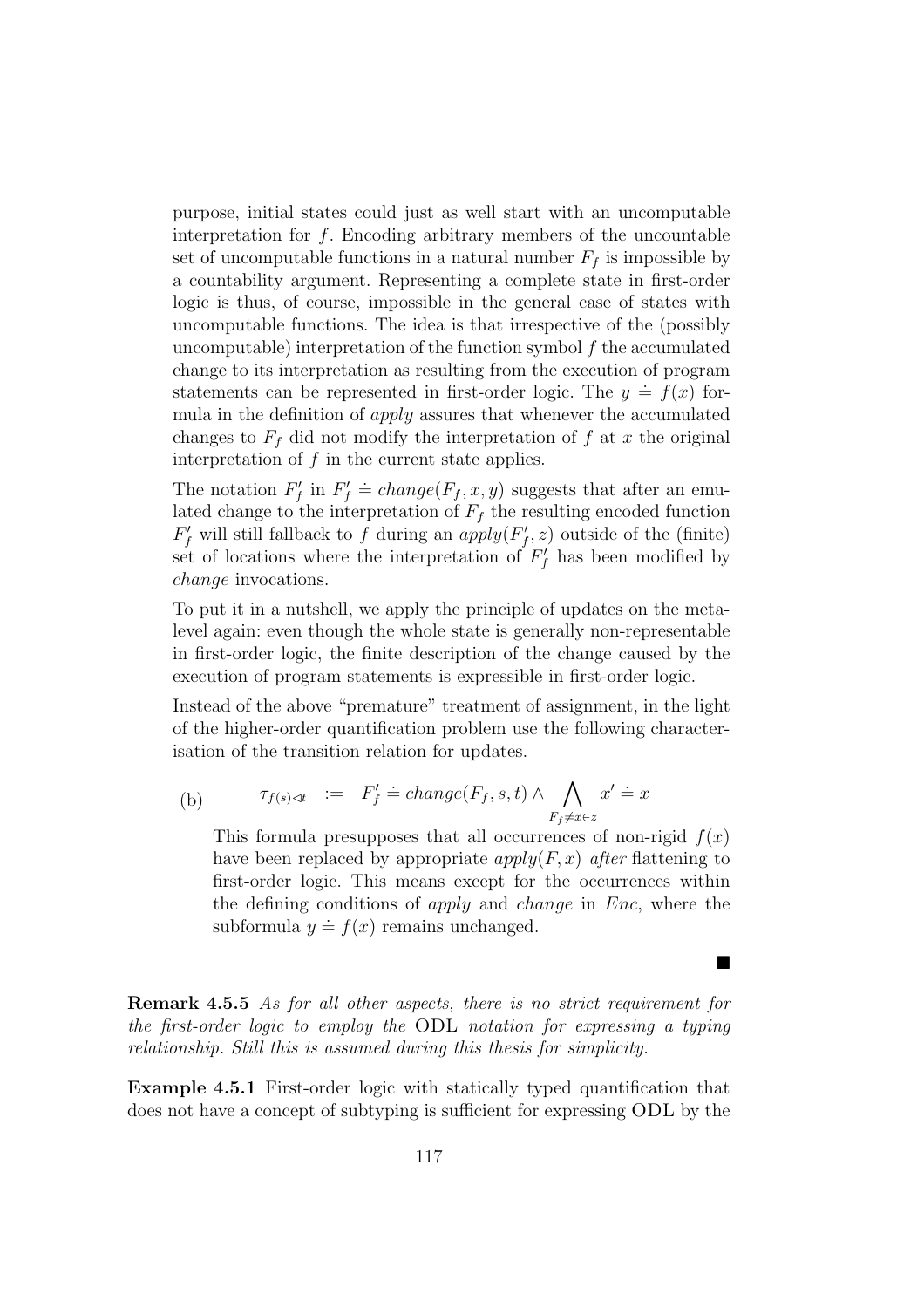following additional translation.

$$
t \text{ instance of } C \leftrightarrow \bigvee_{\tau \leq C} \exists x: \tau \ x \doteq t
$$

 $\Box$ 

The astonishing fact about Lem. 4.5.4 is that it does *not* impose any restrictions on the states or interpretations involved other than there being properly working natural numbers. This circumstance is especially remarkable in the light of the arbitrary nature of functions. Some states could take the liberty of employing even uncomputable functions as an interpretation for function symbols. Although startling at first sight, this is perfectly possible for states from a logical perspective, since there is no need to restrict the set of models to those with properly computable functions, only. And that uncomputable aspects still play an important role is visible, at the latest, from the preoccupation with program verification, which is an uncomputable problem from the bottom.<sup>26</sup>

Another interesting point to be mentioned is that our first proof of Lem. 4.5.4 went by encoding the whole function for a symbol f into a natural number. Since the *apply* and *change* formulas need to be able to decode this information in a computable manner, this directly implies – by Church-Turing Thesis – that it is impossible to express other functions than ordinary computable ones. Thus, the first proof had to limit Lem. 4.5.4 to the case of states with computable functions, only. A global restriction of the concept of models to those interpretations with computable functions, leads to a very unconventional proof theory, some of which is discussed in (Crossley, 1981).

Fortunately, the subtle technique to encode only the change to the function in a natural number rather than the whole function, made it possible to present an unrestricted Lem. 4.5.4. This approach innocently leaves the rest of the evaluation to the state semantics. Within the part of the domain where the interpretation of the function has been changed by the execution of program statements, the natural number encoding is used. Beyond that domain, mentioning the term  $f(x)$  just amounts to a denotation of the original value of the function associated to  $f$  at the value of  $x$ .

Let us – briefly – investigate what the consequences of a weakened Lem. 4.5.4 would be for the whole completeness proof. Tracing the uses during the proof reveals that the whole theory would have to be rewritten to talk about computable states, only. Especially, one would have to find a stronger version

 $^{26}$ It is not that easy, though, to imagine a situation with an uncomputable function for, say, the link structure of the  $\lceil \text{next} \rceil$  attribute symbol used for chaining nodes in a linked list implementation.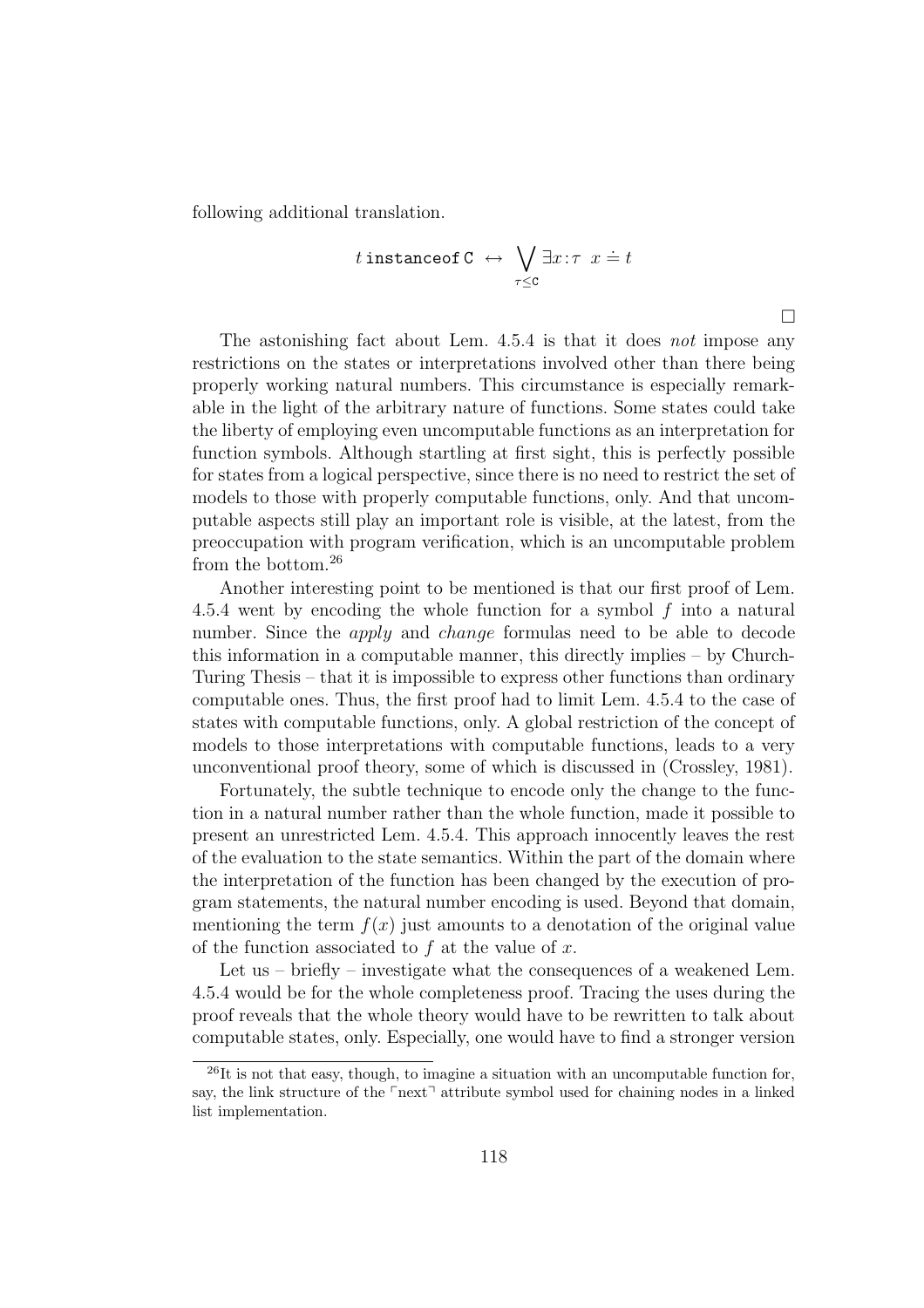of both Prop. 4.5.2 and R56, which already guarantee derivability for those formulas that only happen to be true in computable states, even if they are not tautological in uncomputable states.

Remark 4.5.6 The proof of Lem. 4.5.4 resolves a flaw in the completeness proofs that have been published in (Harel, 1979) and (Schlager, 2000).

(Harel, 1979) and (Schlager, 2000) contain invalid relative completeness proofs for a subtle reason. Their characterisation for the expressiveness proof of the primitive assignment statement  $x \le t$  of the classical WHILE programming language is wrong. This remainder of this section closely analyses the ramifications, using the notation from Lem. 4.5.4.

The essential case of modalities in Lem. 4.5.4 is proven by constructing a characteristic first-order formula  $\tau_{\alpha} \in \text{Fml}_{FOL}(\Sigma \cup V)$  that characterises all state transitions on behalf of the execution of  $\alpha$ .  $\tau_{\alpha}$  needs to specify the program state transitions under  $\alpha$  from the state characterised by z to the state characterised by  $z'$ .

For the simple assignment  $x \le t$  the proofs of Th. 3.2 p.30 in (Harel, 1979) and Th. 47 p.56 in (Schlager, 2000) chose the following manifest but wrong attempt for a characteristic formula in the expressiveness proof.

$$
\tau_{x \lhd t} := (x' \doteq t) \tag{4.1}
$$

Unfortunately, this choice is substantially flawed as will be illustrated in the following example.

**Example 4.5.2** Assuming there is a program  $\alpha$  that contains two program variables<sup>27</sup> x, y and thus has a vector z of length 2. For example, consider the program  $\alpha$ .

$$
x \triangleleft 7;
$$
  

$$
y \triangleleft y + 5
$$

Then the overall characterising formula  $\tau_{\alpha}$  is built from the characterising formulas  $\tau_{x\lhd7}$  resp.  $\tau_{y\lhd y+5}$  of the two assignments as follows.

$$
\tau_{\alpha} \quad := \quad \exists z'' \, (\tau_{x\lhd \overline{t}z'}^{z''} \wedge \tau_{y\lhd y+\overline{5}z}^{z''})
$$

More precisely when expanding the vectorial notation  $z''$  and using the explicit notation for substitutions for clarity this equals

$$
\exists x'' \,\exists y'' \, (\tau_{x\lhd \tau}[x'\mapsto x''][y'\mapsto y''] \wedge \tau_{y\lhd y+5}[x\mapsto x''][y\mapsto y''])
$$

<sup>27</sup>i.e. ODL constant symbols.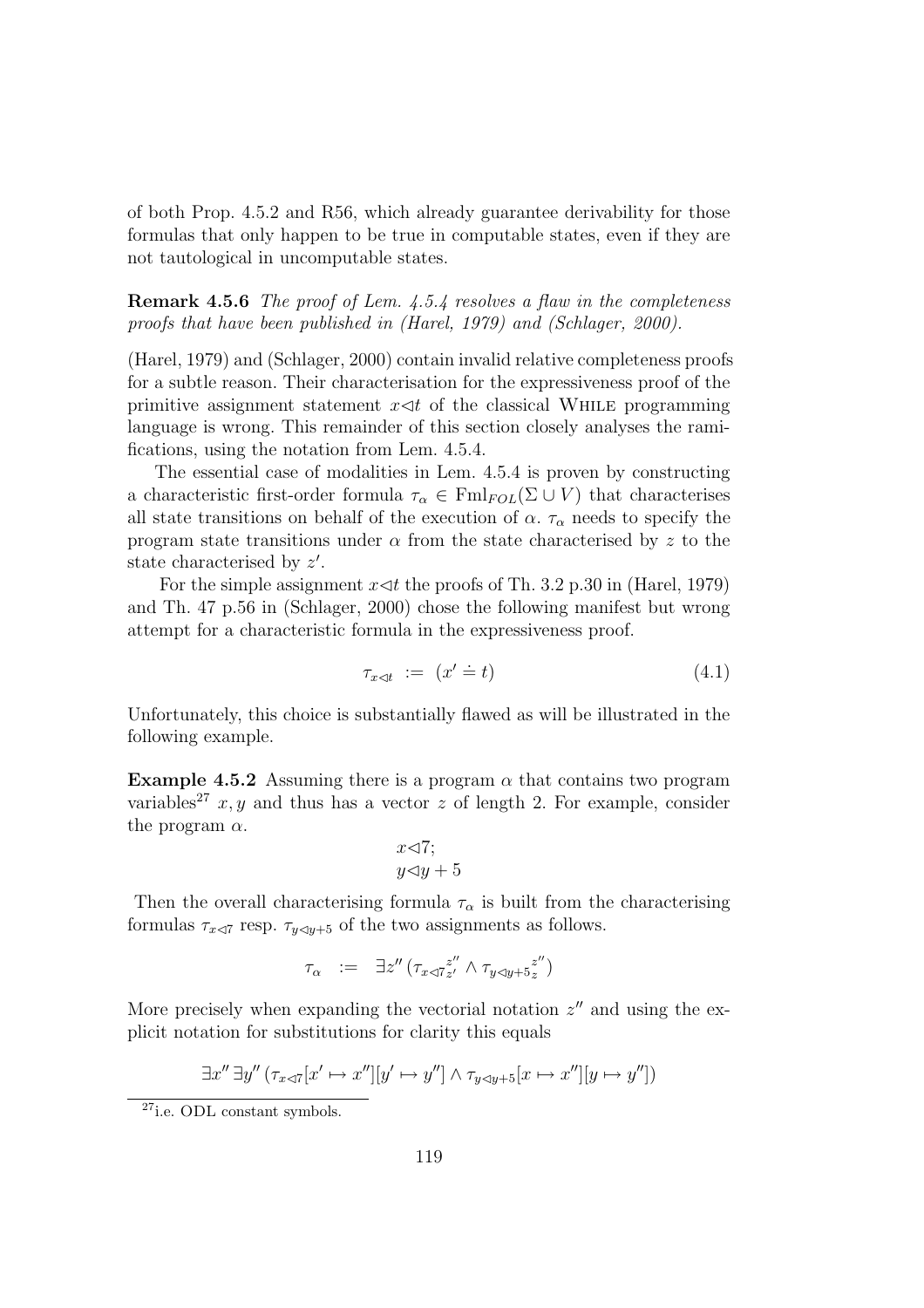When inserting the particular instances for  $\tau_{x\leq 7}$  and  $\tau_{y\leq y+5}$  and performing the substitution this leads to

$$
\psi := \exists x'' \exists y'' \left( x'' \doteq 7 \land y' \doteq y'' + 5 \right)
$$

However,  $\psi$  does not characterise the transition performed by  $\alpha$ . The firstorder formula  $\psi$  ought to specify the program state transitions from the state characterised by x and y to the state characterised by  $x'$  and  $y'$ . But both, the new value of  $x'$  and of  $y'$  are characterised incorrectly. The change of  $x$  to  $x'$  of the value 7 slips away unnoticed. The internal quantification of x'' restricted to  $x'' \doteq 7$  is futile for this purpose, because it does not tell anything about the new value of x'. The formula  $\exists y''y' \doteq y'' + 5$  on the other hand only says that  $y'$  is the fifth successor of *some* value, not of the value of y in the prestate.  $\psi$  thus completely fails to characterise the transition of x as well as y, but almost boils down to the universal state transition relation  $dom(\ell) \times dom(\ell).$ 

Therefore, the characterisation (4.1) for the assignment statement  $x \triangleleft t$  is incorrect and invalidates the expressiveness and completeness proof in (Harel, 1979) and (Schlager, 2000).

What  $(4.1)$  expresses correctly, is the effect that  $x \triangleleft t$  has on the atomic program variable x. However, what it does not even talk about at all is how the assignment  $x \triangleleft t$  relates the values of any other variables y from the prestate to the poststate of the assignment execution. (4.1) acts as if there was no connexion between  $y$  and  $y'$  at all after an assignment to  $x$  has been made, which is wrong.

A solution to the problem is to change the characterising formula for assignments as has been performed in the Lem. 4.5.4 proof presented in this thesis. Consider a program variable vector  $z$  of length  $n$  as determined by the complete program under investigation. Then even if the current program to characterise,  $x \triangleleft t$ , involves less variables (say  $x, u$ ) we still use the complete vector  $z$  of length  $n$ . Then the characterising formula can be defined to mention what changes and what remains during the state transition at once.

$$
\tau_{x \lhd t} \quad := \quad x' \doteq t \land \bigwedge_{x \neq y \in z} y' \doteq y
$$

Example 4.5.3 Continuing Ex. 4.5.2, the overall characterising formula of  $\alpha$  is

$$
\exists x'' \exists y'' \ (x'' \doteq 7 \land y'' \doteq y \land y' \doteq 5 \land x' \doteq x'')
$$

which could be simplified by standard quantifier reasoning to

$$
x' \doteq 7 \land y' \doteq 5
$$

 $\Box$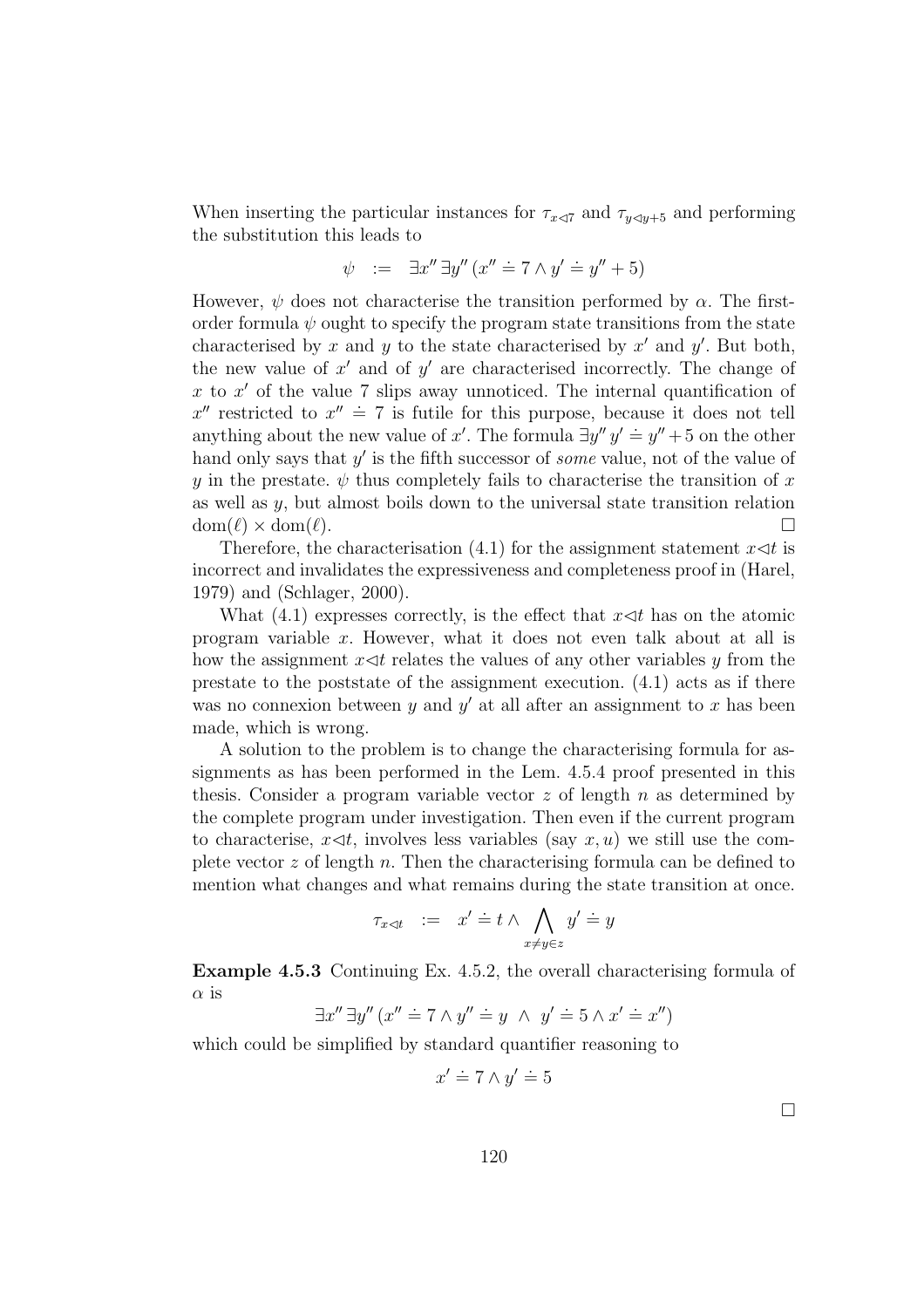### 4.5.3 Rewrite Completion

This section proves a rewrite termination result. This result says that the term rewrite process caused by update application always comes to completion, which is essential for the completeness proof of assignment treatment.

To emphasise: it is not the case that nonterminating rule application would spoil all completeness ambitions. On the contrary, by the intrinsically undecidable nature of the verification problem, (relatively) complete calculi must have rules that – in the general case – can be applied indefinitely. Rather, it is immediately important to provide a finite treatment of updates in order to guarantee that each valid assertion about a complex function assignment can be proven with a finite derivation. An infinite descent of rewrite rule applications would never constitute a proof.

On an intuitive level, a system that bloats formulas during update promotion arbitrarily would not be able to complete many proofs anyway. The formal nature of update promotion, though, spreads the effect of updates  $\alpha$  exponentially<sup>28</sup> to the subterms and possibly introduces larger terms by case distinctions with conditional terms. It is not at all obvious that this growth will ever come to an end. Therefore, it has to be shown that term rewrite cannot happen indefinitely but that there is always an end to the update application process in the next result.

Lemma 4.5.7 (Noetherian Term Rewritings) The term rewrite relation  $\rightarrow$  is Noetherian, *i.e.* repeated term rewrite always terminates.

Termination is generally a very challenging property to prove. Verifying from scratch that the relation  $\rightarrow$  is Noetherian would be a tremendous amount of work. This is due to the *update* (match) (R27) inference rule having two interdependent complexity aspects: number and depth of terms under updates. Even worse, those two aspects behave in an "Ackermanian"<sup>29</sup> way, which means that once the one aspect has been improved by the inference rule, the other aspect is bound to have been impaired. By shifting an update  $\langle \mathcal{U} \rangle$  in front of  $f(u_1, \ldots, u_n)$  to all its subterms, R27 decreases the depth of the term after  $\langle U \rangle$  but introduces more terms  $\langle U \rangle u_i$  in front of which  $\langle U \rangle$  resides. Moreover, the introduction of the conditional term by R27 further increases the depth of the terms behind any additional update around  $\langle U \rangle f(u_1, \ldots, u_n)$ , which again leads to more terms that require update application. What is even worse is that the overall depth of newly introduced update terms does not strictly decrease because the same terms  $s_i$  and t of

<sup>28</sup>In the worst case without optimisations.

<sup>29</sup>This notion derives from the Ackermann function that Wilhelm Ackermann (1896 - 1962) has proven to be not primitive recursive, see p.451 in (Cormen et al., 1990).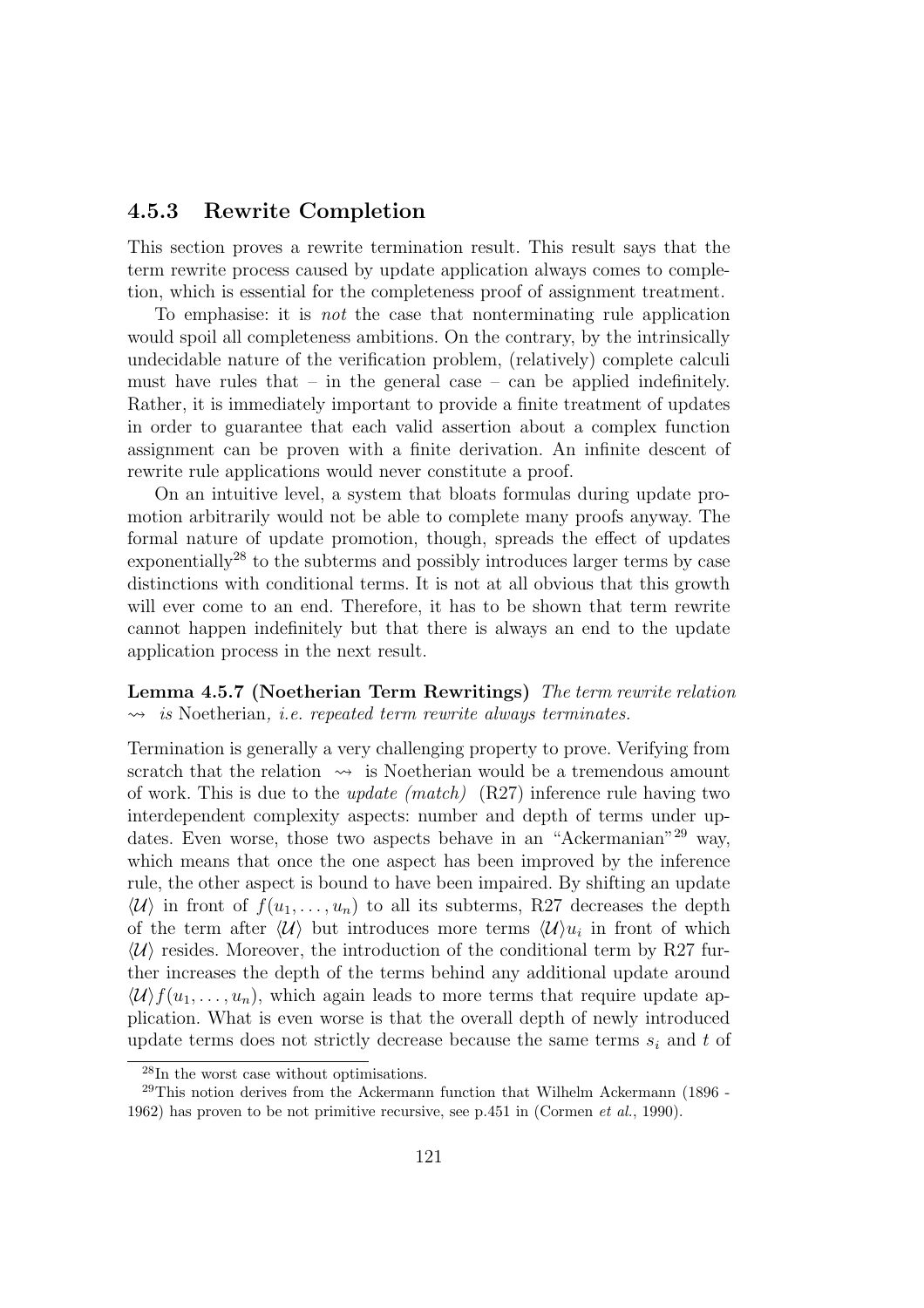a positive depth will be unpacked by the update application rule. Deciding whether all those competing aspect changes unite to an overall trend downwards<sup>30</sup> or lead to a circular divergence would be exceedingly nontrivial.

For those reasons, the proof of Lem. 4.5.7 follows a different approach with more involved standard notions on term rewriting. The key idea for proving this lemma is to find a relation  $\succ$  that bounds the rewrite relation  $\rightsquigarrow$  and is comparably simple to verify as Noetherian. If  $\succ$  contains<sup>31</sup>  $\rightsquigarrow$ , any application of a rewrite must decrease the terms with respect to  $\succ$ . When  $\succ$ is Noetherian, this reduction cannot happen infinitely often. To render this idea more precise and find an appropriate Noetherian relation  $\rightsquigarrow$ , we have to introduce some technical utilities from (Dershowitz & Plaisted, 2001; Baader & Nipkow, 1998; Dershowitz & Jouannaud, 1990), though.

**Definition 4.5.8** A rewrite ordering is an irreflexive and transitive<sup>32</sup> rela $tion \succ \subseteq \text{Trm}(\Sigma \cup V) \times \text{Trm}(\Sigma \cup V)$  that satisfies for each  $s, t \in \text{Trm}(\Sigma \cup V)$ 

(σ)  $s \succ t \Rightarrow \sigma s \succ \sigma t$  for each substitution "stable substitution"  $(mon) \quad s \succ t \Rightarrow \phi(s) \succ \phi(t)$  for each term  $\phi(x)$  "stable instantiation"

Remark 4.5.9 Condition (mon) is equivalent to

 $s \succ t \Rightarrow$  for each  $f \in \Sigma$   $f(\ldots, s, \ldots) \succ f(\ldots, t, \ldots)$  "monotone"

Rewrite orderings characterise what a term ordering has to fulfil in order for the compatibility with the ordering to inherit from rewrite rules to applications of the rewrite rules. If all rules of a term rewrite relation are compatible with  $\succ$ , i.e.  $\succ$  contains  $\rightsquigarrow$ , then if  $\succ$  is a rewrite ordering, this also holds for all applications of those rules. Applications of rewrite rules happen as instances of the rewrite rule and occur in some context. Instantiation inheritance is handled by  $(\sigma)$ , while context inheritance is dealt with by the  $(mon)$ condition.

Definition 4.5.10 A rewrite ordering  $\succ \subseteq \text{Trm}(\Sigma \cup V) \times \text{Trm}(\Sigma \cup V)$  is a (strict) simplification ordering if it satisfies for each  $s \in \text{Trm}(\Sigma \cup V)$ 

 $(sub)$   $f(\ldots, s, \ldots) \succ s$  "subterm property"

Theorem 3 (Simplification Ordering) Every simplification ordering over terms of a finite vocabulary is Noetherian.

<sup>30</sup>With a sufficiently complex notion of which term is "larger", irrespective of its linear size and depth.

 $^{31}{\rm in}$  the sense that  $\succ\supseteq\rightsquigarrow$  , i.e. for each  $\,s,t$  if  $s\;\rightsquigarrow\;t\,\Rightarrow\,s\succ t.$ 

<sup>&</sup>lt;sup>32</sup>i.e. it satisfies for each t that  $t > t$  does not hold, and for each  $s, t, u s > t$  and  $t, u >$ then  $s \succ u$ .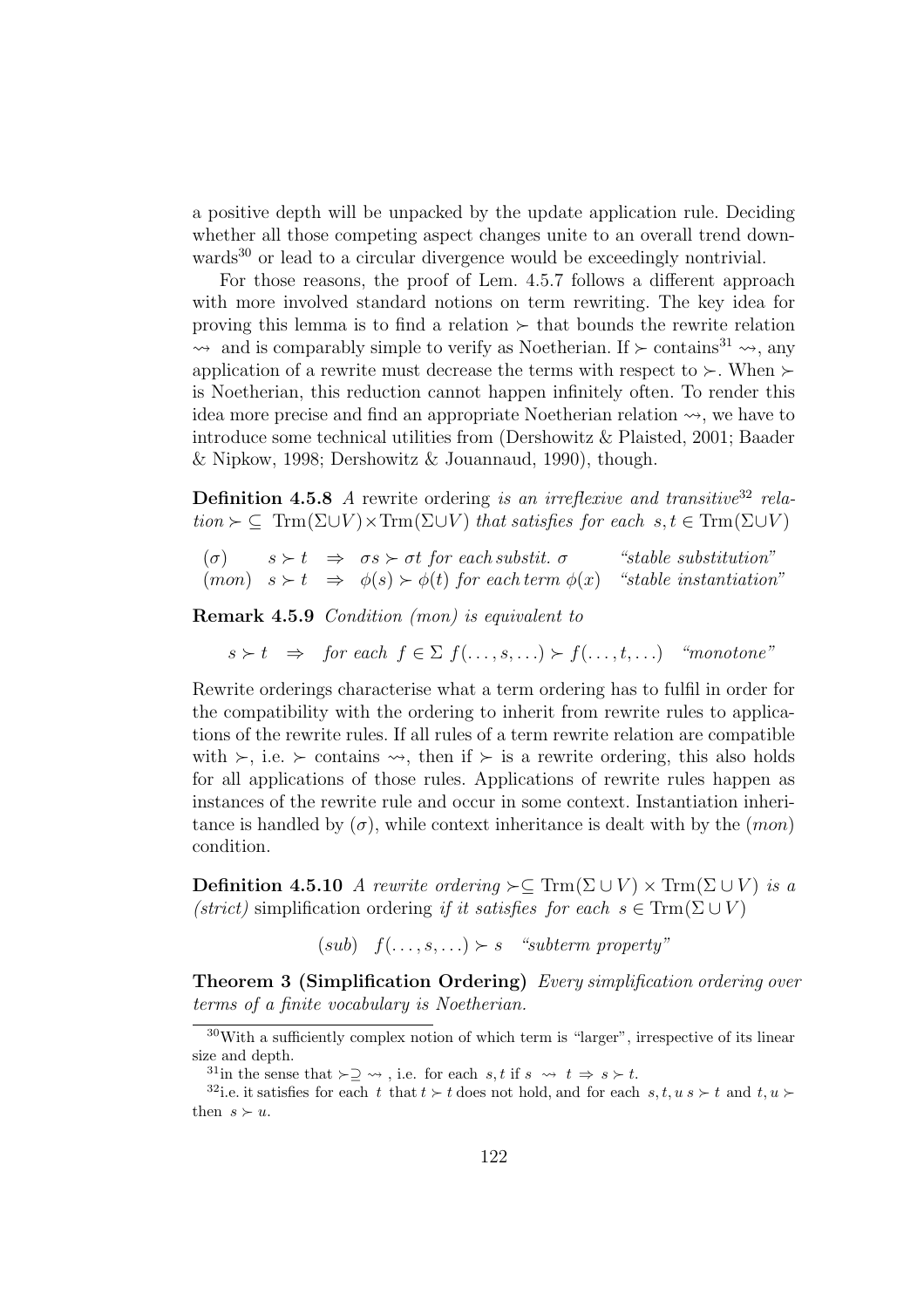This theorem has a complex proof in (Dershowitz, 1982) based on the deep result of Kruskal's Tree Theorem (Kruskal, 1960; Nash-Williams, 1963). Combining this theorem with another result from the literature (Baader & Nipkow, 1998) allows to find a Noetherian order restraining the term rewrite relation. The vocabulary occurring in a term that experiences rewriting is always finite, regardless of the finitude of the overall signature.

**Proposition 4.5.11** Let > be an ordering on  $\Sigma$ . The recursive path ordering  $(RPO^{33})$  > defined as follows is a simplification ordering.

(a)  $f(s_1, \ldots, s_n) \succ t$  if there is i with  $s_i \succ t$  or  $s_i = t$ .

(b)  $f(s_1, \ldots, s_n) \succ g(t_1, \ldots, t_m)$  if  $f > g$  and for each i  $f(s_1, \ldots, s_n) \succ t_i$ .

(c)  $f(s_1, \ldots, s_n) \succ f(t_1, \ldots, t_n)$  if  $\{s_1, \ldots, s_n\} \succ \{t_1, \ldots, t_n\}.$ 

Where the rewrite ordering  $\succ$  is extended to multisets M, N according to (Menzel  $\mathcal B$  Schmitt, 2000) as follows.

$$
M \succ N \quad \Longleftrightarrow \quad there \text{ is } M^+ \subseteq M, \ N^+ \subseteq N \quad with \ (M \setminus M^+) \cup N^+ = N
$$
  
and for each  $b \in N^+$  there is  $a \in M^+ \ a \succ b$ 

With the above terminology one can attempt to find a recursive path ordering for the proof of Lem. 4.5.7. For the proof to succeed all rewrite rules have to be compatible with the very same ordering. The next result will only demonstrate this compatibility for the most complicated rewrite rule.

Proposition 4.5.12 The R27 inference rule is compatible with a recursive path ordering.

**Proof:** Consider the *update (match)* (R27) rewrite rule in the version relevant for this proof. U is a short notation for the update  $f(s_1, \ldots, s_n) \triangleleft t$ .

$$
\langle \mathcal{U} \rangle f(u_1, \dots, u_n) \rightsquigarrow
$$
  
if  $s_1 = \langle \mathcal{U} \rangle u_1 \wedge \dots \wedge s_n = \langle \mathcal{U} \rangle u_n$  then  $t$  else  $f(\langle \mathcal{U} \rangle u_1, \dots, \langle \mathcal{U} \rangle u_n)$  fi

Let l abbreviate the left hand side  $\langle U \rangle f(u_1, \ldots, u_n)$ , and r abbreviate the right hand side

if 
$$
s_1 \doteq \langle \mathcal{U} \rangle u_1 \wedge \cdots \wedge s_n \doteq \langle \mathcal{U} \rangle u_n
$$
 then t else  $f(\langle \mathcal{U} \rangle u_1, \ldots, \langle \mathcal{U} \rangle u_n)$  fi

<sup>33</sup>Also referred to as bag ordering.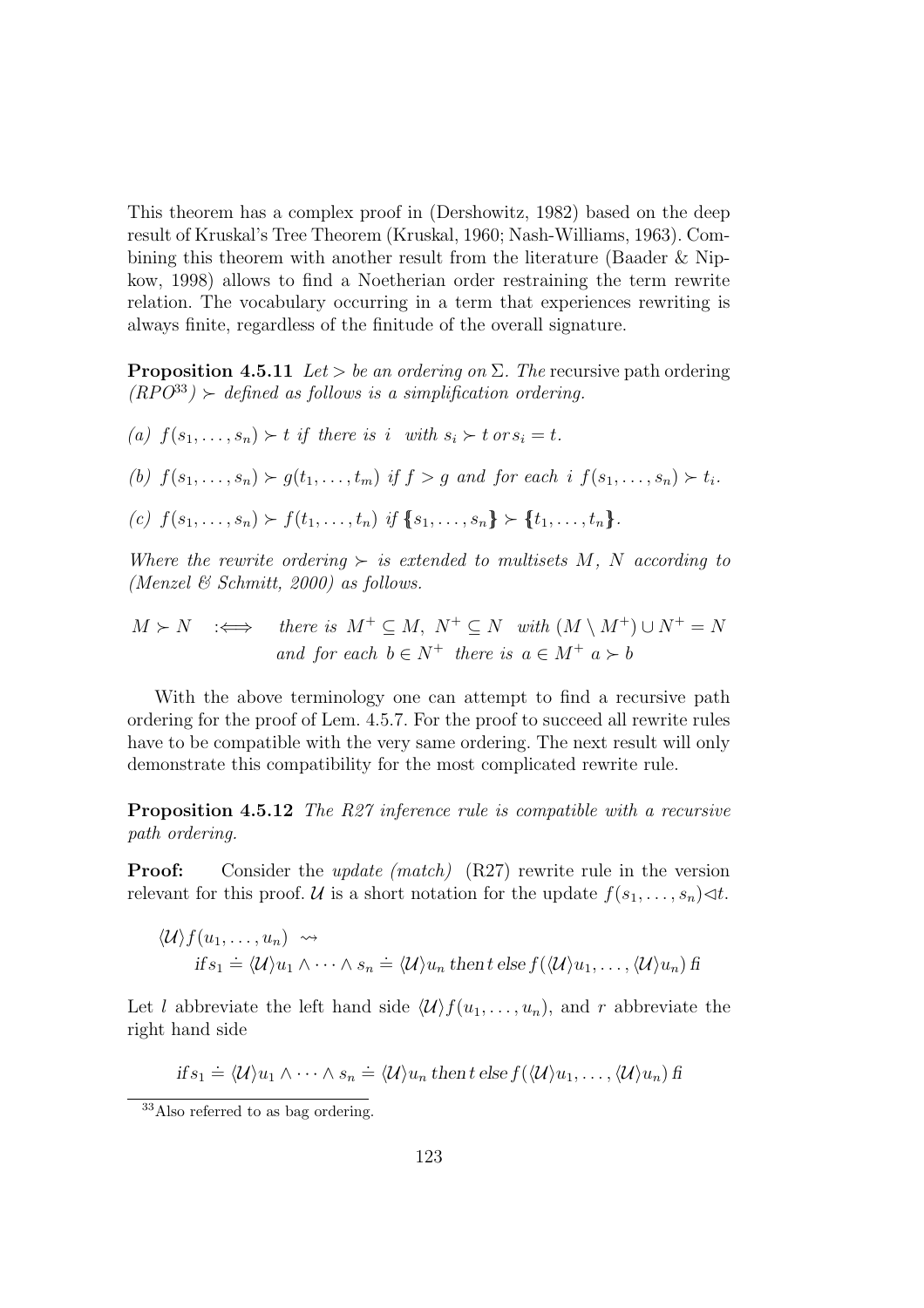It remains to show that  $l \succ r$ . For the purpose of this proof assume that updates formulas like in l have the following abstract syntactic structure<sup>34</sup> in prefix notation.

$$
l = \mathfrak{U}\big(f(s_1,\ldots,s_n),t,\ f(u_1,\ldots,u_n)\big)
$$

We pick the following (partial) ordering on the vocabulary as a basis of the  $\succ$  recursive path ordering:<sup>35</sup>

$$
\mathfrak{U} > \text{if then else f, } \mathfrak{U} > \doteq, \mathfrak{U} > \wedge, \mathfrak{U} > f
$$

 $l \succ r$  holds according to (b) of Def. 4.5.11 because  $\mathfrak{U} > i f$  then else fi and

 $\Leftarrow l \succ s_1 \doteq \mathfrak{U}(f(s_1,\ldots,s_n),t, u_1) \wedge \cdots \wedge s_n \doteq \mathfrak{U}(f(s_1,\ldots,s_n),t, u_n),$ which by (b) holds because of  $\mathfrak{U} > \wedge$  and

- $\Leftarrow l \succ s_i \stackrel{\cdot}{=} \mathfrak{U}(f(s_1,\ldots,s_n),t, u_i)$ , which by (b) holds because of  $\mathfrak{U} \geq \doteq \text{and}$ 
	- $\Leftarrow$   $l \succ s_i$ , which by (a) holds because of
		- $\Leftarrow f(s_1, \ldots, s_n) \succ s_i$  is true by (a).
	- $\Leftarrow l \succ \mathfrak{U}(f(s_1,\ldots,s_n),t, u_i)$ . So by (c) it only remains to show that  $\{f(s_1, \ldots, s_n), t, f(u_1, \ldots, u_n)\}$   $\succ$   $\{f(s_1, \ldots, s_n), t, u_i\}$ . This in turn holds because of  $\Leftarrow f(u_1, \ldots, u_n) \succ u_i$  is true by (a).

 $\Leftarrow$  l  $\succ t$  which is true by (a).

- $\Leftarrow l \succ f(\mathfrak{U}(f(s_1,\ldots,s_n),t, u_1),\ldots,\mathfrak{U}(f(s_1,\ldots,s_n),t, u_n))$  which by (b) holds – because of  $\mathfrak{U} > f$  and
	- $\Leftarrow l \succ \mathfrak{U}(f(s_1,\ldots,s_n),t, u_i)$  Thus, by (c) it remains to show that  ${f(s_1, \ldots, s_n), t, f(u_1, \ldots, u_n)} \geq {f(s_1, \ldots, s_n), t, u_i}.$  This in turn holds because of

$$
\Leftarrow f(u_1, \ldots, u_n) \succ u_i \text{ is true by (a)}.
$$

Along with very similar reasoning for the other rewrite rules, this completes the proof of Lem. 4.5.7. Additionally, for later use note that for a first-order formula  $F \in \text{Fml}_{FOL}(\Sigma \cup V)$  the fixed-point rewrite  $\langle \mathcal{U} \rangle F \sim^* F'$  finally

 $34$ This precise structure is – to some extent – critical for the success of the proof. For example, ignoring the  $s_i$  or t for the abstract syntactic structure would perish the proof.

<sup>&</sup>lt;sup>35</sup>This whole proof has been produced automatically by a small PROLOG program.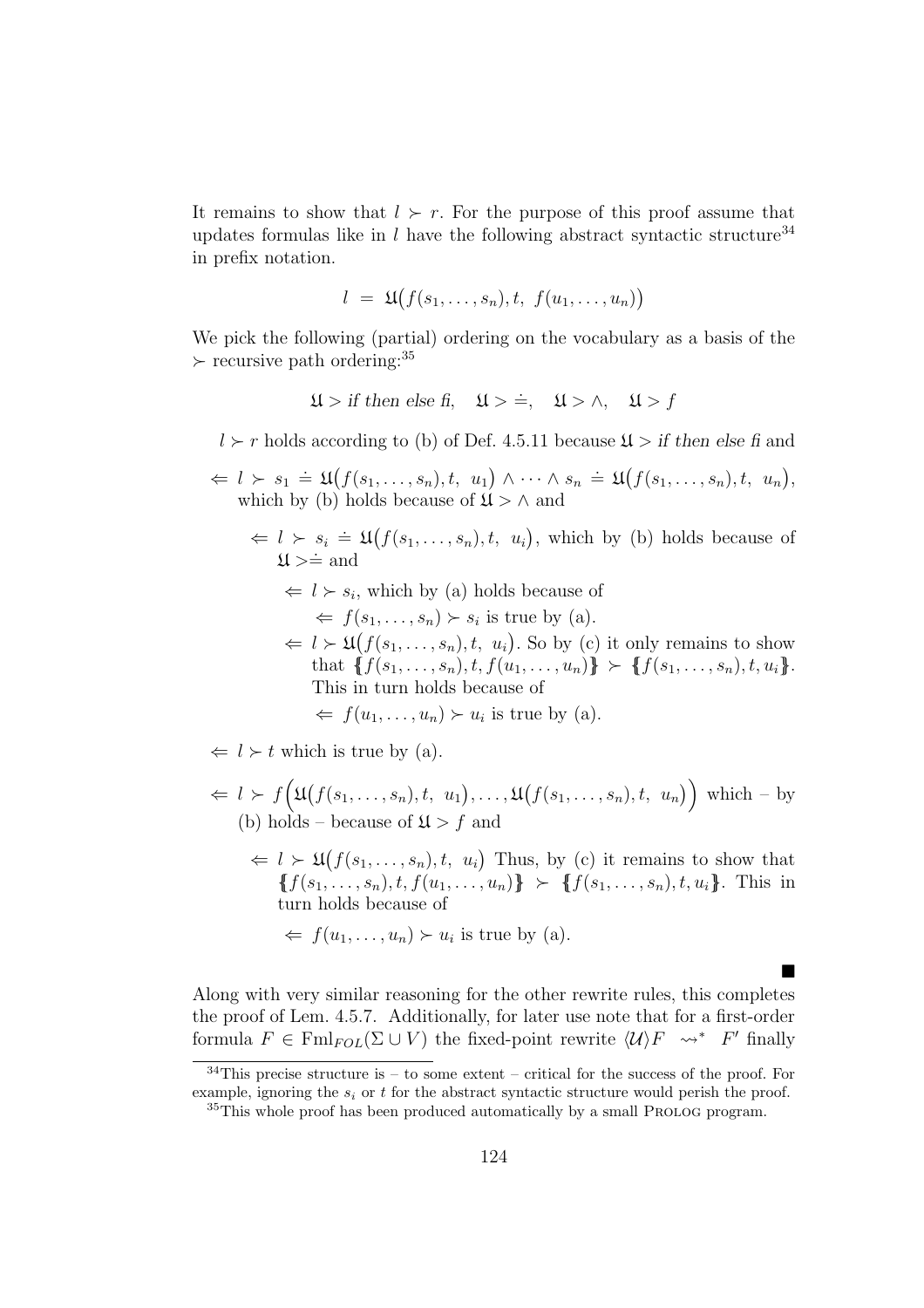reaches an  $F' \in \text{Fml}_{FOL}(\Sigma \cup V)$  of first-order logic, as can be seen from the fact that, while there is still a remaining update left, it can be rewritten by one of the update rules. Furthermore, any modality occurring is an update since the update rules only introduce new updates and  $\langle U \rangle F$  did not initially contain any other modalities.

For the rewriting continued with an application of one of the update application term rewrite rules R27, R28, R29, implicitly assume that bound  $\alpha$ -renaming has been used. Whenever the term rewrite system is about to stop because of the  $x \notin FV(U)$  condition of the R29 rewrite rule,  $\alpha$ -conversion is used to rename the bound variable  $x$ .

### 4.5.4 Elementary Completeness

The next results prove completeness in an elementary case. Even though having the same formulation as Th. 2 on the surface, those results only express completeness limited to the simpler case of Hoare triples, i.e. preand postcondition specifications restricted to first-order logic. In contrast to full ODL, a Hoare specification  $F \to \langle \alpha \rangle G$  cannot contain further modalities within  $F$  and  $G$ . In comparison to full dynamic logic, first-order Hoare triples tremendously simplify the proof. Further the first-order cases constitute the basis for the final completeness proof for arbitrary formulas of dynamic logic.

**Proposition 4.5.13 (Elementary**  $\langle \rangle$  **completeness)** For each program  $\alpha$  $\in$  Prg( $\Sigma \cup V$ ) and each  $F, G \in \text{Fml}_{FOL}(\Sigma \cup V)$  of first-order logic

$$
\vDash F \to \langle \alpha \rangle G \Rightarrow \vdash F \to \langle \alpha \rangle G
$$

**Proof:** From the validity of  $\models$   $F \rightarrow \langle \alpha \rangle G$  we have to conclude that the calculus can deduce the valid conjecture  $\vdash F \rightarrow \langle \alpha \rangle G$  as well. The proof follows an induction of the structure of the program  $\alpha$ .

- IH As induction hypothesis this proof uses a slightly modified variant: Whenever  $\models F \rightarrow \langle \alpha \rangle G$  holds for first-order formulas  $F, G \in \text{Fml}_{FOL}(\Sigma)$  $\cup V$ ) then  $F \vdash \langle \alpha \rangle G$  can be derived. From this the conjecture  $\vdash F \rightarrow$  $\langle \alpha \rangle$ G can always be concluded by an application of the R10 inference rule.
- 1.  $\models$   $F \rightarrow \langle f(s) \triangleleft t$  $\overline{u}$  $\Diamond G$ . By Lem. 4.5.7 there is  $\tilde{G}$  with  $\langle \mathcal{U} \rangle G \sim^* \tilde{G}$ .

Moreover the proof of Lem. 4.5.7 shows that  $\tilde{G} \in \text{Fml}_{FOL}(\Sigma \cup V)$  is first-order. From Prop. 4.4.7 we know that still  $\models F \rightarrow \tilde{G}$ , which is first-order, because of which the ODL calculus can – by assumption of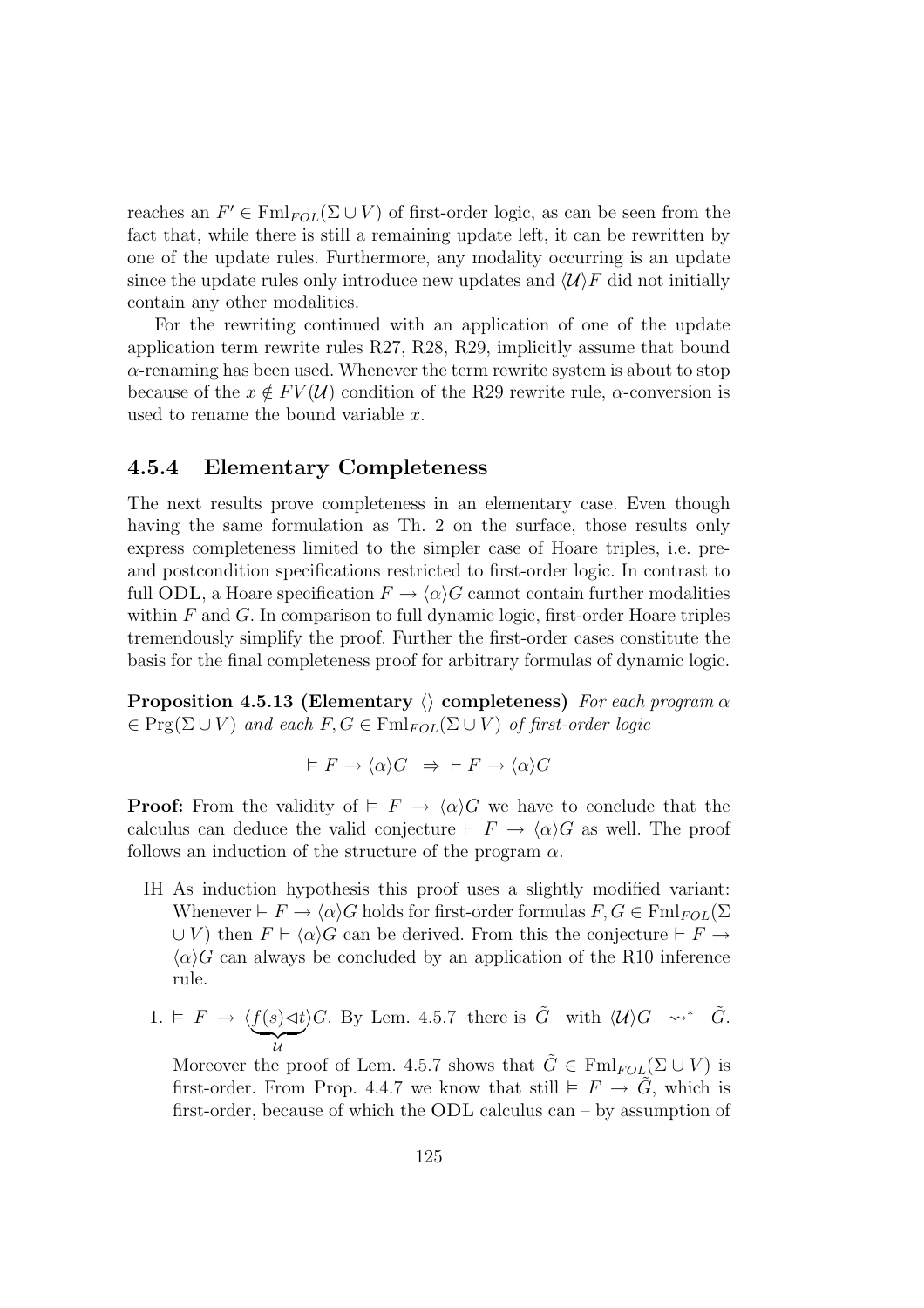the notion of relative completeness – also prove  $\vdash F \to \tilde{G}$  by R56. Prop. A.2.1 allows to conclude that there also is a derivation of  $F \vdash \tilde{G}$ . From this the R36 inference rule of the  $ODL'$  calculus allows to continue the derivation to  $F \vdash \langle U \rangle G$ .

Here the ODL' calculus works like the ODL calculus except that term rewrites are restricted to occur according to  $\leadsto^*$  instead of  $\leadsto$ . To be more precise, instead of the ODL inference rules R35 and R36,  $ODL'$ contains the following.

(R57) term rewrite (left)  
\n
$$
\frac{\phi(t) \vdash}{\phi(s) \vdash}
$$
\n
$$
\Leftarrow (s \leadsto^* t) \text{ holds}
$$
\n(R58) term rewrite (right)  
\n
$$
\frac{\vdash \phi(t)}{\vdash \phi(s)}
$$
\n
$$
\Leftarrow (s \leadsto^* t) \text{ holds}
$$

From Lem. 4.5.7 we know that term rewrites can always be continued to a fixed-point, while Prop. 4.4.7 allows to conclude that the final result will still share the same value. So in a certain sense, ODL' specialises the ODL calculus to the case that term rewrites always accumulate to one large term rewrite evaluating a single subterm as far as possible. If, by this completeness proof for ODL, we have been able to show ODL' is relatively complete, then so is ODL even more, because amongst other proofs it allows the emulation of the  $ODL'$  behaviour by successive term rewrites.

- 2.  $F \to \langle \text{if}(\chi) \{ \gamma \} \text{else} \{ \delta \} \rangle G$  then according to the semantics in Def. 2.3.8 this also implies that  $\models F \land \chi \rightarrow \langle \gamma \rangle G$ , resp.  $\models F \land \neg \chi \rightarrow \langle \delta \rangle G$ . The induction hypothesis allows to conclude  $F, \chi \vdash \langle \gamma \rangle G$ , resp.  $F, \neg \chi \vdash$  $\langle \delta \rangle G$ . With the *branch* (R23) inference rule this leads to a derivation of  $F \vdash \langle \text{if}(\chi) \{ \gamma \} \text{else} \{ \delta \} \rangle G.$
- 3.  $F \rightarrow \langle \gamma; \delta \rangle G$  then according to Def. 2.3.8 this also implies that  $F \rightarrow \langle \gamma \rangle \langle \delta \rangle G$ . By Lem. 4.5.4 there is a first-order formula  $G' \in$  $\text{Fml}_{FOL}(\Sigma \cup V)$  with  $\models G' \leftrightarrow \langle \delta \rangle G$ . From the validity of  $\models F \rightarrow \langle \gamma \rangle G'$ the induction hypothesis allows to conclude

$$
F \vdash \langle \gamma \rangle G' \tag{4.2}
$$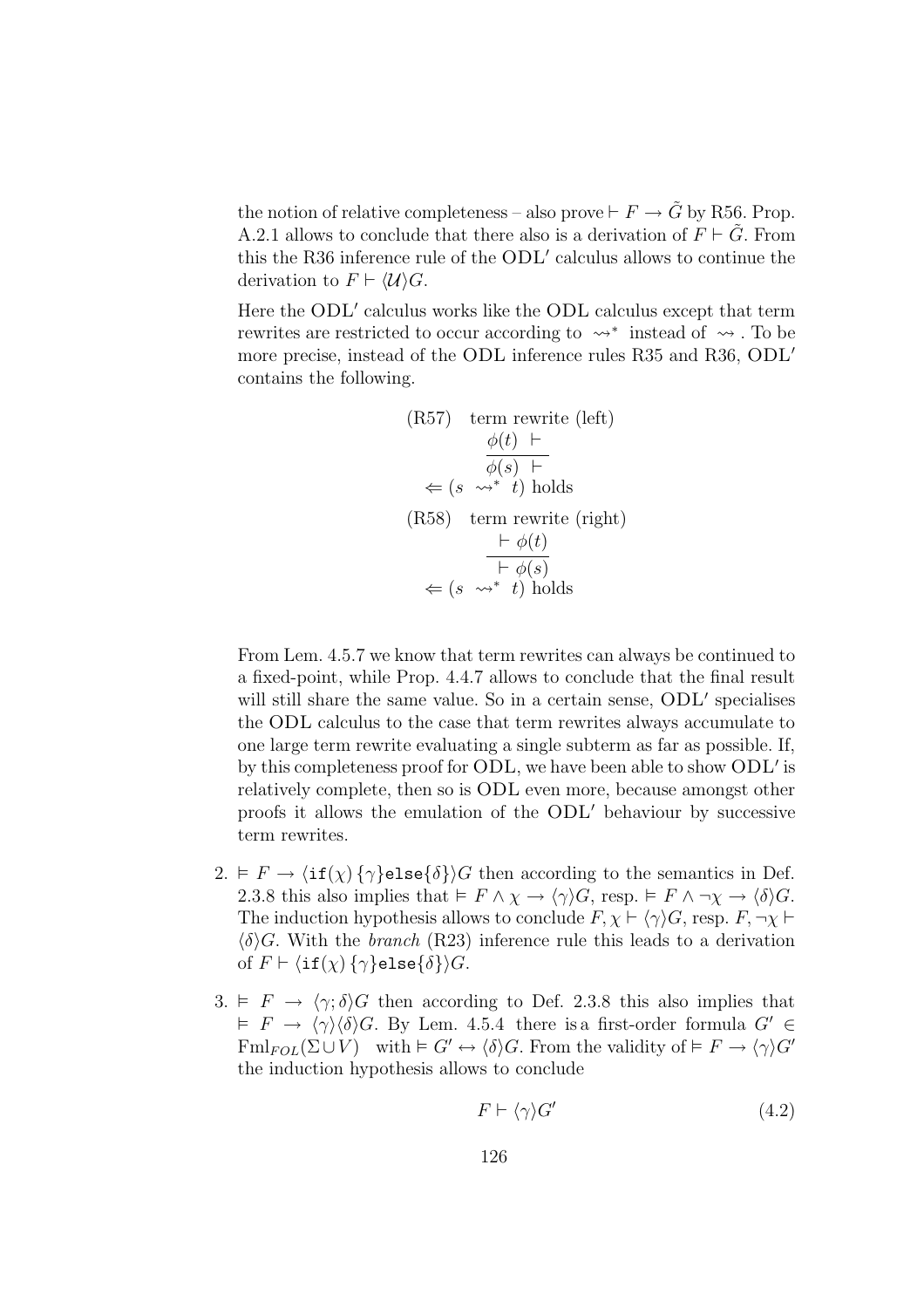Because of  $\vdash G' \rightarrow \langle \delta \rangle G$  the induction hypothesis allows to conclude  $G' \vdash \langle \delta \rangle G$ . With an application of  $\langle \rangle$  generalisation (R46) the derivation can be extended to  $\langle \gamma \rangle G' \vdash \langle \gamma \rangle \langle \delta \rangle G$ . In combination with (4.2) this allows to derive  $F \vdash \langle \gamma \rangle \langle \delta \rangle G$ , from which the *composition* (R21) rule allows to derive  $F \vdash \langle \gamma; \delta \rangle G$ .

 $4. \vDash F \rightarrow \langle \text{while}(\chi) \{\gamma\}\rangle G$ . This case uses a first-order formula  $\Omega$  expressing the termination of the loop after  $n$  iterations in a state satisfying G. It is very similar to the expressibility formula  $\tau_{\text{while}(\chi)}\{\gamma\}$  from the proof of Lem. 4.5.4, except for the export of the iteration count n.

$$
\Omega(n) := Enc \to \exists S : \text{nat} \quad ( \\
 \quad nth(S, 0) \doteq z \land nth(S, length(S)) \doteq z' \\
 \land \forall i : \text{nat} \quad (i < length(S) \to \tau_{\alpha}(nth(S, i), nth(S, i + 1))) \\
 \land \forall i : \text{nat} \quad (i < length(S) \to \chi'^{nth(S, i)}_{z}) \\
 \land \neg \chi'^{z'}_{z} \\
 \land G^{z'}_{z} \land length(S) \doteq n)
$$

So except for the iteration count export,  $\Omega(n)$  and  $\tau_{\text{while}(\chi)}\{\gamma\}(z, z') \wedge G_z^{z'}$ z are equivalent.

 $\vDash \Omega(0) \rightarrow G$  and  $\vDash \Omega(0) \rightarrow \neg \chi$  are valid. Thus, also  $\vDash \Omega(0) \land \chi \rightarrow false$ . As mere first-order, they are assumed to be derivable by R56. From  $\Omega(0)$   $\vdash G$  the following formula can be derived by weakening (left) (R6).

$$
\Omega(0), \neg \chi \vdash G \tag{4.3}
$$

Likewise from  $\Omega(0)$ ,  $\chi$   $\vdash$  false the weakening (right) (R12) inference rule can derive  $\Omega(0), \chi \vdash \langle \gamma \rangle$  (while( $\chi$ ) { $\gamma$ }) G, from which composition (R21) can conclude

$$
\Omega(0), \chi \vdash \langle \gamma; \text{while}(\chi) \{ \gamma \} \rangle G \tag{4.4}
$$

The branch (R23) inference rule can combine (4.3) and (4.4) to produce a derivation of  $\Omega(0) \vdash \langle \text{if}(\chi) \{ \gamma ; \text{while}(\chi) \{ \gamma \} \} \rangle G$  from which the loop unwind (R25) rule derives  $\Omega(0) \vdash \langle \text{while}(\chi) \{ \gamma \} \rangle G$  such that the  $\rightarrow$  right (R10) inference rule can come up with a derivation of the following.

$$
\vdash \Omega(0) \to \langle \text{while}(\chi) \{ \gamma \} \rangle G \tag{4.5}
$$

which lies the anchor of the arithmetic object-level induction.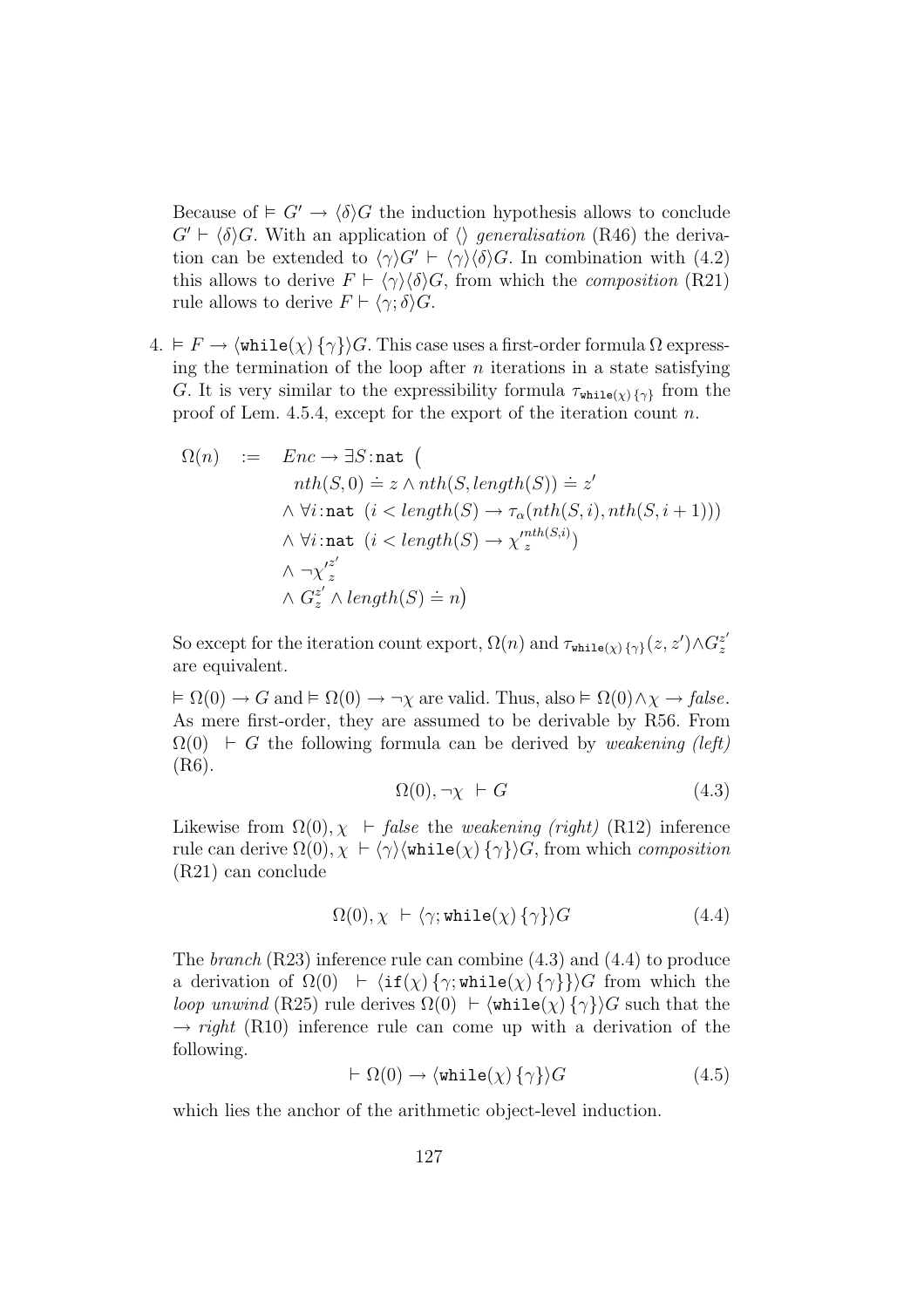According to the loop semantics  $\vdash \Omega(n+1) \rightarrow \langle \gamma \rangle \Omega(n)$  is true, because of which it can be derived by induction hypothesis since  $\gamma$  is less complex. Thus, this provides a derivation for

$$
\Omega(n+1) + \langle \gamma \rangle \Omega(n) \tag{4.6}
$$

The induction hypothesis on the object-level is

$$
\Omega(n) \to \langle \text{while}(\chi) \{ \gamma \} \rangle G \tag{4.7}
$$

So for the moment let us assume there would be a derivation of

$$
\Omega(n) \vdash \langle \text{while}(\chi) \{ \gamma \} \rangle G
$$

from which  $\langle \rangle$  generalisation (R46) derives

$$
\langle \gamma \rangle \Omega(n) \ \vdash \langle \gamma \rangle \langle \mathtt{while}(\chi) \ \{\gamma\} \rangle G
$$

which with (4.6) refines to  $\Omega(n+1) \vdash \langle \gamma \rangle$  (while( $\chi$ )  $\{\gamma\}$ ) G. Now R21 continues with  $\Omega(n + 1)$   $\vdash \langle \gamma; \text{while}(\chi) \{ \gamma \} \rangle G$ , and weakening (left) (R6) leads to a derivation

$$
\Omega(n+1), \chi \vdash \langle \gamma; \text{while}(\chi) \{ \gamma \} \rangle G \tag{4.8}
$$

The loop semantics imply  $\vdash \Omega(n+1) \rightarrow \chi$  alias  $\vdash \Omega(n+1) \land \neg \chi \rightarrow false$ , which – as mere first-order – is assumed to be derivable by R56. From  $\Omega(n+1), \neg \chi$  + false weakening (right) (R12) the conclusion can be drawn that

$$
\Omega(n+1), \neg \chi \vdash G \tag{4.9}
$$

The R23 inference rule can combine (4.8) and (4.9) to derive

$$
\Omega(n+1) \vdash \langle \text{if}(\chi) \{ \gamma; \text{while}(\chi) \{ \gamma \} \} \rangle G
$$

which the R25 rule can carry forward to a derivation of

$$
\Omega(n+1) \;\vdash \langle \text{while}(\chi) \{ \gamma \} \rangle G \tag{4.10}
$$

To put it in a nutshell the above reasoning has constructed a derivation of  $(4.10)$  from a sequent variant of  $(4.7)$ . By Prop. A.2.1 this amounts to a derivation of

$$
\Omega(n) \to \langle \text{while}(\chi) \{ \gamma \} \rangle G \; \vdash \Omega(n+1) \to \langle \text{while}(\chi) \{ \gamma \} \rangle G \quad (4.11)
$$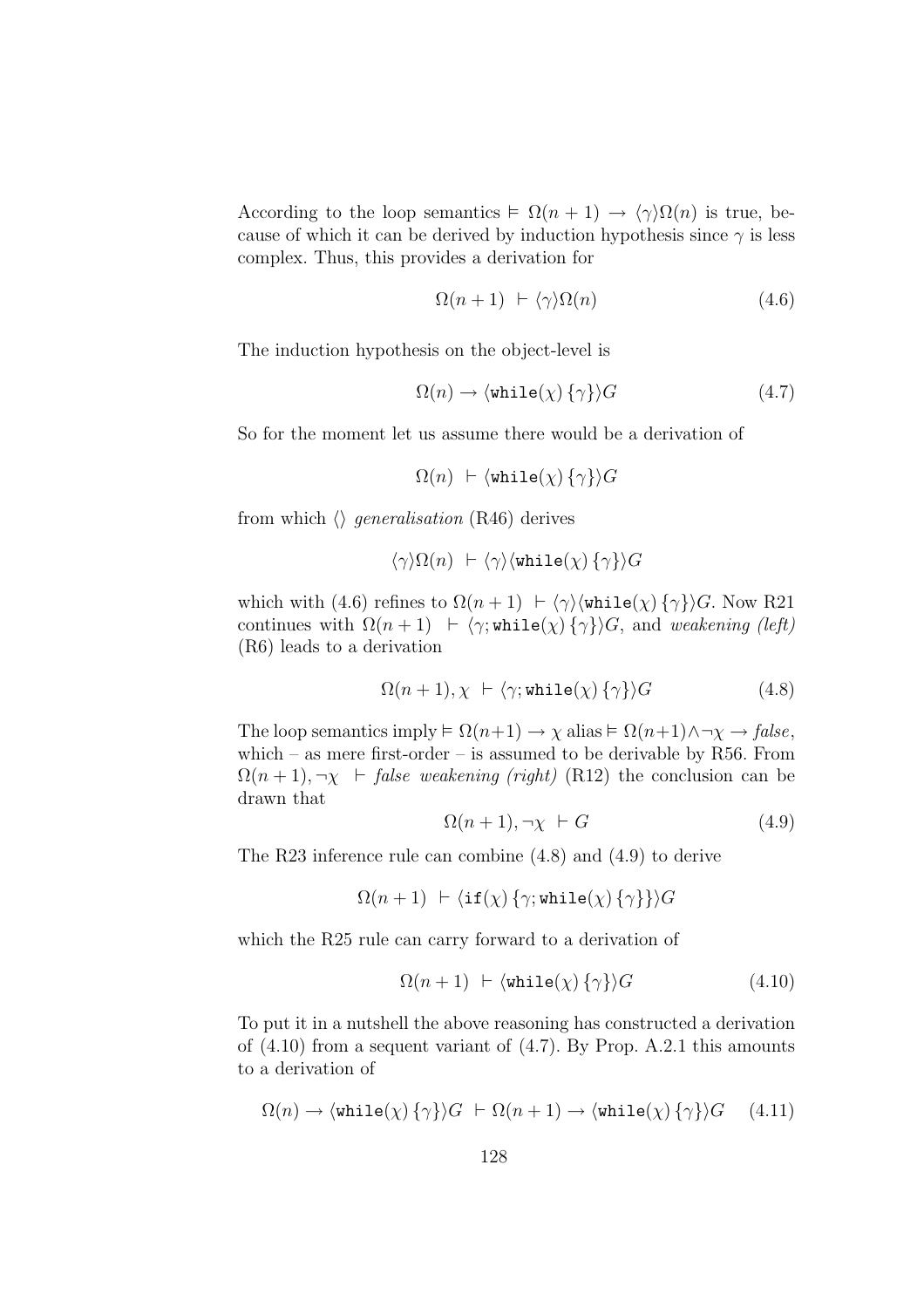The induction (R15) inference rule for natural numbers allows to derive from  $(4.5)$  and  $(4.11)$  the formula

$$
\vdash \forall n : \mathtt{nat} \ (\Omega(n) \to \langle \mathtt{while}(\chi) \ \{\gamma\} \rangle G) \tag{4.12}
$$

By premise,  $\models F \rightarrow \langle \text{while}(\chi) \{\gamma\}\rangle G$  holds, thus also  $\models F \rightarrow \exists n$ : nat  $\Omega(n)$ , which is first-order and as such assumed derivable by R56. In conjunction with (4.12), quantifier inference rules R14, R13 finally allow to derive  $F \vdash \langle \text{while}(\chi) \{\gamma\} \rangle G$  from this as follows.

| $\Omega(N), (\Omega(N) \to \langle \text{while}(\chi) \{\gamma\} \rangle G), F \vdash \langle \text{while}(\chi) \{\gamma\} \rangle G$                                                       |
|----------------------------------------------------------------------------------------------------------------------------------------------------------------------------------------------|
| $\Omega(N), \forall n$ :nat $(\Omega(n) \to \langle \text{while}(\chi) \{\gamma\} \rangle G), F \vdash \langle \text{while}(\chi) \{\gamma\} \rangle G$                                      |
| $\exists n:\texttt{nat} \ \Omega(n), \forall n:\texttt{nat} \ (\Omega(n) \to \langle \texttt{while}(\chi) \{\gamma\} \rangle G), F \vdash \langle \texttt{while}(\chi) \{\gamma\} \rangle G$ |
| $\exists n:\texttt{nat} \ \Omega(n), F \ \vdash \langle \texttt{while}(\chi) \ \{\gamma\} \rangle G$                                                                                         |
| $F \vdash \langle \text{while}(\chi) \{ \gamma \} \rangle G$                                                                                                                                 |

The bottommost two inferences are abbreviated R5 cuts with Prop. A.2.2 according to the derivations already performed above. The topmost situation can be closed by *modus ponens* (R55).

**Proposition 4.5.14 (Elementary [] completeness)** For each program  $\alpha$  $\in$  Prg( $\Sigma \cup V$ ) and each  $F, G \in \text{Fml}_{FOL}(\Sigma \cup V)$  of first-order logic

$$
\vDash F \to \neg \langle \alpha \rangle G \Rightarrow \vdash F \to \neg \langle \alpha \rangle G
$$

Or equivalently: for each  $\alpha \in \text{Prg}(\Sigma \cup V)$  for each  $F, G \in \text{Fml}_{FOL}(\Sigma \cup V)$  $V$ ) of first-order logic

$$
\vDash F \to [\alpha]G \Rightarrow \vdash F \to [\alpha]G
$$

**Proof:** The duality of  $\neg \langle \alpha \rangle \neg \psi \equiv [\alpha]G$  establishes the equivalence.

The proof is similar to Prop. 4.5.13. The cases for updates, branching and sequential composition are simple adaptations of the corresponding cases in Prop. 4.5.13. What remains to show is that  $F \vdash [\text{while}(\chi) \{\gamma\}]G$  can be derived by the *loop induction right* (R45) inference rule. Define the loop invariant as a first-order encoding of the statement that all potential poststates of the loop satisfy G. The formula  $\tau_{\alpha}(z, z')$  stems from the proof of Lem. 4.5.4.

$$
p := Enc \rightarrow \forall z' (\tau_{\alpha}(z, z') \rightarrow G_z^{z'})
$$

■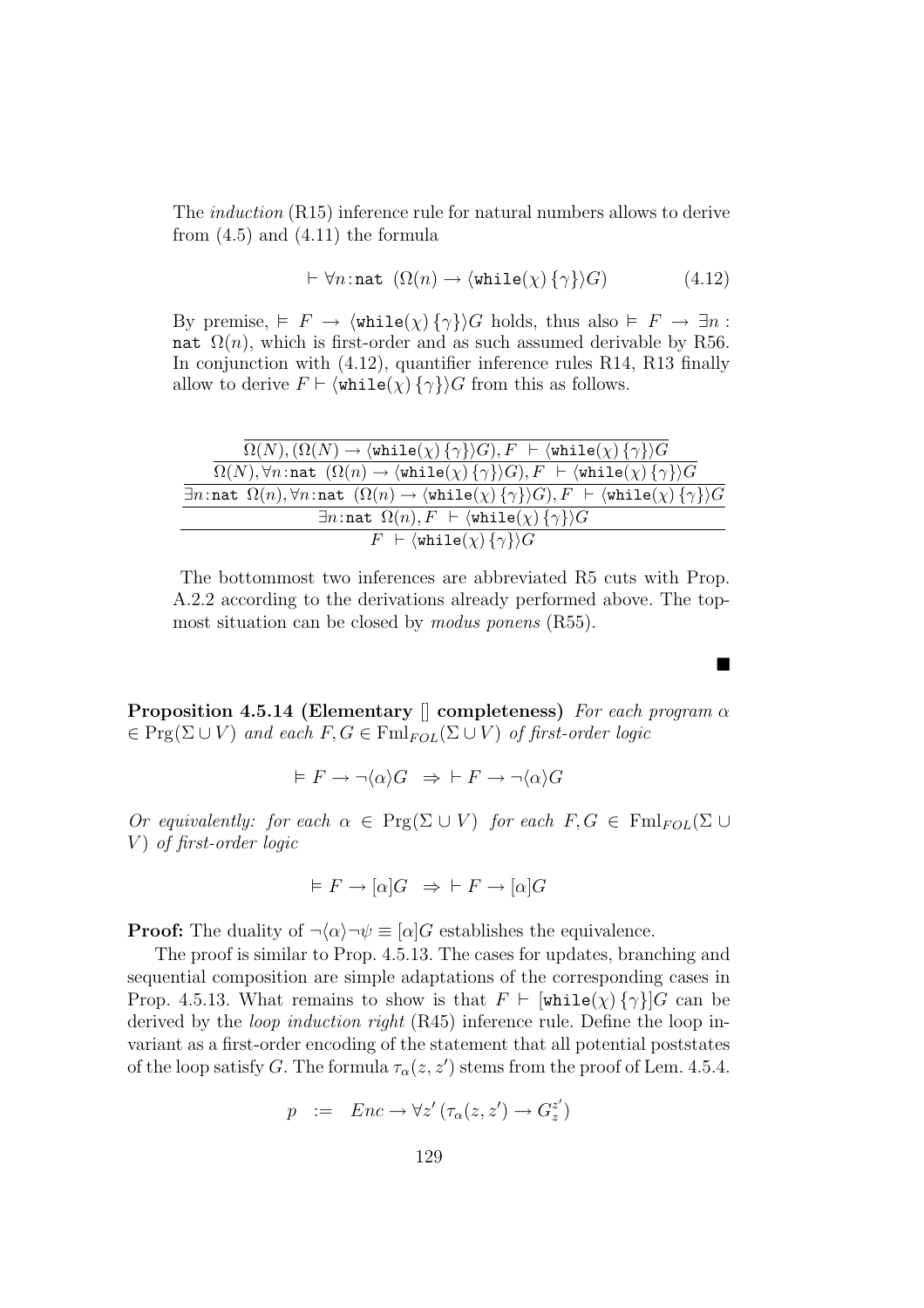Since  $F \to p$  and  $p \land \neg \chi \to G$  are valid, they are assumed to be derivable as mere first-order by the notion of relative completeness. Thus, R56 provides derivations of

$$
F \ \vdash \ p \tag{4.13}
$$

$$
p, \neg \chi \vdash G \tag{4.14}
$$

Likewise,  $p \wedge \chi \rightarrow [\gamma] p$  is valid and – as  $\gamma$  is of a smaller complexity – derivable by induction hypothesis.

$$
p, \chi \quad \vdash \quad [\gamma]p \tag{4.15}
$$

From  $(4.13)$ ,  $(4.15)$ , and  $(4.14)$  the *loop induction right*  $(R45)$  inference rule allows to conclude the intended derivation.

**Proposition 4.5.15** for each  $F \in \text{Fml}_{FOL}(\Sigma \cup V)$  of first-order logic

$$
\vDash F \rightarrow t \text{ instance} \text{of } C \Rightarrow \vdash F \rightarrow t \text{ instance} \text{of } C
$$
\n
$$
\vDash F \rightarrow \neg(t \text{ instance} \text{of } C) \Rightarrow \vdash F \rightarrow \neg(t \text{ instance} \text{of } C)
$$

**Proof:** As a preparation, note that the following correspondence holds in ODL.

$$
t \text{ instance of } C \equiv \exists n \text{ :nat } t \doteq \text{obj}_{\leq c}(n) \tag{4.16}
$$

If in some state w of an interpretation  $\ell$ , the relation  $\ell, w \models t$  instance of C holds, then due to the circumstance that t is an object of a subtype  $D$  of  $C$ . Therefore,  $val_{\ell}(w,t) \in O_{\mathfrak{D}}$  and it holds for some  $d \in \mathbb{N}$  by bijectivity of obj according to Def. 2.3.1 that

$$
\ell[n \mapsto d], w \vDash t \doteq \mathrm{obj}_{\mathrm{D}}(n)
$$

Thus,  $\ell, w \models \exists n : \texttt{nat } t \doteq \texttt{obj}_{\leq \texttt{c}}(n)$  is true. The converse relation is immediate.

If  $F \to t$  instance of C is a tautology then – by congruence – so is  $F \to$  $\exists n : \text{nat } t \doteq \text{obj}_{\leq c}(n) \text{ according to (4.16). Hence, } \models F \rightarrow \exists n : \text{nat } t \doteq$ obj<sub> $\leq$ c</sub> $(n)$ , which is first-order and thus assumed<sup>36</sup> to be derivable with R56.

<sup>36</sup>Knowing that R41, R42 and R43 immediately characterise the semantical first-order restrictions to obj. More precisely, this can be justified as follows. First-order logic without arithmetic is complete. If, instead of first-order bijectivity and disjointness premises for obj, inference rules had been added that express the very same meaning then the enhanced first-order logic would still have been complete. Thereafter, the extension of ODL beyond first-order logic can be considered.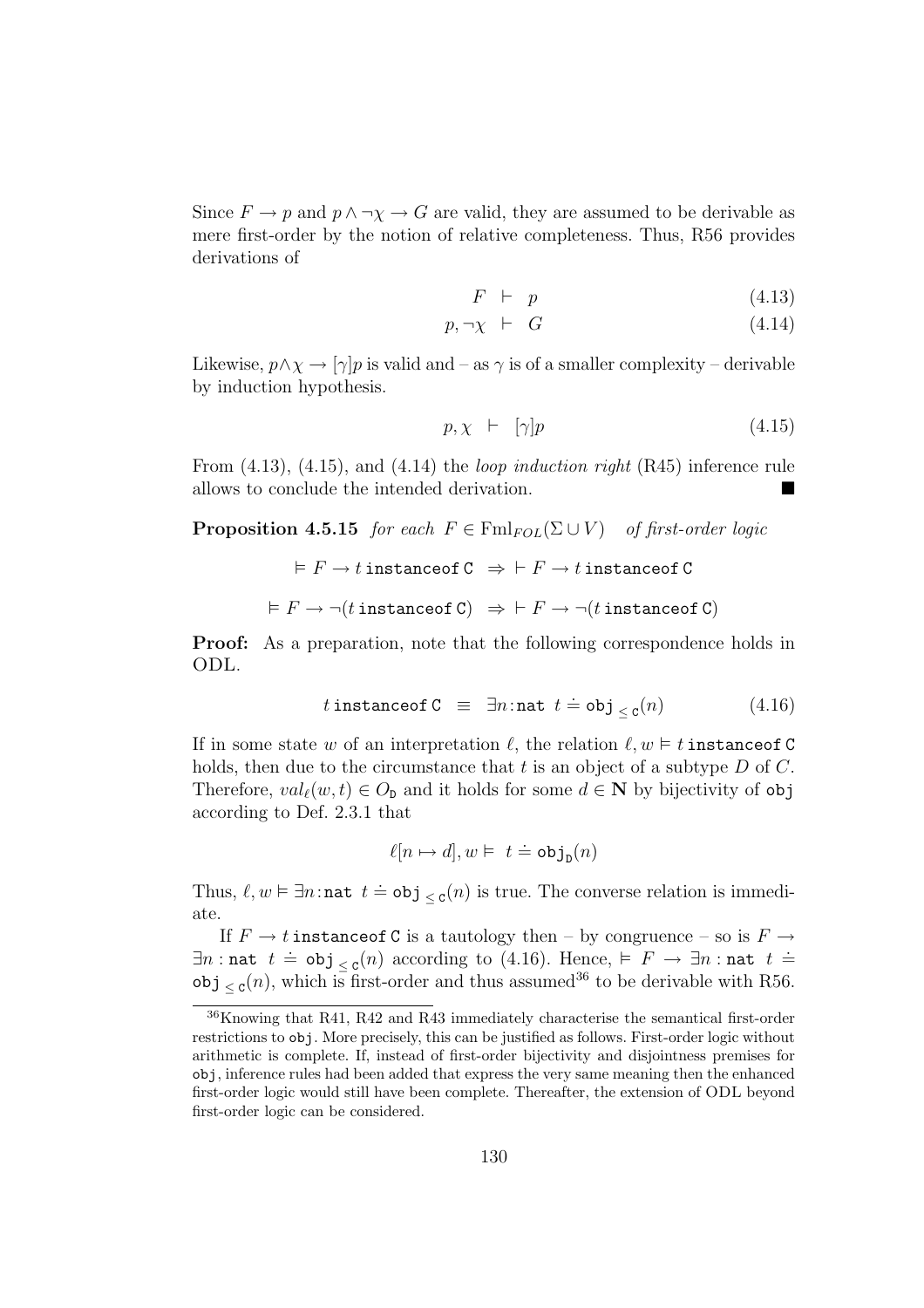A derivation of  $\vdash$   $F \rightarrow \exists n : \texttt{nat} \ t \doteq \texttt{obj}_{\leq \texttt{c}}(n)$  can be continued to a derivation of  $F \perp t$  instance of C by a cut (R5) in the sense of Prop. A.2.2 with the following deduction.

| $F, t = \text{obj}_{< c}(N) \vdash \text{obj}_{< c}(N)$ instance of C                                      |
|------------------------------------------------------------------------------------------------------------|
| $F, t \doteq \texttt{obj}_{< c}(N) \vdash t \text{ instance of } C$                                        |
| $F, \exists n : \mathtt{nat} \ t \doteq \mathtt{obj}_{< c}(n) \ \vdash t \mathtt{instanceof} \ \mathtt{C}$ |

The proof finally closes by R39.<sup>37</sup>

The derivation of  $\vdash F \rightarrow \neg(t \text{ instance of C})$  from the fact that  $\models F \rightarrow$  $\neg(t$  instance of C) is similar, but involves R40.

### 4.5.5 Relative Completeness

Having succeeded with the proofs of the above auxiliary statements it is now possible to finish the proof of the central theorem Th. 2 from p.110 on the basis of the lemmata 4.5.1-4.5.15.

Broadly speaking, the proof proceeds as follows: By propositional recombination, we inductively identify fragments of the formula at hand that have a form qualitatively similar to  $\phi_1 \rightarrow \langle \alpha \rangle \phi_2$ . Its constituents  $\psi_i$  will then be expressed equivalently in first-order logic with the power of arithmetic encoding by Lem. 4.5.4. Finally, the proof relies on Prop. 4.5.13 and Prop. 4.5.14 to resolve the first-order Hoare triple base cases.

Proof: The proof of Th. 2 follows a basic structure analogue to that of Th. 3.1 of §3.1 on p.28 in (Harel, 1979). For a formula  $\phi$  with  $\ell \models \phi$  for each arithmetical structure  $\phi$ , it has to be shown that  $\vdash \phi$  can be proven within the ODL calculus. A reasonable proof of this conjecture needs a number of preparations to treat the separate aspects of ODL in isolation as much as possible.

1. If  $\phi$  is of the form  $\psi$  (if e then s else t fi) then (inductively) consider the simpler<sup>38</sup> and – by Prop. 4.4.4 – equivalent formula  $(e \rightarrow \psi(s)) \wedge (\neg e \rightarrow$  $\psi(t)$  instead. From this, the deduction of  $\phi$  can be concluded with an application of R38.

<sup>&</sup>lt;sup>37</sup>Prior to the application of R16, the notational abbreviation  $\mathsf{obj}_{\leq c}(N)$  has to be resolved into several branches involving  $\text{obj}_D(N)$  for  $D \leq C$  instead. Further, in this derivation, the range of effect of  $\dot{=}$  subst (R16) has been restricted by Prop. 4.2.5 to prevent performing replacements in  $F$ , though this is uncritical to the success of the proof.

 $38$ Simpler in terms of the number of occurrences of if then else fi.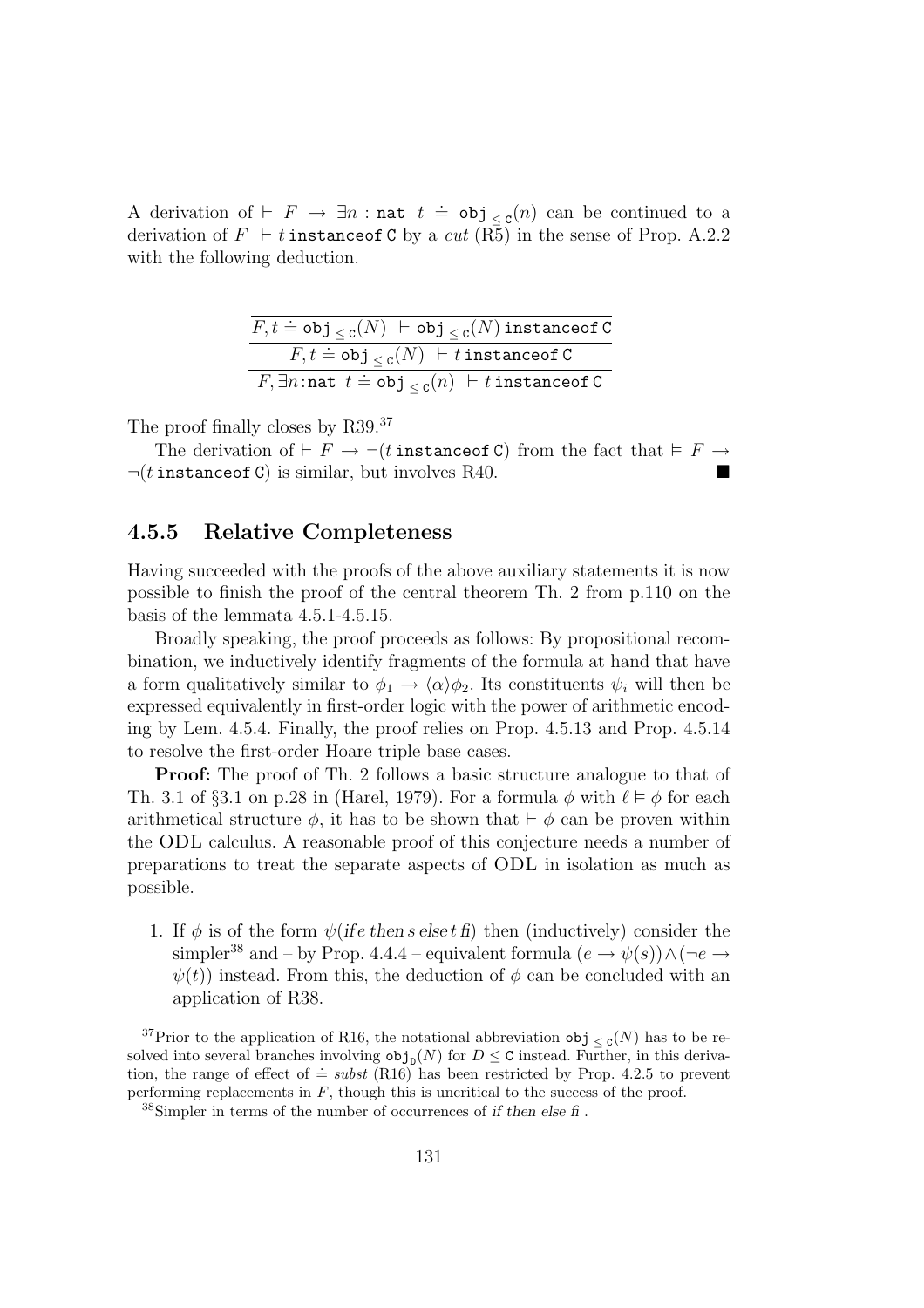2. For preparation let us remark that one can assume  $\phi$  to be presented in conjunctive normal form. Otherwise let  $\phi$  be the conjunctive normal form of  $\phi$ . Provided that there is a derivation of  $\vdash \tilde{\phi}$  there is already one of  $\vdash \phi$ , since  $\models \phi \leftrightarrow \tilde{\phi} \stackrel{4.5.1}{\Rightarrow} \vdash \phi \leftrightarrow \tilde{\phi} \stackrel{\vdash \tilde{\phi}}{\Rightarrow} \vdash \tilde{\phi} \wedge (\tilde{\phi} \rightarrow \phi) \stackrel{R55}{\Rightarrow} \vdash \phi$ .

The remainder of the proof follows an induction on a measure  $|\phi|$  with the following definition.

- $|\phi|$  := number of modalities, quantifiers<sup>39</sup>or instance of in  $\phi$
- IA  $n = 0 \Rightarrow \phi \in \text{Fml}_{FOL}(\Sigma \cup V)$  is first-order  $\stackrel{4.5.2}{\Rightarrow} \vdash \phi$ .
- IS  $n > 0$  leaves several cases according to the conjunctive normal form of φ.
	- $-\phi = \phi_1 \wedge \phi_2$ , then individually deduce the simpler proofs for  $\vdash \phi_1$ and  $\vdash \phi_2$ , which are combined by R8. Likewise reasoning handles the case  $\phi = \neg \phi_1$ .
	- $\phi$  is a disjunction and without loss of generality<sup>40</sup> has one of the following forms

$$
\begin{array}{ccc}\n\phi_1 & \lor & \langle \alpha \rangle \phi_2 \\
\phi_1 & \lor & [\alpha] \phi_2 \\
\phi_1 & \lor & \exists x \, \phi_2 \\
\phi_1 & \lor & \forall x \, \phi_2\n\end{array}
$$

As a unified notation for those four cases use  $\phi_1 \vee \rho \phi_2$ .

Without loss of generality, it can further be assumed that  $\rho \phi_2$  is not first-order since we could otherwise consider  $\rho \phi_2 \vee \phi_1$  instead. If  $\phi_1$  was first-order as well, then the case  $n = 0$  would apply.

The fact that  $\rho\phi_2$  is not first-order allows to conclude  $|\phi_2| < |\phi|$ because  $\phi_2$  already has less modalities or quantifiers. Likewise  $|\phi_1|$  <  $|\phi|$  because  $\rho\phi_2$  contributes one modality or quantifier to  $|\phi|$  that is not part of  $\phi_1$ .

According to Lem. 4.5.4 there are first-order formulas  $\phi'_1, \phi'_2 \in$  $\text{Fml}_{FOL}(\Sigma \cup V)$  with  $\models \phi_i \leftrightarrow \phi'_i$  for  $i = 1, 2$ . Thus, by congruence

<sup>39</sup>In this case quantifiers in front of mere first-order formulas will not be taken into account.

<sup>40</sup>Otherwise use associativity and commutativity to select a different order for the disjunction.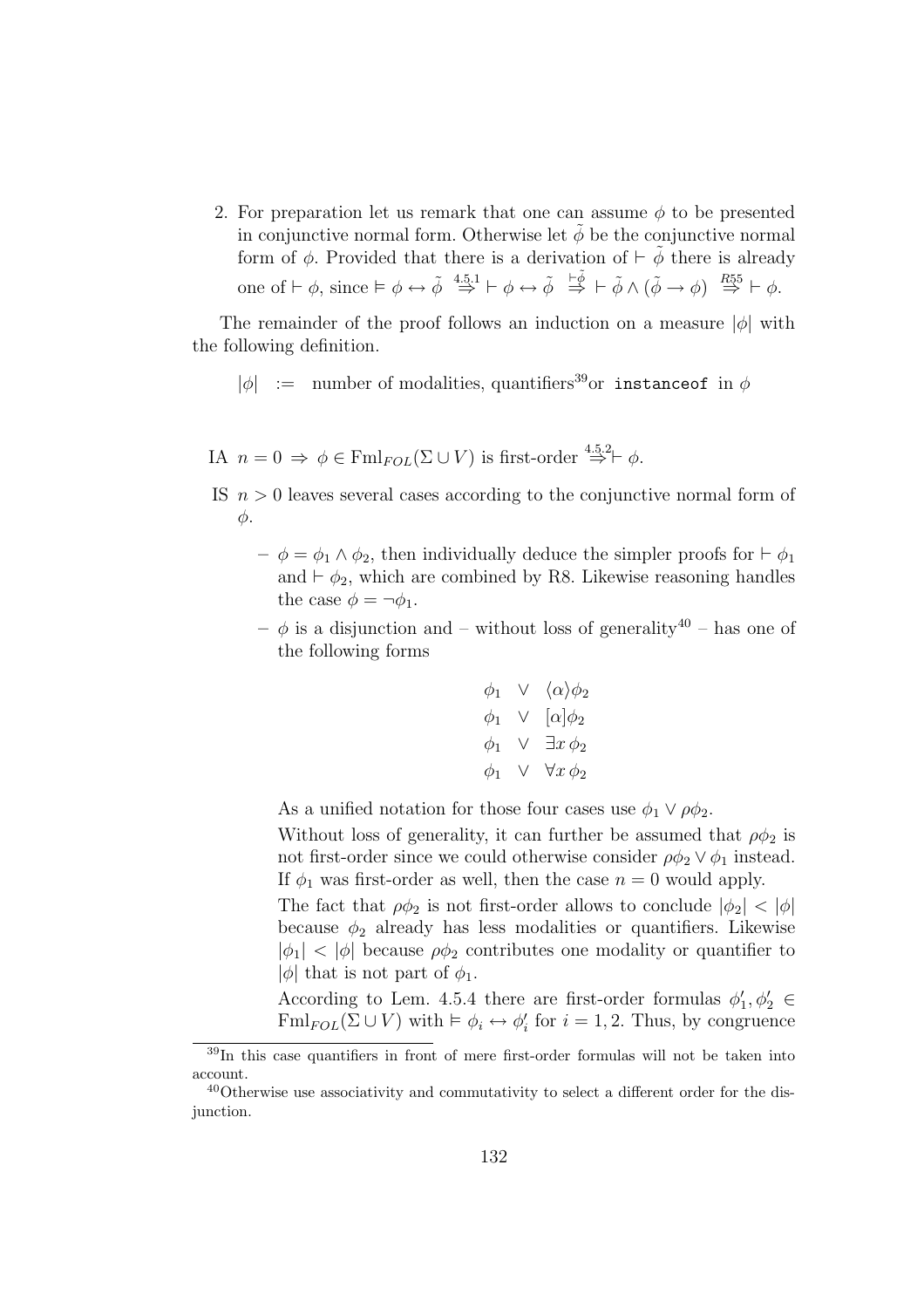this leads to  $\models \phi'_1 \lor \rho(\phi'_2) \Rightarrow \models \neg \phi'_1 \to \rho(\phi'_2)$ . Then – depending on the particular case of  $\rho$  – Prop. 4.5.13, Prop. 4.5.14 or Prop. 4.5.2 derive

$$
\vdash \neg \phi_1' \to \rho(\phi_2') \tag{4.17}
$$

Further  $\models \phi_1 \leftrightarrow \phi'_1$  implies  $\models \neg \phi_1 \rightarrow \neg \phi'_1$ , which, because of  $|\phi_1| < |\phi|$ , is derivable as well. In combination with (4.17), Prop. 4.5.1 allows to derive from  $\vdash \neg \phi_1 \rightarrow \neg \phi'_1$  that

$$
\vdash \neg \phi_1 \to \rho(\phi_2') \tag{4.18}
$$

Likewise  $\models \phi_2' \leftrightarrow \phi_2$  implies  $\models \phi_2' \rightarrow \phi_2$ , which is derivable because of  $|\phi_2|$  <  $|\phi|$ . From  $\vdash \phi'_2 \rightarrow \phi_2$  Prop. 4.5.3 allows to extend the derivation to  $\vdash \rho \phi_2' \rightarrow \rho \phi_2$ . Finally Prop. 4.5.1 allows to combine the latter with (4.18) to produce a derivation  $\vdash \neg \phi_1 \rightarrow \rho \phi_2$  alias  $\vdash \phi_1 \lor \rho\phi_2.$ 

 $-\phi$  is a disjunction and has one of the following forms

$$
\begin{array}{rcl}\n\phi_1 & \vee & t \text{ instance of } C \\
\phi_1 & \vee & \neg(t \text{ instance of } C)\n\end{array}
$$

As a unified notation for those two cases use  $\phi_1 \vee \rho \phi_2$ .

The fact that  $\rho\phi_2$  contributes one instance of to  $|\phi|$ , which is not part of  $\phi_1$ , entails  $|\phi_1| < |\phi|$ .

According to the characterisation in Lem. 4.5.4 there is a firstorder formula  $\phi'_1 \in \text{Fml}_{FOL}(\Sigma \cup V)$  with  $\models \phi_1 \leftrightarrow \phi'_1$ . Thus, by congruence this leads to  $\models \phi'_1 \lor \rho \phi_2 \Rightarrow \models \neg \phi'_1 \rightarrow \rho \phi_2$ . From this, Prop. 4.5.15 derives

$$
\vdash \neg \phi_1' \to \rho \phi_2 \tag{4.19}
$$

■

The rest of the proof works similar to the above case, yet using (4.19) instead of (4.17).  $\models \phi_1 \leftrightarrow \phi'_1$  implies  $\models \neg \phi_1 \rightarrow \neg \phi'_1$ , which, because of  $|\phi_1| < |\phi|$ , is derivable as well. In combination with (4.19), Prop. 4.5.1 allows to derive from  $\vdash \neg \phi_1 \rightarrow \neg \phi'_1$  that  $\vdash \neg \phi_1 \rightarrow \rho \phi_2.$ 

All sound dynamic logic inference rules not having been used during the proof of Th. 2 are bound to be derived rules. Even though they are  $-$  to some extent – superfluous from a logical perspective, they are important from a pragmatical perspective in order to keep proofs down to a manageable complexity. Finally, Lem. 4.2.7 reveals the ODL proof system relying on merged parallel updates instead of singleton updates to remain relatively complete.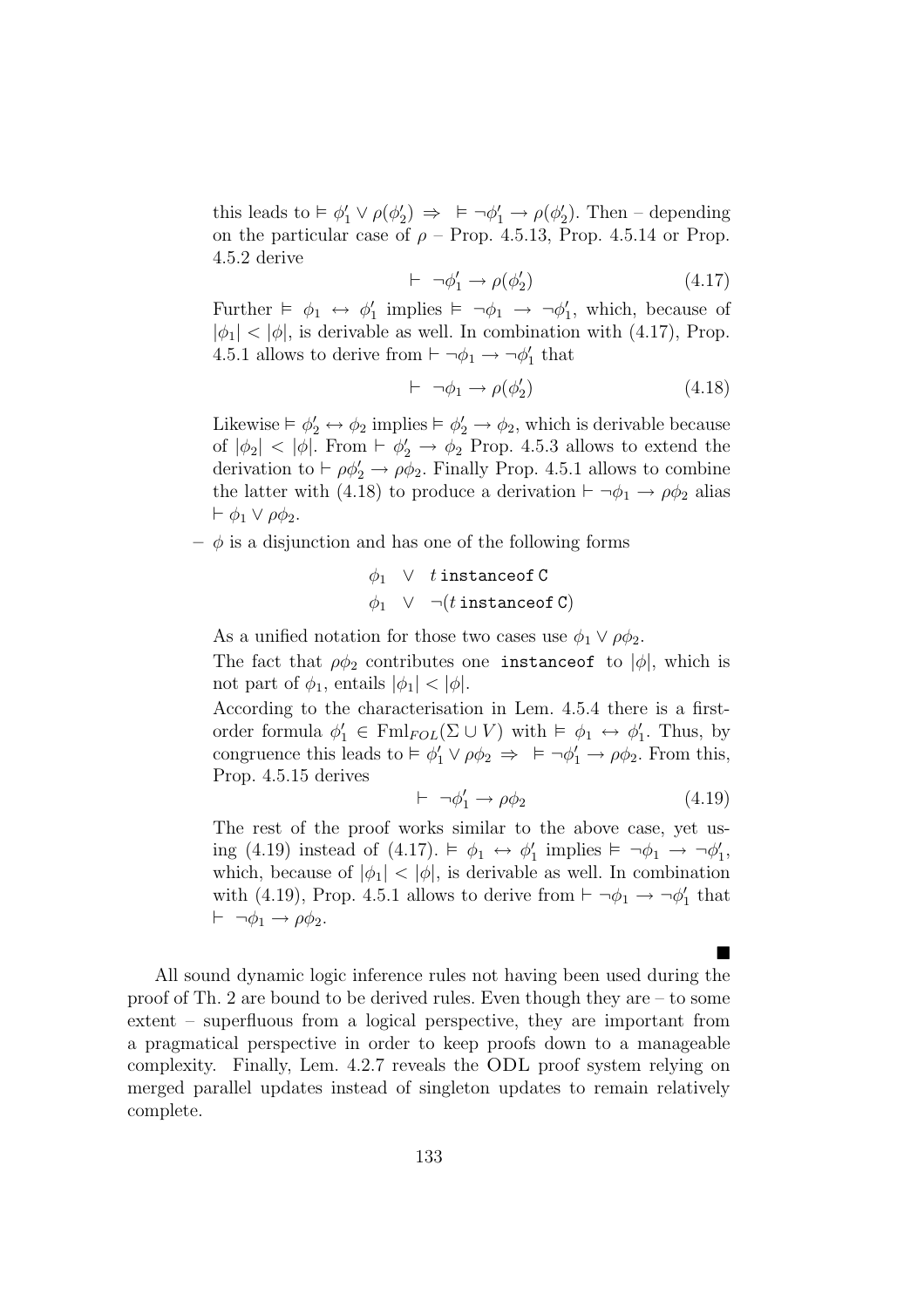### 4.5.6 Completeness Lifting

ODL has been proven relatively complete in Th. 2 with the proof extending from §4.5.1 on p.111 to §4.5.4 as far as p.134. The completeness proof further imports some complicated proofs from results in earlier sections. Usually, one would prefer not to repeat such a tremendous effort when moving on to a calculus for another object-oriented programming language.

When confronted with programs of an object-oriented programming language with more native features than ODL, verification can follow either one of the two foreign language approaches drafted in §1.3. The intermediate language translation approach 2 works perfectly well and does not need any adaptation of the completeness proof. The full-custom calculus and language extension approach 3, instead, necessitates a repetition and adaptation of some parts of the completeness proof. We investigate this adaptation and analyse the portability of the completeness proof: the question arises how much effort can be reused for a completeness proof of an extended logic and which parts have to be reconsidered.

The results from §4.5.1 remain valid for extended logics. Lem. 4.5.4 has to be proven again. However, those parts of the structurally inductive proof concerning features of the language that have not been affected by the extension can be reused. Likewise, Prop. 4.5.13 and Prop. 4.5.14 need to be proven again for the new or modified syntactic elements. For changes that affect large parts of the language semantics like side-effecting expression evaluation or partial expression evaluation due to exception raising, this can still be a tremendous amount of work.

For those reasons, the next result provides a criterion that allows to lift the completeness proof for the ODL logic to extended logics with less effort.

Proposition 4.5.16 (Completeness Extension) Let  $L' > L$  be a logic that is an extension of the logic  $L$ , i.e. all formulas of  $L$  are formulas of  $L'$ and within those formulas they share the same tautologies. Let  $R' \supset R$  be a calculus of  $L$  that contains the calculus  $R$  of  $L$ . If

- (i) R is complete for L, and
- (ii)  $R'_e$  :  $\{r \in R' : r \text{ (locally) equivalent} \}$  finally reduces to L, i.e. for each  $\phi' \in \text{Fml}_{L'}(\Sigma \cup V)$  there is  $\Phi \subseteq \text{Fml}_{L}(\Sigma \cup V)$  such that  $\Phi \vdash \phi'$ with inference rules from  $R'_e$ .

then  $R'$  is complete for  $L'$ .

**Proof:** Let  $\phi' \in \text{Fml}_{L'}(\Sigma \cup V)$  with  $\models \phi'$ , i.e. for each interpretation  $\ell \ell \models \phi'$ . We are bound to show that  $\vdash \phi'$ .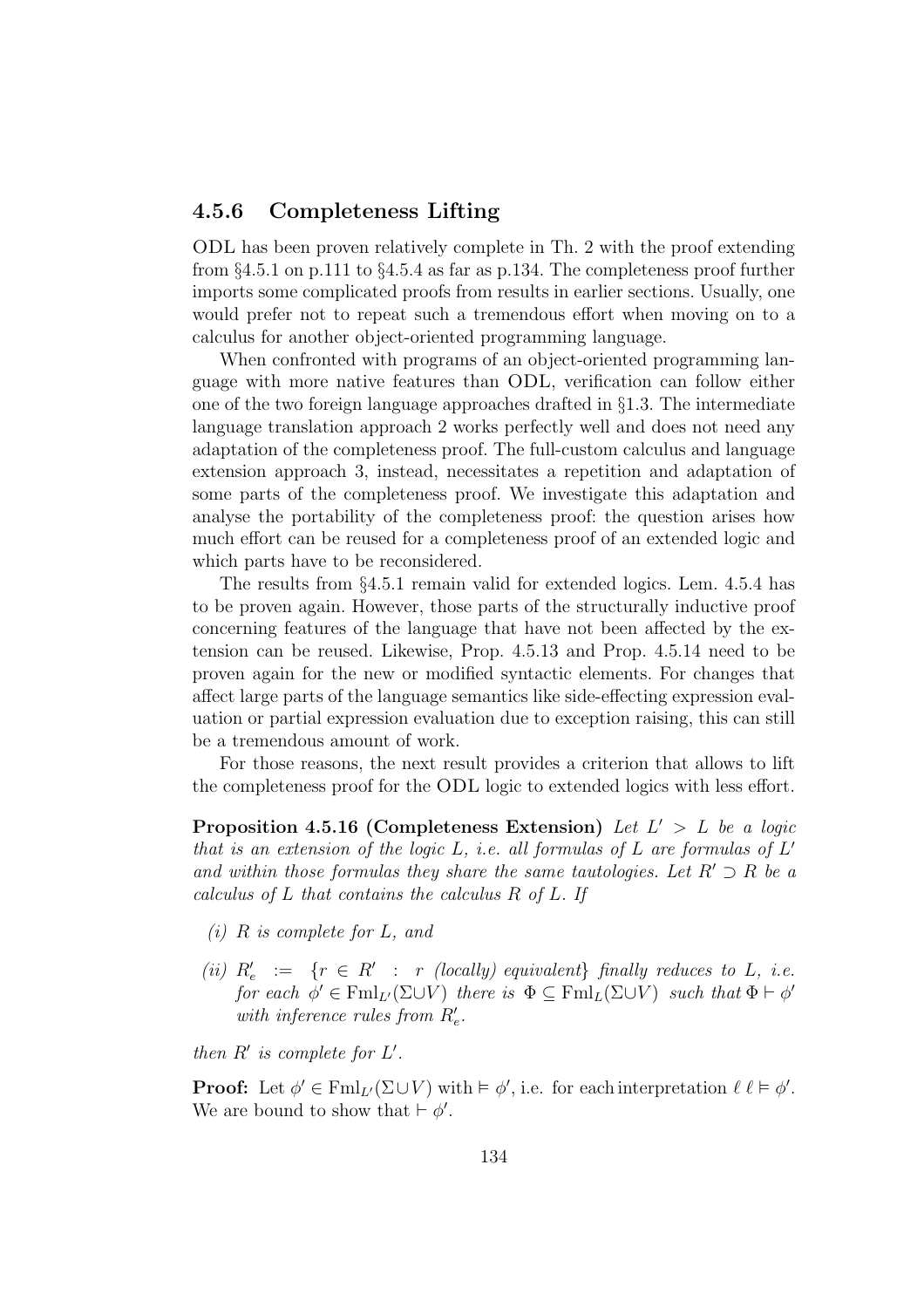Let  $\Phi \subseteq \text{Fml}_L(\Sigma \cup V)$  according to (ii). Since the inference rules in  $R'_e$ are (locally) equivalent transformations  $\ell \models \phi'$  implies  $\ell \models \Phi$  inductively. This argument can be repeated for any  $\ell$ , because of which  $\models \Phi$  can be concluded. By (i) this implies  $\vdash \Phi$ . By transitivity of  $\vdash$  this can be combined with  $\Phi \vdash \phi'$ to prolongate to the desired derivation of  $\vdash \phi'$ .

Note that – contrary to most other transformation situations – confluence is not an issue for the reduction in (ii). It is of no importance at all whether the additional inference rules of  $R'$  can agree on one single target translation of the additional concepts or lead to a variety of different translations. The local equivalence ensures that whatever form the particular final translation happens to take, it is an adequate starting point for proving the original statement without losing relative completeness. It is, though, vitally important for the overall argument that the translation process finally terminates.

Corollary 4.5.17 A calculus for JAVACARDDL that extends the ODL calculus by additional inference rules is relatively complete for  $JAVACARDDL$ if condition (ii) holds.

Proof: The restriction to relative completeness instead of completeness just reflects the addition of the same inference rule First-Order Oracle (R56).  $\blacksquare$ 

Now, examine some examples of JAVACARDDL inference rules that permit the treatment of additional JAVACARD features, which are not part of ODL, without losing soundness or relative completeness.

#### Example 4.5.4

$$
\frac{\vdash \langle \mathcal{U}; \mathtt{while}(\chi) \: \{ \alpha; \gamma \} \rangle \phi}{\vdash \: \langle \mathtt{for}(\mathcal{U}; \chi; \gamma) \{ \alpha \} \rangle \phi}
$$

This is a locally equivalent<sup>41</sup> inference rule that directly reduces for loops to ODL in a single inference. Thus, the additional language feature of for loops will be completely dealt with by adding this single inference rule to the ODL calculus. Likewise reasoning concludes the case of do-while loops with the following inference rule.

$$
\frac{\vdash \langle \alpha; \mathtt{while}(\chi) \: \{\alpha\} \rangle \phi}{\vdash \langle \mathtt{do} \{ \alpha \} \mathtt{while}(\chi) \rangle \phi}
$$

 $\Box$ 

<sup>&</sup>lt;sup>41</sup>Thus, it would be part of  $R'_e$ .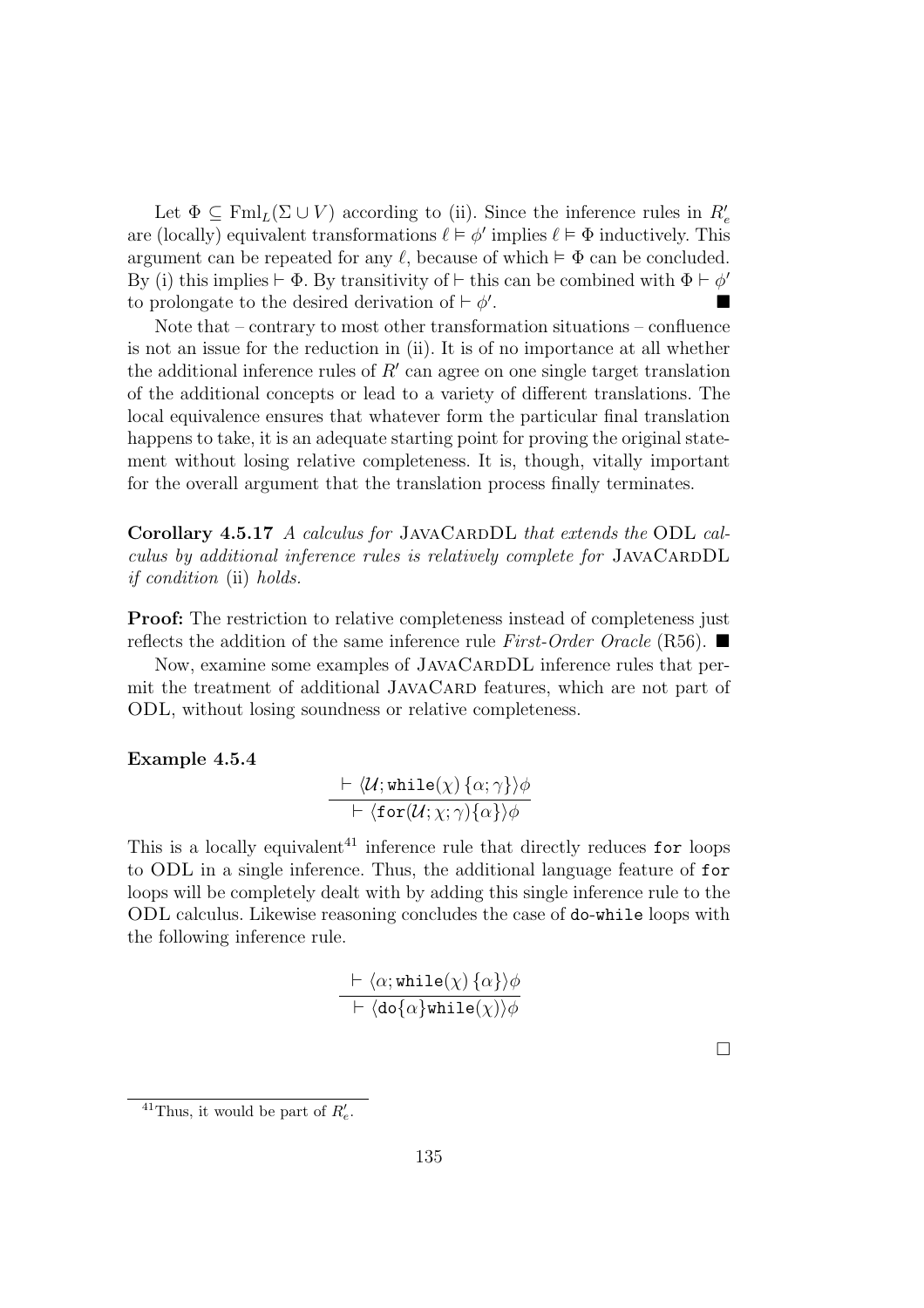Example 4.5.5 The following inference rule performs the transformation from  $\S 3.4.2$  on-the-fly.

$$
\frac{\vdash \langle b \lhd \mathtt{obj}_\mathtt{C}(\mathtt{next}_\mathtt{C}),\mathtt{next}_\mathtt{C} \lhd \mathtt{next}_\mathtt{C} + 1 \rangle \phi}{\vdash \langle b \lhd \mathtt{new}\, C()\rangle \phi}
$$

is a locally equivalent <sup>42</sup> inference rule that directly reduces to ODL. Thus, all atomic object creation statements will be dealt with adequately by adding this inference rule to the ODL calculus, apart from the fact that it does not yet invoke the constructor. But this is just a matter of openly embedding the constructor body due to the lack of dynamic dispatch for constructor calls.  $\Box$ 

Example 4.5.6 Due to the presence of side-effects the order of evaluation is important in JAVA. Therefore, JAVACARDDL has expression evaluation inference rules, which ensure that the calculus respects the Java evaluation order. The JavaCardDL inference rules successively transform expression evaluations that possibly involve side-effecting subexpressions to a sequence of assignments similar to the effect of the preprocessing transformation in §3.4.1. Consider what happens to completeness when adding those inference rules, which are aware of side-effecting expression evaluation. In this example,  $v_i$  will always denote atomic program variables, while  $e_i$  denotes either compound or atomic expressions. JAVACARDDL contains a multitude of expression evaluation inference rules of the following flavour to treat compound subexpressions.<sup>43</sup>

$$
\frac{\begin{aligned}\n\vdash \langle v_0 = e_0; v_1 = e_1; \dots v_n = e_n; v_0.a = op(v_1, \dots, v_n) \rangle \phi \\
&\quad \vdash \langle e_0.a = op(e_1, \dots, e_n) \rangle \phi \\
&\quad \vdash \langle v_0 = e_0; v_1 = v_1 + 1; v_0.a = v_1 \rangle \phi \\
&\quad \vdash \langle e_0.a = \mathbf{u}_1 \rangle \phi\n\end{aligned}
$$

Where  $op$  is an arbitrary JAVA operator with arity n and the new variable  $v_i$  has the same type as the expression  $e_i$ . Those inference rules are locally equivalent transformations.

Contrary to the previous examples those inference rules do not generally reduce formulas to ODL directly but may need considerably more than one

<sup>42</sup>Notice that the soundness of this inference rule is bound to the fact that update occurrence (R48) does not remove updates to  $\texttt{next}_C$  as long as an  $\texttt{new C}()$  term could still expand to a  $next<sub>C</sub>$  by this inference rule.

<sup>43</sup>This example is about Java assignments instead of ODL updates. Therefore, in order to avoid confusion the assignment notation  $a = b$  is preferred instead of  $a \triangleleft b$  in this context.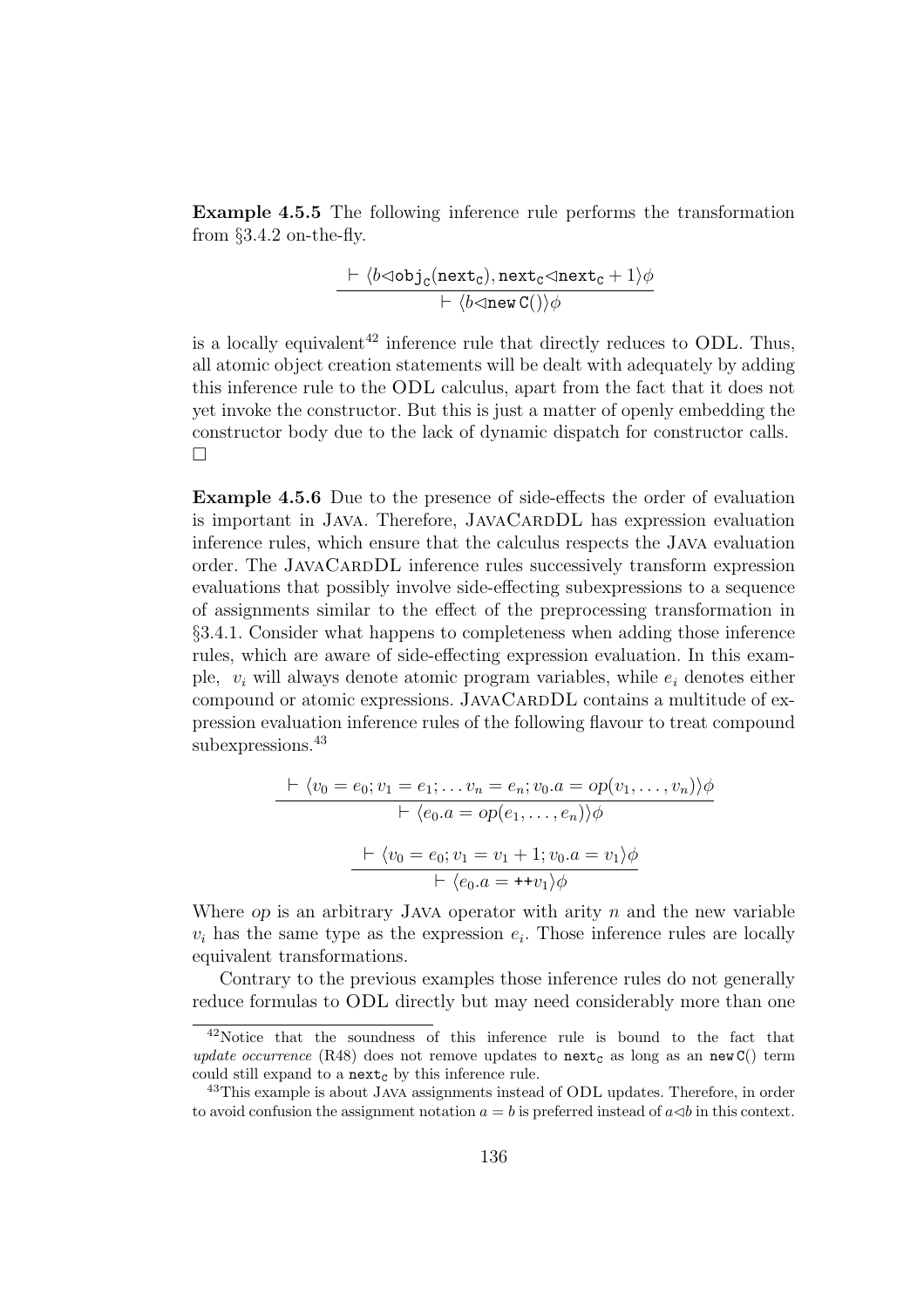inference to do so. Such a situation arises when the compound subexpressions  $e_i$  are again subject to side-effects and need further reduction by those rules. Once ordinary ODL expressions have been reached, an assignment  $a = b$ would constitute a well-formed update  $a \triangleleft b$ .<sup>44</sup> Further, as soon as none of the above mentioned types of inference rules is applicable any more, ODL expressions must have been reached. Thus, in order to show condition (ii) of the completeness extension criterion termination has to be proven.

Proposition 4.5.18 The transformation performed by the above extended evaluation order inference rules terminates.

**Proof:** To prove termination, pick a number  $b \in \mathbb{N}$  that is strictly greater than the arities of all Java operators plus 1. With this one can define a measure for terms that decreases in a Noetherian way during the transformation.

$$
|\Upsilon(u_1,\ldots,u_n)| \quad := \quad b \cdot \sum_{i=1}^n |u_i|
$$

$$
|v| \quad := \quad 1
$$

Then it remains to show that the overall measure decreases by each application of the above inference rules. Consider

$$
\frac{\vdash \langle v_0 = e_0; v_1 = e_1; \dots v_n = e_n; v_0.a = op(v_1, \dots, v_n) \rangle \phi}{\vdash \langle e_0.a = op(e_1, \dots, e_n) \rangle \phi}
$$

Then the overall measure of the conclusion in comparison with the premise is as follows.

$$
|e_0.a| + |op(e_1, ..., e_n)| = b \cdot |e_0| + b \cdot \sum_{i=1}^n |e_i|
$$
  
=  $b \cdot \sum_{i=0}^n |e_i|$   
=  $\sum_{i=0}^n |e_i| + (b-1) \cdot \sum_{i=0}^n |e_i|$   
 $\geq \sum_{i=0}^n |e_i| + (b-1) \cdot (n+b)$   
 $\geq \sum_{i=0}^n |e_i| + (b-1) \cdot b$ 

|

<sup>44</sup>For simplicity assume such a conversion to happen automatically as soon as possible.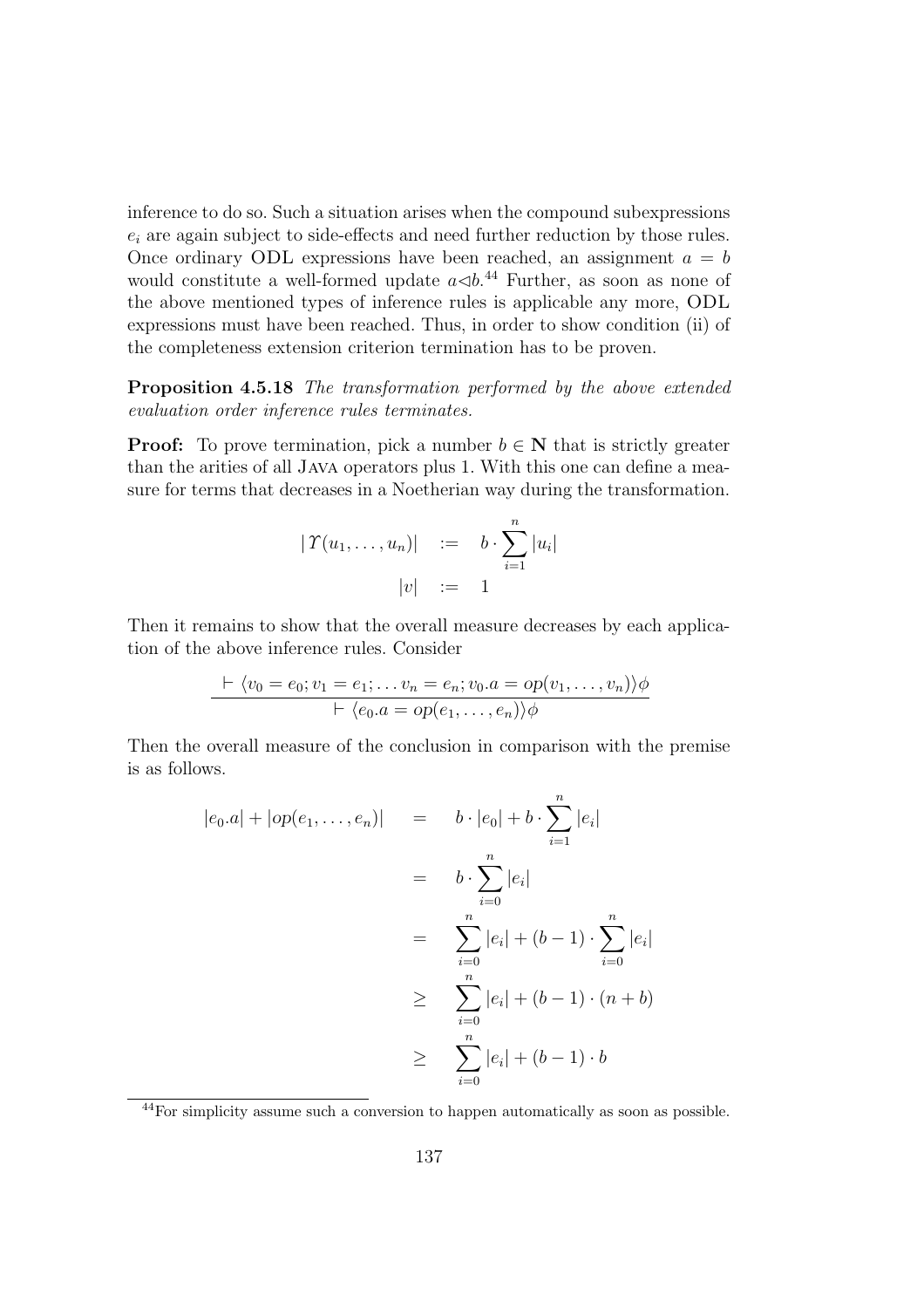$$
\sum_{i=0}^{b-1>n} \sum_{i=0}^{n} |e_i| + b \cdot n
$$
  
= 
$$
\sum_{i=0}^{n} |e_i| + |op(v_1, ..., v_n)|
$$

The first inequality holds since – by premise – not all subexpressions  $e_i$  are mere atomic variables, otherwise the program would already constitute an ODL update so that the translation would have terminated.<sup>45</sup>

As this proof shows, adding the evaluation order inference rules to ODL still leads to a relatively complete calculus for object-oriented programming languages in the presence of side-effecting expression evaluation.  $\Box$ 

<sup>&</sup>lt;sup>45</sup>Notice that the  $|v_i|$  and  $|v_0.a|$  occurrences from the left hand sides of the new temporary value assignments do not contribute to  $|\cdot|$ . This is due to the circumstance that they could provide overhead when most of the  $e_i$  are already atomic variables and  $n \leq 1$ . However, a straightforward optimisation of the transformation rule avoids the copying to the temporary variable  $v_i$  for atomic  $e_i$ , thereby circumventing the counting problem altogether.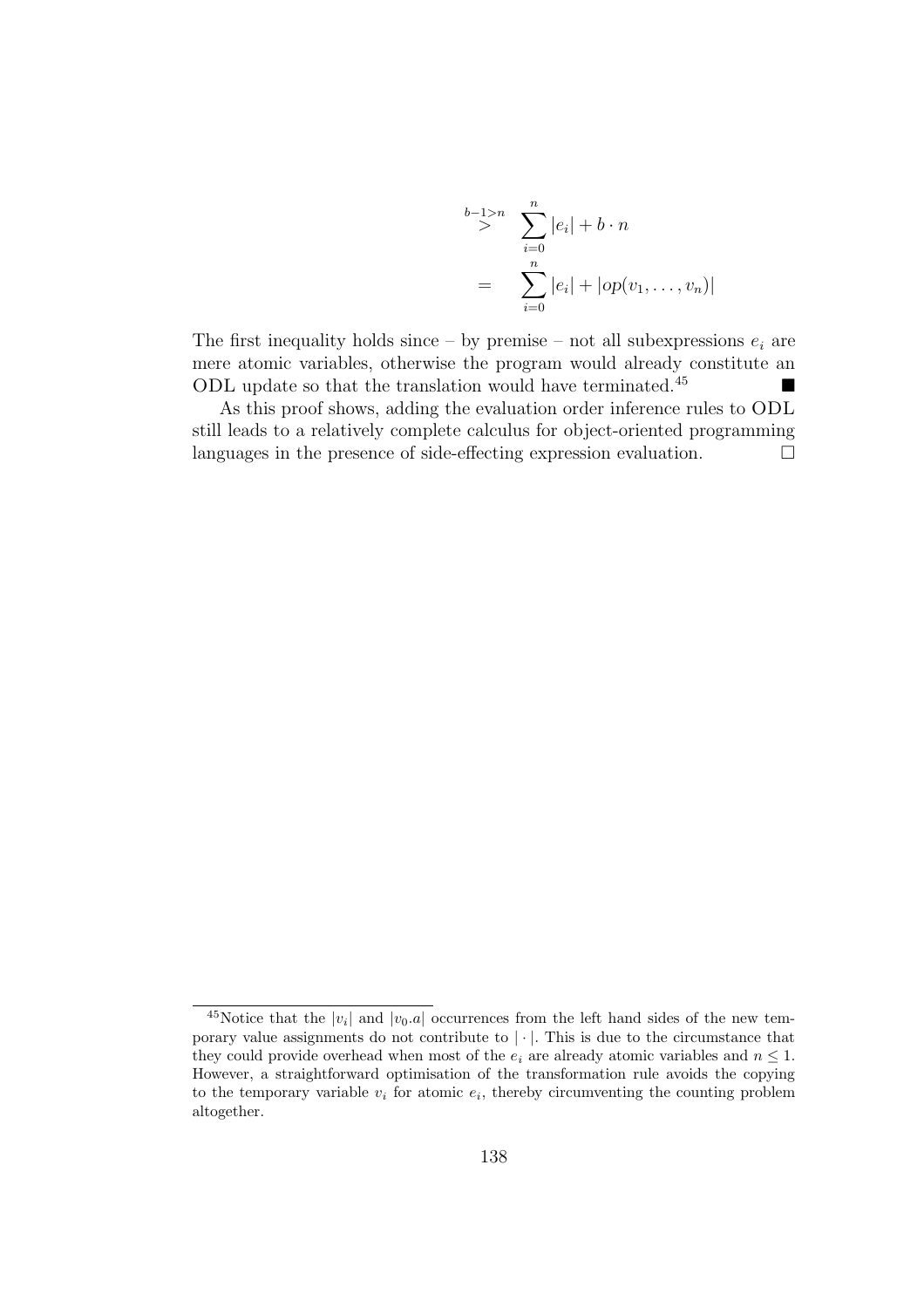### Chapter 5

## Extensions

### 5.1 Object Createdness

**Example 5.1.1 (Motivation)** Consider the following conjecture  $\phi$  about a program  $\alpha$  involving object creation.

$$
b \neq \texttt{null} \rightarrow \langle b.x \triangleleft b.x + 1; c \triangleleft \texttt{new C}(\cdot); c.x \triangleleft b.x + 2 \rangle c.x \doteq b.x + 2
$$

Though astonishing from a programming language point of view, this seemingly basic conjecture cannot be proven. This is due to the fact that the proof vitally depends on the ability to infer that  $b$  and  $c$  are distinct objects. Otherwise the postcondition  $c.x = b.x + 2$  cannot ever be true, since  $c.x = c.x + 2$ is always false.

The Java language semantics, however, ensure for whatever object b refers to, that this object must have been created at some time. Since b already exists initially and prior to executing  $\alpha$ , its object must also have been created prior to the allocation of c during  $\alpha$ . Since object creation produces distinct objects in distinct invocations,  $b$  and  $c$  can be inferred with this meta-reasoning to refer to different objects.

Within the ODL calculus from §4.2, proving that b and c differ is impossible, though. Yet this proves to be the desired outcome for a sound calculus, since – for validity – the ODL language semantics permit b and c to draw their initial values from any state of any interpretation. Whereas, choosing  $val_{\ell}(w, b) = val_{\ell}(w, \text{obj}_{\mathcal{C}}(5))$  is quite possible for ODL states, even in the worst case of  $val_\ell(w, \texttt{next}_{\mathsf{C}}) = 5$ , i.e. b refers to the (in w still uncreated) object that will be returned on the next invocation of new  $C()$ , which constitutes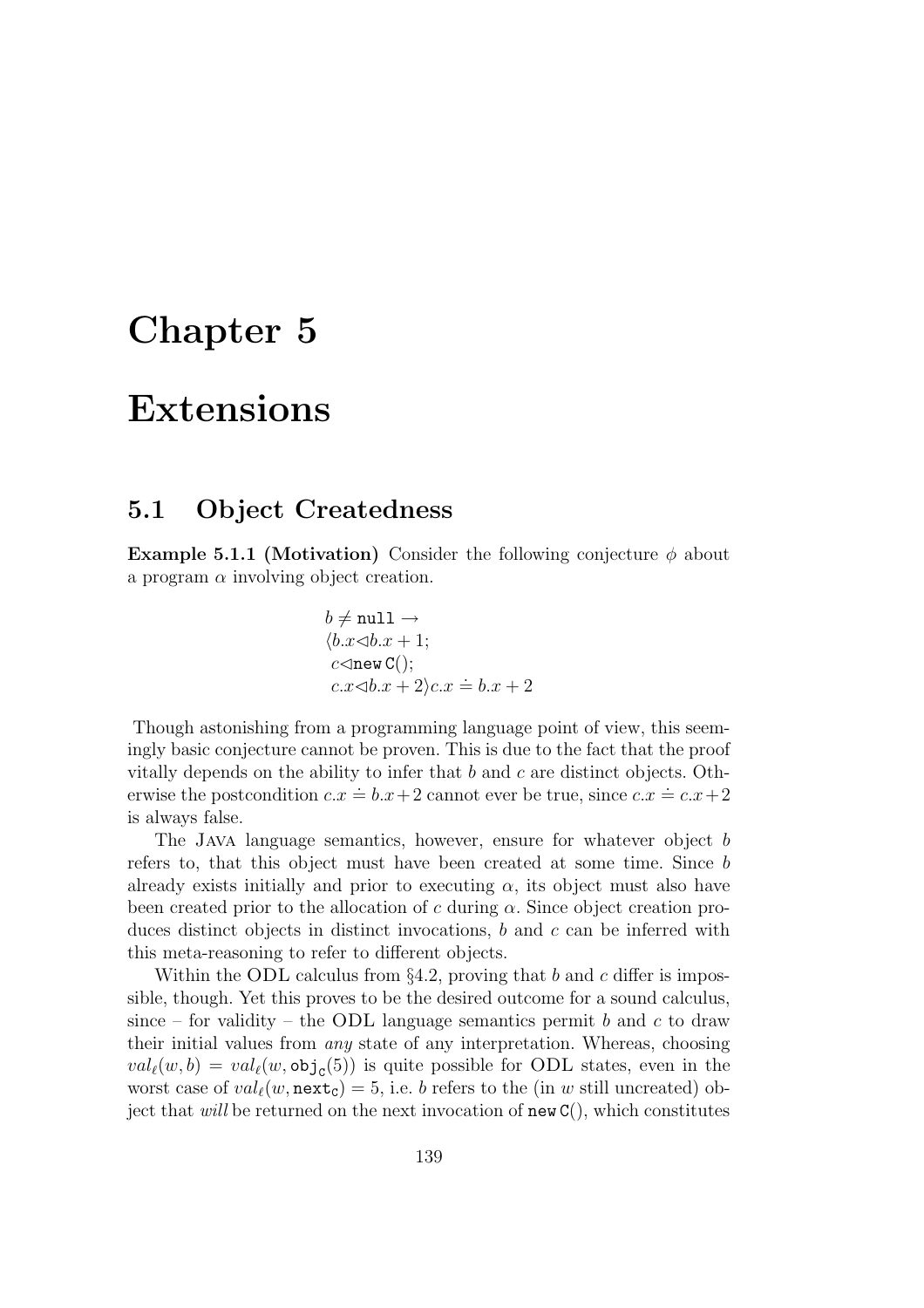a counter-example to  $\phi$ <sup>1</sup>. In general, the conjecture  $\phi$  is untrue, but only in states that cannot occur during the execution of Java programs anyway.

In  $C++$ , referring to arbitrary locations right in the middle of memory that have not been issued by proper object creation before is very well possible with pointer arithmetics. In  $\alpha$ , if b has been assigned an arbitrary memory location by pointer arithmetics of some previous program run then b might just happen to refer to the object that will be produced by object creation in  $c \triangleleft \text{new } C()$ . Though this coincidence might seem unlikely, this is what program verification is about: proving that programs work under all circumstances, not just the sufficiently "regular" ones respected when programming.

Thus, for ODL to provide a faithful representation of both Java and  $C++$  programs, referring beyond the limit of next<sub>c</sub> has to be possible. Still there is a difference in the amount of structural information about the program that needs to be accessible to the prover. In particular, as a  $C++$ translation, conjecture  $\phi$  has to be provably false, while as a JAVA translation<sup>2</sup>,  $\phi$  should be true. The most simple way of achieving this is to add additional premises to the specification in the case of Java that express proper createdness constraints for all symbols completely under control of the program.  $\Box$ 

The question of whether or not symbols occurring in an ODL program can denote uncreated objects is translation dependent. The remainder of this chapter considers the case of an ODL translation with Java as source language.

Definition 5.1.1 (Object Createdness) For a term  $t \in \text{Trm}(\Sigma \cup V)_{c}$  define an abbreviation for the createdness formula<sup>3</sup>

$$
\mathit{created}(t) \ := \ \exists n \colon \mathtt{nat} \ \ (n < \mathtt{next} \leq c \land t \doteq \mathtt{obj} \leq c(n))
$$

A state w of an interpretation  $\ell$  is called created if all program objects have been created, i.e.

for each  $t \in \text{Trm}(\tilde{\Sigma} \cup \emptyset)$  it is  $\ell, w \vDash \text{created}(t)$ 

Where  $\tilde{\Sigma} := \Sigma \setminus {\text{obj}_c : C \in \text{Typ}}$  is the set of ground terms not including  $\mathrm{obj}_{\mathbb{C}}$ <sup>4</sup> The members of Trm( $\tilde{\Sigma} \cup \emptyset$ ) will be referred to as program terms.

<sup>&</sup>lt;sup>1</sup>Remember that the object creation in §3.4.2 ensures that  $next_c$  always marks the OID that will experience the next creation and is strictly larger than the OIDs of any objects that have already been created so far.

<sup>&</sup>lt;sup>2</sup>This also holds for a translation from MANAGED C++ (Thai & Lam, 2001).

<sup>3</sup> In contrast to the notion of existence, which is immediate in constant domain semantics, createdness enjoys varying domain semantics.

 $^{4}$ obj<sub>c</sub>(1000) does not need to be created, of course.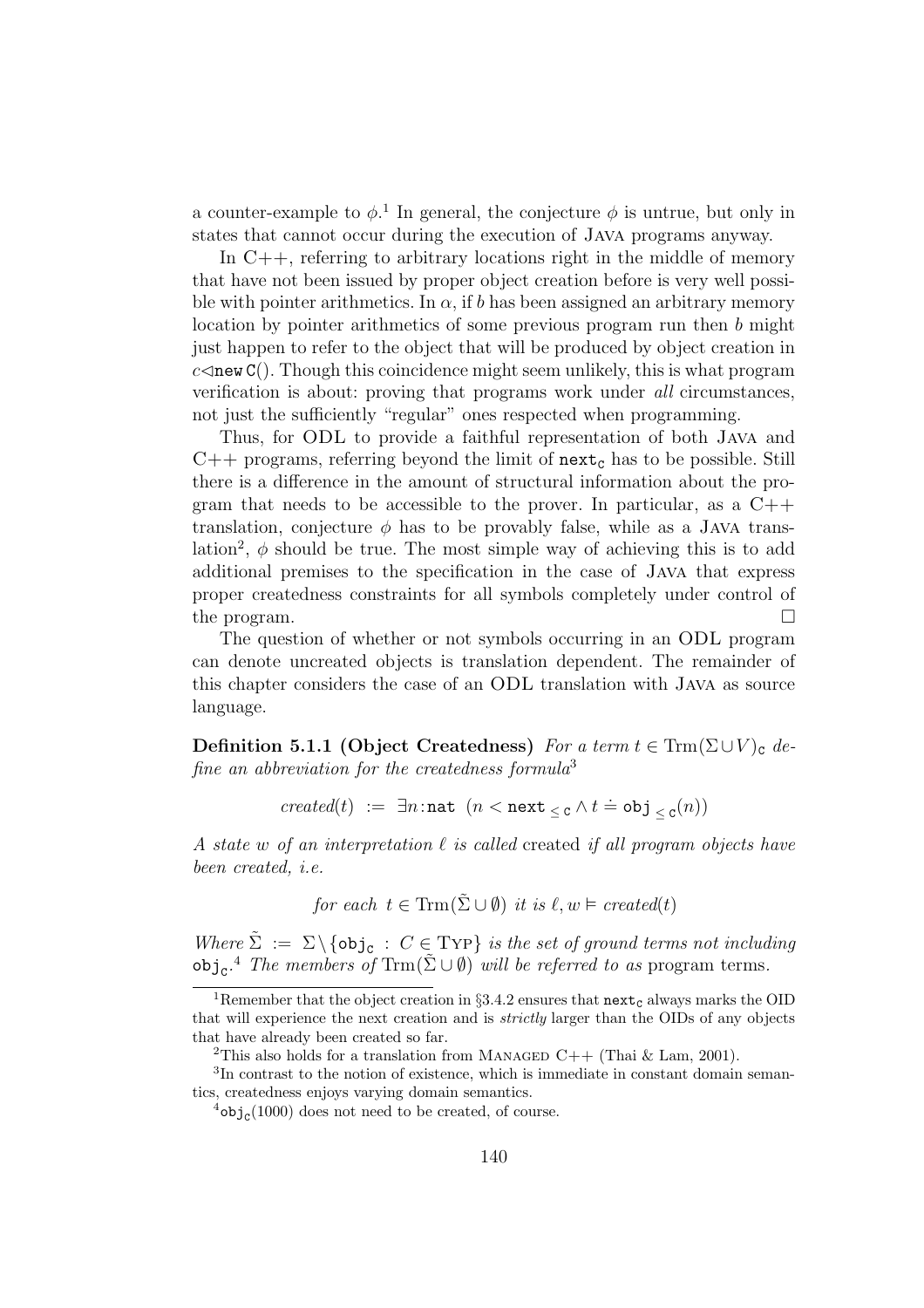Remark 5.1.2 Adding the family of premises below to the specification of a program originating from a Java translation is sufficient for proving conjectures like that from Ex. 5.1.1.

```
for each constant symbol c \in \Sigmacreated(c)for each function symbol f \in \tilde{\Sigma}\forall x_1 \ldots \forall x_n \, (created(x_1) \land \cdots \land created(x_n)) \rightarrow created(f(x_1, \ldots, x_n)))
```
In the case of Ex. 5.1.1, the relevant family of premises is pleasantly small due to the limited amount of symbols occurring in the program. In general, the approach in Rem. 5.1.2 produces unnecessarily large formulas, though. Rather than adding such a large family of premises, ODL pursues a more implicit solution, which exhibits a high performance in practical proving scenarios.

The basic idea underlying this concept is to provide createdness information about program elements on demand rather than on the basis of explicit additions to the specification in advance. Therefor, the family of explicit premises from Rem. 5.1.2 will be replaced by a single schematic inference rule expressing universal createdness: R59 in Fig. 5.1. Although, as the discussion in Ex. 5.1.1 shows, an inference according to R59 is not sound for all states but only for those encountered during the execution of Java programs. Therefore, in this chapter, states are restricted to let program terms denote created objects only, thereby reducing the set of models a specification has to comply with and further enlarging the set of true specifications about ODL programs originating from Java.

Definition 5.1.3 For the remainder of this chapter, all states are restricted to be created and all programs are restricted to preserve createdness<sup>5</sup>, thereby attaining a well-defined semantics. When necessary to avoid confusion, the logic with states and programs restricted as aforementioned is called  $\mathrm{ODL}^+$ .

Remark 5.1.4 The requirements of Def. 5.1.3 are met in the case of Java. The machine states, in which the JAVA VIRTUAL MACHINE<sup>TM</sup> (Lindholm & Yellin, 1999) starts execution of a Java program, correspond to created states. Moreover, createdness is a property preserved within states under execution of ODL programs translated from JAVACARDDL.

**Proof:** (Sketch) According to the translation in Chapt. 3 from JAVACARDDL, the only access to new objects happens in the form of  $\texttt{obj}_c(\texttt{next}_c)$  in §3.4.2,

<sup>&</sup>lt;sup>5</sup>i.e. the execution of programs never leaves the set of created states.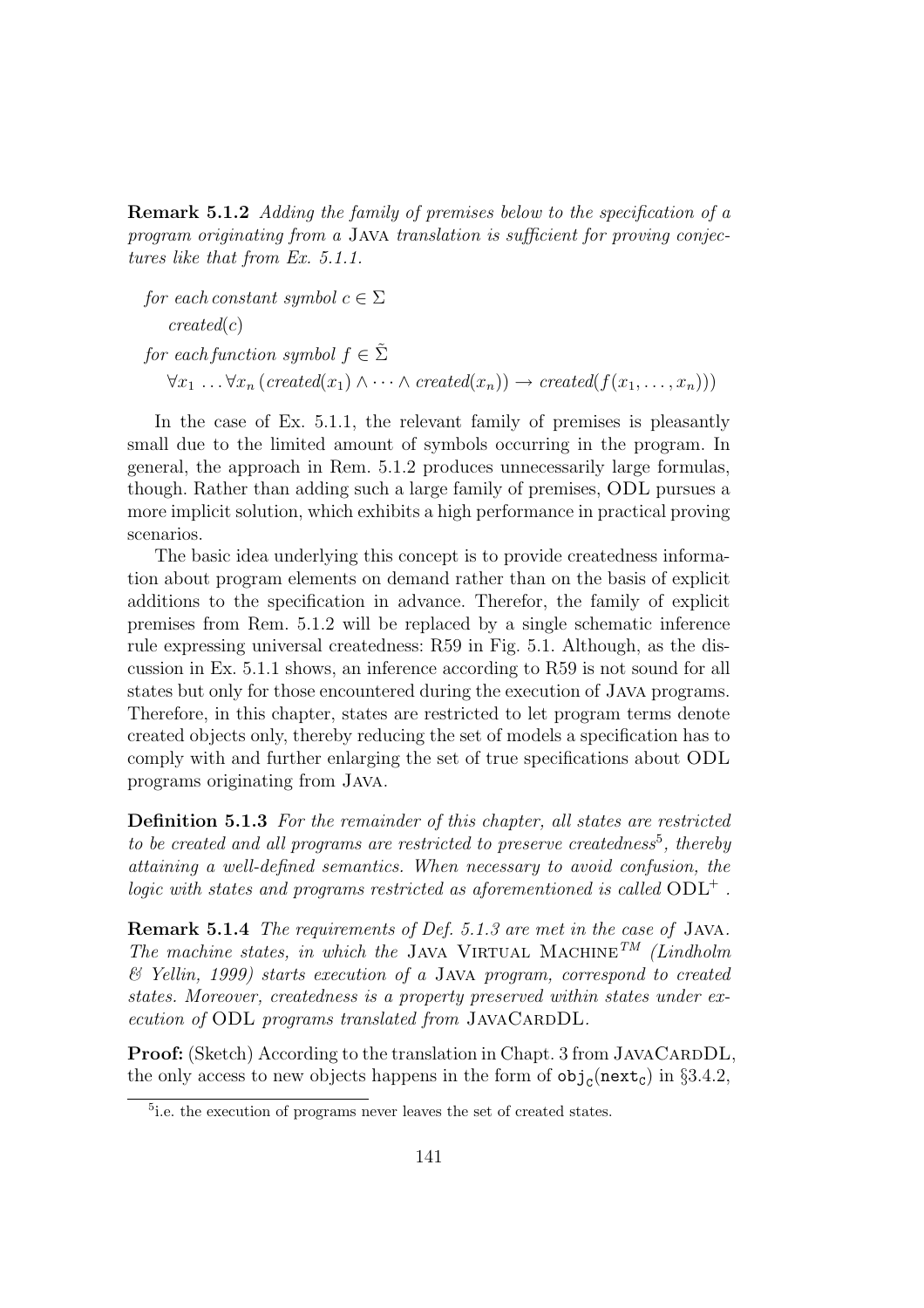where  $next_c$  increases simultaneously, thereby ensuring that the new denotation refers to a (freshly) created object. A decrease or otherwise manipulation of  $next_c$  does not occur in the case of JAVACARDDL, which ensures that objects once having been created stay created and the interpretation of constant symbols cannot be "invalidated" during a transition.

### 5.2 Calculus Extension

(R59) new created

 $\vdash \exists n \colon \mathtt{nat} \ \left( n < \mathtt{next}_{\leq \mathtt{C}} \wedge t_{\mathtt{C}} \doteq \mathtt{obj}_{\leq \mathtt{C}}(n) \right)$ (R60) new created remark  $\langle \mathcal{U} \rangle (t_{\rm C} \doteq {\rm obj}_{\leq {\rm C}}(X) \wedge X < {\rm next}_{\leq {\rm C}}), \ \langle \mathcal{U} \rangle t_{\rm C} \doteq {\rm obj}_{\rm D}(n)$   $\vdash$  $\frac{1}{\langle \mathcal{U} \rangle t_{\texttt{C}}} = \texttt{obj}_{\texttt{D}}(n)$   $\vdash$ (R61) new created remark  $\langle U \rangle (t_{\rm C} \doteq {\rm obj}_{\leq {\rm C}}(X) \wedge X < {\rm next}_{\leq {\rm C}}) \ \vdash \langle U \rangle t_{\rm C} \doteq {\rm obj}_{\rm D}(n)$  $\overline{\Theta} \vdash \langle \mathcal{U} \rangle t_{\texttt{C}} \doteq \texttt{obj}_{\texttt{D}}(n)$ 

Figure 5.1: Object Createdness Inference Rules for Java and Managed C++. Here, X is a new variable and  $t_c \in \text{Trm}(\Sigma \cup \emptyset)_c$  a ground term of static type C.

The extended ODL calculus  $ODL^+$  consists of the inference rules from Fig. 5.1 in addition to those in §4.2. As a notational simplification, consider the following abbreviation.

#### Definition 5.2.1

$$
n < \mathtt{next}_{\,\leq\, \mathtt{C}} ~\wedge~ x \doteq \mathtt{obj}_{\,\leq\, \mathtt{C}}(n) \quad := \quad \bigvee_{\mathtt{D} \leq \mathtt{C}} (x \doteq \mathtt{obj}_{\mathtt{D}}(n) \wedge n < \mathtt{next}_{\mathtt{D}})
$$

The new *created* (R59) rule expresses that *all* objects are generated by new object creation expressions, i.e. every object that exists must have been created at some time. By the syntactical restriction of  $t_c$ , R59 and its descendants do not apply for terms of the form  $obj_{\mathcal{C}}(s)$ . However, discovering about the term  $\textsf{obj}_{\textsf{C}}(s)$  that it can be written in the form  $\textsf{obj}_{\textsf{C}}(n)$  for some n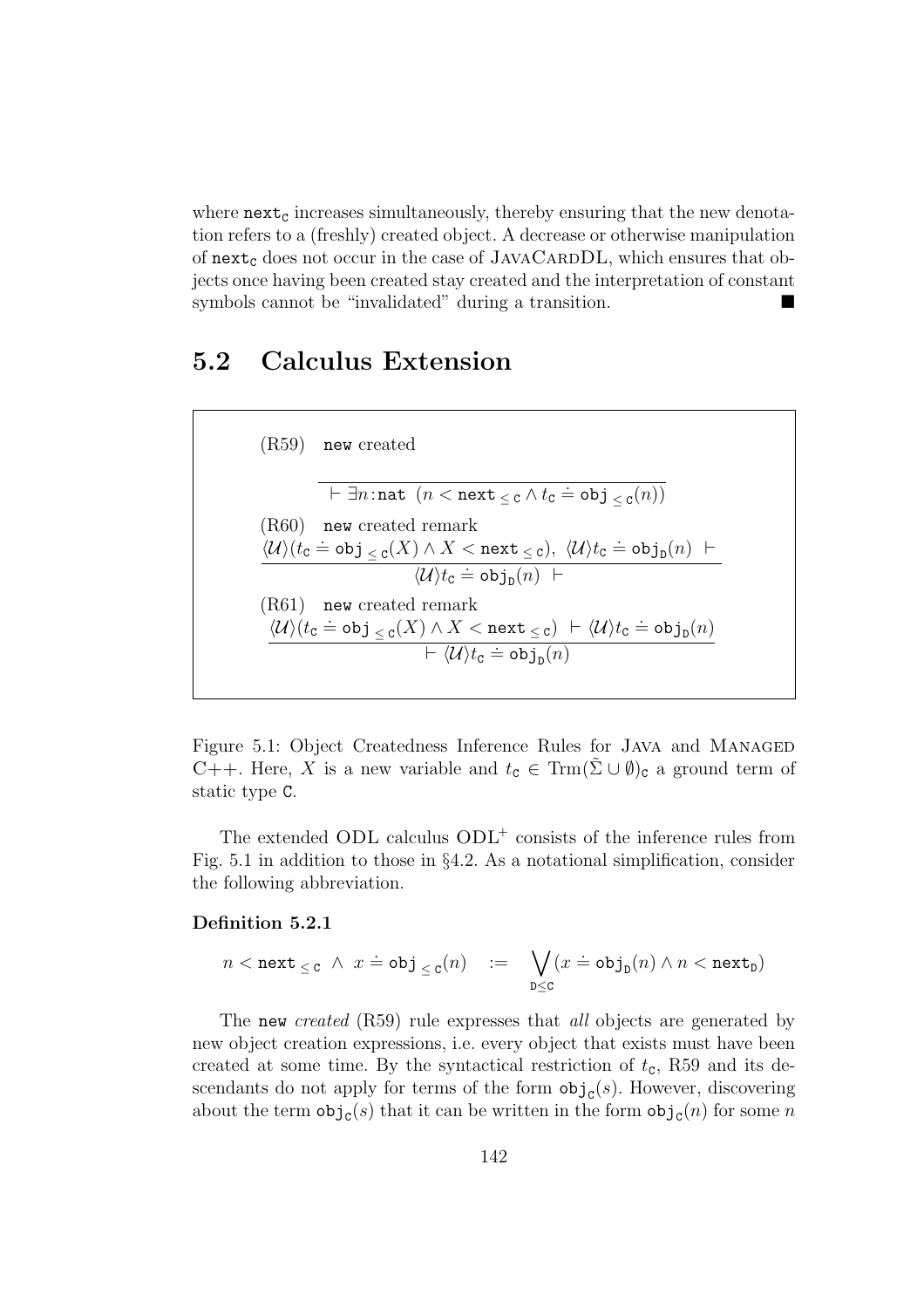is not a considerably remarkable insight to gain. Finally, note that the R60, R61 inference rules are intended to be continued with R16 in order to utilise the new knowledge about the structure of  $t_c$ .

According to Def. 5.1.3, the set of possible denotations for constant symbols extends<sup>6</sup> with the transition from state to state. Constant and function symbols from  $\Sigma$  thus enjoy varying domain semantics in extended ODL. In order to avoid technical subtleties with replacing possibilist quantification by actualist quantification for proper varying domain semantics, variables keep their unrestricted and state-independent domain of possible interpretations, though. Essential for the language to retain overall constant domain semantics and a possibilist-style calculus (Fitting & Mendelsohn, 1998) in this semi-varying domain setting is the restriction of R59 and its descendants to program terms. This phenomenon will be illustrated in the next example.

Example 5.2.1 (Variable Createdness) A (prohibited) application of the R59 inference rule to a variable would be "unfortunate"<sup>7</sup>. Consider a formula with a universal quantification

$$
\forall x \colon C \phi(x) \tag{5.1}
$$

from which R17 allows to infer  $\phi(y)$ . Introducing R59 for an illegal  $t_c = y$  as a new premise in the antecedent according to Prop.  $A.2.2$  leads to  $8$ 

$$
\exists n : \mathtt{nat} \ (n < \mathtt{next}_{\mathtt{C}} \land y \doteq \mathtt{obj}_{\mathtt{C}}(n)) \ \vdash \phi(y)
$$

After application of R14 and R16 this yields

$$
N < \texttt{next}_{\texttt{c}}, y \doteq \texttt{obj}_{\texttt{c}}(N) \ \vdash \phi(\texttt{obj}_{\texttt{c}}(N)) \tag{5.2}
$$

Although both formulas are (implicitly) universally quantified, (5.2) expresses a considerably weaker circumstance than (5.1), since (5.2) is restricted by  $N <$  next<sub>c</sub> to objects that have already been created in the current state, while  $(5.1)$  extends to all objects that will ever exist at any time. It is simple to add premises to the antecedent, which falsify (5.1) but validate the  $\Box$  (ill-)derived (5.2).

<sup>&</sup>lt;sup>6</sup>Strictly extending under transitions that increase next<sub>c</sub>.

<sup>7</sup> It might even be incorrect, since – in general – it would be possible to derive contradictions. Terms containing variables suffer from the same problem as they are not under complete control of the program.

<sup>8</sup>For simplicity suppressing the subtype hierarchy aspects, here.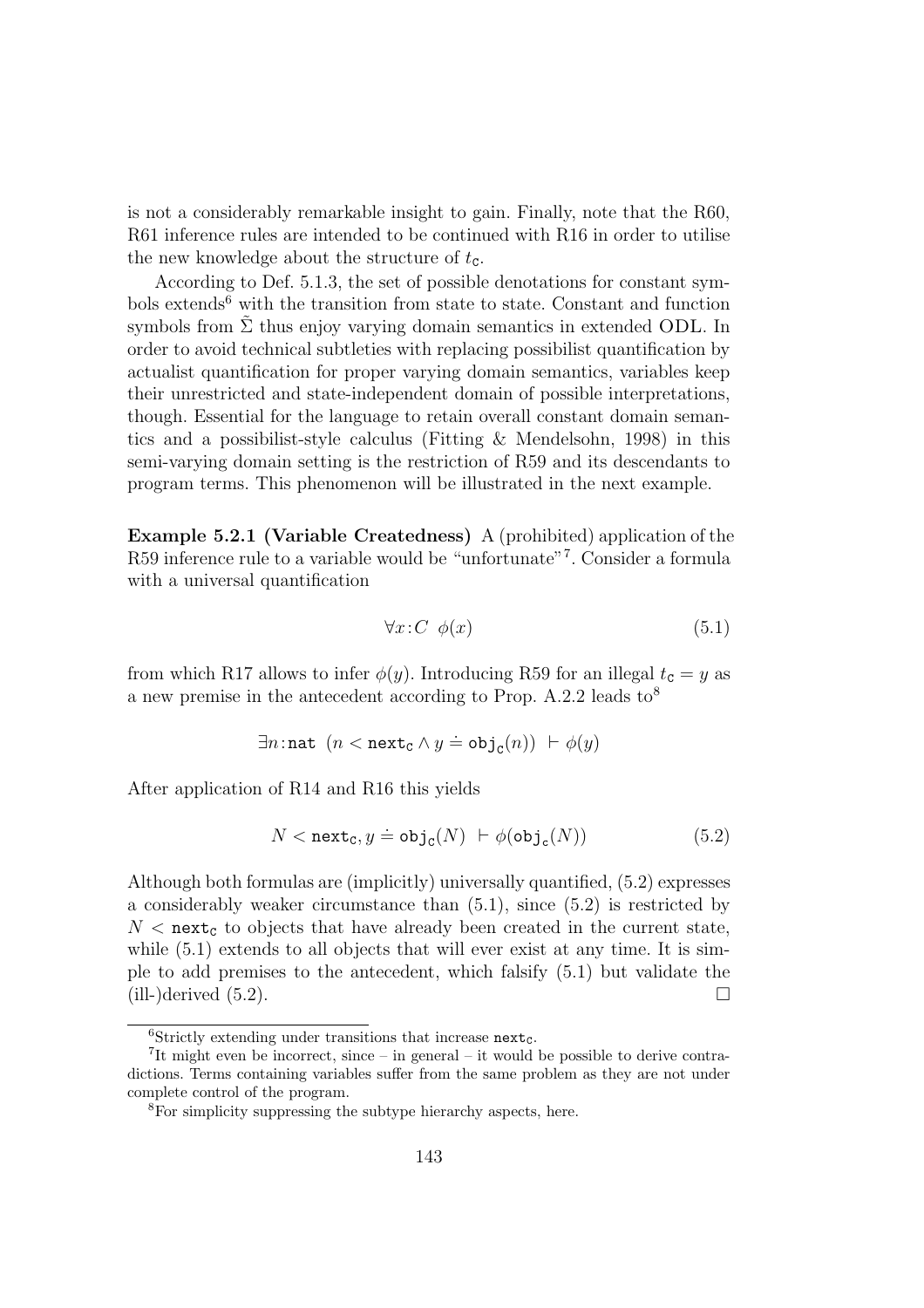Proposition 5.2.2 The following inference rules are derived rules

(R60) new created remark  
\n
$$
\frac{\langle \mathcal{U} \rangle (t_{\mathsf{c}} \doteq \mathsf{obj}_{\leq \mathsf{c}}(X) \land X < \mathsf{next}_{\leq \mathsf{c}}), \ \langle \mathcal{U} \rangle t_{\mathsf{c}} \doteq \mathsf{obj}_{\mathsf{D}}(n) \ \vdash \\
 \frac{\langle \mathcal{U} \rangle (t_{\mathsf{c}} \doteq \mathsf{obj}_{\mathsf{c}}(X) \land X < \mathsf{next}_{\leq \mathsf{c}}) \ \vdash \langle \mathcal{U} \rangle t_{\mathsf{c}} \doteq \mathsf{obj}_{\mathsf{D}}(n)}{\langle \mathcal{U} \rangle (t_{\mathsf{c}} \doteq \mathsf{obj}_{\leq \mathsf{c}}(X) \land X < \mathsf{next}_{\leq \mathsf{c}}) \ \vdash \langle \mathcal{U} \rangle t_{\mathsf{c}} \doteq \mathsf{obj}_{\mathsf{D}}(n)} \\
 \qquad \qquad \vdots
$$

Proof: R60 and R61 are special instances of the following inference rules, which will be proven to be derived rules.

$$
\dfrac{\langle \mathcal{U}\rangle(t_\text{C}\doteq\text{obj}\underset{\leq \text{c}}{\dot{\langle \mathcal{U}\rangle}}(\mathcal{X})\wedge X<\text{next}\underset{\leq \text{c}}{\dot{\langle \mathcal{U}\rangle}}\phi(t_\text{C})~\vdash \\\dfrac{\langle \mathcal{U}\rangle(t_\text{C}\dot{\langle \mathcal{U}\rangle}}{\langle \mathcal{U}\rangle(t_\text{C}\dot{\langle \mathcal{U}\rangle}}\underset{\vdash}{\dot{\langle \mathcal{U}\rangle}}\phi(t_\text{C})~\vdash \langle \mathcal{U}\rangle\phi(t_\text{C})\\ \dfrac{\langle \mathcal{U}\rangle(t_\text{C}\dot{\langle \mathcal{U}\rangle}}{\langle \mathcal{U}\rangle\phi(t)}
$$

Even though the above inference rules are more general than R60 and R61, this more focused application context leads to a higher goal orientation. R60 and R61 only annotate additional knowledge about generatedness when there are first signs of it being of potential use. R60 and R61 considerably extend the degree of automation in the verification system. For soundness, though, this circumstance is of no importance, because of which the proof continues for the more general and less focused variants.

The soundness of the inference rule is not bound to the presence of  $\langle U \rangle \phi(t)$ . Instead, applying the inference rule to annotate the generatedness of arbitrary objects is always possible. Yet, this information about generatedness is only helpful in order to produce additional facts about the terms that are actually present in the current proof obligation. Thus, the occurrence constraint of  $\langle U \rangle \phi(t)$  has a character more directed towards the goal rather than being a logical prerequisite. Matching on occurrence of  $\langle U \rangle \phi(t)$  only directs the attention to the generatedness of terms that really could play a role in the proof. This occurrence constraint prevents rule applications that do not make sense in the current scenario.

By the above consideration,  $\langle U \rangle \phi(t)$  will be left out completely, thereby both inference rules can be treated simultaneously. R46 allow to derive the following from axiom R59

$$
\vdash \langle \mathcal{U} \rangle \exists n : \mathtt{nat} \ \ (n < \mathtt{next}_{\leq \mathtt{C}} \land t \doteq \mathtt{obj}_{\leq \mathtt{C}}(n))
$$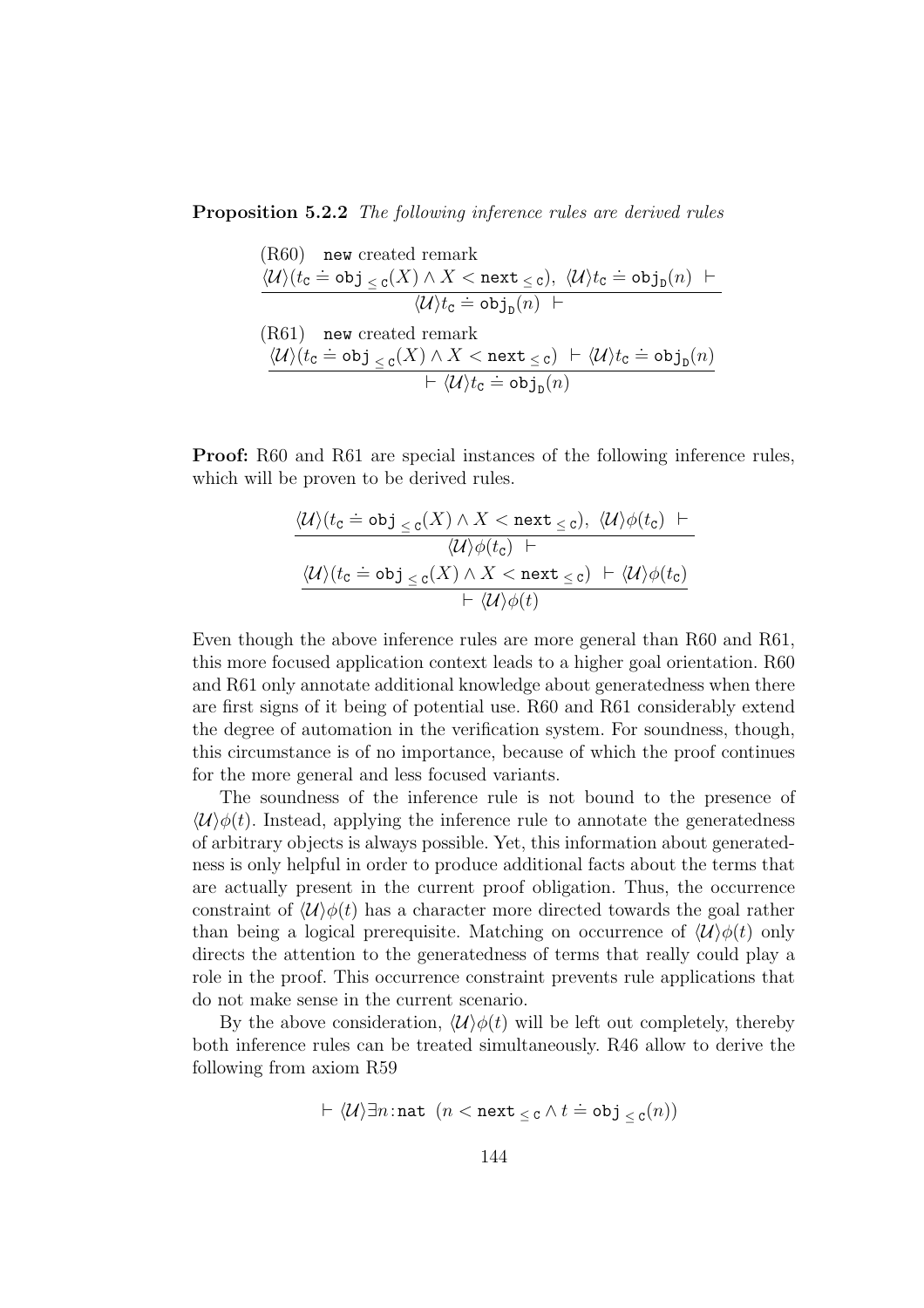With R5 in Prop. A.2.2, this can be inserted into the antecedent, rendering possible the following derivation with the help of R14.

| $\langle \mathcal{U} \rangle (X < \mathtt{next}_{\leq \mathtt{c}} \wedge t \doteq \mathtt{obj}_{\leq \mathtt{c}}(X))$ $\vdash$ |  |
|--------------------------------------------------------------------------------------------------------------------------------|--|
| $\exists n : \texttt{nat} \ \langle \mathcal{U} \rangle (n < \texttt{next}_{< c} \land t = \texttt{obj}_{< c}(n))$             |  |
| $\langle \mathcal{U} \rangle \exists n$ :nat $(n < \texttt{next}_{< c} \land t = \texttt{obj}_{< c}(n))$ $\vdash$              |  |

The inference permuting quantifiers and modalities is crucial, here. An  $\alpha$ renaming ensures that  $\langle U \rangle$  does not contain n. Constant domain semantics are characterised by the conjunction of Barcan formulas (Fitting & Mendelsohn, 1998)<sup>9</sup> and *Converse Barcan* formulas:<sup>10</sup>

$$
\langle \alpha \rangle \exists x \phi \rightarrow \exists x \langle \alpha \rangle \phi
$$
  

$$
\exists x \langle \alpha \rangle \phi \rightarrow \langle \alpha \rangle \exists x \phi
$$

Therefore, having constant domain semantics for variables, the (Converse) Barcan formulas are true in ODL, and – by Th. 2 – can be proven formally. Hence, the quantifier-modality permutation of  $\exists n$ :nat and  $\langle \mathcal{U} \rangle$  is derivable.

As a preparation for a soundness and relative completeness theorem for ODL<sup>+</sup> consider the following auxiliary statement.

Remark 5.2.3 Except for arbitrary applications of cut (R5), the ODL calculus only produces subprograms of programs from modalities occurring in the formulas under consideration, which preserve createdness. Furthermore, during the proof of Th. 2, the applications of R5 are limited to first-order cuts resulting from expressibility or mere "structural" cuts that combine individual derivations about subformulas according to Prop. A.2.2.

With the precautions from Ex. 5.2.1 in mind, soundness and relative completeness of the extended ODL calculus inherit from Th. 1 and 2 for a comparably simple reason, at least from an intuitive perspective. The restriction placed to the states by Def. 5.1.1 is first-order, and equivalent to adding a set of premises to the specification, in which case the ODL calculus is relatively complete by Th. 2. Furthermore, this additional restriction is directly made accessible to the extended ODL calculus by R59, because of which the extended ODL calculus is relatively complete as well. Yet this reasoning contains a minor subtlety: the set of additional premises is infinite. After finishing the proof, though, this set can be projected in retrospect

<sup>&</sup>lt;sup>9</sup>See Prop. 4.9.10 in (Fitting & Mendelsohn, 1998).

<sup>&</sup>lt;sup>10</sup>Assuming x does not occur in  $\alpha$  as is the case for  $\langle \mathcal{U} \rangle$ .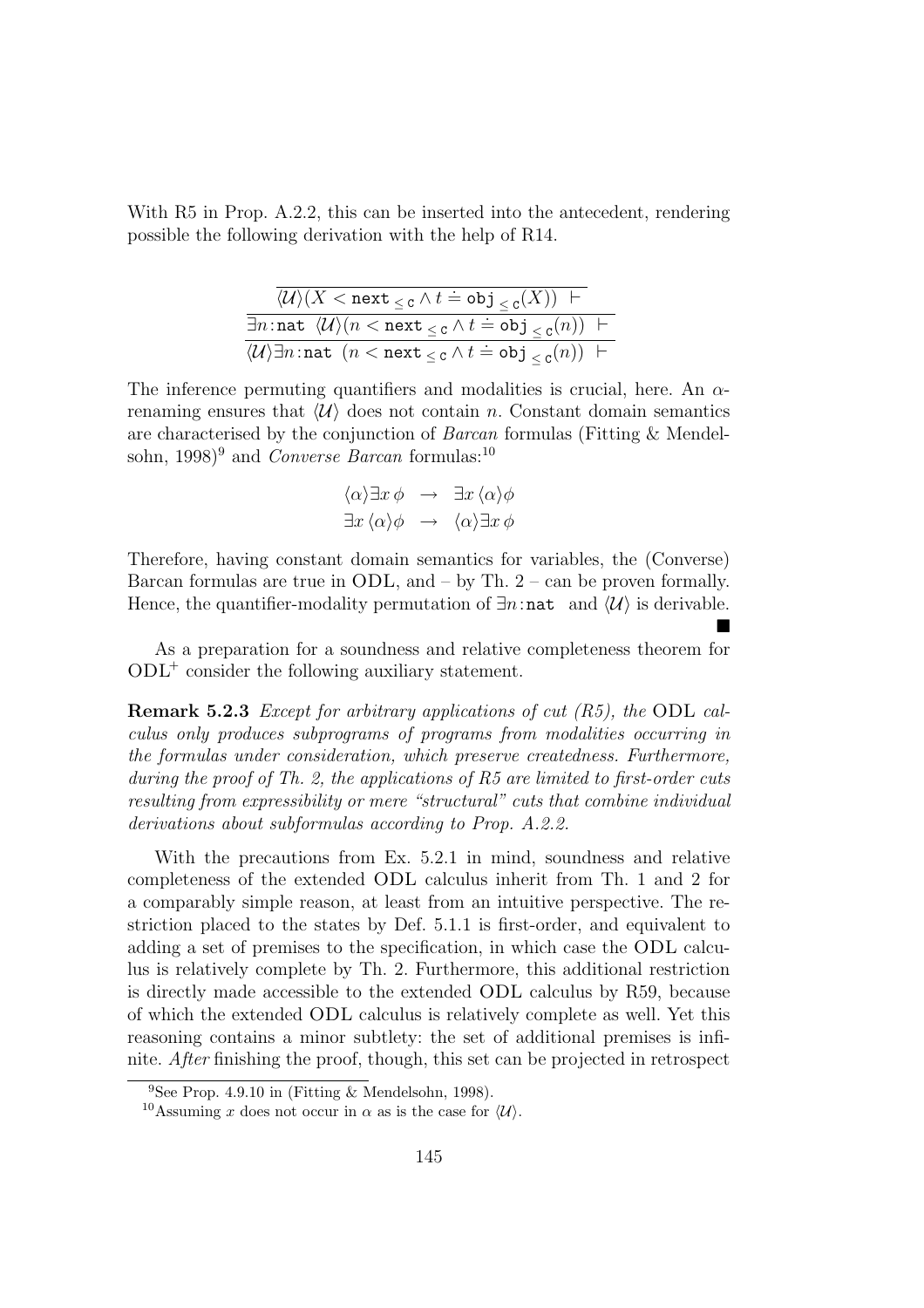to the finite amount of instances needed during the proof. Essentially, this observation motivates the proof of the following result.

Theorem 4 (Soundness & Completeness) With states restricted according to Def. 5.1.3, the extended  $ODL^+$  calculus consisting of the inference rules presented in §4.2 plus R59 is sound and complete relative to first-order arithmetic assuming relative compactness, *i.e.* in conjunction with R56,  $ODL^+$ is complete under the premise that

If  $\chi$  is a consequence of  $\Phi$  in first-order arithmetic then there is a finite subset  $E \subset \Phi$  of which  $\chi$  is a consequence (5.3)  $\Leftrightarrow$   $\chi \in \text{Fml}_{FOL}(\Sigma \cup V), \Phi \subseteq \text{Fml}_{FOL}(\Sigma \cup V)$ 

Proof: Createdness is characterised by the following set of global premises

$$
Q \ := \ \{ \text{created}(t) \ : \ t \in \text{Fml}_{\text{ODL}^+}(\tilde{\Sigma} \cup \emptyset) \}
$$

Proving in  $ODL^+$ , which – by Def. 5.1.1 and Def. 2.3.11 – is equivalent to proving in ODL under the additional global premises Q, remains sound. As R59 only derives elements of Q, it is sound as well.

For relative completeness, assume that  $\phi$  is a formula with modalities limited to programs preserving createdness such that

$$
\models \phi \qquad \text{in created states}^{11} \tag{5.4}
$$

By the correspondence from Def. 5.1.1 between the formula  $created(t)$  and created states, (5.4) implies according to Def. 2.3.11 that

$$
Q \vDash_g \phi
$$
 in all states

After defining<sup>12</sup>

$$
\Box^* Q \ := \ \{ \underbrace{[\alpha_1] \dots [\alpha_n]}_{k \text{ times}} F \ : \ k \in \mathbf{N} \, , \, F \in Q \, , \, \alpha_i \in \text{Prg}_{\text{ODL}^+} (\Sigma \cup \emptyset) \}
$$

Lem. 2.3.14 implies  $\Box^* Q \vDash_l \phi$ . To continue the proof as desired, we claim that

there is a finite subset  $E \subset \Box^* Q$  with  $E \vDash_l \phi$  (5.5)

Once this has been established, Lem. 2.3.13 allows to conclude  $\vDash_l E \to \phi$ , which implies  $\vdash E \rightarrow \phi$  by Th. 2. In order to demonstrate that  $\vdash \phi$  can be

<sup>&</sup>lt;sup>11</sup>i.e. in all interpretations  $\ell$  containing only created states

<sup>&</sup>lt;sup>12</sup>Restricting  $\alpha$  to subprograms of a program from a modality occurring in  $\phi$  should be sufficient according to Rem. 5.2.3.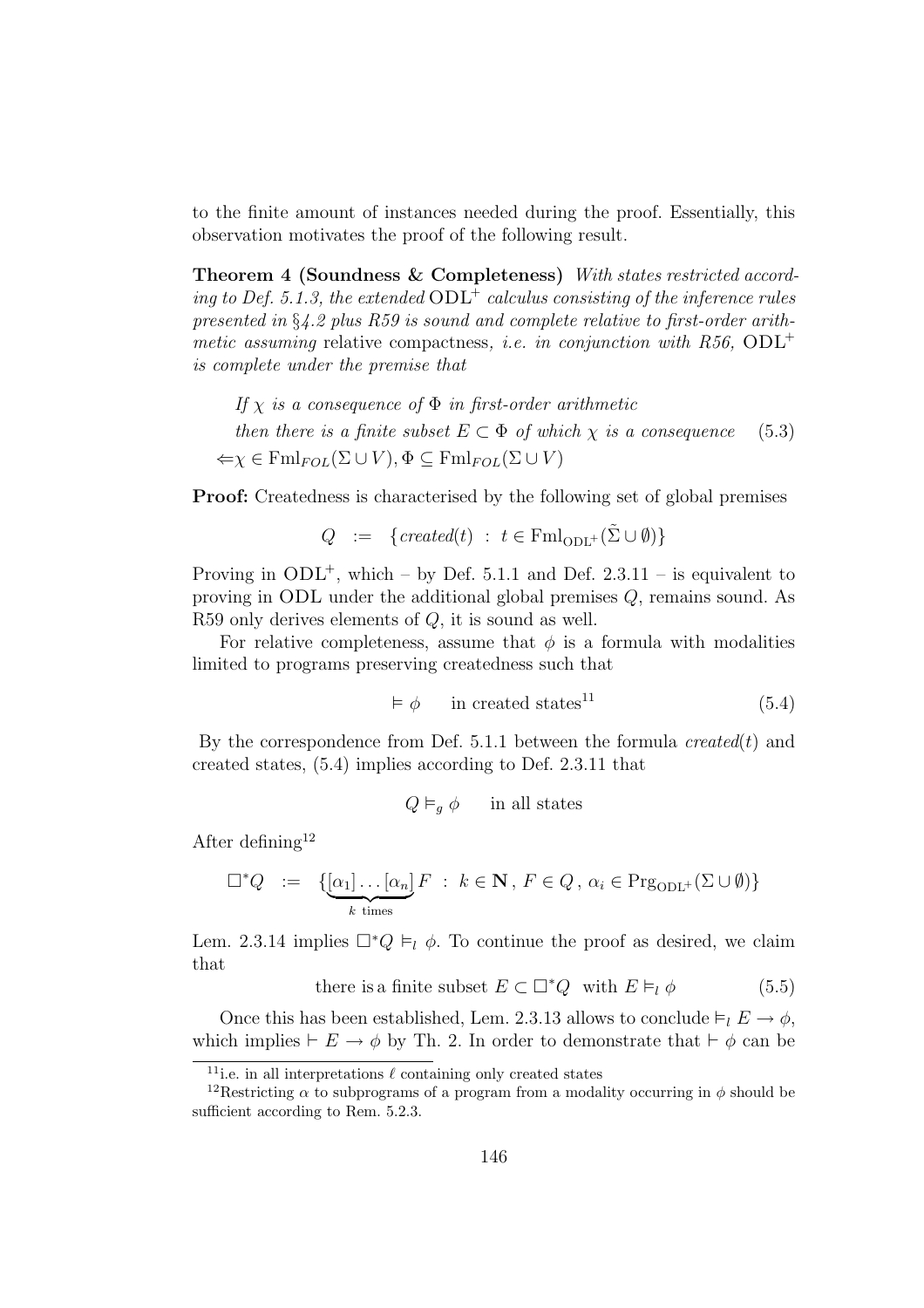proven in  $ODL^+$ , it remains to show that E only contains instances that can be derived from R59 via Prop. A.2.2.

All formulas from  $\Box^*Q$  have the form  $[\alpha_1] \dots [\alpha_n]$  created(t), thus this also holds for those remaining in  $E$ . Moreover, they can be obtained from the following derivation involving several applications of R47 and one of R59.

$$
\begin{array}{r}\n \overline{\qquad \qquad \vdash \textit{created}(t)} \\
 \hline\n \qquad \qquad \vdash [\alpha_n] \textit{created}(t)} \\
 \qquad \qquad \vdots \\
 \qquad \qquad \vdash [\alpha_1] \dots [\alpha_n] \textit{created}(t)\n \end{array}
$$

This concludes the proof apart from claim (5.5). If (5.5) does not apply, then  $\Box^*Q$  and  $\phi$  can be expressed equivalently in first-order logic as  $(\Box^*Q)' \subseteq$  $\text{Fml}_{FOL}(\Sigma \cup V)$  and  $\phi' \in \text{Fml}_{FOL}(\Sigma \cup V)$  according to Lem. 4.5.4. Since Lem. 4.5.4 further establishes local equivalence, which is a congruence relation,  $(\Box^* Q)' \vDash_l \phi'$  still holds. In this situation, (5.3) implies the existence of a finite first-order subset  $E' \subset (\Box^* Q)'$  with  $E' \vDash_l \phi'$ . Since, again, Lem. 4.5.4 establishes the congruence of local equivalence, this ensures  $E' \vDash_l \phi$ . Continuing the argument with  $E'$  instead of  $E$  concludes the proof, if only each  $\psi' \in E'$  can be derived in ODL<sup>+</sup>. This, in turn, holds because - by the above deliberations – the formula  $\phi \in E$ , which has been expressed in first-order logic as  $\phi'$  by Lem. 4.5.4, is derivable in ODL<sup>+</sup>. Since  $\models \psi \rightarrow \psi'$ holds in ODL, Th. 2 ensures that  $\vdash \psi \rightarrow \psi'$  can be inferred in both ODL and  $ODL^+, \vdash \psi \rightarrow \psi'$  and  $\vdash \psi$  combine to a derivation of  $\vdash \psi'$  by R55.  $\blacksquare$ 

Tracking down the uses of the additional relative compactness assumption (5.3) of Th. 4 in comparison to Th. 2 leads to the conjecture (5.5). A formula for which (5.5) does not hold necessarily requires an infinite amount of premises. Obtaining a finite proof in any calculus for a formula that inherently depends on the presence of infinitely many premises is hopeless, since even mentioning all those required premises produces an infinite proof attempt. From this perspective, a stronger notion of completeness than completeness relative to first-order arithmetic assuming relative compactness seems unlikely. What the notion of completeness assuming relative compactness attempts to formalise is that all deficiencies of a calculus for an inherently incomplete dynamic logic like ODL originate from corresponding shortcomings of basic first-order arithmetic. Therefore, ODL does not introduce any additional qualitative obstacles complexities. Apart from the logic imposing global premises – Th. 4 does not seriously differ in qualitative character from Th. 2. This circumstance suggests that not all possibilities can be eliminated of the premise (5.3) being an artefact of the particular choice of proof, though.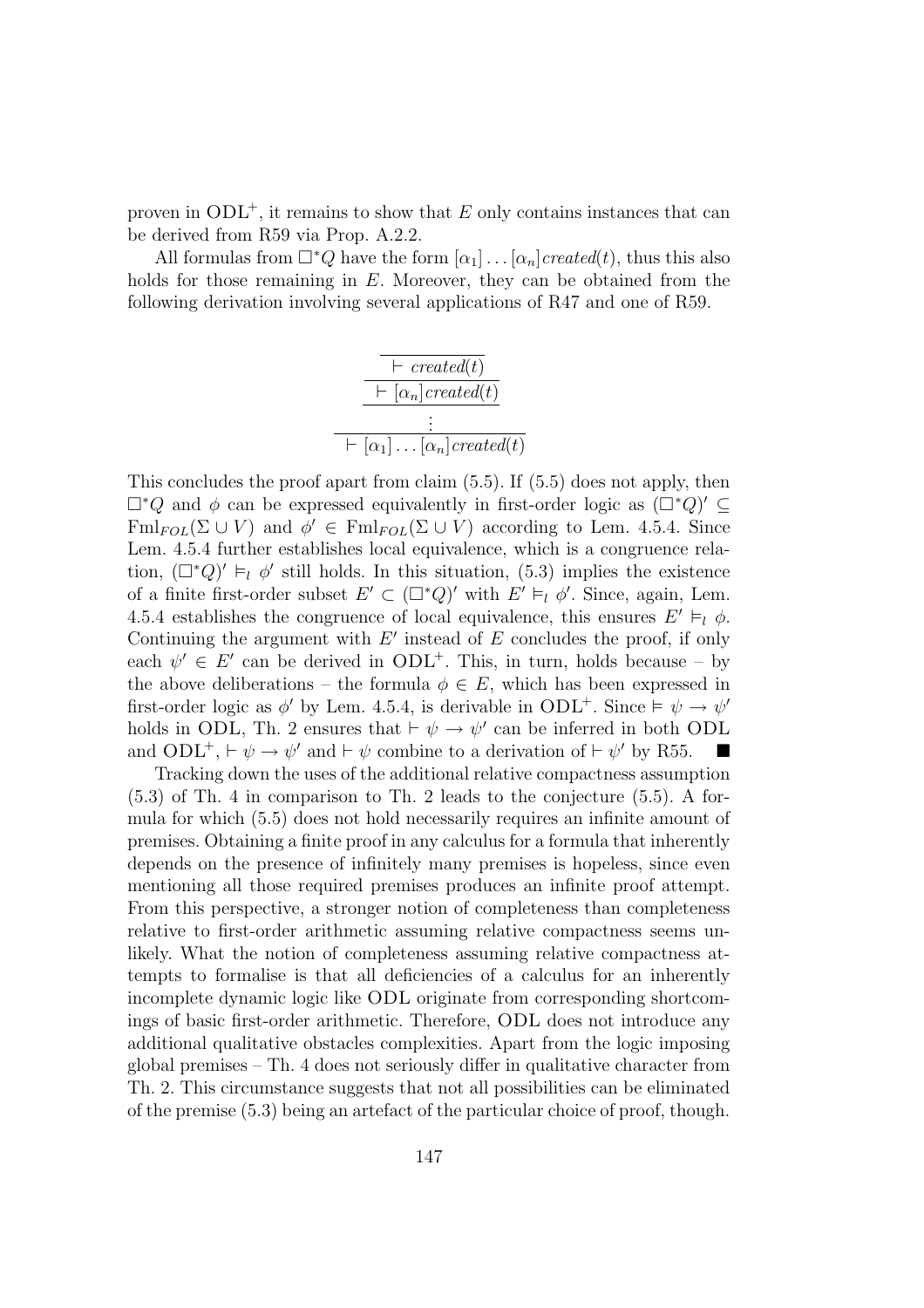In fact, as will be sketched in the next corollary, the relative compactness assumption can be removed from Th. 4 without loss of generality.

#### Corollary 5.2.4 (Relative Compactness Assumption)  $ODL^+$  is relatively complete.

Proof: It remains to show that the relative compactness assumption can be removed from Th. 4 by adjusting  $E$  "appropriately".

Consider some formula  $\phi$  satisfying (5.4). Denote by  $A_0$  the finite set of all updates occurring as subprograms within modalities of  $\phi$ . Similarly, let T the finite set of all program terms occurring in  $\phi$ . From an intuitive perspective, only createdness about terms in  $T$  should play a role during a proof about  $\phi$ , although those terms can be subject to arbitrary nesting of updates from  $A_0$ . This intuition about what might matter to prove  $\phi$  can be rendered more precise with the "structural" behaviour of the  $ODL^+$  calculus circumscribed in Rem. 5.2.3. Instead of  $\Box^*Q$  from the proof of Th. 4, any other means of describing that only the terms constructed by nesting updates from U in front of terms from T should be sufficient. Still, an arbitrary amount of updates from  $U$  in front of the finite set  $T$  still leads to an infinite number of terms replacing  $\Box^*Q$ .

In this situation, the built-in power of dynamic logic comes in handy. Remember from the proof of Lem. 4.5.4 the existence of a formula nth for sequence<sup>13</sup> encoding, which can be programmed in ODL using the computable bijection  $\mathbf{N} \cong \mathbf{N}^2$ . Within ODL programs, use the notation  $d \triangleleft nth(c, i)$ as a macro call to this function resolved via open embedding. With  $A_0 =$  $\{\alpha_1, \ldots, \alpha_r\}$  being the updates relevant to  $\phi$ , consider the following formula R for characterising update sequences of  $\phi$ .<sup>14</sup>

∀Z :nat c .<sup>=</sup> <sup>Z</sup> <sup>→</sup>[while(<sup>c</sup> <sup>6</sup><sup>=</sup> 0) { dCnth(c, 1); cCnth(c, 2); if(d .<sup>=</sup> 1) {α1}; . . . if(d .<sup>=</sup> <sup>r</sup>) {αr}; }] ^ t∈T created(t) 

 $13A$  pairing function derived from the predicate *pair* as occurring in footnote 24 during the proof would be sufficient for the current context.

 $14c$ , d are new constant symbols and Z is a new variable.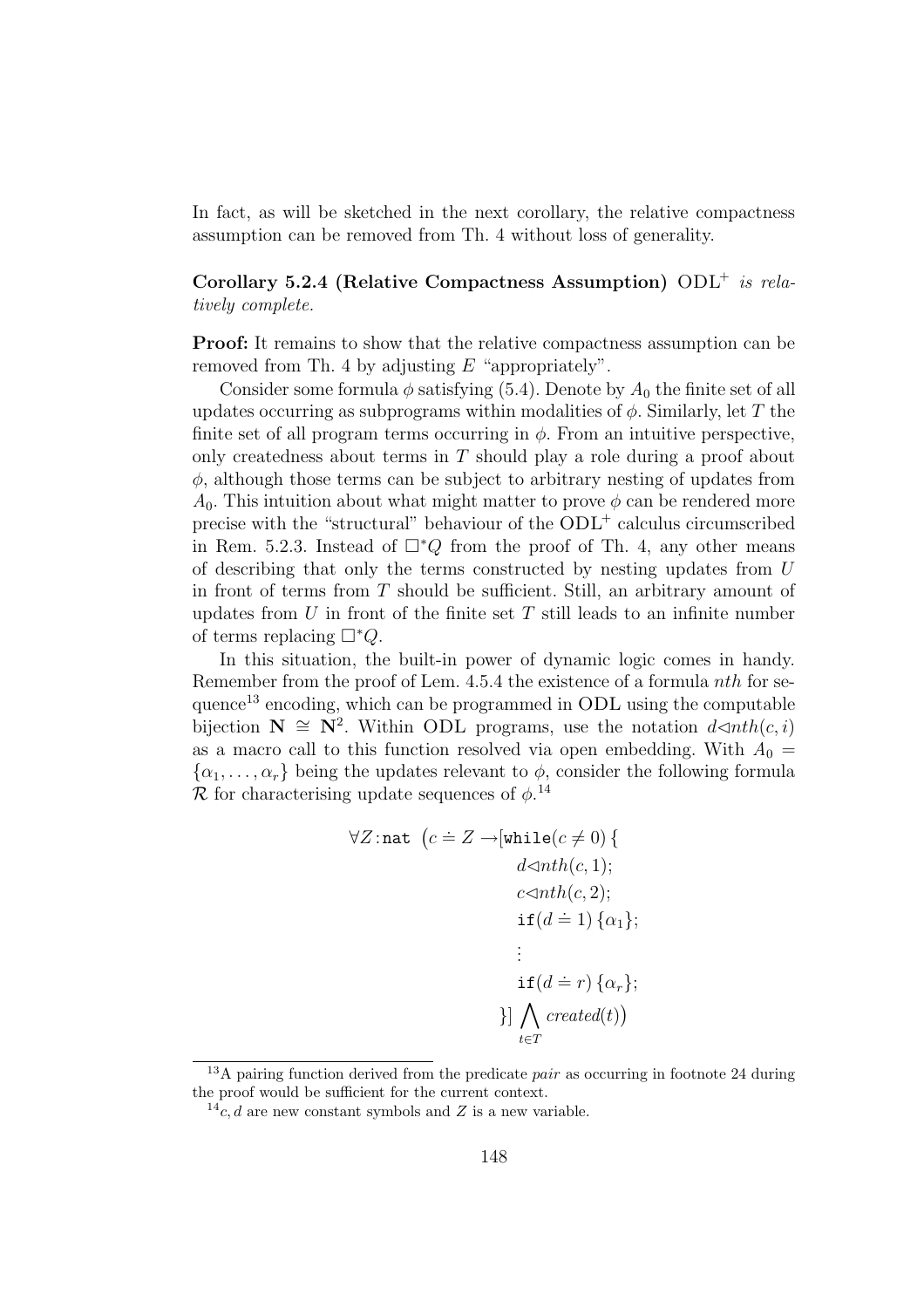R is a very careful approximation of all sequences of updates that might be performed during the execution of any programs occurring in  $\phi$ . All ODL programs consist of some control-structure surrounding updates as atomic programs. Those updates are the only program statements that perform a state change by themselves. Depending on the particular value of Z, the loop body in program in  $R$  performs one of the relevant updates, with continuation of the loop again depending on the value of  $Z$ . Thus *any* execution of any program from a modality in  $\phi$  can be emulated by the R program with the right choice of Z. For this reason, using the single formula  $\mathcal R$  instead of the infinite family  $\Box^*Q$  as a premise during the proof of Th. 4 is sufficient for obtaining a proof in ODL with the required createdness assertions.

What remains to be shown to complete the proof of Th. 4 without relative compactness assumption is the derivability of  $\mathcal{R}$  in ODL<sup>+</sup>. R45 performs an induction with the invariant

$$
p := \bigwedge_{t \in T} \mathit{created}(t)
$$

- IA As a composition of createdness formulas,  $c \doteq Z + p$  can be derived by a sequence of R59 applications.
- IE  $p, \neg e \vdash p$  is immediate.
- IS With  $\alpha$  being the program in  $\mathcal{R}$ , the induction  $p, e \vdash [\alpha]p$  is a true conjecture according to the restriction on  $\alpha_i$  in Def. 5.1.3. Since a single execution of the loop body only performs one state transition (apart from  $c, d$ , the knowledge contained in R59 about createdness of any intermediate states is irrelevant to the proof. Hence, by relative completeness according to Th. 2 it can be derived within ODL plus R56 without any usage of R59.

Essentially, the induction proves that the programs contained in  $\phi$  comply with the createdness preserving restriction of Def. 5.1.3 by examining the effect of each update in isolation.

#### 5.3 Verification Examples

Example 5.3.1 The new *created remark* (R61) rule bears some subtleties, which involve updates to and simplification of access to  $next<sub>c</sub>$ . The introduction of  $next_c$  into the sequent by R61 leads to a formula depending on the particular execution context, especially the current accumulated update value of  $next_c$ . Notwithstanding, after all program statements have been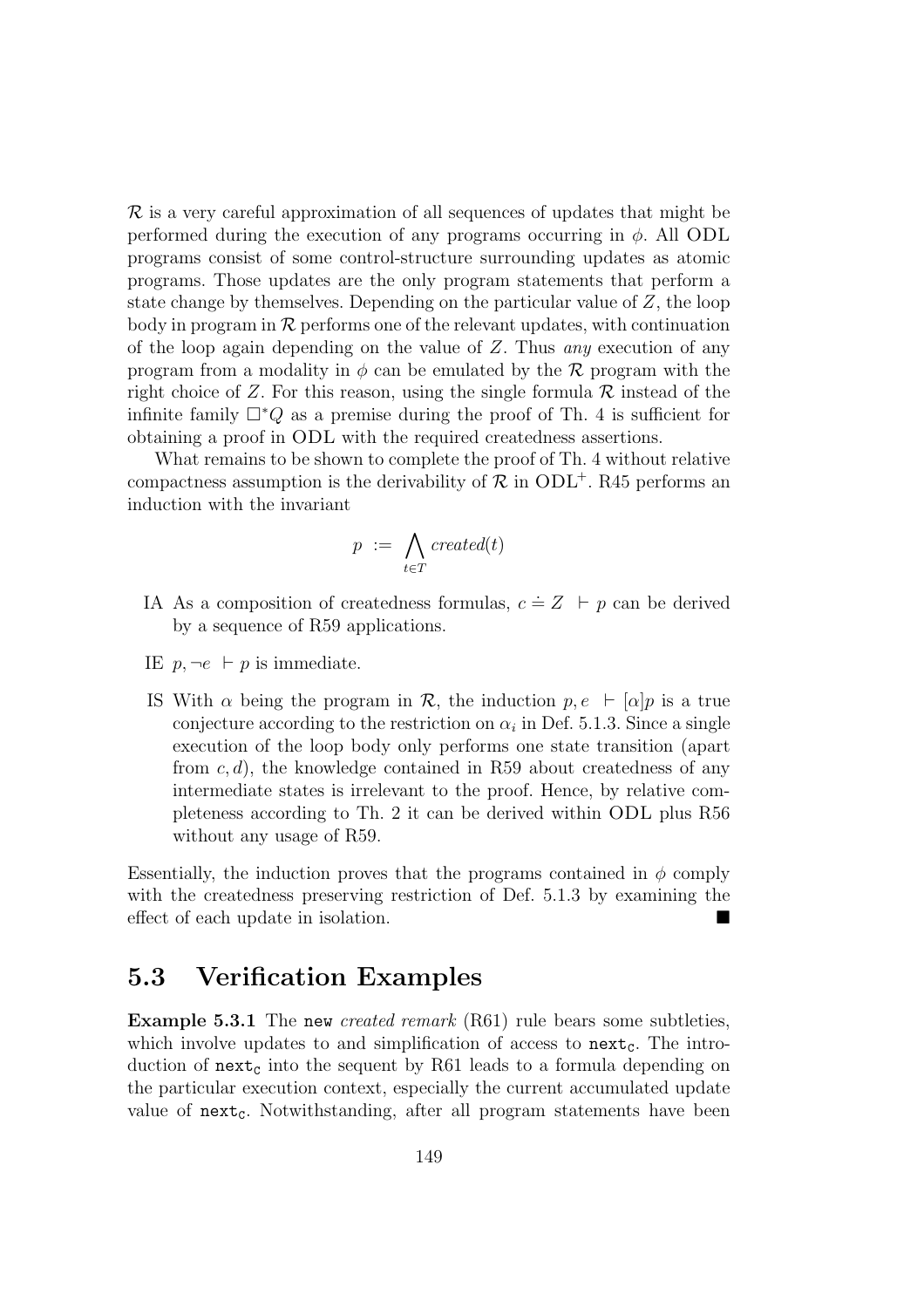processed and all updates have been promoted, this context reduces to a first-order situation in which information about the progress of  $next<sub>C</sub>$  will be lost. Thus, the result of an application of R61 will give constraints of varying precision. However, new symbols for objects that already persist since prior to the execution of a program even satisfy the  $\langle$  next<sub>c</sub> constraint in the initial situation. This constraint holds even more so in any state reached after some program statement execution in which  $next<sub>c</sub>$  will never have decreased. Not initially using the R61 information about b leads to information loss but can keep branching low. On the other hand, new symbols for objects resulting from object creation already have an explicit  $b \triangleleft \text{obj}_{\text{C}}(n)$  form, which will be promoted to each corresponding occurrence of b by the update mechanism. Either way, soundness is assured.

Consider the case of symbols for newly constructed objects.

$$
\langle x \triangleleft \text{new } C(); x.v \triangleleft 1 \rangle x.v \doteq 1
$$

This example expands to the following formula, in which any application of R61 happens in a context where the  $next<sub>c</sub>$  update information will have been  $k$ ept.<sup>15</sup>

$$
\langle x \triangleleft \texttt{obj}_\texttt{C}(\texttt{next}_\texttt{C}), \texttt{next}_\texttt{C} \triangleleft \texttt{next}_\texttt{C} + 1; x.v \triangleleft 1 \rangle x.v \doteq 1
$$

After promotion of the update,  $next<sub>c</sub>$  update information will vanish, but then x will already have been replaced by  $obj_c(next_c)$ .

Now consider the case of symbols denoting objects that have already been created prior to the execution of the piece of program at hand.

$$
p.v \doteq 1 \to \langle x \triangleleft \text{new } C() \rangle p.v \doteq 1
$$

After the usual transformation according to §3.4.2 this looks as follows.

$$
p.v \doteq 1 \rightarrow \langle x \triangleleft \texttt{obj}_\texttt{C}(\texttt{next}_\texttt{C}), \texttt{next}_\texttt{C} \triangleleft \texttt{next}_\texttt{C} + 1 \rangle p.v \doteq 1
$$

Now an application of the R61 rule is possible in the antecedent and within the update with both applications leading to  $next<sub>c</sub>$  constraints of different precision. An application on the inner occurrence will lead to an additional premise

$$
\langle \texttt{next}_{\texttt{c}} \triangleleft \texttt{next}_{\texttt{c}} + 1 \rangle (p \doteq \texttt{obj}_{\texttt{c}}(X) \land X < \texttt{next}_{\texttt{c}})
$$
\n
$$
\equiv p \doteq \texttt{obj}_{\texttt{c}}(X) \land X < \texttt{next}_{\texttt{c}} + 1
$$

<sup>&</sup>lt;sup>15</sup>Compare for the update simplification restriction that  $next<sub>c</sub>$  will never be removed from an update by *update occurrence* (R48).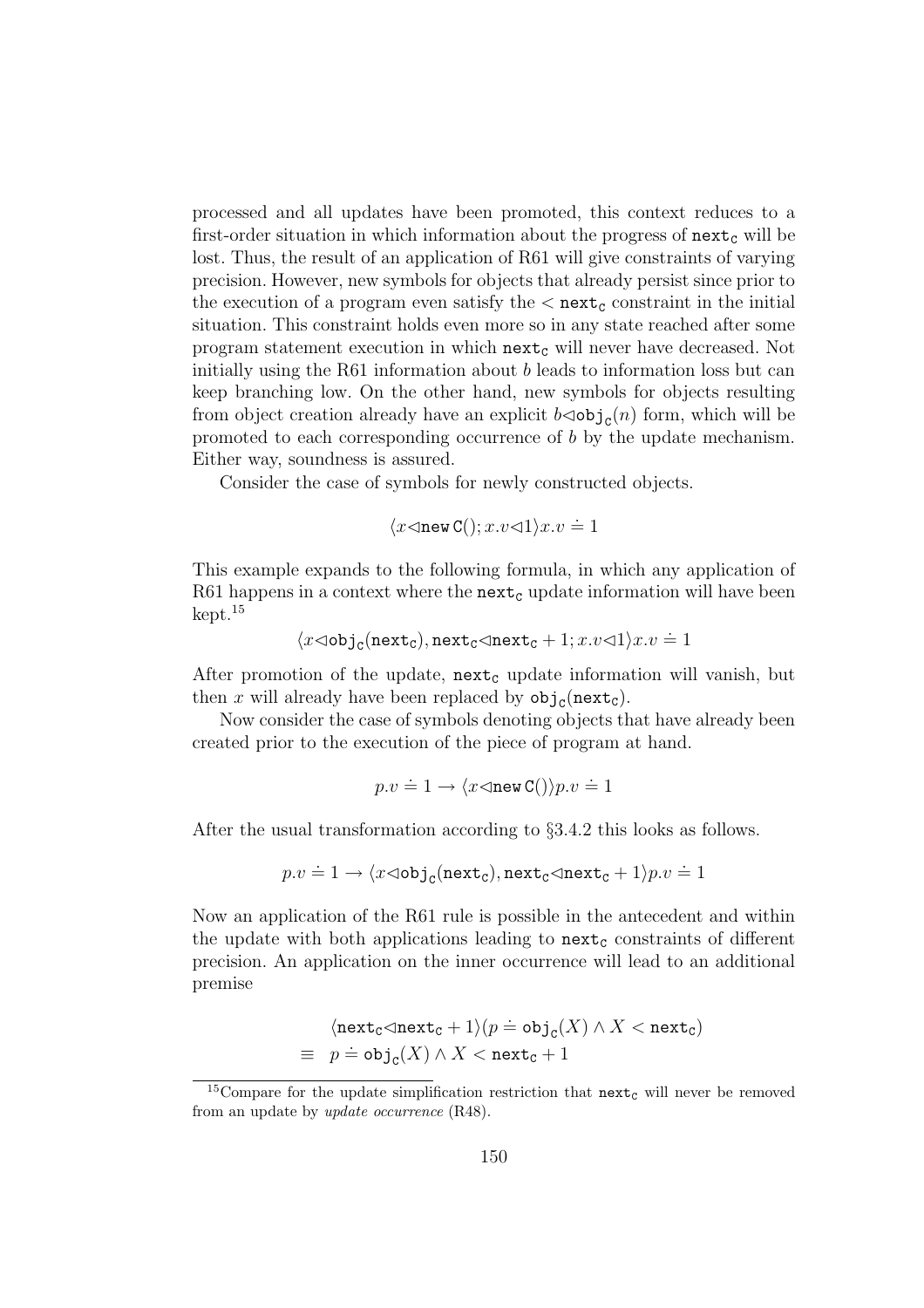Application on the outer occurrence will lead to the more precise premise

$$
p \doteq \mathsf{obj}_{\mathsf{C}}(X) \land X < \mathtt{next}_{\mathsf{C}}
$$

Still both constraints are correct since p already existed prior to the execution of the program snippet. Using less precise constraints may still be more appropriate for practical theorem proving because of the high branching potential in case of weak<sup>16</sup> static type information about p. Then, applying R61 can be delayed during the proof and can be focused on those remaining branches that truly need generatedness information, instead of introducing a reason for premature high forking of the proof.

Example 5.3.2 (Anonymous Object Creation) Consider again the conjecture from Ex. 5.1.1 about a program involving object creation. This time, assume a translation from Java.

$$
b \neq \texttt{null} \rightarrow \langle b.x \triangleleft b.x + 1; \\ c \triangleleft \texttt{new C}(\cdot); \\ c.x \triangleleft b.x + 2 \rangle c.x \doteq b.x + 2
$$

During the proof, there is tremendous need to infer that  $b$  and  $c$  are distinct non-aliased objects by nature of their different sources of creation. In contrast to Ex. 4.3.4 establishing this information needs additional knowledge about the nature of programs, though.

Reusing the abbreviations from Ex. 4.3.4, the proof looks as follows.

| $b \neq \text{null}$ $\vdash b.x + 3 = b.x + 1 + 2$                                                                                                                    |
|------------------------------------------------------------------------------------------------------------------------------------------------------------------------|
| $b \neq \text{null}$ $\vdash \langle c \triangleleft o(n), b.x \triangleleft b.x + 1, o(n).x \triangleleft b.x + 1 + 2 \rangle \phi$                                   |
| $b \neq \text{null}$ $\vdash \langle n \triangleleft n+1, c \triangleleft o(n), b.x \triangleleft b.x+1 \rangle \langle c.x \triangleleft \ldots \rangle \phi \rangle$ |
| $b \neq \text{null} \vdash \langle b.x \triangleleft b.x + 1 \rangle \langle c \triangleleft \ldots \rangle \phi$                                                      |
| $b \neq \texttt{null} \vdash \langle b.x \lhd \ldots \rangle c.x = b.x + 2$                                                                                            |

Again, the last inference involves two auxiliary rewrite computations for update application. Abbreviate

$$
\langle \mathcal{U} \rangle \quad := \quad \langle c \triangleleft o(n), b.x \triangleleft b.x + 1, o(n).x \triangleleft b.x + 3 \rangle
$$

It is utterly important to discover that the update to  $o(n)x$  does not affect the value of b.x because b and  $o(n)$  are no aliases. Yet, this is not deducible

<sup>&</sup>lt;sup>16</sup>i.e. the static type information about  $p$  allows a large amount of most special dynamic types  $D \leq C$ .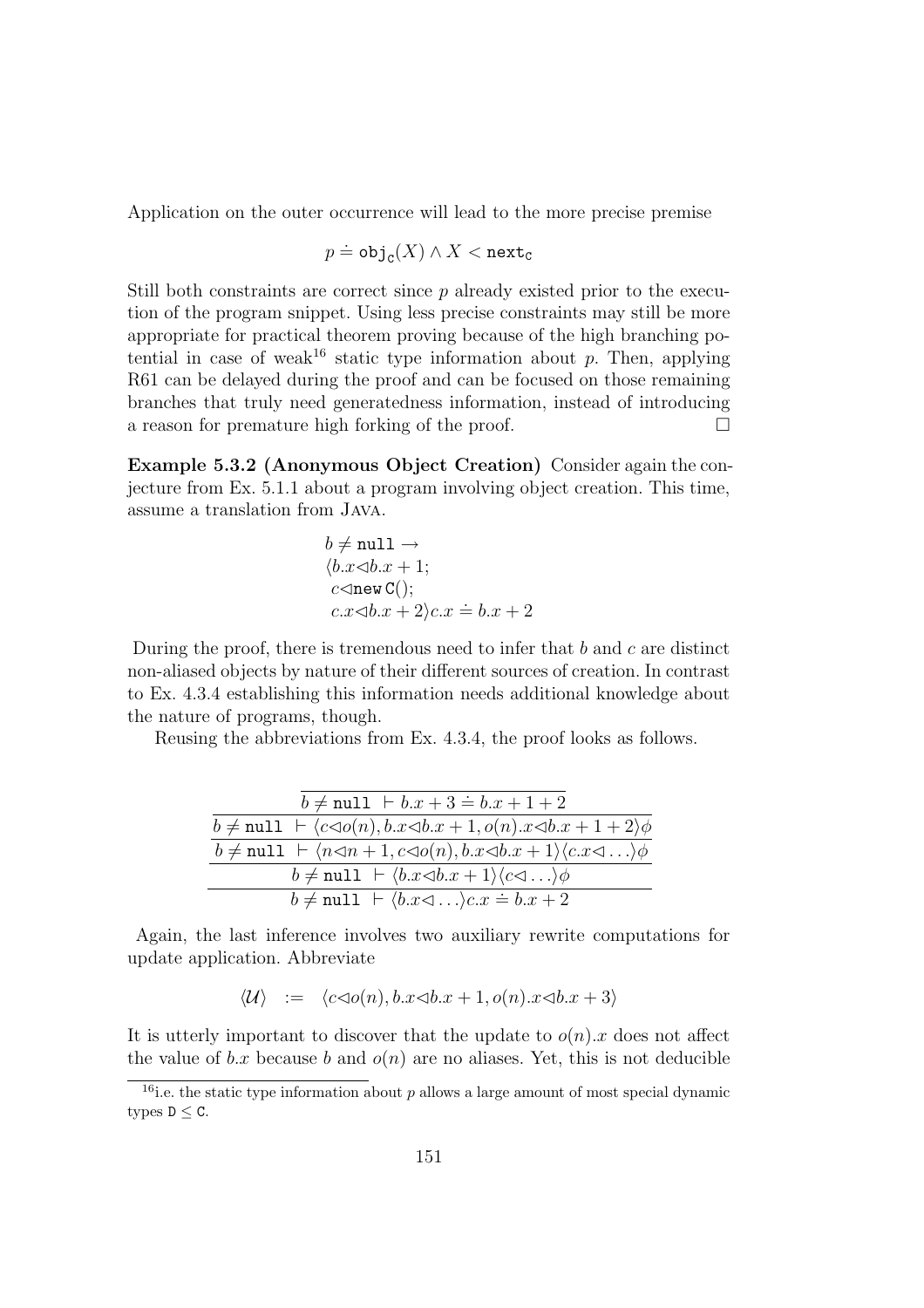with an application of R41 alone. Information about the origin of the object b is missing. Not yet knowing when b has been created, the prover only knows that it has been created at some time. A priori, it could have been instantiated with the construction of  $c$  just as well, provided that there has been an aliasing update like  $b \triangleleft c$ . When in doubt, this calls for the case distinction made by the update application rewrite rules.

$$
\langle U \rangle (b.x)
$$
  
\n
$$
\sim
$$
 if  $o(n) \doteq \langle U \rangle b$  then  $b.x + 3$  else  $b.x + 1$  fi  
\n
$$
\sim
$$
 if  $o(n) \doteq b$  then  $b.x + 3$  else  $b.x + 1$  fi  
\n
$$
\sim
$$
 if false then  $b.x + 3$  else  $b.x + 1$  fi  
\n
$$
\sim
$$
  $b.x + 1$ 

Within this rewrite inferences the reduction of  $o(n) \doteq b$  to *false* is possible by the following argument. Applying R60 for the antecedent  $b \neq \texttt{null}$  gives an additional  $(b = o(X) \land X < n) \lor b = \texttt{null}$  with antecedental placement. The case  $b = \text{null}$  immediately contradicts the antecedent  $b = \text{null}$  with the remaining case being  $b = o(X) \wedge X < n$ . From this, one is to conclude with simple arithmetic reasoning  $X \neq n$  and by R41  $o(n) \neq o(X)$ , allowing to continue the rewriting process after an application of R16.

$$
\Rightarrow
$$
 if  $o(n) \doteq b$  then  $b.x + 3$  else  $b.x + 1$  f  
\n
$$
\Rightarrow
$$
 if  $o(n) \doteq o(X)$  then  $b.x + 3$  else  $b.x + 1$  f  
\n
$$
\Rightarrow
$$
 if false then  $b.x + 3$  else  $b.x + 1$  f  
\n
$$
\Rightarrow
$$
  $b.x + 1$ 

|    | Calculus           | Inferences | <b>Branches</b> | Duration  |
|----|--------------------|------------|-----------------|-----------|
| F. | iODL               | 38         | 3               | $\alpha$  |
| E  | $iODL + \text{mo}$ | 46         |                 | 0.1s      |
|    | E JAVACARDDL nomo  | >120       | $> 2$ (1 open)  | $> 0.4$ s |
|    | E JAVACARDDL mo    | >165       | $>$ 3 (1 open)  | > 0.6s    |
|    | iODL               | 59         |                 | 0.1s      |
|    | $iODL + \text{mo}$ | 68         |                 | 0.2s      |
|    | C JAVACARDDL nomo  | > 399      | $> 14$ (1 open) | >1.1s     |
|    | C JAVACARDDL mo    | > 560      | $> 19(1$ open)  | >1.9s     |

Table 5.1: Measurements for the Anonymous Object Creation Ex. 5.3.2, cf. Chapt. C

The example has been run with two different magnitudes of subclasses. First, the case C of Fig. 5.2 having a subtype hierarchy, and second, the flat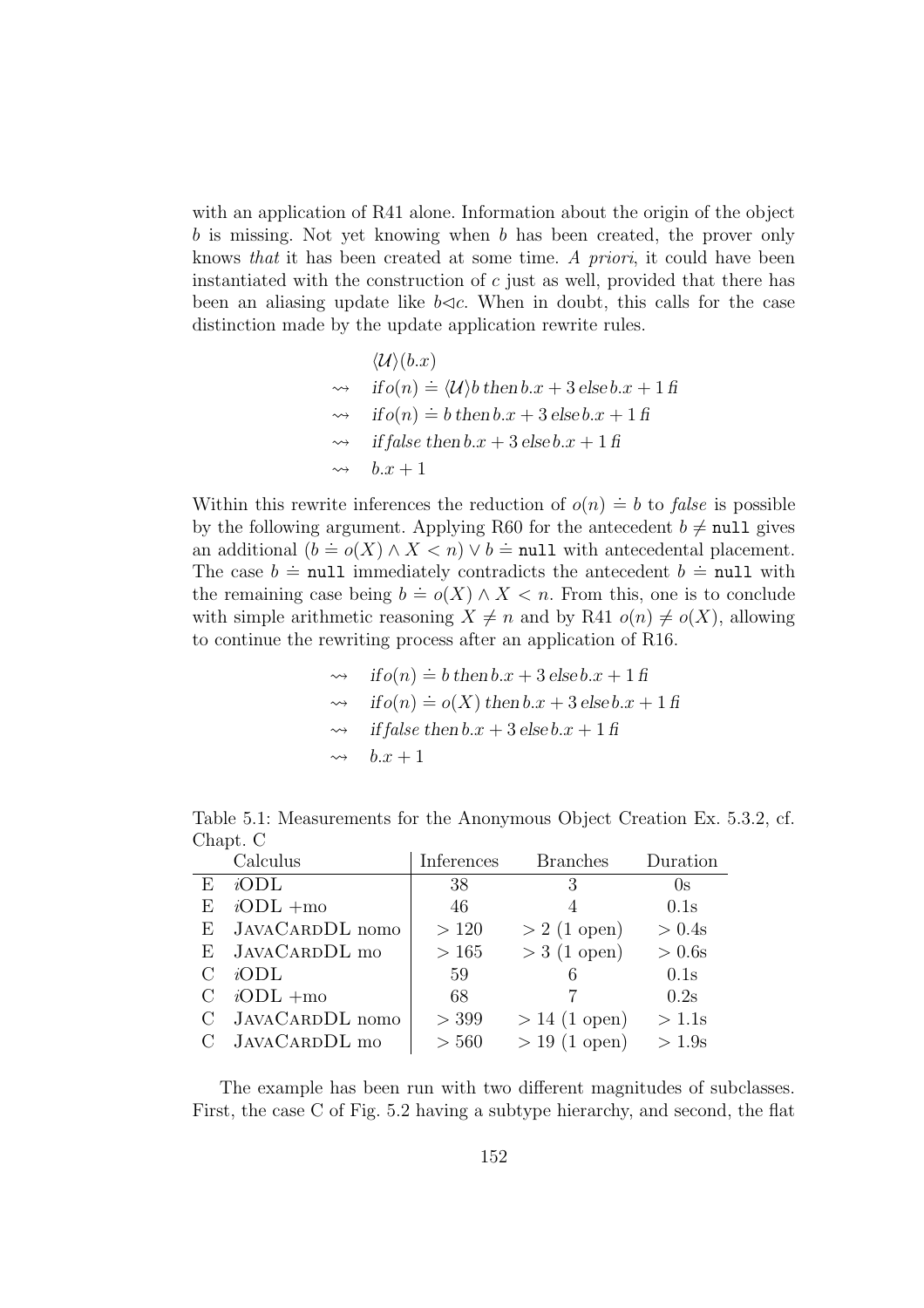

Figure 5.2: UML Class Diagram of Object Creation Type Hierarchy

hierarchy case E. In case C, the specification is unprovable in  $JAVACARDDL$ with one remaining open goal that cannot be closed:<sup>17</sup>

$$
b = v
$$
, C.nextToCreate  $\doteq v + null \doteq v$ 

In class E case, the conjecture is still unprovable in JAVACARDDL with one remaining open goal that cannot be closed and looks like this:

 $b \doteq E.nextToCreate \vdash$ 

 $\Box$ 

 $17$ C.nextToCreate is the JAVACARDDL way of referring to the next object of type C. Contrary to ODL, JAVACARDDL manages objects in a linked list advancing by the field nextToCreate of type C in class C.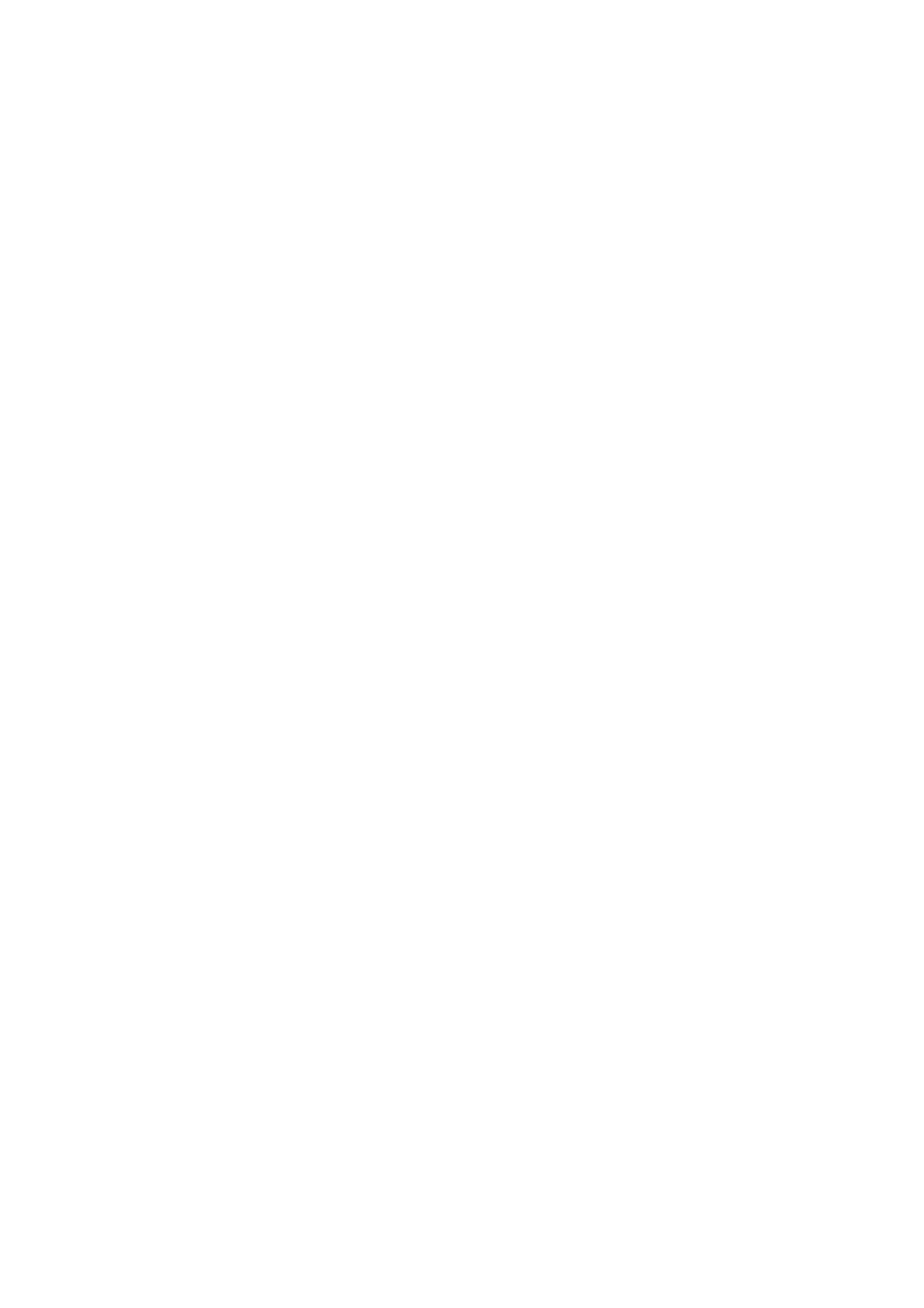### Chapter 6

## Implementation

The ODL calculus is implemented as a (semi-)automatic theorem prover. This implementation is based on an adaptation of the KeY system to ODL demands. The KeY System comes in two flavours:

- 1. KeY/Java for verification problems about programs written in the Java <sup>1</sup> programming language, and
- 2. KeY/ODL for ODL verification problems.

Just as the  $Ker/ JAVA$  verification system is based on the JAVACARDDL calculus, the new KeY/ODL prover is based on the ODL calculus presented in §4.2. In order to overcome technical limitations of the KeY System and to attain a smooth and non-invasive integration, it has been necessary to attenuate the ODL calculus for matters of implementation and keep it a little bit closer to the JAVACARDDL implementation. Thus, what is implemented is a compromise between ODL and JAVACARDDL called *iODL*. The *iODL* implementation has been used for the measurements of the examples in §4.3.

The most apparent discrepancy between iODL and ODL is the effect of the R23 and R25 inference rules. While the ODL rules only need a single inference to reach the final situation, iODL approximates the same effect by a whole sequence of rule applications. Instead of moving the condition e from the program  $if(e)$  { $\alpha$ }else{ $\gamma$ } to the sequent  $e \vdash ...$  all at the same time, the iODL calculus only performs this conversion successively.

This behaviour is due to the strict distinction between program expressions of type boolean and formulas within KeY. In the case of Java there is indeed a difference. Unlike formulas, evaluation of program expressions of type boolean can produce side-effects or raise exceptions. For this reason,

<sup>&</sup>lt;sup>1</sup>More precisely: JAVACARD.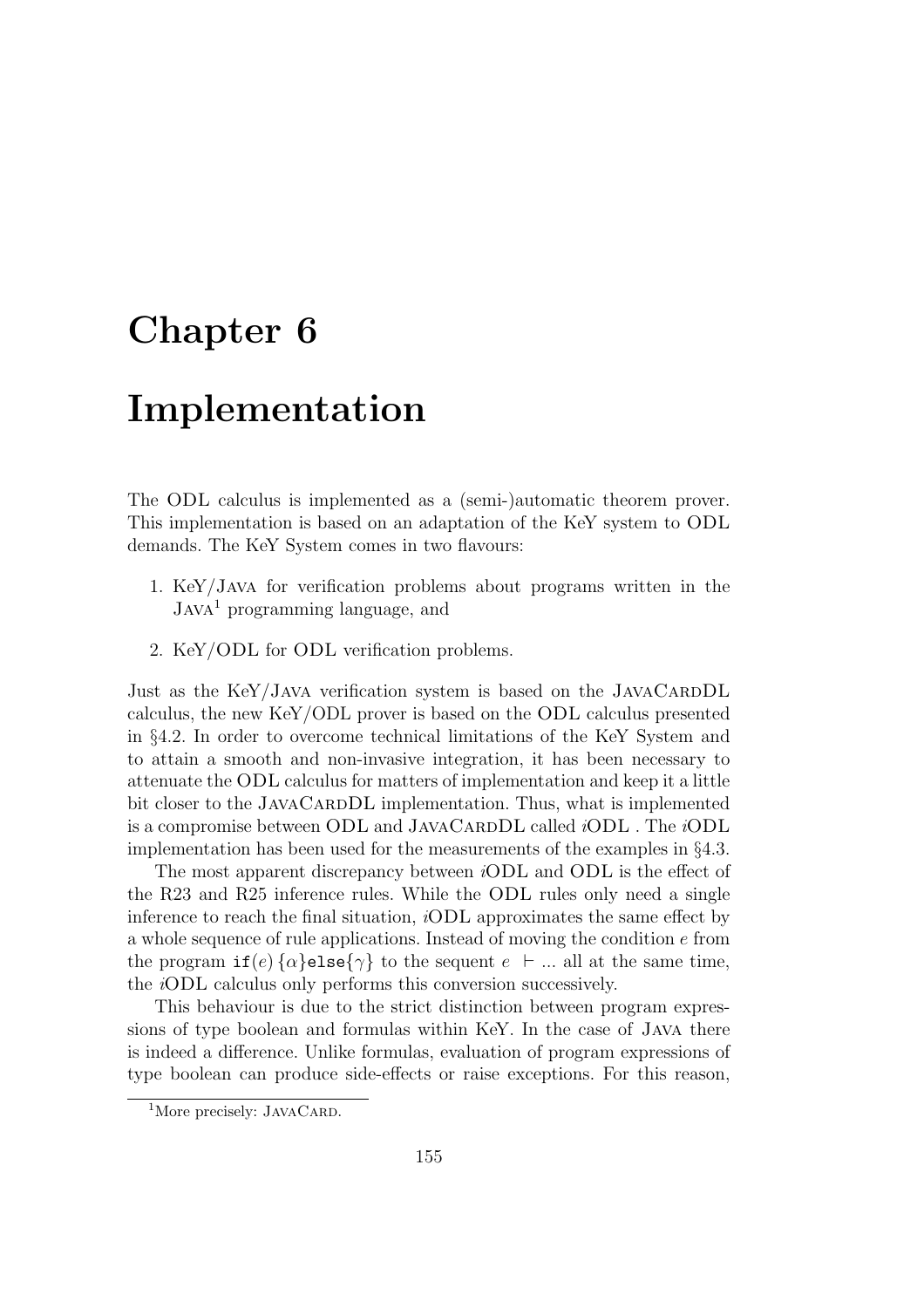the KeY System prohibits inference rules that directly move boolean expressions from programs to the level of formulas like R23 and R25 would do with the condition  $e$ . But ODL has no need to artificially distinguish between boolean program expressions and formulas. However, iODL has to respect the limitations of KeY, because of which the translation of a program-level  $e$ to a formula-level e passes several intermediate conversion stages. The conversion works inductively on the structure of the formula e. Especially the application of a single R23 ODL rule to a condition  $e$ , which is composed of n logical operators, corresponds to  $n + 1$  *iODL* inferences.

Example 6.1 Consider the following ODL inference.

$$
\frac{a \wedge b \vee c + \langle \alpha \rangle A \quad \neg(a \wedge b \vee c) + \langle \gamma \rangle A}{\vdash \langle \text{if}(a \wedge b \vee c) \{ \alpha \} \text{else} \{ \gamma \} \rangle A}
$$

This single ODL inference has to be emulated within iODL with the following sequence of inferences. For notational clarification denote, here, the program-level conjunction operator by &&, its translation as a function on boolean expression level as  $\&$ , and the formula-level conjunction sign by  $\wedge$ . Further, denote by  $T$  the boolean literal TRUE of the KeY System, and FALSE by  $F$ .

$$
\frac{a = T \wedge b = T \vee c = T \vdash \langle \alpha \rangle A}{(a \& b) = T \vee c = T \vdash \langle \alpha \rangle A} \quad \frac{\neg (a = T \wedge b = T \vee c = T) \vdash \langle \gamma \rangle A}{\neg ((a \& b) = T \vee c = T) \vdash \langle \gamma \rangle A} \\\frac{(a \& b) = T \vee c = T \vdash \langle \alpha \rangle A}{\neg (a \& b|c) = T \vdash \langle \gamma \rangle A} \\\frac{(a \& b|c) = F \vdash \langle \gamma \rangle A}{\neg (a \& b|c) = F \vdash \langle \gamma \rangle A} \\\frac{\neg (a \& b|c) = T \vdash \langle \gamma \rangle A}{\neg (a \& b|c) = F \vdash \langle \gamma \rangle A}
$$

 $\Box$ 

Contrary to the ODL principle outlined in §1.3, iODL adds on-the-fly transformations of definable operators for convenience. For example, instead of relying on a preprocessing transformation according to §3.4.2 to reduce object creation statements to ordinary updates,  $iODL$  permits new C() statements. Those object creation statements will be transformed according to Ex. 4.5.5 on demand rather than prior to starting the prover. This is an exemplary relaxation of the more strict ODL principle.

Apart from representing the ODL calculus in the KeY System and arranging the modifications to iODL, a major implementation effort has been the need for various extensions to the KeY built-in mechanisms. It has been necessary to introduce a new variety of schema variables for matching more general expressions, and slightly extend the parser to make this possible. Primarily, a set of new assignable generic symbols for  $\mathsf{obj}_\mathsf{C}$  and  $\mathsf{next}_\mathsf{C}$  needed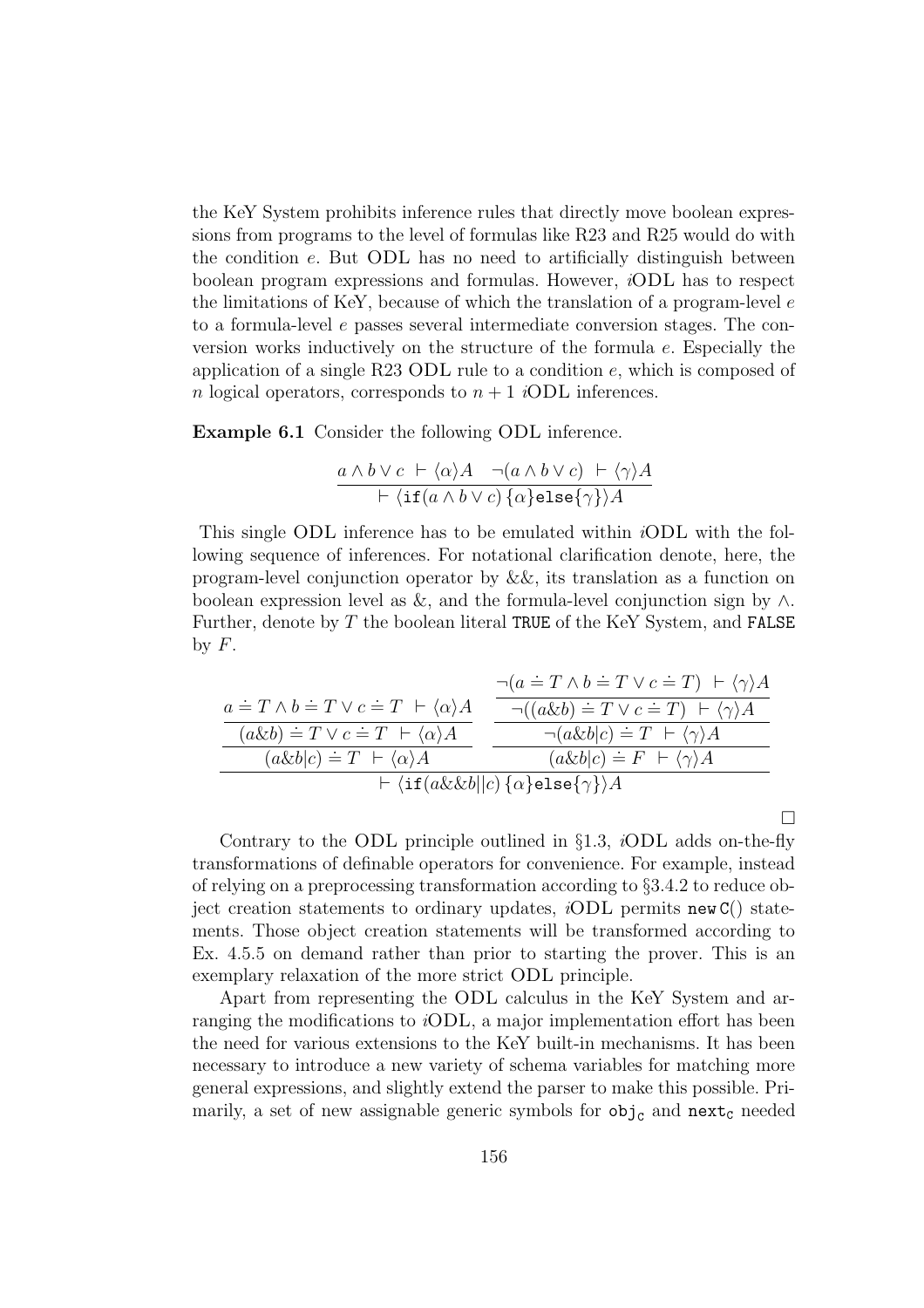to be introduced, along with a bunch of meta operators to overcome the remaining limitations of the KeY taclet support in dealing with generically sorted symbols and expressions. To improve the matching precision, generic sort variable conditions are added to the taclet mechanism. Finally it has been necessary to modify the update simplifier to properly treat the newly introduced generic symbols.

In order to provide a good automatic theorem prover ODL has a new dedicated prover strategy that pursues the right balance of additional inference rules. R22 receives lower priority than most of the other inference rules but still higher priority than that of R26. This leads to the effect that intermediate sequential composition will only be attempted when the alternative would consist of obstinate unfolding of loops. Intermediate operator conversion according to Ex. 6.1, on the other hand, has a very high priority such that it almost always performs first, such that the intermediate operators & vanish again as quickly as possible. To avoid unnecessary cluttering of the proof in  $i$ ODL, the attention span of the prover is focused so that – in JAVA mode – he almost only applies R61 when there are no other possibilities of closing the current goal.

Equation ordering is another important aspect for the automatic prover capabilities. KeY follows a – possibly incomplete – canonicaliser approach to term rewriting by equations. In automatic theorem proving, it is, of course, vital to prevent applying R16 and R20 to the same equation over and over again in a circular way, which would lead to much inferences with no progress at all. The KeY solution to this antagonism is to assess left hand side and right hand side and elect one side as the "canonical"<sup>2</sup> representation. Then all equations are only used to substitute occurrences of the greater side with the "canonical" side. This election is based on a comparison of the terms involved according to a combination of lexicographic and maximum termdepth ordering. In the ODL setting,  $obj_c(n)$  is the preferable form for object expressions, regardless of its depth. This preference is hard-coded into the depth-based term comparison algorithm, with the effect that the theorem prover automatically replaces any occurrence of an object expression with the "canonical"  $obj_c(n)$  whenever possible to maximise the available knowledge about all symbols in each context.

<sup>2</sup>Classical computer algebra terminology would prefer the term "normal", reserving canonicity to situations where the projection ensures unique canonical representatives.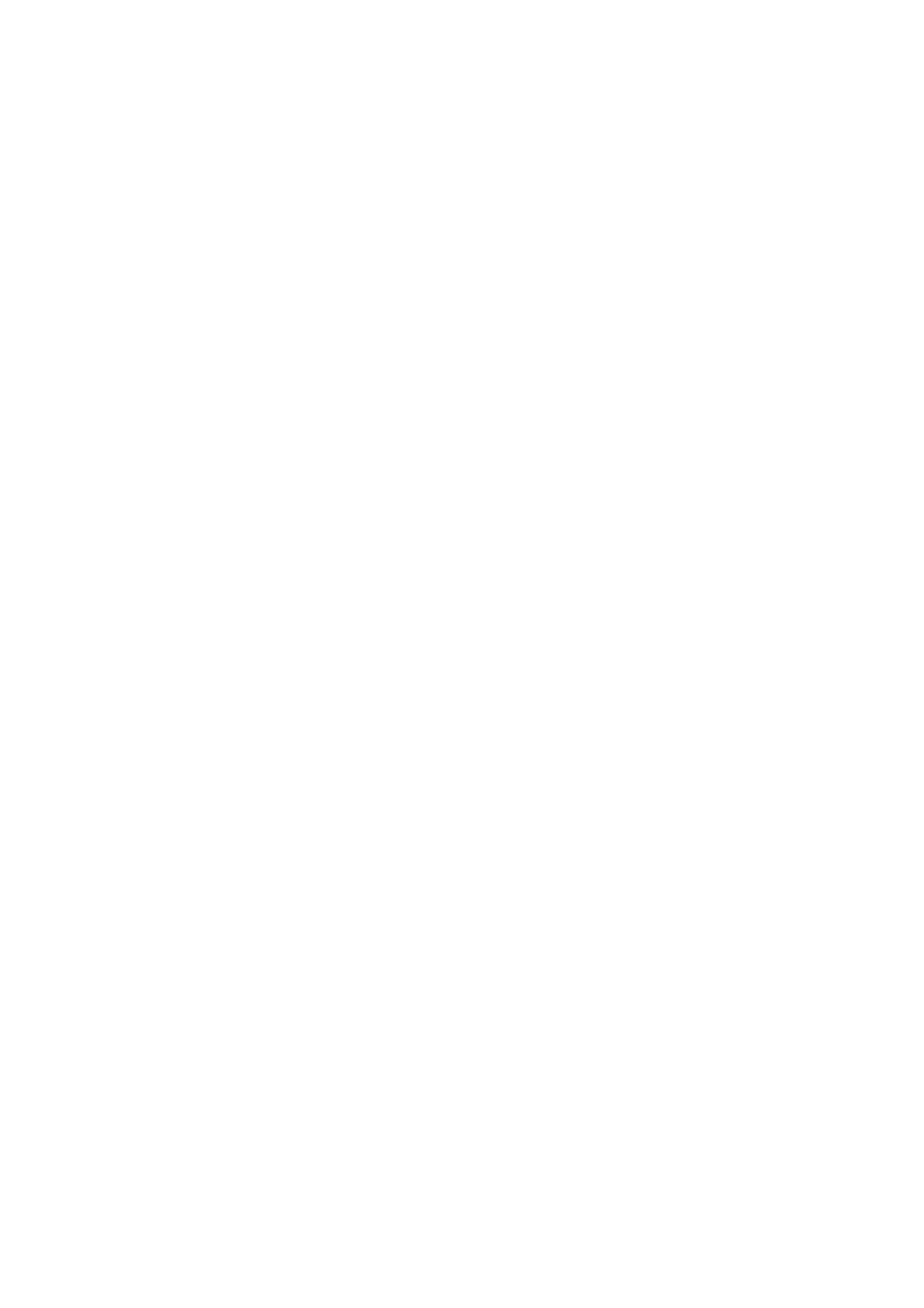# Chapter 7

### Summary

This thesis defines an object-oriented dynamic logic, ODL, reduced to the essentials of object-orientation and presents a sound and relatively complete calculus for ODL. The conceptual design of the language ODL has been guided by the ambition to find an adequate non-technical logic in between the comprehensive, object-oriented but complicated JAVACARDDL and the frugal but only imperative dynamic logic for the While programming language. Usually, language semantics, inference rules and meta property proofs equally experience a far higher technical complexity in logics with an overwhelming burden of features. Although a full  $100\%$  treatment of real JAVA is, of course, vitally important for practical implementations of real-world verification systems, it is not very well-suited for all types of theoretical investigations. The tremendous amount of special cases and side-conditions imposed by the inclusion of language features like exceptional evaluation, reasons for abrupt completion, or side-effecting expression evaluation strongly supports this ambition – not to mention the sheer amount of syntactical variations of loops and assignment statements to consider. Within feature-rich logics like JAVACARDDL, experience shows that several inference rules are surprisingly complicated for the general case of arbitrarily "vicious" programs, but would simplify tremendously for the typical program involving less breaks, less labels, less intermediate side-effects and less "chaotic" exception raising. An investigation of those programs of a simpler and more structural organisation thus seems worthwhile.

Unlike JAVACARDDL, ODL has  $-$  due to its simplistic nature  $-$  very useful properties. ODL possesses standard sequential composition rules because there is no need to consider an abnormal program completion context like surrounding try-catch blocks for exception handling. It guarantees regular evaluation of all expressions because of the exclusion of partiality as would otherwise be caused by undefined subterms evaluating to null. The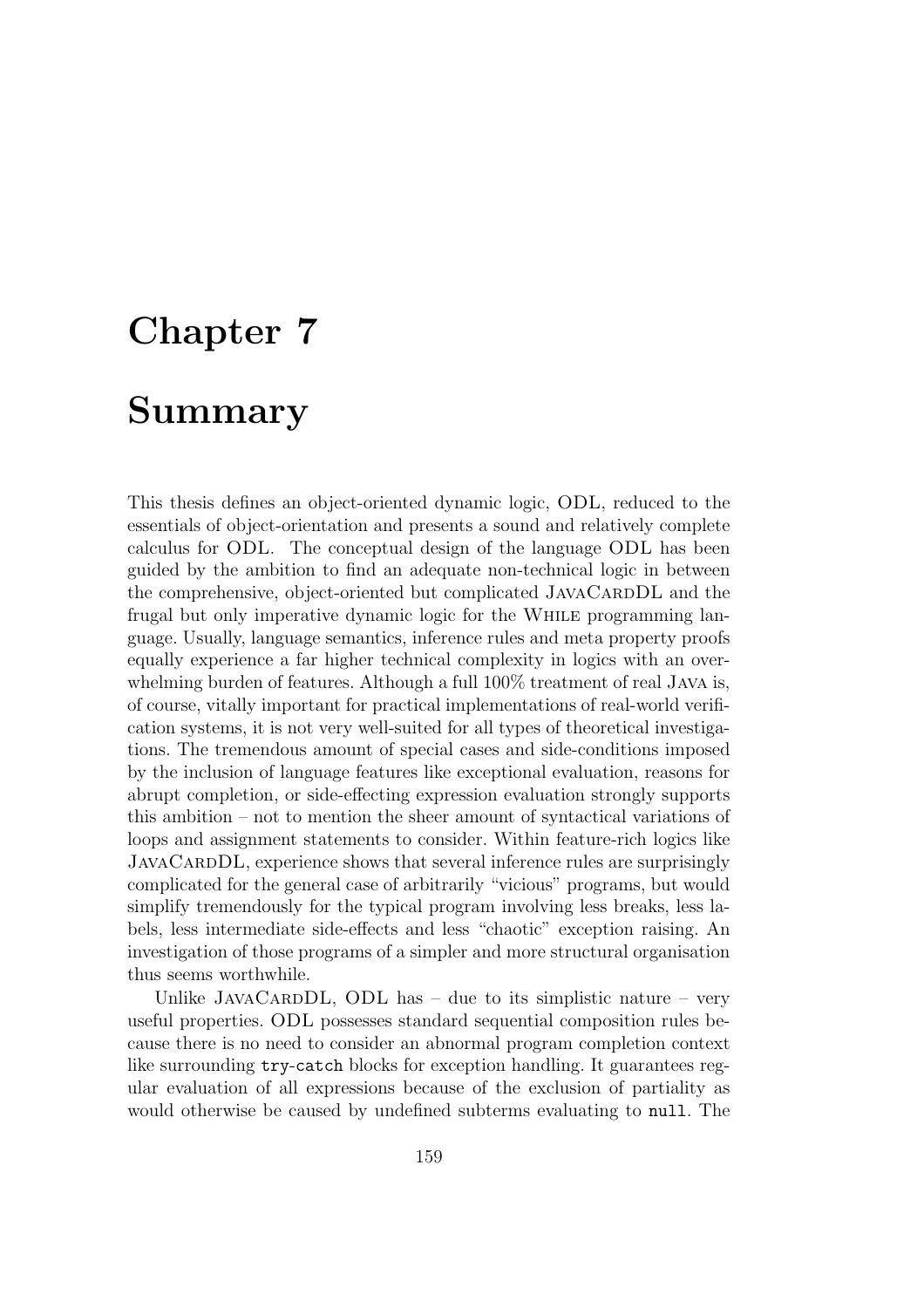exclusion of side-effects supports the liberation of the calculus from forcibly respecting the mandatory evaluation order during the proof. Furthermore, the rigorously structural and local control-flow permits simpler and more straightforward inference rules.

During our investigation we have discovered that only very few features of object-orientation are truly essential characteristics. From a logical point of view, most features reduce to mere syntactic sugar for coding convenience but do not contribute to the logical qualities of object-orientation. Which is the reason why they have been excluded from ODL in comparison to full JAVACARDDL. Those more contingent features of object-orientation have been shown to possess a simple translation to ODL without the need to add any surplus language capabilities. Additionally, this translation is effective and natural, which means that it works in a uniform and structural way without coding. Even on a schematological level, ODL and more comprehensive object-oriented languages like JAVACARDDL possess the same expressiveness.

In comparison to WHILE the object-oriented programming language underlying ODL provides dynamic type checks and updates, i.e. operations to change the interpretation of function symbols. ODL updates work locally, i.e. pointwise, and can bundle changes to multiple locations of multiple function symbols to one simultaneous update.

ODL handles object creation in an intrinsic way by providing object enumerator symbols that allow access to new objects in a bijective way. Apart from the addition of derived inference rules for optimisation purposes, the axiomatisation of object creation is evident. Practical experiments show that the bijective object enumerators are by far superior to list-based approaches to object creation; not only in terms of execution speed but also by the amount of programs that are provable at all. A large class of conjectures about practically relevant Java programs are provable in automatic mode with the ODL calculus, although they cannot be proven in JAVACARDDL at all. Hence, object enumerators constitute a viable choice for handling object creation both in theoretical investigations and practical theorem proving.

ODL has been equipped with a calculus that has been proven both sound and relatively complete. It is based on a classical sequent calculus for the WHILE programming language (Harel, 1979; Harel, 1984; Harel *et al.*, 2000). In order to deal with function update operations, rewrite rules have been introduced that promote the effect of an update throughout the affected formula. To resolve potential aliasing situations, the update promotion process may introduce conditional terms. Both, updates and conditional terms help to defer branching of the proof until necessary for the progress of the proof. Therewith, common parts of the proof can be kept on the same proof branch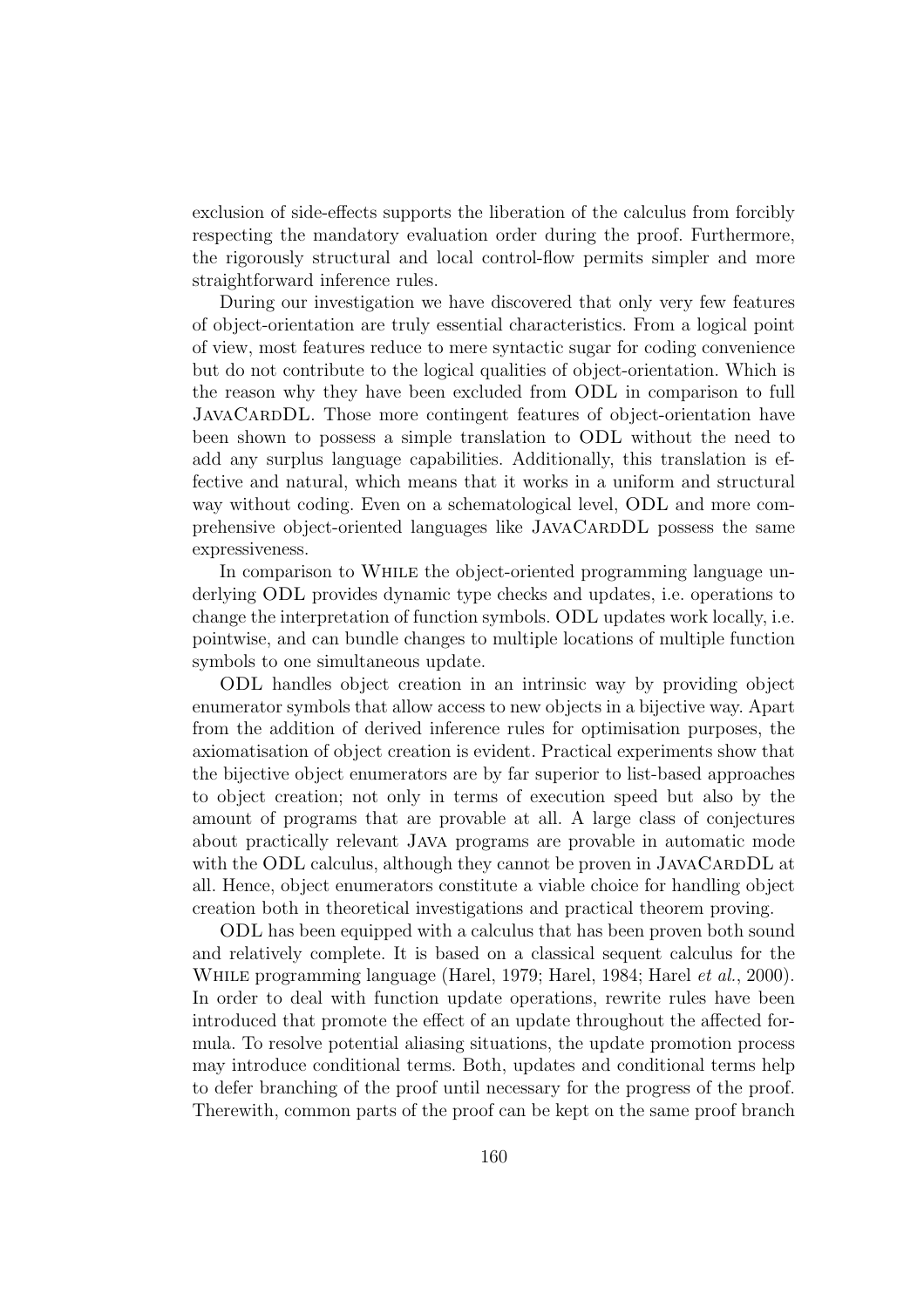as long as possible, for efficiency.

The ODL completeness proof is even relative to arithmetic and reveals a flaw in the classical proofs for While (Harel, 1979; Schlager, 2000). This gap in the characterisation treatment of assignments in programs with more than one variable has been closed in our work. Further, a particularly astounding fact is that the completeness and expressibility proofs presented in this thesis even extend to the case of uncomputable functions.

To sum up, the feasibility of presenting an insightful essentials-only verification calculus for general object-oriented programming, which is sound and complete relative to classical first-order arithmetic, has been proven in this thesis.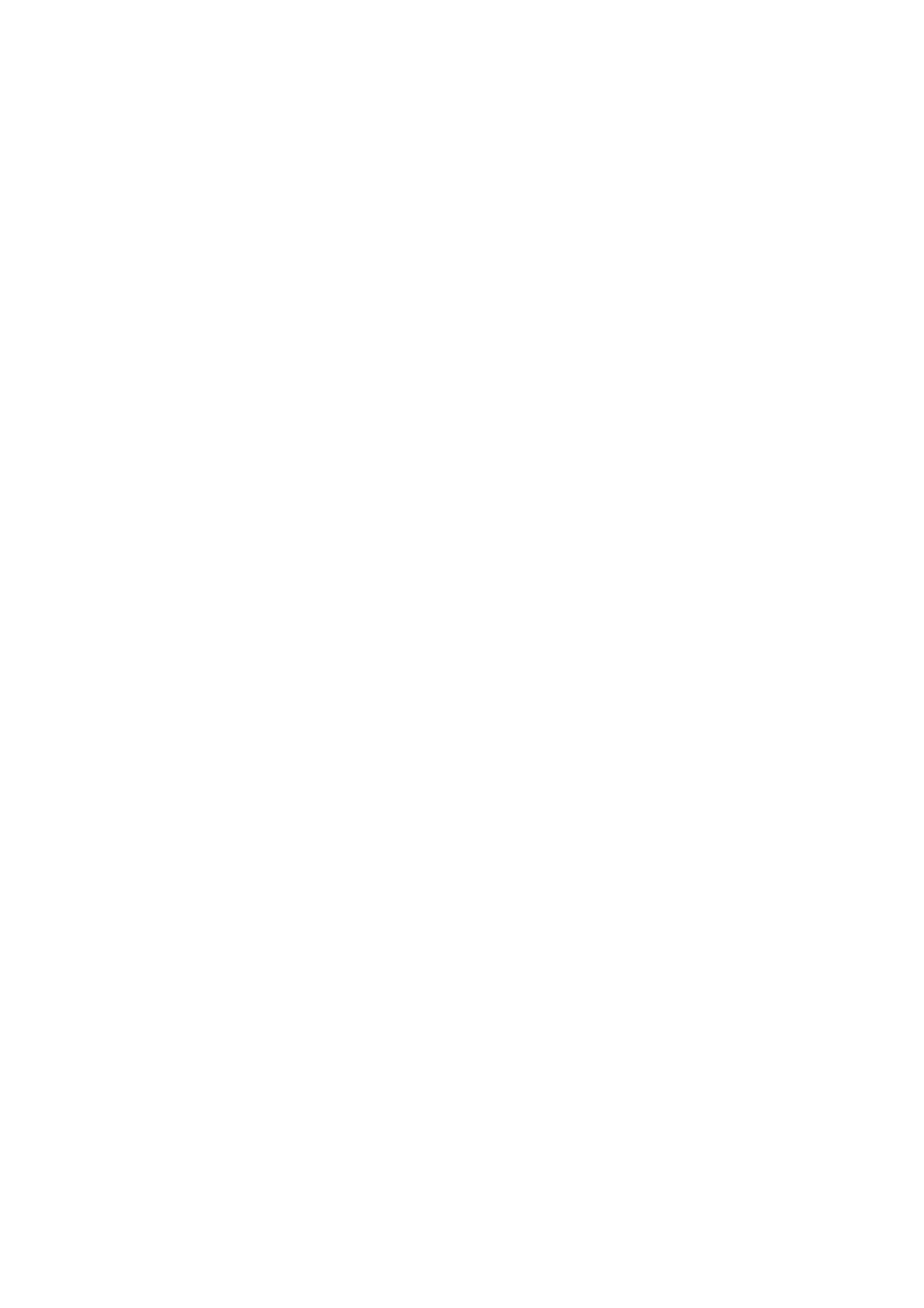## Appendix A

## Properties

### A.1 Semantical Relationships

The next result establishes the formal relationship between branching on program level and conditional terms on formula level. Though not needed during the course of this thesis it may clarify the connexion between both concepts in order to show that they are closely connected but still slightly different.

#### Remark A.1.1

$$
\langle \text{if}(e) \{ \alpha \} \text{else} \{ \gamma \} \rangle \phi \equiv \text{if } e \text{ then } \langle \alpha \rangle \phi \text{ else } \langle \gamma \rangle \phi \text{ fi}
$$

**Proof:** Let  $w \in W = \ell(\ell)$  be any state of any interpretation  $\ell$ .

|        | $val_{\ell}(w, \langle \text{if}(e) \{ \alpha \} \text{else} \{ \gamma \} \rangle \phi) = true$                   |
|--------|-------------------------------------------------------------------------------------------------------------------|
| $\iff$ | there is $t \in W$ $s\rho_{\ell}(\text{if}(e) \{\alpha\} \text{else} \{\gamma\})t$ , $val_{\ell}(t, \phi) = true$ |
| $\iff$ | there is $t \in W$ with $val_{\ell}(w, e) = true$ and $s\rho_{\ell}(\alpha)t$ ,                                   |
|        | $or val_{\ell}(w, e) = false$ and $s\rho_{\ell}(\gamma)t$                                                         |
|        | and – in either case – $val_{\ell}(t, \phi) = true$                                                               |
| $\iff$ | if $val_{\ell}(w, e) = true$ , there is $t \in W$ $s\rho_{\ell}(\alpha)t$ and $val_{\ell}(t, \phi) = true$        |
|        | resp.                                                                                                             |
|        | if $val_{\ell}(w,e) = false$ , there is $t \in W$ $s\rho_{\ell}(\gamma)t$ and $val_{\ell}(t,\phi) = true$         |
| $\iff$ | if $val_{\ell}(w,e) = true$ then $val_{\ell}(w, \langle \alpha \rangle \phi) = true$                              |
|        |                                                                                                                   |

resp. if 
$$
val_{\ell}(w, e) = \text{false}
$$
 then  $val_{\ell}(w, \langle \gamma \rangle \phi) = \text{true}$ 

$$
\iff \text{ } val_{\ell}(w, \text{if } e \text{ then } \langle \alpha \rangle \phi \text{ else } \langle \gamma \rangle \phi \text{ f} ) = \text{ } true
$$

 $\blacksquare$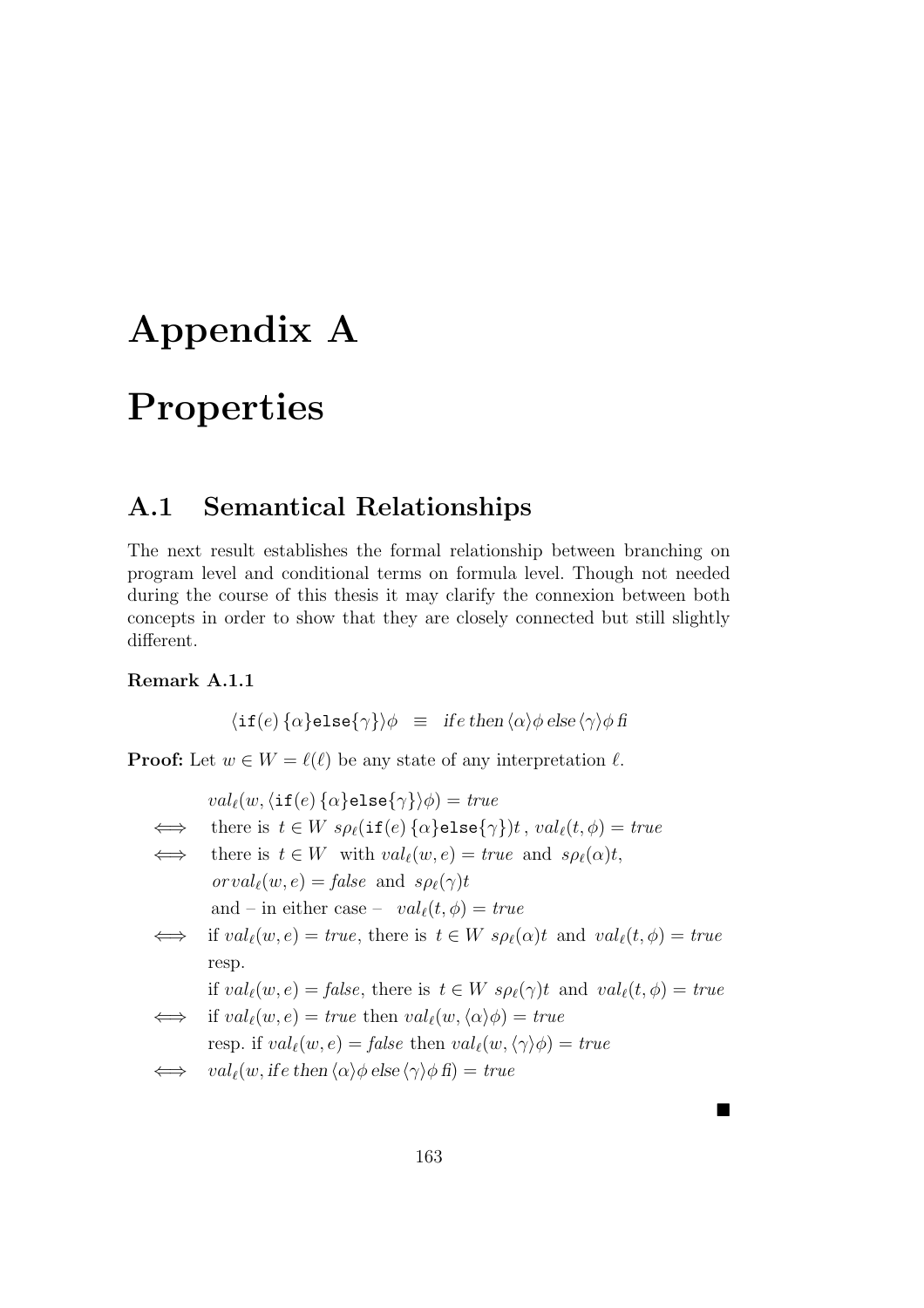### A.2 Meta-Proving

Proposition A.2.1 The following statements interrelate derivations in the ODL calculus.

- 1. If  $\phi \vdash \psi$  is derivable, then so is  $\vdash \phi \rightarrow \psi$ .
- 2. If  $\vdash \phi \rightarrow \psi$  is derivable, then so is  $\phi \vdash \psi$ .
- 3. If  $\vdash \phi$  and  $\phi, \Gamma \vdash \Delta$  are derivable, then so is  $\Gamma \vdash \Delta$ .
- 4. If some derivation of  $\phi \vdash \psi$  can be continued to a derivation of  $\phi' \vdash \psi'$ , then  $\phi \to \psi \vdash \phi' \to \psi'$  is derivable as well:

$$
(\phi \vdash \psi \Rightarrow \phi' \vdash \psi')
$$
  
\n
$$
\Rightarrow \phi \rightarrow \psi \vdash \phi' \rightarrow \psi'
$$

#### Proof:

1.

$$
\frac{\phi + \psi}{\vdash \phi \rightarrow \psi}
$$

can extend a derivation by the  $\rightarrow$  right (R10) inference rule.

- 2. By modus ponens (R55),  $\phi, \phi \rightarrow \psi \vdash \psi$  is directly derivable. In combination with the derivation of  $\vdash \phi \rightarrow \psi$ , (3) allows to conclude  $\phi \vdash \psi$ . This reasoning leads to the inverse of the  $\rightarrow$  right (R10) inference rule.
- 3.

$$
\frac{\overline{\phi,\Gamma\ \vdash\Delta}}{\frac{\phi,\Gamma\ \vdash\Delta}{\Gamma\ \vdash\phi,\Delta}}
$$

extends the assumed derivations of  $\vdash \phi$  and  $\phi, \Gamma \vdash \Delta$  by R6 resp. R12 weakening and combines them with a cut (R5).

4. By premise there is a "partial"<sup>1</sup> derivation

$$
\frac{\phi + \psi}{\vdots}
$$

$$
\phi' + \psi'
$$

<sup>&</sup>lt;sup>1</sup> i.e. a derivation following the ODL inference rules without starting with axioms.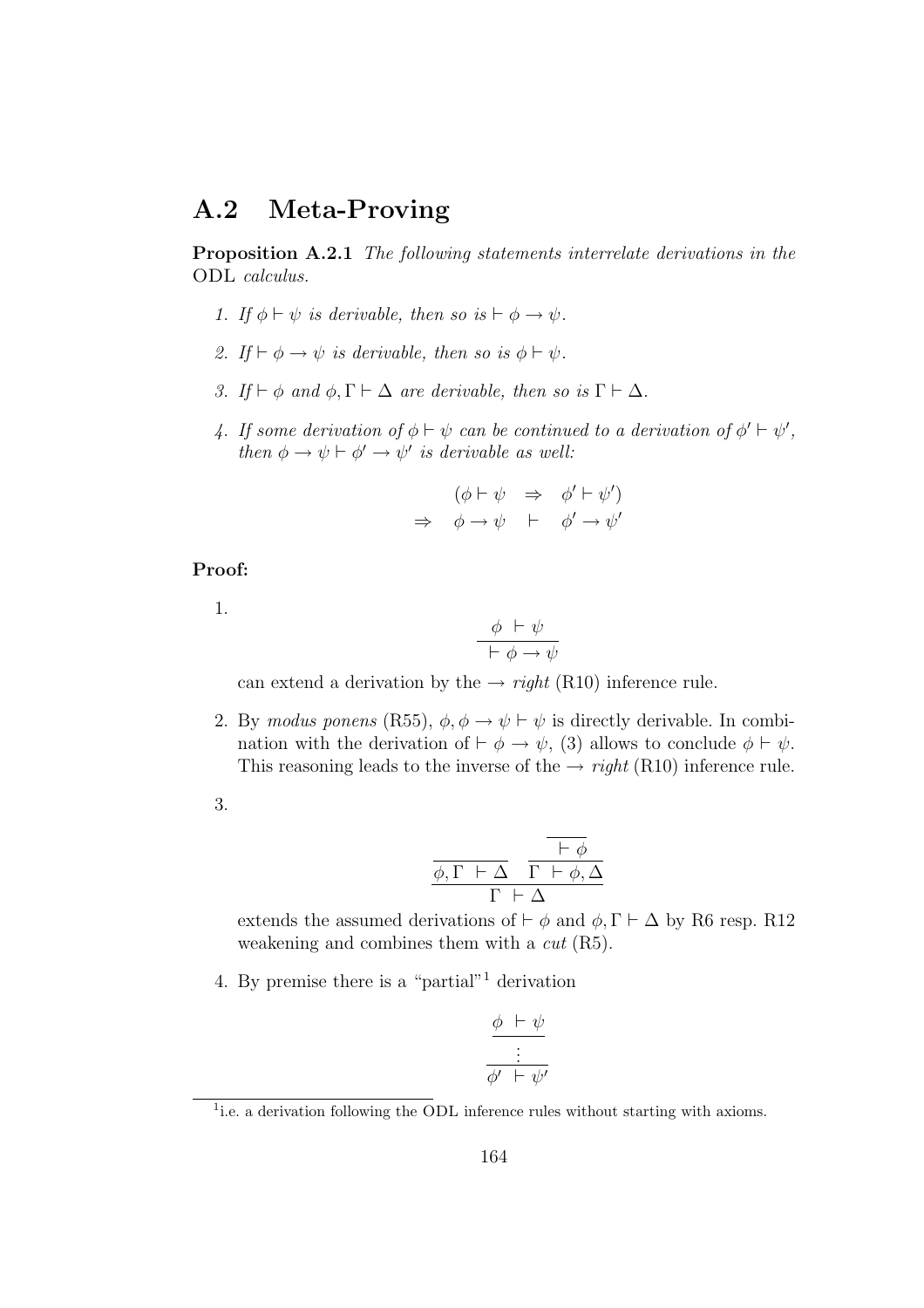Extending all the inferences with an additional antecedent  $\phi \rightarrow \psi$  leads to the following proof, which has been continued by  $\rightarrow$  right (R10) and closed to a complete proof by R55.

$$
\frac{\phi \to \psi, \phi + \psi}{\vdots}
$$
\n
$$
\frac{\vdots}{\phi \to \psi, \phi' + \psi'}
$$
\n
$$
\phi \to \psi + \phi' \to \psi'
$$

Proposition A.2.2 When A is derivable in ODL, adding A to the antecedent of any sequent is always a sound inference:

$$
\dfrac{\Gamma, A~\vdash\Delta}{\Gamma~\vdash\Delta}
$$

**Proof:** Using a *cut* (R5) to introduce the axiom into the antecedent the derivation looks as follows, with the right branch closing according to the derivation of  $\vdash A$ .

. . .

$$
\frac{\Gamma, A \vdash \Delta}{\Gamma \vdash \Delta} \frac{\Gamma \vdash A, \Delta}{\Gamma \vdash \Delta}
$$

A.3 Deduction

This section contains a proof of the global deduction theorem Lem. 2.3.14, which has been used in Th. 4.

Unlike the other parts of this thesis, the proof of Lem. 2.3.14, profits from a shift in notation, which will be performed to better highlight the essential aspects. As those aspects are of importance during the proof, instead of interpretations  $\ell$  with a unified notation, this section considers structures  $(W, \rho, \beta)$ that are explicitly split into a set W of states, an<sup>2</sup> accessibility relation  $\rho$  and a variable assignment  $\beta$  on V. In order to avoid cluttering of notation during the other chapters of this thesis, those more detailed structures are only used during this section.

■

П

<sup>&</sup>lt;sup>2</sup>See below for the reason why it is sufficient to consider only one accessibility relation in this section.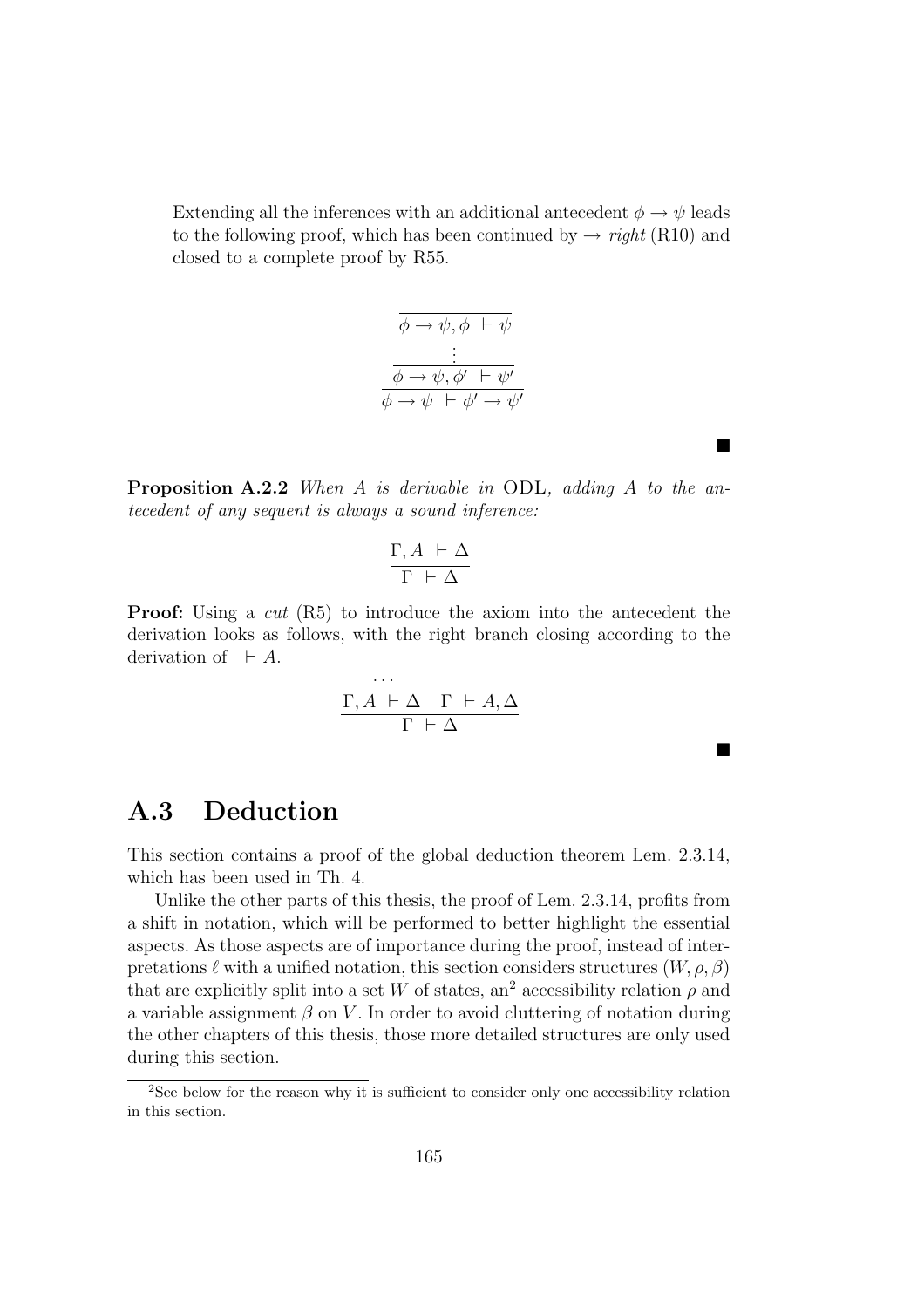Lem. 2.3.14 considers for arbitrary programs all possible transitions. The same effect is achieved when considering all transitions possible by program execution at all.

Definition A.3.1 (Blurred Structures) For an interpretation  $\ell$  with a set W of states and accessibility relations  $\rho_{\ell}(\alpha)$ , define the blurred structure  $(W, \rho, \beta)$  with

$$
\rho := \bigcup_{\alpha \in \text{Prg}(\Sigma \cup V)} \rho_{\ell}(\alpha)
$$
  

$$
\beta := (x \mapsto val_{\ell}(w, x))
$$

Thereby note that for variables  $x \in V$ ,  $val_{\ell}(w, x)$  does not depend on the state w according to Def. 2.3.1. As modalities belonging to  $\rho$  use  $\Box$  and  $\Diamond$  instead of  $\alpha$  and  $\langle \alpha \rangle$ , with a semantics that directly transfers the notions from Def. 2.3.8 to ρ instead of the parametric  $\rho_\ell(\alpha)$ . The notation  $(W, \rho, \beta)$ ,  $s \models F$  and  $(W, \rho, \beta) \models F$  also generalise from Def. 2.3.10. The set of states W along with the accessibility relation  $\rho$  is called a Kripke frame.

**Remark A.3.2**  $(W, \rho, \beta), t \models \Box F$  holds if and only if  $(W, \rho, \beta), t \models [\alpha]F$ holds for all  $\alpha \in Prg(\Sigma \cup V)$ . Similarly,  $(W, \rho, \beta), t \models \Diamond F$  holds if and only if  $(W, \rho, \beta), t \vDash \langle \alpha \rangle F$  holds for some  $\alpha \in \text{Prg}(\Sigma \cup V)$ .

With those concepts, Lem. 2.3.14 simplifies to Lem. A.3.3 below, since  $\{\Box^n F\}$  now is a singleton set and receives its standard meaning by<sup>3</sup>

$$
\Box^n F \quad := \quad \underbrace{\Box \dots \Box}_{n \text{ times}} F
$$

Lemma A.3.3 (Global Deduction Theorem)

$$
\Phi \cup \{F\} \vDash \Psi \vartriangleright \chi \iff \Phi \vDash \Psi \cup \bigcup_{n \in \mathbb{N}} \{\Box^n F\} \vartriangleright \chi
$$

#### Proof:

" $\Leftarrow$ " simple

" $\Rightarrow$ " Let  $(G, \rho, \beta)$  be an arbitrary structure, with  $(G, \rho, \beta) \models \Phi$ , i.e. for each  $\phi \in \Phi(G, \rho, \beta) \models \phi$ . Furthermore, provided that  $s \in G$  is a state with  $s \models \Psi, s \models F, s \models \Box F, s \models \Box \Box F, s \models \Box \Box \Box F, \ldots$ , then assume that it was  $s \not\vdash \chi$ , which we have to lead to a contradiction.

<sup>3</sup>Hence the odd abbreviation in Lem. 2.3.14, which is now justified in retrospect by equivalence.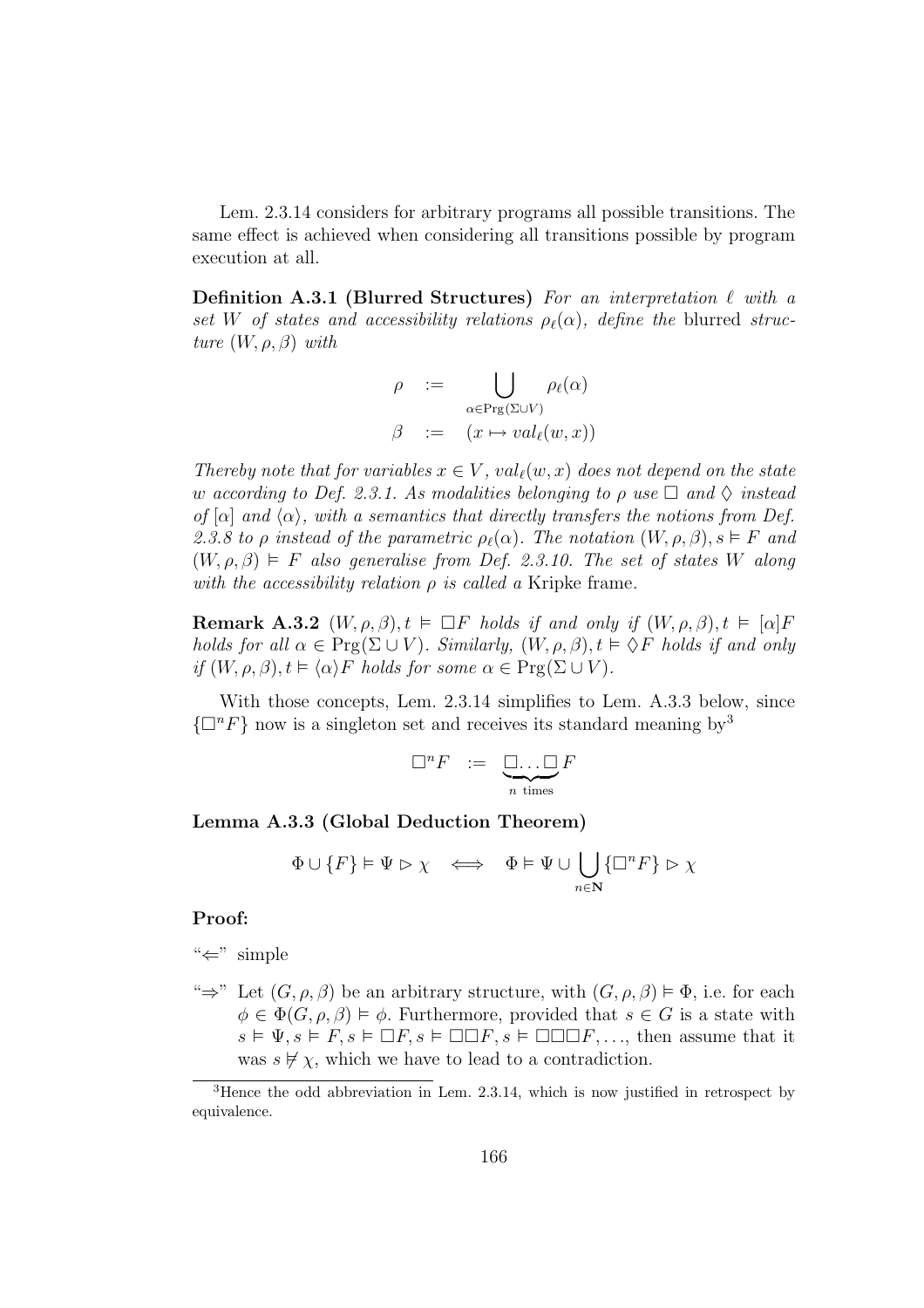Consider the variant  $M' := (\{\overline{s}\}, \rho|_{\{\overline{s}\}}, \beta)$  from A.3.5. According to A.3.4, there it still is  $M', s \models \Psi, M', s \models F, M', s \models \Box F, M', s \models$  $\square \square F, \ldots$  (thus  $M' \vDash F$  everywhere on  $\{\overline{s}\}\)$ , and still  $M', s \not\models \chi$ . But when we can further show that it still is  $M' \vDash \Phi$ , we have constructed a model M' satisfying  $M, s \models \chi$  by premise, which is a contradiction.

So it only remains to show that  $M' \vDash \Phi$ . for each  $t \in \{s\}$  closing the mini-frame  $\{t\}$  by A.3.5 and localising  $\{\bar{t}\}\$ in the frame  $\{\bar{s}\}$  by A.3.4 leads to  $M', t \models \Phi \iff (\{s\} \circ \rho^*) \cap (\{t\} \circ \rho^*), t \models \Phi$  which, (because  $t \in {\bar{s}} = {s} \circ \rho^*$  implies  $\{t\} \circ \rho^* \subseteq {\bar{s}} \circ \rho^*$ )<sup>4</sup> is equivalent to  $\{t\} \circ \rho^*, t \models \Phi \iff G, t \models \Phi$  which is true by premise.

Lemma A.3.4 (Localisation Lemma<sup>5</sup>) If H is a closed subframe<sup>6</sup> of the Kripke frame G, i.e.  $H \circ \rho \subset H$ , then

for each 
$$
g \in H
$$
 for each  $A \in \text{Fml}(\Sigma)$  for each assignment  $\beta$   
 $(G, \rho, \beta), g \models A \iff (H, \rho|_H, \beta), g \models A$ 

**Proof:** by definition, because of the unidirectional navigation within  $\rho$  during the interpretation of  $\square$  and  $\diamondsuit$ .

Lemma A.3.5 (Modal closure) For a subframe H of the Kripke frame  $G$ ,

$$
\bar{H} := \bigcap_{H \subseteq F \subseteq G \text{ closed}} F = H \circ \rho^* \text{ is closed}
$$

#### Proof:

"s"  $\bar{H}$  is closed

" $\subseteq$ "  $H \circ \rho^*$  takes part in the intersection as an F because of

 $- H \subseteq H \circ \rho^*$ .

 $- H \circ \rho^* \subseteq G$  since G is closed in itself.

 $-\rho|_{H\circ\rho^*} = \rho$  on  $H \circ \rho^*$  by definition of restriction.

#### 

<sup>&</sup>lt;sup>4</sup>This argument shows that the result  $({s} \circ \rho^*) \cap ({t} \circ \rho^*)$  of localising  ${\bar{t}}$  in  ${\bar{s}}$  =  $({s} \circ \rho^*)$  is the same as the result of immediately localising  $\{\tilde{t}\}\$ in M.

<sup>&</sup>lt;sup>5</sup>Also called forward property in the case  $H := \{g\}.$ 

 ${}^{6}H$  is a subframe of G if it has less states, but the same accessibility on  $H \subseteq G$ .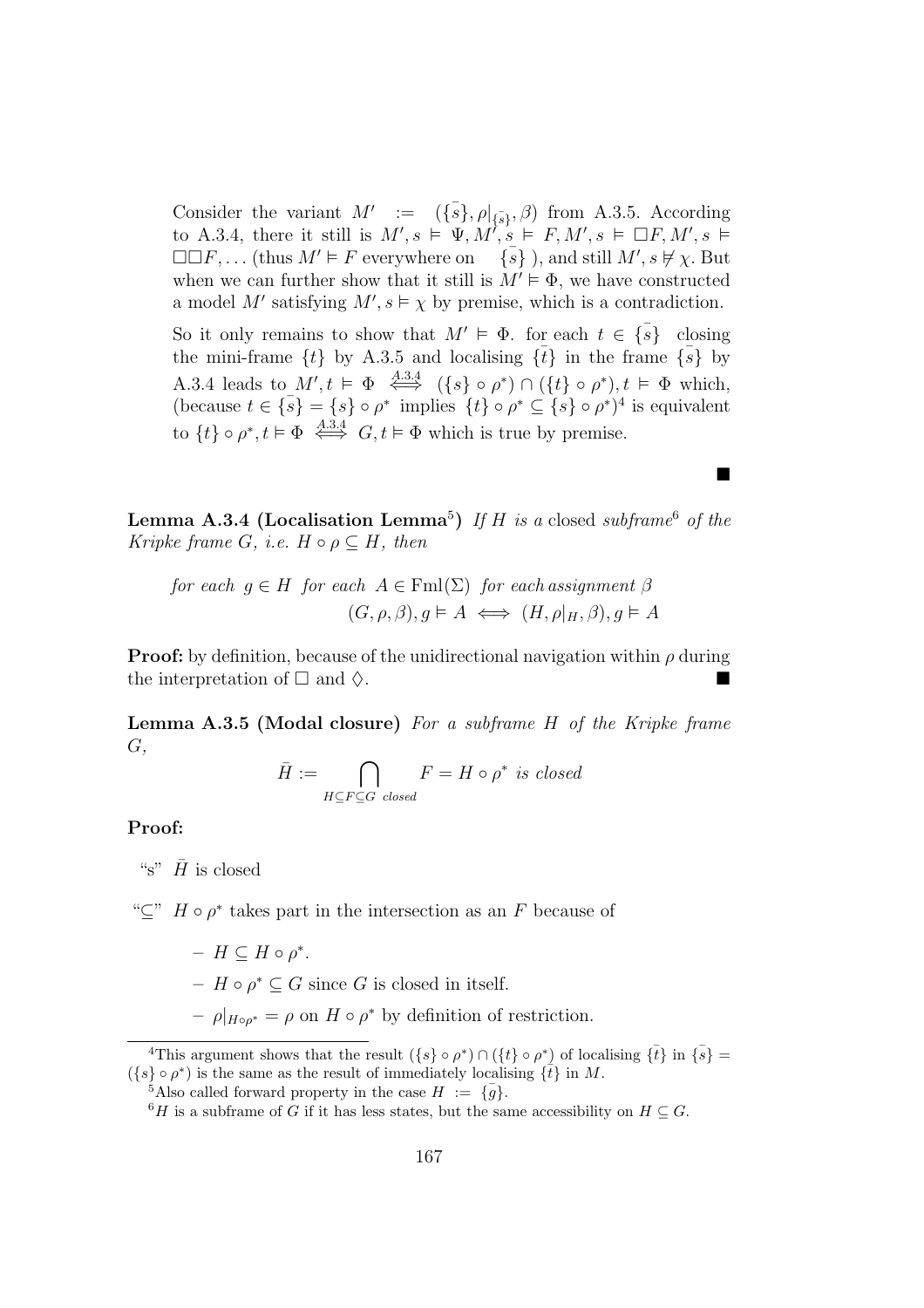$$
- (H \circ \rho^*) \circ \rho = H \circ (\rho^* \circ \rho) = H \circ \bigcup_{0 < n \in \mathbb{N}} \rho^n \subseteq H \circ \rho^*
$$
  
since  $\circ$  is associative and distributive over  $\bigcup$ .

" $\supseteq$ " for each  $x \in G \setminus (H \circ \rho^*)$  we have to show that  $x \notin \overline{H}$ . Let

$$
\tilde{F} := \overline{H \cup \{x\}} \supseteq \overline{F}
$$
 when  $F := \tilde{F} \setminus (\rho^* \circ \{x\}) \subseteq G$ 

- $-F \supseteq H$ , since it is for each  $h \in H$  not  $(h\rho^*x)$ , by premise on x.
- F is closed due to the fact that for each  $f \in F$  for each  $y \in$ G fpy  $\tilde{F}$  closed  $y \in \tilde{F}$ . And if we assume that  $y \in \tilde{F} \setminus F =$  $\rho^* \circ \{x\}$  then  $f \rho y$ ,  $y \rho^* x \Rightarrow f \rho^* x \Rightarrow f \in \rho^* \circ \{x\} = \tilde{F} \setminus \{x\}$ F Contradiction!

Therefore the set  $F$  takes part in the intersection of the left hand side, which proves that  $\bar{H} \subseteq F \not\ni x$ .

 $\blacksquare$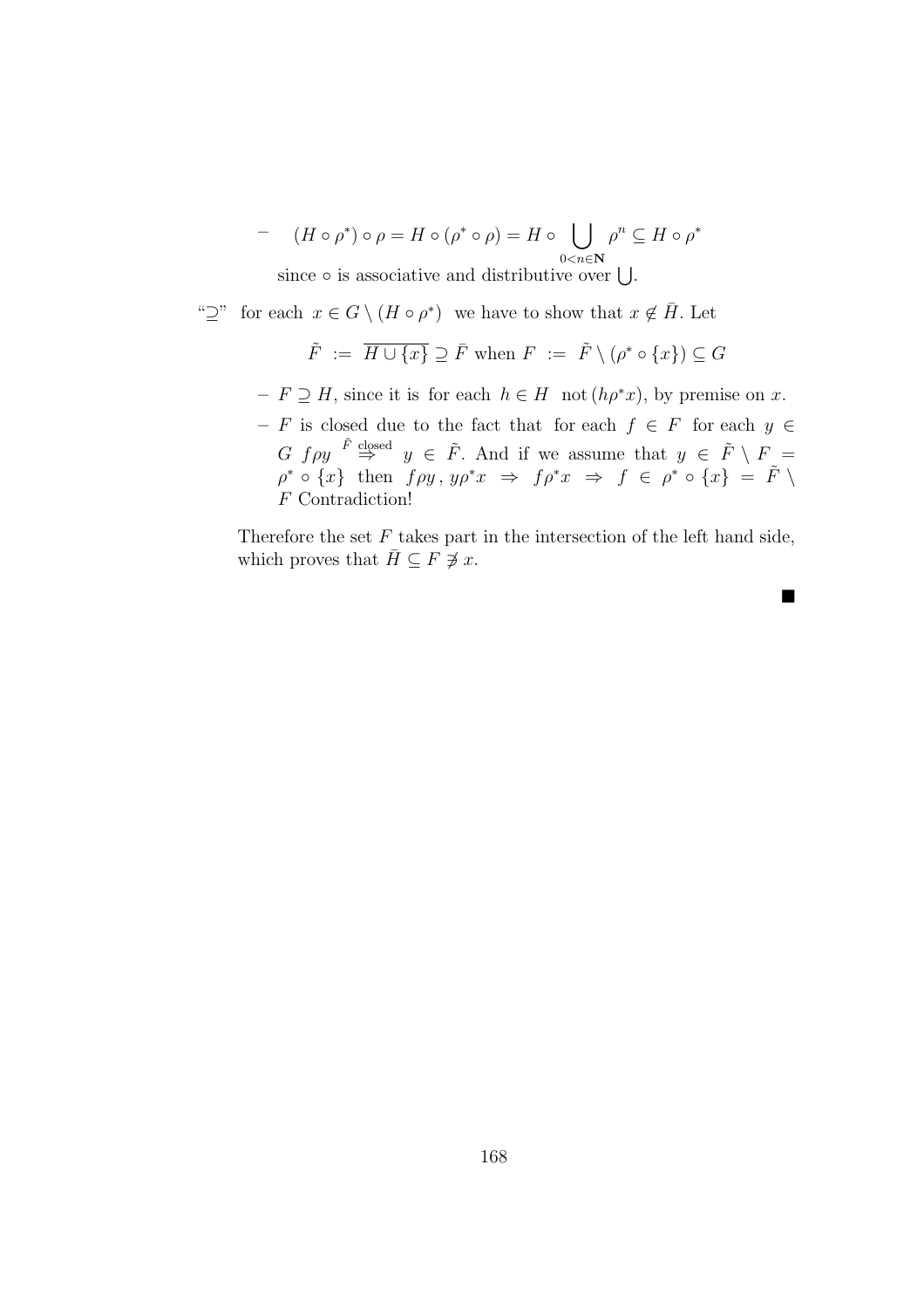## Appendix B

## Examples

### B.1 Update Examples

Example B.1.1 An example which saves a lot of case distinctions.

$$
\langle f(s) \triangleleft s \rangle g(f(f(s)))
$$
  
\n
$$
\sim g((f(s) \triangleleft s) f(f(s)))
$$
  
\n
$$
\sim g(fis = \langle f(s) \triangleleft s \rangle f(s) \text{ then } s \text{ else } f((f(s) \triangleleft s) f(s)) f(s) \rangle f(s))
$$
  
\n
$$
\sim g(fis = \langle f(s) \triangleleft s \rangle s \text{ then } s \text{ else } f(\langle f(s) \triangleleft s \rangle s \rangle f(s)) f(s) \rangle f(s) \rangle f(s) \rangle f(s)
$$
  
\n
$$
f(fis = \langle f(s) \triangleleft s \rangle s \text{ then } s \text{ else } f(\langle f(s) \triangleleft s \rangle s \rangle f(s) \rangle f(s) \rangle f(s) \rangle f(s) \rangle f(s)
$$
  
\n
$$
f(fis = \langle f(s) \triangleleft s \rangle s \text{ then } s \text{ else } f(\langle f(s) \triangleleft s \rangle s \rangle f(s) \rangle f(s) \rangle f(s) \rangle f(s)
$$
  
\n
$$
f(fis = (is = s \text{ then } s \text{ else } f(\langle f(s) \triangleleft s \rangle s \rangle f(s) \rangle f(s) \rangle f(s)) \rangle f(s)
$$
  
\n
$$
f(fis = s \text{ then } s \text{ else } f(\langle f(s) \triangleleft s \rangle s \rangle f(s) \rangle f(s) \rangle f(s) \rangle f(s)
$$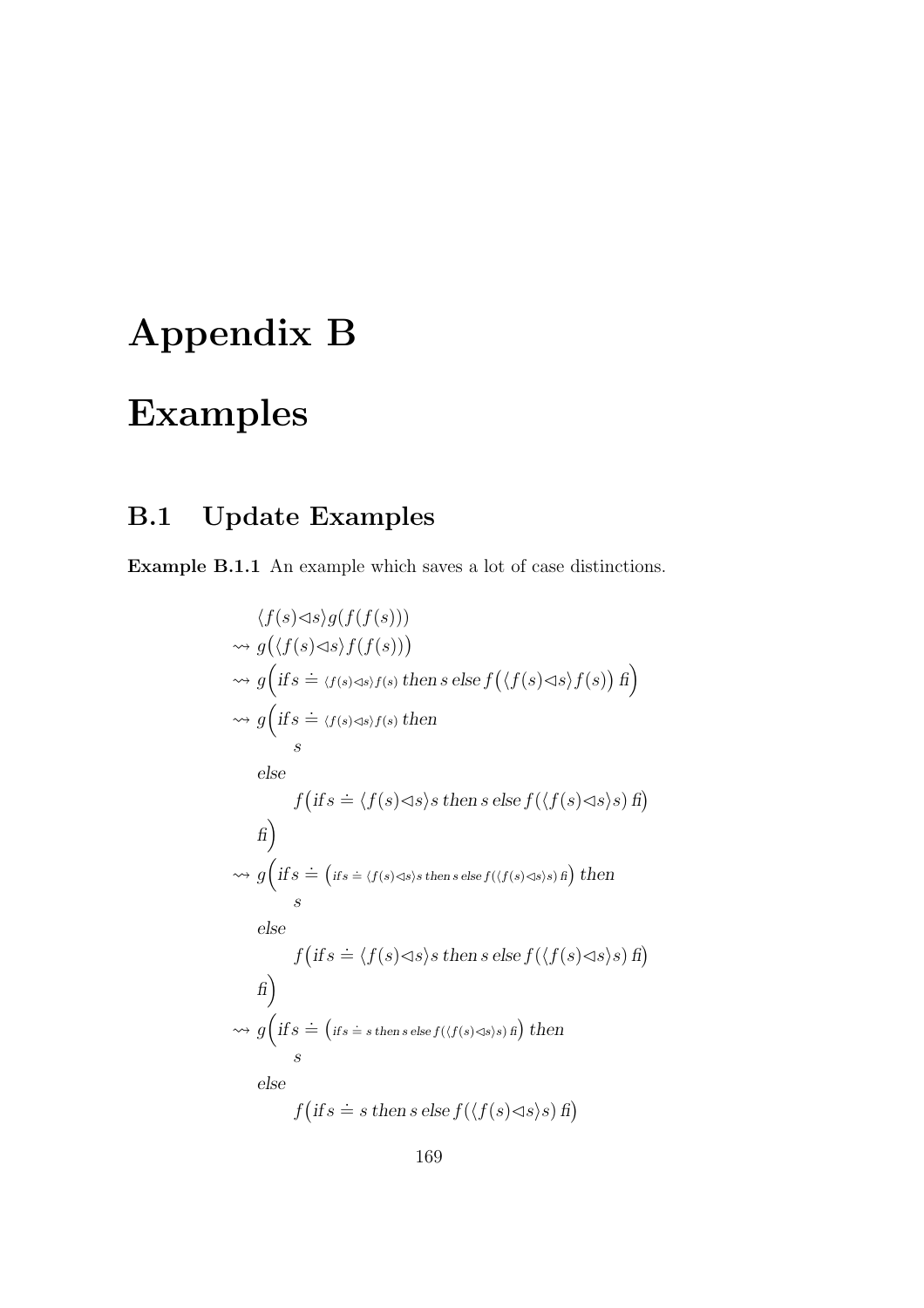$$
f) \rightarrow g \left( if s = (ifs = sthens else f(s) f) then
$$
  
\n
$$
else
$$
  
\n
$$
f (if s = s then s else f(s) f) \right)
$$
  
\n
$$
f)
$$
  
\n
$$
f
$$
  
\n
$$
f
$$
  
\n
$$
f
$$
  
\n
$$
f
$$
  
\n
$$
f
$$
  
\n
$$
f
$$
  
\n
$$
f
$$
  
\n
$$
f
$$
  
\n
$$
f
$$
  
\n
$$
f
$$
  
\n
$$
f
$$
  
\n
$$
f
$$
  
\n
$$
f
$$
  
\n
$$
f
$$
  
\n
$$
f
$$
  
\n
$$
f
$$
  
\n
$$
f
$$
  
\n
$$
f
$$
  
\n
$$
f
$$
  
\n
$$
f
$$
  
\n
$$
f
$$
  
\n
$$
f
$$
  
\n
$$
f
$$
  
\n
$$
f
$$
  
\n
$$
f
$$
  
\n
$$
f
$$
  
\n
$$
f
$$
  
\n
$$
f
$$
  
\n
$$
f
$$
  
\n
$$
f
$$
  
\n
$$
f
$$
  
\n
$$
f
$$
  
\n
$$
f
$$
  
\n
$$
f
$$
  
\n
$$
f
$$
  
\n
$$
f
$$
  
\n
$$
f
$$
  
\n
$$
f
$$
  
\n
$$
f
$$
  
\n
$$
f
$$
  
\n
$$
f
$$
  
\n
$$
f
$$
  
\n
$$
f
$$
  
\n
$$
f
$$
  
\n
$$
f
$$
  
\n
$$
f
$$
  
\n
$$
f
$$
  
\n
$$
f
$$
  
\n
$$
f
$$
  
\n
$$
f
$$
  
\n
$$
f
$$
  
\n
$$
f
$$

Example B.1.2 For higher arities, it is even more important to detect unnecessary duplicate case distinctions in order to avoid branching as the following complicated derivation demonstrates. For notation, use  $\langle U \rangle$  as an abbreviation for  $\langle f(s_1, s_2)\langle r \rangle$ .

 $\Box$ 

$$
\langle f(s_1, s_2) \langle r \rangle f(f(o_1, o_2), f(p_1, p_2))
$$
  
\n
$$
\sim if s_1 \doteq \langle f(s_1, s_2) \langle r \rangle f(o_1, o_2) \land s_2 \doteq \langle f(s_1, s_2) \langle r \rangle f(p_1, p_2) \text{ then}
$$
  
\n
$$
r
$$
  
\nelse  
\n
$$
f(\langle f(s_1, s_2) \langle r \rangle f(o_1, o_2), \langle f(s_1, s_2) \langle r \rangle f(p_1, p_2))
$$
  
\nfi  
\n
$$
\sim if s_1 \doteq \langle f(s_1, s_2) \langle r \rangle f(o_1, o_2) \land s_2 \doteq \langle f(s_1, s_2) \langle r \rangle f(p_1, p_2) \text{ then}
$$
  
\n
$$
r
$$
  
\nelse  
\n
$$
f(if s_1 \doteq \langle U \rangle o_1 \land s_2 \doteq \langle U \rangle o_2 \text{ then } r \text{ else } f(o_1, o_2) \text{ f},
$$
  
\n
$$
if s_1 \doteq \langle U \rangle p_1 \land s_2 \doteq \langle U \rangle p_2 \text{ then } r \text{ else } f(p_1, p_2) \text{ f} \rangle
$$
  
\nfi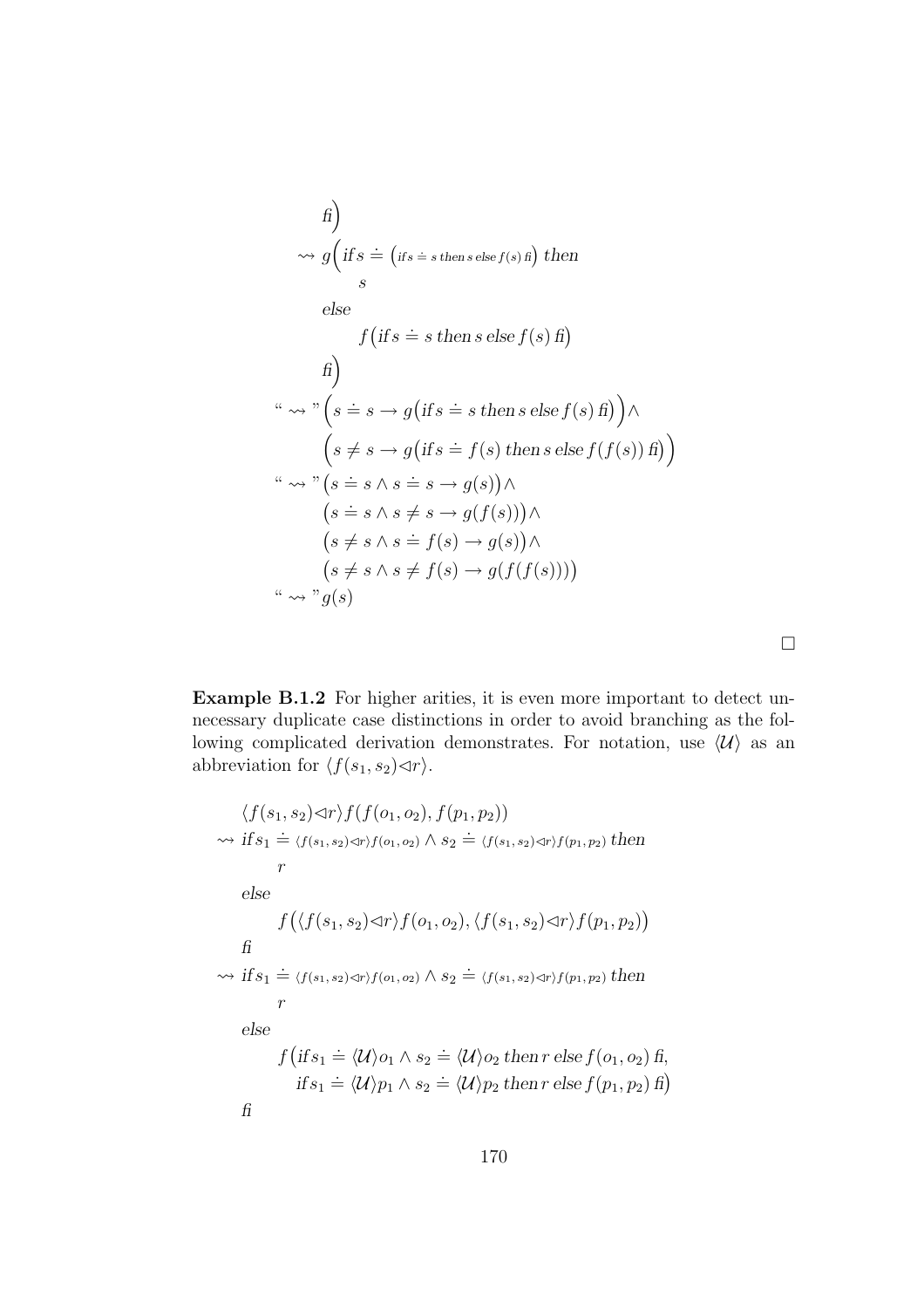$$
\begin{aligned}\n&\sim if s_1 \doteq (s_1 \doteq o_1 \wedge s_2 \doteq o_2 \text{ then } \text{r} \text{ else } f(o_1, o_2) \text{ f}) \\
&\wedge s_2 \doteq (is s_1 \doteq p_1 \wedge s_2 \doteq p_2 \text{ then } \text{r} \text{ else } f(p_1, p_2) \text{ f}) \text{ then} \\
&r \\
\text{else} \\
f \left( \text{if } s_1 \doteq o_1 \wedge s_2 \doteq o_2 \text{ then } \text{r} \text{ else } f(o_1, o_2) \text{ f} \right) \\
&\text{if } s_1 \doteq p_1 \wedge s_2 \doteq p_2 \text{ then } \text{r} \text{ else } f(p_1, p_2) \text{ f})\n\end{aligned}
$$
\n
$$
\begin{aligned}\n&\text{if } s_1 \doteq o_1 \wedge s_2 \doteq o_2 \rightarrow \text{if } s_1 \doteq r \\
&\wedge s_2 \doteq (is s_1 \doteq p_1 \wedge s_2 \doteq p_2 \text{ then } \text{r} \text{ else } f(p_1, p_2) \text{ f}) \text{ then} \\
&\text{r} \\
\text{else} \\
f(r, \text{if } s_1 \doteq p_1 \wedge s_2 \doteq p_2 \text{ then } \text{r} \text{ else } f(p_1, p_2) \text{ f}) \\
&\text{f}) \\
\wedge \\
&\left(s_1 \neq o \vee s_2 \neq o_2 \rightarrow \text{if } s_1 \doteq f(o_1, o_2)\right) \\
&\wedge s_2 \doteq (is s_1 \doteq p_1 \wedge s_2 \doteq p_2 \text{ then } \text{r} \text{ else } f(p_1, p_2) \text{ f}) \text{ then} \\
&\text{r} \\
\text{else} \\
&\qquad f(f(o_1, o_2), \text{if } s_1 \doteq p_1 \wedge s_2 \doteq p_2 \text{ then } \text{r} \text{ else } f(p_1, p_2) \text{ f})\n\end{aligned}
$$
\n
$$
\begin{aligned}\n&\text{if } s_1 \doteq p_1 \wedge s_2 \doteq o_2 \wedge (s_1 \dote
$$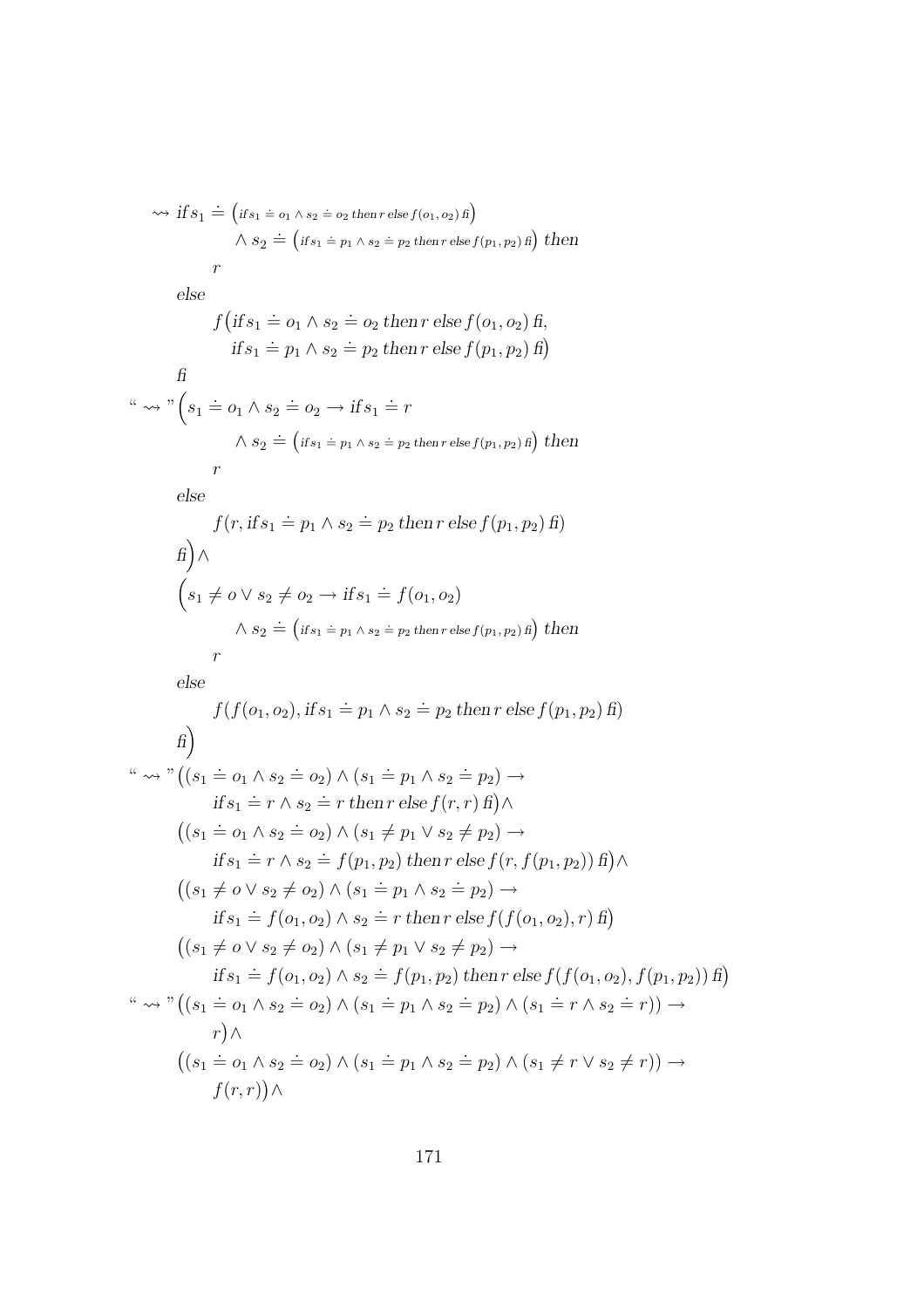$$
((s_1 \doteq o_1 \land s_2 \doteq o_2) \land (s_1 \neq p_1 \lor s_2 \neq p_2) \rightarrow
$$
  
\nif  $s_1 \doteq r \land s_2 \doteq f(p_1, p_2)$  then  $r \text{ else } f(r, f(p_1, p_2))$  f  $)$   
\n
$$
((s_1 \neq o \lor s_2 \neq o_2) \land (s_1 \neq p_1 \land s_2 \neq p_2) \rightarrow
$$
  
\nif  $s_1 \doteq f(o_1, o_2) \land s_2 \doteq r$  then  $r \text{ else } f(f(o_1, o_2), r)$  f  $)$   
\n
$$
((s_1 \neq o \lor s_2 \neq o_2) \land (s_1 \neq p_1 \lor s_2 \neq p_2) \rightarrow
$$
  
\nif  $s_1 \doteq f(o_1, o_2) \land s_2 \doteq f(p_1, p_2)$  then  $r \text{ else } f(f(o_1, o_2), f(p_1, p_2))$  f  $)$ 

#### B.2 Substitutions versus Updates

Contrary to syntactical substitutions, updates also affect terms that bear no deeper syntactical similarity but only partial semantical identity (by aliasing). This effect can be seen by the distinct effect of the two following inferences. First consider the effect of the  $\dot{=}$  subst (R16) rule.

$$
s = t, f(s) = 1 + 1 > 0 \land f(t) > 0
$$
  

$$
s = t, f(s) = 1 + f(s) > 0 \land f(t) > 0
$$

Then compare it to the effect of a comparable update inference, which affects the term  $f(t)$  on the basis of the additional knowledge that  $s = t$ .

$$
s \stackrel{\cdot}{=} t \mid +1 > 0 \land 1 > 0
$$
\n
$$
s \stackrel{\cdot}{=} t \mid + \langle f(s) \triangleleft 1 \rangle (f(s) > 0 \land f(t) > 0)
$$

The difference in effects is even more convincing in the case of unknown aliasing relationships, where updates introduce a case distinction to cover all possibilities of whether or not the affected terms are subject to aliasing.

$$
s \doteq t + 1 > 0 \land 1 > 0 \quad s \neq t + 1 > 0 \land t > 0
$$
\n
$$
+ 1 > 0 \land (\text{if } s \doteq t \text{ then } 1 \text{ else } t \text{ f}) > 0
$$
\n
$$
+ \langle f(s) \triangleleft 1 \rangle \langle f(s) > 0 \land f(t) > 0 \rangle
$$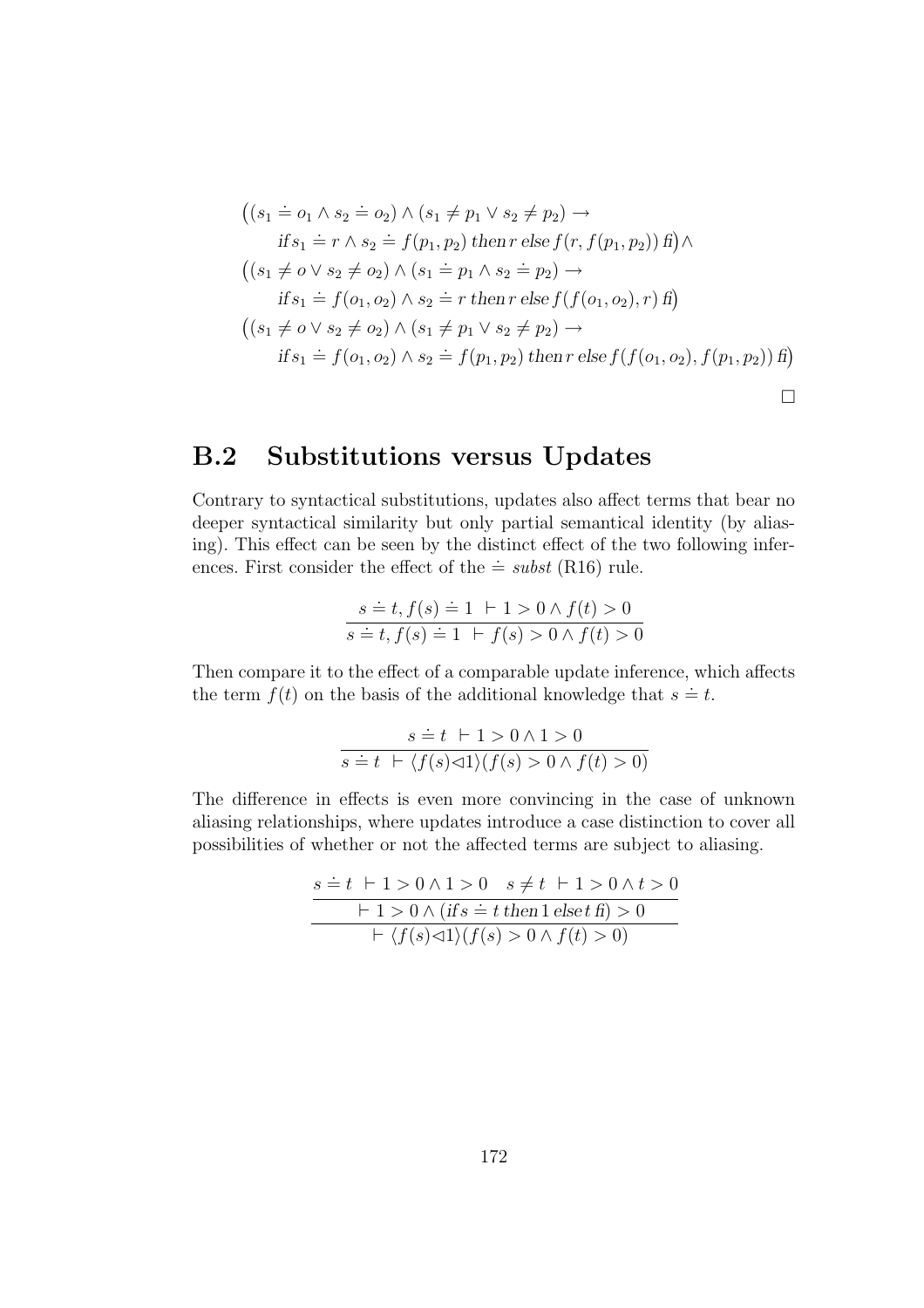# Appendix C

## Measurements

All the measurements in this thesis have been performed on an AthlonTM XP 2700+ from AMD with 512MB DDR-SDRAM RAM PC2700 running Suse Linux 9.0 with a 2.6.5-25 kernel. KeY has been run on a JAVA  $HotSpot^{TM}$ Client Virtual Machine, build 1.4.2-b28, in mixed mode. All measurements are based on the ODL branch of the KeY system, which is an extended descendant of the KeY major revision 0.1164.

The measurements have been repeated five times with the result being the average of the last three runs. Disposing of the first two runs is important for meaningful time measurements. Due to Java dynamic class loading and caching effects initial runs tend to have a considerable variance. Those effects stabilise after the first few runs. Nevertheless, due to the large amount of nondeterministic factors involved, especially the timing measurements are not statistically significant. Rather the timing information is intended to give a feeling for magnitudal differences. Further, timing information is adequate to balance measurements with contradicting number of inference and branching information. Measurements that produce more inferences yet involve less case distinctions are not easy to compare, qualitatively, to measurements of less inferences scattered over a multitude of branches. Timing information helps to judge an appropriate balance of inferences in comparison to branches.

Moreover, due to the coarse time resolution and the small durations, timing information can result in zero seconds, which is an artifact. Still it stands for quick runtime and – due to rounding effects – cannot be considered significantly different from 0.1 seconds. With greater quantities the timing measurements get more precise, though.

While the Java Virtual Machine itself already contributes to nondeterministic effects that result from dynamic class loading, garbage collection and caching, the implementation of the KeY system itself is subject to nondeterminism as well. At least at the time of writing, one source of nondeterminism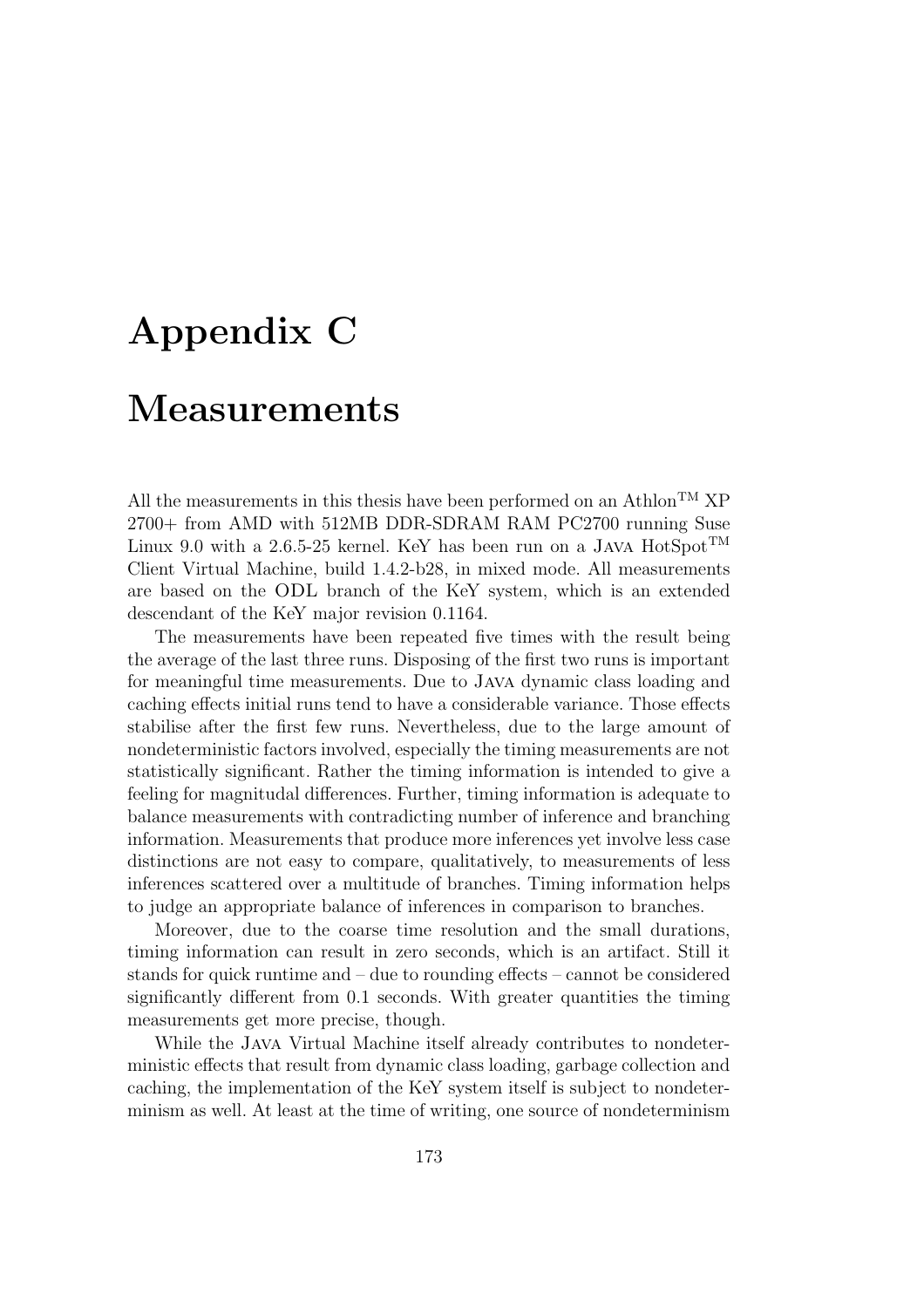is term ordering. KeY considers equations as directed, and will only rewrite occurrences of the term that is greater according to the term ordering with the smaller term. The default term ordering however uses the location of the symbol object in memory amongst other deterministic criteria.

The measurements in this thesis compare the implementation variant  $iODL$  of the ODL calculus to the original JAVACARDDL calculus of the KeY System. Apart from the difference of the calculi themselves, unlike Java-CARDDL, the ODL calculus does not employ an optimisation of update merging, which will be referred to as "mo" during the course of this work. The *merge optimisation* mo applied in JAVACARDDL transforms an update o.x $\lhd t$ , p.x $\lhd s$  to

$$
o.x \triangleleft (if o \doteq p then o.x else t f), \quad p.x \triangleleft s
$$

In order to support an orthogonal comparison of the ODL versus Java-CARDDL calculi, independent of the question of whether or not to use the mo optimisation, the measurements will be provided in several flavours. The measurements have been repeated for the iODL calculus with the mo transformation (called " $iODL + mo$ " in the measurement tables) and without mo (called only "iODL"). Further the measurements have been performed for the JAVACARDDL calculus as is<sup>1</sup> (called "JAVACARDDL mo") and for the JAVACARDDL calculus with mo disabled (called "JAVACARDDL nomo"). To compare the proper *iODL* and JAVACARDDL approaches, compare the "iODL" to the "JAVACARDDL mo" measurements. The other measurements are only provided to isolate the cause.

There is, of course, no need to emphasise that the *i*ODL inference measurements only place upper bounds to the ODL calculus. Apart from the changes in the calculus this is due to the nature of the automatic theorem prover, which does not search for the shortest proof or even cancel out void inferences, but only derives as much as possible in short time. Some automatic derivations still contain unnecessary intermediate steps.

<sup>&</sup>lt;sup>1</sup>i.e. with mo transformation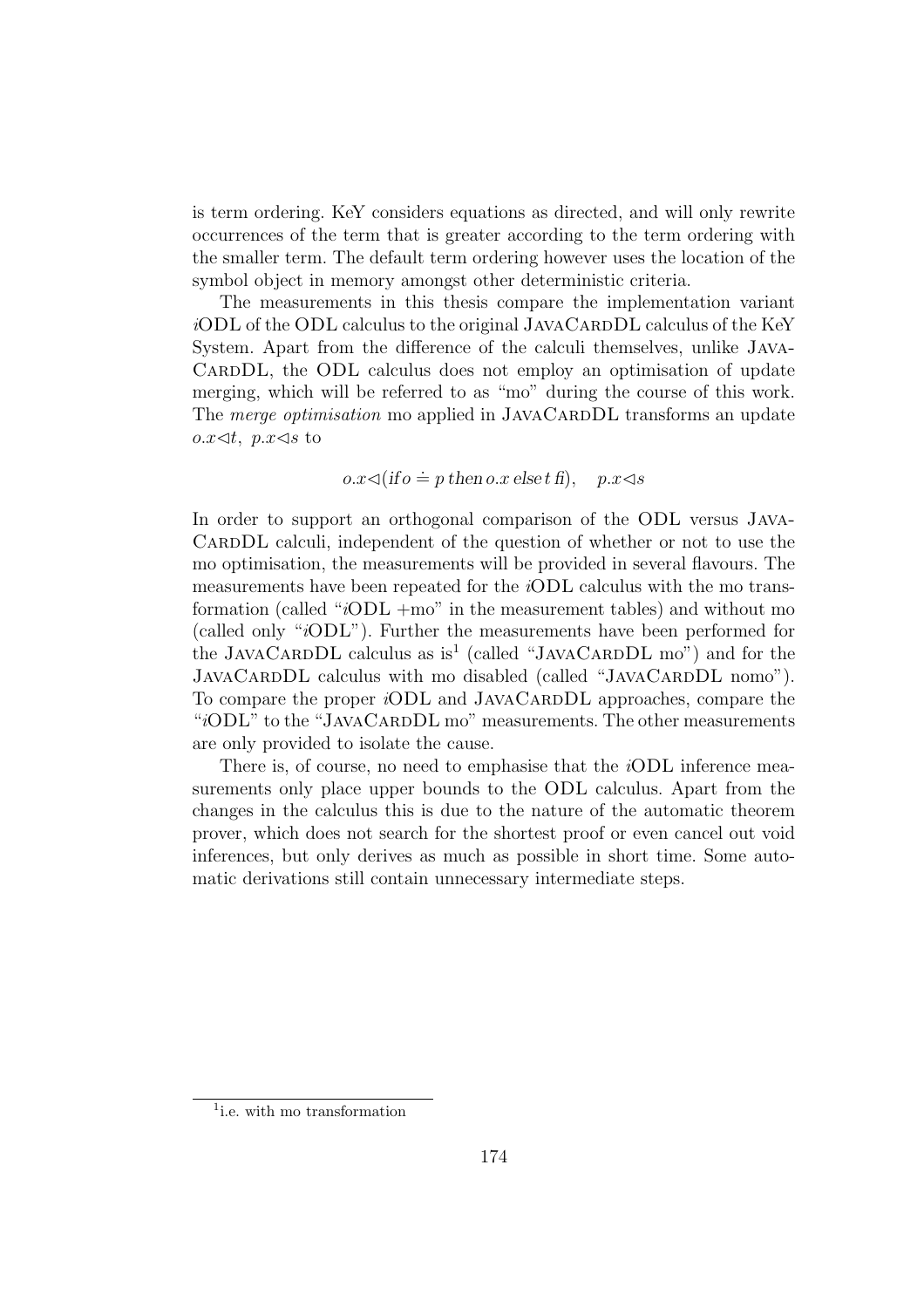#### References

- Ahrendt, Wolfgang, Baar, Thomas, Beckert, Bernhard, BUBEL, RICHARD, GIESE, MARTIN, HÄHNLE, MENZEL, WOLFRAM, Mostowski, Wojciech, Roth, Andreas, Schlager, Steffen, & Schmitt, Peter H. 2004. The KeY Tool. Software and System Modeling. To appear in print.
- APT, KRZYSZTOF R., & OLDEROG, ERNST-RÜDIGER. 1997. Verification of Sequential and Concurrent Programs. 2nd edn. Texts and Monographs in Computer Science. Springer-Verlag.
- BAADER, FRANZ, & NIPKOW, TOBIAS. 1998. Term rewriting and all that. Cambridge Univ. Press. Baader.
- Balcer, Marc J., & Mellor, Stephen J. 2002. Executable UML: A Foundation of Model Driven Architecture. 1st edn. Addison-Wesley.
- Balzert, Helmut. 2001. Lehrbuch der Software-Technik Software-Entwicklung. Lehrbücher der Informatik. Spektrum Akademischer Verlag.
- BARENDREGT, HENK P. 1984. The Lambda Calculus. revised edition edn. North Holland.
- BARENDREGT, HENK P. 1992. Lambda calculi with types. Oxford University Press, Inc. Pages 117–309.
- BECKERT, BERNHARD. 2000. A Dynamic Logic for Java Card. *Pages 111*-119 of: Proceedings, 2nd ECOOP Workshop on Formal Techniques for Java Programs, Cannes, France.
- Beckert, Bernhard, & Klebanov, Vladimir. 2004. Proof Reuse for Deductive Program Verification. In: Proceedings, Software Engineering and Formal Methods (SEFM), Beijing, China. IEEE Press. To appear.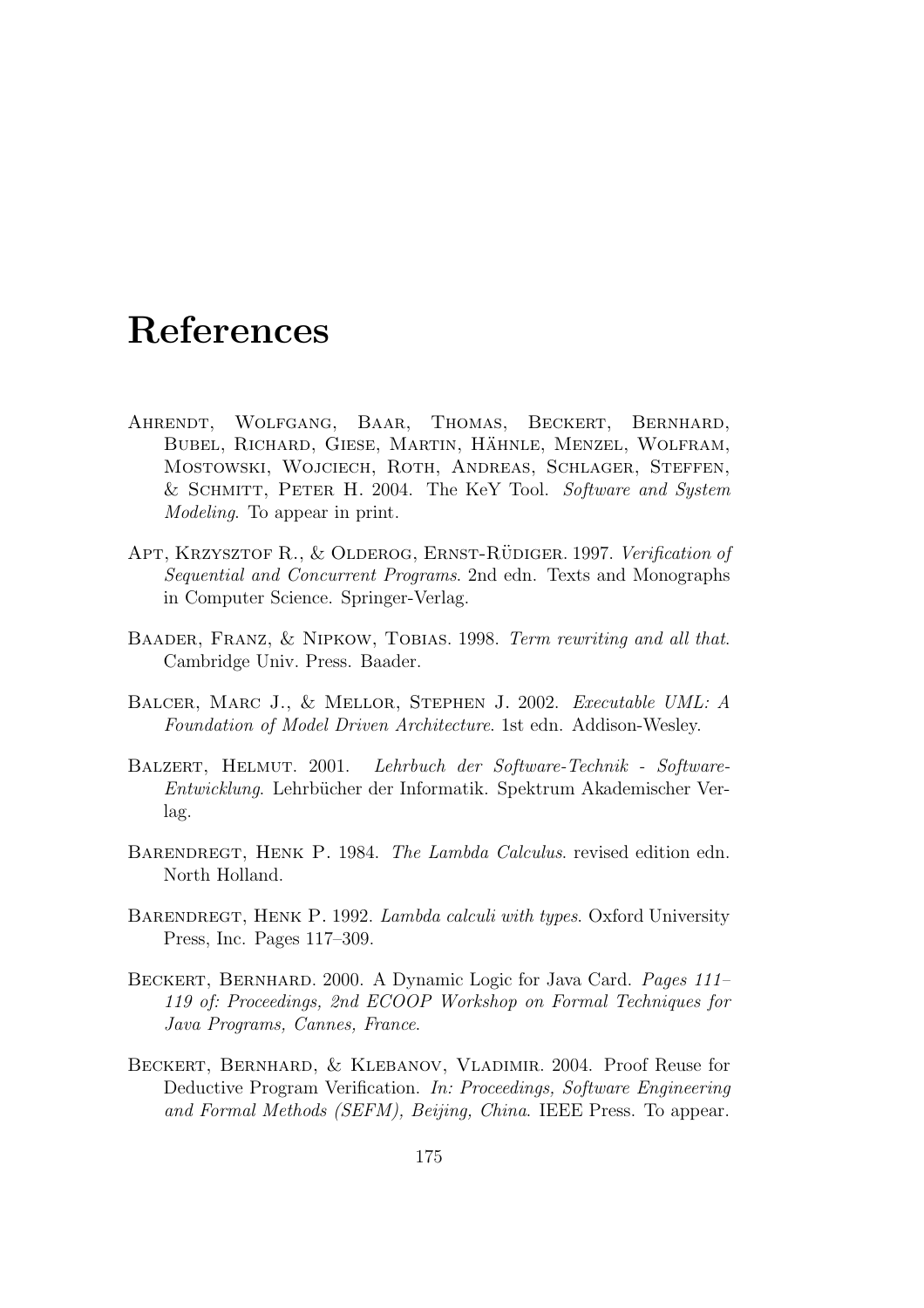- Beckert, Bernhard, & Sasse, Bettina. 2001. Handling Java's Abrupt Termination in a Sequent Calculus for Dynamic Logic. Pages 5–14 of: BECKERT, B., FRANCE, R., HÄHNLE, R., & JACOBS, B. (eds), Proceedings, IJCAR Workshop on Precise Modelling and Deduction for Object-oriented Software Development, Siena, Italy. Technical Report DII 07/01, Dipartimento di Ingegneria dell'Informazione, Università degli Studi di Siena.
- BECKERT, BERNHARD, & SCHLAGER, STEFFEN. 2004. Software Verification with Integrated Data Type Refinement for Integer Arithmetic. In: Proceedings, International Conference on Integrated Formal Methods, Canterbury, UK. LNCS. Springer. To appear.
- BÖRGER, EGON, & STÄRK, ROBERT. 2003. Abstract State Machines. A Method for High-Level System Design and Analysis. Springer-Verlag.
- Church, Alonzo. 1940. A formulation of the simple theory of types. J. Symbolic Logic, 56–68.
- Cook, Stephen A. 1978. Soundness and Completeness of an Axiom System for Program Verification.  $i$ -SIAM-J-COMPUT, 7(1), 70–90.
- Cormen, Thomas H., Leiserson, Charles E., & Rivest, Ronald L. 1990. Introduction to Algorithms. MIT Press/McGraw-Hill.
- Crossley, John N. (ed). 1981. Aspects of Effective Algebra: Proceedings of a Conference at Monash University 1-4, August 1979. Steel Creek, Australia: Upside Down A Book Company.
- DAVEY, B. A., & PRIESTLEY, H. A. 2002. Introduction to Lattices and Order. Cambridge University Press.
- DE BOER, FRANK S. 1999. A WP-calculus for OO. Pages 135-149 of: Proceedings of Foundations of Software Science and Computation Structurers (FOSSACS'99). LNCS, vol. 1578. Springer.
- DERSHOWITZ, NACHUM. 1982. Orderings for term-rewriting systems. Theoretical Computer Science, 17, 279–301.
- Dershowitz, Nachum, & Jouannaud, Jean-Pierre. 1990. Rewrite Systems. Pages 243–320 of: Handbook of Theoretical Computer Science, Volume B: Formal Models and Semantics (B).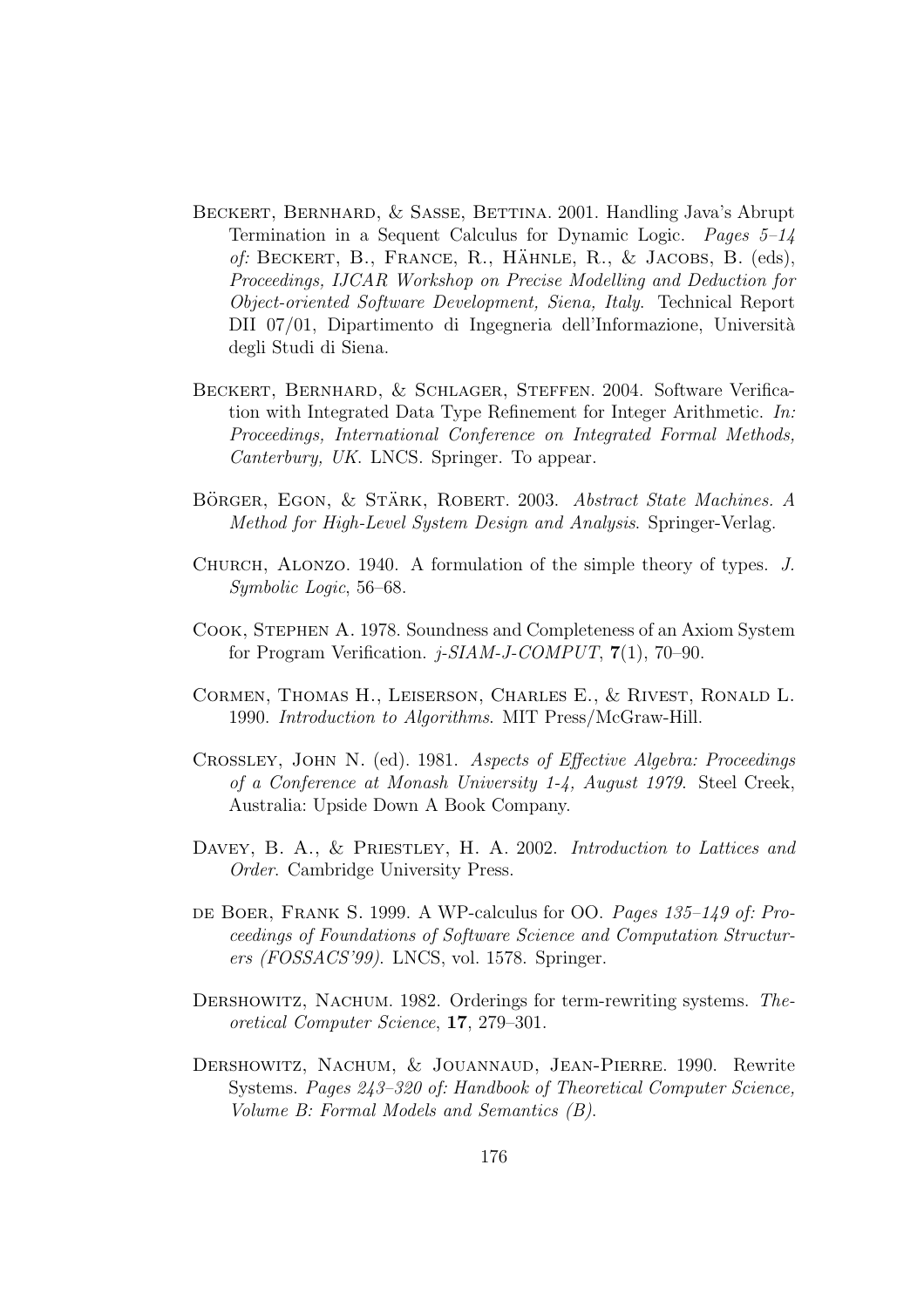- DERSHOWITZ, NACHUM, & PLAISTED, DAVID A. 2001. Rewriting. Chap. 9, pages 535–610 of: Robinson, A., & Voronkov, A. (eds), Handbook of Automated Reasoning, vol. I. Elsevier Science.
- DIJKSTRA, EDSGER WYBE. 1976. A Discipline of Programming. Prentice-Hall.
- Dowd, Tyson, Schachte, Peter, Henderson, Fergus, & Somogyi, ZOLTAN. 2000 (April). Using impurity to create declarative interfaces in Mercury. Tech. rept. 2000/17. Department of Computer Science, University of Melbourne, Melbourne, Australia.
- Fitting, Melvin, & Mendelsohn, Richard L. 1998. First-Order Modal Logic. 1st edn. Kluwer Academic Publishers.
- GÖDEL, KURT. 1931. Uber formal unentscheidbare Sätze der Principia Mathematica und verwandter Systeme I. Monatshefte für Mathematik und Physik, 38, 173–198. english translation: On formally undecidable propositions of Principia Mathematica and Related Systems I, Oliver & Boyd, London, 1962.
- Gosling, James, Joy, Bill, Steele, Guy L., & Bracha, Gilad. 1996. The Java Language Specification. The Java Series. Massachusetts: Addison-Wesley.
- Gurevich, Yuri. 2000. Sequential Abstract State Machines Capture Sequential Algorithms. ACM Transactions on Computational Logic,  $1$ (July), 77–111.
- Hack, Sebastian, Gei§, Rubino, & Glesner, Sabine. 2004. Applying SPO Graph Rewriting to Machine-Dependent Optimizations. Institute of Program Structures and Data Organization, University of Karlsruhe, Germany.
- Harel, D., Kozen, D., & Tiuryn, J. 2000. Dynamic logic. MIT Press.
- HAREL, DAVID. 1979. First-Order Dynamic Logic. Springer-Verlag New York, Inc.
- HAREL, DAVID. 1984. Dynamic Logic. 1st edn. Handbook of Philosophical Logic, vol. II. Dordrecht: Reidel. Chap. 10, pages 497–604.
- Igarashi, Atsushi, Pierce, Benjamin, & Wadler, Philip. 1999 (October). Featherweight Java: A Minimal Core Calculus for Java and GJ. Tech. rept. MS-CIS-99-25. University of Pennsylvania.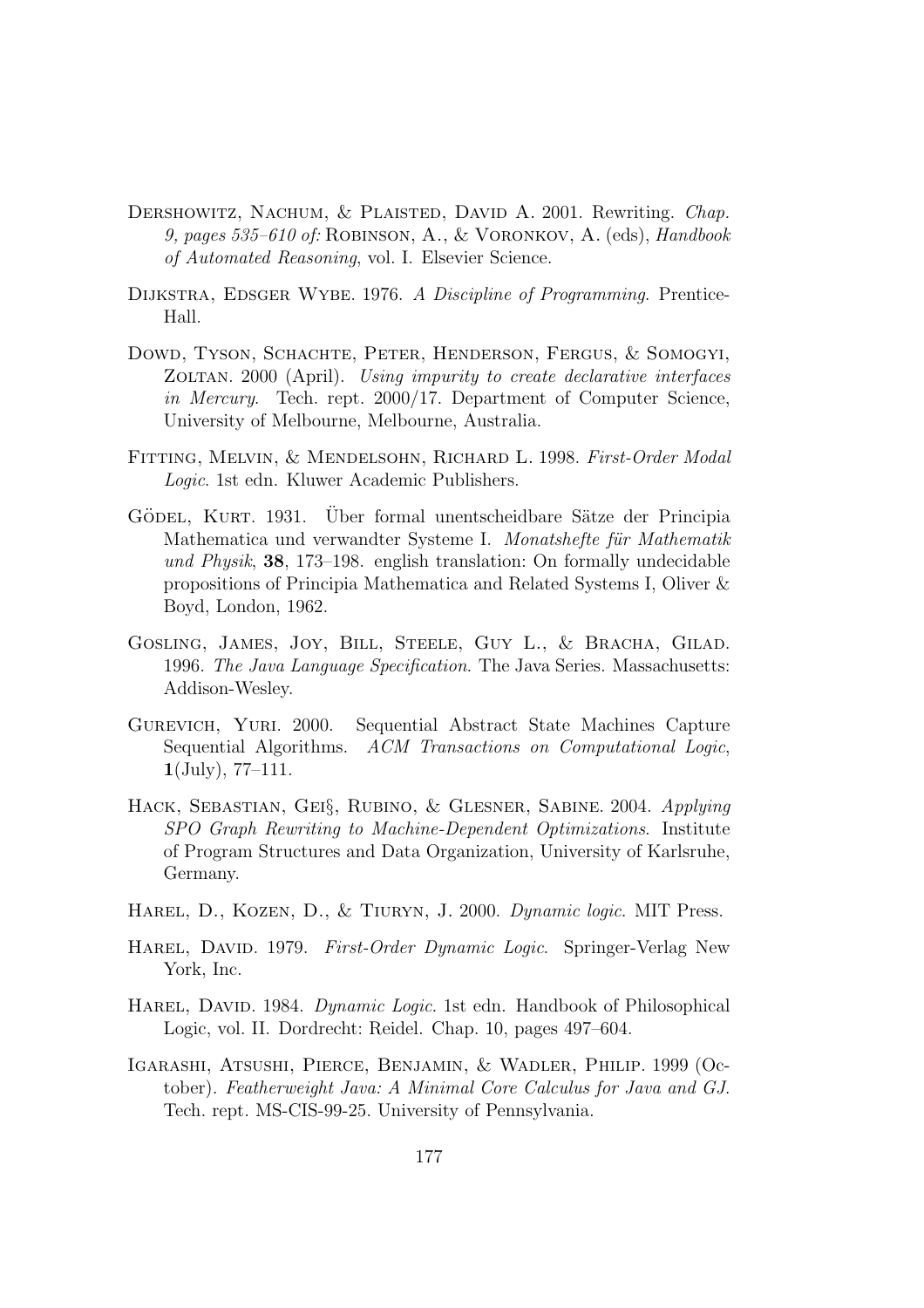- Igarashi, Atsushi, Pierce, Benjamin C., & Wadler, Philip. 2001. Featherweight Java: A minimal core calculus for Java and GJ. ACM Trans. Program. Lang. Syst., 23(3), 396–450.
- JAVACARD. 2004. Java Card 2.2 Platform Specification. http://java.sun. com/products/javacard/.
- Kruskal, Joseph B. 1960. Well-quasi-ordering, the Tree Theorem, and Vazsonyi's conjecture. Transactions of the American Mathematical So $ciety, 95(may), 210–225.$
- Leavens, Gary T., Baker, Albert L., & Ruby, Clyde. 1998 (June). Preliminary Design of JML: A Behavioural Interface Specification Language for Java. Tech. rept. 98-06y. Department of Computer Science, Iowa State University. revised several times until June 2004.
- Lindholm, Tim, & Yellin, Frank. 1999. Java Virtual Machine Specification. 2nd edn. Addison-Wesley Longman Publishing Co., Inc.
- MDA. 2003. OMG Model Driven Architecture. http://www.omg.org/mda/.
- Menzel, Wolfram, & Schmitt, Peter H. 2000. Formale Systeme. Vorlesungsskriptum Fakultät für Informatik, Universität Karlsruhe.
- NASH-WILLIAMS, C. ST. J. A. 1963. On well-quasi-ordering finite trees. Proc. of the Cambridge Philosophical Society, 59(4), 833–835.
- Nipkow, Tobias. 2003. Jinja: Towards a Comprehensive Formal Semantics for a Java-like Language.
- Nipkow, Tobias, & Paulson, Lawrence C. 2000. Isabelle HOL The Tutorial.
- Nipkow, Tobias, Paulson, Lawrence C., & Wenzel, Markus. 2002.  $Isable | HOL - A Proof Assistant for Higher-Order Logic. LNCS, vol.$ 2283. Springer.
- PAULSON, LAWRENCE C. 1994. Isabelle: A Generic Theorem Prover. Springer. LNCS 828.
- PLATZER, ANDRÉ. 2004. Using a Program Verification Calculus for Constructing Specifications from Implementations. Minor Thesis, University of Karlsruhe, Department of Computer Science. Institute for Logic, Complexity and Deduction Systems. http://www.functologic.com/ logic/Minoranthe.ps.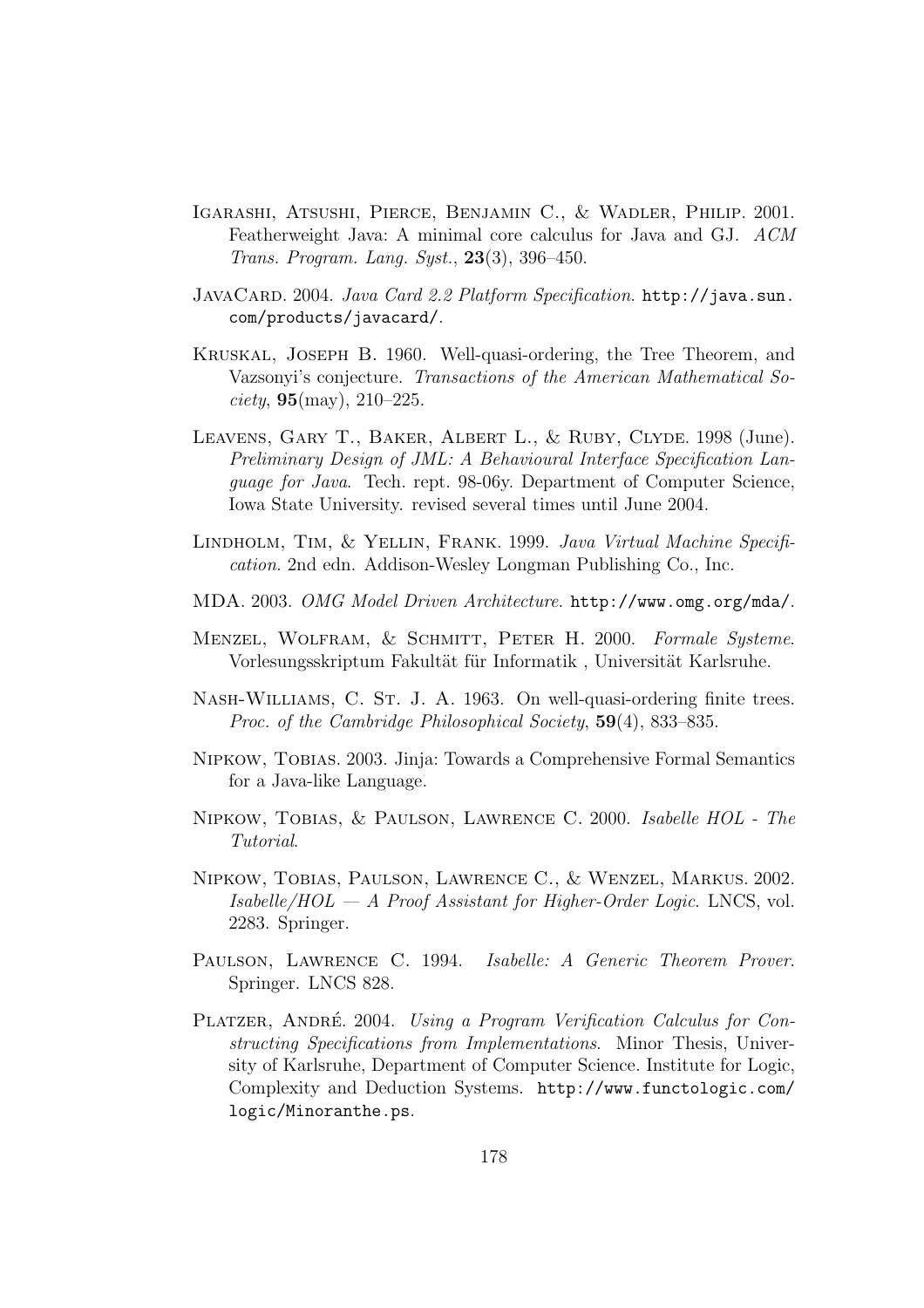- Rumbaugh, James, Jacobson, Ivar, & Booch, Grady. 1998. The Unified Modeling Language Reference Manual. Addison-Wesley.
- Rumbaugh, James, Jacobson, Ivar, & Booch, Grady. 1999. The Unified Modeling Language User Guide. Addison-Wesley.
- Schlager, Steffen. 2000. Erweiterung der Dynamischen Logik um temporallogische Operatoren. M.Phil. thesis, Universität Karlsruhe, Fakultät für Informatik. http://i12www.ira.uka.de/~schlager/ publications/Studienarbeit.ps.gz.
- Schlager, Steffen. 2002. Behandlung von Integer-Arithmetik bei der Verifikation von Java-Programmen. M.Phil. thesis, Universität Karlsruhe, Fakultät für Informatik. http://www.key-project.org/ olderPublicat.html.
- Schmitt, Peter H. 2003 (Mai). Nichtklassische Logiken. Vorlesungsskriptum Fakultät für Informatik, Universität Karlsruhe.
- Somogyi, Zoltan, Henderson, Fergus, Conway, Thomas, & O'KEEFE, RICHARD. 1995. Logic programming in the real world. In: Proceedings of the ILPS'95 Postconference Workshop on Visions of the Future of Logic Programming. Porland, Oregon.
- STÄRK, ROBERT F., & NANCHEN, STANISLAS. 2001. A Logic for Abstract State Machines. *Pages 217–231 of:* FRIBOURG, L. (ed), *Computer Sci*ence Logic (CSL 2001). Springer-Verlag, Lecture Notes in Computer Science 2142.
- THAI, THUAN L., & LAM, HOANG. 2001. .NET Framework Essentials. O'Reilly & Associates, Inc.
- TogetherSoft. 2003. TogetherSoft WWW Homepage. http://www. togethersoft.com/.
- von Oheimb, David. 2001. Hoare Logic for Java in Isabelle/HOL. Concurrency and Computation: Practice and Experience, 13(13). http: //isabelle.in.tum.de/Bali/papers/CPE01.html.
- von Oheimb, David, & Nipkow, Tobias. 2001. Hoare Logic for Nano-Java: Auxiliary Variables, Side Effects and Virtual Methods revisited.
- WILHELM, REINHARD, & MAURER, DIETER. 1997. Übersetzerbau: Theorie, Konstruktion, Generierung. 2nd edn. Berlin, Heidelberg, New York: Springer-Verlag. 2., überarb. und erw.Aufl.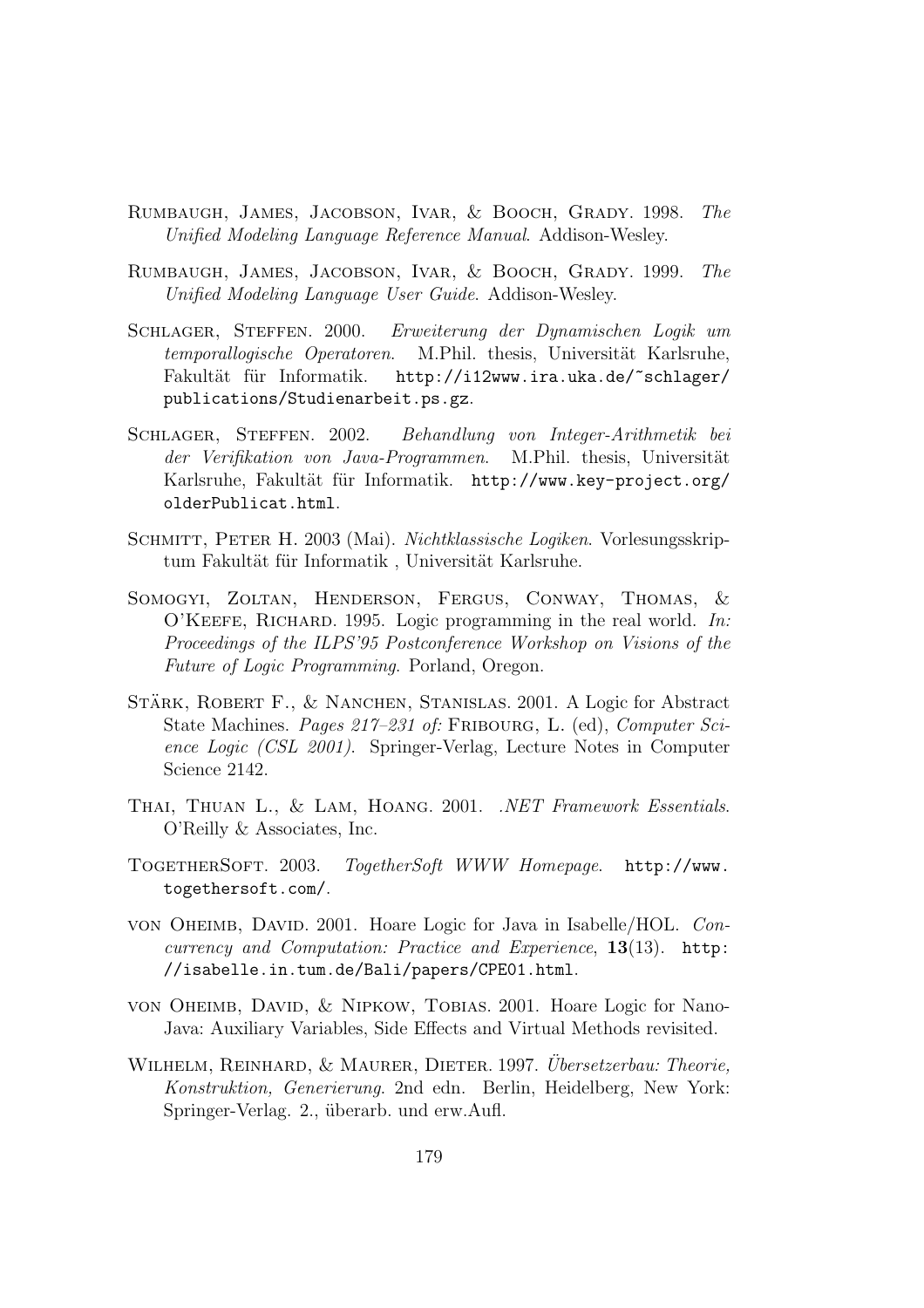XviD. 2004. The XviD project. release 1.0.2. http://www.xvid.org/.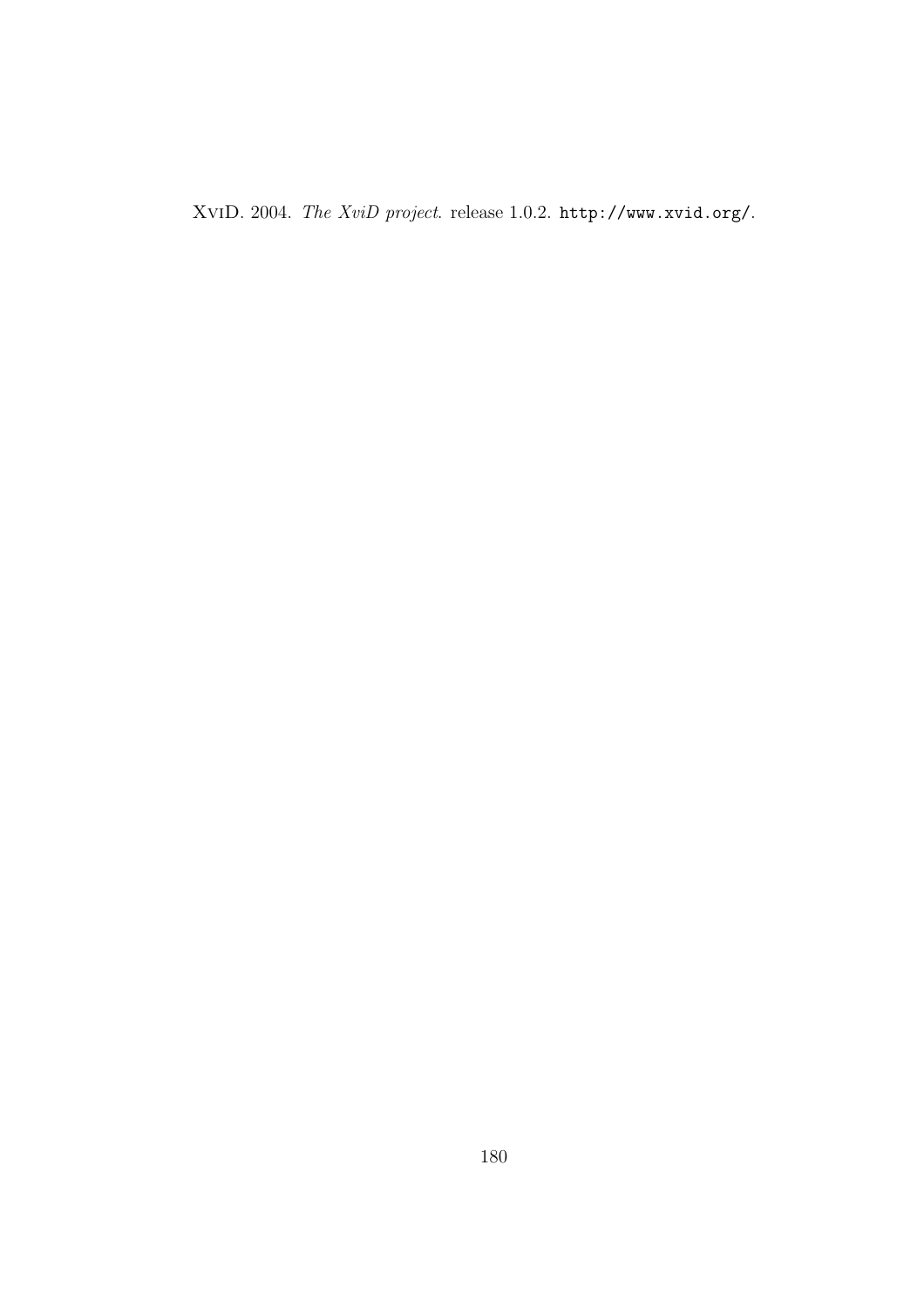## Index

 $[\alpha]$ , **21**, 27  $\langle \alpha \rangle$ , **21**, 27<br>  $\dot{=}$ , **21**, 27, 71  $val_{\ell}(w, \cdot), 24, 26$ ∧, 21, 27, 70  $\leftrightarrow$ , 21, 27  $\exists$ , 21, 27, 71 ∀ , 21, 27, 71  $\rightarrow$ , **21**, 27, 70 ¬, 21, 27, 70 ∨, 21, 27, 70 ≡, 30  $\neq$ , 21 obj $_{\rm c},\,19,\,$   ${\bf 24},\,79$ {a,b } , 13 iODL , 155  $ODL<sup>+</sup>, 141$ ODL , 2  $\langle f(t) \triangleleft s \rangle$ , 22, 28, 73  $\rightsquigarrow^*$  , 76  $\rightsquigarrow$  , 75  $R^*$ , 13  $\perp$ , 18  $\cap$ , 18  $\circ$ ,  $12$ ∪, 18  $\ell(\tau),$  24  $\ell$ , 24  $\mathit{created}(t), \, {\bf 140}$ null , 19  $\vDash_g, 29, 100$  $\vDash_l, 29$  $\models$ , 29, 30, 110

 $\rho(\alpha),\, {\bf 24},\, 27$  $\forall x\!:\!\tau \; \phi$ , 27  $\text{dom}(\ell), \, \textbf{25}$  ${\rm dom}(\sigma),\, {\bf 35}$  $[f(e) \mapsto d], 25$  $\sigma^* \ell$ , 37, 100  $\phi_s^t,\, {\bf 35}$  $[s \mapsto t], \, {\bf 35}$  $\top$ , 18  $\models \rhd, 29$  $\vdash,$   $\bf{66},$   $100,$   $110$  $\text{Fml}_{FOL}(\Sigma \cup V),$   ${\bf 20}$  $\mathrm{Fml}(\Sigma \cup V),$  21  $\mathrm{Prg}(\Sigma \cup V),$  22 Σ, 19  $\tilde{\Sigma}$ , 140  $\mathrm{Trm}(\Sigma \cup V),$   ${\bf 20}$ Typ , 18  $V, \, {\bf 19}$  $\mathrm{if}() \left\lbrace \right\rbrace, 23$  $\mathrm{if}() \, \{\} \mathrm{else} \{ \}, \, \textbf{22}, \, 27, \, 72$ if then else  $f_1$ , 20, 26, 74 nat,  $\boldsymbol{18},\, 25,\, 110$ skip , 23 while()  $\{\},$   ${\bf 22},$   $28,$   $72,$   $80$ accessibilit y , 24 adjoint, 37 , 40 admissible, 36 , 37, 40 first-order, 36 antecedent, 65 Barcan, 145 blurred, 166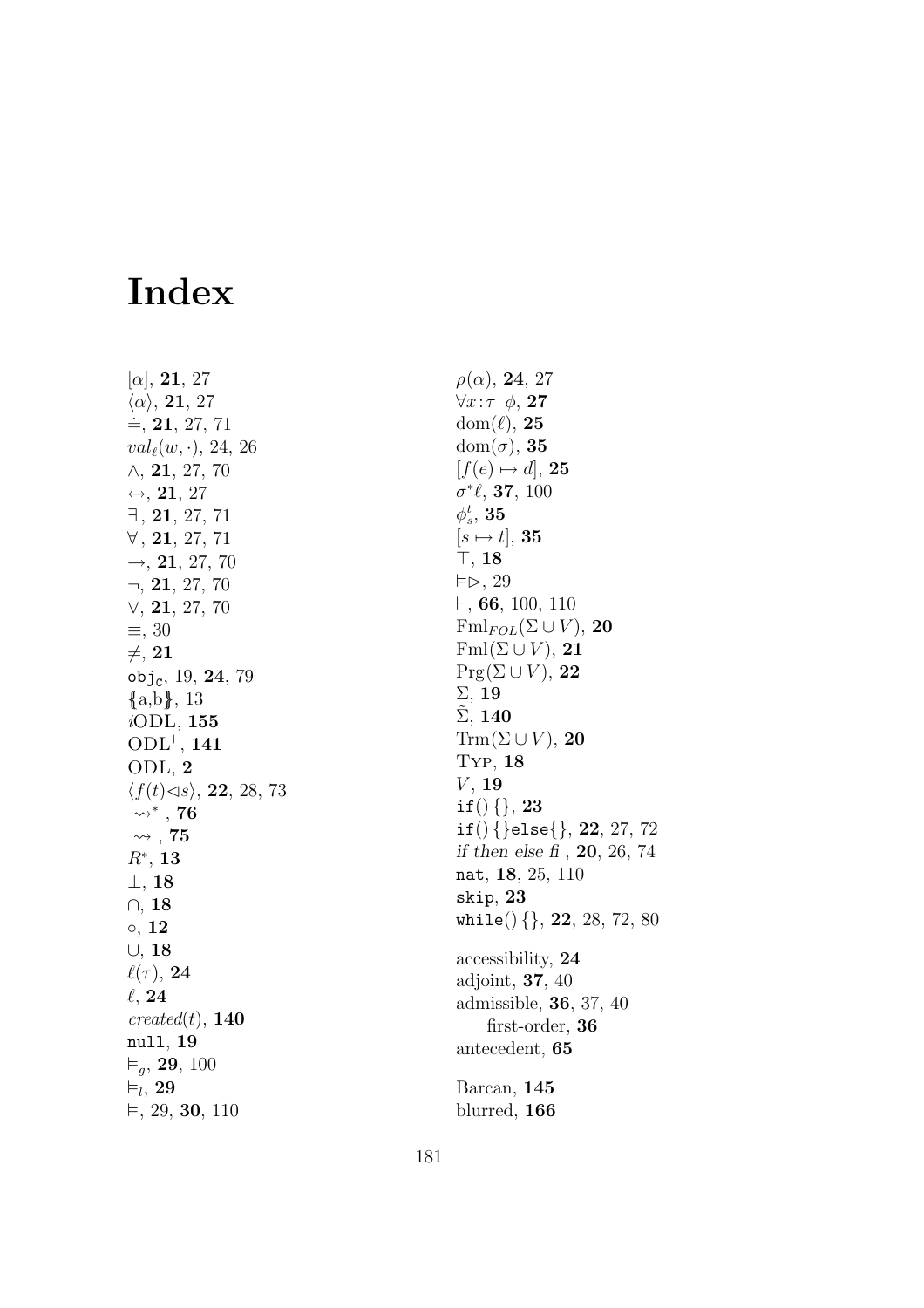clash, 27 clash-free, 27 clash semantics arbitrary, 31, 81 last-win, 31, 81 lock, 31, 81 nondeterministic, 31, 81 skip, 31, 81 closed subframe, 167 closure modal, 167 transitive, 13 universal, 29, 30 compact relatively, 146 complete, 134 first-order, 111 propositionally, 111 relatively, 7, 110, 146 composition relational, 12 sequential, 22, 27, 72 confluent, 13 consequence, 29 global, 29 local, 29 constant domain semantics, 25, 49, 100, 143 Converse Barcan, 145 created, 140 deduction theorem global, 30, 165, 166 local, 30 denotation-preserving, see admissible derivable, see  $\vdash$ equivalence

local, 30, 112

evaluates to, 76

expressible, 112 effectively, 112 formulas, 21 forward property, 167 free of collisions, 36 homomorphic continuation, 37 homomorphism of lattices, 12 instanceof , 21, 26, 79 interpretation, 24 Kripke frame, 166 lattice, 12, 18, 25 localisation lemma, 167 merge optimisation, 174 method call, 22, 28 mo, see merge optimisation modal closure, see closure, modal modus ponens, 85, 86, 111 monotone, 12 multiset, 12, 123 Noetherian, 13, 121, 122 object enumerator, 19, 24, 50, 94, 95, 160 OID, 19, 140 oracle, 110 ordering recursive path, 123, 123 rewrite, 122, 122 simplification, 122, 122, 123 premise global, 29 local, 29 program terms, 140 programs, 22 pure, 10